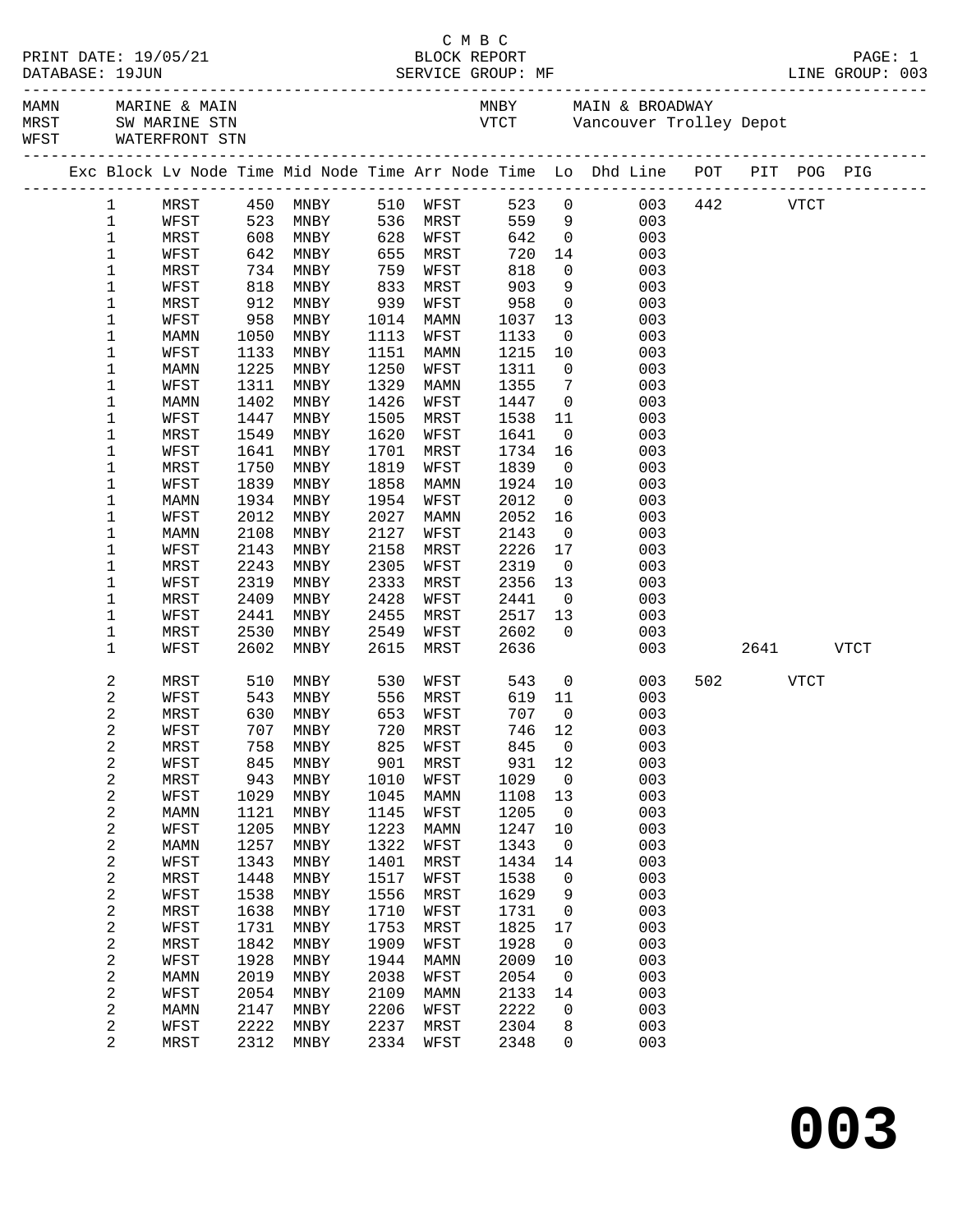|  |                         |      |              | Exc Block Lv Node Time Mid Node Time Arr Node Time Lo Dhd Line POT |              |      |              |                |            |        | PIT  | POG PIG     |             |
|--|-------------------------|------|--------------|--------------------------------------------------------------------|--------------|------|--------------|----------------|------------|--------|------|-------------|-------------|
|  | $\overline{2}$          | WFST |              | 2348 MNBY                                                          | 2402 MRST    |      | 2424         |                | 003        |        | 2429 |             | <b>VTCT</b> |
|  | 3                       | MRST | 529          | MNBY                                                               | 549          | WFST | 602          | $\overline{0}$ | 003        | 521 72 |      | <b>VTCT</b> |             |
|  | 3                       | WFST | 602          | MNBY                                                               | 615          | MRST | 638          | 11             | 003        |        |      |             |             |
|  | $\mathfrak{Z}$          | MRST | 649          | MNBY                                                               | 713          | WFST | 729          | $\overline{0}$ | 003        |        |      |             |             |
|  | 3                       | WFST | 729          | MNBY                                                               | 743          | MRST | 810          | 10             | 003        |        |      |             |             |
|  | 3                       | MRST | 820          | $\operatorname{\mathsf{MNBY}}$                                     | 847          | WFST | 908          | $\overline{0}$ | 003        |        |      |             |             |
|  | 3                       | WFST | 908          | MNBY                                                               | 924          | MRST | 954          | 13             | 003        |        |      |             |             |
|  | 3                       | MRST | 1007         | MNBY                                                               | 1034         | WFST | 1053         | $\overline{0}$ | 003        |        |      |             |             |
|  | 3                       | WFST | 1053         | MNBY                                                               | 1109         | MRST | 1137         | 20             | 003        |        |      |             |             |
|  | 3                       | MRST | 1157         | MNBY                                                               | 1225         | WFST | 1245         | $\overline{0}$ | 003        |        |      |             |             |
|  | 3                       | WFST | 1245         | MNBY                                                               | 1303         | MRST | 1335         | 14             | 003        |        |      |             |             |
|  | 3                       | MRST | 1349         | MNBY                                                               | 1418         | WFST | 1439         | $\overline{0}$ | 003        |        |      |             |             |
|  | $\mathsf{3}$            | WFST | 1439         | MNBY                                                               | 1457         | MRST | 1530         | 12             | 003        |        |      |             |             |
|  | 3                       | MRST | 1542         | MNBY                                                               | 1613         | WFST | 1634         | $\overline{0}$ | 003        |        |      |             |             |
|  | 3                       | WFST | 1634         | MNBY                                                               | 1654         | MRST | 1727         | 15             | 003        |        |      |             |             |
|  | 3                       | MRST | 1742         | MNBY                                                               | 1812         | WFST | 1832         | 0              | 003        |        |      |             |             |
|  | $\mathsf{3}$            | WFST | 1832         | MNBY                                                               | 1851         | MRST | 1921         | 21             | 003        |        |      |             |             |
|  | 3                       | MRST | 1942         | MNBY                                                               | 2006         | WFST | 2022         | $\mathbf 0$    | 003        |        |      |             |             |
|  | 3                       | WFST | 2022         | MNBY                                                               | 2037         | MRST | 2105         | 11             | 003        |        |      |             |             |
|  | $\mathsf{3}$            | MRST | 2116         | MNBY                                                               | 2139         | WFST | 2155         | $\overline{0}$ | 003        |        |      |             |             |
|  | $\mathsf{3}$            | WFST | 2155         | MNBY                                                               | 2210         | MRST | 2237         | 20             | 003        |        |      |             |             |
|  | 3                       | MRST | 2257         | MNBY                                                               | 2319         | WFST | 2333         | $\overline{0}$ | 003        |        |      |             |             |
|  | 3                       | WFST | 2333         | MNBY                                                               | 2347         | MRST | 2410         | 20             | 003        |        |      |             |             |
|  | $\mathsf{3}$            | MRST | 2430         | MNBY                                                               | 2449         | WFST | 2502         | $\mathbf 0$    | 003        |        |      |             |             |
|  | 3                       | WFST | 2502         | MNBY                                                               | 2515         | MRST | 2536         |                | 003        |        | 2541 |             | <b>VTCT</b> |
|  | $\overline{4}$          | MRST | 548          | MNBY                                                               | 608          | WFST | 622          | 0              | 003        | 540    |      | VTCT        |             |
|  | 4                       | WFST | 622          | MNBY                                                               | 635          | MRST | 700          | 14             | 003        |        |      |             |             |
|  | 4                       | MRST | 714          | MNBY                                                               | 739          | WFST | 756          | $\mathbf 0$    | 003        |        |      |             |             |
|  | 4                       | WFST | 756          | MNBY                                                               | 811          | MRST | 841          | 9              | 003        |        |      |             |             |
|  | 4                       | MRST | 850          | MNBY                                                               | 917          | WFST | 937          | 0              | 003        |        |      |             |             |
|  | 4                       | WFST | 937          | MNBY                                                               | 953          | MRST | 1021         | 17             | 003        |        |      |             |             |
|  | $\bf 4$                 | MRST | 1038         | MNBY                                                               | 1105         | WFST | 1125         | 0              | 003        |        |      |             |             |
|  | 4                       | WFST | 1125         | MNBY                                                               | 1143         | MRST | 1214         | 15             | 003        |        |      |             |             |
|  | $\overline{\mathbf{4}}$ | MRST | 1229         | MNBY                                                               | 1258         | WFST | 1319         | $\overline{0}$ | 003        |        |      |             |             |
|  | 4                       | WFST | 1319         | MNBY                                                               | 1337         | MRST | 1410         | 10             | 003        |        |      |             |             |
|  | $\overline{\mathbf{4}}$ | MRST | 1420         | MNBY                                                               | 1449         | WFST | 1510         | $\mathsf{O}$   | 003        |        |      |             |             |
|  | 4                       | WFST | 1510         | MNBY                                                               | 1528         | MRST | 1601         | 8              | 003        |        |      |             |             |
|  | 4                       | MRST | 1609         | MNBY                                                               | 1642         | WFST | 1703         | $\overline{0}$ | 003        |        |      |             |             |
|  | $\,4$                   | WFST | 1703         | MNBY                                                               | 1723         | MRST | 1757         | 11             | 003        |        |      |             |             |
|  | 4                       | MRST | 1808         | MNBY                                                               | 1836         | WFST | 1856         | $\overline{0}$ | 003        |        |      |             |             |
|  | 4                       | WFST | 1856<br>2002 | MNBY                                                               | 1914<br>2026 | MRST | 1943<br>2042 | 19<br>$\Omega$ | 003<br>003 |        |      |             |             |
|  | 4                       | MRST |              | MNBY                                                               |              | WFST |              |                |            |        |      |             |             |
|  | 4                       | WFST | 2042         | MNBY                                                               | 2057         | MRST | 2125         |                | 003        |        | 2130 |             | <b>VTCT</b> |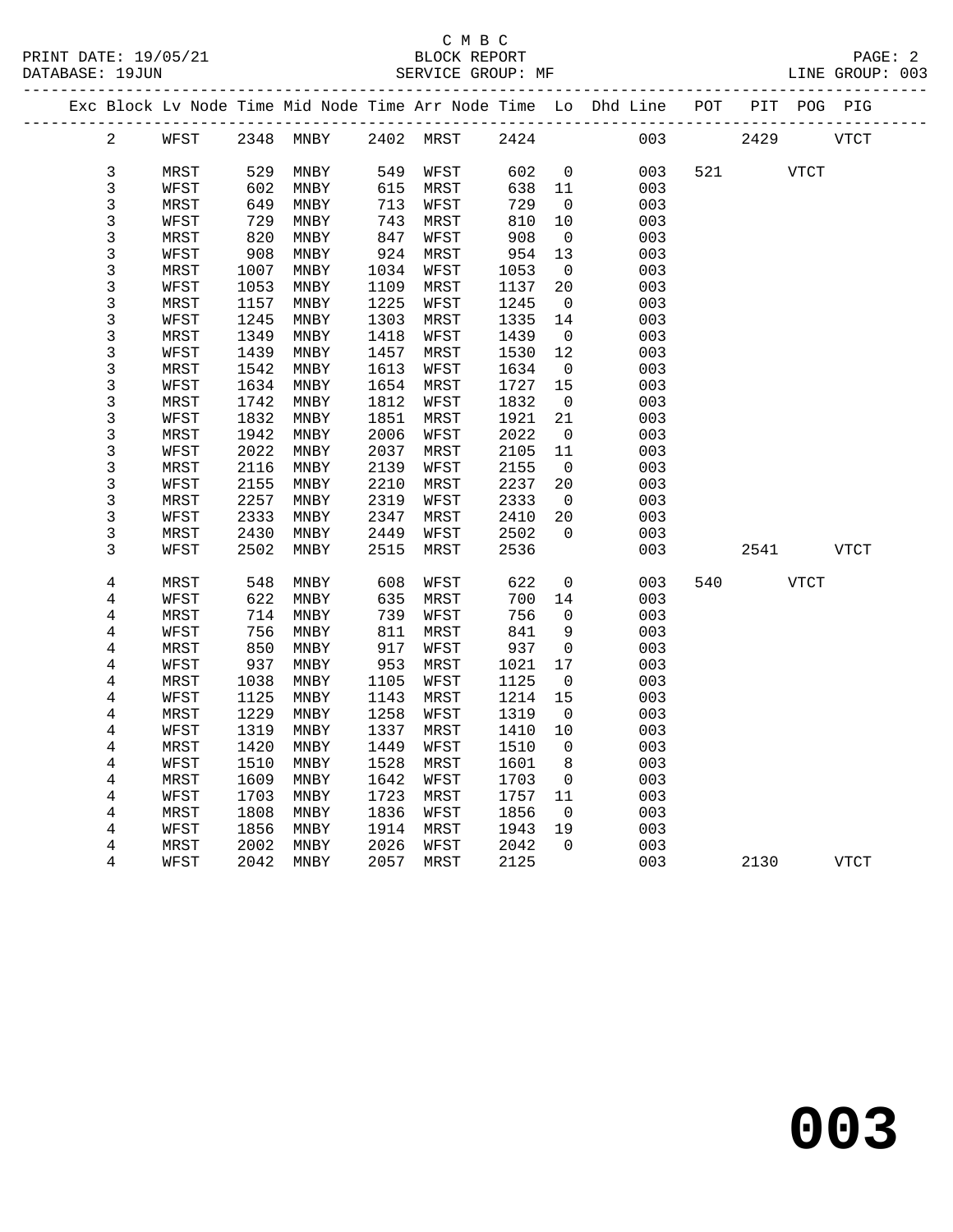|   |             |      |                              |      |      |         |                | Exc Block Lv Node Time Mid Node Time Arr Node Time Lo Dhd Line POT |     |      | PIT POG PIG |      |
|---|-------------|------|------------------------------|------|------|---------|----------------|--------------------------------------------------------------------|-----|------|-------------|------|
| 5 | MRST        | 558  | MNBY                         | 618  | WFST | 632     | $\mathsf{O}$   | 003                                                                | 550 |      | <b>VTCT</b> |      |
| 5 | WFST        | 632  | MNBY                         | 645  | MRST | 710     | 11             | 003                                                                |     |      |             |      |
| 5 | MRST        | 721  | MNBY                         | 746  | WFST | 804     | $\mathsf{O}$   | 003                                                                |     |      |             |      |
| 5 | WFST        | 804  | MNBY                         | 819  | MRST | 849     | 8              | 003                                                                |     |      |             |      |
| 5 | MRST        | 857  | MNBY                         | 924  | WFST | 944     | $\mathsf{O}$   | 003                                                                |     |      |             |      |
| 5 | WFST        | 944  | MNBY                         | 1000 | MAMN | 1023    | 12             | 003                                                                |     |      |             |      |
| 5 | MAMN        | 1035 | MNBY                         | 1058 | WFST | 1117    | $\mathbf 0$    | 003                                                                |     |      |             |      |
| 5 | WFST        | 1117 | MNBY                         | 1135 | MAMN | 1159    | 9              | 003                                                                |     |      |             |      |
| 5 | <b>MAMN</b> | 1208 | MNBY                         | 1233 | WFST | 1254    | $\mathsf{O}$   | 003                                                                |     |      |             |      |
| 5 | WFST        | 1254 | MNBY                         | 1312 | MAMN | 1337    | 9              | 003                                                                |     |      |             |      |
| 5 | MAMN        | 1346 | MNBY                         | 1410 | WFST | 1431    | $\mathbf 0$    | 003                                                                |     |      |             |      |
| 5 | WFST        | 1431 | MNBY                         | 1449 | MRST | 1522    | 13             | 003                                                                |     |      |             |      |
| 5 | MRST        | 1535 | MNBY                         | 1606 | WFST | 1627    | $\mathbf 0$    | 003                                                                |     |      |             |      |
| 5 | WFST        | 1627 | MNBY                         | 1647 | MRST | 1720    | 15             | 003                                                                |     |      |             |      |
| 5 | MRST        | 1735 | MNBY                         | 1805 | WFST | 1825    | $\Omega$       | 003                                                                |     |      |             |      |
| 5 | WFST        | 1825 | MNBY                         | 1844 | MRST | 1914    |                | 003                                                                |     | 1920 |             | VTCT |
|   |             |      |                              |      |      |         |                |                                                                    |     |      |             |      |
| 6 | MRST        | 615  | MNBY                         | 637  | WFST | 651     | 0              | 003                                                                | 607 |      | <b>VTCT</b> |      |
| 6 | WFST        | 651  | MNBY                         | 704  | MRST | 729     | 10             | 003                                                                |     |      |             |      |
| 6 | MRST        | 739  | MNBY                         | 806  | WFST | 825     | $\overline{0}$ | 003                                                                |     |      |             |      |
| 6 | WFST        | 825  | MNBY                         | 840  | MRST | 910     | 10             | 003                                                                |     |      |             |      |
| 6 | MRST        | 920  | MNBY                         | 947  | WFST | 1006    | $\mathbf 0$    | 003                                                                |     |      |             |      |
| 6 | WFST        | 1006 | MNBY                         | 1022 | MRST | 1050    | 19             | 003                                                                |     |      |             |      |
| 6 | <b>MRST</b> | 1109 | MNBY                         | 1137 | WFST | 1157    | $\overline{0}$ | 003                                                                |     |      |             |      |
| 6 | WFST        | 1157 | MNBY                         | 1215 | MRST | 1246    | 15             | 003                                                                |     |      |             |      |
| 6 | MRST        | 1301 | MNBY                         | 1330 | WFST | 1351    | $\mathbf 0$    | 003                                                                |     |      |             |      |
| 6 | WFST        | 1351 | MNBY                         | 1409 | MRST | 1442    | 13             | 003                                                                |     |      |             |      |
| 6 | MRST        | 1455 | MNBY                         | 1524 | WFST | 1545    | $\mathsf{O}$   | 003                                                                |     |      |             |      |
| 6 | WFST        | 1545 | MNBY                         | 1605 | MRST | 1638    | 7              | 003                                                                |     |      |             |      |
| 6 | MRST        | 1645 | MNBY                         | 1717 | WFST | 1738    | $\mathsf{O}$   | 003                                                                |     |      |             |      |
| 6 | WFST        | 1738 | MNBY                         | 1800 | MAMN | 1828    | 12             | 003                                                                |     |      |             |      |
| 6 | MAMN        | 1840 | MNBY                         | 1901 | WFST | 1920    | $\mathbf 0$    | 003                                                                |     |      |             |      |
| 6 | WFST        | 1920 | MNBY                         | 1936 | MRST | 2005    |                | 003                                                                |     | 2011 |             | VTCT |
|   |             |      |                              |      |      |         |                |                                                                    |     |      |             |      |
| 7 | MRST        | 622  | MNBY                         | 645  | WFST | 659     | 0              | 003                                                                | 614 |      | <b>VTCT</b> |      |
| 7 | WFST        | 659  | MNBY                         | 712  | MRST | 737     | 15             | 003                                                                |     |      |             |      |
| 7 | MRST        | 752  | MNBY                         | 819  | WFST | 839     | $\mathbf 0$    | 003                                                                |     |      |             |      |
| 7 | WFST        | 839  | MNBY                         | 855  | MRST | 925     | 10             | 003                                                                |     |      |             |      |
| 7 | MRST        | 935  | MNBY                         | 1002 | WFST | 1021    | $\Omega$       | 003                                                                |     |      |             |      |
| 7 | WFST        | 1021 | $\ensuremath{\mathsf{MNBY}}$ | 1037 | MRST | 1105 20 |                | 003                                                                |     |      |             |      |
| 7 | MRST        | 1125 | MNBY                         | 1153 | WFST | 1213    | 0              | 003                                                                |     |      |             |      |
| 7 | WFST        | 1213 | MNBY                         | 1231 | MRST | 1302    | 15             | 003                                                                |     |      |             |      |
| 7 | MRST        | 1317 | MNBY                         | 1346 | WFST | 1407    | 0              | 003                                                                |     |      |             |      |
| 7 | WFST        | 1407 | MNBY                         | 1425 | MRST | 1458    | 11             | 003                                                                |     |      |             |      |
| 7 | MRST        | 1509 | MNBY                         | 1538 | WFST | 1559    | 0              | 003                                                                |     |      |             |      |
| 7 | WFST        | 1559 | MNBY                         | 1619 | MRST | 1652    | 10             | 003                                                                |     |      |             |      |
| 7 | MRST        | 1702 | MNBY                         | 1732 | WFST | 1753    | 0              | 003                                                                |     |      |             |      |
| 7 | WFST        | 1753 | MNBY                         | 1815 | MAMN | 1843    | 13             | 003                                                                |     |      |             |      |
| 7 | MAMN        | 1856 | MNBY                         | 1917 | WFST | 1936    | 0              | 003                                                                |     |      |             |      |
| 7 | WFST        | 1936 | MNBY                         | 1952 | MRST | 2021    | 7              | 003                                                                |     |      |             |      |
| 7 | MRST        | 2028 | MNBY                         | 2051 | WFST | 2107    | 0              | 003                                                                |     |      |             |      |
| 7 | WFST        | 2107 | MNBY                         | 2122 | MRST | 2150    | 7              | 003                                                                |     |      |             |      |
| 7 | MRST        | 2157 | MNBY                         | 2220 | WFST | 2236    | 0              | 003                                                                |     |      |             |      |
| 7 | WFST        | 2236 | MNBY                         | 2251 | MRST | 2318    | 10             | 003                                                                |     |      |             |      |
| 7 | MRST        | 2328 | MNBY                         | 2350 | WFST | 2404    | 0              | 003                                                                |     |      |             |      |
| 7 | WFST        | 2404 | MNBY                         | 2418 | MRST | 2440    | 10             | 003                                                                |     |      |             |      |
|   |             |      |                              |      |      |         |                |                                                                    |     |      |             |      |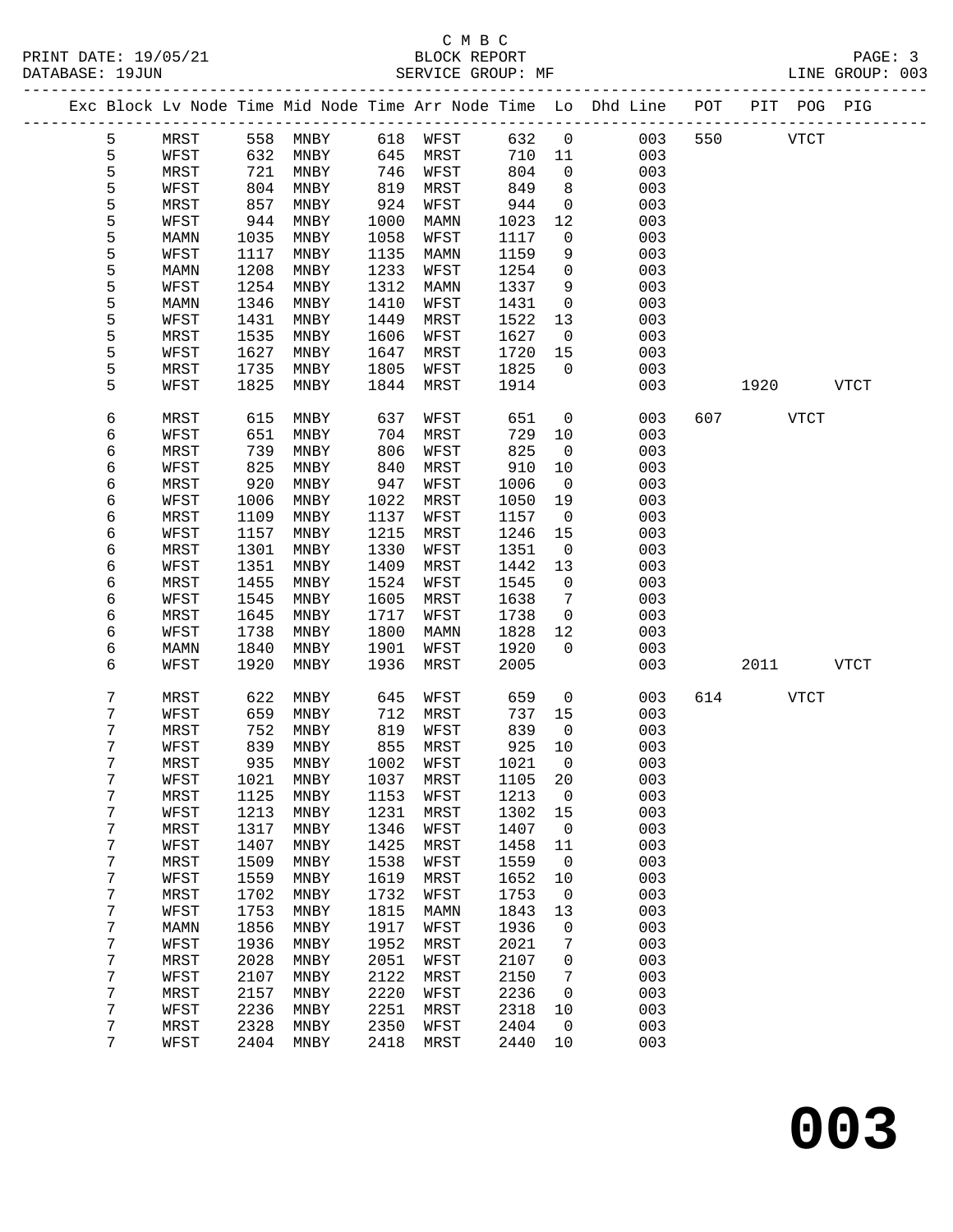#### C M B C<br>BLOCK REPORT SERVICE GROUP: MF

PRINT DATE: 19/05/21 BLOCK REPORT PAGE: 4

|  |                 |              |              |                          |              |              |              |                          | Exc Block Lv Node Time Mid Node Time Arr Node Time Lo Dhd Line POT |     | PIT POG PIG |             |             |  |
|--|-----------------|--------------|--------------|--------------------------|--------------|--------------|--------------|--------------------------|--------------------------------------------------------------------|-----|-------------|-------------|-------------|--|
|  | 7               | MRST         |              | 2450 MNBY 2509 WFST 2522 |              |              |              | $\overline{0}$           | 003                                                                |     |             |             |             |  |
|  | $7\phantom{.0}$ | WFST         | 2522         | MNBY                     |              | 2535 MRST    | 2556         |                          | 003                                                                |     | 2601        |             | <b>VTCT</b> |  |
|  |                 |              |              |                          |              |              |              |                          |                                                                    |     |             |             |             |  |
|  | 8               | MRST         | 636          | MNBY                     | 700          | WFST         | 715          | $\mathsf{O}$             | 003                                                                | 628 | <b>VTCT</b> |             |             |  |
|  | 8               | WFST         | 715          | MNBY                     | 729          | MRST         | 756          | 9                        | 003                                                                |     |             |             |             |  |
|  | 8               | MRST         | 805          | MNBY                     | 832          | WFST         | 853          | $\mathsf{O}$             | 003                                                                |     |             |             |             |  |
|  | 8               | WFST         | 853          | MNBY                     | 909          | MRST         | 939          | 12                       | 003                                                                |     |             |             |             |  |
|  | 8               | MRST         | 951          | MNBY                     | 1018         | WFST         | 1037         | $\overline{\phantom{0}}$ | 003                                                                |     |             |             |             |  |
|  | 8               | WFST         | 1037         | MNBY                     | 1053         | MRST         | 1121         | 20                       | 003                                                                |     |             |             |             |  |
|  | 8               | MRST         | 1141         | MNBY                     | 1209         | WFST         | 1229         | $\overline{0}$           | 003                                                                |     |             |             |             |  |
|  | 8               | WFST         | 1229         | MNBY                     | 1247         | MRST         | 1318         | 15                       | 003                                                                |     |             |             |             |  |
|  | 8               | MRST         | 1333         | MNBY                     | 1402         | WFST         | 1423         | $\overline{\phantom{0}}$ | 003                                                                |     |             |             |             |  |
|  | 8               | WFST         | 1423         | MNBY                     | 1441         | MRST         | 1514         | 14                       | 003                                                                |     |             |             |             |  |
|  | 8               | MRST         | 1528         | MNBY                     | 1559         | WFST         | 1620         | $\overline{0}$           | 003                                                                |     |             |             |             |  |
|  | 8               | WFST         | 1620         | MNBY                     | 1640         | MRST         | 1713         | 15                       | 003                                                                |     |             |             |             |  |
|  | 8               | MRST         | 1728         | MNBY                     | 1758         | WFST         | 1818         | $\overline{0}$           | 003                                                                |     |             |             |             |  |
|  | 8               | WFST         | 1818         | MNBY                     | 1837         | MRST         | 1907         | 12                       | 003                                                                |     |             |             |             |  |
|  | 8               | MRST         | 1919         | MNBY                     | 1944         | WFST         | 2002         | $\overline{0}$           | 003                                                                |     |             |             |             |  |
|  | 8               | WFST         | 2002         | MNBY                     | 2017         | MRST         | 2046         |                          | 003                                                                |     | 2052        |             | VTCT        |  |
|  | 9               | MRST         | 642          | MNBY                     | 706          | WFST         | 721          | $\overline{0}$           | 003                                                                |     | 634 VTCT    |             |             |  |
|  | 9               | WFST         | 721          | MNBY                     | 735          | MRST         | 802          | 11                       | 003                                                                |     |             |             |             |  |
|  | 9               | MRST         | 813          | MNBY                     | 840          | WFST         | 901          | $\overline{0}$           | 003                                                                |     |             |             |             |  |
|  | 9               | WFST         | 901          | MNBY                     | 917          | MRST         | 947          | 12                       | 003                                                                |     |             |             |             |  |
|  | 9               | MRST         | 959          | MNBY                     | 1026         | WFST         | 1045         | $\overline{0}$           | 003                                                                |     |             |             |             |  |
|  | 9               | WFST         | 1045         | MNBY                     | 1101         | MAMN         | 1124         | 13                       | 003                                                                |     |             |             |             |  |
|  | 9               | MAMN         | 1137         | MNBY                     | 1201         | WFST         | 1221         | $\overline{0}$           | 003                                                                |     |             |             |             |  |
|  | 9               | WFST         | 1221         | MNBY                     | 1239         | MAMN         | 1303         | 11                       | 003                                                                |     |             |             |             |  |
|  | 9               | MAMN         | 1314         | MNBY                     | 1338         | WFST         | 1359         | $\overline{0}$           | 003                                                                |     |             |             |             |  |
|  | 9               | WFST         | 1359         | MNBY                     | 1417         | MRST         | 1450         | 12                       | 003                                                                |     |             |             |             |  |
|  | 9               | MRST         | 1502         | MNBY                     | 1531         | WFST         | 1552         | $\overline{0}$           | 003                                                                |     |             |             |             |  |
|  | 9               | WFST         | 1552         | MNBY                     | 1612<br>1725 | MRST         | 1645         | 8                        | 003                                                                |     |             |             |             |  |
|  | 9               | MRST         | 1653<br>1746 | MNBY                     | 1808         | WFST         | 1746         | $\overline{0}$           | 003<br>003                                                         |     |             |             |             |  |
|  | 9<br>9          | WFST         | 1859         | MNBY                     | 1926         | MRST         | 1840         | 19<br>$\overline{0}$     |                                                                    |     |             |             |             |  |
|  | 9               | MRST<br>WFST | 1945         | MNBY<br>MNBY             | 2000         | WFST<br>MRST | 1945<br>2029 | 23                       | 003<br>003                                                         |     |             |             |             |  |
|  | 9               | MRST         | 2052         | MNBY                     | 2115         | WFST         | 2131         | $\overline{\phantom{0}}$ | 003                                                                |     |             |             |             |  |
|  | 9               | WFST         | 2131         | MNBY                     | 2146         | MRST         | 2214         | 12                       | 003                                                                |     |             |             |             |  |
|  | 9               | MRST         | 2226         | MNBY                     | 2249         | WFST         | 2305         | $\overline{0}$           | 003                                                                |     |             |             |             |  |
|  | 9               | WFST         |              | 2305 MNBY                |              | 2319 MRST    | 2342         |                          | 003                                                                |     | 2347        |             | <b>VTCT</b> |  |
|  |                 |              |              |                          |              |              |              |                          |                                                                    |     |             |             |             |  |
|  | 10              | MRST         | 702          | MNBY                     | 726          | WFST         | 743          | 0                        | 003                                                                | 654 |             | <b>VTCT</b> |             |  |
|  | $10$            | WFST         | 743          | MNBY                     | 757          | MRST         | 826          | 9                        | 003                                                                |     |             |             |             |  |
|  | $10$            | MRST         | 835          | MNBY                     | 902          | WFST         | 922          | 0                        | 003                                                                |     |             |             |             |  |
|  | 10              | WFST         | 922          | MNBY                     | 938          | MRST         | 1008         | 15                       | 003                                                                |     |             |             |             |  |
|  | $10$            | MRST         | 1023         | MNBY                     | 1050         | WFST         | 1109         | 0                        | 003                                                                |     |             |             |             |  |
|  | $10$            | WFST         | 1109         | MNBY                     | 1127         | MRST         | 1158         | 15                       | 003                                                                |     |             |             |             |  |
|  | $10$            | MRST         | 1213         | MNBY                     | 1242         | WFST         | 1303         | $\mathbf 0$              | 003                                                                |     |             |             |             |  |
|  | $10$            | WFST         | 1303         | MNBY                     | 1321         | MRST         | 1354         | 11                       | 003                                                                |     |             |             |             |  |
|  | $10$            | MRST         | 1405         | MNBY                     | 1434         | WFST         | 1455         | 0                        | 003                                                                |     |             |             |             |  |
|  | $10$            | WFST         | 1455         | MNBY                     | 1513         | MRST         | 1546         | 11                       | 003                                                                |     |             |             |             |  |
|  | $10$            | MRST         | 1557         | MNBY                     | 1628         | WFST         | 1649         | $\mathbf 0$              | 003                                                                |     |             |             |             |  |
|  | 10              | WFST         | 1649         | MNBY                     | 1709         | MRST         | 1744         | 15                       | 003                                                                |     |             |             |             |  |
|  | 10              | MRST         | 1759         | MNBY                     | 1828         | WFST         | 1848         | $\Omega$                 | 003                                                                |     |             |             |             |  |
|  | 10              | WFST         | 1848         | MNBY                     | 1906         | MRST         | 1935         |                          | 003                                                                |     | 1941        |             | <b>VTCT</b> |  |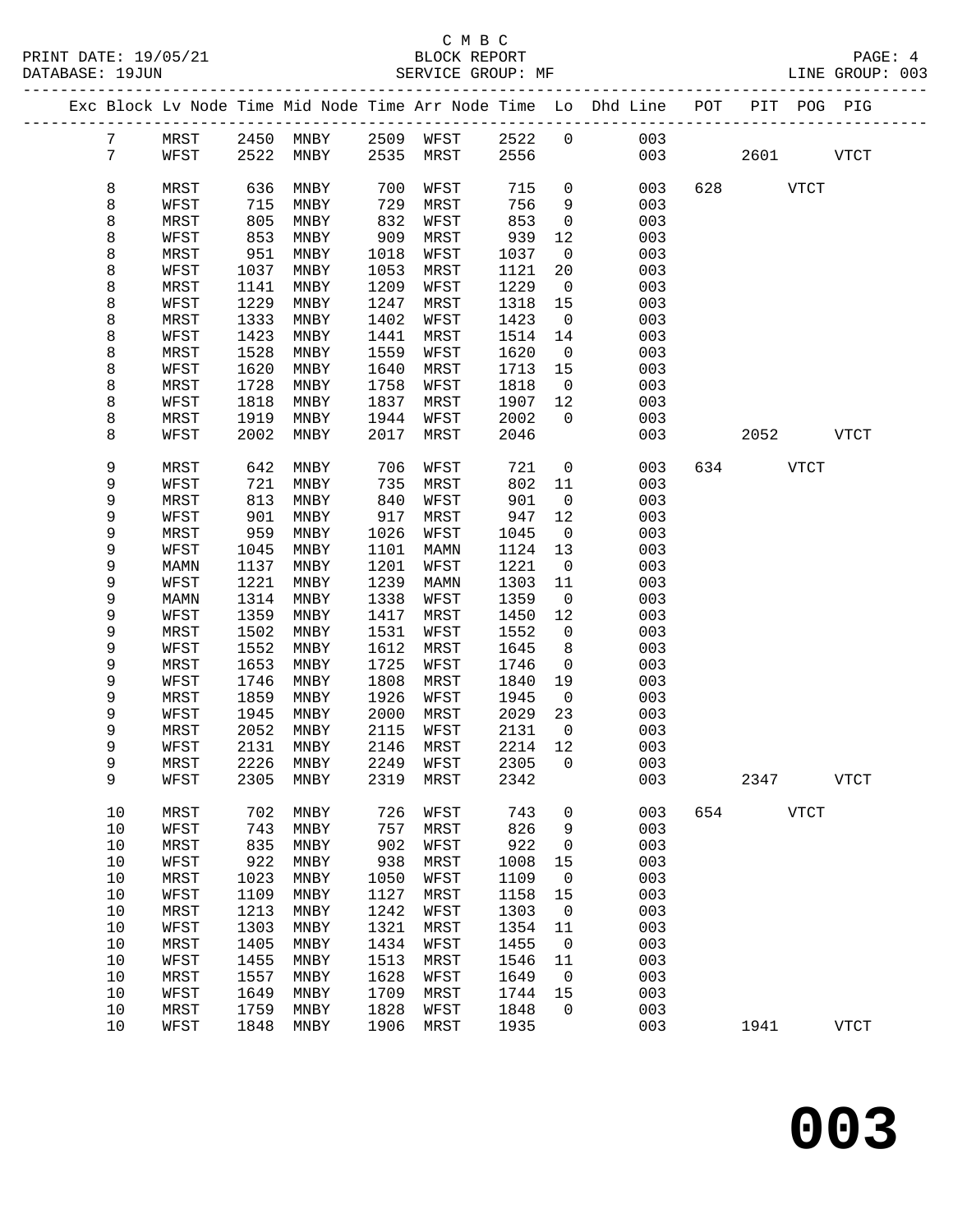|      |      |      |                     |      |      |         |                | Exc Block Lv Node Time Mid Node Time Arr Node Time Lo Dhd Line POT PIT POG PIG |     |                    |             |
|------|------|------|---------------------|------|------|---------|----------------|--------------------------------------------------------------------------------|-----|--------------------|-------------|
| 11   | MRST |      | 707 MNBY 732 WFST   |      |      | 749     | $\mathbf 0$    | 003                                                                            | 659 | <b>VTCT</b>        |             |
| 11   | WFST | 749  | MNBY                | 804  | MRST | 834     | 8              | 003                                                                            |     |                    |             |
| 11   | MRST | 842  | MNBY                | 909  | WFST | 929     | $\mathsf{O}$   | 003                                                                            |     |                    |             |
| 11   | WFST | 929  | MNBY                | 945  | MAMN | 1011    | 8              | 003                                                                            |     |                    |             |
| 11   | MAMN | 1019 | MNBY                | 1042 | WFST | 1101    | $\overline{0}$ | 003                                                                            |     |                    |             |
| 11   | WFST | 1101 | MNBY                | 1119 | MAMN | 1143    | 10             | 003                                                                            |     |                    |             |
| 11   | MAMN | 1153 | MNBY                | 1217 | WFST | 1237    | $\overline{0}$ | 003                                                                            |     |                    |             |
| 11   | WFST | 1237 | MNBY                | 1255 |      | 1320    | 10             | 003                                                                            |     |                    |             |
|      |      |      |                     |      | MAMN |         |                |                                                                                |     |                    |             |
| 11   | MAMN | 1330 | MNBY                | 1354 | WFST | 1415    | $\overline{0}$ | 003                                                                            |     |                    |             |
| 11   | WFST | 1415 | MNBY<br>MNBY        | 1433 | MRST | 1506    | 8              | 003                                                                            |     |                    |             |
| 11   | MRST | 1514 |                     | 1545 | WFST | 1606    | $\overline{0}$ | 003                                                                            |     |                    |             |
| 11   | WFST | 1606 | MNBY                | 1626 | MRST | 1659    | 11             | 003                                                                            |     |                    |             |
| 11   | MRST | 1710 | MNBY                | 1740 | WFST | 1801    | $\overline{0}$ | 003                                                                            |     |                    |             |
| 11   | WFST | 1801 | MNBY                | 1823 | MRST | 1855    |                | 003                                                                            |     | 1902               | <b>VTCT</b> |
| 12   | MRST | 728  | MNBY                | 753  | WFST | 812     | $\mathbf 0$    | 003                                                                            |     | 720<br><b>VTCT</b> |             |
| 12   | WFST | 812  | MNBY                | 827  | MRST | 857     | 8              | 003                                                                            |     |                    |             |
| 12   | MRST | 905  | MNBY                | 932  | WFST | 951     | $\overline{0}$ | 003                                                                            |     |                    |             |
| 12   | WFST | 951  | MNBY                | 1007 | MRST | 1035    | 19             | 003                                                                            |     |                    |             |
| 12   | MRST | 1054 | MNBY                | 1121 | WFST | 1141    | $\overline{0}$ | 003                                                                            |     |                    |             |
| 12   | WFST | 1141 | MNBY                | 1159 | MRST | 1230    | 15             | 003                                                                            |     |                    |             |
| 12   | MRST | 1245 | MNBY                | 1314 | WFST | 1335    | $\overline{0}$ | 003                                                                            |     |                    |             |
| 12   | WFST | 1335 | MNBY                | 1353 | MRST | 1426    | 14             | 003                                                                            |     |                    |             |
| $12$ | MRST | 1440 | MNBY                | 1509 | WFST | 1530    | $\overline{0}$ | 003                                                                            |     |                    |             |
| 12   | WFST | 1530 | MNBY                | 1548 | MRST | 1621    | 10             | 003                                                                            |     |                    |             |
| 12   | MRST | 1631 | MNBY                | 1703 | WFST | 1724    | $\overline{0}$ | 003                                                                            |     |                    |             |
| 12   | WFST | 1724 | MNBY                | 1746 | MRST | 1820    |                | 003                                                                            |     | 1827               | VTCT        |
|      |      |      |                     |      |      |         |                |                                                                                |     |                    |             |
| 13   | MRST | 745  | MNBY                | 812  | WFST | 831     | $\overline{0}$ | 003                                                                            |     | 737 VTCT           |             |
| 13   | WFST | 831  | MNBY                | 847  | MRST | 917     | 10             | 003                                                                            |     |                    |             |
| 13   | MRST | 927  | MNBY                | 954  | WFST | 1013    | $\overline{0}$ | 003                                                                            |     |                    |             |
| 13   | WFST | 1013 | MNBY                | 1029 | MAMN | 1052    | 14             | 003                                                                            |     |                    |             |
| 13   | MAMN | 1106 | MNBY                | 1129 | WFST | 1149    | $\overline{0}$ | 003                                                                            |     |                    |             |
| 13   | WFST | 1149 | MNBY                | 1207 | MAMN | 1231    | 10             | 003                                                                            |     |                    |             |
| 13   | MAMN | 1241 | MNBY                | 1306 | WFST | 1327    | $\overline{0}$ | 003                                                                            |     |                    |             |
| 13   | WFST | 1327 | MNBY                | 1345 | MRST | 1418    | 9              | 003                                                                            |     |                    |             |
| 13   | MRST | 1427 | MNBY                | 1456 | WFST | 1517    | $\mathsf{O}$   | 003                                                                            |     |                    |             |
| 13   | WFST | 1517 | MNBY                | 1535 | MRST | 1608    | 9              | 003                                                                            |     |                    |             |
| 13   | MRST | 1617 | MNBY                | 1649 | WFST | 1710    | $\mathbf 0$    | 003                                                                            |     |                    |             |
| 13   | WFST |      | 1710 MNBY 1730 MRST |      |      | 1804 12 |                | 003                                                                            |     |                    |             |
| 13   | MRST | 1816 | MNBY                | 1844 | WFST | 1904    | $\mathsf{O}$   | 003                                                                            |     |                    |             |
| 13   | WFST | 1904 | MNBY                | 1922 | MAMN | 1947    | 10             | 003                                                                            |     |                    |             |
| 13   | MAMN | 1957 | MNBY                | 2016 | WFST | 2032    | $\overline{0}$ | 003                                                                            |     |                    |             |
| 13   | WFST | 2032 | MNBY                | 2047 | MRST | 2115    | 14             | 003                                                                            |     |                    |             |
| 13   | MRST | 2129 | MNBY                | 2152 | WFST | 2208    | $\Omega$       | 003                                                                            |     |                    |             |
| 13   | WFST | 2208 | MNBY                | 2223 | MRST | 2250    |                | 003                                                                            |     | 2255               | <b>VTCT</b> |
| 14   | MRST | 655  | MNBY                | 719  | WFST | 735     | $\overline{0}$ | 003                                                                            | 647 | <b>VTCT</b>        |             |
| 14   | WFST | 735  | MNBY                | 749  | MRST | 818     | 10             | 003                                                                            |     |                    |             |
| 14   | MRST | 828  | MNBY                | 855  | WFST | 916     | $\Omega$       | 003                                                                            |     |                    |             |
| 14   | WFST | 916  | MNBY                | 932  | MRST | 1000    |                | 003                                                                            |     | 1007               | VTCT        |
|      |      |      |                     |      |      |         |                |                                                                                |     |                    |             |
| 21   | MRST | 1413 | MNBY                | 1442 | WFST | 1503    | $\mathsf{O}$   | 003                                                                            |     | 1405 VTCT          |             |
| 21   | WFST | 1503 | MNBY                | 1521 | MRST | 1554    | 7              | 003                                                                            |     |                    |             |
| 21   | MRST | 1601 | MNBY                | 1634 | WFST | 1655    | $\mathbf 0$    | 003                                                                            |     |                    |             |
| 21   | WFST | 1655 | MNBY                | 1715 | MRST | 1750    |                | 003                                                                            |     | 1757               | <b>VTCT</b> |
|      |      |      |                     |      |      |         |                |                                                                                |     |                    |             |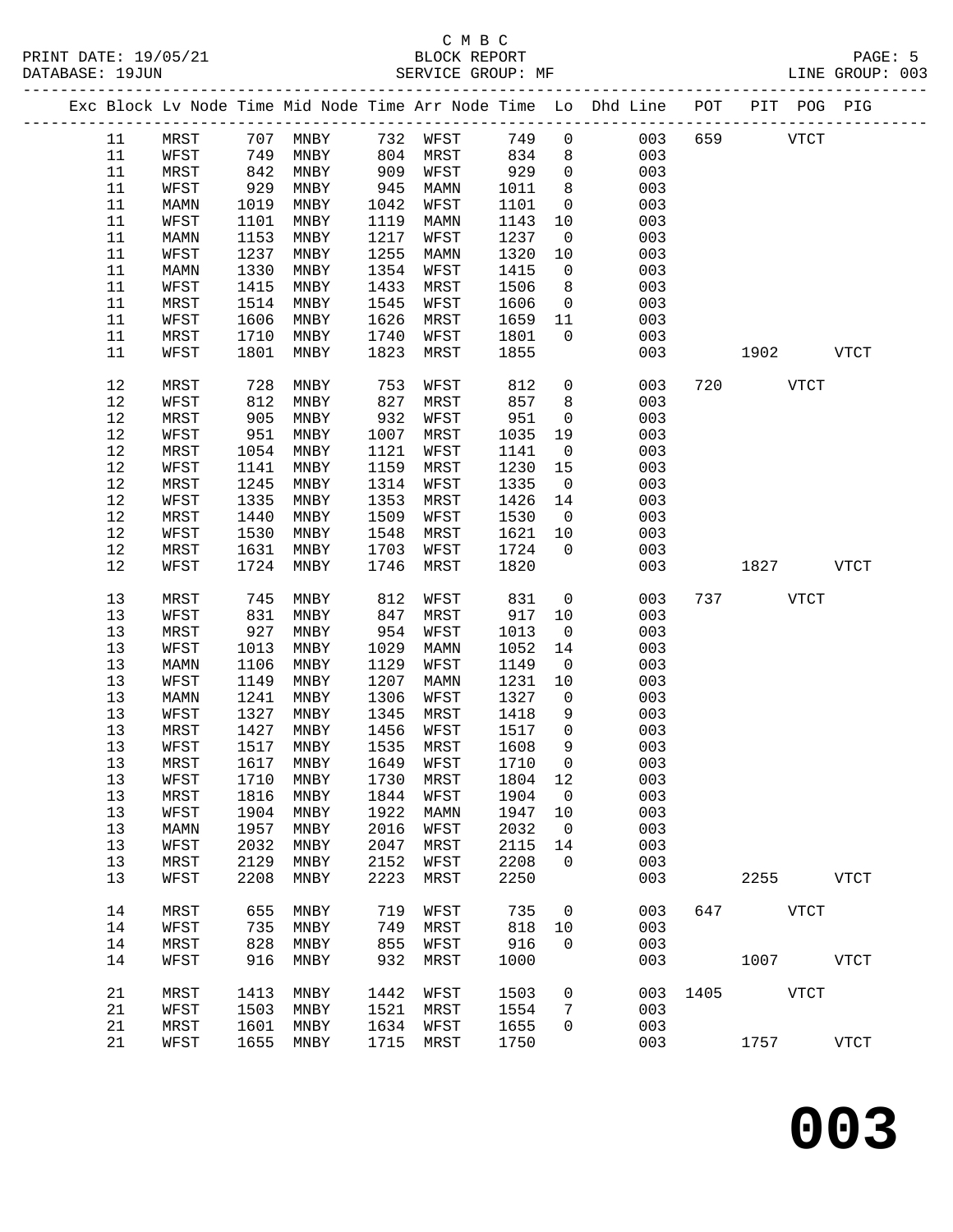|    |      |      |      |      |      |              |                |     | POT |                                                                            | PIG                          |     |
|----|------|------|------|------|------|--------------|----------------|-----|-----|----------------------------------------------------------------------------|------------------------------|-----|
| 22 | MRST | 1434 | MNBY |      | WFST | 1524         | $\overline{0}$ |     |     |                                                                            |                              |     |
| 22 | WFST | 1524 | MNBY | 1542 | MRST | 1615         | 8              | 003 |     |                                                                            |                              |     |
| 22 | MRST | 1623 | MNBY | 1655 | WFST | 1716         | $\overline{0}$ | 003 |     |                                                                            |                              |     |
| 22 | WFST | 1716 | MNBY | 1738 | MRST | 1812         | 11             | 003 |     |                                                                            |                              |     |
| 22 | MRST | 1823 | MNBY | 1851 | WFST | 1911         | $\Omega$       | 003 |     |                                                                            |                              |     |
| 22 | WFST | 1911 | MNBY | 1929 | MRST | 1958         |                | 003 |     | 2004                                                                       | <b>VTCT</b>                  |     |
| 23 | MRST | 1521 | MNBY | 1552 | WFST | 1613         | $\overline{0}$ |     |     |                                                                            |                              |     |
| 23 | WFST | 1613 | MNBY | 1633 | MRST | 1706         | 15             | 003 |     |                                                                            |                              |     |
| 23 | MRST | 1721 | MNBY | 1751 | WFST | 1811         | $\overline{0}$ | 003 |     |                                                                            |                              |     |
| 23 | WFST | 1811 | MNBY | 1830 | MAMN | 1856         | 19             | 003 |     |                                                                            |                              |     |
| 23 | MAMN | 1915 | MNBY | 1935 | WFST | 1953         | $\overline{0}$ | 003 |     |                                                                            |                              |     |
| 23 | WFST | 1953 | MNBY | 2008 | MAMN | 2033         | 11             | 003 |     |                                                                            |                              |     |
| 23 | MAMN | 2044 | MNBY | 2103 | WFST | 2119         | $\overline{0}$ | 003 |     |                                                                            |                              |     |
| 23 | WFST | 2119 | MNBY | 2134 | MRST | 2202         | 10             | 003 |     |                                                                            |                              |     |
| 23 | MRST | 2212 | MNBY | 2235 | WFST | 2251         | $\overline{0}$ | 003 |     |                                                                            |                              |     |
| 23 | WFST | 2251 | MNBY | 2305 | MRST | 2328         | 20             | 003 |     |                                                                            |                              |     |
| 23 | MRST | 2348 | MNBY | 2407 | WFST | 2420         | $\overline{0}$ | 003 |     |                                                                            |                              |     |
| 23 | WFST | 2420 | MNBY | 2434 | MRST | 2456         | 14             | 003 |     |                                                                            |                              |     |
| 23 | MRST | 2510 | MNBY | 2529 | WFST | 2542         | $\Omega$       | 003 |     |                                                                            |                              |     |
| 23 | WFST | 2542 | MNBY |      | MRST | 2616         |                | 003 |     | 2621                                                                       | <b>VTCT</b>                  |     |
|    |      |      |      |      |      | 1503<br>2555 |                |     |     | Exc Block Lv Node Time Mid Node Time Arr Node Time Lo Dhd Line<br>003 1513 | PIT<br>003 1426 VTCT<br>VTCT | POG |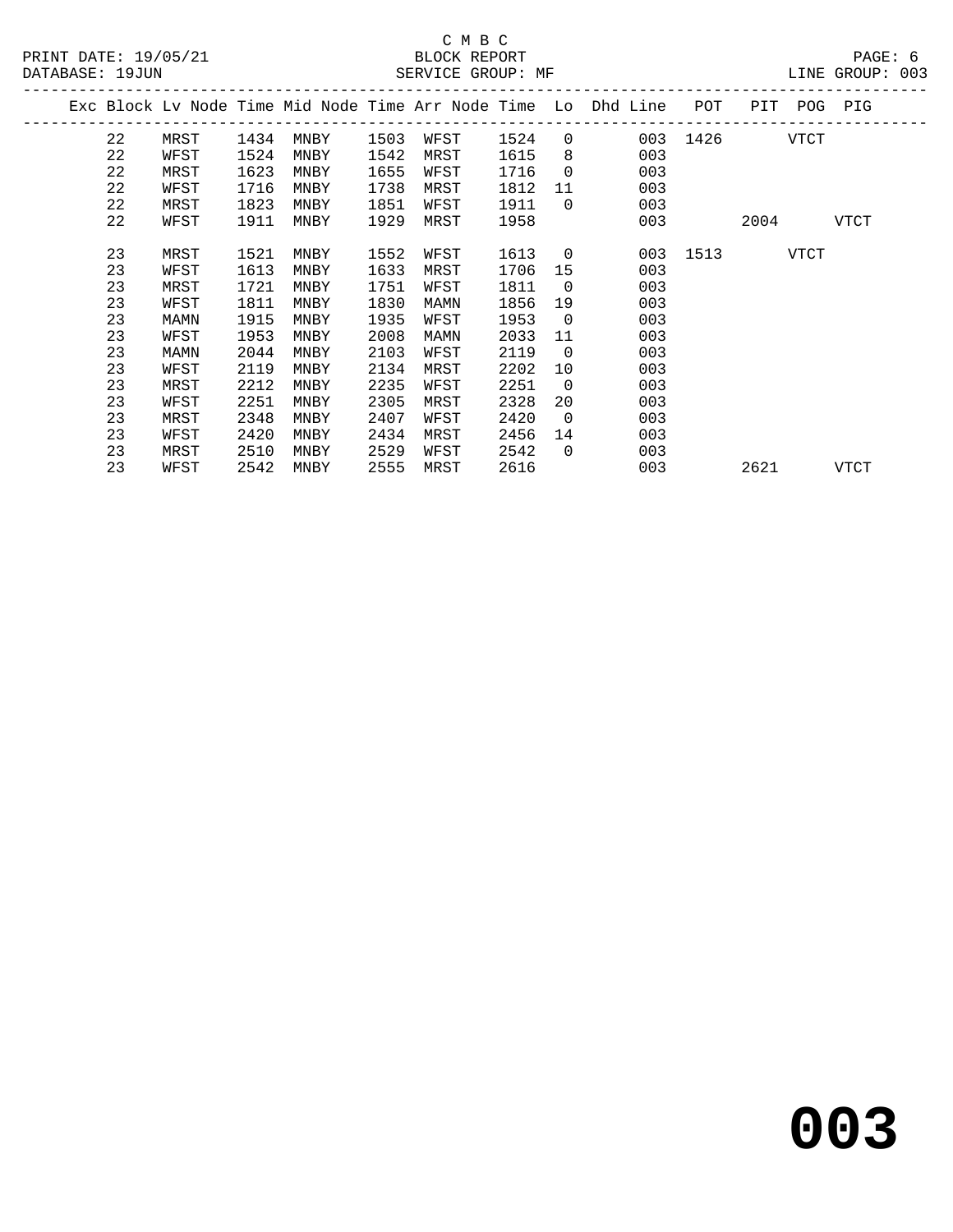| ETRE<br>GRDM<br>NADU<br>VTCT |        | CLOV CLOVERLEAF |             | Vancouver Trolley Depot | SMUTP<br>SMUTP<br>ETON & RENFREW<br>GRANVILLE & DUNSMUIR<br>NANAIMO & DUNDAS                                     |             |             |                        |                            | AL10 ALMA & 10 AV<br>BYGR         BROADWAY & GRANVILLE<br>CMHA CAMBIE & HASTINGS<br>GRBY GRANVILLE & BROADWAY<br>HRPN HOMER & PENDER<br>ULP1 UNIVERSITY LOOP |     |           |           |             |
|------------------------------|--------|-----------------|-------------|-------------------------|------------------------------------------------------------------------------------------------------------------|-------------|-------------|------------------------|----------------------------|--------------------------------------------------------------------------------------------------------------------------------------------------------------|-----|-----------|-----------|-------------|
|                              |        |                 |             |                         |                                                                                                                  |             |             |                        |                            | Exc Block Lv Node Time Mid Node Time Arr Node Time Lo Dhd Line POT PIT POG PIG                                                                               |     |           |           |             |
|                              |        | 11              |             |                         |                                                                                                                  |             |             |                        |                            | BYGR 524 AL10 533 BLLP 539 1 014 503 VTCT                                                                                                                    |     |           |           |             |
|                              |        | 11              |             |                         |                                                                                                                  |             |             |                        |                            | BLLP 540 5GRN 557 ETRE 625 6 004                                                                                                                             |     |           |           |             |
|                              |        | 11              | ETRE        |                         | 631   CLOV           705    ULP1            729       8<br>737    5GRN           804    ETRE          839      7 |             |             |                        |                            | 004                                                                                                                                                          |     |           |           |             |
|                              |        | 11              | ULP1        |                         |                                                                                                                  |             |             |                        |                            | 004                                                                                                                                                          |     |           |           |             |
|                              |        | 11              | ETRE        | 846                     | CLOV                                                                                                             |             |             | 924 ULP1 951           | 16                         | 004                                                                                                                                                          |     |           |           |             |
|                              |        | 11              | ULP1        | 1007                    | 5GRN                                                                                                             |             | 1034 ETRE   | 1109                   | 8 <sup>8</sup>             | 004                                                                                                                                                          |     |           |           |             |
|                              |        | 11              | ETRE        | 1117                    | CLOV                                                                                                             |             | 1154 ULP1   | 1223                   | 13                         | 004                                                                                                                                                          |     |           |           |             |
|                              |        | 11              | ULP1        | 1236                    | 5GRN                                                                                                             |             | 1304 ETRE   | 1339                   | $\overline{7}$             | 004                                                                                                                                                          |     |           |           |             |
|                              |        | 11              | ETRE        | 1346                    | CLOV                                                                                                             |             | 1424 ULP1   | 1453 16                |                            | 004                                                                                                                                                          |     |           |           |             |
|                              |        | 11              | ULP1        | 1509                    | 5GRN                                                                                                             |             | 1540 ETRE   | 1618                   | 8 <sup>8</sup>             | 004                                                                                                                                                          |     |           |           |             |
|                              |        | 11              | ETRE        | 1626                    | CLOV                                                                                                             |             | 1706 ULP1   | 1738                   | $7\phantom{0}$             | 004                                                                                                                                                          |     |           |           |             |
|                              |        | 11              | ULP1        | 1745                    | 5GRN                                                                                                             | 1816        | ETRE        | 1853                   | 13                         | 004                                                                                                                                                          |     |           |           |             |
|                              |        | 11              | ETRE        | 1906                    | CLOV                                                                                                             | 1942        | ULP1        | 2010                   | 11                         | 004                                                                                                                                                          |     |           |           |             |
|                              |        | 11              | ULP1        | 2021                    | 5GRN                                                                                                             | 2048        | CMHA        | 2104                   | $\overline{\phantom{0}}^2$ | 004                                                                                                                                                          |     |           |           |             |
|                              | GR 11  |                 | CMHA        | 2106                    | CLOV                                                                                                             | 2120        | ULP1        | 2146                   | 17                         | 004                                                                                                                                                          |     |           |           |             |
|                              | #GR 11 |                 | CMHA        | 2106                    | CLOV                                                                                                             | 2120        | ULP1        | 2146 17                |                            | 004                                                                                                                                                          |     |           |           |             |
|                              | GR 11  |                 | ULP1        | 2203                    | 5GRN                                                                                                             | 2228        | CMHA        | $2242$ 4               |                            | 004                                                                                                                                                          |     |           |           |             |
|                              | #GR 11 |                 | ULP1        | 2203                    | 5GRN                                                                                                             | 2228        |             | CMHA 2242 4            |                            | 004                                                                                                                                                          |     |           |           |             |
|                              | GR 11  |                 | CMHA        | 2246                    | CLOV                                                                                                             | 2300        | ULP1        | 2324                   |                            |                                                                                                                                                              | 004 |           | 2356 VTCT |             |
|                              | #GR 11 |                 | CMHA        | 2246                    | CLOV                                                                                                             |             | 2300 ULP1   | 2324                   |                            |                                                                                                                                                              | 004 |           | 2356 VTCT |             |
|                              |        | 12              | GRDM        | 513                     | NADU                                                                                                             |             | ETRE        |                        |                            | 531 6<br>004                                                                                                                                                 |     | 449 — 100 | VTCT      |             |
|                              |        | 12              | <b>ETRE</b> | 537                     | CLOV                                                                                                             | 605 BLLP    |             | 621                    | 9                          | 004                                                                                                                                                          |     |           |           |             |
|                              |        | 12              | BLLP        |                         | 630 5GRN<br>734 CLOV                                                                                             | 649         | ETRE        | 719                    | 15                         | 004                                                                                                                                                          |     |           |           |             |
|                              |        | 12              | ETRE        |                         |                                                                                                                  | 809         | ULP1        | 834 17                 |                            | 004                                                                                                                                                          |     |           |           |             |
|                              |        | 12              | ULP1        | 851                     | 5GRN                                                                                                             | 919         |             | ETRE 954               | 9                          | 004                                                                                                                                                          |     |           |           |             |
|                              |        | 12              | ETRE        | 1003                    | CLOV                                                                                                             |             |             | 1039 ULP1 1106 16      |                            | 004                                                                                                                                                          |     |           |           |             |
|                              |        | 12              | ULP1        | 1122<br>1231            | 5GRN                                                                                                             | 1149 ETRE   |             | $\frac{1224}{1338}$ 12 |                            | 004                                                                                                                                                          |     |           |           |             |
|                              |        | 12              | ETRE        |                         | 1231 CLOV                                                                                                        | $1309$ ULP1 |             | 1338 12                |                            | 004                                                                                                                                                          |     |           |           |             |
|                              |        | 12              |             |                         |                                                                                                                  |             |             |                        |                            | ULP1 1350 5GRN 1419 ETRE 1456 5 004                                                                                                                          |     |           |           |             |
|                              |        | 12              | ETRE        | 1501                    | CLOV                                                                                                             | 1539        | ULP1        | 1610                   | 11                         | 004                                                                                                                                                          |     |           |           |             |
|                              |        | 12              | ULP1        | 1621                    | 5GRN                                                                                                             | 1652        | ETRE        | 1735                   | 17                         | 004                                                                                                                                                          |     |           |           |             |
|                              |        | 12              | ETRE        | 1752                    | <b>CLOV</b>                                                                                                      | 1830        | ULP1        | 1902                   | 18                         | 004                                                                                                                                                          |     |           |           |             |
|                              |        | 12              | ULP1        | 1920                    | 5GRN                                                                                                             | 1948        | ETRE        | 2021                   | 7                          | 004                                                                                                                                                          |     |           |           |             |
|                              |        | 12              | ETRE        | 2028                    | <b>CLOV</b>                                                                                                      | 2100        | ULP1        | 2126                   | 17                         | 004                                                                                                                                                          |     |           |           |             |
|                              | GR 12  |                 | ULP1        | 2143                    | 5GRN                                                                                                             | 2208        | CMHA        | 2222                   | 4                          | 004                                                                                                                                                          |     |           |           |             |
|                              | #GR 12 |                 | ULP1        | 2143                    | 5GRN                                                                                                             | 2208        | CMHA        | 2222                   | 4                          | 004                                                                                                                                                          |     |           |           |             |
|                              | GR 12  |                 | <b>CMHA</b> | 2226                    | <b>CLOV</b>                                                                                                      | 2240        | ULP1        | 2305                   | 22                         | 004                                                                                                                                                          |     |           |           |             |
|                              | #GR 12 |                 | <b>CMHA</b> | 2226                    | <b>CLOV</b>                                                                                                      | 2240        | ULP1        | 2305                   | 22                         | 004                                                                                                                                                          |     |           |           |             |
|                              | GR 12  |                 | ULP1        | 2327                    | 5GRN                                                                                                             | 2348        | <b>CMHA</b> | 2402                   | 0                          | 004                                                                                                                                                          |     |           |           |             |
|                              | #GR 12 |                 | ULP1        | 2327                    | 5GRN                                                                                                             | 2348        | <b>CMHA</b> | 2402                   | 0                          | 004                                                                                                                                                          |     |           |           |             |
|                              | GR 12  |                 | <b>CMHA</b> | 2402                    | <b>CLOV</b>                                                                                                      | 2417        | ULP1        | 2438                   |                            | 004                                                                                                                                                          |     | 2508      |           | <b>VTCT</b> |
|                              | #GR 12 |                 | CMHA        | 2402                    | CLOV                                                                                                             | 2417        | ULP1        | 2438                   |                            | 004                                                                                                                                                          |     | 2508      |           | <b>VTCT</b> |
|                              |        |                 |             |                         |                                                                                                                  |             |             |                        |                            |                                                                                                                                                              |     |           |           |             |

C M B C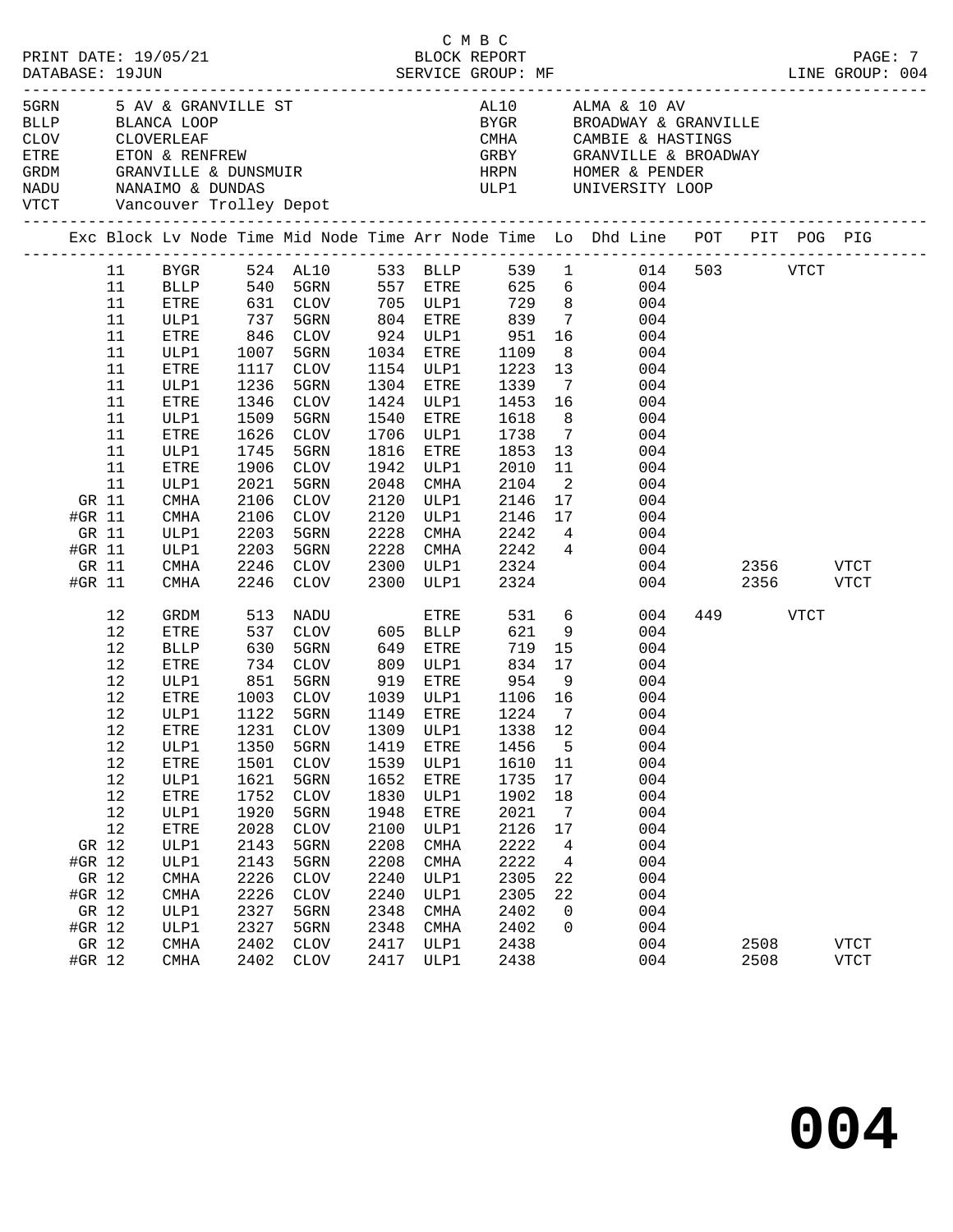### C M B C<br>BLOCK REPORT SERVICE GROUP: MF

|    |             |            |                      |      |                      |                  |                            | Exc Block Lv Node Time Mid Node Time Arr Node Time Lo Dhd Line POT |           | PIT POG PIG |
|----|-------------|------------|----------------------|------|----------------------|------------------|----------------------------|--------------------------------------------------------------------|-----------|-------------|
| 13 | <b>BYGR</b> |            | 540 AL10 549 BLLP    |      |                      |                  |                            | 555 7 014                                                          | 519 VTCT  |             |
| 13 | <b>BLLP</b> |            | 602 5GRN<br>705 CLOV |      | 620 ETRE<br>739 ULP1 | 649 16<br>803 18 |                            | 004                                                                |           |             |
| 13 | ETRE        |            |                      |      |                      | 803              | 18                         | 004                                                                |           |             |
| 13 | ULP1        | 821        | 5GRN                 | 849  | ETRE                 | 924              | 9                          | 004                                                                |           |             |
| 13 | ETRE        | 933        | CLOV                 | 1009 | ULP1                 | 1034             | 18                         | 004                                                                |           |             |
| 13 | ULP1        | 1052       | 5GRN                 | 1119 | ETRE                 | 1154             | $7\overline{ }$            | 004                                                                |           |             |
| 13 | ETRE        | 1201       | CLOV                 | 1239 | ULP1                 | 1308             | 12                         | 004                                                                |           |             |
| 13 | ULP1        | 1320       | 5GRN                 | 1349 | ETRE                 | 1426             | 5 <sup>5</sup>             | 004                                                                |           |             |
| 13 | <b>ETRE</b> | 1431       | CLOV                 | 1509 | ULP1                 | 1538             | 19                         | 004                                                                |           |             |
| 13 | ULP1        | 1557       | 5GRN                 | 1628 | ETRE                 | 1708             | 18                         | 004                                                                |           |             |
| 13 | ETRE        | 1726       | CLOV                 | 1806 | ULP1                 | 1838             |                            | 004                                                                | 1918 VTCT |             |
| 14 | GRDM        | 549<br>613 | NADU                 |      | ETRE<br>645 ULP1     | 609              | $4\overline{4}$            | 004                                                                | 525 VTCT  |             |
| 14 | <b>ETRE</b> |            | CLOV                 |      |                      | 708              | 14                         | 004                                                                |           |             |
| 14 | ULP1        | 722        | 5GRN                 | 749  | ETRE                 | 821              | 10                         | 004                                                                |           |             |
| 14 | <b>ETRE</b> | 831        | CLOV                 | 909  | ULP1                 | 936              | 16                         | 004                                                                |           |             |
| 14 | ULP1        | 952        | 5GRN                 | 1019 | ETRE                 | 1054             | 8 <sup>8</sup>             | 004                                                                |           |             |
| 14 | ETRE        | 1102       | CLOV                 | 1139 | ULP1                 | 1208             | 13                         | 004                                                                |           |             |
| 14 | ULP1        | 1221       | 5GRN                 | 1249 | ETRE                 | 1324             | $\overline{7}$             | 004                                                                |           |             |
| 14 | ETRE        | 1331       | CLOV                 | 1409 | ULP1                 | 1438             | 9                          | 004                                                                |           |             |
| 14 | ULP1        | 1447       | 5GRN                 | 1516 | ETRE                 | 1553             | 9                          | 004                                                                |           |             |
| 14 | ETRE        | 1602       | CLOV                 | 1642 | ULP1                 | 1714             | $7\overline{ }$            | 004                                                                |           |             |
| 14 | ULP1        | 1721       | 5GRN                 | 1752 | ETRE                 | 1833             | 15                         | 004                                                                |           |             |
| 14 | ETRE        | 1848       | CLOV                 |      | 1924 ULP1            | 1954             | $7\phantom{0}$             | 004                                                                |           |             |
| 14 | ULP1        | 2001       | 5GRN                 | 2028 | CMHA                 | 2044             |                            | 004                                                                | 2109      | VTCT        |
| 15 | GRDM        | 527        | NADU                 |      | ETRE                 |                  | 545 12                     | 004                                                                | 503 VTCT  |             |
| 15 | <b>ETRE</b> | 557        | CLOV                 |      | 625 BLLP             | 641              | $\overline{\phantom{0}}^2$ | 004                                                                |           |             |
| 15 | <b>BLLP</b> | 643        | 5GRN                 | 704  | ETRE                 | 735              | 14                         | 004                                                                |           |             |
| 15 | <b>ETRE</b> | 749        | CLOV                 |      | 824 ULP1             | 851              | 15                         | 004                                                                |           |             |
| 15 | ULP1        | 906        | 5GRN                 | 934  | ETRE                 | 1009             | 9                          | 004                                                                |           |             |
| 15 | ETRE        | 1018       | CLOV                 | 1054 | ULP1                 | 1121             | 15                         | 004                                                                |           |             |
| 15 | ULP1        | 1136       | 5GRN                 | 1204 | ETRE                 | 1239             | $\overline{7}$             | 004                                                                |           |             |
| 15 | <b>ETRE</b> | 1246       | CLOV                 |      | 1324 ULP1            | 1353             | 12                         | 004                                                                |           |             |
| 15 | ULP1        | 1405       | 5GRN                 | 1434 | ETRE                 | 1511             | $5^{\circ}$                | 004                                                                |           |             |
| 15 | ETRE        | 1516       | CLOV                 |      | 1554 ULP1            | 1625             | 8 <sup>8</sup>             | 004                                                                |           |             |
| 15 | ULP1        | 1633       | 5GRN                 |      | 1704 ETRE            | 1747 17          |                            | 004                                                                |           |             |
| 15 | ETRE        |            | 1804 CLOV            |      | 1842 ULP1            | 1914             |                            | 004                                                                | 1954 VTCT |             |

**004**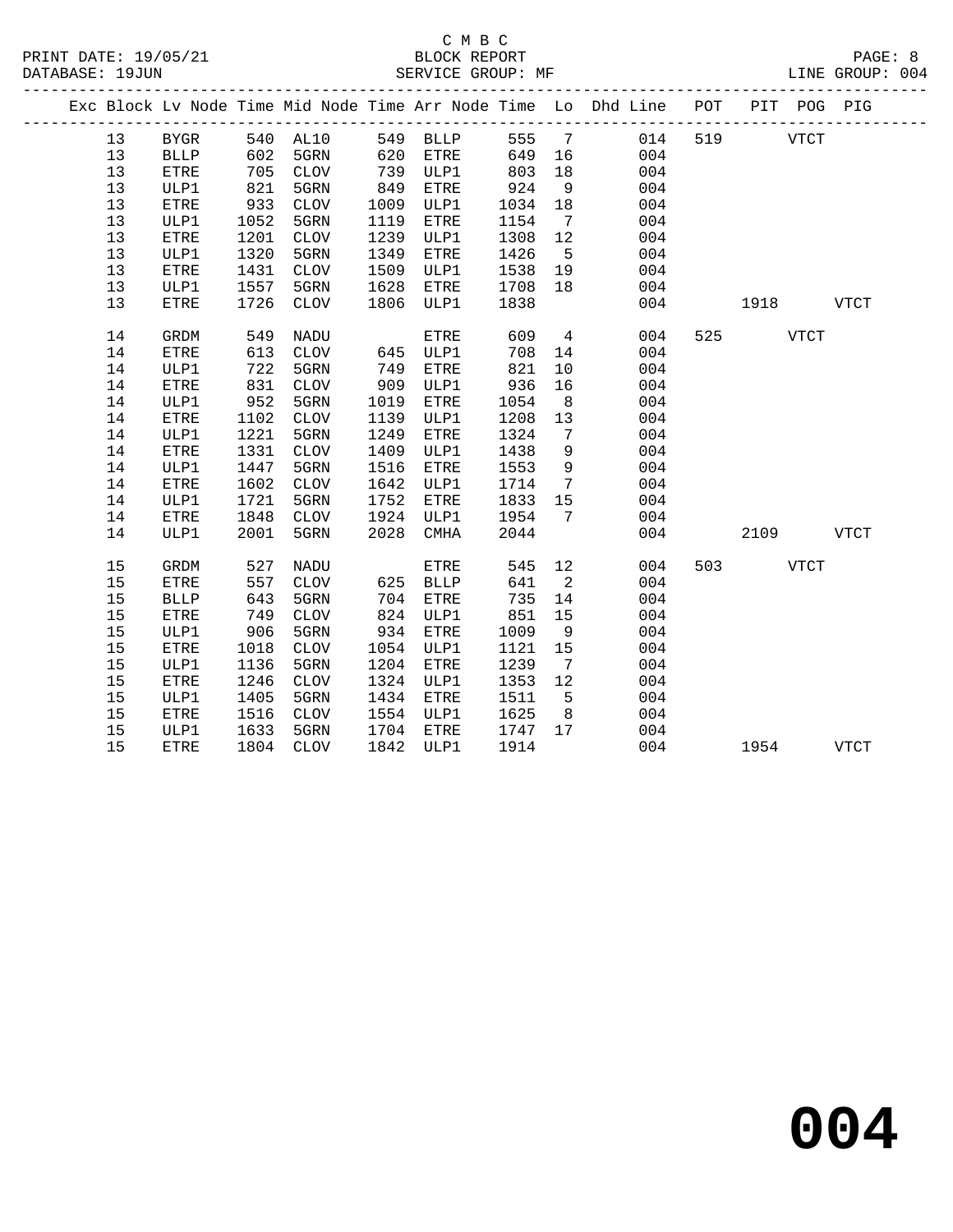|        |      |              |                 |                              |      |              |        |                              | Exc Block Lv Node Time Mid Node Time Arr Node Time Lo Dhd Line POT |     | PIT POG PIG      |             |
|--------|------|--------------|-----------------|------------------------------|------|--------------|--------|------------------------------|--------------------------------------------------------------------|-----|------------------|-------------|
|        | 16   | BYGR         |                 | 555 AL10                     |      | $604$ BLLP   | 610    | 6                            | 014                                                                | 534 | VTCT             |             |
|        | 16   | <b>BLLP</b>  |                 | 5GRN                         |      | 634 ETRE     | 704 16 |                              | 004                                                                |     |                  |             |
|        | 16   | <b>ETRE</b>  | $\frac{1}{720}$ | CLOV                         |      | 754 ULP1     | 818    | 18                           | 004                                                                |     |                  |             |
|        | 16   | ULP1         | 836             | 5GRN                         |      | 904 ETRE     | 939    | 9                            | 004                                                                |     |                  |             |
|        | 16   | ETRE         | 948             | CLOV                         |      | 1024 ULP1    | 1049   | 18                           | 004                                                                |     |                  |             |
|        | 16   | ULP1         | 1107            | 5GRN                         |      | 1134 ETRE    | 1209   | $\overline{7}$               | 004                                                                |     |                  |             |
|        | 16   | ETRE         | 1216            | CLOV                         |      | 1254 ULP1    | 1323   | 12                           | 004                                                                |     |                  |             |
|        | 16   | ULP1         | 1335            | 5GRN                         | 1404 | ETRE         | 1441   | 5                            | 004                                                                |     |                  |             |
|        | 16   | ETRE         | 1446            | $\mathtt{CLOV}$              | 1524 | ULP1         | 1553   | 16                           | 004                                                                |     |                  |             |
|        | 16   | ULP1         | 1609            | 5GRN                         | 1640 | ETRE         | 1723   | 15                           | 004                                                                |     |                  |             |
|        | 16   | ETRE         | 1738            | $\mathtt{CLOV}$              | 1818 | ULP1         | 1850   | $7\phantom{.0}\phantom{.0}7$ | 004                                                                |     |                  |             |
|        | 16   | ULP1         | 1857            | 5GRN                         | 1928 | ETRE         | 2002   | $\overline{4}$               | 004                                                                |     |                  |             |
|        | 16   | ETRE         | 2006            | $\ensuremath{\mathsf{CLOV}}$ | 2040 | ULP1         | 2108   | 13                           | 004                                                                |     |                  |             |
| GR 16  |      | ULP1         | 2121            | 5GRN                         | 2148 | CMHA         | 2203   | $\overline{\mathbf{3}}$      | 004                                                                |     |                  |             |
| #GR 16 |      | ULP1         | 2123            | 5GRN                         | 2148 | CMHA         | 2203   | $\overline{\mathbf{3}}$      | 004                                                                |     |                  |             |
| GR 16  |      | CMHA         | 2206            | $\mathtt{CLOV}$              | 2220 | ULP1         | 2245   | 22                           | 004                                                                |     |                  |             |
| #GR 16 |      | <b>CMHA</b>  | 2206            | CLOV                         | 2220 | ULP1         | 2245   | 22                           | 004                                                                |     |                  |             |
| GR 16  |      | ULP1         | 2307            | 5GRN                         | 2328 | CMHA         | 2342   | $\overline{4}$               | 004                                                                |     |                  |             |
| #GR 16 |      | ULP1         | 2307            | 5GRN                         | 2328 | CMHA         | 2342   | $\overline{4}$               | 004                                                                |     |                  |             |
| GR 16  |      | $\rm CMHz$   | 2346            | CLOV                         | 2400 | ULP1         | 2421   |                              | 004                                                                |     | 2451             | <b>VTCT</b> |
| #GR 16 |      | CMHA         | 2346            | <b>CLOV</b>                  | 2400 | ULP1         | 2421   |                              | 004                                                                |     | 2451             | VTCT        |
|        | 17   | BYGR         | 641             | AL10                         | 650  | ULP1         | 700    | $7\phantom{.0}$              | 014                                                                | 619 | VTCT             |             |
|        | 17   | ULP1         | 707             | 5GRN                         | 734  | ETRE         | 806    | 11                           | 004                                                                |     |                  |             |
|        | 17   | ETRE         | 817             | CLOV                         |      | 854 ULP1     | 921    | 16                           | 004                                                                |     |                  |             |
|        | 17   | ULP1         | 937             | 5GRN                         |      | 1004 ETRE    | 1039   | 8                            | 004                                                                |     |                  |             |
|        | 17   | ${\tt ETRE}$ | 1047            | $\mathtt{CLOV}$              |      | 1124 ULP1    | 1151   | 15                           | 004                                                                |     |                  |             |
|        | 17   | ULP1         | 1206            | 5GRN                         |      | 1234 ETRE    | 1309   | $7\overline{ }$              | 004                                                                |     |                  |             |
|        | $17$ | ETRE         | 1316            | $\mathtt{CLOV}$              |      | 1354 ULP1    | 1423   | 12                           | 004                                                                |     |                  |             |
|        | 17   | ULP1         | 1435            | 5GRN                         |      | 1504 ETRE    | 1541   | - 9                          | 004                                                                |     |                  |             |
|        | 17   | ETRE         | 1550            | CLOV                         | 1630 | ULP1         | 1702   | 7                            | 004                                                                |     |                  |             |
|        | 17   | ULP1         | 1709            | 5GRN                         | 1740 | ETRE         | 1823   |                              | 004                                                                |     | 1905 - 1905      | VTCT        |
|        | 18   | <b>BYGR</b>  | 639             | AL10                         | 648  | BLLP         | 654    | $4\overline{ }$              | 014                                                                |     | 618 — 18<br>VTCT |             |
|        | 18   | <b>BLLP</b>  | 658             | 5GRN                         | 719  | ETRE         | 750    | 14                           | 004                                                                |     |                  |             |
|        | 18   | ETRE         | 804             | CLOV                         | 839  | ULP1         | 906    | 15                           | 004                                                                |     |                  |             |
|        | 18   | ULP1         | 921             | 5GRN                         | 949  | ETRE         | 1024   | 8 <sup>8</sup>               | 004                                                                |     |                  |             |
|        | 18   | ETRE         | 1032            | $\ensuremath{\mathsf{CLOV}}$ | 1109 | ULP1         | 1136   | 15                           | 004                                                                |     |                  |             |
|        | 18   | ULP1         | 1151            | 5GRN                         | 1219 | ${\tt ETRE}$ | 1254   | $\overline{7}$               | 004                                                                |     |                  |             |
|        | 18   | <b>ETRE</b>  | 1301            | <b>CLOV</b>                  | 1339 | ULP1         | 1408   | 12                           | 004                                                                |     |                  |             |
|        | 18   | ULP1         | 1420            | 5GRN                         | 1449 | ETRE         | 1526   | 14                           | 004                                                                |     |                  |             |
|        | 18   | ETRE         | 1540            | $\mathtt{CLOV}$              | 1618 | ULP1         | 1649   | 6                            | 004                                                                |     |                  |             |
|        | 18   | ULP1         | 1655            | 5GRN                         | 1728 | ETRE         | 1811   | 19                           | 004                                                                |     |                  |             |
|        | 18   | ETRE         | 1830            | CLOV                         | 1906 | ULP1         | 1936   | $-5$                         | 004                                                                |     |                  |             |
|        | 18   | ULP1         | 1941            | 5GRN                         | 2008 | CMHA         | 2024   |                              | 004                                                                |     | 2052             | <b>VTCT</b> |
|        |      |              |                 |                              |      |              |        |                              |                                                                    |     |                  |             |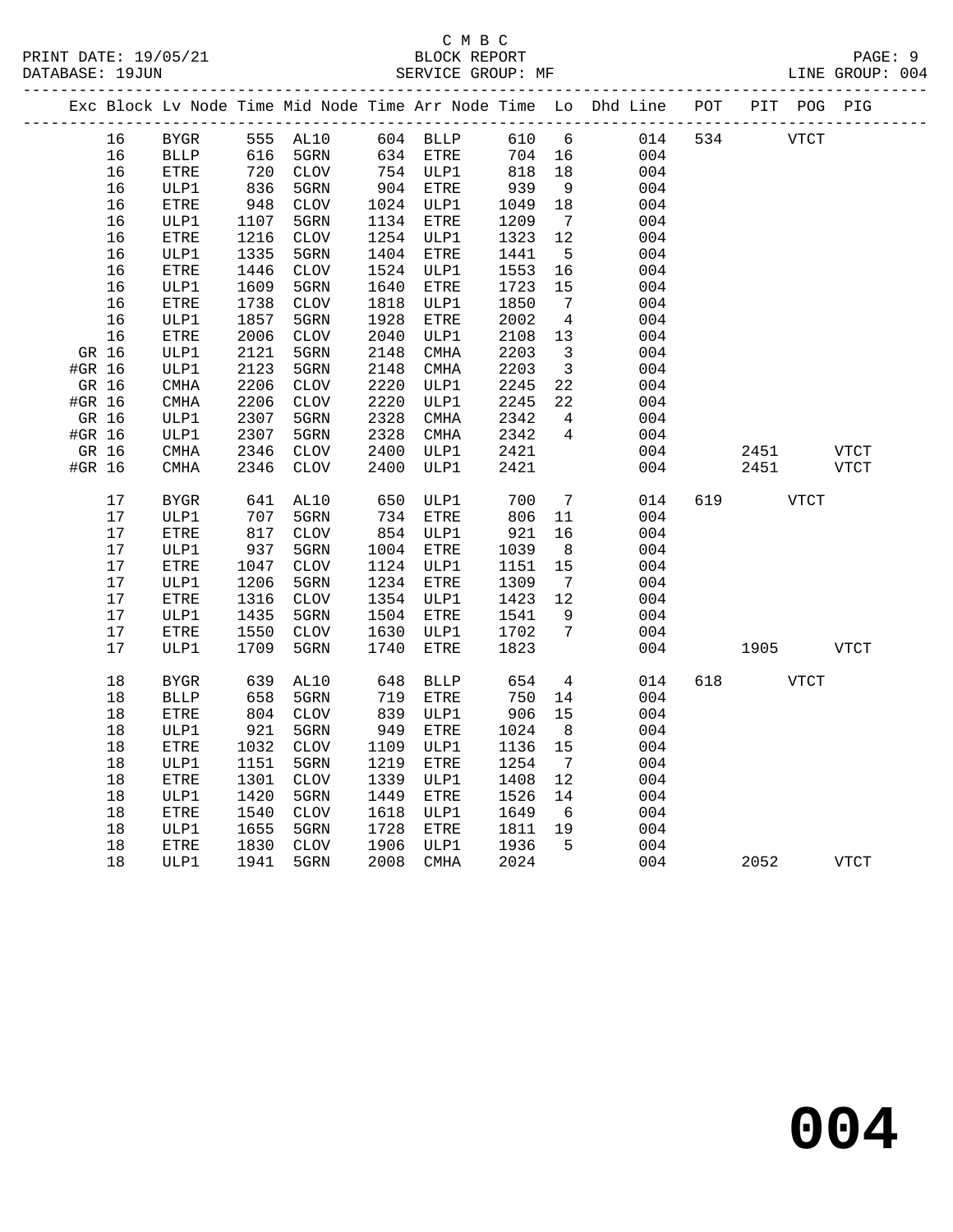PRINT DATE: 19/05/21 BLOCK REPORT<br>DATABASE: 19JUN BATABASE: 19JUN

## C M B C<br>BLOCK REPORT

PAGE: 10<br>LINE GROUP: 004

|           |    |             |      |                 |      |             |         |                              | Exc Block Lv Node Time Mid Node Time Arr Node Time Lo Dhd Line POT<br>------------------------------- |      |      | PIT POG PIG |               |
|-----------|----|-------------|------|-----------------|------|-------------|---------|------------------------------|-------------------------------------------------------------------------------------------------------|------|------|-------------|---------------|
|           | 19 | GRDM        | 623  | NADU            |      | ETRE        | 643     | $\overline{7}$               | 004                                                                                                   | 554  |      | <b>VTCT</b> |               |
|           | 19 | <b>ETRE</b> | 650  | <b>CLOV</b>     |      | 724 ULP1    | 748     | 19                           | 004                                                                                                   |      |      |             |               |
|           | 19 | ULP1        | 807  | 5GRN            | 834  | ETRE        | 909     | $7\phantom{.0}\phantom{.0}7$ | 004                                                                                                   |      |      |             |               |
|           | 19 | ETRE        | 916  | <b>CLOV</b>     |      | 954 ULP1    | 1019    | 18                           | 004                                                                                                   |      |      |             |               |
|           | 19 | ULP1        | 1037 | 5GRN            | 1104 | ETRE        | 1139    | 8                            | 004                                                                                                   |      |      |             |               |
|           | 19 | ETRE        | 1147 | CLOV            | 1224 | ULP1        | 1253    | 12                           | 004                                                                                                   |      |      |             |               |
|           | 19 | ULP1        | 1305 | 5GRN            | 1334 | ETRE        | 1411    | 5                            | 004                                                                                                   |      |      |             |               |
|           | 19 | ETRE        | 1416 | CLOV            | 1454 | ULP1        | 1523    | 10                           | 004                                                                                                   |      |      |             |               |
|           | 19 | ULP1        | 1533 | 5GRN            | 1604 | ETRE        | 1642    | 18                           | 004                                                                                                   |      |      |             |               |
|           | 19 | ETRE        | 1700 | <b>CLOV</b>     | 1742 | ULP1        | 1814    | $\overline{7}$               | 004                                                                                                   |      |      |             |               |
|           | 19 | ULP1        | 1821 | 5GRN            | 1852 | ETRE        | 1929    | 17                           | 004                                                                                                   |      |      |             |               |
|           | 19 | ETRE        | 1946 | CLOV            | 2020 | ULP1        | 2048    | 13                           | 004                                                                                                   |      |      |             |               |
| GR 19     |    | ULP1        | 2101 | 5GRN            | 2128 | <b>CMHA</b> | 2143    | $\overline{\mathbf{3}}$      | 004                                                                                                   |      |      |             |               |
| #GR 19    |    | ULP1        | 2103 | 5GRN            | 2128 | CMHA        | 2143    | $\overline{\mathbf{3}}$      | 004                                                                                                   |      |      |             |               |
| GR 19     |    | <b>CMHA</b> | 2146 | <b>CLOV</b>     | 2200 | ULP1        | 2225    | 22                           | 004                                                                                                   |      |      |             |               |
| #GR 19    |    | CMHA        | 2146 | $\mathtt{CLOV}$ | 2200 | ULP1        | 2225    | 22                           | 004                                                                                                   |      |      |             |               |
| GR 19     |    | ULP1        | 2247 | 5GRN            | 2308 | CMHA        | 2322    | $\overline{4}$               | 004                                                                                                   |      |      |             |               |
| #GR 19    |    | ULP1        | 2247 | 5GRN            | 2308 | CMHA        | 2322    | 4                            | 004                                                                                                   |      |      |             |               |
| GR 19     |    | <b>CMHA</b> | 2326 | <b>CLOV</b>     | 2340 | ULP1        | 2404    | 11                           | 004                                                                                                   |      |      |             |               |
| #GR 19    |    | <b>CMHA</b> | 2326 | <b>CLOV</b>     | 2340 | ULP1        | 2404    | 11                           | 004                                                                                                   |      |      |             |               |
| GR 19     |    | ULP1        | 2415 | GRBY            | 2438 | HRPN        | 2449    | $\mathbf{0}$                 | 014                                                                                                   |      |      |             |               |
| #GR 19    |    | ULP1        | 2415 | GRBY            | 2438 | HRPN        | 2449    | $\Omega$                     | 014                                                                                                   |      |      |             |               |
| GR 19     |    | <b>HRPN</b> | 2449 | BYGR            | 2506 | ULP1        | 2527    |                              | 014                                                                                                   |      | 2557 |             | <b>VTCT</b>   |
| #GR 19    |    | <b>HRPN</b> | 2449 | BYGR            | 2506 | ULP1        | 2527    |                              | 014                                                                                                   |      | 2557 |             | VTCT          |
|           | 20 | <b>BYGR</b> | 720  | AL10            | 730  | ULP1        | 741     | 11                           | 014                                                                                                   | 657  |      | <b>VTCT</b> |               |
|           | 20 | ULP1        | 752  | 5GRN            | 819  | ETRE        | 854     | 7                            | 004                                                                                                   |      |      |             |               |
|           | 20 | ETRE        | 901  | CLOV            | 939  | ULP1        | 1004    | 18                           | 004                                                                                                   |      |      |             |               |
|           | 20 | ULP1        | 1022 | 5GRN            | 1049 | ETRE        | 1124    | 8                            | 004                                                                                                   |      |      |             |               |
|           | 20 | ETRE        | 1132 | CLOV            | 1209 | ULP1        | 1238    | 13                           | 004                                                                                                   |      |      |             |               |
|           | 20 | ULP1        | 1251 | 5GRN            | 1319 | ETRE        | 1354    | 7                            | 004                                                                                                   |      |      |             |               |
|           | 20 | ETRE        | 1401 | CLOV            | 1439 | ULP1        | 1508    | 13                           | 004                                                                                                   |      |      |             |               |
|           | 20 | ULP1        | 1521 | 5GRN            | 1552 | ETRE        | 1630    | 8                            | 004                                                                                                   |      |      |             |               |
|           | 20 | ETRE        | 1638 | ${\tt CLOV}$    | 1718 | ULP1        | 1750    | $7\phantom{.0}$              | 004                                                                                                   |      |      |             |               |
|           | 20 | ULP1        | 1757 | 5GRN            | 1828 | ETRE        | 1905    | 22                           | 004                                                                                                   |      |      |             |               |
|           | 20 | ETRE        | 1927 | CLOV            | 2001 | ULP1        | 2029    | 12                           | 004                                                                                                   |      |      |             |               |
| GR 20     |    | ULP1        | 2041 | 5GRN            | 2108 | CMHA        | 2123    | $\overline{\mathbf{3}}$      | 004                                                                                                   |      |      |             |               |
| #GR 20    |    | ULP1        | 2043 | 5GRN            | 2108 | CMHA        | 2123    | $\overline{\mathbf{3}}$      | 004                                                                                                   |      |      |             |               |
| GR 20     |    | CMHA        | 2126 | <b>CLOV</b>     | 2140 | ULP1        | 2206 17 |                              | 004                                                                                                   |      |      |             |               |
| $\#GR$ 20 |    | CMHA        | 2126 | <b>CLOV</b>     | 2140 | ULP1        | 2206    | 17                           | 004                                                                                                   |      |      |             |               |
| GR 20     |    | ULP1        | 2223 | 5GRN            | 2248 | <b>CMHA</b> | 2302    | 4                            | 004                                                                                                   |      |      |             |               |
| #GR 20    |    | ULP1        | 2223 | 5GRN            | 2248 | CMHA        | 2302    | 4                            | 004                                                                                                   |      |      |             |               |
| GR 20     |    | <b>CMHA</b> | 2306 | <b>CLOV</b>     | 2320 | ULP1        | 2344    | 8                            | 004                                                                                                   |      |      |             |               |
| #GR 20    |    | <b>CMHA</b> | 2306 | <b>CLOV</b>     | 2320 | ULP1        | 2344    | 8                            | 004                                                                                                   |      |      |             |               |
| GR 20     |    | ULP1        | 2352 | 5GRN            | 2413 | <b>CMHA</b> | 2426    |                              | 004                                                                                                   |      | 2448 |             | <b>VTCT</b>   |
| #GR 20    |    | ULP1        | 2352 | 5GRN            | 2413 | <b>CMHA</b> | 2426    |                              | 004                                                                                                   |      | 2448 |             | <b>VTCT</b>   |
|           | 21 | <b>GRDM</b> | 1457 | NADU            |      | <b>ETRE</b> | 1522    | 6                            | 004                                                                                                   | 1421 |      | <b>VTCT</b> |               |
|           | 21 | ETRE        | 1528 | <b>CLOV</b>     | 1606 | ULP1        | 1637    | 6                            | 004                                                                                                   |      |      |             |               |
|           | 21 | ULP1        | 1643 | 5GRN            | 1716 | ETRE        | 1759    | 17                           | 004                                                                                                   |      |      |             |               |
|           | 21 | ETRE        | 1816 | <b>CLOV</b>     | 1854 | ULP1        | 1926    |                              | 004                                                                                                   |      | 2006 |             | <b>VTCT</b>   |
|           | 22 | <b>BYGR</b> | 1459 | AL10            | 1515 | ULP1        | 1529    | 16                           | 014                                                                                                   | 1432 |      | <b>VTCT</b> |               |
|           | 22 | ULP1        | 1545 | 5GRN            | 1616 | ETRE        | 1656    | 16                           | 004                                                                                                   |      |      |             |               |
|           | 22 | ETRE        | 1712 | <b>CLOV</b>     | 1754 | ULP1        | 1826    | 11                           | 004                                                                                                   |      |      |             |               |
|           | 22 | ULP1        | 1837 | 5GRN            | 1908 | ETRE        | 1942    |                              | 004                                                                                                   |      | 2024 |             | $_{\rm VTCT}$ |

**004**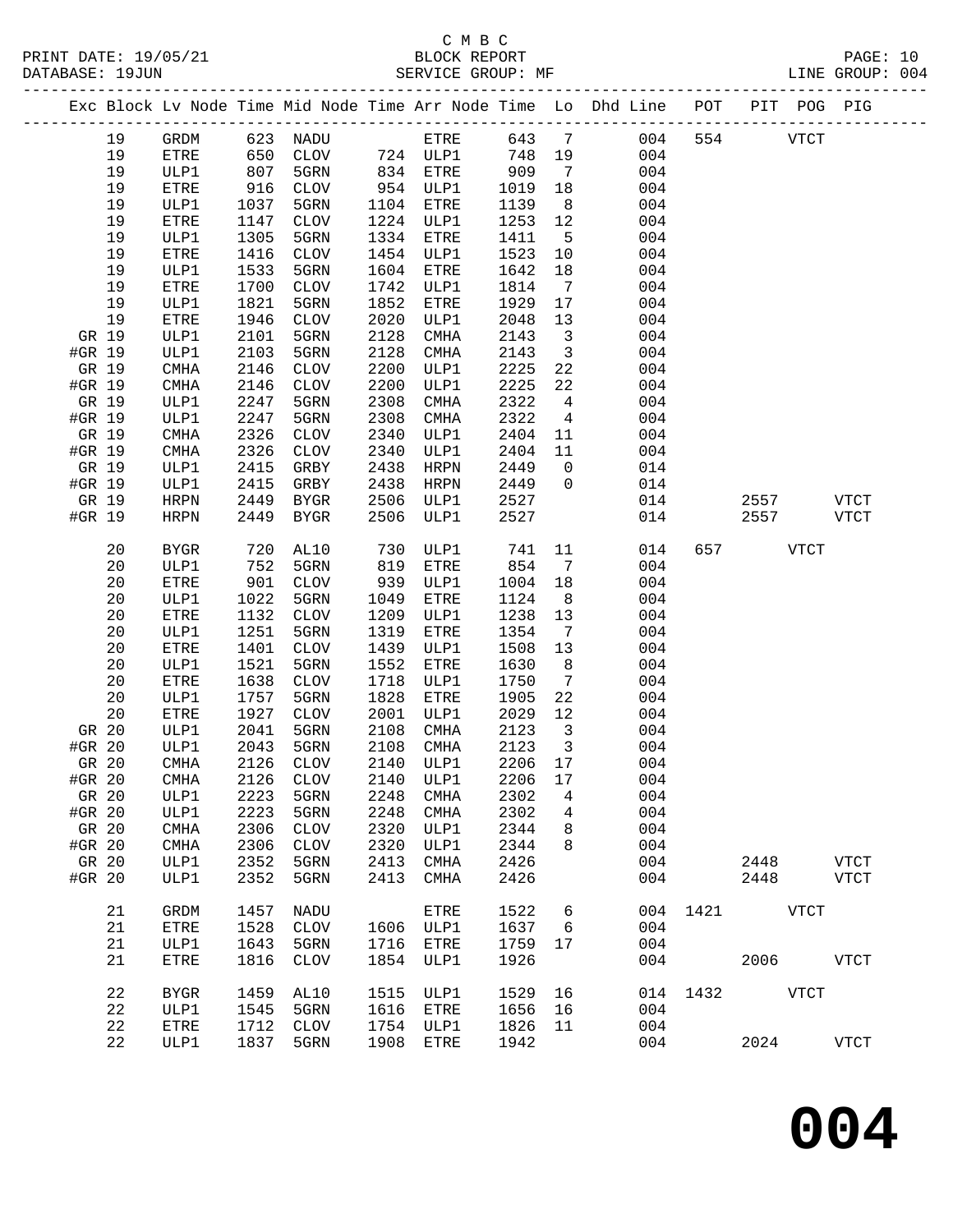|    |      |      |      |      |      |      |    | Exc Block Ly Node Time Mid Node Time Arr Node Time Lo Dhd Line | POT  | PIT  | POG<br>PIG |  |
|----|------|------|------|------|------|------|----|----------------------------------------------------------------|------|------|------------|--|
| 23 | BYGR | 1415 | AL10 | 1431 | ULP1 | 1445 | 14 | 014                                                            | 1351 |      | VTCT       |  |
| 23 | ULP1 | 1459 | 5GRN | 1528 | ETRE | 1605 | 9  | 004                                                            |      |      |            |  |
| 23 | ETRE | 1614 | CLOV | 1654 | ULP1 | 1726 | 7  | 004                                                            |      |      |            |  |
| 23 | ULP1 | 1733 | 5GRN | 1804 | ETRE | 1841 |    | 004                                                            |      | 1931 | VTCT       |  |
| 24 | GRDM | 1611 | NADU |      | ETRE | 1636 | 12 | 004                                                            | 1535 |      | VTCT       |  |
| 24 | ETRE | 1648 | CLOV | 1730 | ULP1 | 1802 | -7 | 004                                                            |      |      |            |  |
| 24 | ULP1 | 1809 | 5GRN | 1840 | ETRE | 1917 |    | 004                                                            |      | 2004 | VTCT       |  |
|    |      |      |      |      |      |      |    |                                                                |      |      |            |  |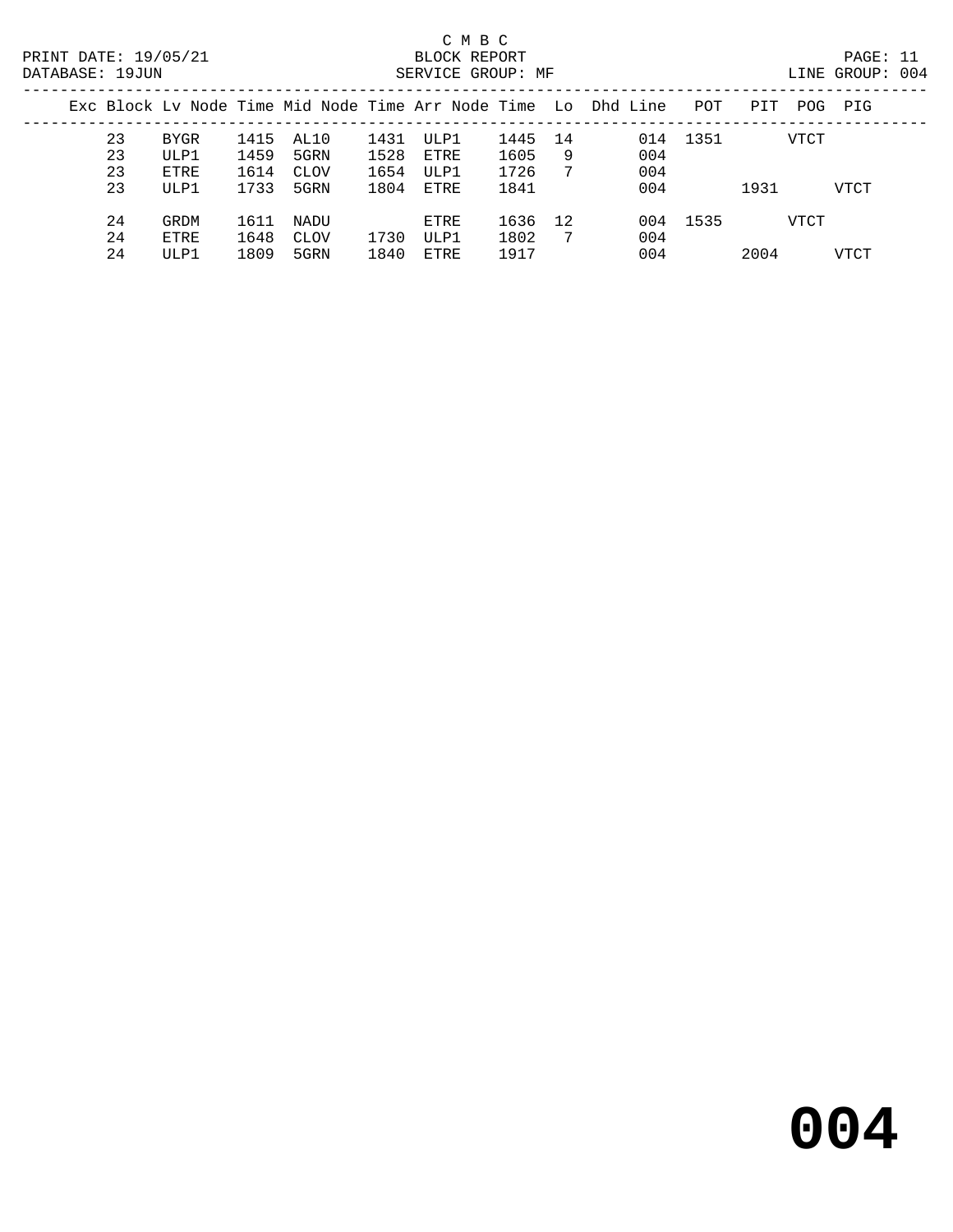| BURO BURRARD & ROBSON CADN NB CAMBIE ST NS DUNSMUIR<br>CADS SB CAMBIE ST NS DUNSMUIR<br>DADE DAVIE & DENMAN DAVIE & DENMAN DAVIE & HOWE<br>DAMW DAVIE & MAINLAND DAPE DAVIE DAVIE A HOWE<br>DAMW DAVIE & MAINLAND DAPE DAVIE NS PACIFI<br>Exc Block Lv Node Time Mid Node Time Arr Node Time Lo Dhd Line POT PIT POG PIG<br>MAHU 454 GRBY 512 DAHW 521 0 010 452 VTCT<br>DAHW 521 DADW 527 0 006<br>DADW 527 CADS 544 9 005<br>CADS 553 DAMW 558 DADW 607 0 006<br>DADW 607 0 006<br>$1 \quad \Box$<br>$\mathbf 1$<br>$\mathbf{1}$<br>1<br>CADS<br>DAMW 632 DADW<br>CADS<br>DAMW 715 DADW<br>624<br>$\begin{array}{ccc} 3 & \hspace{1.5cm} & 005 \\ 0 & \hspace{1.5cm} & 006 \end{array}$<br>1<br>607<br>627<br>DADW<br>1<br>CADS<br>641<br>11<br>659<br>1<br>641<br>005<br>DADW<br>1<br>725<br>$\overline{0}$<br>CADS<br>710<br>006<br>725<br>744<br>1<br>10 005<br>DADW<br>725<br>754<br>811<br>1<br>811<br>CADS<br>$\overline{0}$<br>006<br>833<br>1<br>$\overline{7}$<br>005<br>DADW<br>1<br>840<br>858<br>$\overline{0}$<br>006<br>CADS<br>858<br>920<br>$\begin{array}{ccc} 8 & & 005 \\ 0 & & 006 \\ 12 & & 005 \end{array}$<br>1<br>DADW<br>DAMW<br>DAMW 935 DADW<br>~~<br>1<br>928<br>946<br>CADS<br>946<br>1<br>1008<br>DADW<br>DAMW 1026 DADW<br>$\overline{0}$<br>1<br>1020<br>1037<br>006<br>CADS<br>CADS<br>DAMW 1118 DADW<br>CADS<br>DAMW 1210 DADW<br>1<br>1037<br>1059<br>13<br>005<br>DADW<br>1<br>1112<br>1129<br>$\overline{0}$<br>006<br>CADS<br>1<br>1129<br>1151<br>12<br>005<br>DADW<br>$\overline{0}$<br>1222<br>1<br>1203<br>006<br>CADS<br>1222<br>1<br>1246<br>$9 \left( \frac{1}{2} \right)$<br>DADW<br>CADS<br>005<br>DAMW 1302 DADW<br>CADS<br>1255<br>$\begin{array}{c} 0 \\ 8 \end{array}$<br>1<br>1314<br>006<br>CADS<br>1<br>1314<br>1338<br>005<br>DADW<br>CADS<br>$\overline{0}$<br>DAMW 1353 DADW<br>1<br>1346<br>1407<br>006<br>CADS<br>1407 CADS 1433 12 005<br>1445 DAMW 1452 DADW 1506 0 006<br>1506 CADS 1534 11 005<br>1545 DAMW 1552 DADW 1606 0 006<br>1<br>DADW<br>1<br>CADS<br>1<br>DADW<br>1<br>CADS<br>1<br>1606<br>CADS<br>1634 12<br>DADW<br>005<br>CADS 1646 DAMW 1654 DADW 1708 0<br>006<br>1<br>1<br>DADW<br>1708<br>CADS<br>1735<br>005<br>10<br>1<br>1808<br>006<br>CADS<br>1745<br>1753<br>DADW<br>0<br><b>DAMW</b><br>1<br>1808<br>1834<br>005<br>DADW<br>CADS<br>10<br>1844<br>1905<br>006<br>1<br>$\mathtt{CADS}$<br>1851<br>DADW<br>0<br><b>DAMW</b><br>005<br>1<br>1905<br>1927<br>DADW<br>CADS<br>13<br>006<br>1<br>$\mathtt{CADS}$<br>1940<br>1947<br>2001<br>DADW<br>0<br>DAMW<br>1<br>2001<br>2023<br>005<br>DADW<br>CADS<br>9<br>1<br>2032<br>006<br>$\mathtt{CADS}$<br>DAMW<br>2039<br>DADW<br>2051<br>0<br>$\mathbf 1$<br>2051<br>2113<br>005<br>DADW<br>CADS<br>9<br>1<br>2122<br>2141<br>006<br>CADS<br>2129<br>DADW<br>0<br><b>DAMW</b><br>1<br>2141<br>2203<br>005<br>DADW<br>CADS<br>13<br>1<br>2216<br>2235<br>006<br>$\mathtt{CADS}$<br>2223<br>DADW<br>0<br><b>DAMW</b><br>1<br>2235<br>2257<br>005<br>DADW<br>CADS<br>9<br>006<br>1<br>2306<br>2323<br>$\mathtt{CADS}$<br>2313<br>0<br><b>DAMW</b><br>DADW<br>1<br>2323<br>2342<br>005<br>DADW<br>CADS<br>11<br>1<br>2353<br>006<br>CADS<br>2359<br>DADW<br>2408<br>0<br><b>DAMW</b><br>1<br>2408<br>2426<br>2<br>005<br>DADW<br>CADS<br>1<br>2428<br>006<br>CADS<br>2434<br>2443<br>0<br>DAMW<br>DADW<br>1<br>7<br>005<br>DADW<br>2443<br>CADS<br>2501 |  |  |  | C M B C | LINE GROUP: 005 |  |  |
|----------------------------------------------------------------------------------------------------------------------------------------------------------------------------------------------------------------------------------------------------------------------------------------------------------------------------------------------------------------------------------------------------------------------------------------------------------------------------------------------------------------------------------------------------------------------------------------------------------------------------------------------------------------------------------------------------------------------------------------------------------------------------------------------------------------------------------------------------------------------------------------------------------------------------------------------------------------------------------------------------------------------------------------------------------------------------------------------------------------------------------------------------------------------------------------------------------------------------------------------------------------------------------------------------------------------------------------------------------------------------------------------------------------------------------------------------------------------------------------------------------------------------------------------------------------------------------------------------------------------------------------------------------------------------------------------------------------------------------------------------------------------------------------------------------------------------------------------------------------------------------------------------------------------------------------------------------------------------------------------------------------------------------------------------------------------------------------------------------------------------------------------------------------------------------------------------------------------------------------------------------------------------------------------------------------------------------------------------------------------------------------------------------------------------------------------------------------------------------------------------------------------------------------------------------------------------------------------------------------------------------------------------------------------------------------------------------------------------------------------------------------------------------------------------------------------------------------------------------------------------------------------------------------------------------------------------------------------------------------------------------------------------------------------------------------------------------------------------------------------------------------------------------------------------------------------------------------------------------------------------------------------------------------------------------------------------------------------------------------------------------------|--|--|--|---------|-----------------|--|--|
|                                                                                                                                                                                                                                                                                                                                                                                                                                                                                                                                                                                                                                                                                                                                                                                                                                                                                                                                                                                                                                                                                                                                                                                                                                                                                                                                                                                                                                                                                                                                                                                                                                                                                                                                                                                                                                                                                                                                                                                                                                                                                                                                                                                                                                                                                                                                                                                                                                                                                                                                                                                                                                                                                                                                                                                                                                                                                                                                                                                                                                                                                                                                                                                                                                                                                                                                                                                        |  |  |  |         |                 |  |  |
|                                                                                                                                                                                                                                                                                                                                                                                                                                                                                                                                                                                                                                                                                                                                                                                                                                                                                                                                                                                                                                                                                                                                                                                                                                                                                                                                                                                                                                                                                                                                                                                                                                                                                                                                                                                                                                                                                                                                                                                                                                                                                                                                                                                                                                                                                                                                                                                                                                                                                                                                                                                                                                                                                                                                                                                                                                                                                                                                                                                                                                                                                                                                                                                                                                                                                                                                                                                        |  |  |  |         |                 |  |  |
|                                                                                                                                                                                                                                                                                                                                                                                                                                                                                                                                                                                                                                                                                                                                                                                                                                                                                                                                                                                                                                                                                                                                                                                                                                                                                                                                                                                                                                                                                                                                                                                                                                                                                                                                                                                                                                                                                                                                                                                                                                                                                                                                                                                                                                                                                                                                                                                                                                                                                                                                                                                                                                                                                                                                                                                                                                                                                                                                                                                                                                                                                                                                                                                                                                                                                                                                                                                        |  |  |  |         |                 |  |  |
|                                                                                                                                                                                                                                                                                                                                                                                                                                                                                                                                                                                                                                                                                                                                                                                                                                                                                                                                                                                                                                                                                                                                                                                                                                                                                                                                                                                                                                                                                                                                                                                                                                                                                                                                                                                                                                                                                                                                                                                                                                                                                                                                                                                                                                                                                                                                                                                                                                                                                                                                                                                                                                                                                                                                                                                                                                                                                                                                                                                                                                                                                                                                                                                                                                                                                                                                                                                        |  |  |  |         |                 |  |  |
|                                                                                                                                                                                                                                                                                                                                                                                                                                                                                                                                                                                                                                                                                                                                                                                                                                                                                                                                                                                                                                                                                                                                                                                                                                                                                                                                                                                                                                                                                                                                                                                                                                                                                                                                                                                                                                                                                                                                                                                                                                                                                                                                                                                                                                                                                                                                                                                                                                                                                                                                                                                                                                                                                                                                                                                                                                                                                                                                                                                                                                                                                                                                                                                                                                                                                                                                                                                        |  |  |  |         |                 |  |  |
|                                                                                                                                                                                                                                                                                                                                                                                                                                                                                                                                                                                                                                                                                                                                                                                                                                                                                                                                                                                                                                                                                                                                                                                                                                                                                                                                                                                                                                                                                                                                                                                                                                                                                                                                                                                                                                                                                                                                                                                                                                                                                                                                                                                                                                                                                                                                                                                                                                                                                                                                                                                                                                                                                                                                                                                                                                                                                                                                                                                                                                                                                                                                                                                                                                                                                                                                                                                        |  |  |  |         |                 |  |  |
|                                                                                                                                                                                                                                                                                                                                                                                                                                                                                                                                                                                                                                                                                                                                                                                                                                                                                                                                                                                                                                                                                                                                                                                                                                                                                                                                                                                                                                                                                                                                                                                                                                                                                                                                                                                                                                                                                                                                                                                                                                                                                                                                                                                                                                                                                                                                                                                                                                                                                                                                                                                                                                                                                                                                                                                                                                                                                                                                                                                                                                                                                                                                                                                                                                                                                                                                                                                        |  |  |  |         |                 |  |  |
|                                                                                                                                                                                                                                                                                                                                                                                                                                                                                                                                                                                                                                                                                                                                                                                                                                                                                                                                                                                                                                                                                                                                                                                                                                                                                                                                                                                                                                                                                                                                                                                                                                                                                                                                                                                                                                                                                                                                                                                                                                                                                                                                                                                                                                                                                                                                                                                                                                                                                                                                                                                                                                                                                                                                                                                                                                                                                                                                                                                                                                                                                                                                                                                                                                                                                                                                                                                        |  |  |  |         |                 |  |  |
|                                                                                                                                                                                                                                                                                                                                                                                                                                                                                                                                                                                                                                                                                                                                                                                                                                                                                                                                                                                                                                                                                                                                                                                                                                                                                                                                                                                                                                                                                                                                                                                                                                                                                                                                                                                                                                                                                                                                                                                                                                                                                                                                                                                                                                                                                                                                                                                                                                                                                                                                                                                                                                                                                                                                                                                                                                                                                                                                                                                                                                                                                                                                                                                                                                                                                                                                                                                        |  |  |  |         |                 |  |  |
|                                                                                                                                                                                                                                                                                                                                                                                                                                                                                                                                                                                                                                                                                                                                                                                                                                                                                                                                                                                                                                                                                                                                                                                                                                                                                                                                                                                                                                                                                                                                                                                                                                                                                                                                                                                                                                                                                                                                                                                                                                                                                                                                                                                                                                                                                                                                                                                                                                                                                                                                                                                                                                                                                                                                                                                                                                                                                                                                                                                                                                                                                                                                                                                                                                                                                                                                                                                        |  |  |  |         |                 |  |  |
|                                                                                                                                                                                                                                                                                                                                                                                                                                                                                                                                                                                                                                                                                                                                                                                                                                                                                                                                                                                                                                                                                                                                                                                                                                                                                                                                                                                                                                                                                                                                                                                                                                                                                                                                                                                                                                                                                                                                                                                                                                                                                                                                                                                                                                                                                                                                                                                                                                                                                                                                                                                                                                                                                                                                                                                                                                                                                                                                                                                                                                                                                                                                                                                                                                                                                                                                                                                        |  |  |  |         |                 |  |  |
|                                                                                                                                                                                                                                                                                                                                                                                                                                                                                                                                                                                                                                                                                                                                                                                                                                                                                                                                                                                                                                                                                                                                                                                                                                                                                                                                                                                                                                                                                                                                                                                                                                                                                                                                                                                                                                                                                                                                                                                                                                                                                                                                                                                                                                                                                                                                                                                                                                                                                                                                                                                                                                                                                                                                                                                                                                                                                                                                                                                                                                                                                                                                                                                                                                                                                                                                                                                        |  |  |  |         |                 |  |  |
|                                                                                                                                                                                                                                                                                                                                                                                                                                                                                                                                                                                                                                                                                                                                                                                                                                                                                                                                                                                                                                                                                                                                                                                                                                                                                                                                                                                                                                                                                                                                                                                                                                                                                                                                                                                                                                                                                                                                                                                                                                                                                                                                                                                                                                                                                                                                                                                                                                                                                                                                                                                                                                                                                                                                                                                                                                                                                                                                                                                                                                                                                                                                                                                                                                                                                                                                                                                        |  |  |  |         |                 |  |  |
|                                                                                                                                                                                                                                                                                                                                                                                                                                                                                                                                                                                                                                                                                                                                                                                                                                                                                                                                                                                                                                                                                                                                                                                                                                                                                                                                                                                                                                                                                                                                                                                                                                                                                                                                                                                                                                                                                                                                                                                                                                                                                                                                                                                                                                                                                                                                                                                                                                                                                                                                                                                                                                                                                                                                                                                                                                                                                                                                                                                                                                                                                                                                                                                                                                                                                                                                                                                        |  |  |  |         |                 |  |  |
|                                                                                                                                                                                                                                                                                                                                                                                                                                                                                                                                                                                                                                                                                                                                                                                                                                                                                                                                                                                                                                                                                                                                                                                                                                                                                                                                                                                                                                                                                                                                                                                                                                                                                                                                                                                                                                                                                                                                                                                                                                                                                                                                                                                                                                                                                                                                                                                                                                                                                                                                                                                                                                                                                                                                                                                                                                                                                                                                                                                                                                                                                                                                                                                                                                                                                                                                                                                        |  |  |  |         |                 |  |  |
|                                                                                                                                                                                                                                                                                                                                                                                                                                                                                                                                                                                                                                                                                                                                                                                                                                                                                                                                                                                                                                                                                                                                                                                                                                                                                                                                                                                                                                                                                                                                                                                                                                                                                                                                                                                                                                                                                                                                                                                                                                                                                                                                                                                                                                                                                                                                                                                                                                                                                                                                                                                                                                                                                                                                                                                                                                                                                                                                                                                                                                                                                                                                                                                                                                                                                                                                                                                        |  |  |  |         |                 |  |  |
|                                                                                                                                                                                                                                                                                                                                                                                                                                                                                                                                                                                                                                                                                                                                                                                                                                                                                                                                                                                                                                                                                                                                                                                                                                                                                                                                                                                                                                                                                                                                                                                                                                                                                                                                                                                                                                                                                                                                                                                                                                                                                                                                                                                                                                                                                                                                                                                                                                                                                                                                                                                                                                                                                                                                                                                                                                                                                                                                                                                                                                                                                                                                                                                                                                                                                                                                                                                        |  |  |  |         |                 |  |  |
|                                                                                                                                                                                                                                                                                                                                                                                                                                                                                                                                                                                                                                                                                                                                                                                                                                                                                                                                                                                                                                                                                                                                                                                                                                                                                                                                                                                                                                                                                                                                                                                                                                                                                                                                                                                                                                                                                                                                                                                                                                                                                                                                                                                                                                                                                                                                                                                                                                                                                                                                                                                                                                                                                                                                                                                                                                                                                                                                                                                                                                                                                                                                                                                                                                                                                                                                                                                        |  |  |  |         |                 |  |  |
|                                                                                                                                                                                                                                                                                                                                                                                                                                                                                                                                                                                                                                                                                                                                                                                                                                                                                                                                                                                                                                                                                                                                                                                                                                                                                                                                                                                                                                                                                                                                                                                                                                                                                                                                                                                                                                                                                                                                                                                                                                                                                                                                                                                                                                                                                                                                                                                                                                                                                                                                                                                                                                                                                                                                                                                                                                                                                                                                                                                                                                                                                                                                                                                                                                                                                                                                                                                        |  |  |  |         |                 |  |  |
|                                                                                                                                                                                                                                                                                                                                                                                                                                                                                                                                                                                                                                                                                                                                                                                                                                                                                                                                                                                                                                                                                                                                                                                                                                                                                                                                                                                                                                                                                                                                                                                                                                                                                                                                                                                                                                                                                                                                                                                                                                                                                                                                                                                                                                                                                                                                                                                                                                                                                                                                                                                                                                                                                                                                                                                                                                                                                                                                                                                                                                                                                                                                                                                                                                                                                                                                                                                        |  |  |  |         |                 |  |  |
|                                                                                                                                                                                                                                                                                                                                                                                                                                                                                                                                                                                                                                                                                                                                                                                                                                                                                                                                                                                                                                                                                                                                                                                                                                                                                                                                                                                                                                                                                                                                                                                                                                                                                                                                                                                                                                                                                                                                                                                                                                                                                                                                                                                                                                                                                                                                                                                                                                                                                                                                                                                                                                                                                                                                                                                                                                                                                                                                                                                                                                                                                                                                                                                                                                                                                                                                                                                        |  |  |  |         |                 |  |  |
|                                                                                                                                                                                                                                                                                                                                                                                                                                                                                                                                                                                                                                                                                                                                                                                                                                                                                                                                                                                                                                                                                                                                                                                                                                                                                                                                                                                                                                                                                                                                                                                                                                                                                                                                                                                                                                                                                                                                                                                                                                                                                                                                                                                                                                                                                                                                                                                                                                                                                                                                                                                                                                                                                                                                                                                                                                                                                                                                                                                                                                                                                                                                                                                                                                                                                                                                                                                        |  |  |  |         |                 |  |  |
|                                                                                                                                                                                                                                                                                                                                                                                                                                                                                                                                                                                                                                                                                                                                                                                                                                                                                                                                                                                                                                                                                                                                                                                                                                                                                                                                                                                                                                                                                                                                                                                                                                                                                                                                                                                                                                                                                                                                                                                                                                                                                                                                                                                                                                                                                                                                                                                                                                                                                                                                                                                                                                                                                                                                                                                                                                                                                                                                                                                                                                                                                                                                                                                                                                                                                                                                                                                        |  |  |  |         |                 |  |  |
|                                                                                                                                                                                                                                                                                                                                                                                                                                                                                                                                                                                                                                                                                                                                                                                                                                                                                                                                                                                                                                                                                                                                                                                                                                                                                                                                                                                                                                                                                                                                                                                                                                                                                                                                                                                                                                                                                                                                                                                                                                                                                                                                                                                                                                                                                                                                                                                                                                                                                                                                                                                                                                                                                                                                                                                                                                                                                                                                                                                                                                                                                                                                                                                                                                                                                                                                                                                        |  |  |  |         |                 |  |  |
|                                                                                                                                                                                                                                                                                                                                                                                                                                                                                                                                                                                                                                                                                                                                                                                                                                                                                                                                                                                                                                                                                                                                                                                                                                                                                                                                                                                                                                                                                                                                                                                                                                                                                                                                                                                                                                                                                                                                                                                                                                                                                                                                                                                                                                                                                                                                                                                                                                                                                                                                                                                                                                                                                                                                                                                                                                                                                                                                                                                                                                                                                                                                                                                                                                                                                                                                                                                        |  |  |  |         |                 |  |  |
|                                                                                                                                                                                                                                                                                                                                                                                                                                                                                                                                                                                                                                                                                                                                                                                                                                                                                                                                                                                                                                                                                                                                                                                                                                                                                                                                                                                                                                                                                                                                                                                                                                                                                                                                                                                                                                                                                                                                                                                                                                                                                                                                                                                                                                                                                                                                                                                                                                                                                                                                                                                                                                                                                                                                                                                                                                                                                                                                                                                                                                                                                                                                                                                                                                                                                                                                                                                        |  |  |  |         |                 |  |  |
|                                                                                                                                                                                                                                                                                                                                                                                                                                                                                                                                                                                                                                                                                                                                                                                                                                                                                                                                                                                                                                                                                                                                                                                                                                                                                                                                                                                                                                                                                                                                                                                                                                                                                                                                                                                                                                                                                                                                                                                                                                                                                                                                                                                                                                                                                                                                                                                                                                                                                                                                                                                                                                                                                                                                                                                                                                                                                                                                                                                                                                                                                                                                                                                                                                                                                                                                                                                        |  |  |  |         |                 |  |  |
|                                                                                                                                                                                                                                                                                                                                                                                                                                                                                                                                                                                                                                                                                                                                                                                                                                                                                                                                                                                                                                                                                                                                                                                                                                                                                                                                                                                                                                                                                                                                                                                                                                                                                                                                                                                                                                                                                                                                                                                                                                                                                                                                                                                                                                                                                                                                                                                                                                                                                                                                                                                                                                                                                                                                                                                                                                                                                                                                                                                                                                                                                                                                                                                                                                                                                                                                                                                        |  |  |  |         |                 |  |  |
|                                                                                                                                                                                                                                                                                                                                                                                                                                                                                                                                                                                                                                                                                                                                                                                                                                                                                                                                                                                                                                                                                                                                                                                                                                                                                                                                                                                                                                                                                                                                                                                                                                                                                                                                                                                                                                                                                                                                                                                                                                                                                                                                                                                                                                                                                                                                                                                                                                                                                                                                                                                                                                                                                                                                                                                                                                                                                                                                                                                                                                                                                                                                                                                                                                                                                                                                                                                        |  |  |  |         |                 |  |  |
|                                                                                                                                                                                                                                                                                                                                                                                                                                                                                                                                                                                                                                                                                                                                                                                                                                                                                                                                                                                                                                                                                                                                                                                                                                                                                                                                                                                                                                                                                                                                                                                                                                                                                                                                                                                                                                                                                                                                                                                                                                                                                                                                                                                                                                                                                                                                                                                                                                                                                                                                                                                                                                                                                                                                                                                                                                                                                                                                                                                                                                                                                                                                                                                                                                                                                                                                                                                        |  |  |  |         |                 |  |  |
|                                                                                                                                                                                                                                                                                                                                                                                                                                                                                                                                                                                                                                                                                                                                                                                                                                                                                                                                                                                                                                                                                                                                                                                                                                                                                                                                                                                                                                                                                                                                                                                                                                                                                                                                                                                                                                                                                                                                                                                                                                                                                                                                                                                                                                                                                                                                                                                                                                                                                                                                                                                                                                                                                                                                                                                                                                                                                                                                                                                                                                                                                                                                                                                                                                                                                                                                                                                        |  |  |  |         |                 |  |  |
|                                                                                                                                                                                                                                                                                                                                                                                                                                                                                                                                                                                                                                                                                                                                                                                                                                                                                                                                                                                                                                                                                                                                                                                                                                                                                                                                                                                                                                                                                                                                                                                                                                                                                                                                                                                                                                                                                                                                                                                                                                                                                                                                                                                                                                                                                                                                                                                                                                                                                                                                                                                                                                                                                                                                                                                                                                                                                                                                                                                                                                                                                                                                                                                                                                                                                                                                                                                        |  |  |  |         |                 |  |  |
|                                                                                                                                                                                                                                                                                                                                                                                                                                                                                                                                                                                                                                                                                                                                                                                                                                                                                                                                                                                                                                                                                                                                                                                                                                                                                                                                                                                                                                                                                                                                                                                                                                                                                                                                                                                                                                                                                                                                                                                                                                                                                                                                                                                                                                                                                                                                                                                                                                                                                                                                                                                                                                                                                                                                                                                                                                                                                                                                                                                                                                                                                                                                                                                                                                                                                                                                                                                        |  |  |  |         |                 |  |  |
|                                                                                                                                                                                                                                                                                                                                                                                                                                                                                                                                                                                                                                                                                                                                                                                                                                                                                                                                                                                                                                                                                                                                                                                                                                                                                                                                                                                                                                                                                                                                                                                                                                                                                                                                                                                                                                                                                                                                                                                                                                                                                                                                                                                                                                                                                                                                                                                                                                                                                                                                                                                                                                                                                                                                                                                                                                                                                                                                                                                                                                                                                                                                                                                                                                                                                                                                                                                        |  |  |  |         |                 |  |  |
|                                                                                                                                                                                                                                                                                                                                                                                                                                                                                                                                                                                                                                                                                                                                                                                                                                                                                                                                                                                                                                                                                                                                                                                                                                                                                                                                                                                                                                                                                                                                                                                                                                                                                                                                                                                                                                                                                                                                                                                                                                                                                                                                                                                                                                                                                                                                                                                                                                                                                                                                                                                                                                                                                                                                                                                                                                                                                                                                                                                                                                                                                                                                                                                                                                                                                                                                                                                        |  |  |  |         |                 |  |  |
|                                                                                                                                                                                                                                                                                                                                                                                                                                                                                                                                                                                                                                                                                                                                                                                                                                                                                                                                                                                                                                                                                                                                                                                                                                                                                                                                                                                                                                                                                                                                                                                                                                                                                                                                                                                                                                                                                                                                                                                                                                                                                                                                                                                                                                                                                                                                                                                                                                                                                                                                                                                                                                                                                                                                                                                                                                                                                                                                                                                                                                                                                                                                                                                                                                                                                                                                                                                        |  |  |  |         |                 |  |  |
|                                                                                                                                                                                                                                                                                                                                                                                                                                                                                                                                                                                                                                                                                                                                                                                                                                                                                                                                                                                                                                                                                                                                                                                                                                                                                                                                                                                                                                                                                                                                                                                                                                                                                                                                                                                                                                                                                                                                                                                                                                                                                                                                                                                                                                                                                                                                                                                                                                                                                                                                                                                                                                                                                                                                                                                                                                                                                                                                                                                                                                                                                                                                                                                                                                                                                                                                                                                        |  |  |  |         |                 |  |  |
|                                                                                                                                                                                                                                                                                                                                                                                                                                                                                                                                                                                                                                                                                                                                                                                                                                                                                                                                                                                                                                                                                                                                                                                                                                                                                                                                                                                                                                                                                                                                                                                                                                                                                                                                                                                                                                                                                                                                                                                                                                                                                                                                                                                                                                                                                                                                                                                                                                                                                                                                                                                                                                                                                                                                                                                                                                                                                                                                                                                                                                                                                                                                                                                                                                                                                                                                                                                        |  |  |  |         |                 |  |  |
|                                                                                                                                                                                                                                                                                                                                                                                                                                                                                                                                                                                                                                                                                                                                                                                                                                                                                                                                                                                                                                                                                                                                                                                                                                                                                                                                                                                                                                                                                                                                                                                                                                                                                                                                                                                                                                                                                                                                                                                                                                                                                                                                                                                                                                                                                                                                                                                                                                                                                                                                                                                                                                                                                                                                                                                                                                                                                                                                                                                                                                                                                                                                                                                                                                                                                                                                                                                        |  |  |  |         |                 |  |  |
|                                                                                                                                                                                                                                                                                                                                                                                                                                                                                                                                                                                                                                                                                                                                                                                                                                                                                                                                                                                                                                                                                                                                                                                                                                                                                                                                                                                                                                                                                                                                                                                                                                                                                                                                                                                                                                                                                                                                                                                                                                                                                                                                                                                                                                                                                                                                                                                                                                                                                                                                                                                                                                                                                                                                                                                                                                                                                                                                                                                                                                                                                                                                                                                                                                                                                                                                                                                        |  |  |  |         |                 |  |  |
|                                                                                                                                                                                                                                                                                                                                                                                                                                                                                                                                                                                                                                                                                                                                                                                                                                                                                                                                                                                                                                                                                                                                                                                                                                                                                                                                                                                                                                                                                                                                                                                                                                                                                                                                                                                                                                                                                                                                                                                                                                                                                                                                                                                                                                                                                                                                                                                                                                                                                                                                                                                                                                                                                                                                                                                                                                                                                                                                                                                                                                                                                                                                                                                                                                                                                                                                                                                        |  |  |  |         |                 |  |  |
|                                                                                                                                                                                                                                                                                                                                                                                                                                                                                                                                                                                                                                                                                                                                                                                                                                                                                                                                                                                                                                                                                                                                                                                                                                                                                                                                                                                                                                                                                                                                                                                                                                                                                                                                                                                                                                                                                                                                                                                                                                                                                                                                                                                                                                                                                                                                                                                                                                                                                                                                                                                                                                                                                                                                                                                                                                                                                                                                                                                                                                                                                                                                                                                                                                                                                                                                                                                        |  |  |  |         |                 |  |  |
|                                                                                                                                                                                                                                                                                                                                                                                                                                                                                                                                                                                                                                                                                                                                                                                                                                                                                                                                                                                                                                                                                                                                                                                                                                                                                                                                                                                                                                                                                                                                                                                                                                                                                                                                                                                                                                                                                                                                                                                                                                                                                                                                                                                                                                                                                                                                                                                                                                                                                                                                                                                                                                                                                                                                                                                                                                                                                                                                                                                                                                                                                                                                                                                                                                                                                                                                                                                        |  |  |  |         |                 |  |  |
|                                                                                                                                                                                                                                                                                                                                                                                                                                                                                                                                                                                                                                                                                                                                                                                                                                                                                                                                                                                                                                                                                                                                                                                                                                                                                                                                                                                                                                                                                                                                                                                                                                                                                                                                                                                                                                                                                                                                                                                                                                                                                                                                                                                                                                                                                                                                                                                                                                                                                                                                                                                                                                                                                                                                                                                                                                                                                                                                                                                                                                                                                                                                                                                                                                                                                                                                                                                        |  |  |  |         |                 |  |  |
|                                                                                                                                                                                                                                                                                                                                                                                                                                                                                                                                                                                                                                                                                                                                                                                                                                                                                                                                                                                                                                                                                                                                                                                                                                                                                                                                                                                                                                                                                                                                                                                                                                                                                                                                                                                                                                                                                                                                                                                                                                                                                                                                                                                                                                                                                                                                                                                                                                                                                                                                                                                                                                                                                                                                                                                                                                                                                                                                                                                                                                                                                                                                                                                                                                                                                                                                                                                        |  |  |  |         |                 |  |  |
|                                                                                                                                                                                                                                                                                                                                                                                                                                                                                                                                                                                                                                                                                                                                                                                                                                                                                                                                                                                                                                                                                                                                                                                                                                                                                                                                                                                                                                                                                                                                                                                                                                                                                                                                                                                                                                                                                                                                                                                                                                                                                                                                                                                                                                                                                                                                                                                                                                                                                                                                                                                                                                                                                                                                                                                                                                                                                                                                                                                                                                                                                                                                                                                                                                                                                                                                                                                        |  |  |  |         |                 |  |  |
|                                                                                                                                                                                                                                                                                                                                                                                                                                                                                                                                                                                                                                                                                                                                                                                                                                                                                                                                                                                                                                                                                                                                                                                                                                                                                                                                                                                                                                                                                                                                                                                                                                                                                                                                                                                                                                                                                                                                                                                                                                                                                                                                                                                                                                                                                                                                                                                                                                                                                                                                                                                                                                                                                                                                                                                                                                                                                                                                                                                                                                                                                                                                                                                                                                                                                                                                                                                        |  |  |  |         |                 |  |  |
|                                                                                                                                                                                                                                                                                                                                                                                                                                                                                                                                                                                                                                                                                                                                                                                                                                                                                                                                                                                                                                                                                                                                                                                                                                                                                                                                                                                                                                                                                                                                                                                                                                                                                                                                                                                                                                                                                                                                                                                                                                                                                                                                                                                                                                                                                                                                                                                                                                                                                                                                                                                                                                                                                                                                                                                                                                                                                                                                                                                                                                                                                                                                                                                                                                                                                                                                                                                        |  |  |  |         |                 |  |  |
|                                                                                                                                                                                                                                                                                                                                                                                                                                                                                                                                                                                                                                                                                                                                                                                                                                                                                                                                                                                                                                                                                                                                                                                                                                                                                                                                                                                                                                                                                                                                                                                                                                                                                                                                                                                                                                                                                                                                                                                                                                                                                                                                                                                                                                                                                                                                                                                                                                                                                                                                                                                                                                                                                                                                                                                                                                                                                                                                                                                                                                                                                                                                                                                                                                                                                                                                                                                        |  |  |  |         |                 |  |  |
|                                                                                                                                                                                                                                                                                                                                                                                                                                                                                                                                                                                                                                                                                                                                                                                                                                                                                                                                                                                                                                                                                                                                                                                                                                                                                                                                                                                                                                                                                                                                                                                                                                                                                                                                                                                                                                                                                                                                                                                                                                                                                                                                                                                                                                                                                                                                                                                                                                                                                                                                                                                                                                                                                                                                                                                                                                                                                                                                                                                                                                                                                                                                                                                                                                                                                                                                                                                        |  |  |  |         |                 |  |  |
|                                                                                                                                                                                                                                                                                                                                                                                                                                                                                                                                                                                                                                                                                                                                                                                                                                                                                                                                                                                                                                                                                                                                                                                                                                                                                                                                                                                                                                                                                                                                                                                                                                                                                                                                                                                                                                                                                                                                                                                                                                                                                                                                                                                                                                                                                                                                                                                                                                                                                                                                                                                                                                                                                                                                                                                                                                                                                                                                                                                                                                                                                                                                                                                                                                                                                                                                                                                        |  |  |  |         |                 |  |  |
|                                                                                                                                                                                                                                                                                                                                                                                                                                                                                                                                                                                                                                                                                                                                                                                                                                                                                                                                                                                                                                                                                                                                                                                                                                                                                                                                                                                                                                                                                                                                                                                                                                                                                                                                                                                                                                                                                                                                                                                                                                                                                                                                                                                                                                                                                                                                                                                                                                                                                                                                                                                                                                                                                                                                                                                                                                                                                                                                                                                                                                                                                                                                                                                                                                                                                                                                                                                        |  |  |  |         |                 |  |  |
|                                                                                                                                                                                                                                                                                                                                                                                                                                                                                                                                                                                                                                                                                                                                                                                                                                                                                                                                                                                                                                                                                                                                                                                                                                                                                                                                                                                                                                                                                                                                                                                                                                                                                                                                                                                                                                                                                                                                                                                                                                                                                                                                                                                                                                                                                                                                                                                                                                                                                                                                                                                                                                                                                                                                                                                                                                                                                                                                                                                                                                                                                                                                                                                                                                                                                                                                                                                        |  |  |  |         |                 |  |  |
|                                                                                                                                                                                                                                                                                                                                                                                                                                                                                                                                                                                                                                                                                                                                                                                                                                                                                                                                                                                                                                                                                                                                                                                                                                                                                                                                                                                                                                                                                                                                                                                                                                                                                                                                                                                                                                                                                                                                                                                                                                                                                                                                                                                                                                                                                                                                                                                                                                                                                                                                                                                                                                                                                                                                                                                                                                                                                                                                                                                                                                                                                                                                                                                                                                                                                                                                                                                        |  |  |  |         |                 |  |  |
|                                                                                                                                                                                                                                                                                                                                                                                                                                                                                                                                                                                                                                                                                                                                                                                                                                                                                                                                                                                                                                                                                                                                                                                                                                                                                                                                                                                                                                                                                                                                                                                                                                                                                                                                                                                                                                                                                                                                                                                                                                                                                                                                                                                                                                                                                                                                                                                                                                                                                                                                                                                                                                                                                                                                                                                                                                                                                                                                                                                                                                                                                                                                                                                                                                                                                                                                                                                        |  |  |  |         |                 |  |  |
|                                                                                                                                                                                                                                                                                                                                                                                                                                                                                                                                                                                                                                                                                                                                                                                                                                                                                                                                                                                                                                                                                                                                                                                                                                                                                                                                                                                                                                                                                                                                                                                                                                                                                                                                                                                                                                                                                                                                                                                                                                                                                                                                                                                                                                                                                                                                                                                                                                                                                                                                                                                                                                                                                                                                                                                                                                                                                                                                                                                                                                                                                                                                                                                                                                                                                                                                                                                        |  |  |  |         |                 |  |  |
|                                                                                                                                                                                                                                                                                                                                                                                                                                                                                                                                                                                                                                                                                                                                                                                                                                                                                                                                                                                                                                                                                                                                                                                                                                                                                                                                                                                                                                                                                                                                                                                                                                                                                                                                                                                                                                                                                                                                                                                                                                                                                                                                                                                                                                                                                                                                                                                                                                                                                                                                                                                                                                                                                                                                                                                                                                                                                                                                                                                                                                                                                                                                                                                                                                                                                                                                                                                        |  |  |  |         |                 |  |  |
|                                                                                                                                                                                                                                                                                                                                                                                                                                                                                                                                                                                                                                                                                                                                                                                                                                                                                                                                                                                                                                                                                                                                                                                                                                                                                                                                                                                                                                                                                                                                                                                                                                                                                                                                                                                                                                                                                                                                                                                                                                                                                                                                                                                                                                                                                                                                                                                                                                                                                                                                                                                                                                                                                                                                                                                                                                                                                                                                                                                                                                                                                                                                                                                                                                                                                                                                                                                        |  |  |  |         |                 |  |  |

**005**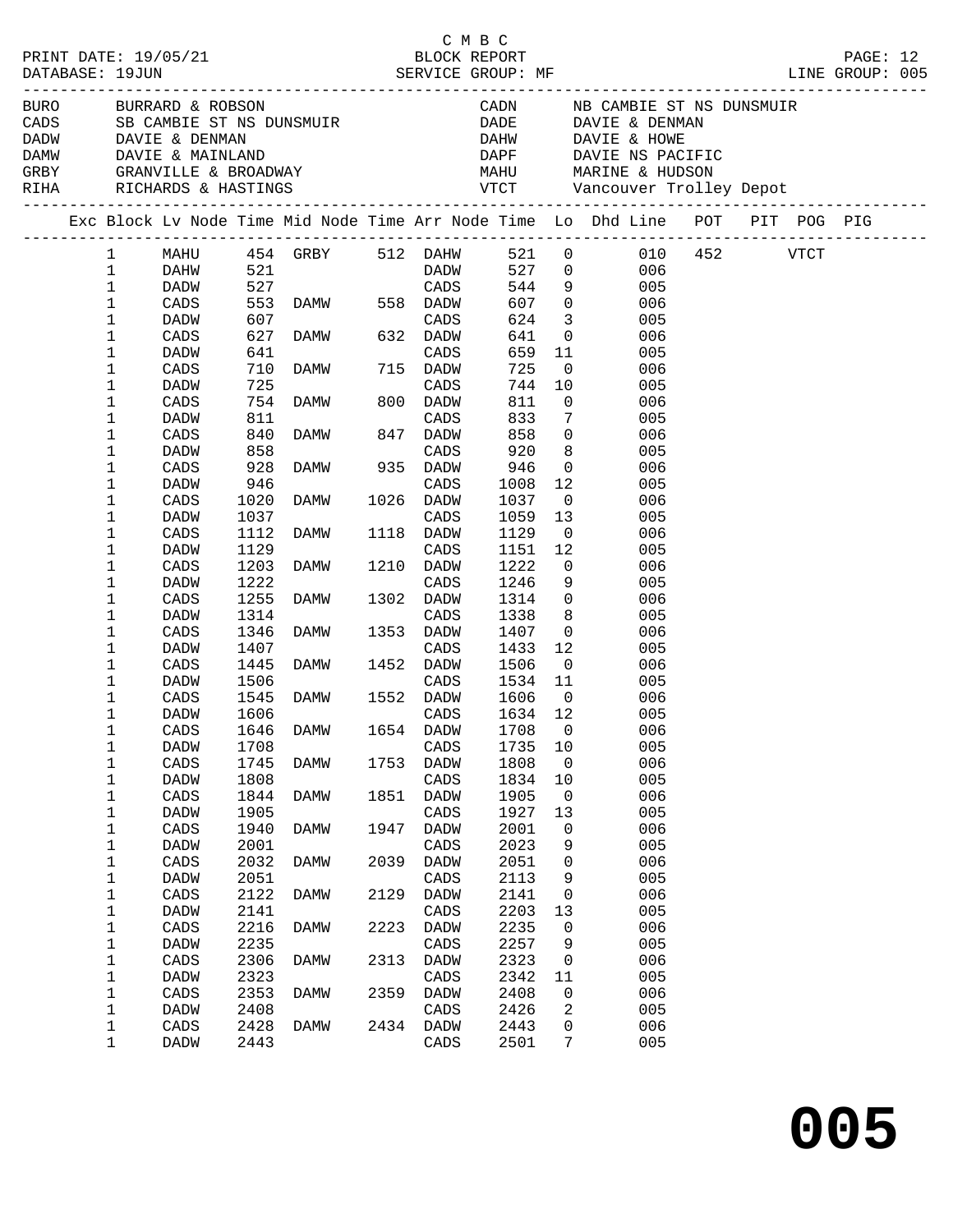### C M B C<br>BLOCK REPORT

PAGE: 13<br>LINE GROUP: 005

|                                | Exc Block Lv Node Time Mid Node Time Arr Node Time Lo Dhd Line POT |              |             |      |                 |              |                |                       |           | PIT POG PIG |
|--------------------------------|--------------------------------------------------------------------|--------------|-------------|------|-----------------|--------------|----------------|-----------------------|-----------|-------------|
| $\mathbf{1}$                   | $\mathtt{CADS}$                                                    |              | 2508 DAMW   |      | 2514 DADW       | 2523         |                | $\overline{0}$<br>006 |           |             |
| $\mathbf{1}$                   | DADW                                                               | 2523         |             |      | CADS            | 2541         | 7              | 005                   |           |             |
| $\mathbf 1$                    | CADS                                                               |              | 2548 DAMW   |      | 2554 DADW       | 2603         | $\mathbf 0$    | 006                   |           |             |
| 1                              | <b>DADW</b>                                                        | 2603         |             |      | BURO            | 2609         |                | 005                   | 2634 VTCT |             |
|                                |                                                                    |              |             |      |                 |              |                |                       |           |             |
| $\boldsymbol{2}$               | MAHU                                                               | 454          | GRBY        | 512  | RIHA            | 523          | $\mathbf 1$    | 010                   | 452 VTCT  |             |
| $\sqrt{2}$                     | RIHA                                                               | 524          |             |      | DADE            | 537          | $\overline{0}$ | 005                   |           |             |
| $\sqrt{2}$                     | DADE                                                               | 537          | DAPF        | 547  | CADN            | 554          | 0              | 006                   |           |             |
| $\boldsymbol{2}$               | CADN                                                               | 554          |             |      | DADE            | 608          | 0              | 005                   |           |             |
| $\sqrt{2}$                     | DADE                                                               | 608          | DAPF        | 618  | CADN            | 626          | 4              | 006                   |           |             |
| $\sqrt{2}$                     | CADN                                                               | 630          |             |      | DADE            | 644          | $\mathbf 0$    | 005                   |           |             |
| $\sqrt{2}$                     | <b>DADE</b>                                                        | 644          | DAPF        | 654  | CADN            | 702          | 6              | 006                   |           |             |
| 2                              | CADN                                                               | 708          |             |      | DADE            | 724          | 0              | 005                   |           |             |
| $\sqrt{2}$                     | DADE                                                               | 724          | DAPF        | 736  | CADN            | 745          | 7              | 006                   |           |             |
| $\sqrt{2}$                     | CADN                                                               | 752          |             |      | DADE            | 809          | 0              | 005                   |           |             |
| $\boldsymbol{2}$               | DADE                                                               | 809          | DAPF        | 822  | CADN            | 831          | 5              | 006                   |           |             |
| $\overline{\mathbf{c}}$        | CADN                                                               | 836          |             |      | DADE            | 854          | $\mathbf 0$    | 005                   |           |             |
| $\sqrt{2}$                     | DADE                                                               | 854          | <b>DAPF</b> | 908  | CADN            | 917          | 3              | 006                   |           |             |
| $\overline{\mathbf{c}}$        | CADN                                                               | 920          |             |      | DADE            | 939          | 0              | 005                   |           |             |
| $\overline{c}$                 | DADE                                                               | 939          | DAPF        | 953  | CADN            | 1001         | 11             | 006                   |           |             |
| $\boldsymbol{2}$               | CADN                                                               | 1012         |             |      | DADE            | 1031         | $\mathbf 0$    | 005                   |           |             |
| $\boldsymbol{2}$               | DADE                                                               | 1031         | DAPF        | 1047 | CADN            | 1055         | 8              | 006                   |           |             |
| $\overline{\mathbf{c}}$        | CADN                                                               | 1103         |             |      | DADE            | 1124         | 0              | 005                   |           |             |
| $\boldsymbol{2}$               | DADE                                                               | 1124         | <b>DAPF</b> | 1141 | CADN            | 1149         | 4              | 006                   |           |             |
| $\boldsymbol{2}$               | CADN                                                               | 1153         |             |      | DADE            | 1216         | 0              | 005                   |           |             |
| $\boldsymbol{2}$               | DADE                                                               | 1216         | DAPF        | 1233 | CADN            | 1241         | 6              | 006                   |           |             |
| $\mathbf 2$                    | CADN                                                               | 1247         |             |      | DADE            | 1309         | 0              | 005                   |           |             |
| $\sqrt{2}$                     | DADE                                                               | 1309         | DAPF        | 1326 | CADN            | 1334         | 5              | 006                   |           |             |
| $\boldsymbol{2}$<br>$\sqrt{2}$ | CADN                                                               | 1339<br>1401 |             | 1418 | DADE            | 1401<br>1425 | 0<br>7         | 005<br>006            |           |             |
| $\overline{\mathbf{c}}$        | DADE<br>CADN                                                       | 1432         | DAPF        |      | CADN<br>DADE    | 1454         | $\mathbf 0$    | 005                   |           |             |
| $\overline{\mathbf{c}}$        | DADE                                                               | 1454         | DAPF        | 1511 | CADN            | 1518         | 8              | 006                   |           |             |
| $\boldsymbol{2}$               | CADN                                                               | 1526         |             |      | <b>DADE</b>     | 1548         | 0              | 005                   |           |             |
| $\boldsymbol{2}$               | DADE                                                               | 1548         | DAPF        | 1603 | CADN            | 1612         | 7              | 006                   |           |             |
| $\sqrt{2}$                     | CADN                                                               | 1619         |             |      | DADE            | 1641         | $\mathbf 0$    | 005                   |           |             |
| $\sqrt{2}$                     | DADE                                                               | 1641         | DAPF        | 1656 | CADN            | 1705         | 5              | 006                   |           |             |
| $\overline{c}$                 | CADN                                                               | 1710         |             |      | DADE            | 1736         | 0              | 005                   |           |             |
| $\boldsymbol{2}$               | DADE                                                               | 1736         | DAPF        | 1751 | $\mathtt{CADN}$ | 1800         | 9              | 006                   |           |             |
| $\overline{c}$                 | CADN                                                               | 1809         |             |      | DADE            | 1831         | 0              | 005                   |           |             |
| $\sqrt{2}$                     | DADE                                                               |              | 1831 DAPF   |      | 1847 CADN       | 1854 10      |                | 006                   |           |             |
| 2                              | CADN                                                               | 1904         |             |      | DADE            | 1926         | 0              | 005                   |           |             |
| 2                              | DADE                                                               | 1926         | DAPF        | 1942 | CADN            | 1948         | 6              | 006                   |           |             |
| $\sqrt{2}$                     | CADN                                                               | 1954         |             |      | DADE            | 2016         | 0              | 005                   |           |             |
| $\overline{\mathbf{c}}$        | DADE                                                               | 2016         | DAPF        | 2032 | CADN            | 2038         | 7              | 006                   |           |             |
| $\boldsymbol{2}$               | CADN                                                               | 2045         |             |      | DADE            | 2106         | 0              | 005                   |           |             |
| 2                              | DADE                                                               | 2106         | <b>DAPF</b> | 2120 | CADN            | 2126         | 9              | 006                   |           |             |
| $\sqrt{2}$                     | CADN                                                               | 2135         |             |      | DADE            | 2156         | 0              | 005                   |           |             |
| $\sqrt{2}$                     | DADE                                                               | 2156         | DAPF        | 2210 | CADN            | 2216         | 9              | 006                   |           |             |
| $\boldsymbol{2}$               | CADN                                                               | 2225         |             |      | DADE            | 2244         | 0              | 005                   |           |             |
| 2                              | DADE                                                               | 2244         | DAPF        | 2258 | CADN            | 2304         |                | 006                   | 2330      | <b>VTCT</b> |
|                                |                                                                    |              |             |      |                 |              |                |                       |           |             |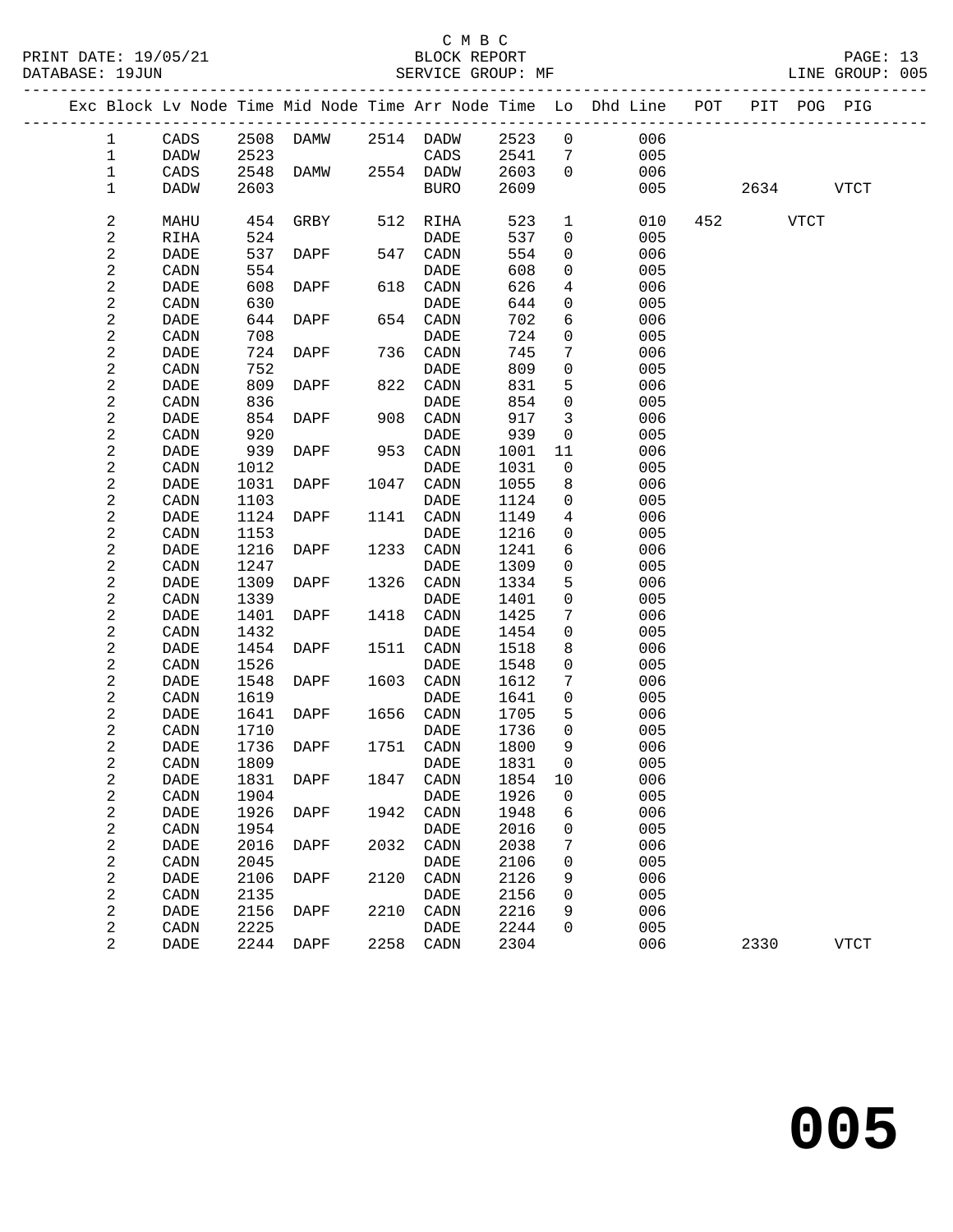### C M B C<br>BLOCK REPORT

| PRINT DATE: 19/05/21<br>DATABASE: 19JUN |                |                        |      |             |      | BLOCK REPORT | SERVICE GROUP: MF |                |                                                                                |        |             | PAGE: 14<br>LINE GROUP: 005 |  |
|-----------------------------------------|----------------|------------------------|------|-------------|------|--------------|-------------------|----------------|--------------------------------------------------------------------------------|--------|-------------|-----------------------------|--|
|                                         |                |                        |      |             |      |              |                   |                | Exc Block Lv Node Time Mid Node Time Arr Node Time Lo Dhd Line POT PIT POG PIG |        |             |                             |  |
|                                         | $\mathbf{3}$   | MAHU                   |      | 510 GRBY    |      | 528 RIHA     | 539               | $\mathbf{1}$   | 010                                                                            | 508 30 | <b>VTCT</b> |                             |  |
|                                         | 3              | RIHA                   | 540  |             |      | DADE         | 553               | $\Omega$       | 005                                                                            |        |             |                             |  |
|                                         | 3              | DADE                   | 553  | DAPF        | 603  | CADN         | 610               | $\mathbf 0$    | 006                                                                            |        |             |                             |  |
|                                         | $\mathsf 3$    | CADN                   | 610  |             |      | DADE         | 624               | 0              | 005                                                                            |        |             |                             |  |
|                                         | $\mathfrak{Z}$ | DADE                   | 624  | DAPF        | 634  | CADN         | 642               | $\overline{4}$ | 006                                                                            |        |             |                             |  |
|                                         | $\mathsf 3$    | CADN                   | 646  |             |      | <b>DADE</b>  | 702               | $\Omega$       | 005                                                                            |        |             |                             |  |
|                                         | $\mathsf{3}$   | DADE                   | 702  | DAPF        | 714  | CADN         | 723               | 9              | 006                                                                            |        |             |                             |  |
|                                         | $\mathsf{3}$   | CADN                   | 732  |             |      | DADE         | 748               | $\mathbf 0$    | 005                                                                            |        |             |                             |  |
|                                         | $\mathfrak{Z}$ | <b>DADE</b>            | 748  | DAPF        | 801  | CADN         | 810               | 6              | 006                                                                            |        |             |                             |  |
|                                         | 3              | $\texttt{CADN}\xspace$ | 816  |             |      | DADE         | 834               | $\mathbf 0$    | 005                                                                            |        |             |                             |  |
|                                         | $\mathfrak{Z}$ | DADE                   | 834  | DAPF        | 848  | CADN         | 857               | 9              | 006                                                                            |        |             |                             |  |
|                                         | $\mathsf 3$    | CADN                   | 906  |             |      | <b>DADE</b>  | 924               | $\mathbf 0$    | 005                                                                            |        |             |                             |  |
|                                         | 3              | DADE                   | 924  | DAPF        | 938  | CADN         | 946               | 11             | 006                                                                            |        |             |                             |  |
|                                         | 3              | CADN                   | 957  |             |      | <b>DADE</b>  | 1016              | $\overline{0}$ | 005                                                                            |        |             |                             |  |
|                                         | $\mathsf 3$    | <b>DADE</b>            | 1016 | DAPF        | 1030 | CADN         | 1038              | 10             | 006                                                                            |        |             |                             |  |
|                                         | $\mathsf{3}$   | CADN                   | 1048 |             |      | <b>DADE</b>  | 1109              | $\mathbf 0$    | 005                                                                            |        |             |                             |  |
|                                         | $\mathfrak{Z}$ | DADE                   | 1109 | DAPF        | 1126 | CADN         | 1134              | 4              | 006                                                                            |        |             |                             |  |
|                                         | $\mathfrak{Z}$ | CADN                   | 1138 |             |      | <b>DADE</b>  | 1201              | $\mathbf 0$    | 005                                                                            |        |             |                             |  |
|                                         | $\mathsf 3$    | <b>DADE</b>            | 1201 | DAPF        | 1218 | CADN         | 1226              | 6              | 006                                                                            |        |             |                             |  |
|                                         | $\mathsf 3$    | CADN                   | 1232 |             |      | DADE         | 1254              | $\mathbf 0$    | 005                                                                            |        |             |                             |  |
|                                         | 3              | DADE                   | 1254 | DAPF        | 1311 | CADN         | 1319              | 5              | 006                                                                            |        |             |                             |  |
|                                         | 3              | CADN                   | 1324 |             |      | <b>DADE</b>  | 1346              | $\mathbf 0$    | 005                                                                            |        |             |                             |  |
|                                         | $\mathsf 3$    | DADE                   | 1346 | DAPF        | 1403 | CADN         | 1411              | 6              | 006                                                                            |        |             |                             |  |
|                                         | $\mathfrak{Z}$ | CADN                   | 1417 |             |      | <b>DADE</b>  | 1439              | $\Omega$       | 005                                                                            |        |             |                             |  |
|                                         | 3              | DADE                   | 1439 | DAPF        | 1456 | CADN         | 1503              | 6              | 006                                                                            |        |             |                             |  |
|                                         | $\mathfrak{Z}$ | CADN                   | 1509 |             |      | <b>DADE</b>  | 1531              | $\mathbf 0$    | 005                                                                            |        |             |                             |  |
|                                         | $\mathsf 3$    | <b>DADE</b>            | 1531 | <b>DAPF</b> | 1546 | CADN         | 1555              | 8              | 006                                                                            |        |             |                             |  |
|                                         | $\mathsf 3$    | CADN                   | 1603 |             |      | <b>DADE</b>  | 1625              | $\mathsf{O}$   | 005                                                                            |        |             |                             |  |
|                                         | 3              | <b>DADE</b>            | 1625 | DAPF        | 1640 | CADN         | 1649              | 5              | 006                                                                            |        |             |                             |  |
|                                         | $\mathbf{3}$   | CADN                   | 1654 |             |      | <b>DADE</b>  | 1720              | $\mathbf 0$    | 005                                                                            |        |             |                             |  |
|                                         | $\mathsf 3$    | <b>DADE</b>            | 1720 | DAPF        | 1735 | CADN         | 1744              | 9              | 006                                                                            |        |             |                             |  |
|                                         | $\mathfrak{Z}$ | CADN                   | 1753 |             |      | <b>DADE</b>  | 1815              | $\mathbf 0$    | 005                                                                            |        |             |                             |  |
|                                         | 3              | DADE                   | 1815 | DAPF        | 1832 | CADN         | 1839              | 9              | 006                                                                            |        |             |                             |  |
|                                         | 3              | CADN                   | 1848 |             |      | <b>DADE</b>  | 1910              | $\Omega$       | 005                                                                            |        |             |                             |  |
|                                         | 3              | <b>DADE</b>            | 1910 | DAPF        | 1926 | CADN         | 1932              |                | 006                                                                            | 2006   |             | <b>VTCT</b>                 |  |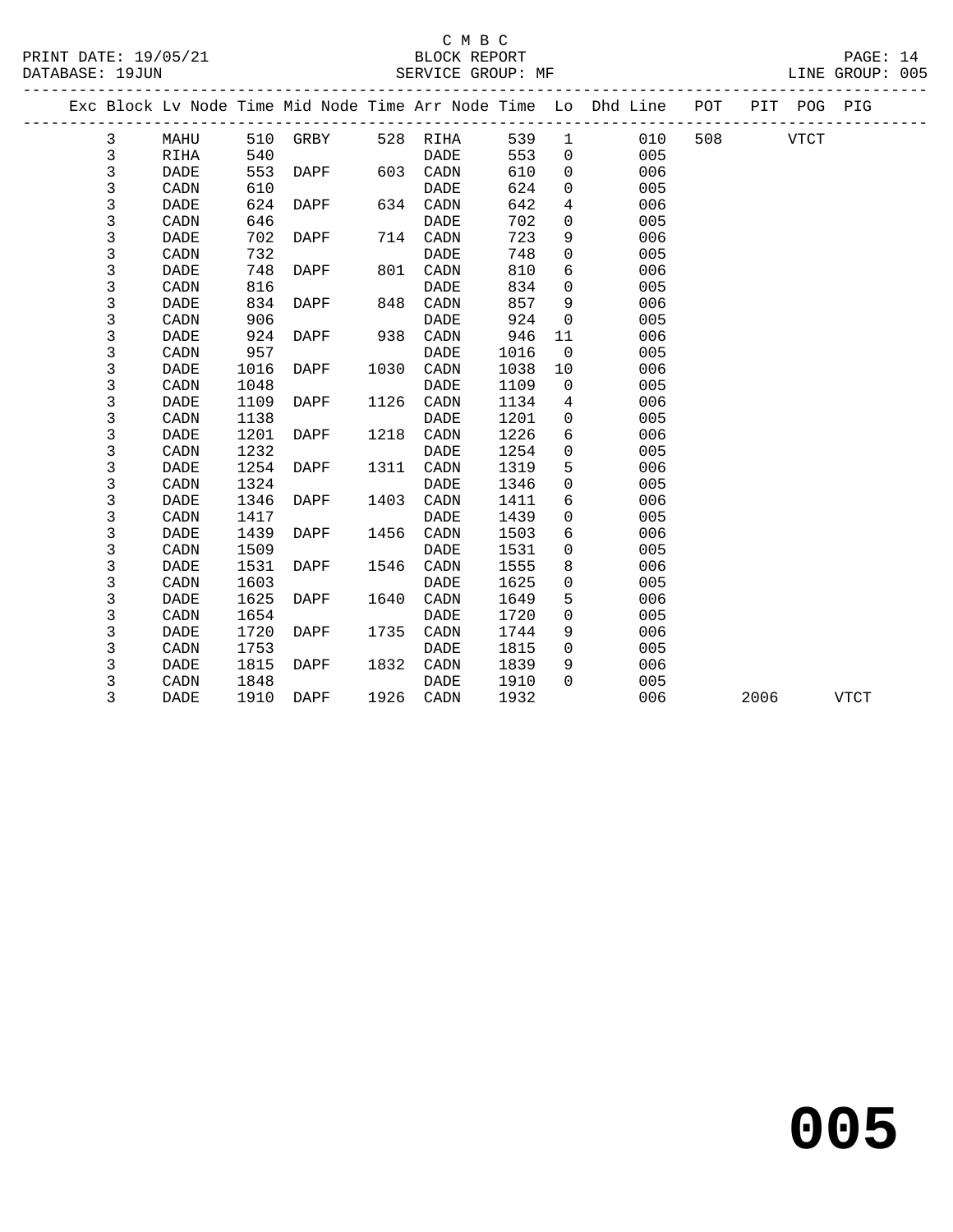| DATABASE: 19JUN     |                     |              |          |      | SERVICE GROUP: MF                |              |              |                                                                    |                        |      |             | LINE GROUP: 005 |  |
|---------------------|---------------------|--------------|----------|------|----------------------------------|--------------|--------------|--------------------------------------------------------------------|------------------------|------|-------------|-----------------|--|
|                     |                     |              |          |      | ________________________________ |              |              | Exc Block Lv Node Time Mid Node Time Arr Node Time Lo Dhd Line POT | ---------------------- |      | PIT POG PIG |                 |  |
| 4                   | MAHU                |              | 517 GRBY |      | 535 DAHW                         | 544          | $\mathbf{0}$ | 010                                                                | 515                    |      | VTCT        |                 |  |
| 4                   | DAHW                | 544          |          |      | <b>DADW</b>                      | 550          | $\mathbf 0$  | 006                                                                |                        |      |             |                 |  |
| 4                   | <b>DADW</b>         | 550          |          |      | CADS                             | 607          | 10           | 005                                                                |                        |      |             |                 |  |
| $\,4$               | CADS                | 617          | DAMW     | 622  | DADW                             | 631          | 0            | 006                                                                |                        |      |             |                 |  |
| 4                   | <b>DADW</b>         | 631          |          |      | CADS                             | 649          | 7            | 005                                                                |                        |      |             |                 |  |
| $\overline{4}$      | $\mathtt{CADS}$     | 656          | DAMW     |      | 701 DADW                         | 710          | $\mathbf 0$  | 006                                                                |                        |      |             |                 |  |
| 4                   | DADW                | 710          |          |      | CADS                             | 728          | 12           | 005                                                                |                        |      |             |                 |  |
| 4                   | CADS                | 740          | DAMW     | 746  | DADW                             | 757          | $\mathbf 0$  | 006                                                                |                        |      |             |                 |  |
| $\overline{4}$      | DADW                | 757          |          |      | CADS                             | 819          | 8            | 005                                                                |                        |      |             |                 |  |
| 4                   | CADS                | 827          | DAMW     | 833  | DADW                             | 844          | $\mathbf 0$  | 006                                                                |                        |      |             |                 |  |
| 4                   | <b>DADW</b>         | 844          |          |      | CADS                             | 906          | 10           | 005                                                                |                        |      |             |                 |  |
| 4                   | CADS                | 916          | DAMW     | 923  | DADW                             | 934          | 0            | 006                                                                |                        |      |             |                 |  |
| 4                   | <b>DADW</b>         | 934          |          |      | CADS                             | 956          | 9            | 005                                                                |                        |      |             |                 |  |
| 4                   | CADS                | 1005         | DAMW     | 1011 | DADW                             | 1022         | 0            | 006                                                                |                        |      |             |                 |  |
| 4                   | <b>DADW</b>         | 1022         |          |      | CADS                             | 1044         | 13           | 005                                                                |                        |      |             |                 |  |
| $\overline{4}$      | CADS                | 1057         | DAMW     | 1103 | <b>DADW</b>                      | 1114         | $\mathbf 0$  | 006                                                                |                        |      |             |                 |  |
| 4                   | <b>DADW</b>         | 1114         |          |      | CADS                             | 1136         | 12           | 005                                                                |                        |      |             |                 |  |
| 4                   | CADS                | 1148         | DAMW     | 1155 | DADW                             | 1207         | 0            | 006                                                                |                        |      |             |                 |  |
| 4                   | <b>DADW</b>         | 1207         |          |      | CADS                             | 1231         | 9            | 005                                                                |                        |      |             |                 |  |
| 4                   | CADS                | 1240         | DAMW     | 1247 | DADW                             | 1259         | 0            | 006                                                                |                        |      |             |                 |  |
| $\overline{4}$      | <b>DADW</b>         | 1259         |          |      | CADS                             | 1323         | 10           | 005                                                                |                        |      |             |                 |  |
| 4                   | CADS                | 1333         | DAMW     | 1340 | DADW                             | 1352         | 0            | 006                                                                |                        |      |             |                 |  |
| 4                   | DADW                | 1352         |          |      | CADS                             | 1416         | 15           | 005                                                                |                        |      |             |                 |  |
| 4                   | CADS                | 1431         | DAMW     | 1438 | DADW                             | 1452         | 0            | 006                                                                |                        |      |             |                 |  |
| 4                   | <b>DADW</b>         | 1452         |          |      | CADS                             | 1520         | 7            | 005                                                                |                        |      |             |                 |  |
| $\overline{4}$      | CADS                | 1527         | DAMW     | 1534 | DADW                             | 1548         | $\mathbf 0$  | 006                                                                |                        |      |             |                 |  |
| 4                   | <b>DADW</b>         | 1548         |          |      | CADS                             | 1616         | 8            | 005                                                                |                        |      |             |                 |  |
| 4                   | CADS                | 1624         | DAMW     | 1632 | DADW                             | 1646         | 0            | 006                                                                |                        |      |             |                 |  |
| 4                   | <b>DADW</b>         | 1646         |          |      | CADS                             | 1713         | 10           | 005                                                                |                        |      |             |                 |  |
| 4                   | CADS                | 1723         | DAMW     | 1731 | <b>DADW</b>                      | 1746         | $\mathbf 0$  | 006                                                                |                        |      |             |                 |  |
| 4                   | <b>DADW</b>         | 1746         |          |      | CADS                             | 1812         | 10           | 005                                                                |                        |      |             |                 |  |
| 4<br>$\overline{4}$ | CADS<br><b>DADW</b> | 1822<br>1844 | DAMW     | 1830 | DADW<br>CADS                     | 1844<br>1907 | 0<br>13      | 006<br>005                                                         |                        |      |             |                 |  |
| 4                   | CADS                | 1920         | DAMW     | 1927 | DADW                             | 1941         | 0            | 006                                                                |                        |      |             |                 |  |
| 4                   | <b>DADW</b>         | 1941         |          |      | CADS                             | 2003         | 9            | 005                                                                |                        |      |             |                 |  |
| 4                   | CADS                | 2012         | DAMW     | 2019 | DADW                             | 2031         | 0            | 006                                                                |                        |      |             |                 |  |
| 4                   | DADW                | 2031         |          |      | CADS                             | 2053         | 9            | 005                                                                |                        |      |             |                 |  |
| 4                   | CADS                | 2102         | DAMW     | 2109 | DADW                             | 2121         | 0            | 006                                                                |                        |      |             |                 |  |
| 4                   | <b>DADW</b>         | 2121         |          |      | CADS                             | 2143         | 9            | 005                                                                |                        |      |             |                 |  |
| 4                   | CADS                | 2152         | DAMW     | 2159 | DADW                             | 2211         | $\mathbf 0$  | 006                                                                |                        |      |             |                 |  |
| 4                   | <b>DADW</b>         | 2211         |          |      | CADS                             | 2233         | 7            | 005                                                                |                        |      |             |                 |  |
| 4                   | CADS                | 2240         | DAMW     | 2247 | DADW                             | 2259         | $\Omega$     | 006                                                                |                        |      |             |                 |  |
| 4                   | <b>DADW</b>         | 2259         |          |      | CADS                             | 2321         |              | 005                                                                |                        | 2347 |             | VTCT            |  |
|                     |                     |              |          |      |                                  |              |              |                                                                    |                        |      |             |                 |  |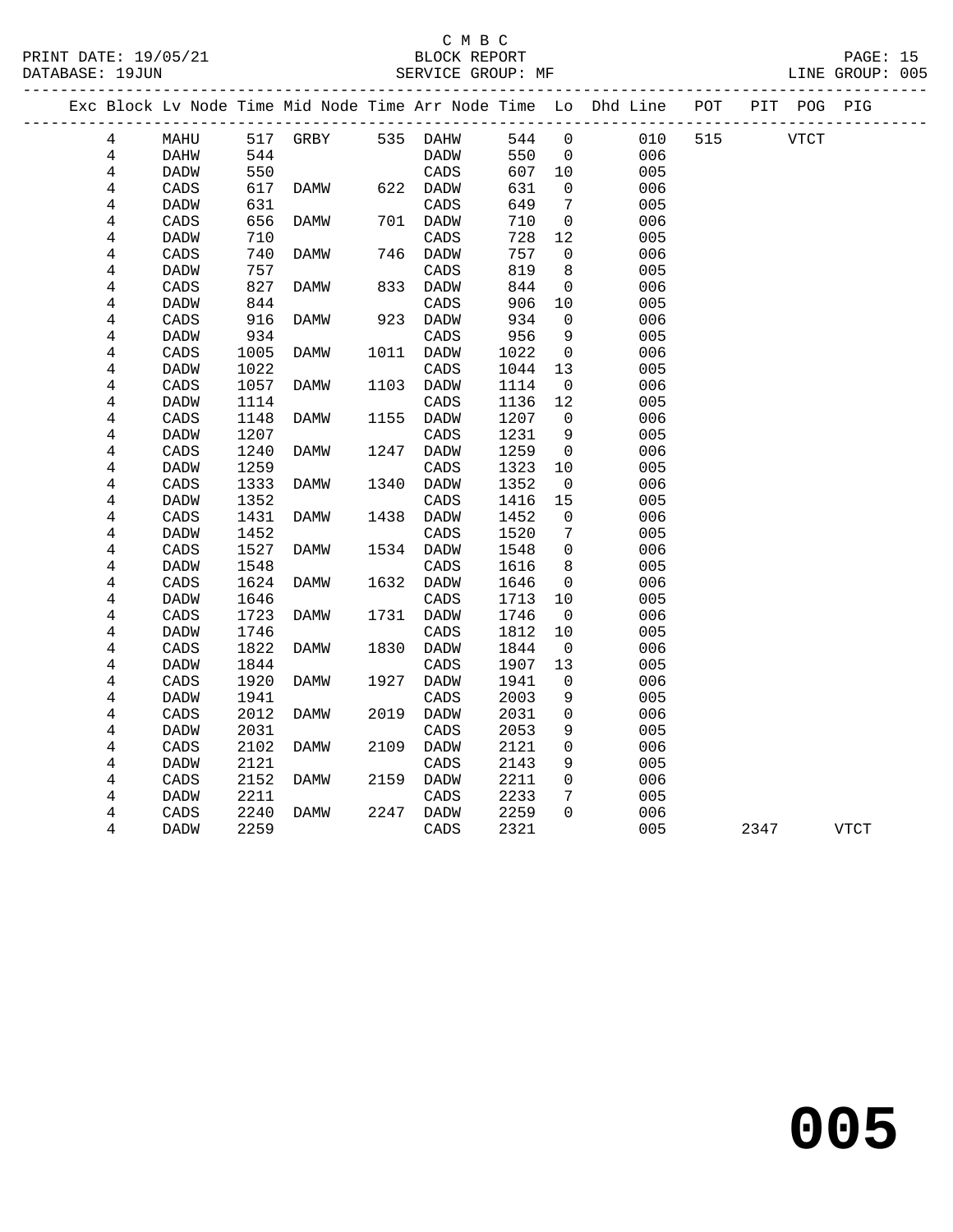### C M B C<br>BLOCK REPORT

PAGE: 16<br>LINE GROUP: 005

|   |             |      |                   |      |             |      |                | Exc Block Lv Node Time Mid Node Time Arr Node Time Lo Dhd Line | POT |             | PIT POG PIG |             |
|---|-------------|------|-------------------|------|-------------|------|----------------|----------------------------------------------------------------|-----|-------------|-------------|-------------|
| 5 | MAHU        |      | 548 GRBY 606 DAHW |      |             | 615  | $\overline{0}$ | 010                                                            | 546 | <b>VTCT</b> |             |             |
| 5 | DAHW        | 615  |                   |      | DADW        | 621  | $\mathbf 0$    | 006                                                            |     |             |             |             |
| 5 | DADW        | 621  |                   |      | CADS        | 638  | 10             | 005                                                            |     |             |             |             |
| 5 | CADS        | 648  | DAMW              |      | 653 DADW    | 702  | $\overline{0}$ | 006                                                            |     |             |             |             |
| 5 | DADW        | 702  |                   |      | CADS        | 720  | 15             | 005                                                            |     |             |             |             |
| 5 | CADS        | 735  | DAMW              |      | 741 DADW    | 752  | 0              | 006                                                            |     |             |             |             |
| 5 | DADW        | 752  |                   |      | CADS        | 814  | 8              | 005                                                            |     |             |             |             |
| 5 | CADS        | 822  | DAMW              | 828  | DADW        | 839  | $\mathbf 0$    | 006                                                            |     |             |             |             |
| 5 | <b>DADW</b> | 839  |                   |      | CADS        | 901  | 9              | 005                                                            |     |             |             |             |
| 5 | CADS        | 910  | DAMW              | 917  | DADW        | 928  | $\mathbf 0$    | 006                                                            |     |             |             |             |
| 5 | <b>DADW</b> | 928  |                   |      | CADS        | 950  | 7              | 005                                                            |     |             |             |             |
| 5 | CADS        | 957  | DAMW              | 1003 | DADW        | 1014 | $\mathbf 0$    | 006                                                            |     |             |             |             |
| 5 | DADW        | 1014 |                   |      | CADS        | 1036 | 14             | 005                                                            |     |             |             |             |
| 5 | CADS        | 1050 | DAMW              | 1056 | DADW        | 1107 | $\overline{0}$ | 006                                                            |     |             |             |             |
| 5 | <b>DADW</b> | 1107 |                   |      | CADS        | 1129 | 12             | 005                                                            |     |             |             |             |
| 5 | CADS        | 1141 | <b>DAMW</b>       | 1147 | DADW        | 1159 | $\overline{0}$ | 006                                                            |     |             |             |             |
| 5 | DADW        | 1159 |                   |      | CADS        | 1221 | 12             | 005                                                            |     |             |             |             |
| 5 | CADS        | 1233 | DAMW              | 1240 | DADW        | 1252 | $\overline{0}$ | 006                                                            |     |             |             |             |
| 5 | DADW        | 1252 |                   |      | CADS        | 1316 | 9              | 005                                                            |     |             |             |             |
| 5 | CADS        | 1325 | DAMW              | 1332 | <b>DADW</b> | 1344 | $\mathbf 0$    | 006                                                            |     |             |             |             |
| 5 | DADW        | 1344 |                   |      | CADS        | 1408 | 15             | 005                                                            |     |             |             |             |
| 5 | CADS        | 1423 | DAMW              | 1430 | DADW        | 1444 | $\mathbf 0$    | 006                                                            |     |             |             |             |
| 5 | DADW        | 1444 |                   |      | CADS        | 1512 | 9              | 005                                                            |     |             |             |             |
| 5 | CADS        | 1521 | DAMW              | 1528 | DADW        | 1542 | $\mathbf 0$    | 006                                                            |     |             |             |             |
| 5 | DADW        | 1542 |                   |      | CADS        | 1610 | 8              | 005                                                            |     |             |             |             |
| 5 | CADS        | 1618 | DAMW              | 1626 | DADW        | 1640 | $\mathsf{O}$   | 006                                                            |     |             |             |             |
| 5 | DADW        | 1640 |                   |      | CADS        | 1707 | 12             | 005                                                            |     |             |             |             |
| 5 | CADS        | 1719 | DAMW              | 1727 | DADW        | 1741 | $\overline{0}$ | 006                                                            |     |             |             |             |
| 5 | DADW        | 1741 |                   |      | CADS        | 1807 | 9              | 005                                                            |     |             |             |             |
| 5 | CADS        | 1816 | DAMW              |      | 1824 DADW   | 1838 | $\overline{0}$ | 006                                                            |     |             |             |             |
| 5 | DADW        | 1838 |                   |      | CADS        | 1901 | 11             | 005                                                            |     |             |             |             |
| 5 | CADS        | 1912 | DAMW              | 1919 | DADW        | 1933 | $\overline{0}$ | 006                                                            |     |             |             |             |
| 5 | DADW        | 1933 |                   |      | CADS        | 1955 | 5              | 005                                                            |     |             |             |             |
| 5 | CADS        | 2000 | DAMW              | 2007 | DADW        | 2021 | $\mathsf{O}$   | 006                                                            |     |             |             |             |
| 5 | DADW        | 2021 |                   |      | CADS        | 2043 | 9              | 005                                                            |     |             |             |             |
| 5 | CADS        | 2052 | DAMW              | 2059 | DADW        | 2111 | $\overline{0}$ | 006                                                            |     |             |             |             |
| 5 | DADW        | 2111 |                   |      | CADS        | 2133 | 9              | 005                                                            |     |             |             |             |
| 5 | CADS        | 2142 | DAMW              |      | 2149 DADW   | 2201 | $\mathbf 0$    | 006                                                            |     |             |             |             |
| 5 | <b>DADW</b> | 2201 |                   |      | CADS        | 2223 | 5              | 005                                                            |     |             |             |             |
| 5 | CADS        |      | 2228 DAMW         |      | 2235 DADW   | 2247 | $\overline{0}$ | 006                                                            |     |             |             |             |
| 5 | DADW        | 2247 |                   |      | CADS        | 2309 | 12             | 005                                                            |     |             |             |             |
| 5 | CADS        | 2321 | DAMW              | 2328 | DADW        | 2338 | 0              | 006                                                            |     |             |             |             |
| 5 | <b>DADW</b> | 2338 |                   |      | CADS        | 2356 | 12             | 005                                                            |     |             |             |             |
| 5 | CADS        | 2408 | DAMW              | 2414 | DADW        | 2423 | 0              | 006                                                            |     |             |             |             |
| 5 | <b>DADW</b> | 2423 |                   |      | CADS        | 2441 | 7              | 005                                                            |     |             |             |             |
| 5 | CADS        | 2448 | DAMW              | 2454 | DADW        | 2503 | 0              | 006                                                            |     |             |             |             |
| 5 | <b>DADW</b> | 2503 |                   |      | CADS        | 2521 | 7              | 005                                                            |     |             |             |             |
| 5 | CADS        | 2528 | DAMW              | 2534 | DADW        | 2543 | 0              | 006                                                            |     |             |             |             |
| 5 | DADW        | 2543 |                   |      | <b>BURO</b> | 2549 |                | 005                                                            |     | 2614        |             | <b>VTCT</b> |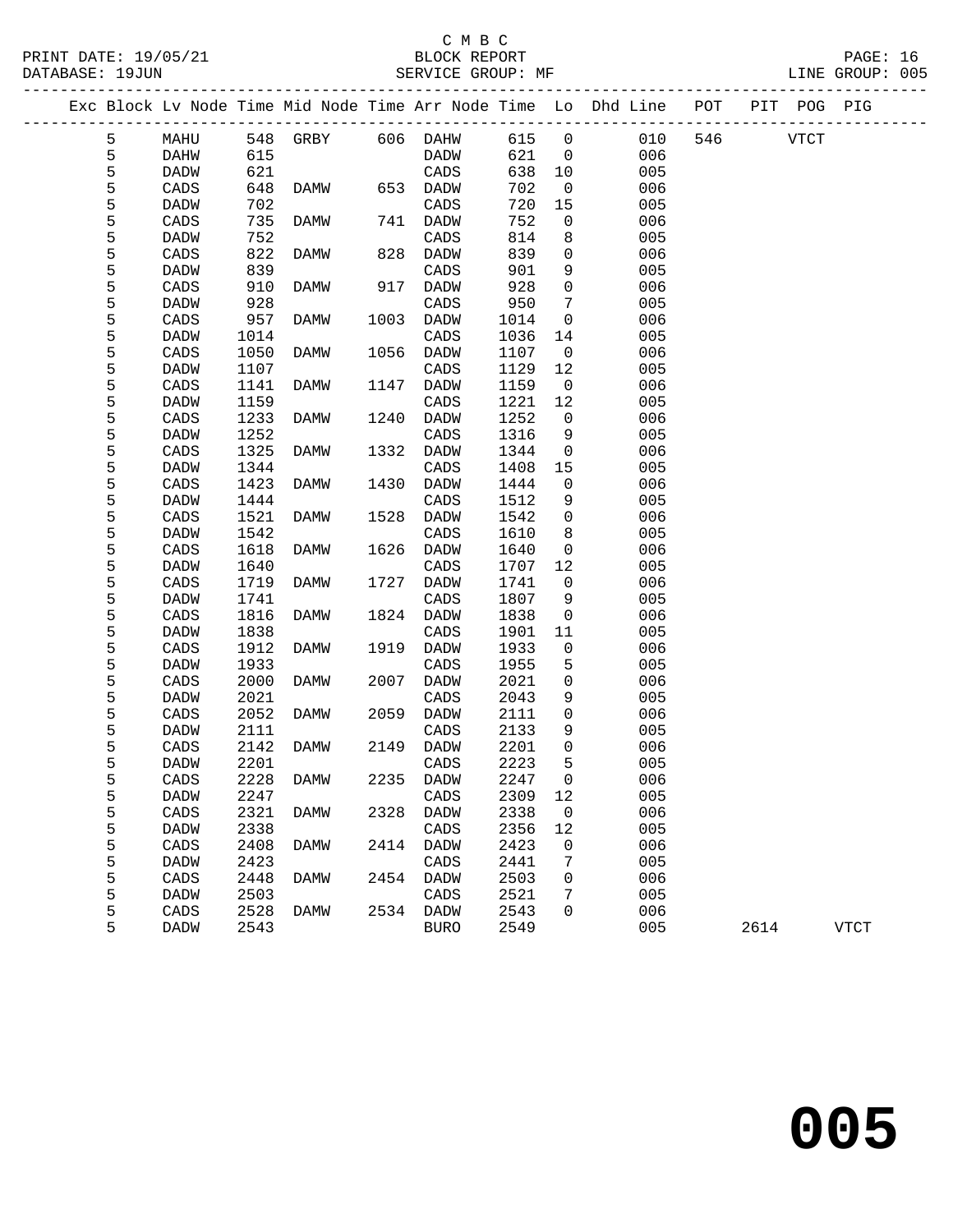|  |        |              |              |             |      |              |              |                 | Exc Block Lv Node Time Mid Node Time Arr Node Time Lo Dhd Line | POT |             | PIT POG PIG |             |
|--|--------|--------------|--------------|-------------|------|--------------|--------------|-----------------|----------------------------------------------------------------|-----|-------------|-------------|-------------|
|  | 6      | MAHU         |              | 549 GRBY    |      | 607 RIHA     | 620          | $\mathbf 0$     | 010                                                            | 547 | <b>VTCT</b> |             |             |
|  | 6      | RIHA         | 620          |             |      | DADE         | 634          | $\overline{0}$  | 005                                                            |     |             |             |             |
|  | 6      | DADE         | 634          | DAPF        |      | 644 CADN     | 652          | $\mathbf{1}$    | 006                                                            |     |             |             |             |
|  | 6      | CADN         | 653          |             |      | DADE         | 709          | $\mathbf 0$     | 005                                                            |     |             |             |             |
|  | 6      | DADE         | 709          | DAPF        |      | 721 CADN     | 730          | 8               | 006                                                            |     |             |             |             |
|  | 6      | CADN         | 738          |             |      | DADE         | 754          | $\mathsf{O}$    | 005                                                            |     |             |             |             |
|  | 6      | DADE         | 754          | DAPF        | 807  | CADN         | 816          | 5               | 006                                                            |     |             |             |             |
|  | 6      | CADN         | 821          |             |      | DADE         | 839          | $\mathbf 0$     | 005                                                            |     |             |             |             |
|  | 6      | DADE         | 839          | DAPF        | 853  | CADN         | 902          | 10              | 006                                                            |     |             |             |             |
|  | 6      | CADN         | 912          |             |      | <b>DADE</b>  | 931          | $\overline{0}$  | 005                                                            |     |             |             |             |
|  | 6      | DADE         | 931          | DAPF        | 945  | CADN         | 953          | 12              | 006                                                            |     |             |             |             |
|  | 6      | CADN         | 1005         |             |      | DADE         | 1024         | 0               | 005                                                            |     |             |             |             |
|  | 6      | DADE         | 1024         | DAPF        | 1038 | CADN         | 1046         | 9               | 006                                                            |     |             |             |             |
|  | 6      | CADN         | 1055         |             |      | DADE         | 1116         | $\mathsf{O}$    | 005                                                            |     |             |             |             |
|  | 6      | DADE         | 1116         | DAPF        | 1133 | CADN         | 1141         | 5               | 006                                                            |     |             |             |             |
|  | 6      | CADN         | 1146         |             |      | DADE         | 1209         | 0               | 005                                                            |     |             |             |             |
|  | 6      | <b>DADE</b>  | 1209         | DAPF        | 1226 | CADN         | 1234         | 5               | 006                                                            |     |             |             |             |
|  | 6      | CADN         | 1239         |             |      | DADE         | 1301         | $\mathsf{O}$    | 005                                                            |     |             |             |             |
|  | 6      | DADE         | 1301         | DAPF        | 1318 | CADN         | 1326         | 6               | 006                                                            |     |             |             |             |
|  | 6      | CADN         | 1332         |             |      | DADE         | 1354         | 0               | 005                                                            |     |             |             |             |
|  | 6      | DADE         | 1354         | DAPF        | 1411 | CADN         | 1419         | 5               | 006                                                            |     |             |             |             |
|  | 6      | CADN         | 1424         |             |      | DADE         | 1446         | $\mathbf 0$     | 005                                                            |     |             |             |             |
|  | 6      | DADE         | 1446         | DAPF        | 1503 | CADN         | 1510         | 11              | 006                                                            |     |             |             |             |
|  | 6      | CADN         | 1521         |             |      | DADE         | 1543         | 0               | 005                                                            |     |             |             |             |
|  | 6      | DADE         | 1543         | DAPF        | 1558 | CADN         | 1607         | 7               | 006                                                            |     |             |             |             |
|  | 6      | CADN         | 1614         |             |      | DADE         | 1636         | 0               | 005                                                            |     |             |             |             |
|  | 6      | DADE         | 1636         | DAPF        | 1651 | CADN         | 1700         | 5               | 006                                                            |     |             |             |             |
|  | 6      | CADN         | 1705         |             |      | DADE         | 1731         | 0               | 005                                                            |     |             |             |             |
|  | 6      | DADE         | 1731         | DAPF        | 1746 | CADN         | 1755         | 9               | 006                                                            |     |             |             |             |
|  | 6      | CADN         | 1804         |             |      | DADE         | 1826         | 0               | 005                                                            |     |             |             |             |
|  | 6      | DADE         | 1826         | DAPF        | 1843 | CADN         | 1850         | 5               | 006                                                            |     |             |             |             |
|  | 6      | CADN         | 1855         |             | 1933 | DADE         | 1917         | 0<br>5          | 005<br>006                                                     |     |             |             |             |
|  | 6      | DADE<br>CADN | 1917         | DAPF        |      | CADN         | 1939<br>2006 | 0               |                                                                |     |             |             |             |
|  | 6<br>6 | DADE         | 1944<br>2006 | DAPF        | 2022 | DADE<br>CADN | 2028         | 7               | 005<br>006                                                     |     |             |             |             |
|  | 6      | CADN         | 2035         |             |      | DADE         | 2056         | 0               | 005                                                            |     |             |             |             |
|  | 6      | DADE         | 2056         | DAPF        | 2110 | CADN         | 2116         | 9               | 006                                                            |     |             |             |             |
|  | 6      | CADN         | 2125         |             |      | DADE         | 2146         | $\mathbf 0$     | 005                                                            |     |             |             |             |
|  | 6      | DADE         |              | 2146 DAPF   |      | 2200 CADN    | 2206         | $7\phantom{.0}$ | 006                                                            |     |             |             |             |
|  | 6      | CADN         | 2213         |             |      | DADE         | 2232         | $\overline{0}$  | 005                                                            |     |             |             |             |
|  | 6      | DADE         | 2232         | DAPF        | 2246 | CADN         | 2252         | 15              | 006                                                            |     |             |             |             |
|  | 6      | CADN         | 2307         |             |      | DADE         | 2324         | $\overline{0}$  | 005                                                            |     |             |             |             |
|  | 6      | DADE         | 2324         | DAPF        | 2338 | CADN         | 2344         | 11              | 006                                                            |     |             |             |             |
|  | 6      | CADN         | 2355         |             |      | DADE         | 2410         | 0               | 005                                                            |     |             |             |             |
|  | 6      | DADE         | 2410         | <b>DAPF</b> | 2421 | CADN         | 2427         | 8               | 006                                                            |     |             |             |             |
|  | 6      | CADN         | 2435         |             |      | DADE         | 2450         | 0               | 005                                                            |     |             |             |             |
|  | 6      | DADE         | 2450         | DAPF        | 2501 | CADN         | 2507         | 10              | 006                                                            |     |             |             |             |
|  | 6      | CADN         | 2517         |             |      | DADE         | 2530         | 0               | 005                                                            |     |             |             |             |
|  | 6      | DADE         | 2530         | DAPF        | 2541 | CADN         | 2547         |                 | 006                                                            |     | 2613        |             | <b>VTCT</b> |
|  |        |              |              |             |      |              |              |                 |                                                                |     |             |             |             |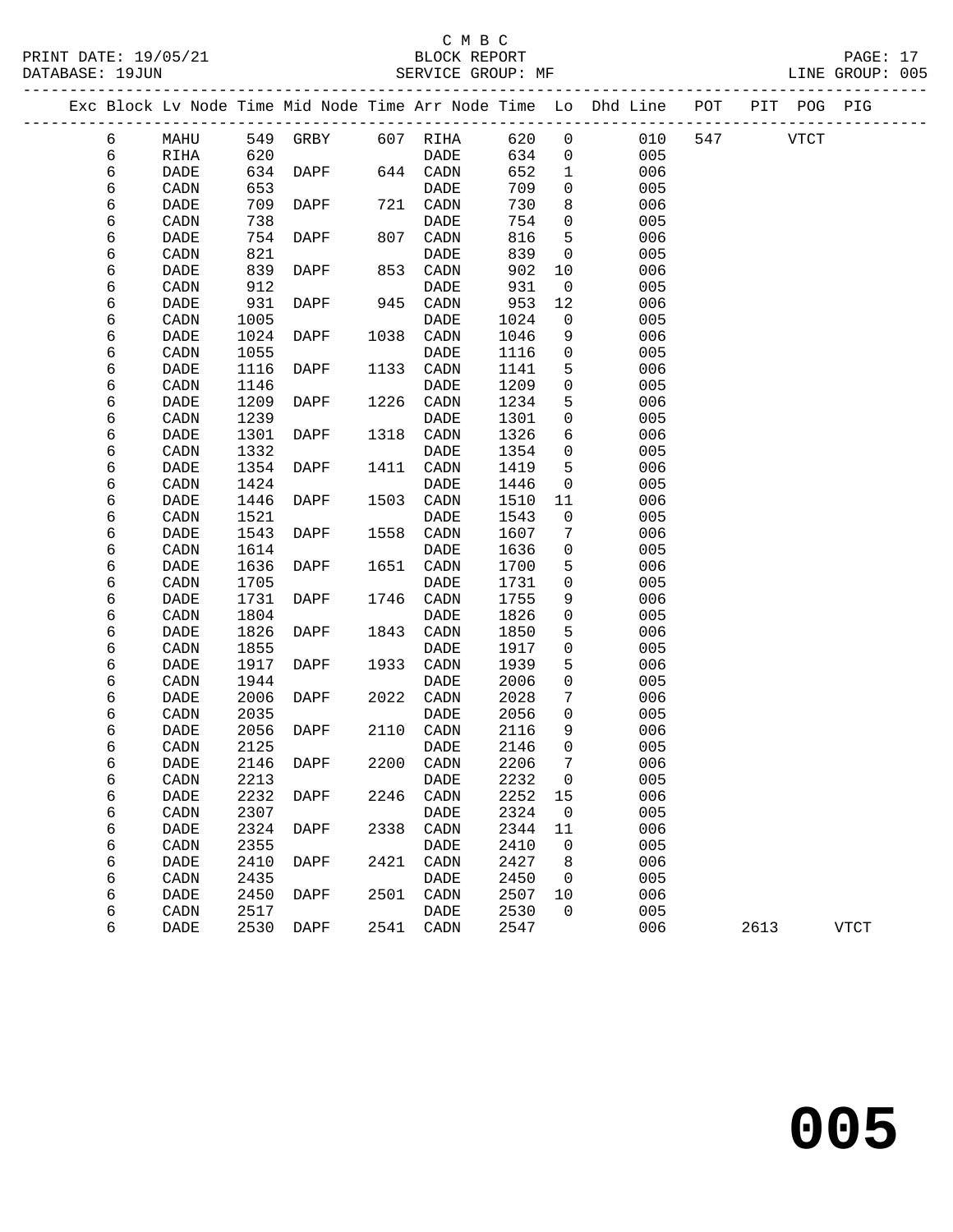## C M B C<br>BLOCK REPORT

PAGE: 18<br>LINE GROUP: 005

|  |                  |                              |      |          |      |                              |      |                | Exc Block Lv Node Time Mid Node Time Arr Node Time Lo Dhd Line | POT |      | PIT POG PIG |             |
|--|------------------|------------------------------|------|----------|------|------------------------------|------|----------------|----------------------------------------------------------------|-----|------|-------------|-------------|
|  | 7                | MAHU                         |      | 608 GRBY |      | 627 RIHA                     | 640  | $\Omega$       | 010                                                            | 606 | VTCT |             |             |
|  | $7\phantom{.}$   | RIHA                         | 640  |          |      | DADE                         | 654  | $\overline{0}$ | 005                                                            |     |      |             |             |
|  | $\overline{7}$   | <b>DADE</b>                  | 654  | DAPF     |      | 704 CADN                     | 712  | $\overline{3}$ | 006                                                            |     |      |             |             |
|  | 7                | CADN                         | 715  |          |      | DADE                         | 731  | $\Omega$       | 005                                                            |     |      |             |             |
|  | 7                | $\ensuremath{\mathsf{DADE}}$ | 731  | DAPF     |      | 743 CADN                     | 752  | 5              | 006                                                            |     |      |             |             |
|  | 7                | CADN                         | 757  |          |      | DADE                         | 814  | 0              | 005                                                            |     |      |             |             |
|  | 7                | DADE                         | 814  | DAPF     | 827  | CADN                         | 836  | 5              | 006                                                            |     |      |             |             |
|  | $\boldsymbol{7}$ | CADN                         | 841  |          |      | DADE                         | 859  | $\mathsf{O}$   | 005                                                            |     |      |             |             |
|  | 7                | DADE                         | 859  | DAPF     | 913  | CADN                         | 922  | 5              | 006                                                            |     |      |             |             |
|  | 7                | CADN                         | 927  |          |      | DADE                         | 946  | $\mathbf 0$    | 005                                                            |     |      |             |             |
|  | 7                | <b>DADE</b>                  | 946  | DAPF     | 1000 | CADN                         | 1008 | 12             | 006                                                            |     |      |             |             |
|  | 7                | CADN                         | 1020 |          |      | DADE                         | 1039 | 0              | 005                                                            |     |      |             |             |
|  | 7                | DADE                         | 1039 | DAPF     | 1055 | CADN                         | 1103 | 7              | 006                                                            |     |      |             |             |
|  | 7                | $\texttt{CADN}\xspace$       | 1110 |          |      | $\ensuremath{\mathsf{DADE}}$ | 1131 | $\mathbf 0$    | 005                                                            |     |      |             |             |
|  | 7                | DADE                         | 1131 | DAPF     | 1148 | CADN                         | 1156 | 5              | 006                                                            |     |      |             |             |
|  | 7                | $\texttt{CADN}\xspace$       | 1201 |          |      | DADE                         | 1224 | $\mathbf 0$    | 005                                                            |     |      |             |             |
|  | 7                | DADE                         | 1224 | DAPF     | 1241 | CADN                         | 1249 | 5              | 006                                                            |     |      |             |             |
|  | 7                | CADN                         | 1254 |          |      | <b>DADE</b>                  | 1316 | $\mathbf 0$    | 005                                                            |     |      |             |             |
|  | 7                | DADE                         | 1316 | DAPF     | 1333 | CADN                         | 1341 | 6              | 006                                                            |     |      |             |             |
|  | 7                | CADN                         | 1347 |          |      | DADE                         | 1409 | $\mathbf 0$    | 005                                                            |     |      |             |             |
|  | 7                | <b>DADE</b>                  | 1409 | DAPF     | 1426 | CADN                         | 1433 | 6              | 006                                                            |     |      |             |             |
|  | 7                | CADN                         | 1439 |          |      | DADE                         | 1501 | 0              | 005                                                            |     |      |             |             |
|  | 7                | $\ensuremath{\mathsf{DADE}}$ | 1501 | DAPF     | 1518 | CADN                         | 1525 | 11             | 006                                                            |     |      |             |             |
|  | 7                | CADN                         | 1536 |          |      | <b>DADE</b>                  | 1558 | 0              | 005                                                            |     |      |             |             |
|  | 7                | DADE                         | 1558 | DAPF     | 1613 | CADN                         | 1622 | 8              | 006                                                            |     |      |             |             |
|  | 7                | CADN                         | 1630 |          |      | <b>DADE</b>                  | 1652 | $\mathbf 0$    | 005                                                            |     |      |             |             |
|  | 7                | DADE                         | 1652 | DAPF     | 1707 | CADN                         | 1716 | 7              | 006                                                            |     |      |             |             |
|  | 7                | CADN                         | 1723 |          |      | DADE                         | 1747 | $\mathbf 0$    | 005                                                            |     |      |             |             |
|  | 7                | <b>DADE</b>                  | 1747 | DAPF     | 1803 | CADN                         | 1812 | 9              | 006                                                            |     |      |             |             |
|  | 7                | CADN                         | 1821 |          |      | DADE                         | 1843 | $\Omega$       | 005                                                            |     |      |             |             |
|  | 7                | DADE                         | 1843 | DAPF     | 1859 | CADN                         | 1906 | 8              | 006                                                            |     |      |             |             |
|  | 7                | CADN                         | 1914 |          |      | DADE                         | 1936 | 0              | 005                                                            |     |      |             |             |
|  | 7                | DADE                         | 1936 | DAPF     | 1952 | CADN                         | 1958 | 6              | 006                                                            |     |      |             |             |
|  | 7                | $\texttt{CADN}\xspace$       | 2004 |          |      | DADE                         | 2026 | $\mathbf 0$    | 005                                                            |     |      |             |             |
|  | 7                | <b>DADE</b>                  | 2026 | DAPF     | 2042 | CADN                         | 2048 | 7              | 006                                                            |     |      |             |             |
|  | 7                | CADN                         | 2055 |          |      | <b>DADE</b>                  | 2116 | $\overline{0}$ | 005                                                            |     |      |             |             |
|  | 7                | <b>DADE</b>                  | 2116 | DAPF     | 2130 | CADN                         | 2136 | 13             | 006                                                            |     |      |             |             |
|  | 7                | CADN                         | 2149 |          |      | DADE                         | 2208 | $\overline{0}$ | 005                                                            |     |      |             |             |
|  | 7                | <b>DADE</b>                  | 2208 | DAPF     | 2222 | CADN                         | 2228 | 9              | 006                                                            |     |      |             |             |
|  | 7                | CADN                         | 2237 |          |      | <b>DADE</b>                  | 2256 | $\mathbf 0$    | 005                                                            |     |      |             |             |
|  | 7                | DADE                         | 2256 | DAPF     | 2310 | CADN                         | 2316 | 6              | 006                                                            |     |      |             |             |
|  | 7                | CADN                         | 2322 |          |      | <b>DADE</b>                  | 2339 | $\Omega$       | 005                                                            |     |      |             |             |
|  | 7                | DADE                         | 2339 | DAPF     | 2353 | CADN                         | 2359 |                | 006                                                            |     | 2425 |             | <b>VTCT</b> |
|  |                  |                              |      |          |      |                              |      |                |                                                                |     |      |             |             |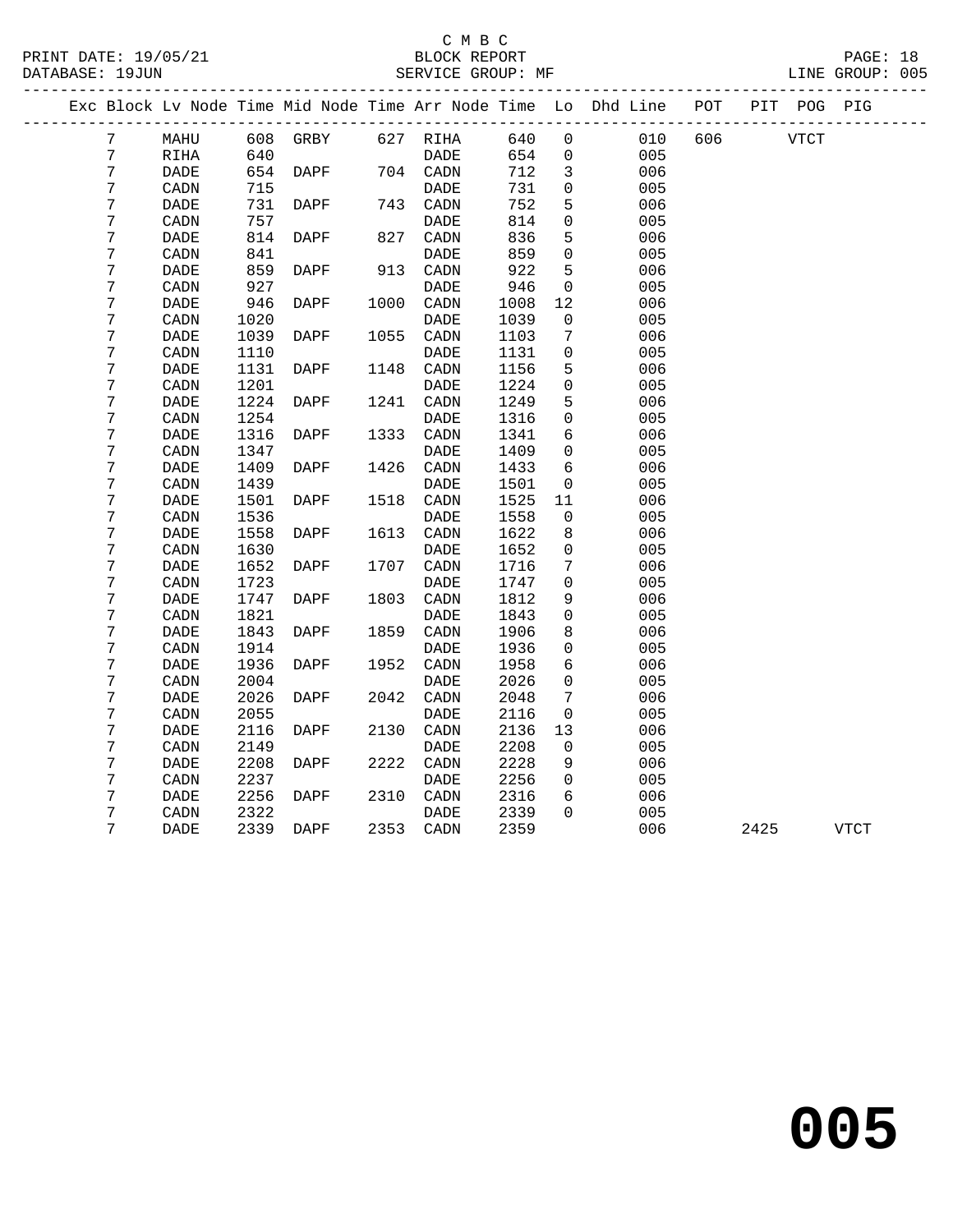## C M B C<br>BLOCK REPORT

PAGE: 19<br>LINE GROUP: 005

|  |   |             |      |      |      |             |      |                | Exc Block Lv Node Time Mid Node Time Arr Node Time Lo Dhd Line | POT |      | PIT POG PIG |             |
|--|---|-------------|------|------|------|-------------|------|----------------|----------------------------------------------------------------|-----|------|-------------|-------------|
|  | 8 | CADS        | 634  | DAMW | 639  | DADW        | 648  | $\Omega$       | 006                                                            | 600 |      | <b>VTCT</b> |             |
|  | 8 | <b>DADW</b> | 648  |      |      | CADS        | 706  | 10             | 005                                                            |     |      |             |             |
|  | 8 | CADS        | 716  | DAMW | 722  | <b>DADW</b> | 732  | $\mathbf 0$    | 006                                                            |     |      |             |             |
|  | 8 | <b>DADW</b> | 732  |      |      | CADS        | 752  | 12             | 005                                                            |     |      |             |             |
|  | 8 | CADS        | 804  | DAMW | 810  | DADW        | 821  | 0              | 006                                                            |     |      |             |             |
|  | 8 | DADW        | 821  |      |      | CADS        | 843  | 6              | 005                                                            |     |      |             |             |
|  | 8 | CADS        | 849  | DAMW | 856  | DADW        | 907  | 0              | 006                                                            |     |      |             |             |
|  | 8 | DADW        | 907  |      |      | CADS        | 929  | 5              | 005                                                            |     |      |             |             |
|  | 8 | CADS        | 934  | DAMW | 941  | DADW        | 952  | 0              | 006                                                            |     |      |             |             |
|  | 8 | DADW        | 952  |      |      | CADS        | 1014 | 13             | 005                                                            |     |      |             |             |
|  | 8 | CADS        | 1027 | DAMW | 1033 | <b>DADW</b> | 1044 | $\Omega$       | 006                                                            |     |      |             |             |
|  | 8 | DADW        | 1044 |      |      | CADS        | 1106 | 13             | 005                                                            |     |      |             |             |
|  | 8 | CADS        | 1119 | DAMW | 1125 | DADW        | 1137 | $\mathbf 0$    | 006                                                            |     |      |             |             |
|  | 8 | DADW        | 1137 |      |      | CADS        | 1159 | 11             | 005                                                            |     |      |             |             |
|  | 8 | CADS        | 1210 | DAMW | 1217 | DADW        | 1229 | $\Omega$       | 006                                                            |     |      |             |             |
|  | 8 | <b>DADW</b> | 1229 |      |      | CADS        | 1253 | 10             | 005                                                            |     |      |             |             |
|  | 8 | CADS        | 1303 | DAMW | 1310 | DADW        | 1322 | $\Omega$       | 006                                                            |     |      |             |             |
|  | 8 | DADW        | 1322 |      |      | CADS        | 1346 | 7              | 005                                                            |     |      |             |             |
|  | 8 | CADS        | 1353 | DAMW | 1400 | DADW        | 1414 | $\mathbf 0$    | 006                                                            |     |      |             |             |
|  | 8 | DADW        | 1414 |      |      | CADS        | 1440 | 11             | 005                                                            |     |      |             |             |
|  | 8 | CADS        | 1451 | DAMW | 1458 | DADW        | 1512 | $\overline{0}$ | 006                                                            |     |      |             |             |
|  | 8 | DADW        | 1512 |      |      | CADS        | 1540 | 11             | 005                                                            |     |      |             |             |
|  | 8 | CADS        | 1551 | DAMW | 1558 | DADW        | 1612 | $\Omega$       | 006                                                            |     |      |             |             |
|  | 8 | <b>DADW</b> | 1612 |      |      | CADS        | 1640 | 11             | 005                                                            |     |      |             |             |
|  | 8 | CADS        | 1651 | DAMW | 1659 | DADW        | 1713 | $\overline{0}$ | 006                                                            |     |      |             |             |
|  | 8 | DADW        | 1713 |      |      | CADS        | 1740 | 11             | 005                                                            |     |      |             |             |
|  | 8 | CADS        | 1751 | DAMW | 1759 | <b>DADW</b> | 1814 | $\Omega$       | 006                                                            |     |      |             |             |
|  | 8 | DADW        | 1814 |      |      | CADS        | 1840 | 11             | 005                                                            |     |      |             |             |
|  | 8 | CADS        | 1851 | DAMW | 1858 | DADW        | 1912 | $\Omega$       | 006                                                            |     |      |             |             |
|  | 8 | DADW        | 1912 |      |      | CADS        | 1934 |                | 005                                                            |     | 2006 |             | <b>VTCT</b> |
|  |   |             |      |      |      |             |      |                |                                                                |     |      |             |             |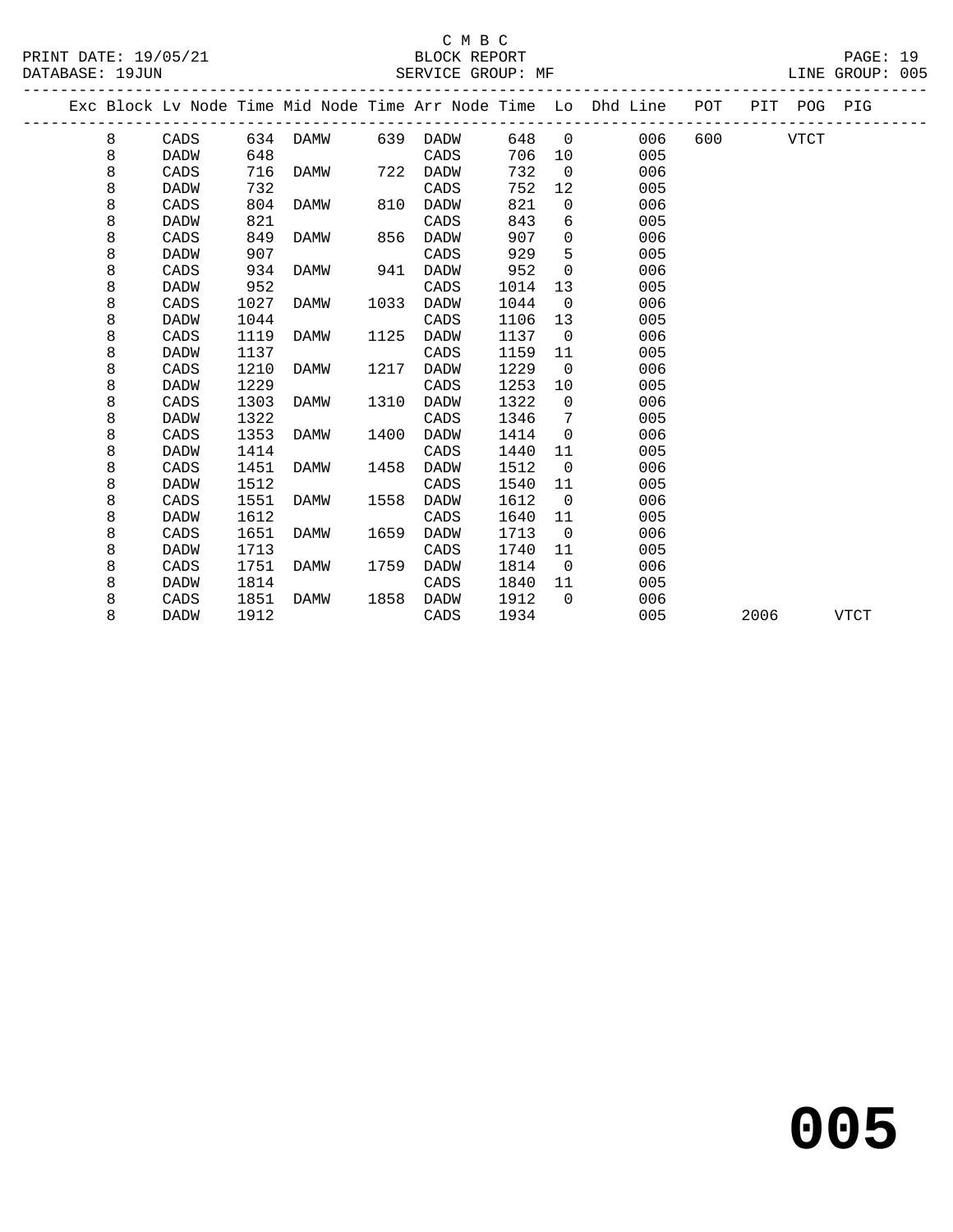### C M B C<br>BLOCK REPORT

PAGE: 20<br>LINE GROUP: 005

|   |             |      |                   |      |             |      |                 | Exc Block Lv Node Time Mid Node Time Arr Node Time Lo Dhd Line POT |     |             | PIT POG PIG |      |  |
|---|-------------|------|-------------------|------|-------------|------|-----------------|--------------------------------------------------------------------|-----|-------------|-------------|------|--|
| 9 | MAHU        |      | 641 GRBY 702 DAHW |      |             | 711  | $\mathsf{O}$    | 010                                                                | 639 | <b>VTCT</b> |             |      |  |
| 9 | DAHW        | 711  |                   |      | DADW        | 718  | $\mathbf{0}$    | 006                                                                |     |             |             |      |  |
| 9 | DADW        | 718  |                   |      | CADS        | 737  | 13              | 005                                                                |     |             |             |      |  |
| 9 | CADS        | 750  | DAMW              |      | 756 DADW    | 807  | 0               | 006                                                                |     |             |             |      |  |
| 9 | <b>DADW</b> | 807  |                   |      | CADS        | 829  | 6               | 005                                                                |     |             |             |      |  |
| 9 | CADS        | 835  | DAMW              |      | 842 DADW    | 853  | $\mathbf 0$     | 006                                                                |     |             |             |      |  |
| 9 | <b>DADW</b> | 853  |                   |      | CADS        | 915  | 7               | 005                                                                |     |             |             |      |  |
| 9 | CADS        | 922  | DAMW              | 929  | DADW        | 940  | $\Omega$        | 006                                                                |     |             |             |      |  |
| 9 | <b>DADW</b> | 940  |                   |      | CADS        | 1002 | 10              | 005                                                                |     |             |             |      |  |
| 9 | CADS        | 1012 | DAMW              | 1018 | DADW        | 1029 | 0               | 006                                                                |     |             |             |      |  |
| 9 | <b>DADW</b> | 1029 |                   |      | CADS        | 1051 | 14              | 005                                                                |     |             |             |      |  |
| 9 | CADS        | 1105 | DAMW              | 1111 | DADW        | 1122 | 0               | 006                                                                |     |             |             |      |  |
| 9 | <b>DADW</b> | 1122 |                   |      | CADS        | 1144 | 11              | 005                                                                |     |             |             |      |  |
| 9 | CADS        | 1155 | DAMW              | 1202 | DADW        | 1214 | $\overline{0}$  | 006                                                                |     |             |             |      |  |
| 9 | <b>DADW</b> | 1214 |                   |      | CADS        | 1238 | 10              | 005                                                                |     |             |             |      |  |
| 9 | CADS        | 1248 | DAMW              | 1255 | DADW        | 1307 | $\mathbf 0$     | 006                                                                |     |             |             |      |  |
| 9 | <b>DADW</b> | 1307 |                   |      | CADS        | 1331 | 9               | 005                                                                |     |             |             |      |  |
| 9 | CADS        | 1340 | DAMW              | 1347 | DADW        | 1359 | $\mathbf 0$     | 006                                                                |     |             |             |      |  |
| 9 | <b>DADW</b> | 1359 |                   |      | CADS        | 1423 | 15              | 005                                                                |     |             |             |      |  |
| 9 | CADS        | 1438 | DAMW              | 1445 | <b>DADW</b> | 1459 | $\mathbf 0$     | 006                                                                |     |             |             |      |  |
| 9 | <b>DADW</b> | 1459 |                   |      | CADS        | 1527 | $6\overline{6}$ | 005                                                                |     |             |             |      |  |
| 9 | CADS        | 1533 | DAMW              | 1540 | DADW        | 1554 | 0               | 006                                                                |     |             |             |      |  |
| 9 | <b>DADW</b> | 1554 |                   |      | CADS        | 1622 | 13              | 005                                                                |     |             |             |      |  |
| 9 | CADS        | 1635 | DAMW              | 1643 | DADW        | 1657 | $\mathbf 0$     | 006                                                                |     |             |             |      |  |
| 9 | <b>DADW</b> | 1657 |                   |      | CADS        | 1724 | 10              | 005                                                                |     |             |             |      |  |
| 9 | CADS        | 1734 | DAMW              | 1742 | DADW        | 1757 | $\overline{0}$  | 006                                                                |     |             |             |      |  |
| 9 | <b>DADW</b> | 1757 |                   |      | CADS        | 1823 | 13              | 005                                                                |     |             |             |      |  |
| 9 | CADS        | 1836 | DAMW              | 1844 | DADW        | 1858 | $\mathbf 0$     | 006                                                                |     |             |             |      |  |
| 9 | <b>DADW</b> | 1858 |                   |      | CADS        | 1921 | 9               | 005                                                                |     |             |             |      |  |
| 9 | CADS        | 1930 | DAMW              | 1937 | DADW        | 1951 | $\mathbf 0$     | 006                                                                |     |             |             |      |  |
| 9 | <b>DADW</b> | 1951 |                   |      | CADS        | 2013 | 9               | 005                                                                |     |             |             |      |  |
| 9 | CADS        | 2022 | DAMW              | 2029 | <b>DADW</b> | 2041 | $\Omega$        | 006                                                                |     |             |             |      |  |
| 9 | DADW        | 2041 |                   |      | CADS        | 2103 | 9               | 005                                                                |     |             |             |      |  |
| 9 | CADS        | 2112 | DAMW              | 2119 | DADW        | 2131 | 0               | 006                                                                |     |             |             |      |  |
| 9 | <b>DADW</b> | 2131 |                   |      | CADS        | 2153 | 11              | 005                                                                |     |             |             |      |  |
| 9 | CADS        | 2204 | DAMW              | 2211 | DADW        | 2223 | $\mathbf 0$     | 006                                                                |     |             |             |      |  |
| 9 | DADW        | 2223 |                   |      | CADS        | 2245 | 9               | 005                                                                |     |             |             |      |  |
| 9 | CADS        | 2254 | DAMW              | 2301 | <b>DADW</b> | 2311 | $\mathbf 0$     | 006                                                                |     |             |             |      |  |
| 9 | DADW        | 2311 |                   |      | CADS        | 2330 | 6               | 005                                                                |     |             |             |      |  |
| 9 | CADS        | 2336 | DAMW              | 2343 | DADW        | 2353 | $\Omega$        | 006                                                                |     |             |             |      |  |
| 9 | DADW        | 2353 |                   |      | CADS        | 2411 |                 | 005                                                                |     | 2437        |             | VTCT |  |
|   |             |      |                   |      |             |      |                 |                                                                    |     |             |             |      |  |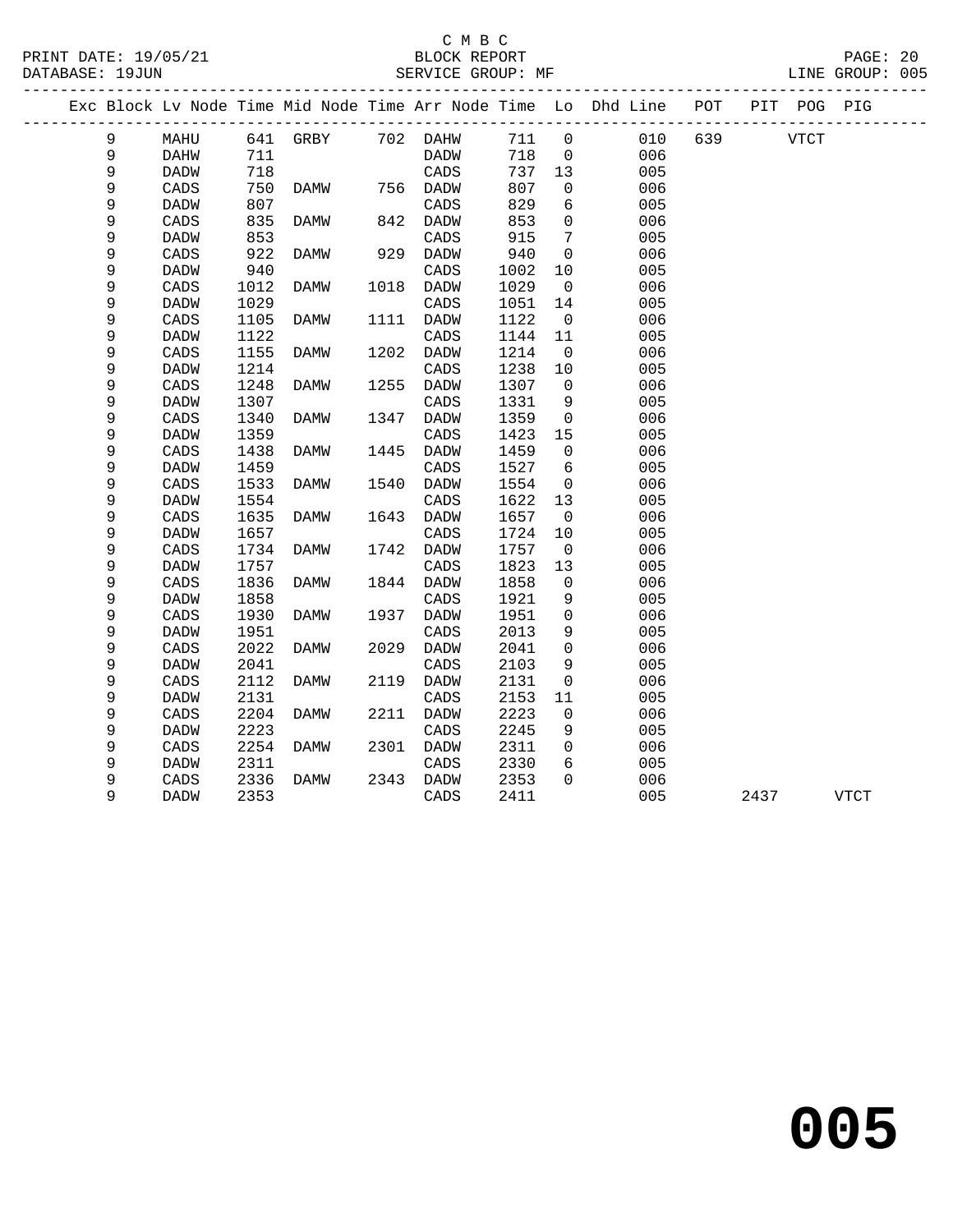## C M B C<br>BLOCK REPORT

| PRINT DATE: 19/05/21<br>DATABASE: 19JUN |      |             |      | /21 BLOCK REPORT SERVICE GROUP: |      | SERVICE GROUP: MF |      |                       |                                                                                |     |             | PAGE: 21<br>LINE GROUP: 005 |  |
|-----------------------------------------|------|-------------|------|---------------------------------|------|-------------------|------|-----------------------|--------------------------------------------------------------------------------|-----|-------------|-----------------------------|--|
|                                         |      |             |      |                                 |      |                   |      |                       | Exc Block Lv Node Time Mid Node Time Arr Node Time Lo Dhd Line POT PIT POG PIG |     |             |                             |  |
|                                         | 10   | MAHU        |      | 654 GRBY                        |      | 715 RIHA          |      | 729<br>$\overline{0}$ | 010                                                                            | 652 | <b>VTCT</b> |                             |  |
|                                         | 10   | RIHA        | 729  |                                 |      | <b>DADE</b>       |      | 743<br>$\Omega$       | 005                                                                            |     |             |                             |  |
|                                         | 10   | <b>DADE</b> | 743  | DAPF                            | 755  | CADN              |      | 804<br>8              | 006                                                                            |     |             |                             |  |
|                                         | 10   | CADN        | 812  |                                 |      | <b>DADE</b>       |      | 829<br>$\mathbf 0$    | 005                                                                            |     |             |                             |  |
|                                         | 10   | <b>DADE</b> | 829  | DAPF                            | 843  | CADN              |      | 852<br>7              | 006                                                                            |     |             |                             |  |
|                                         | 10   | CADN        | 859  |                                 |      | DADE              |      | 917<br>$\mathbf 0$    | 005                                                                            |     |             |                             |  |
|                                         | 10   | <b>DADE</b> | 917  | <b>DAPF</b>                     | 931  | CADN              |      | 939<br>11             | 006                                                                            |     |             |                             |  |
|                                         | 10   | CADN        | 950  |                                 |      | <b>DADE</b>       | 1009 | $\mathsf{O}$          | 005                                                                            |     |             |                             |  |
|                                         | 10   | <b>DADE</b> | 1009 | <b>DAPF</b>                     | 1023 | CADN              | 1031 | 9                     | 006                                                                            |     |             |                             |  |
|                                         | 10   | CADN        | 1040 |                                 |      | DADE              | 1101 | $\mathbf 0$           | 005                                                                            |     |             |                             |  |
|                                         | 10   | <b>DADE</b> | 1101 | DAPF                            | 1118 | CADN              | 1126 | 7                     | 006                                                                            |     |             |                             |  |
|                                         | 10   | CADN        | 1133 |                                 |      | <b>DADE</b>       | 1154 | $\mathbf 0$           | 005                                                                            |     |             |                             |  |
|                                         | 10   | <b>DADE</b> | 1154 | DAPF                            | 1211 | CADN              | 1219 | 5                     | 006                                                                            |     |             |                             |  |
|                                         | $10$ | CADN        | 1224 |                                 |      | <b>DADE</b>       | 1246 | 0                     | 005                                                                            |     |             |                             |  |
|                                         | 10   | <b>DADE</b> | 1246 | DAPF                            | 1303 | CADN              | 1311 | 6                     | 006                                                                            |     |             |                             |  |
|                                         | 10   | CADN        | 1317 |                                 |      | <b>DADE</b>       | 1339 | $\mathbf 0$           | 005                                                                            |     |             |                             |  |
|                                         | 10   | DADE        | 1339 | DAPF                            | 1356 | CADN              | 1404 | 5                     | 006                                                                            |     |             |                             |  |
|                                         | 10   | CADN        | 1409 |                                 |      | <b>DADE</b>       | 1431 | $\mathbf 0$           | 005                                                                            |     |             |                             |  |
|                                         | 10   | <b>DADE</b> | 1431 | DAPF                            | 1448 | CADN              | 1455 | 8                     | 006                                                                            |     |             |                             |  |
|                                         | 10   | CADN        | 1503 |                                 |      | <b>DADE</b>       | 1525 | $\mathbf 0$           | 005                                                                            |     |             |                             |  |
|                                         | 10   | <b>DADE</b> | 1525 | <b>DAPF</b>                     | 1541 | CADN              | 1548 | 9                     | 006                                                                            |     |             |                             |  |
|                                         | 10   | CADN        | 1557 |                                 |      | <b>DADE</b>       | 1619 | $\mathbf 0$           | 005                                                                            |     |             |                             |  |
|                                         | 10   | <b>DADE</b> | 1619 | <b>DAPF</b>                     | 1634 | CADN              | 1643 | 7                     | 006                                                                            |     |             |                             |  |
|                                         | 10   | CADN        | 1650 |                                 |      | <b>DADE</b>       | 1714 | $\Omega$              | 005                                                                            |     |             |                             |  |
|                                         | 10   | <b>DADE</b> | 1714 | <b>DAPF</b>                     | 1729 | CADN              | 1738 | 9                     | 006                                                                            |     |             |                             |  |
|                                         | 10   | CADN        | 1747 |                                 |      | DADE              | 1809 | $\Omega$              | 005                                                                            |     |             |                             |  |
|                                         | $10$ | <b>DADE</b> | 1809 | DAPF                            | 1826 | CADN              | 1833 | 8                     | 006                                                                            |     |             |                             |  |
|                                         | 10   | CADN        | 1841 |                                 |      | <b>DADE</b>       | 1903 | 0                     | 005                                                                            |     |             |                             |  |
|                                         | 10   | <b>DADE</b> | 1903 | DAPF                            | 1919 | CADN              | 1925 | 9                     | 006                                                                            |     |             |                             |  |
|                                         | 10   | CADN        | 1934 |                                 |      | <b>DADE</b>       | 1956 | 0                     | 005                                                                            |     |             |                             |  |
|                                         | 10   | <b>DADE</b> | 1956 | DAPF                            | 2012 | CADN              | 2018 | 7                     | 006                                                                            |     |             |                             |  |
|                                         | 10   | CADN        | 2025 |                                 |      | DADE              | 2046 | 0                     | 005                                                                            |     |             |                             |  |
|                                         | 10   | <b>DADE</b> | 2046 | DAPF                            | 2100 | CADN              | 2106 | 9                     | 006                                                                            |     |             |                             |  |
|                                         | 10   | CADN        | 2115 |                                 |      | <b>DADE</b>       | 2136 | $\Omega$              | 005                                                                            |     |             |                             |  |

10 DADE 2136 DAPF 2150 CADN 2156 006 2226 VTCT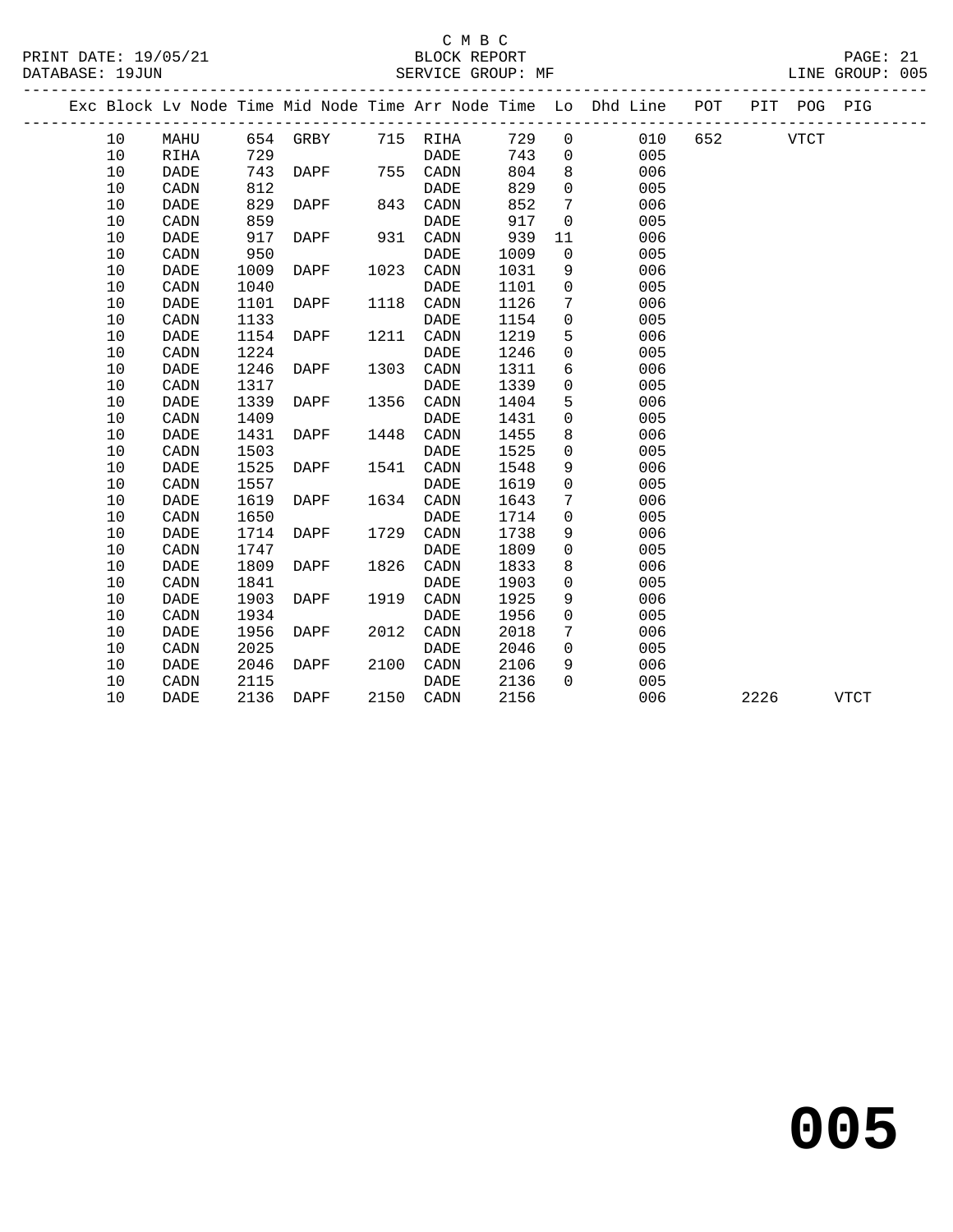### C M B C

Exc Block Lv Node Time Mid Node Time Arr Node Time Lo Dhd Line POT PIT POG PIG

PRINT DATE: 19/05/21 BLOCK REPORT PAGE: 22 DATABASE: 19JUN SERVICE GROUP: MF LINE GROUP: 005 -------------------------------------------------------------------------------------------------

------------------------------------------------------------------------------------------------- 11 MAHU 708 GRBY 731 DAHW 739 0 010 706 VTCT 11 DAHW 739 DADW 747 0 006 11 DADW 747 CADS 809 9 005 11 CADS 818 DAMW 824 DADW 835 0 006 11 DADW 835 CADS 857 7 005 11 CADS 904 DAMW 911 DADW 922 0 006 11 DADW 922 CADS 944 6 005 11 CADS 950 DAMW 956 DADW 1007 0 006 11 DADW 1007 CADS 1029 13 005 11 CADS 1042 DAMW 1048 DADW 1059 0 006 11 DADW 1059 CADS 1121 13 005 11 CADS 1042 DAMW 1048 DADW 1059 0 006<br>11 DADW 1059 CADS 1121 13 005<br>11 CADS 1134 DAMW 1140 DADW 1152 0 006<br>11 DADW 1152 CADS 1214 11 005 11 CADS 1134 DAMW 1140 DADW 1152 0 006<br>11 DADW 1152 CADS 1214 11 005<br>11 CADS 1225 DAMW 1232 DADW 1244 0 006 11 CADS 1225 DAMW 1232 DADW 1244 0 006 11 CADS 1225 DAMW 1232 DADW 1244 0<br>11 DADW 1244 CADS 1308 10<br>11 CADS 1318 DAMW 1325 DADW 1337 0 11 CADS 1318 DAMW 1325 DADW 1337 0 006 11 DADW 1337 CADS 1401 7 005 11 CADS 1408 DAMW 1415 DADW 1429 0 006<br>11 DADW 1429 CADS 1455 14 005 11 DADW 1429 CADS 1455 14 005 11 CADS 1509 DAMW 1516 DADW 1530 0 006

| TT.    | CADS            | 1509 | DAMW        | TPT0 | DADW        | 1530 | U                   | <b>UU6</b> |     |      |             |             |  |
|--------|-----------------|------|-------------|------|-------------|------|---------------------|------------|-----|------|-------------|-------------|--|
| 11     | <b>DADW</b>     | 1530 |             |      | CADS        | 1558 | 10                  | 005        |     |      |             |             |  |
| 11     | CADS            | 1608 | <b>DAMW</b> | 1615 | <b>DADW</b> | 1629 | $\mathbf 0$         | 006        |     |      |             |             |  |
| 11     | <b>DADW</b>     | 1629 |             |      | CADS        | 1656 | 12                  | 005        |     |      |             |             |  |
| 11     | CADS            | 1708 | <b>DAMW</b> | 1716 | <b>DADW</b> | 1730 | $\mathsf{O}$        | 006        |     |      |             |             |  |
| 11     | <b>DADW</b>     | 1730 |             |      | CADS        | 1756 | 14                  | 005        |     |      |             |             |  |
| 11     | CADS            | 1810 | <b>DAMW</b> | 1818 | <b>DADW</b> | 1832 | $\mathbf 0$         | 006        |     |      |             |             |  |
| 11     | <b>DADW</b>     | 1832 |             |      | CADS        | 1855 | 10                  | 005        |     |      |             |             |  |
| 11     | $\mathtt{CADS}$ | 1905 | <b>DAMW</b> | 1912 | <b>DADW</b> | 1926 | $\mathbf 0$         | 006        |     |      |             |             |  |
| 11     | DADW            | 1926 |             |      | CADS        | 1948 |                     | 005        |     | 2020 |             | <b>VTCT</b> |  |
|        |                 |      |             |      |             |      |                     |            |     |      |             |             |  |
| 12     | MAHU            | 725  | <b>GRBY</b> | 748  | <b>RIHA</b> | 803  | 0                   | 010        | 723 |      | <b>VTCT</b> |             |  |
| 12     | <b>RIHA</b>     | 803  |             |      | <b>DADE</b> | 819  | 0                   | 005        |     |      |             |             |  |
| $12\,$ | DADE            | 819  | DAPF        | 833  | CADN        | 842  | 4                   | 006        |     |      |             |             |  |
| $12\,$ | CADN            | 846  |             |      | <b>DADE</b> | 904  | 0                   | 005        |     |      |             |             |  |
| $12$   | DADE            | 904  | <b>DAPF</b> | 918  | CADN        | 926  | 9                   | 006        |     |      |             |             |  |
| $1\,2$ | CADN            | 935  |             |      | DADE        | 954  | 0                   | 005        |     |      |             |             |  |
| $1\,2$ | DADE            | 954  | <b>DAPF</b> | 1008 | CADN        | 1016 | 11                  | 006        |     |      |             |             |  |
| $1\,2$ | CADN            | 1027 |             |      | <b>DADE</b> | 1046 | 0                   | 005        |     |      |             |             |  |
| $12\,$ | DADE            | 1046 | DAPF        | 1102 | CADN        | 1110 | 8                   | 006        |     |      |             |             |  |
| $12\,$ | CADN            | 1118 |             |      | <b>DADE</b> | 1139 | $\mathsf{O}\xspace$ | 005        |     |      |             |             |  |
| $12$   | DADE            | 1139 | <b>DAPF</b> | 1156 | CADN        | 1204 | 5                   | 006        |     |      |             |             |  |
| $1\,2$ | CADN            | 1209 |             |      | DADE        | 1231 | $\mathsf{O}\xspace$ | 005        |     |      |             |             |  |
| $1\,2$ | DADE            | 1231 | <b>DAPF</b> | 1248 | CADN        | 1256 | 6                   | 006        |     |      |             |             |  |
| $1\,2$ | CADN            | 1302 |             |      | <b>DADE</b> | 1324 | $\mathsf 0$         | 005        |     |      |             |             |  |
| $1\,2$ | <b>DADE</b>     | 1324 | <b>DAPF</b> | 1341 | CADN        | 1349 | 5                   | 006        |     |      |             |             |  |
| $12\,$ | CADN            | 1354 |             |      | <b>DADE</b> | 1416 | $\mathsf{O}\xspace$ | 005        |     |      |             |             |  |
| $12$   | DADE            | 1416 | DAPF        | 1433 | CADN        | 1440 | 5                   | 006        |     |      |             |             |  |
| $12$   | CADN            | 1445 |             |      | <b>DADE</b> | 1507 | $\mathsf 0$         | 005        |     |      |             |             |  |
| $1\,2$ | <b>DADE</b>     | 1507 | <b>DAPF</b> | 1524 | CADN        | 1531 | 10                  | 006        |     |      |             |             |  |
| $1\,2$ | CADN            | 1541 |             |      | <b>DADE</b> | 1603 | $\mathsf 0$         | 005        |     |      |             |             |  |
| $1\,2$ | <b>DADE</b>     | 1603 | <b>DAPF</b> | 1618 | CADN        | 1627 | 9                   | 006        |     |      |             |             |  |
| $12\,$ | CADN            | 1636 |             |      | <b>DADE</b> | 1658 | $\mathsf{O}\xspace$ | 005        |     |      |             |             |  |
| 12     | <b>DADE</b>     | 1658 | DAPF        | 1713 | CADN        | 1722 | 7                   | 006        |     |      |             |             |  |
| 12     | CADN            | 1729 |             |      | <b>DADE</b> | 1753 | 0                   | 005        |     |      |             |             |  |
| $12$   | <b>DADE</b>     | 1753 | DAPF        | 1809 | CADN        | 1818 | 9                   | 006        |     |      |             |             |  |
| 12     | CADN            | 1827 |             |      | <b>DADE</b> | 1849 | $\Omega$            | 005        |     |      |             |             |  |
|        |                 |      |             |      |             |      |                     |            |     |      |             |             |  |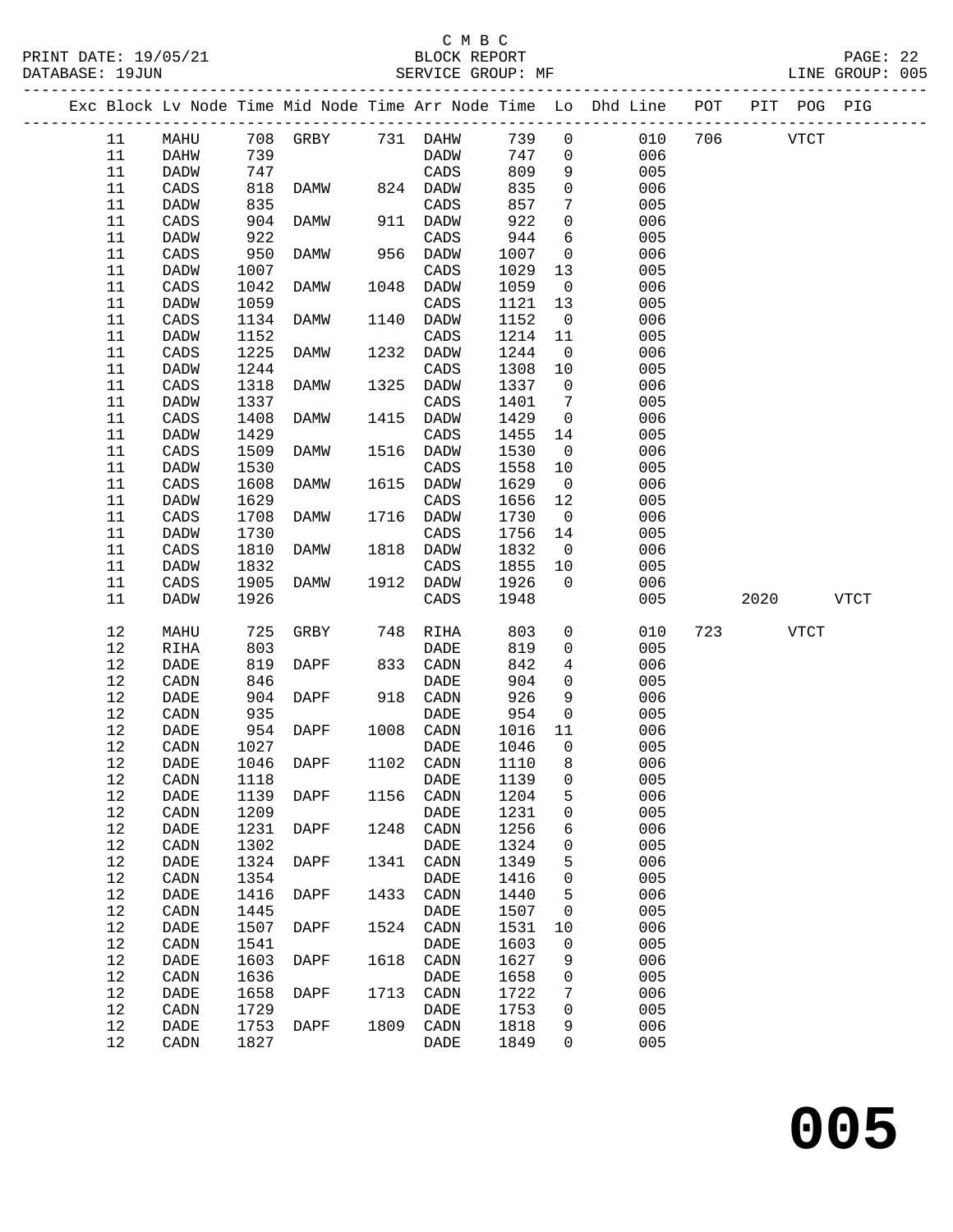### C M B C<br>BLOCK REPORT

PAGE: 23<br>LINE GROUP: 005

|  |    |      |      |                          |      |             |         |                | Exc Block Lv Node Time Mid Node Time Arr Node Time Lo Dhd Line POT PIT POG PIG |      |          |             |
|--|----|------|------|--------------------------|------|-------------|---------|----------------|--------------------------------------------------------------------------------|------|----------|-------------|
|  | 12 | DADE |      | 1849 DAPF 1905 CADN 1912 |      |             |         |                | 006                                                                            | 1946 |          | <b>VTCT</b> |
|  | 13 | MAHU |      | 648 GRBY                 |      | 709 RIHA    | 723     | $\mathsf{O}$   | 010                                                                            |      | 646 VTCT |             |
|  | 13 | RIHA | 723  |                          |      | DADE        | 737     | $\mathsf{O}$   | 005                                                                            |      |          |             |
|  | 13 | DADE | 737  | DAPF                     |      | 749 CADN    | 758     | 9              | 006                                                                            |      |          |             |
|  | 13 | CADN | 807  |                          |      | DADE        | 824     | $\mathsf{O}$   | 005                                                                            |      |          |             |
|  | 13 | DADE | 824  | DAPF                     |      | 838 CADN    | 847     | 6              | 006                                                                            |      |          |             |
|  | 13 | CADN | 853  |                          |      | DADE        | 911     | $\mathbf 0$    | 005                                                                            |      |          |             |
|  | 13 | DADE | 911  | DAPF                     |      | 925 CADN    | 933     | 9              | 006                                                                            |      |          |             |
|  | 13 | CADN | 942  |                          |      | DADE        | 1001    | $\overline{0}$ | 005                                                                            |      |          |             |
|  | 13 | DADE | 1001 | DAPF                     | 1015 | CADN        | 1023    | 12             | 006                                                                            |      |          |             |
|  | 13 | CADN | 1035 |                          |      | DADE        | 1054    | 0              | 005                                                                            |      |          |             |
|  | 13 | DADE | 1054 | DAPF                     |      | 1110 CADN   | 1118    | 7              | 006                                                                            |      |          |             |
|  | 13 | CADN | 1125 |                          |      | DADE        | 1146    | $\mathsf{O}$   | 005                                                                            |      |          |             |
|  | 13 | DADE | 1146 | DAPF                     | 1203 | CADN        | 1211    | 6              | 006                                                                            |      |          |             |
|  | 13 | CADN | 1217 |                          |      | DADE        | 1239    | $\mathbf 0$    | 005                                                                            |      |          |             |
|  | 13 | DADE | 1239 | DAPF                     | 1256 | CADN        | 1304    | 5              | 006                                                                            |      |          |             |
|  | 13 | CADN | 1309 |                          |      | DADE        | 1331    | $\mathsf{O}$   | 005                                                                            |      |          |             |
|  | 13 | DADE | 1331 | DAPF                     | 1348 | CADN        | 1356    | 6              | 006                                                                            |      |          |             |
|  | 13 | CADN | 1402 |                          |      | DADE        | 1424    | $\mathbf 0$    | 005                                                                            |      |          |             |
|  | 13 | DADE | 1424 | DAPF                     | 1441 | CADN        | 1448    | 9              | 006                                                                            |      |          |             |
|  | 13 | CADN | 1457 |                          |      | DADE        | 1519    | $\overline{0}$ | 005                                                                            |      |          |             |
|  | 13 | DADE | 1519 | DAPF                     |      | 1535 CADN   | 1542    | 10             | 006                                                                            |      |          |             |
|  | 13 | CADN | 1552 |                          |      | DADE        | 1614    | $\mathsf{O}$   | 005                                                                            |      |          |             |
|  | 13 | DADE | 1614 | DAPF                     |      | 1629 CADN   | 1638    | 7              | 006                                                                            |      |          |             |
|  | 13 | CADN | 1645 |                          |      | DADE        | 1709    | $\mathsf{O}$   | 005                                                                            |      |          |             |
|  | 13 | DADE | 1709 | DAPF                     |      | 1724 CADN   | 1733    | 9              | 006                                                                            |      |          |             |
|  | 13 | CADN | 1742 |                          |      | DADE        | 1804    | $\mathbf 0$    | 005                                                                            |      |          |             |
|  | 13 | DADE | 1804 | DAPF                     | 1821 | CADN        | 1828    | 6              | 006                                                                            |      |          |             |
|  | 13 | CADN | 1834 |                          |      | <b>DADE</b> | 1856    | $\mathsf{O}$   | 005                                                                            |      |          |             |
|  | 13 | DADE | 1856 | DAPF                     |      | 1912 CADN   | 1919    | 5              | 006                                                                            |      |          |             |
|  | 13 | CADN | 1924 |                          |      | <b>DADE</b> | 1946    | $\mathbf 0$    | 005                                                                            |      |          |             |
|  | 13 | DADE | 1946 | DAPF                     | 2002 | CADN        | 2008    | 7              | 006                                                                            |      |          |             |
|  | 13 | CADN | 2015 |                          |      | <b>DADE</b> | 2036    | $\mathbf 0$    | 005                                                                            |      |          |             |
|  | 13 | DADE | 2036 | <b>DAPF</b>              |      | 2050 CADN   | 2056    | 9              | 006                                                                            |      |          |             |
|  | 13 | CADN | 2105 |                          |      | DADE        | 2126    | $\overline{0}$ | 005                                                                            |      |          |             |
|  | 13 | DADE | 2126 | DAPF                     |      | 2140 CADN   | 2146    | 15             | 006                                                                            |      |          |             |
|  | 13 | CADN | 2201 |                          |      | DADE        | 2220    | $\overline{0}$ | 005                                                                            |      |          |             |
|  | 13 | DADE | 2220 | DAPF                     |      | 2234 CADN   | 2240 12 |                | 006                                                                            |      |          |             |
|  | 13 | CADN | 2252 |                          |      | <b>DADE</b> | 2309 0  |                | 005                                                                            |      |          |             |
|  | 13 | DADE | 2309 | DAPF                     | 2323 | CADN        | 2329    | 8              | 006                                                                            |      |          |             |
|  | 13 | CADN | 2337 |                          |      | DADE        | 2354    | 0              | 005                                                                            |      |          |             |
|  | 13 | DADE | 2354 | DAPF                     |      | 2408 CADN   | 2414    | $\mathbf 1$    | 006                                                                            |      |          |             |
|  | 13 | CADN | 2415 |                          |      | <b>DADE</b> | 2430    | 0              | 005                                                                            |      |          |             |
|  | 13 | DADE | 2430 | DAPF                     | 2441 | CADN        | 2447    | 10             | 006                                                                            |      |          |             |
|  | 13 | CADN | 2457 |                          |      | DADE        | 2510    | $\mathbf 0$    | 005                                                                            |      |          |             |
|  | 13 | DADE | 2510 | DAPF                     |      | 2521 CADN   | 2527    |                | 006                                                                            |      | 2553     | VTCT        |
|  |    |      |      |                          |      |             |         |                |                                                                                |      |          |             |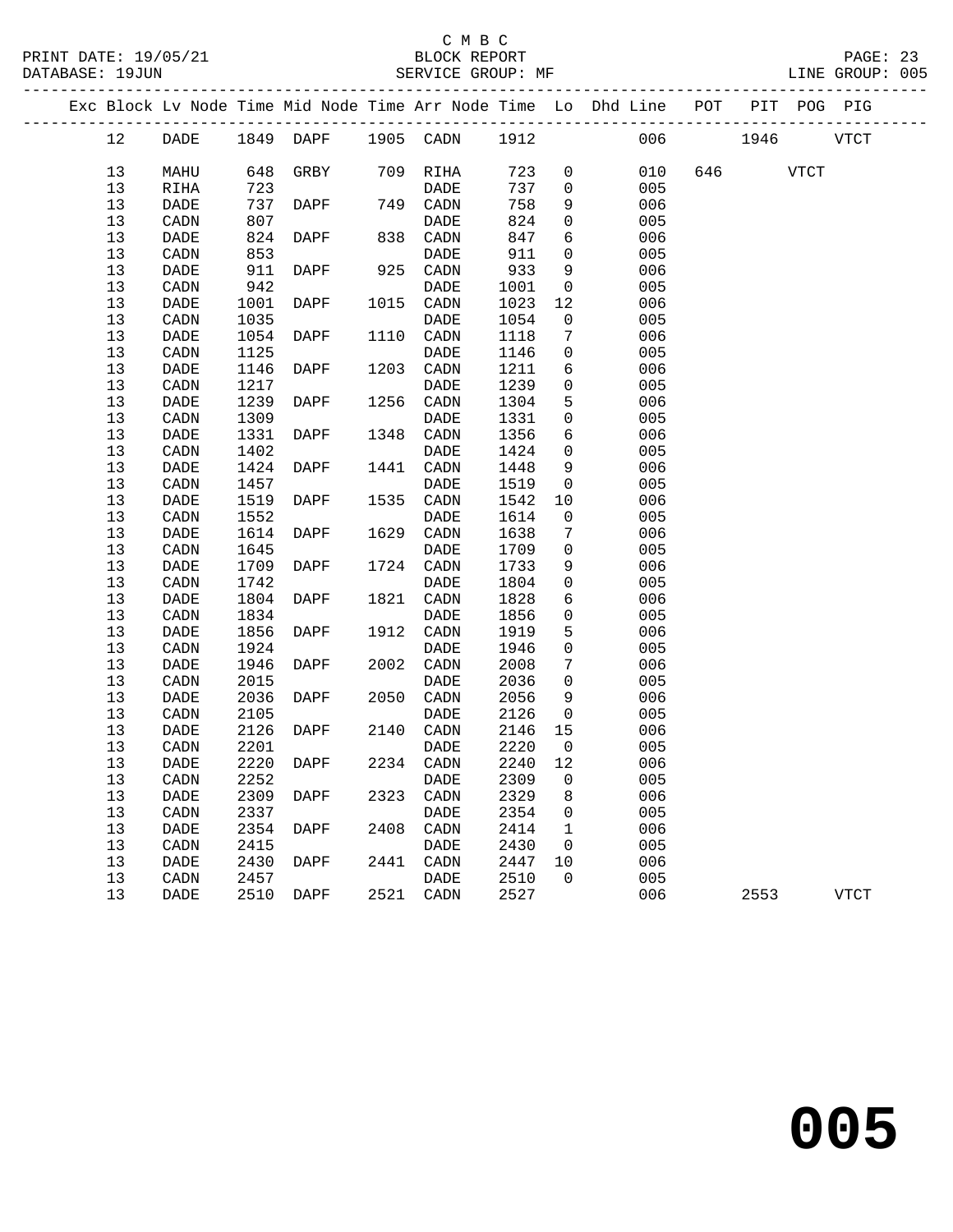### C M B C<br>BLOCK REPORT

|  |    |                 |      |                       |      |                 |        |                         | Exc Block Lv Node Time Mid Node Time Arr Node Time Lo Dhd Line POT PIT POG PIG |              |      |             |             |  |
|--|----|-----------------|------|-----------------------|------|-----------------|--------|-------------------------|--------------------------------------------------------------------------------|--------------|------|-------------|-------------|--|
|  | 14 | MAHU            |      | 746 GRBY 809 DAHW 817 |      |                 |        | $\overline{0}$          |                                                                                | 010 744 VTCT |      |             |             |  |
|  | 14 | DAHW            | 817  |                       |      | DADW            | 825    |                         | 006<br>$\overline{0}$                                                          |              |      |             |             |  |
|  | 14 | <b>DADW</b>     | 825  |                       |      | CADS            | 847    |                         | 7<br>005                                                                       |              |      |             |             |  |
|  | 14 | CADS            | 854  | DAMW 901 DADW         |      |                 | 912    | $\overline{0}$          | 006                                                                            |              |      |             |             |  |
|  | 14 | DADW            | 912  |                       |      | CADS            | 934    | $7\overline{ }$         | 005                                                                            |              |      |             |             |  |
|  | 14 | CADS            | 941  | DAMW                  |      | 948 DADW        | 959    | $\overline{0}$          | 006                                                                            |              |      |             |             |  |
|  | 14 | DADW            | 959  |                       |      | CADS            | 1021   | 14                      | 005                                                                            |              |      |             |             |  |
|  | 14 | CADS            | 1035 | DAMW                  | 1041 | DADW            | 1052   | $\overline{0}$          | 006                                                                            |              |      |             |             |  |
|  | 14 | DADW            | 1052 |                       |      | CADS            | 1114   | 12                      | 005                                                                            |              |      |             |             |  |
|  | 14 | CADS            | 1126 | DAMW                  | 1132 | DADW            | 1144   | $\overline{0}$          | 006                                                                            |              |      |             |             |  |
|  | 14 | DADW            | 1144 |                       |      | CADS            | 1206   | 12                      | 005                                                                            |              |      |             |             |  |
|  | 14 | CADS            | 1218 | DAMW                  | 1225 | DADW            | 1237   | $\mathsf{O}$            | 006                                                                            |              |      |             |             |  |
|  | 14 | DADW            | 1237 |                       |      | CADS            | 1301   | 9                       | 005                                                                            |              |      |             |             |  |
|  | 14 | $\mathtt{CADS}$ | 1310 | DAMW                  | 1317 | DADW            | 1329   | $\overline{0}$          | 006                                                                            |              |      |             |             |  |
|  | 14 | <b>DADW</b>     | 1329 |                       |      | CADS            | 1353   | 8                       | 005                                                                            |              |      |             |             |  |
|  | 14 | CADS            | 1401 | DAMW                  | 1408 | DADW            | 1422   | $\overline{0}$          | 006                                                                            |              |      |             |             |  |
|  | 14 | DADW            | 1422 |                       |      | CADS            | 1448   | 9                       | 005                                                                            |              |      |             |             |  |
|  | 14 | CADS            | 1457 | DAMW                  | 1504 | DADW            | 1518   | $\overline{\mathbf{0}}$ | 006                                                                            |              |      |             |             |  |
|  | 14 | DADW            | 1518 |                       |      | CADS            | 1546   | 11                      | 005                                                                            |              |      |             |             |  |
|  | 14 | CADS            | 1557 | DAMW                  | 1604 | DADW            | 1618   | $\overline{0}$          | 006                                                                            |              |      |             |             |  |
|  | 14 | <b>DADW</b>     | 1618 |                       |      | CADS            | 1645   | 12                      | 005                                                                            |              |      |             |             |  |
|  | 14 | CADS            | 1657 | DAMW                  | 1705 | DADW            | 1719   | $\overline{0}$          | 006                                                                            |              |      |             |             |  |
|  | 14 | DADW            | 1719 |                       |      | CADS            | 1746   | 11                      | 005                                                                            |              |      |             |             |  |
|  | 14 | CADS            | 1757 | DAMW                  | 1805 | DADW            | 1820   | $\mathbf 0$             | 006                                                                            |              |      |             |             |  |
|  | 14 | DADW            | 1820 |                       |      | CADS            | 1846   | 12                      | 005                                                                            |              |      |             |             |  |
|  | 14 | CADS            | 1858 | DAMW                  | 1905 | DADW            | 1919   | $\overline{0}$          | 006                                                                            |              |      |             |             |  |
|  | 14 | DADW            | 1919 |                       |      | CADS            | 1941   | 9                       | 005                                                                            |              |      |             |             |  |
|  | 14 | CADS            | 1950 | DAMW                  | 1957 | DADW            | 2011   | $\overline{0}$          | 006                                                                            |              |      |             |             |  |
|  | 14 | DADW            | 2011 |                       |      | CADS            | 2033   | 9                       | 005                                                                            |              |      |             |             |  |
|  | 14 | CADS            | 2042 | DAMW                  | 2049 | DADW            | 2101   | $\overline{0}$          | 006                                                                            |              |      |             |             |  |
|  | 14 | DADW            | 2101 |                       |      | CADS            | 2123   | 9                       | 005                                                                            |              |      |             |             |  |
|  | 14 | CADS            | 2132 | DAMW                  | 2139 | DADW            | 2151   | $\Omega$                | 006                                                                            |              |      |             |             |  |
|  | 14 | DADW            | 2151 |                       |      | CADS            | 2213   |                         | 005                                                                            |              |      | 2242        | VTCT        |  |
|  | 20 | MAHU            | 621  | GRBY 640              |      | DAHW            | 649    |                         | $0 \qquad \qquad$<br>010                                                       | 619          | VTCT |             |             |  |
|  | 20 | DAHW            | 649  |                       |      | DADW            | 655    |                         | 006<br>$\overline{0}$                                                          |              |      |             |             |  |
|  | 20 | DADW            | 655  |                       |      | CADS            | 713    | 10                      | 005                                                                            |              |      |             |             |  |
|  | 20 | CADS            | 723  | DAMW 729 DADW         |      |                 | 739    | $\overline{0}$          | 006                                                                            |              |      |             |             |  |
|  | 20 | DADW            | 739  | <b>CADS</b>           |      |                 | 759 14 |                         | 005                                                                            |              |      |             |             |  |
|  | 20 | CADS            | 813  | DAMW                  | 819  | DADW            | 830    | 0                       | 006                                                                            |              |      |             |             |  |
|  | 20 | DADW            | 830  |                       |      | $\mathtt{CADS}$ | 852    | 7                       | 005                                                                            |              |      |             |             |  |
|  | 20 | CADS            | 859  | DAMW                  |      | 906 DADW        | 917    | 0                       | 006                                                                            |              |      |             |             |  |
|  | 20 | DADW            | 917  |                       |      | $\mathtt{CADS}$ | 939    |                         | 005                                                                            |              |      | 1009 VTCT   |             |  |
|  | 21 | MAHU            | 631  | GRBY                  | 650  | RIHA            | 703    | 0                       | 010                                                                            | 629          |      | <b>VTCT</b> |             |  |
|  | 21 | RIHA            | 703  |                       |      | DADE            | 717    | 0                       | 005                                                                            |              |      |             |             |  |
|  | 21 | DADE            | 717  | <b>DAPF</b>           | 729  | CADN            | 738    | 9                       | 006                                                                            |              |      |             |             |  |
|  | 21 | CADN            | 747  |                       |      | DADE            | 804    | 0                       | 005                                                                            |              |      |             |             |  |
|  | 21 | DADE            | 804  | DAPF                  | 817  | CADN            | 826    | 5                       | 006                                                                            |              |      |             |             |  |
|  | 21 | CADN            | 831  |                       |      | DADE            | 849    | 0                       | 005                                                                            |              |      |             |             |  |
|  | 21 | DADE            | 849  | DAPF                  |      | 903 CADN        | 912    |                         | 006                                                                            |              | 947  |             | <b>VTCT</b> |  |

22 MAHU 708 GRBY 729 RIHA 743 0 010 706 VTCT

 $821$  5<br>844 0

22 RIHA 743 DADE 759 0 005

22 DADE 759 DAPF 812 CADN 821 5 006

**005**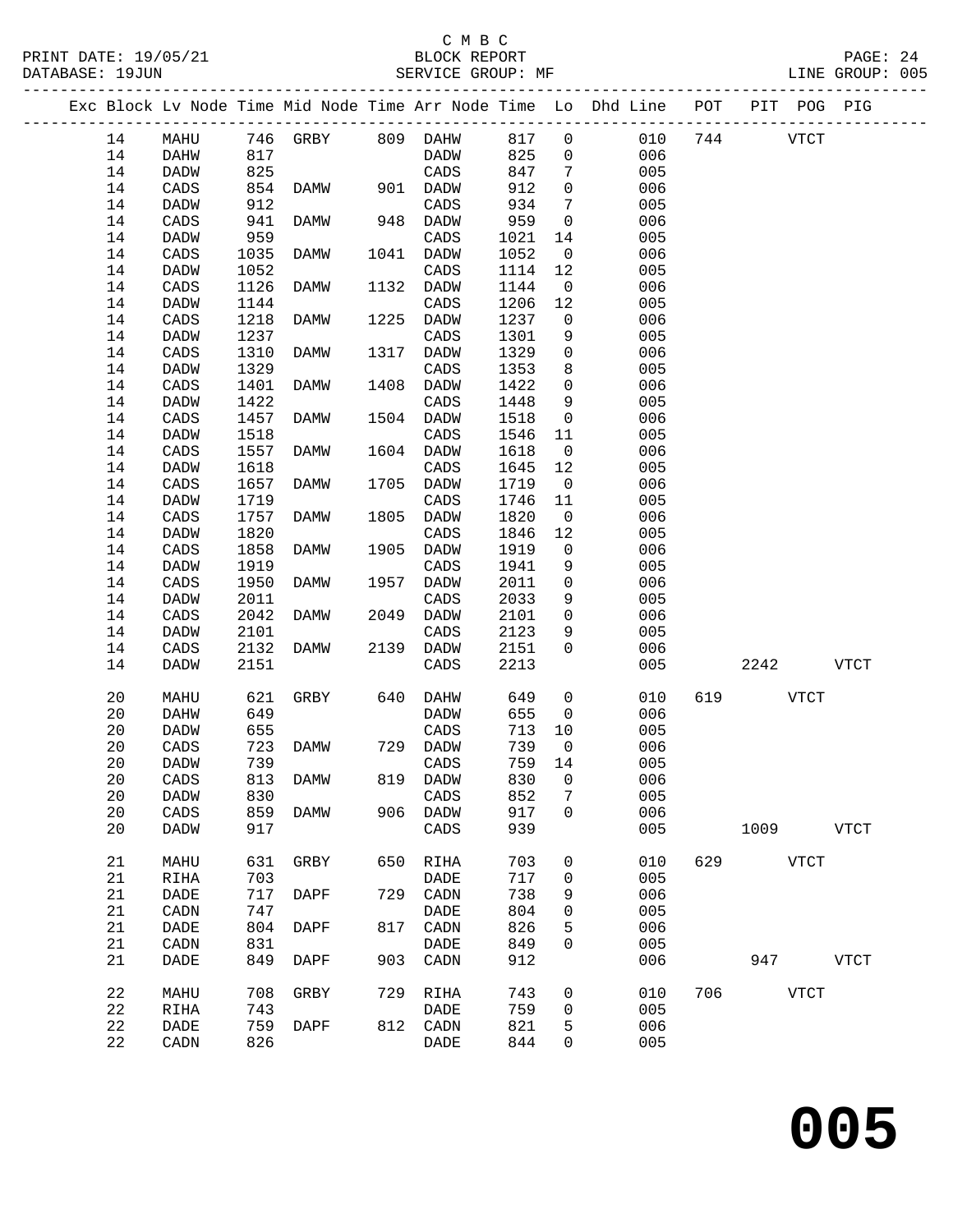### C M B C<br>BLOCK REPORT

PAGE: 25<br>LINE GROUP: 005

|  |          |                     |              |                   |      |                     |              |                | Exc Block Lv Node Time Mid Node Time Arr Node Time Lo Dhd Line POT PIT POG PIG |               |             |             |             |
|--|----------|---------------------|--------------|-------------------|------|---------------------|--------------|----------------|--------------------------------------------------------------------------------|---------------|-------------|-------------|-------------|
|  | 22       | DADE                |              | 844 DAPF 858 CADN |      |                     | 907          |                |                                                                                | 006 700       | 942         |             | <b>VTCT</b> |
|  | 23       | MAHU                |              | 722 GRBY 745 DAHW |      |                     | 754          | $\overline{0}$ | 010                                                                            | 720           | VTCT        |             |             |
|  | 23       |                     | 754          |                   |      | DADW                | 802          | $\overline{0}$ |                                                                                |               |             |             |             |
|  |          | DAHW                |              |                   |      |                     |              |                | 006                                                                            |               |             |             |             |
|  | 23       | <b>DADW</b>         | 802          |                   |      | CADS                | 824          | 7              | 005                                                                            |               |             |             |             |
|  | 23       | CADS                | 831          | DAMW 838 DADW     |      |                     | 849          | $\Omega$       | 006                                                                            |               |             |             |             |
|  | 23       | DADW                | 849          |                   |      | CADS                | 911          |                | 005                                                                            |               | 941 — 10    |             | VTCT        |
|  | 25       | MAHU                | 737          | GRBY              | 800  | DAHW                | 808          | 0              | 010                                                                            |               | 735 VTCT    |             |             |
|  | 25       | DAHW                | 808          |                   |      | DADW                | 816          | $\overline{0}$ | 006                                                                            |               |             |             |             |
|  | 25       | DADW                | 816          |                   |      | $\mathtt{CADS}$     | 838          | 6              | 005                                                                            |               |             |             |             |
|  | 25       | CADS                | 844          | DAMW              |      | 851 DADW            | 902          | $\Omega$       | 006                                                                            |               |             |             |             |
|  | 25       | DADW                | 902          |                   |      | CADS                | 924          |                | 005                                                                            |               | 954 VTCT    |             |             |
|  | 30       | DAHW                | 1426         |                   |      | DADW                | 1437         | $\overline{0}$ | 006                                                                            | 1354 VTCT     |             |             |             |
|  | 30       | DADW                | 1437         |                   |      | CADS                | 1505         | 10             | 005                                                                            |               |             |             |             |
|  | 30       | CADS                | 1515         | DAMW              |      | 1522 DADW           | 1536         | $\overline{0}$ | 006                                                                            |               |             |             |             |
|  | 30       |                     |              |                   |      | CADS                |              |                | 005                                                                            |               |             |             |             |
|  |          | DADW                | 1536         |                   |      |                     | 1604         | 9              |                                                                                |               |             |             |             |
|  | 30       | CADS                | 1613         | DAMW              |      | 1621 DADW           | 1635         | $\overline{0}$ | 006                                                                            |               |             |             |             |
|  | 30       | DADW                | 1635         |                   |      | CADS                | 1702         | 11             | 005                                                                            |               |             |             |             |
|  | 30       | CADS                | 1713         | DAMW              |      | 1721 DADW           | 1735         | $\mathbf{0}$   | 006                                                                            |               |             |             |             |
|  | 30       | DADW                | 1735         |                   |      | CADS                | 1801         |                | 005                                                                            |               | 1840 VTCT   |             |             |
|  | 31       | CADN                | 1420         |                   |      | DADE                | 1442         | $\mathsf{O}$   |                                                                                | 005 1340 VTCT |             |             |             |
|  | 31       | <b>DADE</b>         | 1442         | DAPF              | 1459 | CADN                | 1506         | 9              | 006                                                                            |               |             |             |             |
|  | 31       | CADN                | 1515         |                   |      | DADE                | 1537         | 0              | 005                                                                            |               |             |             |             |
|  | 31       | <b>DADE</b>         | 1537         | DAPF              |      | 1552 CADN           | 1601         | 7              | 006                                                                            |               |             |             |             |
|  | 31       | CADN                | 1608         |                   |      | DADE                | 1630         | $\mathbf 0$    | 005                                                                            |               |             |             |             |
|  | 31       | DADE                | 1630         | DAPF              | 1645 | CADN                | 1654         | 5              | 006                                                                            |               |             |             |             |
|  | 31       | CADN                | 1659         |                   |      | DADE                | 1725         | $\mathbf 0$    | 005                                                                            |               |             |             |             |
|  | 31       |                     | 1725         |                   | 1740 |                     |              | 9              | 006                                                                            |               |             |             |             |
|  |          | DADE                |              | DAPF              |      | CADN                | 1749         |                |                                                                                |               |             |             |             |
|  | 31<br>31 | CADN<br><b>DADE</b> | 1758<br>1820 | DAPF              | 1837 | <b>DADE</b><br>CADN | 1820<br>1844 | $\Omega$       | 005<br>006                                                                     |               |             |             | <b>VTCT</b> |
|  |          |                     |              |                   |      |                     |              |                |                                                                                |               |             |             |             |
|  | 32       | CADS                | 1503         | DAMW              | 1510 | DADW                | 1524         | $\overline{0}$ | 006                                                                            |               | 1423 VTCT   |             |             |
|  | 32       | DADW                | 1524         |                   |      | CADS                | 1552         | 11             | 005                                                                            |               |             |             |             |
|  | 32       | CADS                | 1603         | DAMW              |      | 1610 DADW           | 1624         | $\overline{0}$ | 006                                                                            |               |             |             |             |
|  | 32       | DADW                | 1624         |                   |      | CADS                | 1651         | 11             | 005                                                                            |               |             |             |             |
|  | 32       | CADS                | 1702         | DAMW              |      | 1710 DADW           | 1724         | $\overline{0}$ | 006                                                                            |               |             |             |             |
|  | 32       | <b>DADW</b>         | 1724         |                   |      | CADS 1751 12        |              |                | 005                                                                            |               |             |             |             |
|  | 32       | CADS                | 1803         | DAMW              | 1811 | DADW                | 1826         | 0              | 006                                                                            |               |             |             |             |
|  | 32       | <b>DADW</b>         | 1826         |                   |      | CADS                | 1852         |                | 005                                                                            |               | 1931        |             | <b>VTCT</b> |
|  | 33       | CADN                | 1531         |                   |      | DADE                | 1553         | 0              | 005                                                                            | 1451          | <b>VTCT</b> |             |             |
|  | 33       | DADE                | 1553         | DAPF              | 1608 | CADN                | 1617         | 8              | 006                                                                            |               |             |             |             |
|  |          |                     |              |                   |      |                     |              |                |                                                                                |               |             |             |             |
|  | 33       | CADN                | 1625         |                   |      | <b>DADE</b>         | 1647         | 0              | 005                                                                            |               |             |             |             |
|  | 33       | DADE                | 1647         | DAPF              | 1702 | CADN                | 1711         | 5              | 006                                                                            |               |             |             |             |
|  | 33       | CADN                | 1716         |                   |      | <b>DADE</b>         | 1742         | 0              | 005                                                                            |               |             |             |             |
|  | 33       | DADE                | 1742         | DAPF              | 1757 | CADN                | 1806         | 9              | 006                                                                            |               |             |             |             |
|  | 33       | CADN                | 1815         |                   |      | <b>DADE</b>         | 1837         | 0              | 005                                                                            |               |             |             |             |
|  | 33       | DADE                | 1837         | DAPF              | 1853 | CADN                | 1900         |                | 006                                                                            |               | 1934        |             | <b>VTCT</b> |
|  | 34       | CADS                | 1539         | DAMW              | 1546 | <b>DADW</b>         | 1600         | $\mathsf{O}$   | 006                                                                            | 1459          |             | <b>VTCT</b> |             |
|  | 34       | DADW                | 1600         |                   |      | CADS                | 1628         | 12             | 005                                                                            |               |             |             |             |
|  | 34       | CADS                | 1640         | <b>DAMW</b>       | 1648 | DADW                | 1702         | $\mathsf{O}$   | 006                                                                            |               |             |             |             |
|  | 34       | DADW                | 1702         |                   |      | CADS                | 1729         | 11             | 005                                                                            |               |             |             |             |
|  |          |                     |              |                   |      |                     |              |                |                                                                                |               |             |             |             |

**005**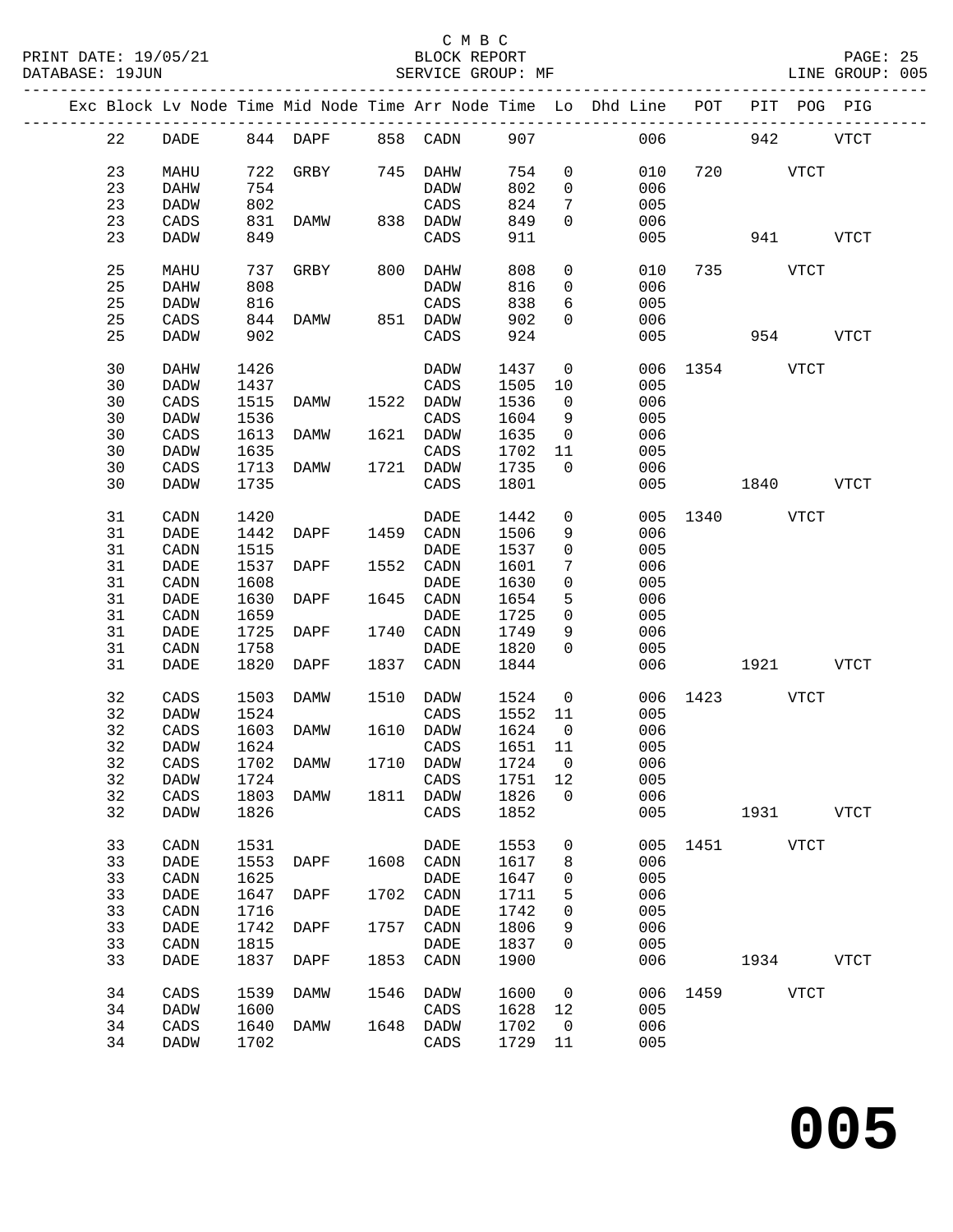## C M B C<br>BLOCK REPORT

|  |    |             |      |      |      |             |      |                | Exc Block Lv Node Time Mid Node Time Arr Node Time Lo Dhd Line | POT  | PIT  | POG  | PIG  |  |
|--|----|-------------|------|------|------|-------------|------|----------------|----------------------------------------------------------------|------|------|------|------|--|
|  | 34 | CADS        | 1740 | DAMW | 1748 | DADW        | 1803 | $\Omega$       | 006                                                            |      |      |      |      |  |
|  | 34 | <b>DADW</b> | 1803 |      |      | CADS        | 1829 |                | 005                                                            |      | 1908 |      | VTCT |  |
|  | 35 | CADN        | 1451 |      |      | DADE        | 1513 | $\Omega$       | 005                                                            | 1411 |      | VTCT |      |  |
|  | 35 | DADE        | 1513 | DAPF | 1530 | CADN        | 1537 | 9              | 006                                                            |      |      |      |      |  |
|  | 35 | CADN        | 1546 |      |      | DADE        | 1608 | $\Omega$       | 005                                                            |      |      |      |      |  |
|  | 35 | DADE        | 1608 | DAPF | 1623 | CADN        | 1632 | 7              | 006                                                            |      |      |      |      |  |
|  | 35 | CADN        | 1639 |      |      | DADE        | 1703 | $\Omega$       | 005                                                            |      |      |      |      |  |
|  | 35 | DADE        | 1703 | DAPF | 1718 | CADN        | 1727 | 7              | 006                                                            |      |      |      |      |  |
|  | 35 | CADN        | 1734 |      |      | DADE        | 1758 | $\Omega$       | 005                                                            |      |      |      |      |  |
|  | 35 | DADE        | 1758 | DAPF | 1814 | CADN        | 1823 |                | 006                                                            |      | 1900 |      | VTCT |  |
|  | 36 | CADS        | 1629 | DAMW | 1637 | DADW        | 1651 | $\overline{0}$ | 006                                                            | 1549 |      | VTCT |      |  |
|  | 36 | <b>DADW</b> | 1651 |      |      | CADS        | 1718 | 11             | 005                                                            |      |      |      |      |  |
|  | 36 | CADS        | 1729 | DAMW | 1737 | <b>DADW</b> | 1752 | $\Omega$       | 006                                                            |      |      |      |      |  |
|  | 36 | <b>DADW</b> | 1752 |      |      | CADS        | 1818 | 11             | 005                                                            |      |      |      |      |  |
|  | 36 | CADS        | 1829 | DAMW | 1837 | DADW        | 1851 | $\overline{0}$ | 006                                                            |      |      |      |      |  |
|  | 36 | <b>DADW</b> | 1851 |      |      | CADS        | 1914 |                | 005                                                            |      | 1946 |      | VTCT |  |
|  |    |             |      |      |      |             |      |                |                                                                |      |      |      |      |  |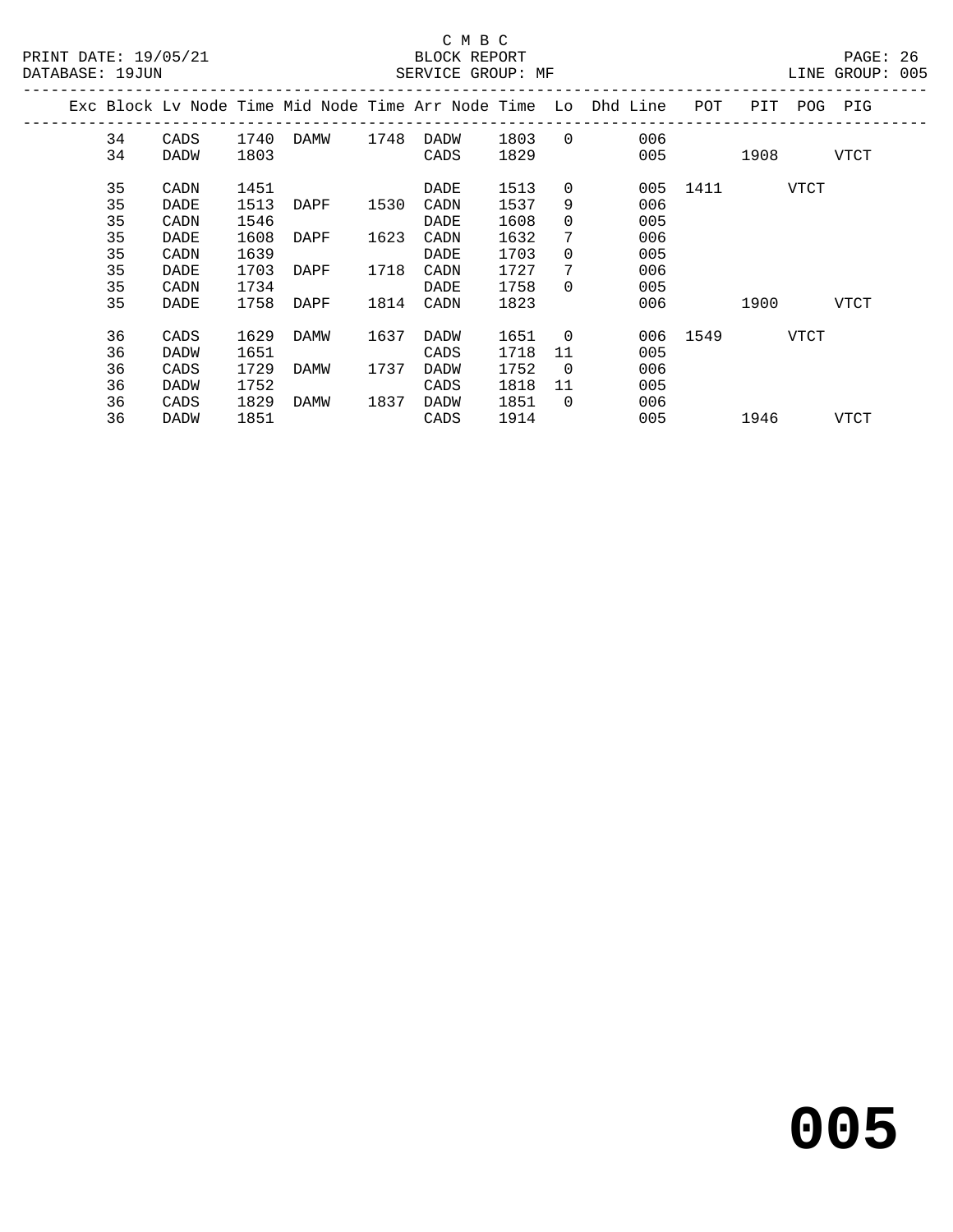| PRINT DATE: 19/05/21<br>DATABASE: 19JUN |                 |            |                              |      |                 |       |                |                                                                                                                                                                                                        |     |           |             |             |  |
|-----------------------------------------|-----------------|------------|------------------------------|------|-----------------|-------|----------------|--------------------------------------------------------------------------------------------------------------------------------------------------------------------------------------------------------|-----|-----------|-------------|-------------|--|
|                                         |                 |            |                              |      |                 |       |                | 5 AV & GRANVILLE ST AND BULLE FOR THE ME WAS TRIDUNE A ST AND HOWE & DUNSMUIR<br>FRIM THE READ PENDER & HAMILTON ARST MANAIMO STATION<br>FRIM TENDER & HAMILTON TEREST AND THE VANCOUVER TO LIEY DEPOT |     |           |             |             |  |
|                                         |                 |            |                              |      |                 |       |                | Exc Block Lv Node Time Mid Node Time Arr Node Time Lo Dhd Line POT PIT POG PIG                                                                                                                         |     |           |             |             |  |
| 30                                      | PNHM            | 540        | PNHM                         |      | 540 DULP        | 611 8 |                | 007                                                                                                                                                                                                    | 506 |           | VTCT        |             |  |
| 30                                      | <b>DULP</b>     | 619        | 5GRN                         |      | 642 NAST        | 722   | 9              | 007                                                                                                                                                                                                    |     |           |             |             |  |
| 30                                      | NAST            | 731<br>900 | PNHM                         |      | 804 DULP        | 844   | 16             | 007                                                                                                                                                                                                    |     |           |             |             |  |
| 30                                      | <b>DULP</b>     |            | 5GRN                         | 927  | NAST            | 1013  | 18             | 007                                                                                                                                                                                                    |     |           |             |             |  |
| 30                                      | NAST            | 1031       | PNHM                         | 1103 | DULP            | 1147  | 12             | 007                                                                                                                                                                                                    |     |           |             |             |  |
| 30                                      | <b>DULP</b>     | 1159       | 5GRN                         | 1227 | NAST            | 1313  | 16             | 007                                                                                                                                                                                                    |     |           |             |             |  |
| 30                                      | NAST            | 1329       | PNHM                         | 1403 | DULP            | 1449  | 12             | 007                                                                                                                                                                                                    |     |           |             |             |  |
| 30                                      | <b>DULP</b>     | 1501       | 5GRN                         | 1534 | NAST            | 1626  | 17             | 007                                                                                                                                                                                                    |     |           |             |             |  |
| 30                                      | NAST            | 1643       | PNHM                         | 1720 | DULP            | 1811  | 17             | 007                                                                                                                                                                                                    |     |           |             |             |  |
| 30                                      | DULP            | 1828       | 5GRN                         | 1858 | NAST            | 1944  |                | 007                                                                                                                                                                                                    |     |           | 2017        | <b>VTCT</b> |  |
| 31                                      | <b>DULP</b>     | 523        | 5GRN                         | 545  | NAST            | 619   | 13             | 007                                                                                                                                                                                                    | 458 |           | <b>VTCT</b> |             |  |
| 31                                      | NAST            | 632        | PNHM                         | 702  | DULP            | 739   | 20             | 007                                                                                                                                                                                                    |     |           |             |             |  |
| 31                                      | <b>DULP</b>     | 759        | 5GRN                         | 827  | NAST            | 914   | 17             | 007                                                                                                                                                                                                    |     |           |             |             |  |
| 31                                      | NAST            | 931        | PNHM                         | 1004 | DULP            | 1047  | 13             | 007                                                                                                                                                                                                    |     |           |             |             |  |
| 31                                      | <b>DULP</b>     | 1100       | 5GRN                         | 1127 | NAST            | 1212  | 18             | 007                                                                                                                                                                                                    |     |           |             |             |  |
| 31                                      | NAST            | 1230       | PNHM                         | 1303 | DULP            | 1348  | 10             | 007                                                                                                                                                                                                    |     |           |             |             |  |
| 31                                      | <b>DULP</b>     | 1358       | 5GRN                         | 1427 | NAST            | 1518  | 15             | 007                                                                                                                                                                                                    |     |           |             |             |  |
| 31                                      | NAST            | 1533       | PNHM                         | 1608 | <b>DULP</b>     | 1656  | 12             | 007                                                                                                                                                                                                    |     |           |             |             |  |
| 31                                      | <b>DULP</b>     | 1708       | 5GRN                         | 1738 | NAST            | 1828  | 21             | 007                                                                                                                                                                                                    |     |           |             |             |  |
| 31                                      | NAST            | 1849       | PNHM                         | 1918 | DULP            | 2001  | 13             | 007                                                                                                                                                                                                    |     |           |             |             |  |
| 31                                      | <b>DULP</b>     | 2014       | 5GRN                         | 2038 | NAST            | 2119  | 12             | 007                                                                                                                                                                                                    |     |           |             |             |  |
| GR 31                                   | NAST            | 2131       | PNHM                         | 2157 | <b>DULP</b>     | 2236  |                | 007                                                                                                                                                                                                    |     | 2249      |             | <b>VTCT</b> |  |
| #GR 31                                  | NAST            | 2131       | PNHM                         | 2157 | <b>DULP</b>     | 2236  |                | 007                                                                                                                                                                                                    |     | 2249      |             | <b>VTCT</b> |  |
| 32                                      | <b>DULP</b>     | 633        | 5GRN                         | 657  | NAST            | 738   | 8 <sup>8</sup> | 007                                                                                                                                                                                                    |     | 607 — 100 | VTCT        |             |  |
| 32                                      | <b>NAST</b>     | 746        | PNHM                         | 819  | <b>DULP</b>     | 859   | 16             | 007                                                                                                                                                                                                    |     |           |             |             |  |
| 32                                      | <b>DULP</b>     | 915        | 5GRN                         | 942  | NAST            | 1028  | 18             | 007                                                                                                                                                                                                    |     |           |             |             |  |
| 32                                      | NAST            | 1046       | PNHM                         | 1118 | DULP            | 1203  | 11             | 007                                                                                                                                                                                                    |     |           |             |             |  |
| 32                                      | <b>DULP</b>     | 1214       | 5GRN                         | 1242 | NAST            | 1331  | 13             | 007                                                                                                                                                                                                    |     |           |             |             |  |
| 32                                      | NAST            | 1344       | PNHM                         | 1418 | DULP            | 1504  | - 9            | 007                                                                                                                                                                                                    |     |           |             |             |  |
| 32                                      | <b>DULP</b>     | 1513       | 5GRN                         | 1546 | NAST            | 1640  | 15             | 007                                                                                                                                                                                                    |     |           |             |             |  |
| 32                                      | NAST            | 1655       | PNHM                         |      | 1732 DULP       | 1823  |                | 007                                                                                                                                                                                                    |     | 1840      |             | VTCT        |  |
| 33                                      | <b>DULP</b>     | 546        | 5GRN                         | 608  | <b>NAST</b>     | 646   | 16             | 007                                                                                                                                                                                                    | 521 |           | <b>VTCT</b> |             |  |
| 33                                      | NAST            | 702        | PNHM                         | 734  | <b>DULP</b>     | 813   | 16             | 007                                                                                                                                                                                                    |     |           |             |             |  |
| 33                                      | <b>DULP</b>     | 829        | 5GRN                         | 857  | NAST            | 944   | 18             | 007                                                                                                                                                                                                    |     |           |             |             |  |
| 33                                      | NAST            | 1002       | $\mathop{\rm PNHM}\nolimits$ | 1034 | $\texttt{DULP}$ | 1117  | 13             | 007                                                                                                                                                                                                    |     |           |             |             |  |
| 33                                      | DULP            | 1130       | 5GRN                         | 1157 | NAST            | 1243  | 17             | 007                                                                                                                                                                                                    |     |           |             |             |  |
| 33                                      | <b>NAST</b>     | 1300       | $\mathop{\rm PNHM}\nolimits$ | 1333 | $\texttt{DULP}$ | 1418  | 10             | 007                                                                                                                                                                                                    |     |           |             |             |  |
| 33                                      | $\texttt{DULP}$ | 1428       | 5GRN                         | 1457 | NAST            | 1549  | 8              | 007                                                                                                                                                                                                    |     |           |             |             |  |
| 33                                      | NAST            | 1557       | PNHM                         | 1632 | <b>DULP</b>     | 1723  |                | 007                                                                                                                                                                                                    |     | 1742      |             | <b>VTCT</b> |  |
| 34                                      | <b>DULP</b>     | 715        | 5GRN                         | 742  | NAST            | 825   | 5              | 007                                                                                                                                                                                                    | 648 |           | <b>VTCT</b> |             |  |
| 34                                      | NAST            | 830        | PNHM                         | 904  | $\texttt{DULP}$ | 945   | 15             | 007                                                                                                                                                                                                    |     |           |             |             |  |
| 34                                      | $\texttt{DULP}$ | 1000       | 5GRN                         | 1027 | NAST            | 1112  | 19             | 007                                                                                                                                                                                                    |     |           |             |             |  |
| 34                                      | NAST            | 1131       | $\mathop{\rm PNHM}\nolimits$ | 1203 | $\texttt{DULP}$ | 1248  | 11             | 007                                                                                                                                                                                                    |     |           |             |             |  |
| 34                                      | <b>DULP</b>     | 1259       | 5GRN                         | 1327 | NAST            | 1416  | 13             | 007                                                                                                                                                                                                    |     |           |             |             |  |
| 34                                      | NAST            | 1429       | PNHM                         | 1503 | $\texttt{DULP}$ | 1549  | 11             | 007                                                                                                                                                                                                    |     |           |             |             |  |
| 34                                      | DULP            | 1600       | 5GRN                         | 1634 | NAST            | 1729  |                | 007                                                                                                                                                                                                    |     | 1809      |             | <b>VTCT</b> |  |
|                                         |                 |            |                              |      |                 |       |                |                                                                                                                                                                                                        |     |           |             |             |  |

# C M B C<br>C M B C<br>PLOCK PEDOPT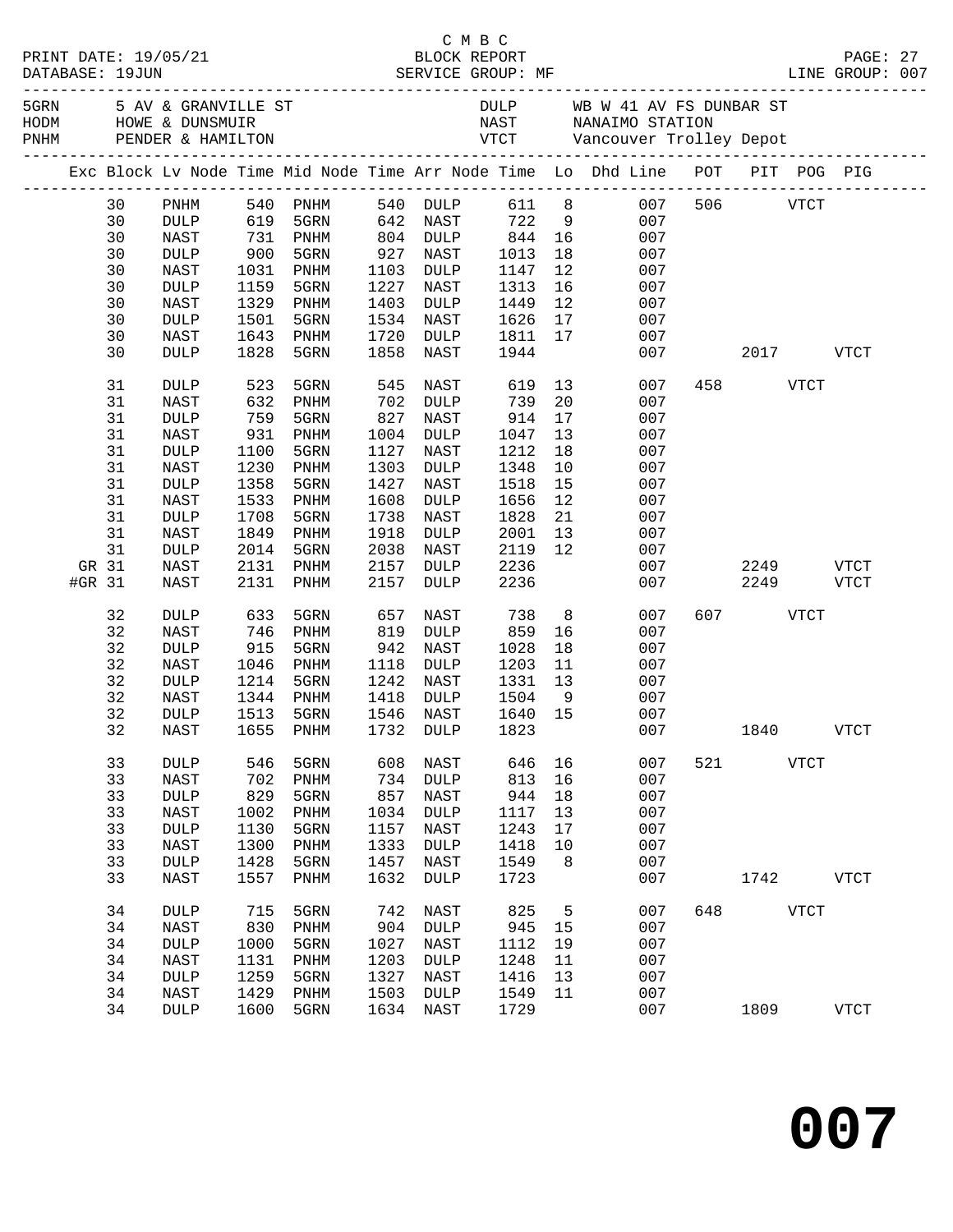## C M B C<br>BLOCK REPORT

PAGE: 28<br>LINE GROUP: 007

| 35 | DULP                                                                                                                                                                                                                                                           |                                                                                                                                                                                                                                                                                                                                                                                                                                           |                                                                                                                                                                                                                                                                                        |                                                                                                                                                                                                                                                                                                                         |                                                                                                                                              |                                                                                                                                                                                                                                                                                                                                                                                                                                                                                                             |                                                                                                                                                                                                                                                                                   | 007                                                                                                                                                                                                                  | 540                                                                                                                                                                                                                                 |                                                                                                    |                                                   |
|----|----------------------------------------------------------------------------------------------------------------------------------------------------------------------------------------------------------------------------------------------------------------|-------------------------------------------------------------------------------------------------------------------------------------------------------------------------------------------------------------------------------------------------------------------------------------------------------------------------------------------------------------------------------------------------------------------------------------------|----------------------------------------------------------------------------------------------------------------------------------------------------------------------------------------------------------------------------------------------------------------------------------------|-------------------------------------------------------------------------------------------------------------------------------------------------------------------------------------------------------------------------------------------------------------------------------------------------------------------------|----------------------------------------------------------------------------------------------------------------------------------------------|-------------------------------------------------------------------------------------------------------------------------------------------------------------------------------------------------------------------------------------------------------------------------------------------------------------------------------------------------------------------------------------------------------------------------------------------------------------------------------------------------------------|-----------------------------------------------------------------------------------------------------------------------------------------------------------------------------------------------------------------------------------------------------------------------------------|----------------------------------------------------------------------------------------------------------------------------------------------------------------------------------------------------------------------|-------------------------------------------------------------------------------------------------------------------------------------------------------------------------------------------------------------------------------------|----------------------------------------------------------------------------------------------------|---------------------------------------------------|
| 35 | NAST                                                                                                                                                                                                                                                           |                                                                                                                                                                                                                                                                                                                                                                                                                                           | PNHM                                                                                                                                                                                                                                                                                   |                                                                                                                                                                                                                                                                                                                         | <b>DULP</b>                                                                                                                                  | 829                                                                                                                                                                                                                                                                                                                                                                                                                                                                                                         | 16                                                                                                                                                                                                                                                                                | 007                                                                                                                                                                                                                  |                                                                                                                                                                                                                                     |                                                                                                    |                                                   |
|    | $\texttt{DULP}$                                                                                                                                                                                                                                                |                                                                                                                                                                                                                                                                                                                                                                                                                                           | 5GRN                                                                                                                                                                                                                                                                                   |                                                                                                                                                                                                                                                                                                                         |                                                                                                                                              |                                                                                                                                                                                                                                                                                                                                                                                                                                                                                                             |                                                                                                                                                                                                                                                                                   | 007                                                                                                                                                                                                                  |                                                                                                                                                                                                                                     |                                                                                                    |                                                   |
|    | NAST                                                                                                                                                                                                                                                           | 1016                                                                                                                                                                                                                                                                                                                                                                                                                                      | PNHM                                                                                                                                                                                                                                                                                   |                                                                                                                                                                                                                                                                                                                         | DULP                                                                                                                                         | 1132                                                                                                                                                                                                                                                                                                                                                                                                                                                                                                        | 12                                                                                                                                                                                                                                                                                | 007                                                                                                                                                                                                                  |                                                                                                                                                                                                                                     |                                                                                                    |                                                   |
|    | <b>DULP</b>                                                                                                                                                                                                                                                    |                                                                                                                                                                                                                                                                                                                                                                                                                                           |                                                                                                                                                                                                                                                                                        |                                                                                                                                                                                                                                                                                                                         | NAST                                                                                                                                         |                                                                                                                                                                                                                                                                                                                                                                                                                                                                                                             |                                                                                                                                                                                                                                                                                   |                                                                                                                                                                                                                      |                                                                                                                                                                                                                                     |                                                                                                    |                                                   |
| 35 | NAST                                                                                                                                                                                                                                                           | 1314                                                                                                                                                                                                                                                                                                                                                                                                                                      | PNHM                                                                                                                                                                                                                                                                                   |                                                                                                                                                                                                                                                                                                                         | DULP                                                                                                                                         | 1434                                                                                                                                                                                                                                                                                                                                                                                                                                                                                                        | 18                                                                                                                                                                                                                                                                                | 007                                                                                                                                                                                                                  |                                                                                                                                                                                                                                     |                                                                                                    |                                                   |
|    |                                                                                                                                                                                                                                                                |                                                                                                                                                                                                                                                                                                                                                                                                                                           |                                                                                                                                                                                                                                                                                        |                                                                                                                                                                                                                                                                                                                         |                                                                                                                                              |                                                                                                                                                                                                                                                                                                                                                                                                                                                                                                             |                                                                                                                                                                                                                                                                                   | 007                                                                                                                                                                                                                  |                                                                                                                                                                                                                                     |                                                                                                    |                                                   |
|    | NAST                                                                                                                                                                                                                                                           |                                                                                                                                                                                                                                                                                                                                                                                                                                           |                                                                                                                                                                                                                                                                                        |                                                                                                                                                                                                                                                                                                                         | DULP                                                                                                                                         |                                                                                                                                                                                                                                                                                                                                                                                                                                                                                                             |                                                                                                                                                                                                                                                                                   |                                                                                                                                                                                                                      |                                                                                                                                                                                                                                     |                                                                                                    |                                                   |
|    |                                                                                                                                                                                                                                                                |                                                                                                                                                                                                                                                                                                                                                                                                                                           |                                                                                                                                                                                                                                                                                        |                                                                                                                                                                                                                                                                                                                         | NAST                                                                                                                                         |                                                                                                                                                                                                                                                                                                                                                                                                                                                                                                             |                                                                                                                                                                                                                                                                                   |                                                                                                                                                                                                                      |                                                                                                                                                                                                                                     |                                                                                                    |                                                   |
|    |                                                                                                                                                                                                                                                                |                                                                                                                                                                                                                                                                                                                                                                                                                                           |                                                                                                                                                                                                                                                                                        |                                                                                                                                                                                                                                                                                                                         |                                                                                                                                              |                                                                                                                                                                                                                                                                                                                                                                                                                                                                                                             |                                                                                                                                                                                                                                                                                   |                                                                                                                                                                                                                      |                                                                                                                                                                                                                                     |                                                                                                    |                                                   |
|    |                                                                                                                                                                                                                                                                |                                                                                                                                                                                                                                                                                                                                                                                                                                           |                                                                                                                                                                                                                                                                                        |                                                                                                                                                                                                                                                                                                                         |                                                                                                                                              |                                                                                                                                                                                                                                                                                                                                                                                                                                                                                                             |                                                                                                                                                                                                                                                                                   |                                                                                                                                                                                                                      |                                                                                                                                                                                                                                     |                                                                                                    |                                                   |
|    |                                                                                                                                                                                                                                                                |                                                                                                                                                                                                                                                                                                                                                                                                                                           |                                                                                                                                                                                                                                                                                        |                                                                                                                                                                                                                                                                                                                         |                                                                                                                                              |                                                                                                                                                                                                                                                                                                                                                                                                                                                                                                             |                                                                                                                                                                                                                                                                                   |                                                                                                                                                                                                                      |                                                                                                                                                                                                                                     |                                                                                                    |                                                   |
|    |                                                                                                                                                                                                                                                                |                                                                                                                                                                                                                                                                                                                                                                                                                                           |                                                                                                                                                                                                                                                                                        |                                                                                                                                                                                                                                                                                                                         |                                                                                                                                              |                                                                                                                                                                                                                                                                                                                                                                                                                                                                                                             |                                                                                                                                                                                                                                                                                   |                                                                                                                                                                                                                      |                                                                                                                                                                                                                                     |                                                                                                    |                                                   |
|    |                                                                                                                                                                                                                                                                |                                                                                                                                                                                                                                                                                                                                                                                                                                           |                                                                                                                                                                                                                                                                                        |                                                                                                                                                                                                                                                                                                                         |                                                                                                                                              |                                                                                                                                                                                                                                                                                                                                                                                                                                                                                                             |                                                                                                                                                                                                                                                                                   |                                                                                                                                                                                                                      |                                                                                                                                                                                                                                     |                                                                                                    |                                                   |
|    |                                                                                                                                                                                                                                                                |                                                                                                                                                                                                                                                                                                                                                                                                                                           |                                                                                                                                                                                                                                                                                        |                                                                                                                                                                                                                                                                                                                         |                                                                                                                                              |                                                                                                                                                                                                                                                                                                                                                                                                                                                                                                             |                                                                                                                                                                                                                                                                                   |                                                                                                                                                                                                                      |                                                                                                                                                                                                                                     |                                                                                                    | <b>VTCT</b>                                       |
|    |                                                                                                                                                                                                                                                                |                                                                                                                                                                                                                                                                                                                                                                                                                                           |                                                                                                                                                                                                                                                                                        |                                                                                                                                                                                                                                                                                                                         |                                                                                                                                              |                                                                                                                                                                                                                                                                                                                                                                                                                                                                                                             |                                                                                                                                                                                                                                                                                   |                                                                                                                                                                                                                      |                                                                                                                                                                                                                                     |                                                                                                    | VTCT                                              |
| 36 | NAST                                                                                                                                                                                                                                                           | 616                                                                                                                                                                                                                                                                                                                                                                                                                                       | PNHM                                                                                                                                                                                                                                                                                   | 642                                                                                                                                                                                                                                                                                                                     | DULP                                                                                                                                         | 718                                                                                                                                                                                                                                                                                                                                                                                                                                                                                                         | 11                                                                                                                                                                                                                                                                                | 007                                                                                                                                                                                                                  | 543                                                                                                                                                                                                                                 |                                                                                                    |                                                   |
|    |                                                                                                                                                                                                                                                                |                                                                                                                                                                                                                                                                                                                                                                                                                                           |                                                                                                                                                                                                                                                                                        |                                                                                                                                                                                                                                                                                                                         |                                                                                                                                              |                                                                                                                                                                                                                                                                                                                                                                                                                                                                                                             |                                                                                                                                                                                                                                                                                   |                                                                                                                                                                                                                      |                                                                                                                                                                                                                                     |                                                                                                    |                                                   |
|    |                                                                                                                                                                                                                                                                |                                                                                                                                                                                                                                                                                                                                                                                                                                           |                                                                                                                                                                                                                                                                                        |                                                                                                                                                                                                                                                                                                                         |                                                                                                                                              |                                                                                                                                                                                                                                                                                                                                                                                                                                                                                                             |                                                                                                                                                                                                                                                                                   |                                                                                                                                                                                                                      |                                                                                                                                                                                                                                     |                                                                                                    |                                                   |
|    |                                                                                                                                                                                                                                                                |                                                                                                                                                                                                                                                                                                                                                                                                                                           |                                                                                                                                                                                                                                                                                        |                                                                                                                                                                                                                                                                                                                         |                                                                                                                                              |                                                                                                                                                                                                                                                                                                                                                                                                                                                                                                             |                                                                                                                                                                                                                                                                                   |                                                                                                                                                                                                                      |                                                                                                                                                                                                                                     |                                                                                                    |                                                   |
|    |                                                                                                                                                                                                                                                                |                                                                                                                                                                                                                                                                                                                                                                                                                                           |                                                                                                                                                                                                                                                                                        |                                                                                                                                                                                                                                                                                                                         |                                                                                                                                              |                                                                                                                                                                                                                                                                                                                                                                                                                                                                                                             |                                                                                                                                                                                                                                                                                   |                                                                                                                                                                                                                      |                                                                                                                                                                                                                                     |                                                                                                    |                                                   |
|    |                                                                                                                                                                                                                                                                |                                                                                                                                                                                                                                                                                                                                                                                                                                           |                                                                                                                                                                                                                                                                                        |                                                                                                                                                                                                                                                                                                                         |                                                                                                                                              |                                                                                                                                                                                                                                                                                                                                                                                                                                                                                                             |                                                                                                                                                                                                                                                                                   |                                                                                                                                                                                                                      |                                                                                                                                                                                                                                     |                                                                                                    |                                                   |
|    |                                                                                                                                                                                                                                                                |                                                                                                                                                                                                                                                                                                                                                                                                                                           |                                                                                                                                                                                                                                                                                        |                                                                                                                                                                                                                                                                                                                         |                                                                                                                                              |                                                                                                                                                                                                                                                                                                                                                                                                                                                                                                             |                                                                                                                                                                                                                                                                                   |                                                                                                                                                                                                                      |                                                                                                                                                                                                                                     |                                                                                                    |                                                   |
|    |                                                                                                                                                                                                                                                                |                                                                                                                                                                                                                                                                                                                                                                                                                                           |                                                                                                                                                                                                                                                                                        |                                                                                                                                                                                                                                                                                                                         |                                                                                                                                              |                                                                                                                                                                                                                                                                                                                                                                                                                                                                                                             |                                                                                                                                                                                                                                                                                   |                                                                                                                                                                                                                      |                                                                                                                                                                                                                                     |                                                                                                    | <b>VTCT</b>                                       |
| 37 | <b>DULP</b>                                                                                                                                                                                                                                                    |                                                                                                                                                                                                                                                                                                                                                                                                                                           | 5GRN                                                                                                                                                                                                                                                                                   |                                                                                                                                                                                                                                                                                                                         | NAST                                                                                                                                         | 754                                                                                                                                                                                                                                                                                                                                                                                                                                                                                                         | $7\overline{ }$                                                                                                                                                                                                                                                                   | 007                                                                                                                                                                                                                  | 618                                                                                                                                                                                                                                 |                                                                                                    |                                                   |
|    |                                                                                                                                                                                                                                                                |                                                                                                                                                                                                                                                                                                                                                                                                                                           |                                                                                                                                                                                                                                                                                        |                                                                                                                                                                                                                                                                                                                         |                                                                                                                                              |                                                                                                                                                                                                                                                                                                                                                                                                                                                                                                             |                                                                                                                                                                                                                                                                                   |                                                                                                                                                                                                                      |                                                                                                                                                                                                                                     |                                                                                                    |                                                   |
|    |                                                                                                                                                                                                                                                                |                                                                                                                                                                                                                                                                                                                                                                                                                                           |                                                                                                                                                                                                                                                                                        |                                                                                                                                                                                                                                                                                                                         |                                                                                                                                              |                                                                                                                                                                                                                                                                                                                                                                                                                                                                                                             |                                                                                                                                                                                                                                                                                   |                                                                                                                                                                                                                      |                                                                                                                                                                                                                                     |                                                                                                    |                                                   |
|    |                                                                                                                                                                                                                                                                |                                                                                                                                                                                                                                                                                                                                                                                                                                           |                                                                                                                                                                                                                                                                                        |                                                                                                                                                                                                                                                                                                                         |                                                                                                                                              |                                                                                                                                                                                                                                                                                                                                                                                                                                                                                                             |                                                                                                                                                                                                                                                                                   |                                                                                                                                                                                                                      |                                                                                                                                                                                                                                     |                                                                                                    |                                                   |
|    |                                                                                                                                                                                                                                                                |                                                                                                                                                                                                                                                                                                                                                                                                                                           |                                                                                                                                                                                                                                                                                        |                                                                                                                                                                                                                                                                                                                         |                                                                                                                                              |                                                                                                                                                                                                                                                                                                                                                                                                                                                                                                             |                                                                                                                                                                                                                                                                                   |                                                                                                                                                                                                                      |                                                                                                                                                                                                                                     |                                                                                                    |                                                   |
|    |                                                                                                                                                                                                                                                                |                                                                                                                                                                                                                                                                                                                                                                                                                                           |                                                                                                                                                                                                                                                                                        |                                                                                                                                                                                                                                                                                                                         |                                                                                                                                              |                                                                                                                                                                                                                                                                                                                                                                                                                                                                                                             |                                                                                                                                                                                                                                                                                   |                                                                                                                                                                                                                      |                                                                                                                                                                                                                                     |                                                                                                    |                                                   |
|    |                                                                                                                                                                                                                                                                |                                                                                                                                                                                                                                                                                                                                                                                                                                           |                                                                                                                                                                                                                                                                                        |                                                                                                                                                                                                                                                                                                                         |                                                                                                                                              |                                                                                                                                                                                                                                                                                                                                                                                                                                                                                                             |                                                                                                                                                                                                                                                                                   |                                                                                                                                                                                                                      |                                                                                                                                                                                                                                     |                                                                                                    |                                                   |
|    |                                                                                                                                                                                                                                                                |                                                                                                                                                                                                                                                                                                                                                                                                                                           |                                                                                                                                                                                                                                                                                        |                                                                                                                                                                                                                                                                                                                         |                                                                                                                                              |                                                                                                                                                                                                                                                                                                                                                                                                                                                                                                             |                                                                                                                                                                                                                                                                                   |                                                                                                                                                                                                                      |                                                                                                                                                                                                                                     |                                                                                                    |                                                   |
|    |                                                                                                                                                                                                                                                                |                                                                                                                                                                                                                                                                                                                                                                                                                                           |                                                                                                                                                                                                                                                                                        |                                                                                                                                                                                                                                                                                                                         |                                                                                                                                              |                                                                                                                                                                                                                                                                                                                                                                                                                                                                                                             |                                                                                                                                                                                                                                                                                   |                                                                                                                                                                                                                      |                                                                                                                                                                                                                                     |                                                                                                    |                                                   |
|    |                                                                                                                                                                                                                                                                |                                                                                                                                                                                                                                                                                                                                                                                                                                           |                                                                                                                                                                                                                                                                                        |                                                                                                                                                                                                                                                                                                                         |                                                                                                                                              |                                                                                                                                                                                                                                                                                                                                                                                                                                                                                                             |                                                                                                                                                                                                                                                                                   |                                                                                                                                                                                                                      |                                                                                                                                                                                                                                     |                                                                                                    |                                                   |
|    |                                                                                                                                                                                                                                                                |                                                                                                                                                                                                                                                                                                                                                                                                                                           |                                                                                                                                                                                                                                                                                        |                                                                                                                                                                                                                                                                                                                         |                                                                                                                                              |                                                                                                                                                                                                                                                                                                                                                                                                                                                                                                             |                                                                                                                                                                                                                                                                                   |                                                                                                                                                                                                                      |                                                                                                                                                                                                                                     |                                                                                                    |                                                   |
|    |                                                                                                                                                                                                                                                                |                                                                                                                                                                                                                                                                                                                                                                                                                                           |                                                                                                                                                                                                                                                                                        |                                                                                                                                                                                                                                                                                                                         |                                                                                                                                              |                                                                                                                                                                                                                                                                                                                                                                                                                                                                                                             |                                                                                                                                                                                                                                                                                   |                                                                                                                                                                                                                      |                                                                                                                                                                                                                                     |                                                                                                    |                                                   |
|    |                                                                                                                                                                                                                                                                |                                                                                                                                                                                                                                                                                                                                                                                                                                           |                                                                                                                                                                                                                                                                                        |                                                                                                                                                                                                                                                                                                                         |                                                                                                                                              |                                                                                                                                                                                                                                                                                                                                                                                                                                                                                                             |                                                                                                                                                                                                                                                                                   |                                                                                                                                                                                                                      |                                                                                                                                                                                                                                     |                                                                                                    |                                                   |
|    |                                                                                                                                                                                                                                                                |                                                                                                                                                                                                                                                                                                                                                                                                                                           |                                                                                                                                                                                                                                                                                        |                                                                                                                                                                                                                                                                                                                         |                                                                                                                                              |                                                                                                                                                                                                                                                                                                                                                                                                                                                                                                             |                                                                                                                                                                                                                                                                                   |                                                                                                                                                                                                                      |                                                                                                                                                                                                                                     |                                                                                                    |                                                   |
|    |                                                                                                                                                                                                                                                                |                                                                                                                                                                                                                                                                                                                                                                                                                                           |                                                                                                                                                                                                                                                                                        |                                                                                                                                                                                                                                                                                                                         |                                                                                                                                              |                                                                                                                                                                                                                                                                                                                                                                                                                                                                                                             |                                                                                                                                                                                                                                                                                   |                                                                                                                                                                                                                      |                                                                                                                                                                                                                                     |                                                                                                    |                                                   |
|    |                                                                                                                                                                                                                                                                |                                                                                                                                                                                                                                                                                                                                                                                                                                           |                                                                                                                                                                                                                                                                                        |                                                                                                                                                                                                                                                                                                                         |                                                                                                                                              |                                                                                                                                                                                                                                                                                                                                                                                                                                                                                                             |                                                                                                                                                                                                                                                                                   |                                                                                                                                                                                                                      |                                                                                                                                                                                                                                     |                                                                                                    |                                                   |
|    |                                                                                                                                                                                                                                                                |                                                                                                                                                                                                                                                                                                                                                                                                                                           |                                                                                                                                                                                                                                                                                        |                                                                                                                                                                                                                                                                                                                         |                                                                                                                                              |                                                                                                                                                                                                                                                                                                                                                                                                                                                                                                             |                                                                                                                                                                                                                                                                                   |                                                                                                                                                                                                                      |                                                                                                                                                                                                                                     |                                                                                                    | VTCT                                              |
|    | 35<br>35<br>35<br>35<br>35<br>35<br>35<br>GR 35<br>#GR 35<br>GR 35<br>#GR 35<br>GR 35<br>#GR 35<br>36<br>36<br>36<br>36<br>36<br>36<br>36<br>37<br>37<br>37<br>37<br>37<br>37<br>37<br>37<br>37<br>GR 37<br>#GR 37<br>GR 37<br>#GR 37<br>GR 37<br>#GR 37<br>37 | $\texttt{DULP}$<br>$\texttt{DULP}$<br>NAST<br>$\texttt{DULP}$<br>DULP<br>NAST<br>NAST<br>$\texttt{DULP}$<br><b>DULP</b><br><b>DULP</b><br>NAST<br>$\texttt{DULP}$<br>NAST<br>$\texttt{DULP}$<br>NAST<br><b>DULP</b><br>NAST<br><b>DULP</b><br>NAST<br>$\texttt{DULP}$<br>NAST<br><b>DULP</b><br>NAST<br><b>DULP</b><br><b>NAST</b><br><b>DULP</b><br>$\texttt{DULP}$<br>NAST<br><b>NAST</b><br>$\texttt{DULP}$<br>$\texttt{DULP}$<br>NAST | 845<br>1144<br>1452<br>1633<br>1808<br>1949<br>2116<br>2116<br>2231<br>2231<br>2339<br>2339<br>729<br>901<br>1030<br>1200<br>1328<br>1507<br>1636<br>645<br>801<br>930<br>1101<br>1229<br>1359<br>1525<br>1709<br>1849<br>2009<br>2136<br>2136<br>2251<br>2251<br>2410<br>2410<br>2506 | 605 5GRN<br>716<br>5GRN<br>5GRN<br>PNHM<br>5GRN<br>PNHM<br>5GRN<br>5GRN<br>PNHM<br>PNHM<br>5GRN<br>5GRN<br>5GRN<br>PNHM<br>5GRN<br>PNHM<br>5GRN<br>PNHM<br>5GRN<br>PNHM<br>5GRN<br>PNHM<br>5GRN<br>PNHM<br>5GRN<br>PNHM<br>5GRN<br>PNHM<br>5GRN<br>5GRN<br>$\mathop{\rm PNHM}\nolimits$<br>PNHM<br>5GRN<br>5GRN<br>PNHM | 1522<br>1838<br>2138<br>2138<br>2358<br>2358<br>1233<br>1542<br>1710<br>1433<br>1558<br>1745<br>1918<br>2158<br>2158<br>2429<br>2429<br>2530 | 627 NAST<br>749<br>$912$ NAST<br>1048<br>1212<br>1348<br>NAST<br>1708<br>2017<br>DULP<br>NAST<br>NAST<br>2257<br>DULP<br>2257<br>DULP<br>NAST<br>NAST<br>757<br>NAST<br>934<br>$\texttt{DULP}{}$<br>1057<br>NAST<br>$\texttt{DULP}$<br>1357<br>NAST<br>DULP<br>NAST<br>712<br>834<br>DULP<br>957<br>NAST<br>1133<br>$\texttt{DULP}$<br>1257<br>NAST<br><b>DULP</b><br>NAST<br>$\texttt{DULP}$<br>NAST<br>2037<br><b>DULP</b><br>NAST<br>NAST<br>2317<br>DULP<br>2317<br><b>DULP</b><br>NAST<br>NAST<br>HODM | 958<br>1258<br>1614<br>1759<br>1924<br>2059<br>2219<br>2219<br>2335<br>2335<br>2433<br>2433<br>841<br>1015<br>1142<br>1318<br>1448<br>1630<br>1805<br>914<br>1043<br>1218<br>1346<br>1519<br>1652<br>1835<br>2003<br>2119<br>2239<br>2239<br>2355<br>2355<br>2504<br>2504<br>2534 | 706 10<br>18<br>16<br>19<br>9<br>25<br>17<br>12<br>12<br>$4\overline{4}$<br>4<br>20<br>15<br>18<br>10<br>19<br>6<br>16<br>18<br>11<br>13<br>6<br>17<br>14<br>$6\overline{6}$<br>17<br>12<br>12<br>15<br>15<br>2<br>2 | 007<br>007<br>007<br>007<br>007<br>007<br>007<br>007<br>007<br>007<br>007<br>007<br>007<br>007<br>007<br>007<br>007<br>007<br>007<br>007<br>007<br>007<br>007<br>007<br>007<br>007<br>007<br>007<br>007<br>007<br>007<br>007<br>007 | Exc Block Lv Node Time Mid Node Time Arr Node Time Lo Dhd Line POT<br>2503<br>2503<br>1845<br>2553 | PIT POG PIG<br><b>VTCT</b><br>VTCT<br><b>VTCT</b> |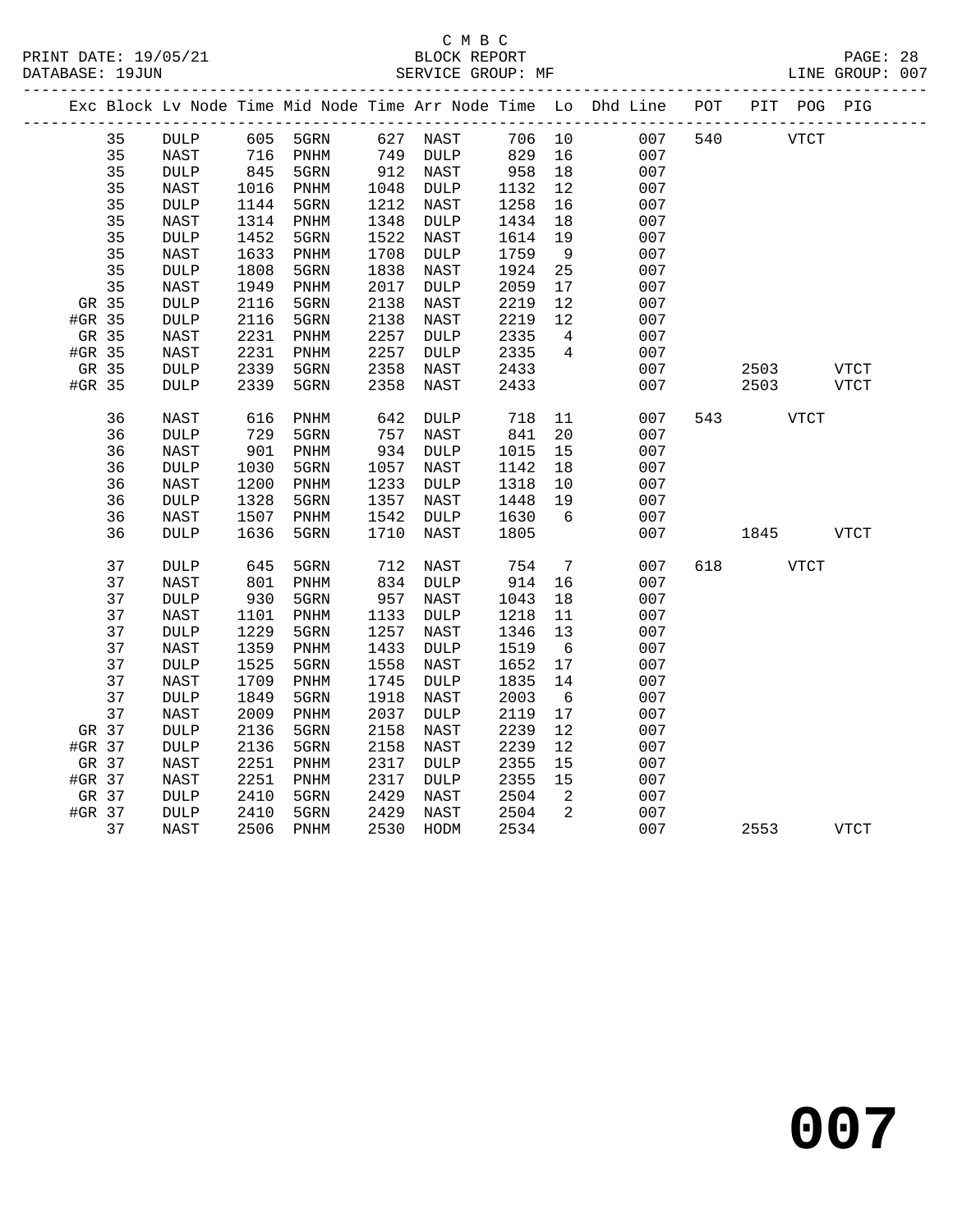## C M B C<br>BLOCK REPORT

PAGE: 29<br>LINE GROUP: 007

|        |    |                 |      |                              |      |                 |      |                         | Exc Block Lv Node Time Mid Node Time Arr Node Time Lo Dhd Line POT PIT POG PIG |     |             |             |
|--------|----|-----------------|------|------------------------------|------|-----------------|------|-------------------------|--------------------------------------------------------------------------------|-----|-------------|-------------|
|        | 38 | NAST            |      | 554 PNHM                     |      | 620 DULP        | 654  | 6                       | 007                                                                            | 521 | <b>VTCT</b> |             |
|        | 38 | <b>DULP</b>     | 700  | 5GRN                         |      |                 | 809  | $6\overline{6}$         | 007                                                                            |     |             |             |
|        | 38 | NAST            | 815  | PNHM                         |      | $849$ DULP      | 930  | 15                      | 007                                                                            |     |             |             |
|        | 38 | $\texttt{DULP}$ | 945  | 5GRN                         | 1012 | NAST            | 1057 | 19                      | 007                                                                            |     |             |             |
|        | 38 | NAST            | 1116 | PNHM                         | 1148 | DULP            | 1233 | 11                      | 007                                                                            |     |             |             |
|        | 38 | <b>DULP</b>     | 1244 | 5GRN                         | 1312 | NAST            | 1401 | 13                      | 007                                                                            |     |             |             |
|        | 38 | NAST            | 1414 | PNHM                         | 1448 | DULP            | 1534 | 14                      | 007                                                                            |     |             |             |
|        | 38 | $\texttt{DULP}$ | 1548 | 5GRN                         | 1622 | NAST            | 1717 | 16                      | 007                                                                            |     |             |             |
|        | 38 | NAST            | 1733 | PNHM                         | 1809 | $\texttt{DULP}$ | 1858 | 13                      | 007                                                                            |     |             |             |
|        | 38 | <b>DULP</b>     | 1911 | 5GRN                         | 1938 | NAST            | 2022 | $\overline{7}$          | 007                                                                            |     |             |             |
| GR 38  |    | NAST            | 2029 | PNHM                         | 2057 | <b>DULP</b>     | 2137 | 19                      | 007                                                                            |     |             |             |
| #GR 38 |    | NAST            | 2029 | $\mathop{\rm PNHM}\nolimits$ | 2057 | $\texttt{DULP}$ | 2137 | 19                      | 007                                                                            |     |             |             |
| GR 38  |    | $\texttt{DULP}$ | 2156 | 5GRN                         | 2218 | NAST            | 2258 | 13                      | 007                                                                            |     |             |             |
| #GR 38 |    | $\texttt{DULP}$ | 2156 | 5GRN                         | 2218 | NAST            | 2258 | 13                      | 007                                                                            |     |             |             |
| GR 38  |    | <b>NAST</b>     | 2311 | PNHM                         | 2337 | <b>DULP</b>     | 2415 | 25                      | 007                                                                            |     |             |             |
| #GR 38 |    | NAST            | 2311 | PNHM                         | 2337 | <b>DULP</b>     | 2415 | 25                      | 007                                                                            |     |             |             |
| GR 38  |    | <b>DULP</b>     | 2440 | 5GRN                         | 2459 | NAST            | 2534 |                         | 007                                                                            |     | 2602        | <b>VTCT</b> |
| #GR 38 |    | <b>DULP</b>     | 2440 | 5GRN                         | 2459 | NAST            | 2534 |                         | 007                                                                            |     | 2602        | VTCT        |
|        | 39 | NAST            | 648  | $\mathop{\rm PNHM}\nolimits$ | 719  | DULP            | 756  | 18                      | 007                                                                            | 615 | <b>VTCT</b> |             |
|        | 39 | <b>DULP</b>     | 814  | 5GRN                         | 842  | NAST            | 929  | 18                      | 007                                                                            |     |             |             |
|        | 39 | <b>NAST</b>     | 947  | PNHM                         | 1019 | <b>DULP</b>     | 1102 | 13                      | 007                                                                            |     |             |             |
|        | 39 | $\texttt{DULP}$ | 1115 | 5GRN                         | 1142 | NAST            | 1228 | 17                      | 007                                                                            |     |             |             |
|        | 39 | NAST            | 1245 | PNHM                         | 1318 | DULP            | 1403 | 10                      | 007                                                                            |     |             |             |
|        | 39 | <b>DULP</b>     | 1413 | 5GRN                         | 1442 | NAST            | 1534 | 10                      | 007                                                                            |     |             |             |
|        | 39 | NAST            | 1544 | PNHM                         | 1619 | <b>DULP</b>     | 1710 | 18                      | 007                                                                            |     |             |             |
|        | 39 | $\texttt{DULP}$ | 1728 | 5GRN                         | 1758 | NAST            | 1845 | 22                      | 007                                                                            |     |             |             |
|        | 39 | NAST            | 1907 | PNHM                         | 1936 | $\texttt{DULP}$ | 2019 | 15                      | 007                                                                            |     |             |             |
| GR 39  |    | <b>DULP</b>     | 2034 | 5GRN                         | 2058 | NAST            | 2139 | 12                      | 007                                                                            |     |             |             |
| #GR 39 |    | <b>DULP</b>     | 2034 | 5GRN                         | 2058 | NAST            | 2139 | 12                      | 007                                                                            |     |             |             |
| GR 39  |    | NAST            | 2151 | PNHM                         | 2217 | <b>DULP</b>     | 2256 | $\overline{\mathbf{3}}$ | 007                                                                            |     |             |             |
| #GR 39 |    | NAST            | 2151 | PNHM                         | 2217 | <b>DULP</b>     | 2256 | 3                       | 007                                                                            |     |             |             |
| GR 39  |    | $\texttt{DULP}$ | 2259 | 5GRN                         | 2318 | NAST            | 2358 | 9                       | 007                                                                            |     |             |             |
| #GR 39 |    | DULP            | 2259 | 5GRN                         | 2318 | NAST            | 2358 | $\mathsf{Q}$            | 007                                                                            |     |             |             |
| GR 39  |    | NAST            | 2407 | PNHM                         | 2429 | DULP            | 2504 |                         | 007                                                                            |     | 2517        | VTCT        |
| #GR 39 |    | NAST            | 2407 | PNHM                         | 2429 | DULP            | 2504 |                         | 007                                                                            |     | 2517        | VTCT        |
|        | 40 | NAST            | 846  | PNHM                         | 919  | DULP            | 1000 | 15                      | 007                                                                            | 802 | VTCT        |             |
|        | 40 | <b>DULP</b>     | 1015 | 5GRN                         | 1042 | NAST            | 1127 | 18                      | 007                                                                            |     |             |             |
|        | 40 | NAST            | 1145 | PNHM                         | 1218 | $\texttt{DULP}$ | 1303 | 10                      | 007                                                                            |     |             |             |
|        | 40 | $\texttt{DULP}$ | 1313 | 5GRN                         | 1342 | NAST            | 1433 | 11                      | 007                                                                            |     |             |             |
|        | 40 | NAST            | 1444 | PNHM                         | 1518 | DULP            | 1606 | 6                       | 007                                                                            |     |             |             |
|        | 40 | $\texttt{DULP}$ | 1612 | 5GRN                         | 1646 | NAST            | 1741 | 8                       | 007                                                                            |     |             |             |
|        | 40 | NAST            | 1749 | PNHM                         | 1823 | <b>DULP</b>     | 1910 |                         | 007                                                                            |     | 1927        | VTCT        |
|        |    |                 |      |                              |      |                 |      |                         |                                                                                |     |             |             |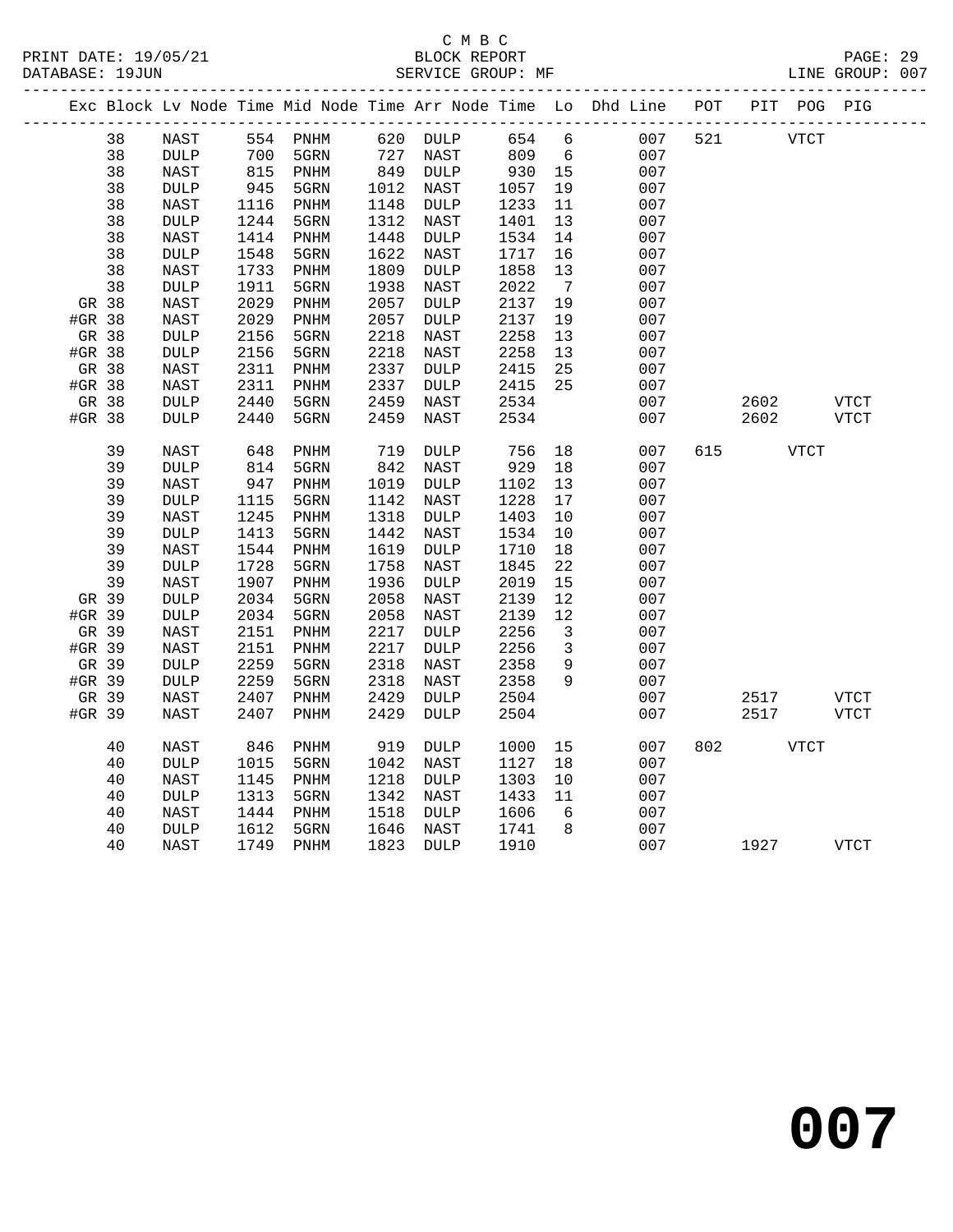## C M B C<br>BLOCK REPORT

PAGE: 30<br>LINE GROUP: 007

|          |    | -----           |      |                              |      | _________________________ |      |                         | Exc Block Lv Node Time Mid Node Time Arr Node Time Lo Dhd Line<br>------------ | POT<br>________________ | PIT POG PIG |             |
|----------|----|-----------------|------|------------------------------|------|---------------------------|------|-------------------------|--------------------------------------------------------------------------------|-------------------------|-------------|-------------|
|          | 41 | <b>DULP</b>     | 744  | 5GRN                         |      | 812 NAST                  | 859  | 17                      | 007                                                                            | 716                     | <b>VTCT</b> |             |
|          | 41 | NAST            | 916  | PNHM                         | 949  | $\texttt{DULP}$           | 1032 | 13                      | 007                                                                            |                         |             |             |
|          | 41 | <b>DULP</b>     | 1045 | 5GRN                         | 1112 | NAST                      | 1157 | 18                      | 007                                                                            |                         |             |             |
|          | 41 | NAST            | 1215 | PNHM                         | 1248 | <b>DULP</b>               | 1333 | 10                      | 007                                                                            |                         |             |             |
|          | 41 | $\texttt{DULP}$ | 1343 | 5GRN                         | 1412 | NAST                      | 1503 | 17                      | 007                                                                            |                         |             |             |
|          | 41 | NAST            | 1520 | PNHM                         | 1555 | DULP                      | 1643 | $\overline{7}$          | 007                                                                            |                         |             |             |
|          | 41 | <b>DULP</b>     | 1650 | 5GRN                         | 1722 | NAST                      | 1816 | 10                      | 007                                                                            |                         |             |             |
|          | 41 | <b>NAST</b>     | 1826 | $\mathop{\rm PNHM}\nolimits$ | 1858 | DULP                      | 1943 | 11                      | 007                                                                            |                         |             |             |
|          | 41 | <b>DULP</b>     | 1954 | 5GRN                         | 2018 | NAST                      | 2059 | 10                      | 007                                                                            |                         |             |             |
| GR 41    |    | <b>NAST</b>     | 2109 | PNHM                         | 2137 | <b>DULP</b>               | 2217 | 19                      | 007                                                                            |                         |             |             |
| #GR 41   |    | NAST            | 2109 | PNHM                         | 2137 | <b>DULP</b>               | 2217 | 19                      | 007                                                                            |                         |             |             |
| GR 41    |    | <b>DULP</b>     | 2236 | 5GRN                         | 2258 | NAST                      | 2338 | 14                      | 007                                                                            |                         |             |             |
| #GR $41$ |    | <b>DULP</b>     | 2236 | 5GRN                         | 2258 | NAST                      | 2338 | 14                      | 007                                                                            |                         |             |             |
| GR 41    |    | NAST            | 2352 | $\mathop{\rm PNHM}\nolimits$ | 2417 | $\texttt{DULP}$           | 2449 |                         | 007                                                                            |                         | 2502        | <b>VTCT</b> |
| #GR 41   |    | <b>NAST</b>     | 2352 | PNHM                         | 2417 | <b>DULP</b>               | 2449 |                         | 007                                                                            |                         | 2502        | <b>VTCT</b> |
|          | 42 | <b>DULP</b>     | 1440 | 5GRN                         | 1510 | NAST                      | 1602 | 19                      | 007                                                                            | 1411                    | <b>VTCT</b> |             |
|          | 42 | NAST            | 1621 | PNHM                         | 1656 | <b>DULP</b>               | 1747 |                         | 007                                                                            |                         | 1806        | VTCT        |
|          | 43 | <b>DULP</b>     | 1537 | 5GRN                         | 1610 | NAST                      | 1704 | 17                      | 007                                                                            | 1508                    | <b>VTCT</b> |             |
|          | 43 | NAST            | 1721 | PNHM                         | 1757 | <b>DULP</b>               | 1847 |                         | 007                                                                            |                         | 1904        | <b>VTCT</b> |
|          | 44 | NAST            | 1456 | $\mathop{\rm PNHM}\nolimits$ | 1530 | DULP                      | 1618 | 6                       | 007                                                                            | 1410                    | <b>VTCT</b> |             |
|          | 44 | <b>DULP</b>     | 1624 | 5GRN                         | 1658 | NAST                      | 1753 | 11                      | 007                                                                            |                         |             |             |
|          | 44 | NAST            | 1804 | $\mathop{\rm PNHM}\nolimits$ | 1838 | $\texttt{DULP}$           | 1925 | 6                       | 007                                                                            |                         |             |             |
|          | 44 | <b>DULP</b>     | 1931 | 5GRN                         | 1958 | NAST                      | 2040 | 9                       | 007                                                                            |                         |             |             |
| GR 44    |    | NAST            | 2049 | PNHM                         | 2117 | $\texttt{DULP}$           | 2157 | 19                      | 007                                                                            |                         |             |             |
| #GR 44   |    | NAST            | 2049 | PNHM                         | 2117 | <b>DULP</b>               | 2157 | 19                      | 007                                                                            |                         |             |             |
| GR 44    |    | <b>DULP</b>     | 2216 | 5GRN                         | 2238 | NAST                      | 2318 | 14                      | 007                                                                            |                         |             |             |
| #GR 44   |    | <b>DULP</b>     | 2216 | 5GRN                         | 2238 | NAST                      | 2318 | 14                      | 007                                                                            |                         |             |             |
| GR 44    |    | NAST            | 2332 | $\mathop{\rm PNHM}\nolimits$ | 2357 | DULP                      | 2429 |                         | 007                                                                            |                         | 2442        | VTCT        |
| #GR $44$ |    | NAST            | 2332 | PNHM                         | 2357 | DULP                      | 2429 |                         | 007                                                                            |                         | 2442        | VTCT        |
|          | 45 | NAST            | 1609 | PNHM                         | 1644 | DULP                      | 1735 | 13                      | 007                                                                            | 1523                    | VTCT        |             |
|          | 45 | <b>DULP</b>     | 1748 | 5GRN                         | 1818 | NAST                      | 1904 | 25                      | 007                                                                            |                         |             |             |
|          | 45 | NAST            | 1929 | $\mathop{\rm PNHM}\nolimits$ | 1957 | <b>DULP</b>               | 2039 | 17                      | 007                                                                            |                         |             |             |
| GR 45    |    | <b>DULP</b>     | 2056 | 5GRN                         | 2118 | NAST                      | 2159 | 12                      | 007                                                                            |                         |             |             |
| #GR 45   |    | $\texttt{DULP}$ | 2056 | 5GRN                         | 2118 | NAST                      | 2159 | 12                      | 007                                                                            |                         |             |             |
| GR 45    |    | NAST            | 2211 | PNHM                         | 2237 | <b>DULP</b>               | 2316 | $\overline{\mathbf{3}}$ | 007                                                                            |                         |             |             |
| #GR 45   |    | NAST            | 2211 | PNHM                         | 2237 | <b>DULP</b>               | 2316 | $\overline{\mathbf{3}}$ | 007                                                                            |                         |             |             |
| GR 45    |    | <b>DULP</b>     | 2319 | 5GRN                         | 2338 | NAST                      | 2418 | 19                      | 007                                                                            |                         |             |             |
| #GR 45   |    | <b>DULP</b>     | 2319 | 5GRN                         | 2338 | NAST                      | 2418 | 19                      | 007                                                                            |                         |             |             |
| GR 45    |    | NAST            | 2437 | PNHM                         | 2459 | <b>DULP</b>               | 2534 |                         | 007                                                                            |                         | 2547        | <b>VTCT</b> |
| #GR 45   |    | NAST            | 2437 | PNHM                         | 2459 | <b>DULP</b>               | 2534 |                         | 007                                                                            |                         | 2547        | <b>VTCT</b> |
|          |    |                 |      |                              |      |                           |      |                         |                                                                                |                         |             |             |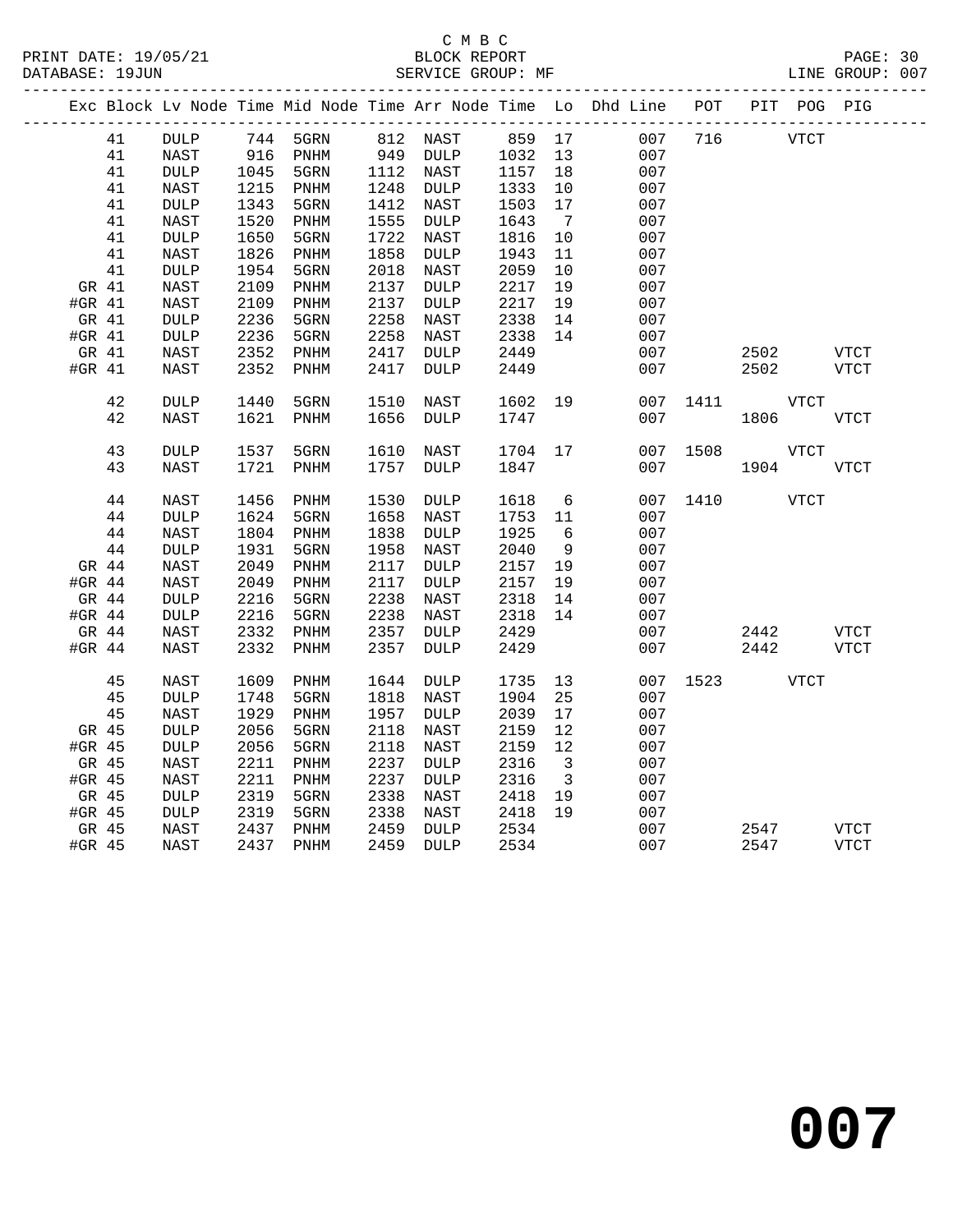| PRINT DATE: 19/05/21<br>DATABASE: 19JUN |              |                                                                    |            |                           |            |                   | C M B C<br>BLOCK REPORT |                          |                                                                                                                                                               |               |          | PAGE: 31    |  |
|-----------------------------------------|--------------|--------------------------------------------------------------------|------------|---------------------------|------------|-------------------|-------------------------|--------------------------|---------------------------------------------------------------------------------------------------------------------------------------------------------------|---------------|----------|-------------|--|
|                                         |              | 41FR 41 AV & FRASER<br>FRTE FRASER TERMINUS<br>WFST WATERFRONT STN |            | F41S FRASER & 41 AV-SOUTH |            |                   |                         |                          | BYKY BROADWAY & KINGSWAY<br>FR41 FRASER & 41 AV<br>VTCT Vancouver Trolley Depot                                                                               |               |          |             |  |
|                                         |              |                                                                    |            |                           |            |                   |                         |                          | Exc Block Lv Node Time Mid Node Time Arr Node Time Lo Dhd Line POT PIT POG PIG                                                                                |               |          |             |  |
|                                         |              |                                                                    |            |                           |            |                   |                         |                          | $\begin{tabular}{lcccccc} 1 & FRA1 & 458 & BYKY & 510 WFST & 524 & 0 & 008 & 442 & VTCT \\ 1 & WFST & 524 & BYKY & 537 FRTE & 555 & 13 & 008 & \end{tabular}$ |               |          |             |  |
|                                         |              |                                                                    |            |                           |            |                   |                         |                          |                                                                                                                                                               |               |          |             |  |
|                                         | $\mathbf{1}$ | FRTE                                                               |            | 608 BYKY 630 WFST 646 0   |            |                   |                         |                          | 008                                                                                                                                                           |               |          |             |  |
|                                         | $\mathbf 1$  | WFST                                                               |            | 646 BYKY 701              |            | FRTE              | 723                     | 13                       | 008                                                                                                                                                           |               |          |             |  |
|                                         | $\mathbf{1}$ | FRTE                                                               |            | 736 BYKY<br>826 BYKY      |            | WFST              |                         | $\overline{0}$           | 008                                                                                                                                                           |               |          |             |  |
|                                         | 1            | WFST                                                               |            |                           | 804<br>843 | FRTE              | 826<br>907              | 12                       | 008                                                                                                                                                           |               |          |             |  |
|                                         | 1            | FRTE                                                               |            | 919 BYKY                  | 945        | WFST              | 1005                    | $\overline{0}$           | 008                                                                                                                                                           |               |          |             |  |
|                                         | 1            | WFST                                                               | 1005       | BYKY                      | 1023       | FRTE              | 1050                    | 19                       | 008                                                                                                                                                           |               |          |             |  |
|                                         | 1            | FRTE                                                               |            | 1109 BYKY                 | 1135       | WFST              | 1155                    | $\overline{0}$           | 008                                                                                                                                                           |               |          |             |  |
|                                         | 1            | WFST                                                               |            | 1155 BYKY                 | 1213       | FRTE              | 1240                    | 18                       | 008                                                                                                                                                           |               |          |             |  |
|                                         | 1            | FRTE                                                               |            | 1258 BYKY                 | 1324       | WFST              | 1345                    | $\overline{0}$           | 008                                                                                                                                                           |               |          |             |  |
|                                         | 1            | WFST                                                               | 1345       | BYKY                      | 1406       | FRTE              | 1432                    | 14                       | 008                                                                                                                                                           |               |          |             |  |
|                                         | 1            | FRTE                                                               | 1446       | BYKY                      | 1514       | WFST              | 1535                    | $\overline{\mathbf{0}}$  | 008                                                                                                                                                           |               |          |             |  |
|                                         | 1            | WFST                                                               | 1535       | BYKY                      |            | 1556 FRTE         | 1627                    | 10                       | 008                                                                                                                                                           |               |          |             |  |
|                                         | 1            | FRTE                                                               |            | 1637 BYKY                 |            | 1705 WFST         | 1727                    |                          | $\overline{0}$<br>008                                                                                                                                         |               |          |             |  |
|                                         | 1            | WFST                                                               |            | 1727 BYKY                 |            | 1751 FRTE         | 1821                    | $\overline{1}$           | 008                                                                                                                                                           |               |          |             |  |
|                                         | 1            | <b>FRTE</b>                                                        | 1822       | BYKY                      |            | $41\mathrm{FR}$   | 1834                    |                          |                                                                                                                                                               | 008 1852 VTCT |          |             |  |
|                                         | 2            | F41S                                                               |            | 502 BYKY                  |            | FRTE              | 509                     |                          | $\overline{0}$<br>008                                                                                                                                         |               | 446 VTCT |             |  |
|                                         | 2            | FRTE                                                               |            | 509 BYKY 530 WFST         |            |                   | 544                     |                          | $\overline{0}$<br>008                                                                                                                                         |               |          |             |  |
|                                         | 2            | WFST                                                               | 544        | BYKY                      | 557        | FRTE              | 615                     | $7\overline{ }$          | 008                                                                                                                                                           |               |          |             |  |
|                                         | 2            | FRTE                                                               | 622<br>702 | BYKY                      | 646        | WFST              | 702                     | $\overline{0}$           | 008                                                                                                                                                           |               |          |             |  |
|                                         | 2            | WFST                                                               | 702        | BYKY                      | 717        | FRTE              | 739                     | 10                       | 008                                                                                                                                                           |               |          |             |  |
|                                         | 2            | FRTE                                                               |            | 749 BYKY                  | 817        | WFST              | 839                     | $\overline{0}$           | 008                                                                                                                                                           |               |          |             |  |
|                                         | 2            | WFST                                                               | 839        | BYKY                      | 857        | FRTE              | 921                     | 15                       | 008                                                                                                                                                           |               |          |             |  |
|                                         | 2            | FRTE                                                               | 936        | BYKY                      | 1002       | WFST              | 1022                    | $\overline{0}$           | 008                                                                                                                                                           |               |          |             |  |
|                                         | 2            | WFST                                                               |            | 1022 BYKY                 | 1040       | FRTE              | 1107                    | 18                       | 008                                                                                                                                                           |               |          |             |  |
|                                         | 2            | FRTE                                                               |            | 1125 BYKY                 | 1151       | WFST              | 1212                    | $\overline{0}$           | 008                                                                                                                                                           |               |          |             |  |
|                                         | 2            | WFST                                                               | 1212       | BYKY                      | 1231       | FRTE              | 1257                    | 18                       | 008                                                                                                                                                           |               |          |             |  |
|                                         | 2            | FRTE                                                               | 1315       | BYKY<br>1402 BYKY         | 1341       | WFST<br>1423 FRTE | $1402$<br>$1440$        | $\overline{0}$           | 008                                                                                                                                                           |               |          |             |  |
|                                         | 2            | WFST                                                               |            |                           |            |                   | 1449 12                 |                          | 008<br>FRTE 1501 BYKY 1529 WFST 1550 0 008                                                                                                                    |               |          |             |  |
|                                         | 2<br>2       | WFST                                                               | 1550       | BYKY                      | 1611       | FRTE              | 1642                    | 11                       | 008                                                                                                                                                           |               |          |             |  |
|                                         | 2            | FRTE                                                               | 1653       | BYKY                      | 1721       | WFST              | 1742                    | $\overline{\phantom{0}}$ | 008                                                                                                                                                           |               |          |             |  |
|                                         | 2            | WFST                                                               | 1742       | BYKY                      | 1804       | FRTE              | 1834                    | 13                       | 008                                                                                                                                                           |               |          |             |  |
|                                         | 2            | FRTE                                                               | 1847       | BYKY                      | 1912       | WFST              | 1929                    | $\overline{0}$           | 008                                                                                                                                                           |               |          |             |  |
|                                         | 2            | WFST                                                               | 1929       | <b>BYKY</b>               | 1948       | FRTE              | 2016                    | 10                       | 008                                                                                                                                                           |               |          |             |  |
|                                         | 2            | FRTE                                                               | 2026       | BYKY                      | 2046       | WFST              | 2102                    | 0                        | 008                                                                                                                                                           |               |          |             |  |
|                                         | 2            | WFST                                                               | 2102       | <b>BYKY</b>               | 2119       | FRTE              | 2142                    | 8                        | 008                                                                                                                                                           |               |          |             |  |
|                                         | 2            | FRTE                                                               | 2150       | BYKY                      | 2210       | WFST              | 2226                    | $\mathbf 0$              | 008                                                                                                                                                           |               |          |             |  |
|                                         | 2            | WFST                                                               | 2226       | <b>BYKY</b>               | 2243       | ${\tt FRTE}$      | 2304                    | 16                       | 008                                                                                                                                                           |               |          |             |  |
|                                         | 2            | FRTE                                                               | 2320       | BYKY                      | 2340       | WFST              | 2355                    | 0                        | 008                                                                                                                                                           |               |          |             |  |
|                                         | 2            | WFST                                                               | 2355       | BYKY                      | 2410       | FRTE              | 2430                    | 0                        | 008                                                                                                                                                           |               |          |             |  |
|                                         | 2            | FRTE                                                               |            | 2430 BYKY                 |            | 41FR              | 2437                    |                          | 008                                                                                                                                                           |               | 2450     | <b>VTCT</b> |  |
|                                         |              |                                                                    |            |                           |            |                   |                         |                          |                                                                                                                                                               |               |          |             |  |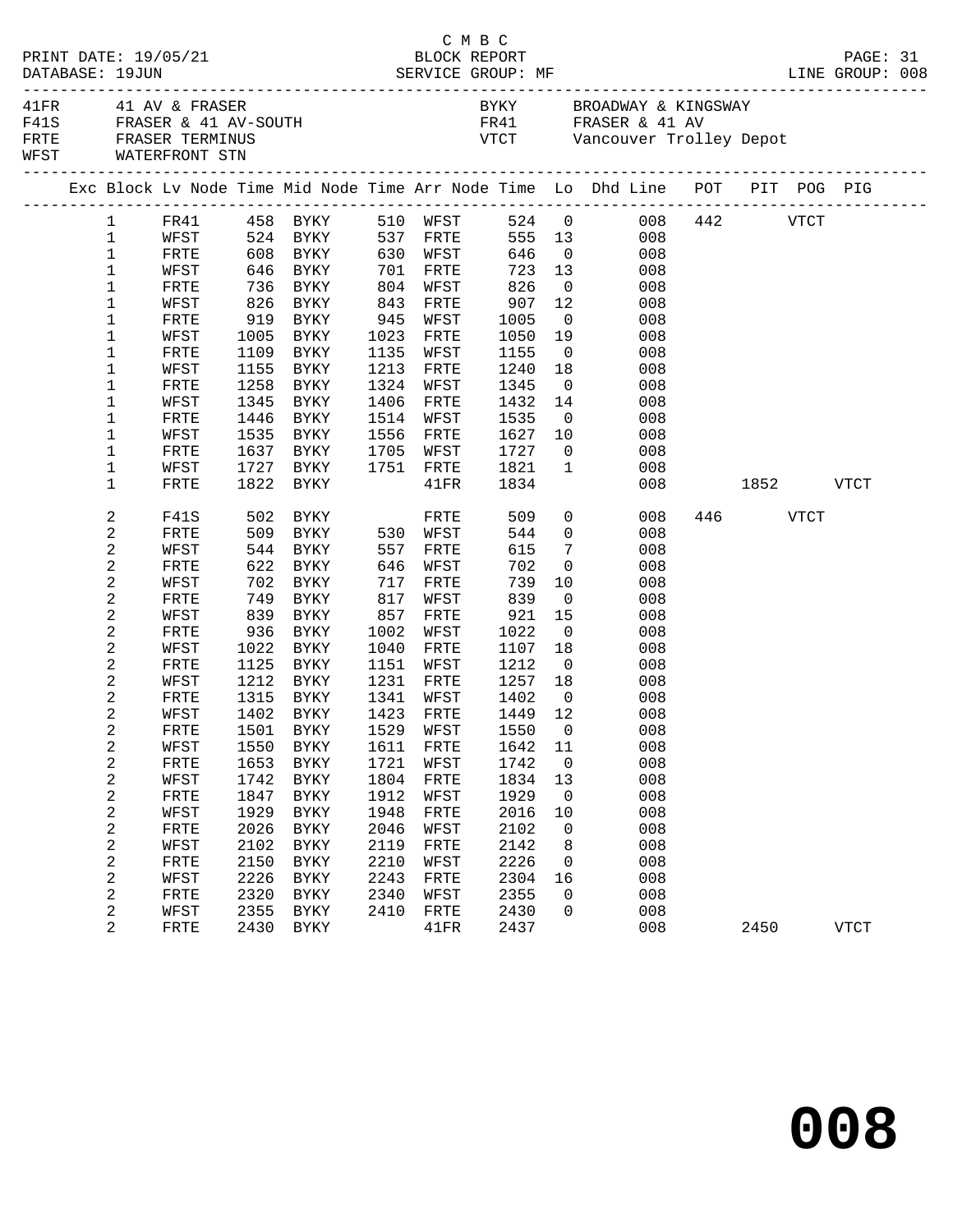## C M B C N B C N B C N B C C M B C

| DATABASE: 19JUN |      |      | SERVICE GROUP: MF          |      |           |       |                | LINE GROUP: 008                                                                |     |          |           |             |  |
|-----------------|------|------|----------------------------|------|-----------|-------|----------------|--------------------------------------------------------------------------------|-----|----------|-----------|-------------|--|
|                 |      |      |                            |      |           |       |                | Exc Block Lv Node Time Mid Node Time Arr Node Time Lo Dhd Line POT PIT POG PIG |     |          |           |             |  |
| $\mathbf{3}$    |      |      | F41S 521 BYKY              |      | FRTE      | 528 0 |                | 008                                                                            |     | 505 VTCT |           |             |  |
| 3               | FRTE | 528  | <b>BYKY</b>                |      | 550 WFST  | 605 0 |                | 008                                                                            |     |          |           |             |  |
| 3               | WFST | 605  | BYKY                       |      | 618 FRTE  | 636   | 16             | 008                                                                            |     |          |           |             |  |
| 3               | FRTE | 652  | BYKY                       |      | 718 WFST  | 736   | $\overline{0}$ | 008                                                                            |     |          |           |             |  |
| 3               | WFST | 736  | BYKY                       | 752  | FRTE      | 815   | 11             | 008                                                                            |     |          |           |             |  |
| 3               | FRTE | 826  | BYKY                       | 856  | WFST      | 918   | $\overline{0}$ | 008                                                                            |     |          |           |             |  |
| 3               | WFST | 918  | BYKY                       | 936  | FRTE      | 1001  | 17             | 008                                                                            |     |          |           |             |  |
| 3               | FRTE | 1018 | BYKY                       | 1044 | WFST      | 1104  | $\overline{0}$ | 008                                                                            |     |          |           |             |  |
| 3               | WFST | 1104 | BYKY                       | 1122 | FRTE      | 1149  | 19             | 008                                                                            |     |          |           |             |  |
| 3               | FRTE | 1208 | BYKY                       | 1234 | WFST      | 1255  | $\overline{0}$ | 008                                                                            |     |          |           |             |  |
| 3               | WFST | 1255 | BYKY                       | 1315 | FRTE      | 1341  | 14             | 008                                                                            |     |          |           |             |  |
| 3               | FRTE | 1355 | BYKY                       | 1423 | WFST      | 1444  | $\overline{0}$ | 008                                                                            |     |          |           |             |  |
| 3               | WFST | 1444 | BYKY                       | 1505 | FRTE      | 1536  | 13             | 008                                                                            |     |          |           |             |  |
| 3               | FRTE | 1549 | BYKY                       | 1617 | WFST      | 1639  | $\overline{0}$ | 008                                                                            |     |          |           |             |  |
| 3               | WFST | 1639 | BYKY                       | 1701 | FRTE      | 1732  | 8              | 008                                                                            |     |          |           |             |  |
| 3               | FRTE | 1740 | BYKY                       | 1808 | WFST      | 1828  | $\overline{0}$ | 008                                                                            |     |          |           |             |  |
| 3               | WFST | 1828 | BYKY                       | 1848 | FRTE      | 1918  | 17             | 008                                                                            |     |          |           |             |  |
| 3               | FRTE | 1935 | BYKY                       | 1958 | WFST      | 2015  | $\overline{0}$ | 008                                                                            |     |          |           |             |  |
| 3               | WFST | 2015 | BYKY                       | 2032 | FRTE      | 2057  | 8              | 008                                                                            |     |          |           |             |  |
| 3               | FRTE | 2105 | BYKY                       | 2125 | WFST      | 2141  | $\overline{0}$ | 008                                                                            |     |          |           |             |  |
| 3               | WFST | 2141 | BYKY                       | 2158 | FRTE      | 2221  | 14             | 008                                                                            |     |          |           |             |  |
| 3               | FRTE | 2235 | BYKY                       | 2255 | WFST      | 2311  | $\overline{0}$ | 008                                                                            |     |          |           |             |  |
| 3               | WFST | 2311 | BYKY                       | 2326 | FRTE      | 2346  | $\mathbf{0}$   | 008                                                                            |     |          |           |             |  |
| 3               | FRTE | 2346 | BYKY                       |      | 41FR      | 2353  |                | 008                                                                            |     |          | 2406 VTCT |             |  |
| 4               | F41S | 541  | BYKY                       |      | FRTE      | 548   | $\mathsf{O}$   | 008                                                                            | 525 | VTCT     |           |             |  |
| 4               | FRTE | 548  | BYKY                       |      | 610 WFST  | 625   | $\mathsf{O}$   | 008                                                                            |     |          |           |             |  |
| 4               | WFST | 625  | BYKY                       | 638  | FRTE      | 700   | 12             | 008                                                                            |     |          |           |             |  |
| 4               | FRTE | 712  | BYKY                       | 738  | WFST      | 756   | $\overline{0}$ | 008                                                                            |     |          |           |             |  |
| 4               | WFST | 756  | BYKY                       | 812  | FRTE      | 836   | 17             | 008                                                                            |     |          |           |             |  |
| 4               | FRTE | 853  | BYKY                       | 920  | WFST      | 941   | $\overline{0}$ | 008                                                                            |     |          |           |             |  |
| 4               | WFST | 941  | BYKY                       | 959  | FRTE      | 1024  | 20             | 008                                                                            |     |          |           |             |  |
| 4               | FRTE | 1044 | BYKY                       | 1110 | WFST      | 1130  | $\overline{0}$ | 008                                                                            |     |          |           |             |  |
| 4               | WFST | 1130 | BYKY                       | 1148 | FRTE      | 1215  | 17             | 008                                                                            |     |          |           |             |  |
| 4               | FRTE | 1232 | BYKY                       | 1258 | WFST      | 1319  | $\overline{0}$ | 008                                                                            |     |          |           |             |  |
| 4               | WFST | 1319 | BYKY                       | 1340 | FRTE      | 1406  | 15             | 008                                                                            |     |          |           |             |  |
| 4               | FRTE | 1421 | BYKY                       | 1449 | WFST      | 1510  | $\overline{0}$ | 008                                                                            |     |          |           |             |  |
| 4               | WFST | 1510 | BYKY                       |      | 1531 FRTE | 1602  | 8              | 008                                                                            |     |          |           |             |  |
| 4               | FRTE |      | 1610 BYKY 1638 WFST 1700 0 |      |           |       |                | 008                                                                            |     |          |           |             |  |
| 4               | WFST | 1700 | BYKY                       | 1724 | FRTE      | 1753  | 11             | 008                                                                            |     |          |           |             |  |
| 4               | FRTE | 1804 | BYKY                       | 1830 | WFST      | 1849  | $\overline{0}$ | 008                                                                            |     |          |           |             |  |
| 4               | WFST | 1849 | BYKY                       | 1908 | FRTE      | 1936  | 11             | 008                                                                            |     |          |           |             |  |
| 4               | FRTE | 1947 | <b>BYKY</b>                | 2010 | WFST      | 2027  | $\overline{0}$ | 008                                                                            |     |          |           |             |  |
| 4               | WFST | 2027 | BYKY                       | 2044 | FRTE      | 2109  | 11             | 008                                                                            |     |          |           |             |  |
| 4               | FRTE | 2120 | <b>BYKY</b>                | 2140 | WFST      | 2156  | $\overline{0}$ | 008                                                                            |     |          |           |             |  |
| 4               | WFST | 2156 | BYKY                       | 2213 | FRTE      | 2234  | 16             | 008                                                                            |     |          |           |             |  |
| 4               | FRTE | 2250 | <b>BYKY</b>                | 2310 | WFST      | 2325  | $\mathbf 0$    | 008                                                                            |     |          |           |             |  |
| 4               | WFST | 2325 | BYKY                       | 2340 | FRTE      | 2400  | 14             | 008                                                                            |     |          |           |             |  |
| 4               | FRTE | 2414 | BYKY                       | 2432 | WFST      | 2445  | 0              | 008                                                                            |     |          |           |             |  |
| 4               | WFST | 2445 | BYKY                       | 2500 | FRTE      | 2520  | 2              | 008                                                                            |     |          |           |             |  |
| 4               | FRTE | 2522 | BYKY                       | 2540 | WFST      | 2553  | $\mathbf 0$    | 008                                                                            |     |          |           |             |  |
| 4               | WFST | 2553 | BYKY                       | 2608 | FRTE      | 2628  | 0              | 008                                                                            |     |          |           |             |  |
| 4               | FRTE | 2628 | BYKY                       |      | 41FR      | 2635  |                | 008                                                                            |     | 2648     |           | <b>VTCT</b> |  |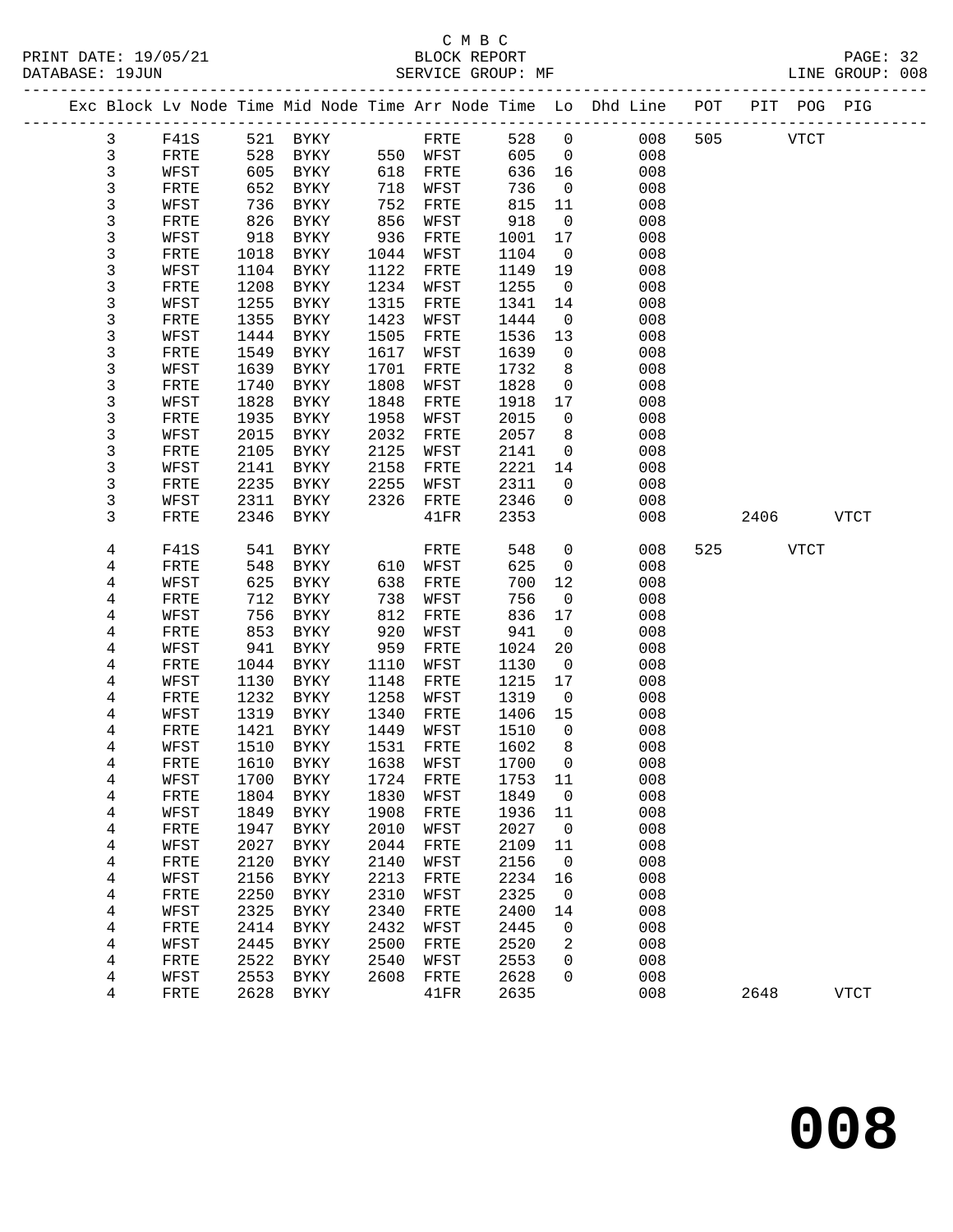## C M B C<br>BLOCK REPORT

PAGE: 33<br>LINE GROUP: 008

|  |   |              |      |             |      |          |      |                          | Exc Block Lv Node Time Mid Node Time Arr Node Time Lo Dhd Line POT |     |      | PIT POG PIG |             |
|--|---|--------------|------|-------------|------|----------|------|--------------------------|--------------------------------------------------------------------|-----|------|-------------|-------------|
|  | 5 | F41S         |      | 546 BYKY    |      | FRTE     | 553  | 5                        | 008                                                                | 530 |      | <b>VTCT</b> |             |
|  | 5 | FRTE         | 558  | BYKY        |      | 620 WFST | 635  | $\overline{0}$           | 008                                                                |     |      |             |             |
|  | 5 | WFST         | 635  | BYKY        | 649  | FRTE     | 711  | 12                       | 008                                                                |     |      |             |             |
|  | 5 | ${\tt FRTE}$ | 723  | BYKY        | 751  | WFST     | 811  | $\overline{0}$           | 008                                                                |     |      |             |             |
|  | 5 | WFST         | 811  | BYKY        | 828  | FRTE     | 852  | 18                       | 008                                                                |     |      |             |             |
|  | 5 | FRTE         | 910  | BYKY        | 936  | WFST     | 956  | $\overline{0}$           | 008                                                                |     |      |             |             |
|  | 5 | WFST         | 956  | <b>BYKY</b> | 1014 | FRTE     | 1041 | 20                       | 008                                                                |     |      |             |             |
|  | 5 | FRTE         | 1101 | BYKY        | 1127 | WFST     | 1147 | $\overline{0}$           | 008                                                                |     |      |             |             |
|  | 5 | WFST         | 1147 | BYKY        | 1205 | FRTE     | 1232 | 17                       | 008                                                                |     |      |             |             |
|  | 5 | FRTE         | 1249 | <b>BYKY</b> | 1315 | WFST     | 1336 | $\overline{0}$           | 008                                                                |     |      |             |             |
|  | 5 | WFST         | 1336 | <b>BYKY</b> | 1357 | FRTE     | 1423 | 15                       | 008                                                                |     |      |             |             |
|  | 5 | FRTE         | 1438 | <b>BYKY</b> | 1506 | WFST     | 1527 | $\overline{0}$           | 008                                                                |     |      |             |             |
|  | 5 | WFST         | 1527 | BYKY        | 1548 | FRTE     | 1619 | 11                       | 008                                                                |     |      |             |             |
|  | 5 | FRTE         | 1630 | <b>BYKY</b> | 1658 | WFST     | 1720 | $\overline{0}$           | 008                                                                |     |      |             |             |
|  | 5 | WFST         | 1720 | BYKY        | 1744 | FRTE     | 1814 | 10                       | 008                                                                |     |      |             |             |
|  | 5 | FRTE         | 1824 | <b>BYKY</b> | 1850 | WFST     | 1909 | $\overline{0}$           | 008                                                                |     |      |             |             |
|  | 5 | WFST         | 1909 | BYKY        | 1928 | FRTE     | 1956 | 16                       | 008                                                                |     |      |             |             |
|  | 5 | FRTE         | 2012 | BYKY        | 2034 | WFST     | 2050 | $\overline{0}$           | 008                                                                |     |      |             |             |
|  | 5 | WFST         | 2050 | <b>BYKY</b> | 2107 | FRTE     | 2130 | $\Omega$                 | 008                                                                |     |      |             |             |
|  | 5 | FRTE         | 2130 | BYKY        |      | 41FR     | 2138 |                          | 008                                                                |     | 2153 |             | <b>VTCT</b> |
|  |   |              |      |             |      |          |      |                          |                                                                    |     |      |             |             |
|  | б | F41S         | 606  | BYKY        |      | FRTE     | 613  | $\overline{3}$           | 008                                                                | 550 |      | <b>VTCT</b> |             |
|  | 6 | FRTE         | 616  | BYKY        | 638  | WFST     | 654  | $\mathbf 0$              | 008                                                                |     |      |             |             |
|  | 6 | WFST         | 654  | BYKY        | 709  | FRTE     | 731  | 12                       | 008                                                                |     |      |             |             |
|  | б | FRTE         | 743  | <b>BYKY</b> | 811  | WFST     | 833  | $\overline{0}$           | 008                                                                |     |      |             |             |
|  | б | WFST         | 833  | BYKY        | 851  | FRTE     | 915  | 12                       | 008                                                                |     |      |             |             |
|  | 6 | FRTE         | 927  | BYKY        | 953  | WFST     | 1013 | $\overline{0}$           | 008                                                                |     |      |             |             |
|  | 6 | WFST         | 1013 | BYKY        | 1031 | FRTE     | 1058 | 19                       | 008                                                                |     |      |             |             |
|  | б | FRTE         | 1117 | <b>BYKY</b> | 1143 | WFST     | 1204 | $\overline{\phantom{0}}$ | 008                                                                |     |      |             |             |
|  | б | WFST         | 1204 | BYKY        | 1222 | FRTE     | 1249 | 17                       | 008                                                                |     |      |             |             |
|  | б | FRTE         | 1306 | <b>BYKY</b> | 1332 | WFST     | 1353 | $\overline{0}$           | 008                                                                |     |      |             |             |
|  | 6 | WFST         | 1353 | <b>BYKY</b> | 1414 | FRTE     | 1440 | 14                       | 008                                                                |     |      |             |             |
|  | 6 | FRTE         | 1454 | BYKY        | 1522 | WFST     | 1543 | 0                        | 008                                                                |     |      |             |             |
|  | б | WFST         | 1543 | <b>BYKY</b> | 1604 | FRTE     | 1635 | 8                        | 008                                                                |     |      |             |             |
|  | б | FRTE         | 1643 | <b>BYKY</b> | 1711 | WFST     | 1733 | $\mathbf 0$              | 008                                                                |     |      |             |             |
|  | 6 | WFST         | 1733 | BYKY        | 1757 | FRTE     | 1827 | 10                       | 008                                                                |     |      |             |             |
|  | 6 | FRTE         | 1837 | <b>BYKY</b> | 1902 | WFST     | 1919 | $\overline{0}$           | 008                                                                |     |      |             |             |
|  | б | WFST         | 1919 | <b>BYKY</b> | 1938 | FRTE     | 2006 | $\Omega$                 | 008                                                                |     |      |             |             |
|  | 6 | FRTE         | 2006 | BYKY        |      | 41FR     | 2016 |                          | 008                                                                |     | 2032 |             | <b>VTCT</b> |
|  |   |              |      |             |      |          |      |                          |                                                                    |     |      |             |             |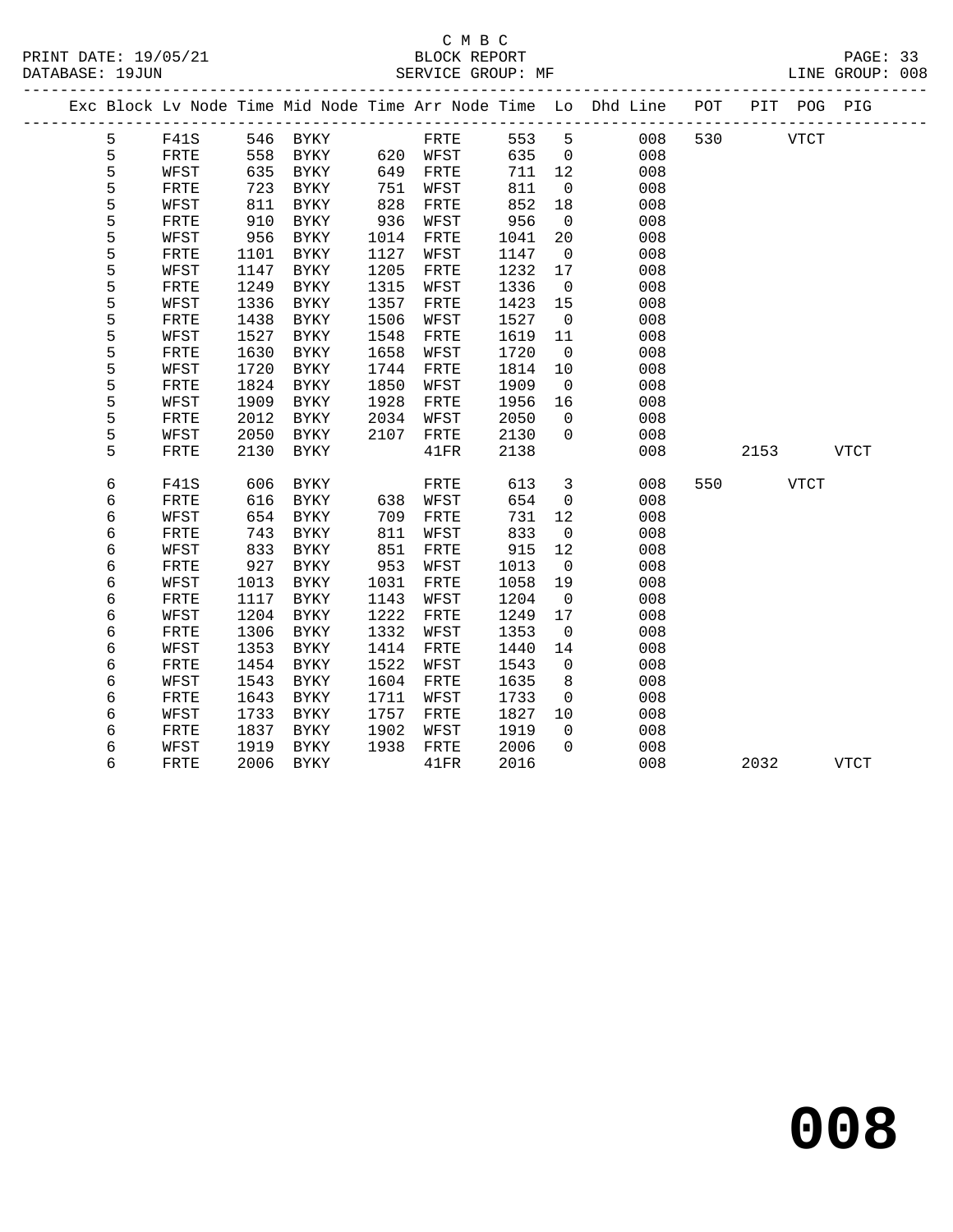| Exc Block Lv Node Time Mid Node Time Arr Node Time Lo Dhd Line POT<br>PIT POG PIG<br>$7\phantom{.}$<br>627 BYKY<br>634<br>$4\overline{4}$<br>008<br>611<br>F41S<br>FRTE<br><b>VTCT</b><br>7<br>638<br>718<br>008<br>FRTE<br>BYKY<br>702 WFST<br>$\overline{0}$<br>7<br>718<br>734<br>756<br>008<br>WFST<br>BYKY<br>FRTE<br>14<br>7<br>810<br>902<br>FRTE<br>BYKY<br>840<br>WFST<br>$\mathsf{O}$<br>008<br>7<br>902<br>945<br>WFST<br>BYKY<br>920<br>FRTE<br>16<br>008<br>7<br>008<br>FRTE<br>1001<br>BYKY<br>1027<br>WFST<br>1047<br>$\overline{0}$<br>7<br>1047<br>008<br>WFST<br>BYKY<br>1105<br>FRTE<br>1132<br>20<br>7<br>1218<br>1239<br>FRTE<br>1152<br>BYKY<br>WFST<br>$\overline{0}$<br>008<br>7<br>1239<br>1258<br>WFST<br>BYKY<br>FRTE<br>1324<br>14<br>008<br>7<br>1338<br>1406<br>1427<br>FRTE<br>BYKY<br>WFST<br>008<br>$\overline{\phantom{0}}$<br>7<br>1427<br>WFST<br>BYKY<br>1448<br>1517<br>11<br>008<br>FRTE<br>7<br>1528<br>BYKY<br>1556<br>1617<br>$\overline{0}$<br>008<br>FRTE<br>WFST<br>7<br>WFST<br>1617<br>BYKY<br>1639<br>FRTE<br>1709<br>11<br>008<br>7<br>1720<br>BYKY<br>1748<br>1810<br>$\overline{0}$<br>008<br>FRTE<br>WFST<br>7<br>1810<br>1830<br>1900<br>008<br>WFST<br>BYKY<br>FRTE<br>11<br>7<br>1934<br>008<br>1911<br>BYKY<br>WFST<br>1951<br>$\overline{0}$<br>FRTE<br>7<br>WFST<br>1951<br>BYKY<br>2008<br>FRTE<br>2036<br>14<br>008<br>7<br>FRTE<br>2050<br>BYKY<br>2110<br>WFST<br>2126<br>$\overline{0}$<br>008<br>7<br>WFST<br>2126<br>BYKY<br>2143<br>2206<br>14<br>008<br>FRTE<br>7<br>2220<br>BYKY<br>2240<br>2256<br>$\mathsf{O}$<br>008<br>FRTE<br>WFST<br>7<br>2256<br>WFST<br>BYKY<br>2311<br>FRTE<br>2331<br>13<br>008<br>2344<br>2402<br>008<br>7<br>FRTE<br>BYKY<br>WFST<br>2415<br>$\mathbf 0$<br>7<br>2415<br>2450<br>$\overline{2}$<br>008<br>WFST<br>BYKY<br>2430<br>FRTE<br>7<br>2452<br>2523<br>008<br>FRTE<br>BYKY<br>2510<br>WFST<br>$\mathbf{0}$<br>7<br>2523<br>2538<br>2558<br>WFST<br>BYKY<br>FRTE<br>$\Omega$<br>008<br>7<br>2558<br>2605<br>FRTE<br>BYKY<br>41FR<br>008<br>2618<br>VTCT<br>8<br>654<br>F41S<br>644<br>BYKY<br>FRTE<br>5<br>008<br>628<br>VTCT<br>8<br>659<br>743<br>BYKY<br>725<br>WFST<br>$\mathsf{O}$<br>008<br>FRTE<br>8<br>743<br>822<br>008<br>WFST<br>BYKY<br>759<br>FRTE<br>15<br>8<br>837<br>904<br>925<br>008<br>FRTE<br>BYKY<br>WFST<br>$\overline{0}$<br>8<br>925<br>008<br>WFST<br>BYKY<br>943<br>FRTE<br>1008<br>19<br>8<br>1027<br>BYKY<br>1053<br>1113<br>008<br>FRTE<br>WFST<br>$\overline{0}$<br>8<br>WFST<br>1113<br>BYKY<br>1131<br>FRTE<br>1158<br>18<br>008<br>8<br>1216<br>1242<br>BYKY<br>WFST<br>1303<br>008<br>FRTE<br>$\overline{\phantom{0}}$<br>8<br>1303<br>WFST<br>BYKY<br>1323<br>1349<br>15<br>008<br>FRTE<br>8<br>1404<br>BYKY<br>1432<br>1453<br>008<br>FRTE<br>WFST<br>$\overline{\phantom{0}}$<br>8<br>WFST<br>1453<br>BYKY<br>1514<br>FRTE<br>1545<br>12<br>008<br>8<br>FRTE<br>1557<br>BYKY<br>1625<br>WFST<br>1647<br>$\overline{0}$<br>008<br>8<br>WFST<br>1647 BYKY<br>1709 FRTE<br>1740 10<br>008<br>8<br>1750<br>1818<br>1838<br>0<br>008<br>FRTE<br>BYKY<br>WFST<br>8<br>1838<br>1858<br>008<br>WFST<br>BYKY<br>FRTE<br>1928<br>0<br>8<br>008<br>FRTE<br>1928<br>BYKY<br>41FR<br>1940<br>1958<br><b>VTCT</b><br>9<br>640<br>710<br>FR41<br>${\tt BYKY}$<br>654<br>WFST<br>$\mathbf 0$<br>008<br>624<br><b>VTCT</b><br>9<br>710<br>725<br>747<br>9<br>008<br>WFST<br>BYKY<br>FRTE<br>9<br>756<br>824<br>846<br>008<br>FRTE<br>BYKY<br>WFST<br>0<br>9<br>846<br>903<br>926<br>008<br>WFST<br>BYKY<br>FRTE<br>18<br>9<br>944<br>1010<br>1030<br>008<br>FRTE<br>BYKY<br>WFST<br>0<br>9<br>1030<br>008<br>WFST<br>BYKY<br>1048<br>FRTE<br>1115<br>19<br>9<br>1200<br>1221<br>008<br>FRTE<br>1134<br><b>BYKY</b><br>WFST<br>$\mathbf 0$<br>9<br>1221<br>008<br>1240<br>1306<br>WFST<br>BYKY<br>FRTE<br>17<br>9<br>008<br>1323<br>1349<br>1410<br>FRTE<br><b>BYKY</b><br>WFST<br>0<br>9<br>1410<br>1431<br>008<br>WFST<br>BYKY<br>FRTE<br>1500<br>15<br>9<br>1543<br>008<br>FRTE<br>1515<br>WFST<br>1604<br>BYKY<br>0<br>9<br>1604<br>1625<br>1656<br>008<br>WFST<br>BYKY<br>FRTE<br>$\mathbf 1$ |  |  |  |  |  |  |  |  |
|------------------------------------------------------------------------------------------------------------------------------------------------------------------------------------------------------------------------------------------------------------------------------------------------------------------------------------------------------------------------------------------------------------------------------------------------------------------------------------------------------------------------------------------------------------------------------------------------------------------------------------------------------------------------------------------------------------------------------------------------------------------------------------------------------------------------------------------------------------------------------------------------------------------------------------------------------------------------------------------------------------------------------------------------------------------------------------------------------------------------------------------------------------------------------------------------------------------------------------------------------------------------------------------------------------------------------------------------------------------------------------------------------------------------------------------------------------------------------------------------------------------------------------------------------------------------------------------------------------------------------------------------------------------------------------------------------------------------------------------------------------------------------------------------------------------------------------------------------------------------------------------------------------------------------------------------------------------------------------------------------------------------------------------------------------------------------------------------------------------------------------------------------------------------------------------------------------------------------------------------------------------------------------------------------------------------------------------------------------------------------------------------------------------------------------------------------------------------------------------------------------------------------------------------------------------------------------------------------------------------------------------------------------------------------------------------------------------------------------------------------------------------------------------------------------------------------------------------------------------------------------------------------------------------------------------------------------------------------------------------------------------------------------------------------------------------------------------------------------------------------------------------------------------------------------------------------------------------------------------------------------------------------------------------------------------------------------------------------------------------------------------------------------------------------------------------------------------------------------------------------------------------------------------------------------------------------------------------------------------------------------------------------------------------------------------------------------------------------------------------------------------------------------------------------------------------------------------------------------------------------------------------------------------------------------------------------------------------------------------------------------------------------------------------------------------------------------------------------------------------------|--|--|--|--|--|--|--|--|
|                                                                                                                                                                                                                                                                                                                                                                                                                                                                                                                                                                                                                                                                                                                                                                                                                                                                                                                                                                                                                                                                                                                                                                                                                                                                                                                                                                                                                                                                                                                                                                                                                                                                                                                                                                                                                                                                                                                                                                                                                                                                                                                                                                                                                                                                                                                                                                                                                                                                                                                                                                                                                                                                                                                                                                                                                                                                                                                                                                                                                                                                                                                                                                                                                                                                                                                                                                                                                                                                                                                                                                                                                                                                                                                                                                                                                                                                                                                                                                                                                                                                                                                              |  |  |  |  |  |  |  |  |
|                                                                                                                                                                                                                                                                                                                                                                                                                                                                                                                                                                                                                                                                                                                                                                                                                                                                                                                                                                                                                                                                                                                                                                                                                                                                                                                                                                                                                                                                                                                                                                                                                                                                                                                                                                                                                                                                                                                                                                                                                                                                                                                                                                                                                                                                                                                                                                                                                                                                                                                                                                                                                                                                                                                                                                                                                                                                                                                                                                                                                                                                                                                                                                                                                                                                                                                                                                                                                                                                                                                                                                                                                                                                                                                                                                                                                                                                                                                                                                                                                                                                                                                              |  |  |  |  |  |  |  |  |
|                                                                                                                                                                                                                                                                                                                                                                                                                                                                                                                                                                                                                                                                                                                                                                                                                                                                                                                                                                                                                                                                                                                                                                                                                                                                                                                                                                                                                                                                                                                                                                                                                                                                                                                                                                                                                                                                                                                                                                                                                                                                                                                                                                                                                                                                                                                                                                                                                                                                                                                                                                                                                                                                                                                                                                                                                                                                                                                                                                                                                                                                                                                                                                                                                                                                                                                                                                                                                                                                                                                                                                                                                                                                                                                                                                                                                                                                                                                                                                                                                                                                                                                              |  |  |  |  |  |  |  |  |
|                                                                                                                                                                                                                                                                                                                                                                                                                                                                                                                                                                                                                                                                                                                                                                                                                                                                                                                                                                                                                                                                                                                                                                                                                                                                                                                                                                                                                                                                                                                                                                                                                                                                                                                                                                                                                                                                                                                                                                                                                                                                                                                                                                                                                                                                                                                                                                                                                                                                                                                                                                                                                                                                                                                                                                                                                                                                                                                                                                                                                                                                                                                                                                                                                                                                                                                                                                                                                                                                                                                                                                                                                                                                                                                                                                                                                                                                                                                                                                                                                                                                                                                              |  |  |  |  |  |  |  |  |
|                                                                                                                                                                                                                                                                                                                                                                                                                                                                                                                                                                                                                                                                                                                                                                                                                                                                                                                                                                                                                                                                                                                                                                                                                                                                                                                                                                                                                                                                                                                                                                                                                                                                                                                                                                                                                                                                                                                                                                                                                                                                                                                                                                                                                                                                                                                                                                                                                                                                                                                                                                                                                                                                                                                                                                                                                                                                                                                                                                                                                                                                                                                                                                                                                                                                                                                                                                                                                                                                                                                                                                                                                                                                                                                                                                                                                                                                                                                                                                                                                                                                                                                              |  |  |  |  |  |  |  |  |
|                                                                                                                                                                                                                                                                                                                                                                                                                                                                                                                                                                                                                                                                                                                                                                                                                                                                                                                                                                                                                                                                                                                                                                                                                                                                                                                                                                                                                                                                                                                                                                                                                                                                                                                                                                                                                                                                                                                                                                                                                                                                                                                                                                                                                                                                                                                                                                                                                                                                                                                                                                                                                                                                                                                                                                                                                                                                                                                                                                                                                                                                                                                                                                                                                                                                                                                                                                                                                                                                                                                                                                                                                                                                                                                                                                                                                                                                                                                                                                                                                                                                                                                              |  |  |  |  |  |  |  |  |
|                                                                                                                                                                                                                                                                                                                                                                                                                                                                                                                                                                                                                                                                                                                                                                                                                                                                                                                                                                                                                                                                                                                                                                                                                                                                                                                                                                                                                                                                                                                                                                                                                                                                                                                                                                                                                                                                                                                                                                                                                                                                                                                                                                                                                                                                                                                                                                                                                                                                                                                                                                                                                                                                                                                                                                                                                                                                                                                                                                                                                                                                                                                                                                                                                                                                                                                                                                                                                                                                                                                                                                                                                                                                                                                                                                                                                                                                                                                                                                                                                                                                                                                              |  |  |  |  |  |  |  |  |
|                                                                                                                                                                                                                                                                                                                                                                                                                                                                                                                                                                                                                                                                                                                                                                                                                                                                                                                                                                                                                                                                                                                                                                                                                                                                                                                                                                                                                                                                                                                                                                                                                                                                                                                                                                                                                                                                                                                                                                                                                                                                                                                                                                                                                                                                                                                                                                                                                                                                                                                                                                                                                                                                                                                                                                                                                                                                                                                                                                                                                                                                                                                                                                                                                                                                                                                                                                                                                                                                                                                                                                                                                                                                                                                                                                                                                                                                                                                                                                                                                                                                                                                              |  |  |  |  |  |  |  |  |
|                                                                                                                                                                                                                                                                                                                                                                                                                                                                                                                                                                                                                                                                                                                                                                                                                                                                                                                                                                                                                                                                                                                                                                                                                                                                                                                                                                                                                                                                                                                                                                                                                                                                                                                                                                                                                                                                                                                                                                                                                                                                                                                                                                                                                                                                                                                                                                                                                                                                                                                                                                                                                                                                                                                                                                                                                                                                                                                                                                                                                                                                                                                                                                                                                                                                                                                                                                                                                                                                                                                                                                                                                                                                                                                                                                                                                                                                                                                                                                                                                                                                                                                              |  |  |  |  |  |  |  |  |
|                                                                                                                                                                                                                                                                                                                                                                                                                                                                                                                                                                                                                                                                                                                                                                                                                                                                                                                                                                                                                                                                                                                                                                                                                                                                                                                                                                                                                                                                                                                                                                                                                                                                                                                                                                                                                                                                                                                                                                                                                                                                                                                                                                                                                                                                                                                                                                                                                                                                                                                                                                                                                                                                                                                                                                                                                                                                                                                                                                                                                                                                                                                                                                                                                                                                                                                                                                                                                                                                                                                                                                                                                                                                                                                                                                                                                                                                                                                                                                                                                                                                                                                              |  |  |  |  |  |  |  |  |
|                                                                                                                                                                                                                                                                                                                                                                                                                                                                                                                                                                                                                                                                                                                                                                                                                                                                                                                                                                                                                                                                                                                                                                                                                                                                                                                                                                                                                                                                                                                                                                                                                                                                                                                                                                                                                                                                                                                                                                                                                                                                                                                                                                                                                                                                                                                                                                                                                                                                                                                                                                                                                                                                                                                                                                                                                                                                                                                                                                                                                                                                                                                                                                                                                                                                                                                                                                                                                                                                                                                                                                                                                                                                                                                                                                                                                                                                                                                                                                                                                                                                                                                              |  |  |  |  |  |  |  |  |
|                                                                                                                                                                                                                                                                                                                                                                                                                                                                                                                                                                                                                                                                                                                                                                                                                                                                                                                                                                                                                                                                                                                                                                                                                                                                                                                                                                                                                                                                                                                                                                                                                                                                                                                                                                                                                                                                                                                                                                                                                                                                                                                                                                                                                                                                                                                                                                                                                                                                                                                                                                                                                                                                                                                                                                                                                                                                                                                                                                                                                                                                                                                                                                                                                                                                                                                                                                                                                                                                                                                                                                                                                                                                                                                                                                                                                                                                                                                                                                                                                                                                                                                              |  |  |  |  |  |  |  |  |
|                                                                                                                                                                                                                                                                                                                                                                                                                                                                                                                                                                                                                                                                                                                                                                                                                                                                                                                                                                                                                                                                                                                                                                                                                                                                                                                                                                                                                                                                                                                                                                                                                                                                                                                                                                                                                                                                                                                                                                                                                                                                                                                                                                                                                                                                                                                                                                                                                                                                                                                                                                                                                                                                                                                                                                                                                                                                                                                                                                                                                                                                                                                                                                                                                                                                                                                                                                                                                                                                                                                                                                                                                                                                                                                                                                                                                                                                                                                                                                                                                                                                                                                              |  |  |  |  |  |  |  |  |
|                                                                                                                                                                                                                                                                                                                                                                                                                                                                                                                                                                                                                                                                                                                                                                                                                                                                                                                                                                                                                                                                                                                                                                                                                                                                                                                                                                                                                                                                                                                                                                                                                                                                                                                                                                                                                                                                                                                                                                                                                                                                                                                                                                                                                                                                                                                                                                                                                                                                                                                                                                                                                                                                                                                                                                                                                                                                                                                                                                                                                                                                                                                                                                                                                                                                                                                                                                                                                                                                                                                                                                                                                                                                                                                                                                                                                                                                                                                                                                                                                                                                                                                              |  |  |  |  |  |  |  |  |
|                                                                                                                                                                                                                                                                                                                                                                                                                                                                                                                                                                                                                                                                                                                                                                                                                                                                                                                                                                                                                                                                                                                                                                                                                                                                                                                                                                                                                                                                                                                                                                                                                                                                                                                                                                                                                                                                                                                                                                                                                                                                                                                                                                                                                                                                                                                                                                                                                                                                                                                                                                                                                                                                                                                                                                                                                                                                                                                                                                                                                                                                                                                                                                                                                                                                                                                                                                                                                                                                                                                                                                                                                                                                                                                                                                                                                                                                                                                                                                                                                                                                                                                              |  |  |  |  |  |  |  |  |
|                                                                                                                                                                                                                                                                                                                                                                                                                                                                                                                                                                                                                                                                                                                                                                                                                                                                                                                                                                                                                                                                                                                                                                                                                                                                                                                                                                                                                                                                                                                                                                                                                                                                                                                                                                                                                                                                                                                                                                                                                                                                                                                                                                                                                                                                                                                                                                                                                                                                                                                                                                                                                                                                                                                                                                                                                                                                                                                                                                                                                                                                                                                                                                                                                                                                                                                                                                                                                                                                                                                                                                                                                                                                                                                                                                                                                                                                                                                                                                                                                                                                                                                              |  |  |  |  |  |  |  |  |
|                                                                                                                                                                                                                                                                                                                                                                                                                                                                                                                                                                                                                                                                                                                                                                                                                                                                                                                                                                                                                                                                                                                                                                                                                                                                                                                                                                                                                                                                                                                                                                                                                                                                                                                                                                                                                                                                                                                                                                                                                                                                                                                                                                                                                                                                                                                                                                                                                                                                                                                                                                                                                                                                                                                                                                                                                                                                                                                                                                                                                                                                                                                                                                                                                                                                                                                                                                                                                                                                                                                                                                                                                                                                                                                                                                                                                                                                                                                                                                                                                                                                                                                              |  |  |  |  |  |  |  |  |
|                                                                                                                                                                                                                                                                                                                                                                                                                                                                                                                                                                                                                                                                                                                                                                                                                                                                                                                                                                                                                                                                                                                                                                                                                                                                                                                                                                                                                                                                                                                                                                                                                                                                                                                                                                                                                                                                                                                                                                                                                                                                                                                                                                                                                                                                                                                                                                                                                                                                                                                                                                                                                                                                                                                                                                                                                                                                                                                                                                                                                                                                                                                                                                                                                                                                                                                                                                                                                                                                                                                                                                                                                                                                                                                                                                                                                                                                                                                                                                                                                                                                                                                              |  |  |  |  |  |  |  |  |
|                                                                                                                                                                                                                                                                                                                                                                                                                                                                                                                                                                                                                                                                                                                                                                                                                                                                                                                                                                                                                                                                                                                                                                                                                                                                                                                                                                                                                                                                                                                                                                                                                                                                                                                                                                                                                                                                                                                                                                                                                                                                                                                                                                                                                                                                                                                                                                                                                                                                                                                                                                                                                                                                                                                                                                                                                                                                                                                                                                                                                                                                                                                                                                                                                                                                                                                                                                                                                                                                                                                                                                                                                                                                                                                                                                                                                                                                                                                                                                                                                                                                                                                              |  |  |  |  |  |  |  |  |
|                                                                                                                                                                                                                                                                                                                                                                                                                                                                                                                                                                                                                                                                                                                                                                                                                                                                                                                                                                                                                                                                                                                                                                                                                                                                                                                                                                                                                                                                                                                                                                                                                                                                                                                                                                                                                                                                                                                                                                                                                                                                                                                                                                                                                                                                                                                                                                                                                                                                                                                                                                                                                                                                                                                                                                                                                                                                                                                                                                                                                                                                                                                                                                                                                                                                                                                                                                                                                                                                                                                                                                                                                                                                                                                                                                                                                                                                                                                                                                                                                                                                                                                              |  |  |  |  |  |  |  |  |
|                                                                                                                                                                                                                                                                                                                                                                                                                                                                                                                                                                                                                                                                                                                                                                                                                                                                                                                                                                                                                                                                                                                                                                                                                                                                                                                                                                                                                                                                                                                                                                                                                                                                                                                                                                                                                                                                                                                                                                                                                                                                                                                                                                                                                                                                                                                                                                                                                                                                                                                                                                                                                                                                                                                                                                                                                                                                                                                                                                                                                                                                                                                                                                                                                                                                                                                                                                                                                                                                                                                                                                                                                                                                                                                                                                                                                                                                                                                                                                                                                                                                                                                              |  |  |  |  |  |  |  |  |
|                                                                                                                                                                                                                                                                                                                                                                                                                                                                                                                                                                                                                                                                                                                                                                                                                                                                                                                                                                                                                                                                                                                                                                                                                                                                                                                                                                                                                                                                                                                                                                                                                                                                                                                                                                                                                                                                                                                                                                                                                                                                                                                                                                                                                                                                                                                                                                                                                                                                                                                                                                                                                                                                                                                                                                                                                                                                                                                                                                                                                                                                                                                                                                                                                                                                                                                                                                                                                                                                                                                                                                                                                                                                                                                                                                                                                                                                                                                                                                                                                                                                                                                              |  |  |  |  |  |  |  |  |
|                                                                                                                                                                                                                                                                                                                                                                                                                                                                                                                                                                                                                                                                                                                                                                                                                                                                                                                                                                                                                                                                                                                                                                                                                                                                                                                                                                                                                                                                                                                                                                                                                                                                                                                                                                                                                                                                                                                                                                                                                                                                                                                                                                                                                                                                                                                                                                                                                                                                                                                                                                                                                                                                                                                                                                                                                                                                                                                                                                                                                                                                                                                                                                                                                                                                                                                                                                                                                                                                                                                                                                                                                                                                                                                                                                                                                                                                                                                                                                                                                                                                                                                              |  |  |  |  |  |  |  |  |
|                                                                                                                                                                                                                                                                                                                                                                                                                                                                                                                                                                                                                                                                                                                                                                                                                                                                                                                                                                                                                                                                                                                                                                                                                                                                                                                                                                                                                                                                                                                                                                                                                                                                                                                                                                                                                                                                                                                                                                                                                                                                                                                                                                                                                                                                                                                                                                                                                                                                                                                                                                                                                                                                                                                                                                                                                                                                                                                                                                                                                                                                                                                                                                                                                                                                                                                                                                                                                                                                                                                                                                                                                                                                                                                                                                                                                                                                                                                                                                                                                                                                                                                              |  |  |  |  |  |  |  |  |
|                                                                                                                                                                                                                                                                                                                                                                                                                                                                                                                                                                                                                                                                                                                                                                                                                                                                                                                                                                                                                                                                                                                                                                                                                                                                                                                                                                                                                                                                                                                                                                                                                                                                                                                                                                                                                                                                                                                                                                                                                                                                                                                                                                                                                                                                                                                                                                                                                                                                                                                                                                                                                                                                                                                                                                                                                                                                                                                                                                                                                                                                                                                                                                                                                                                                                                                                                                                                                                                                                                                                                                                                                                                                                                                                                                                                                                                                                                                                                                                                                                                                                                                              |  |  |  |  |  |  |  |  |
|                                                                                                                                                                                                                                                                                                                                                                                                                                                                                                                                                                                                                                                                                                                                                                                                                                                                                                                                                                                                                                                                                                                                                                                                                                                                                                                                                                                                                                                                                                                                                                                                                                                                                                                                                                                                                                                                                                                                                                                                                                                                                                                                                                                                                                                                                                                                                                                                                                                                                                                                                                                                                                                                                                                                                                                                                                                                                                                                                                                                                                                                                                                                                                                                                                                                                                                                                                                                                                                                                                                                                                                                                                                                                                                                                                                                                                                                                                                                                                                                                                                                                                                              |  |  |  |  |  |  |  |  |
|                                                                                                                                                                                                                                                                                                                                                                                                                                                                                                                                                                                                                                                                                                                                                                                                                                                                                                                                                                                                                                                                                                                                                                                                                                                                                                                                                                                                                                                                                                                                                                                                                                                                                                                                                                                                                                                                                                                                                                                                                                                                                                                                                                                                                                                                                                                                                                                                                                                                                                                                                                                                                                                                                                                                                                                                                                                                                                                                                                                                                                                                                                                                                                                                                                                                                                                                                                                                                                                                                                                                                                                                                                                                                                                                                                                                                                                                                                                                                                                                                                                                                                                              |  |  |  |  |  |  |  |  |
|                                                                                                                                                                                                                                                                                                                                                                                                                                                                                                                                                                                                                                                                                                                                                                                                                                                                                                                                                                                                                                                                                                                                                                                                                                                                                                                                                                                                                                                                                                                                                                                                                                                                                                                                                                                                                                                                                                                                                                                                                                                                                                                                                                                                                                                                                                                                                                                                                                                                                                                                                                                                                                                                                                                                                                                                                                                                                                                                                                                                                                                                                                                                                                                                                                                                                                                                                                                                                                                                                                                                                                                                                                                                                                                                                                                                                                                                                                                                                                                                                                                                                                                              |  |  |  |  |  |  |  |  |
|                                                                                                                                                                                                                                                                                                                                                                                                                                                                                                                                                                                                                                                                                                                                                                                                                                                                                                                                                                                                                                                                                                                                                                                                                                                                                                                                                                                                                                                                                                                                                                                                                                                                                                                                                                                                                                                                                                                                                                                                                                                                                                                                                                                                                                                                                                                                                                                                                                                                                                                                                                                                                                                                                                                                                                                                                                                                                                                                                                                                                                                                                                                                                                                                                                                                                                                                                                                                                                                                                                                                                                                                                                                                                                                                                                                                                                                                                                                                                                                                                                                                                                                              |  |  |  |  |  |  |  |  |
|                                                                                                                                                                                                                                                                                                                                                                                                                                                                                                                                                                                                                                                                                                                                                                                                                                                                                                                                                                                                                                                                                                                                                                                                                                                                                                                                                                                                                                                                                                                                                                                                                                                                                                                                                                                                                                                                                                                                                                                                                                                                                                                                                                                                                                                                                                                                                                                                                                                                                                                                                                                                                                                                                                                                                                                                                                                                                                                                                                                                                                                                                                                                                                                                                                                                                                                                                                                                                                                                                                                                                                                                                                                                                                                                                                                                                                                                                                                                                                                                                                                                                                                              |  |  |  |  |  |  |  |  |
|                                                                                                                                                                                                                                                                                                                                                                                                                                                                                                                                                                                                                                                                                                                                                                                                                                                                                                                                                                                                                                                                                                                                                                                                                                                                                                                                                                                                                                                                                                                                                                                                                                                                                                                                                                                                                                                                                                                                                                                                                                                                                                                                                                                                                                                                                                                                                                                                                                                                                                                                                                                                                                                                                                                                                                                                                                                                                                                                                                                                                                                                                                                                                                                                                                                                                                                                                                                                                                                                                                                                                                                                                                                                                                                                                                                                                                                                                                                                                                                                                                                                                                                              |  |  |  |  |  |  |  |  |
|                                                                                                                                                                                                                                                                                                                                                                                                                                                                                                                                                                                                                                                                                                                                                                                                                                                                                                                                                                                                                                                                                                                                                                                                                                                                                                                                                                                                                                                                                                                                                                                                                                                                                                                                                                                                                                                                                                                                                                                                                                                                                                                                                                                                                                                                                                                                                                                                                                                                                                                                                                                                                                                                                                                                                                                                                                                                                                                                                                                                                                                                                                                                                                                                                                                                                                                                                                                                                                                                                                                                                                                                                                                                                                                                                                                                                                                                                                                                                                                                                                                                                                                              |  |  |  |  |  |  |  |  |
|                                                                                                                                                                                                                                                                                                                                                                                                                                                                                                                                                                                                                                                                                                                                                                                                                                                                                                                                                                                                                                                                                                                                                                                                                                                                                                                                                                                                                                                                                                                                                                                                                                                                                                                                                                                                                                                                                                                                                                                                                                                                                                                                                                                                                                                                                                                                                                                                                                                                                                                                                                                                                                                                                                                                                                                                                                                                                                                                                                                                                                                                                                                                                                                                                                                                                                                                                                                                                                                                                                                                                                                                                                                                                                                                                                                                                                                                                                                                                                                                                                                                                                                              |  |  |  |  |  |  |  |  |
|                                                                                                                                                                                                                                                                                                                                                                                                                                                                                                                                                                                                                                                                                                                                                                                                                                                                                                                                                                                                                                                                                                                                                                                                                                                                                                                                                                                                                                                                                                                                                                                                                                                                                                                                                                                                                                                                                                                                                                                                                                                                                                                                                                                                                                                                                                                                                                                                                                                                                                                                                                                                                                                                                                                                                                                                                                                                                                                                                                                                                                                                                                                                                                                                                                                                                                                                                                                                                                                                                                                                                                                                                                                                                                                                                                                                                                                                                                                                                                                                                                                                                                                              |  |  |  |  |  |  |  |  |
|                                                                                                                                                                                                                                                                                                                                                                                                                                                                                                                                                                                                                                                                                                                                                                                                                                                                                                                                                                                                                                                                                                                                                                                                                                                                                                                                                                                                                                                                                                                                                                                                                                                                                                                                                                                                                                                                                                                                                                                                                                                                                                                                                                                                                                                                                                                                                                                                                                                                                                                                                                                                                                                                                                                                                                                                                                                                                                                                                                                                                                                                                                                                                                                                                                                                                                                                                                                                                                                                                                                                                                                                                                                                                                                                                                                                                                                                                                                                                                                                                                                                                                                              |  |  |  |  |  |  |  |  |
|                                                                                                                                                                                                                                                                                                                                                                                                                                                                                                                                                                                                                                                                                                                                                                                                                                                                                                                                                                                                                                                                                                                                                                                                                                                                                                                                                                                                                                                                                                                                                                                                                                                                                                                                                                                                                                                                                                                                                                                                                                                                                                                                                                                                                                                                                                                                                                                                                                                                                                                                                                                                                                                                                                                                                                                                                                                                                                                                                                                                                                                                                                                                                                                                                                                                                                                                                                                                                                                                                                                                                                                                                                                                                                                                                                                                                                                                                                                                                                                                                                                                                                                              |  |  |  |  |  |  |  |  |
|                                                                                                                                                                                                                                                                                                                                                                                                                                                                                                                                                                                                                                                                                                                                                                                                                                                                                                                                                                                                                                                                                                                                                                                                                                                                                                                                                                                                                                                                                                                                                                                                                                                                                                                                                                                                                                                                                                                                                                                                                                                                                                                                                                                                                                                                                                                                                                                                                                                                                                                                                                                                                                                                                                                                                                                                                                                                                                                                                                                                                                                                                                                                                                                                                                                                                                                                                                                                                                                                                                                                                                                                                                                                                                                                                                                                                                                                                                                                                                                                                                                                                                                              |  |  |  |  |  |  |  |  |
|                                                                                                                                                                                                                                                                                                                                                                                                                                                                                                                                                                                                                                                                                                                                                                                                                                                                                                                                                                                                                                                                                                                                                                                                                                                                                                                                                                                                                                                                                                                                                                                                                                                                                                                                                                                                                                                                                                                                                                                                                                                                                                                                                                                                                                                                                                                                                                                                                                                                                                                                                                                                                                                                                                                                                                                                                                                                                                                                                                                                                                                                                                                                                                                                                                                                                                                                                                                                                                                                                                                                                                                                                                                                                                                                                                                                                                                                                                                                                                                                                                                                                                                              |  |  |  |  |  |  |  |  |
|                                                                                                                                                                                                                                                                                                                                                                                                                                                                                                                                                                                                                                                                                                                                                                                                                                                                                                                                                                                                                                                                                                                                                                                                                                                                                                                                                                                                                                                                                                                                                                                                                                                                                                                                                                                                                                                                                                                                                                                                                                                                                                                                                                                                                                                                                                                                                                                                                                                                                                                                                                                                                                                                                                                                                                                                                                                                                                                                                                                                                                                                                                                                                                                                                                                                                                                                                                                                                                                                                                                                                                                                                                                                                                                                                                                                                                                                                                                                                                                                                                                                                                                              |  |  |  |  |  |  |  |  |
|                                                                                                                                                                                                                                                                                                                                                                                                                                                                                                                                                                                                                                                                                                                                                                                                                                                                                                                                                                                                                                                                                                                                                                                                                                                                                                                                                                                                                                                                                                                                                                                                                                                                                                                                                                                                                                                                                                                                                                                                                                                                                                                                                                                                                                                                                                                                                                                                                                                                                                                                                                                                                                                                                                                                                                                                                                                                                                                                                                                                                                                                                                                                                                                                                                                                                                                                                                                                                                                                                                                                                                                                                                                                                                                                                                                                                                                                                                                                                                                                                                                                                                                              |  |  |  |  |  |  |  |  |
|                                                                                                                                                                                                                                                                                                                                                                                                                                                                                                                                                                                                                                                                                                                                                                                                                                                                                                                                                                                                                                                                                                                                                                                                                                                                                                                                                                                                                                                                                                                                                                                                                                                                                                                                                                                                                                                                                                                                                                                                                                                                                                                                                                                                                                                                                                                                                                                                                                                                                                                                                                                                                                                                                                                                                                                                                                                                                                                                                                                                                                                                                                                                                                                                                                                                                                                                                                                                                                                                                                                                                                                                                                                                                                                                                                                                                                                                                                                                                                                                                                                                                                                              |  |  |  |  |  |  |  |  |
|                                                                                                                                                                                                                                                                                                                                                                                                                                                                                                                                                                                                                                                                                                                                                                                                                                                                                                                                                                                                                                                                                                                                                                                                                                                                                                                                                                                                                                                                                                                                                                                                                                                                                                                                                                                                                                                                                                                                                                                                                                                                                                                                                                                                                                                                                                                                                                                                                                                                                                                                                                                                                                                                                                                                                                                                                                                                                                                                                                                                                                                                                                                                                                                                                                                                                                                                                                                                                                                                                                                                                                                                                                                                                                                                                                                                                                                                                                                                                                                                                                                                                                                              |  |  |  |  |  |  |  |  |
|                                                                                                                                                                                                                                                                                                                                                                                                                                                                                                                                                                                                                                                                                                                                                                                                                                                                                                                                                                                                                                                                                                                                                                                                                                                                                                                                                                                                                                                                                                                                                                                                                                                                                                                                                                                                                                                                                                                                                                                                                                                                                                                                                                                                                                                                                                                                                                                                                                                                                                                                                                                                                                                                                                                                                                                                                                                                                                                                                                                                                                                                                                                                                                                                                                                                                                                                                                                                                                                                                                                                                                                                                                                                                                                                                                                                                                                                                                                                                                                                                                                                                                                              |  |  |  |  |  |  |  |  |
|                                                                                                                                                                                                                                                                                                                                                                                                                                                                                                                                                                                                                                                                                                                                                                                                                                                                                                                                                                                                                                                                                                                                                                                                                                                                                                                                                                                                                                                                                                                                                                                                                                                                                                                                                                                                                                                                                                                                                                                                                                                                                                                                                                                                                                                                                                                                                                                                                                                                                                                                                                                                                                                                                                                                                                                                                                                                                                                                                                                                                                                                                                                                                                                                                                                                                                                                                                                                                                                                                                                                                                                                                                                                                                                                                                                                                                                                                                                                                                                                                                                                                                                              |  |  |  |  |  |  |  |  |
|                                                                                                                                                                                                                                                                                                                                                                                                                                                                                                                                                                                                                                                                                                                                                                                                                                                                                                                                                                                                                                                                                                                                                                                                                                                                                                                                                                                                                                                                                                                                                                                                                                                                                                                                                                                                                                                                                                                                                                                                                                                                                                                                                                                                                                                                                                                                                                                                                                                                                                                                                                                                                                                                                                                                                                                                                                                                                                                                                                                                                                                                                                                                                                                                                                                                                                                                                                                                                                                                                                                                                                                                                                                                                                                                                                                                                                                                                                                                                                                                                                                                                                                              |  |  |  |  |  |  |  |  |
|                                                                                                                                                                                                                                                                                                                                                                                                                                                                                                                                                                                                                                                                                                                                                                                                                                                                                                                                                                                                                                                                                                                                                                                                                                                                                                                                                                                                                                                                                                                                                                                                                                                                                                                                                                                                                                                                                                                                                                                                                                                                                                                                                                                                                                                                                                                                                                                                                                                                                                                                                                                                                                                                                                                                                                                                                                                                                                                                                                                                                                                                                                                                                                                                                                                                                                                                                                                                                                                                                                                                                                                                                                                                                                                                                                                                                                                                                                                                                                                                                                                                                                                              |  |  |  |  |  |  |  |  |
|                                                                                                                                                                                                                                                                                                                                                                                                                                                                                                                                                                                                                                                                                                                                                                                                                                                                                                                                                                                                                                                                                                                                                                                                                                                                                                                                                                                                                                                                                                                                                                                                                                                                                                                                                                                                                                                                                                                                                                                                                                                                                                                                                                                                                                                                                                                                                                                                                                                                                                                                                                                                                                                                                                                                                                                                                                                                                                                                                                                                                                                                                                                                                                                                                                                                                                                                                                                                                                                                                                                                                                                                                                                                                                                                                                                                                                                                                                                                                                                                                                                                                                                              |  |  |  |  |  |  |  |  |
|                                                                                                                                                                                                                                                                                                                                                                                                                                                                                                                                                                                                                                                                                                                                                                                                                                                                                                                                                                                                                                                                                                                                                                                                                                                                                                                                                                                                                                                                                                                                                                                                                                                                                                                                                                                                                                                                                                                                                                                                                                                                                                                                                                                                                                                                                                                                                                                                                                                                                                                                                                                                                                                                                                                                                                                                                                                                                                                                                                                                                                                                                                                                                                                                                                                                                                                                                                                                                                                                                                                                                                                                                                                                                                                                                                                                                                                                                                                                                                                                                                                                                                                              |  |  |  |  |  |  |  |  |
|                                                                                                                                                                                                                                                                                                                                                                                                                                                                                                                                                                                                                                                                                                                                                                                                                                                                                                                                                                                                                                                                                                                                                                                                                                                                                                                                                                                                                                                                                                                                                                                                                                                                                                                                                                                                                                                                                                                                                                                                                                                                                                                                                                                                                                                                                                                                                                                                                                                                                                                                                                                                                                                                                                                                                                                                                                                                                                                                                                                                                                                                                                                                                                                                                                                                                                                                                                                                                                                                                                                                                                                                                                                                                                                                                                                                                                                                                                                                                                                                                                                                                                                              |  |  |  |  |  |  |  |  |
|                                                                                                                                                                                                                                                                                                                                                                                                                                                                                                                                                                                                                                                                                                                                                                                                                                                                                                                                                                                                                                                                                                                                                                                                                                                                                                                                                                                                                                                                                                                                                                                                                                                                                                                                                                                                                                                                                                                                                                                                                                                                                                                                                                                                                                                                                                                                                                                                                                                                                                                                                                                                                                                                                                                                                                                                                                                                                                                                                                                                                                                                                                                                                                                                                                                                                                                                                                                                                                                                                                                                                                                                                                                                                                                                                                                                                                                                                                                                                                                                                                                                                                                              |  |  |  |  |  |  |  |  |
|                                                                                                                                                                                                                                                                                                                                                                                                                                                                                                                                                                                                                                                                                                                                                                                                                                                                                                                                                                                                                                                                                                                                                                                                                                                                                                                                                                                                                                                                                                                                                                                                                                                                                                                                                                                                                                                                                                                                                                                                                                                                                                                                                                                                                                                                                                                                                                                                                                                                                                                                                                                                                                                                                                                                                                                                                                                                                                                                                                                                                                                                                                                                                                                                                                                                                                                                                                                                                                                                                                                                                                                                                                                                                                                                                                                                                                                                                                                                                                                                                                                                                                                              |  |  |  |  |  |  |  |  |
|                                                                                                                                                                                                                                                                                                                                                                                                                                                                                                                                                                                                                                                                                                                                                                                                                                                                                                                                                                                                                                                                                                                                                                                                                                                                                                                                                                                                                                                                                                                                                                                                                                                                                                                                                                                                                                                                                                                                                                                                                                                                                                                                                                                                                                                                                                                                                                                                                                                                                                                                                                                                                                                                                                                                                                                                                                                                                                                                                                                                                                                                                                                                                                                                                                                                                                                                                                                                                                                                                                                                                                                                                                                                                                                                                                                                                                                                                                                                                                                                                                                                                                                              |  |  |  |  |  |  |  |  |
|                                                                                                                                                                                                                                                                                                                                                                                                                                                                                                                                                                                                                                                                                                                                                                                                                                                                                                                                                                                                                                                                                                                                                                                                                                                                                                                                                                                                                                                                                                                                                                                                                                                                                                                                                                                                                                                                                                                                                                                                                                                                                                                                                                                                                                                                                                                                                                                                                                                                                                                                                                                                                                                                                                                                                                                                                                                                                                                                                                                                                                                                                                                                                                                                                                                                                                                                                                                                                                                                                                                                                                                                                                                                                                                                                                                                                                                                                                                                                                                                                                                                                                                              |  |  |  |  |  |  |  |  |
|                                                                                                                                                                                                                                                                                                                                                                                                                                                                                                                                                                                                                                                                                                                                                                                                                                                                                                                                                                                                                                                                                                                                                                                                                                                                                                                                                                                                                                                                                                                                                                                                                                                                                                                                                                                                                                                                                                                                                                                                                                                                                                                                                                                                                                                                                                                                                                                                                                                                                                                                                                                                                                                                                                                                                                                                                                                                                                                                                                                                                                                                                                                                                                                                                                                                                                                                                                                                                                                                                                                                                                                                                                                                                                                                                                                                                                                                                                                                                                                                                                                                                                                              |  |  |  |  |  |  |  |  |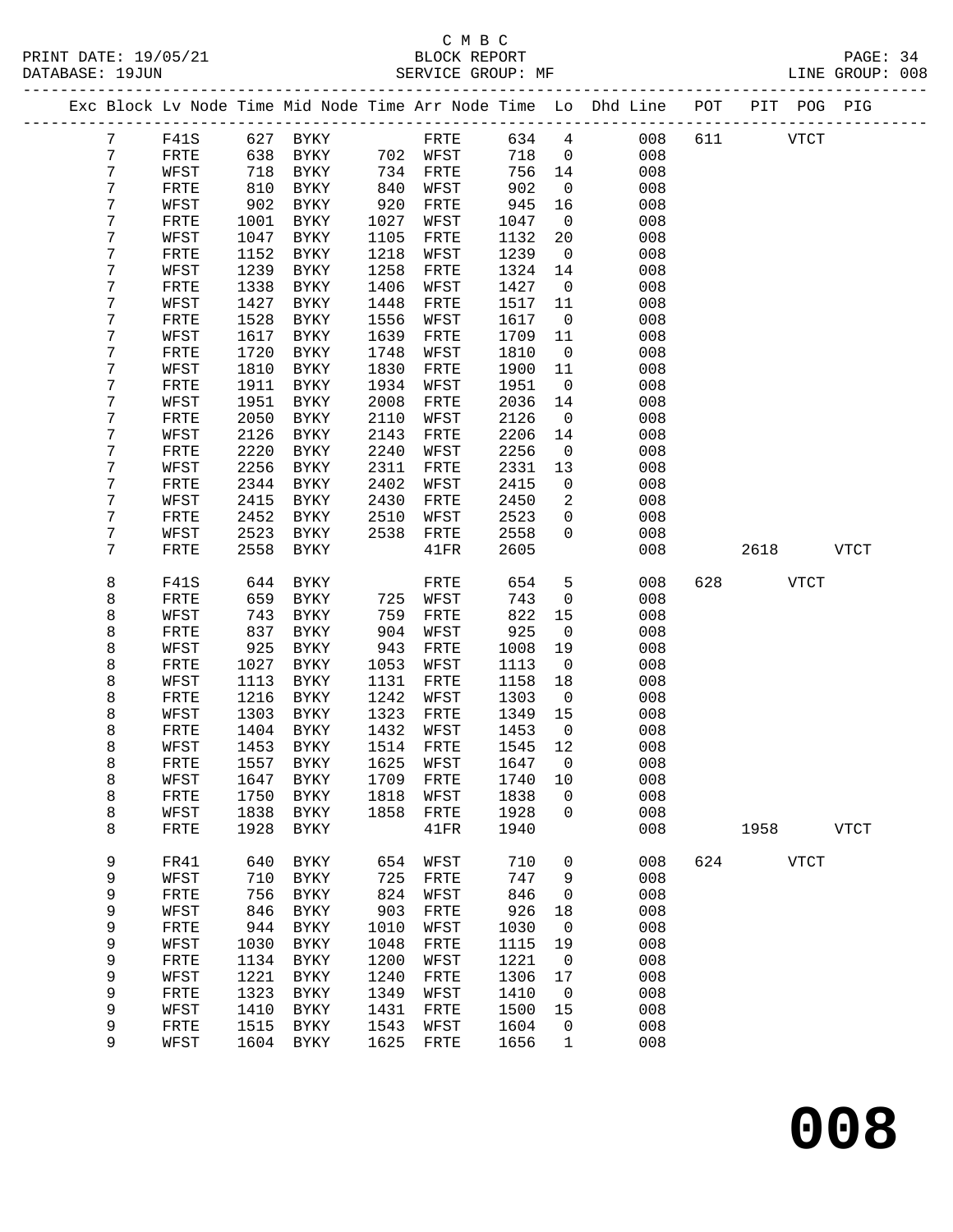#### C M B C<br>BLOCK REPORT SERVICE GROUP: MF

|  |      |              |      |                            |      |          |         |                 | Exc Block Lv Node Time Mid Node Time Arr Node Time Lo Dhd Line POT |     |             |      | PIT POG PIG |
|--|------|--------------|------|----------------------------|------|----------|---------|-----------------|--------------------------------------------------------------------|-----|-------------|------|-------------|
|  | 9    | FRTE         |      | 1657 BYKY 41FR 1709        |      |          |         |                 | 008                                                                |     | 1729        |      | <b>VTCT</b> |
|  | 10   | F41S         | 648  | BYKY                       |      | FRTE     | 658     | $7\phantom{.0}$ | 008                                                                |     | 629 VTCT    |      |             |
|  | 10   | FRTE         | 705  | BYKY                       |      | 731 WFST | 749     | $\overline{0}$  | 008                                                                |     |             |      |             |
|  | 10   | WFST         | 749  | BYKY                       | 805  | FRTE     | 829     | 16              | 008                                                                |     |             |      |             |
|  | $10$ | ${\tt FRTE}$ | 845  | BYKY                       | 912  | WFST     | 933     | $\overline{0}$  | 008                                                                |     |             |      |             |
|  | $10$ | WFST         | 933  | BYKY                       | 951  | FRTE     | 1016    | 19              | 008                                                                |     |             |      |             |
|  | 10   | FRTE         | 1035 | BYKY                       | 1101 | WFST     | 1121    | $\overline{0}$  | 008                                                                |     |             |      |             |
|  | $10$ | WFST         | 1121 | BYKY                       | 1139 | FRTE     | 1206    | 18              | 008                                                                |     |             |      |             |
|  | $10$ | ${\tt FRTE}$ | 1224 | BYKY                       | 1250 | WFST     | 1311    | $\overline{0}$  | 008                                                                |     |             |      |             |
|  | $10$ | WFST         | 1311 | BYKY                       | 1332 | FRTE     | 1358    | 14              | 008                                                                |     |             |      |             |
|  | $10$ | FRTE         | 1412 | BYKY                       | 1440 | WFST     | 1501    | $\overline{0}$  | 008                                                                |     |             |      |             |
|  | 10   | WFST         | 1501 | BYKY                       | 1522 | FRTE     | 1553    | 10              | 008                                                                |     |             |      |             |
|  | $10$ | FRTE         | 1603 | BYKY                       | 1631 | WFST     | 1653    | $\overline{0}$  | 008                                                                |     |             |      |             |
|  | 10   | WFST         | 1653 | BYKY                       | 1717 | FRTE     | 1746    | $\mathbf{1}$    | 008                                                                |     |             |      |             |
|  | 10   | FRTE         | 1747 | BYKY                       |      | 41FR     | 1759    |                 | 008                                                                |     | 1819        |      | <b>VTCT</b> |
|  |      |              |      |                            |      |          |         |                 |                                                                    |     |             |      |             |
|  | 11   | FR41         | 656  | BYKY                       | 710  | WFST     | 726     | $\overline{0}$  | 008                                                                |     |             | VTCT |             |
|  | 11   | WFST         | 726  | BYKY                       | 742  | FRTE     | 804     | 14              | 008                                                                |     |             |      |             |
|  | 11   | FRTE         | 818  | BYKY                       | 848  | WFST     | 910     | $\overline{0}$  | 008                                                                |     |             |      |             |
|  | 11   | WFST         | 910  | BYKY                       | 928  | FRTE     | 953     | 17              | 008                                                                |     |             |      |             |
|  | 11   | FRTE         | 1010 | BYKY                       | 1036 | WFST     | 1056    | $\overline{0}$  | 008                                                                |     |             |      |             |
|  | 11   | WFST         | 1056 | BYKY                       | 1114 | FRTE     | 1141    | 19              | 008                                                                |     |             |      |             |
|  | 11   | ${\tt FRTE}$ | 1200 | BYKY                       | 1226 | WFST     | 1247    | $\overline{0}$  | 008                                                                |     |             |      |             |
|  | 11   | WFST         | 1247 | BYKY                       | 1307 | FRTE     | 1333    | 14              | 008                                                                |     |             |      |             |
|  | 11   | FRTE         | 1347 | BYKY                       | 1415 | WFST     | 1436    | $\overline{0}$  | 008                                                                |     |             |      |             |
|  | 11   | WFST         | 1436 | BYKY                       | 1457 | FRTE     | 1526    | 9               | 008                                                                |     |             |      |             |
|  | 11   | FRTE         | 1535 | BYKY                       | 1603 | WFST     | 1624    | $\overline{0}$  | 008                                                                |     |             |      |             |
|  | 11   | WFST         | 1624 | BYKY                       | 1646 | FRTE     | 1717    | 12              | 008                                                                |     |             |      |             |
|  | 11   | FRTE         | 1729 | BYKY                       | 1757 | WFST     | 1819    | $\overline{0}$  | 008                                                                |     |             |      |             |
|  | 11   | WFST         | 1819 | BYKY                       | 1839 | FRTE     | 1909    | 14              | 008                                                                |     |             |      |             |
|  | 11   | ${\tt FRTE}$ | 1923 | BYKY                       | 1946 | WFST     | 2003    | $\overline{0}$  | 008                                                                |     |             |      |             |
|  | 11   | WFST         | 2003 | BYKY                       | 2020 | FRTE     | 2048    | $\overline{0}$  | 008                                                                |     |             |      |             |
|  | 11   | FRTE         | 2048 | BYKY                       |      | 41FR     | 2056    |                 | 008                                                                |     | 2111        |      | <b>VTCT</b> |
|  | 12   | F41S         | 659  | BYKY                       |      | FRTE     | 709     | 9               | 008                                                                | 640 | <b>VTCT</b> |      |             |
|  | 12   | FRTE         | 718  | BYKY                       |      | 744 WFST | 802     | $\overline{0}$  | 008                                                                |     |             |      |             |
|  | 12   | WFST         | 802  | BYKY                       |      | 819 FRTE | 843     | 18              | 008                                                                |     |             |      |             |
|  | 12   | FRTE         | 901  | BYKY                       |      | 928 WFST | 949     | $\overline{0}$  | 008                                                                |     |             |      |             |
|  |      |              |      | 12 WFST 949 BYKY 1007 FRTE |      |          | 1034 18 |                 | 008                                                                |     |             |      |             |
|  | 12   | FRTE         | 1052 | BYKY                       | 1118 | WFST     | 1138    | $\mathbf 0$     | 008                                                                |     |             |      |             |
|  | 12   | WFST         | 1138 | BYKY                       | 1156 | FRTE     | 1223    | 18              | 008                                                                |     |             |      |             |
|  | 12   | FRTE         | 1241 | BYKY                       | 1307 | WFST     | 1328    | $\overline{0}$  | 008                                                                |     |             |      |             |
|  | 12   | WFST         | 1328 | BYKY                       | 1349 | FRTE     | 1415    | 14              | 008                                                                |     |             |      |             |
|  | 12   | FRTE         | 1429 | BYKY                       | 1457 | WFST     | 1518    | $\mathsf{O}$    | 008                                                                |     |             |      |             |
|  | 12   | WFST         | 1518 | BYKY                       | 1539 | FRTE     | 1610    | 7               | 008                                                                |     |             |      |             |
|  | 12   | FRTE         | 1617 | BYKY                       | 1645 | WFST     | 1707    | $\mathsf{O}$    | 008                                                                |     |             |      |             |
|  | 12   | WFST         | 1707 | BYKY                       | 1731 | FRTE     | 1801    | 13              | 008                                                                |     |             |      |             |
|  | 12   | FRTE         | 1814 | BYKY                       | 1840 | WFST     | 1859    | $\mathsf{O}$    | 008                                                                |     |             |      |             |
|  | 12   | WFST         | 1859 | BYKY                       | 1918 | FRTE     | 1946    | 13              | 008                                                                |     |             |      |             |
|  | 12   | FRTE         | 1959 | <b>BYKY</b>                | 2022 | WFST     | 2039    | $\overline{0}$  | 008                                                                |     |             |      |             |
|  | 12   | WFST         | 2039 | BYKY                       | 2056 | FRTE     | 2121    | 14              | 008                                                                |     |             |      |             |
|  | 12   | FRTE         | 2135 | BYKY                       | 2155 | WFST     | 2211    | $\mathbf 0$     | 008                                                                |     |             |      |             |
|  | 12   | WFST         | 2211 | BYKY                       | 2228 | FRTE     | 2249    | 16              | 008                                                                |     |             |      |             |
|  | 12   | FRTE         | 2305 | BYKY                       | 2325 | WFST     | 2340    | $\mathbf 0$     | 008                                                                |     |             |      |             |
|  |      |              |      |                            |      |          |         |                 |                                                                    |     |             |      |             |

12 WFST 2340 BYKY 2355 FRTE 2415 0 008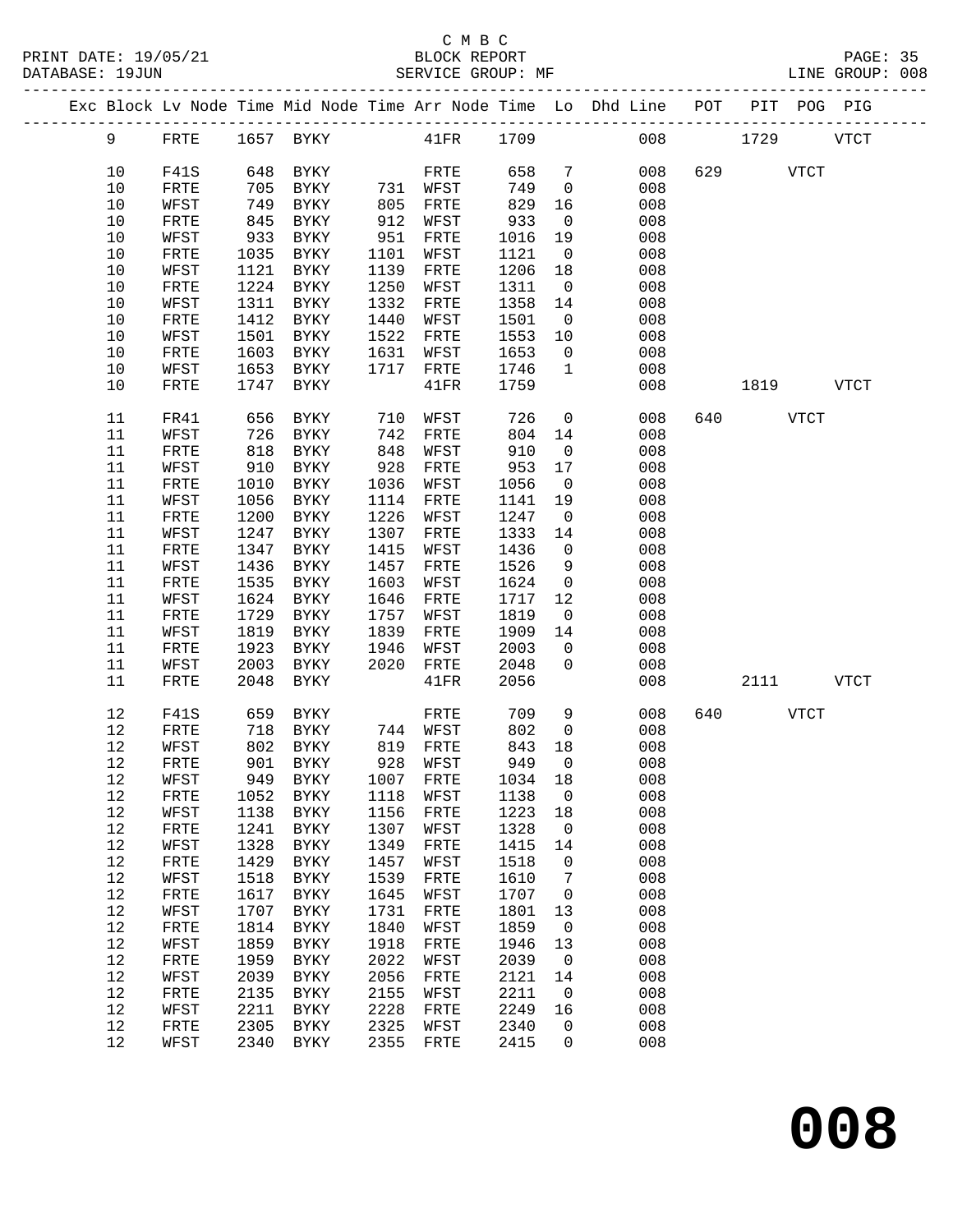## C M B C<br>BLOCK REPORT

PAGE: 36<br>LINE GROUP: 008

|  |          |              |      |                   |      |                   |              |                          | Exc Block Lv Node Time Mid Node Time Arr Node Time Lo Dhd Line POT PIT POG PIG |          |      |             |             |
|--|----------|--------------|------|-------------------|------|-------------------|--------------|--------------------------|--------------------------------------------------------------------------------|----------|------|-------------|-------------|
|  | 12       | FRTE         |      | 2415 BYKY         |      | $41\mathrm{FR}$   | 2422         |                          | 008                                                                            |          | 2435 |             | <b>VTCT</b> |
|  | 13       | F41S         |      | 742 BYKY          |      | FRTE              | 752          | 10                       | 008                                                                            | 723      |      | VTCT        |             |
|  | 13       | FRTE         |      | 802 BYKY          |      | 832 WFST          | 854          | $\overline{0}$           | 008                                                                            |          |      |             |             |
|  | 13       | WFST         |      | 854 BYKY          |      | 912 FRTE          | 937          | 16                       | 008                                                                            |          |      |             |             |
|  | 13       | FRTE         | 953  | BYKY              |      | 1019 WFST         | 1039         | $\overline{0}$           | 008                                                                            |          |      |             |             |
|  | 13       | WFST         | 1039 | BYKY              |      | 1057 FRTE         | 1124         | 19                       | 008                                                                            |          |      |             |             |
|  | 13       | FRTE         | 1143 | BYKY              | 1209 | WFST              | 1230         | $\overline{0}$           | 008                                                                            |          |      |             |             |
|  | 13       | WFST         | 1230 | BYKY              | 1249 | FRTE              | 1315         | 17                       | 008                                                                            |          |      |             |             |
|  | 13       | FRTE         | 1332 | BYKY              | 1358 | WFST              | 1419         | $\overline{\phantom{0}}$ | 008                                                                            |          |      |             |             |
|  | 13       | WFST         | 1419 | BYKY              | 1440 | FRTE              | 1509         | 12                       | 008                                                                            |          |      |             |             |
|  | 13       | FRTE         | 1521 | BYKY              |      | 1549 WFST         | 1610         | $\overline{0}$           | 008                                                                            |          |      |             |             |
|  | 13       | WFST         | 1610 | BYKY              |      | 1632 FRTE         | 1702         | 8                        | 008                                                                            |          |      |             |             |
|  | 13       | FRTE         | 1710 | BYKY              |      | 1738 WFST         | 1759         | $\overline{0}$           | 008                                                                            |          |      |             |             |
|  | 13       | WFST         | 1759 | <b>BYKY</b>       |      | 1821 FRTE         | 1851         | $\Omega$                 | 008                                                                            |          |      |             |             |
|  | 13       | ${\tt FRTE}$ | 1851 | BYKY              |      | 41FR              | 1903         |                          | 008                                                                            |          |      |             | VTCT        |
|  |          |              |      |                   |      |                   |              |                          |                                                                                |          |      |             |             |
|  | 20       | F41S         | 711  | BYKY              |      | FRTE              | 721          | 8                        | 008                                                                            | 652      |      | VTCT        |             |
|  | 20       | FRTE         |      | 729 BYKY          |      | $757$ WFST        | 817          | $\mathbf 0$              | 008                                                                            |          |      |             |             |
|  | 20       | WFST         | 817  | BYKY              |      | 834 FRTE          | 858          | 13                       | 008                                                                            |          |      |             |             |
|  | 20       | ${\tt FRTE}$ | 911  | BYKY              |      | 41FR              | 922          |                          | 008                                                                            |          | 942  |             | <b>VTCT</b> |
|  |          |              |      |                   |      |                   |              |                          |                                                                                |          |      |             |             |
|  | 31       | F41S         | 1454 | BYKY              |      | FRTE              | 1506         | $\overline{a}$           |                                                                                | 008 1434 |      | VTCT        |             |
|  | 31       | FRTE         | 1508 | BYKY              |      | 1536 WFST         | 1557         | $\mathbf 0$              | 008                                                                            |          |      |             |             |
|  | 31       | WFST         | 1557 | BYKY              |      | 1618 FRTE         | 1649         | 12                       | 008                                                                            |          |      |             |             |
|  | 31       | FRTE         | 1701 | BYKY              |      | 1729 WFST         | 1750         | $\overline{\phantom{0}}$ | 008                                                                            |          |      |             |             |
|  | 31       | WFST         | 1750 | BYKY              | 1812 | FRTE              | 1842         | 15                       | 008                                                                            |          |      |             |             |
|  | 31       | ${\tt FRTE}$ | 1857 | BYKY              | 1922 | WFST              | 1939         | $\overline{0}$           | 008                                                                            |          |      |             |             |
|  | 31       | WFST         | 1939 | <b>BYKY</b>       | 1958 | FRTE              | 2026         | 12                       | 008                                                                            |          |      |             |             |
|  | 31<br>31 | FRTE         | 2038 | BYKY              | 2058 | WFST<br>2131 FRTE | 2114         | $\overline{0}$           | 008                                                                            |          |      |             |             |
|  | 31       | WFST<br>FRTE | 2205 | 2114 BYKY<br>BYKY | 2225 | WFST              | 2154<br>2241 | 11<br>$\Omega$           | 008<br>008                                                                     |          |      |             |             |
|  | 31       | WFST         | 2241 | BYKY              |      | 2258 FRTE         | 2319         | $\mathbf 0$              | 008                                                                            |          |      |             |             |
|  | 31       | FRTE         | 2319 | BYKY              |      | 41FR              | 2327         |                          | 008                                                                            |          | 2342 |             | <b>VTCT</b> |
|  |          |              |      |                   |      |                   |              |                          |                                                                                |          |      |             |             |
|  | 32       | F41S         | 1522 | BYKY              |      | FRTE              | 1534         | 8                        | 008                                                                            | 1500     |      | <b>VTCT</b> |             |
|  | 32       | FRTE         |      | 1542 BYKY         |      | 1610 WFST         | 1631         | $\overline{0}$           | 008                                                                            |          |      |             |             |
|  | 32       | WFST         |      | 1631 BYKY         |      | 1653 FRTE         | 1724         | $\mathbf{1}$             | 008                                                                            |          |      |             |             |
|  | 32       | FRTE         | 1725 | BYKY              |      | 41FR              | 1737         |                          | 008                                                                            |          | 1757 |             | <b>VTCT</b> |
|  |          |              |      |                   |      |                   |              |                          |                                                                                |          |      |             |             |
|  | 33       | F41S         | 1604 | BYKY              |      | FRTE              | 1616         | $7\phantom{.0}$          | 008                                                                            | 1542     |      | <b>VTCT</b> |             |
|  | 33       | FRTE         | 1623 | <b>BYKY</b>       |      | 1651 WFST         | 1713         | $\overline{0}$           | 008                                                                            |          |      |             |             |
|  | 33       | WFST         | 1713 | BYKY              |      | 1737 FRTE         | 1807         | $\mathbf{1}$             | 008                                                                            |          |      |             |             |
|  | 33       | FRTE         |      | 1808 BYKY         |      | 41FR              | 1820         |                          | 008                                                                            | 1840     |      |             | VTCT        |
|  |          |              |      |                   |      |                   |              |                          |                                                                                |          |      |             |             |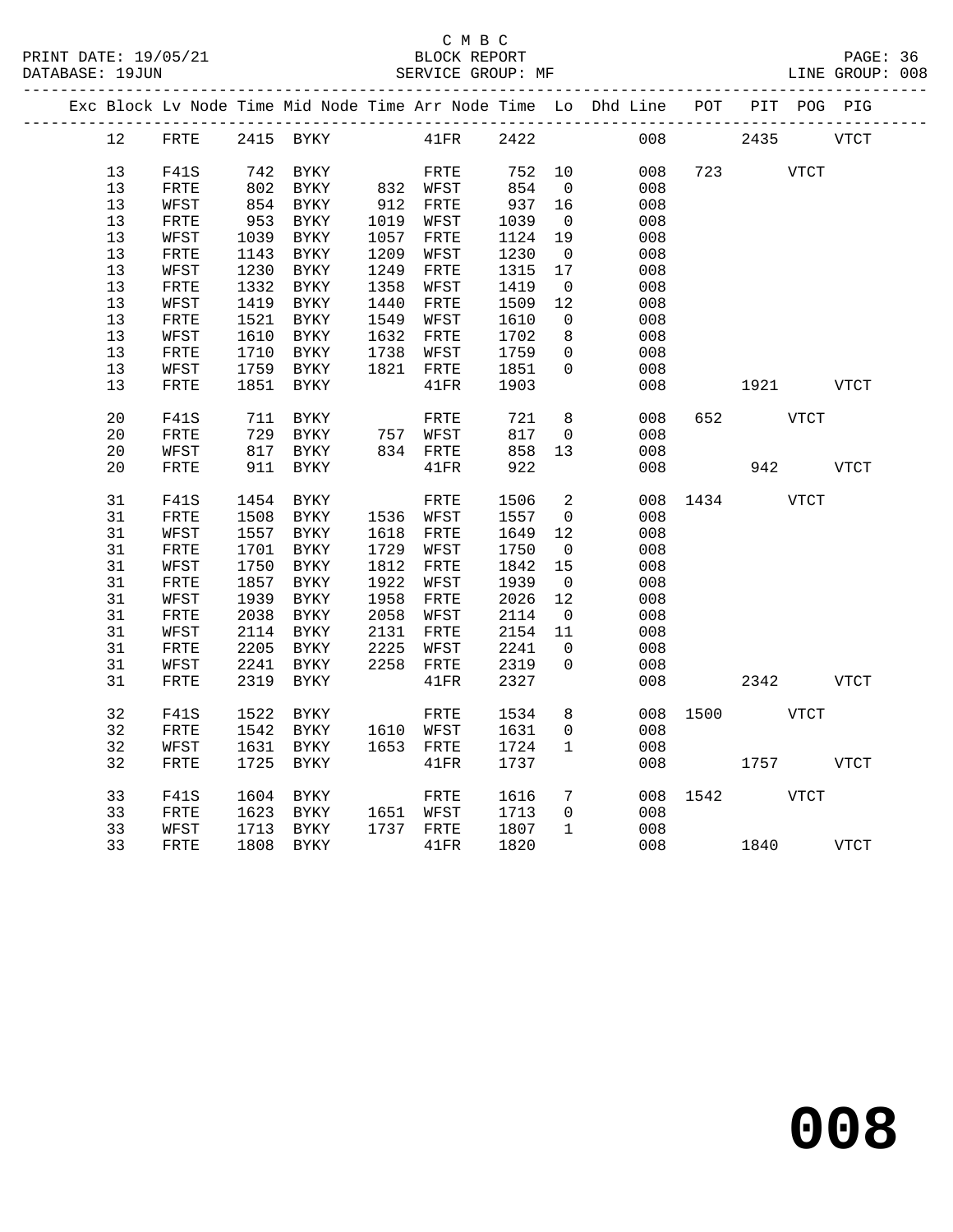|  |                                                                                                                                                                                                                                                                         |                                                                                                                                                                                           |                                                                                    | 10FI 10 AV & FIR<br>BDLP BOUNDARY LOOP<br>BYKY BROADWAY & KINGSWAY                                                                                                                                                                                                                                                                                            |                                                                                    |                                                                                                                                                                                  |                                                                                                                             |                                                                                               | AL10 ALMA & 10 AV<br>BYAL BROADWAY & ALMA<br>BYMN BROADWAY & MAIN<br>BYOR BROADWAY & OAK BYST BROADWAY STN GRBY GRANVILLE & BROADWAY GRCO GRANDVIEW & COMMERCIAL OA12 NB OAK ST FS W 12 AV OABY OAK & BROADWAY STN VICTORIA & 41 AV VTCT Vancouver Trolley Depot                                                                                                                                              |         |                  |             |  |
|--|-------------------------------------------------------------------------------------------------------------------------------------------------------------------------------------------------------------------------------------------------------------------------|-------------------------------------------------------------------------------------------------------------------------------------------------------------------------------------------|------------------------------------------------------------------------------------|---------------------------------------------------------------------------------------------------------------------------------------------------------------------------------------------------------------------------------------------------------------------------------------------------------------------------------------------------------------|------------------------------------------------------------------------------------|----------------------------------------------------------------------------------------------------------------------------------------------------------------------------------|-----------------------------------------------------------------------------------------------------------------------------|-----------------------------------------------------------------------------------------------|---------------------------------------------------------------------------------------------------------------------------------------------------------------------------------------------------------------------------------------------------------------------------------------------------------------------------------------------------------------------------------------------------------------|---------|------------------|-------------|--|
|  |                                                                                                                                                                                                                                                                         |                                                                                                                                                                                           |                                                                                    |                                                                                                                                                                                                                                                                                                                                                               |                                                                                    |                                                                                                                                                                                  |                                                                                                                             |                                                                                               | Exc Block Lv Node Time Mid Node Time Arr Node Time Lo Dhd Line POT PIT POG PIG                                                                                                                                                                                                                                                                                                                                |         |                  |             |  |
|  | $\mathbf{1}$<br>$\mathbf{1}$<br>$\mathbf{1}$<br>$\mathbf{1}$<br>$\mathbf 1$<br>$\mathbf 1$<br>$\mathbf 1$<br>$\mathbf 1$<br>1<br>$\mathbf 1$<br>$\mathbf 1$<br>$\mathbf{1}$<br>1<br>$\mathbf 1$<br>1<br>$\mathbf{1}$<br>$\mathbf 1$<br>$\mathbf 1$<br>1<br>$\mathbf{1}$ | BYAL<br>BDLP<br>10FI<br>GRCO<br>10FI<br>GRCO<br>10FI<br>GRCO<br>10FI<br>GRCO<br>10FI<br>GRCO<br>10FI<br>GRCO<br>10FI<br>BDLP<br>BYAL<br><b>BDLP</b><br>BYAL                               | 1758<br>1859                                                                       | 655 BYKY        717   BDLP         734     4<br>738   BYOA        810   10FI        817     5<br>822   BYKY         838   GRCO         848     9<br>857 BYOA<br>937 BYKY 954 GRCO<br>1013 BYOA<br>1055 BYKY<br>1131 BYOA<br>1212 BYKY<br>1248 BYOA<br>1330 BYKY<br>1406 BYOA<br>1449 BYKY<br>1527 BYOA<br>1604 BYKY<br>1654 BYOA<br>BYKY<br>BYOA<br>1957 BYKY | 920<br>1431<br>1551                                                                | 10FI<br>1037 10FI<br>1114 GRCO<br>1155 10FI<br>1232 GRCO<br>1313 10FI<br>1350 GRCO<br>10FI<br>1509 GRCO<br>10FI<br>1623 BDLP<br>1726 AL10<br>1828 BDLP<br>1926 AL10<br>2022 BDLP | 929<br>1004<br>1045<br>1124<br>1203<br>1244<br>1321<br>1402<br>1439<br>1521<br>1559<br>1648<br>1745<br>1850<br>1945<br>2042 | 8 <sup>8</sup><br>9<br>5 <sub>5</sub><br>12                                                   | 1 BYAL 522 BYKY 543 BDLP 556 7 009 452 VTCT<br>BDLP 603 BYOA 627 AL10 640 15 009<br>009<br>009<br>009<br>009<br>$\begin{array}{c} 9 \\ 10 \end{array}$<br>009<br>009<br>$7\overline{ }$<br>009<br>009<br>$\begin{array}{c} 4 \\ 9 \end{array}$<br>009<br>009<br>$4\overline{ }$<br>009<br>10<br>009<br>$6\overline{6}$<br>009<br>009<br>$6\overline{6}$<br>009<br>13<br>009<br>9<br>009<br>009<br>$11$<br>009 |         |                  |             |  |
|  | $\mathbf{1}$<br>$\mathbf 1$<br>$\mathbf 1$                                                                                                                                                                                                                              | BDLP<br>BYAL<br>BDLP                                                                                                                                                                      |                                                                                    | 2053 BYOA<br>2139 BYKY<br>2234 BYOA                                                                                                                                                                                                                                                                                                                           |                                                                                    | 2118 AL10<br>2203 BDLP<br>2257 AL10                                                                                                                                              | 2134<br>2221 13<br>2312                                                                                                     |                                                                                               | 5 <sub>1</sub><br>009<br>009                                                                                                                                                                                                                                                                                                                                                                                  | 009 000 | 2331 VTCT        |             |  |
|  | 2<br>2<br>2<br>$\overline{c}$<br>2<br>2<br>2<br>2<br>2<br>2<br>2<br>2<br>2<br>2<br>2<br>2                                                                                                                                                                               | BDLP<br>10FI<br><b>BDLP</b><br><b>BDLP</b><br><b>BYAL</b><br><b>BDLP</b><br><b>BYAL</b><br><b>BDLP</b><br><b>BYAL</b><br><b>BDLP</b><br><b>BYAL</b><br><b>BDLP</b><br>10FI<br><b>BDLP</b> | 812<br>919<br>1024<br>1128<br>1234<br>1335<br>1444<br>1548<br>1649<br>1739<br>1833 | 10FI 500 BYKY 513 BDLP 526 7<br>533 BYOA 554 10FI<br>600 BYKY       613   BDLP<br>633   BYOA         657   AL10<br><b>BYOA</b><br><b>BYKY</b><br>BYOA<br>BYKY<br><b>BYOA</b><br>BYKY<br><b>BYOA</b><br>BYKY<br><b>BYOA</b><br>BYKY<br>BYST                                                                                                                    | 848<br>947<br>1057<br>1159<br>1307<br>1409<br>1516<br>1619<br>1721<br>1758<br>1844 | AL10<br><b>BDLP</b><br>AL10<br><b>BDLP</b><br>AL10<br><b>BDLP</b><br>AL10<br><b>BDLP</b><br>10FI<br><b>BDLP</b><br>GRBY                                                          | 558 2<br>626<br>906<br>1007<br>1116<br>1223<br>1330<br>1433<br>1536<br>1644<br>1728<br>1822<br>1907                         | $7\overline{ }$<br>710 11<br>13<br>17<br>12<br>11<br>5<br>11<br>12<br>$5^{\circ}$<br>11<br>11 | 009<br>009<br>009<br>009<br>BYAL 721 BYKY 745 BDLP 804 8 009<br>009<br>009<br>009<br>009<br>009<br>009<br>009<br>009<br>009<br>009<br>009                                                                                                                                                                                                                                                                     |         | 441 VTCT<br>1926 | <b>VTCT</b> |  |
|  |                                                                                                                                                                                                                                                                         |                                                                                                                                                                                           |                                                                                    |                                                                                                                                                                                                                                                                                                                                                               |                                                                                    |                                                                                                                                                                                  |                                                                                                                             |                                                                                               |                                                                                                                                                                                                                                                                                                                                                                                                               |         |                  |             |  |

C M B C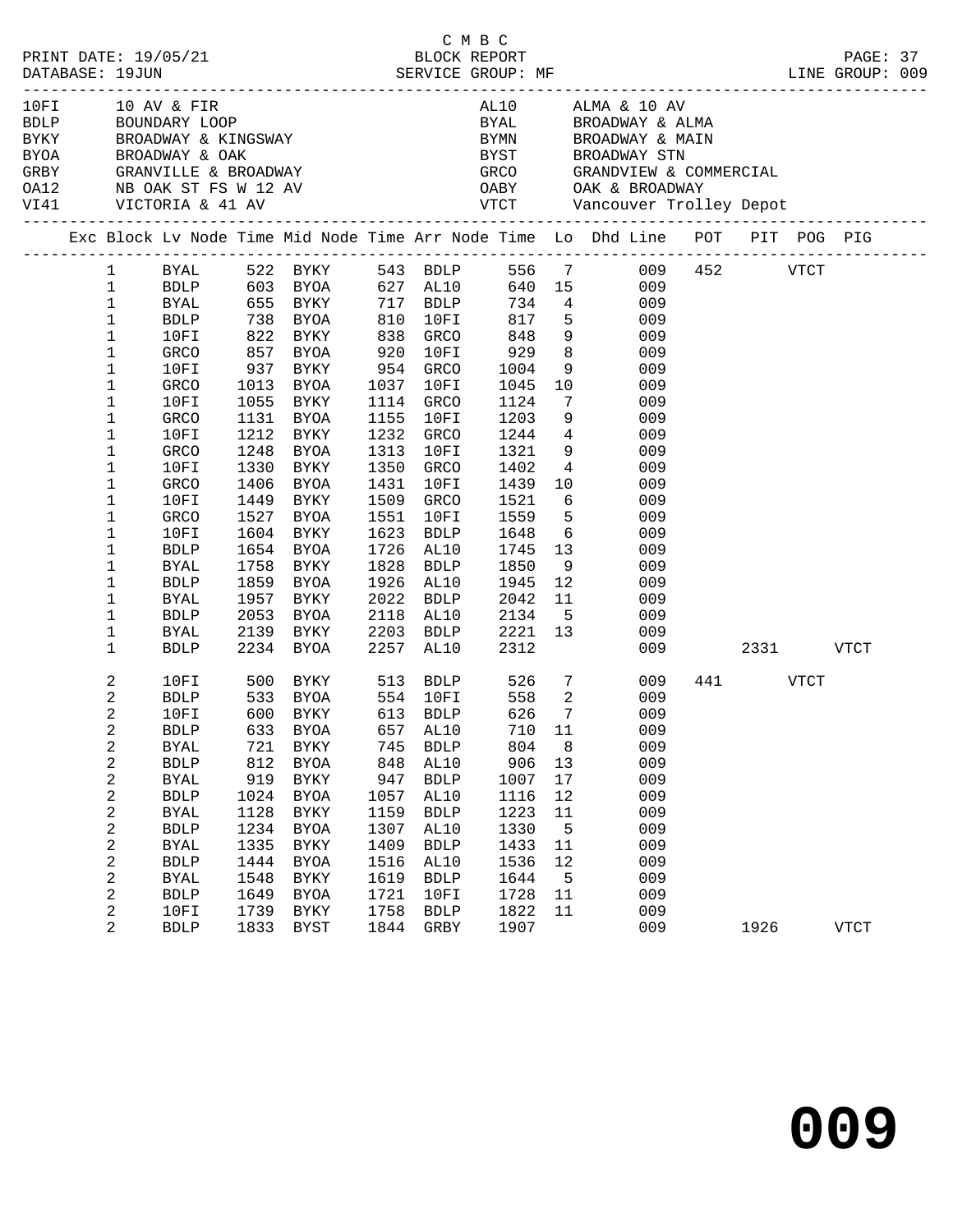#### C M B C<br>BLOCK REPORT PRINT DATE: 19/05/21 BLOCK REPORT PAGE: 38 SERVICE GROUP: MF

|                         |             |      |                                |      |             |         |                         | Exc Block Lv Node Time Mid Node Time Arr Node Time Lo Dhd Line POT |     |          | PIT POG PIG |             |
|-------------------------|-------------|------|--------------------------------|------|-------------|---------|-------------------------|--------------------------------------------------------------------|-----|----------|-------------|-------------|
| $\mathbf{3}$            | <b>BYOA</b> | 623  |                                |      | AL10        | 635 11  |                         | 009                                                                | 604 |          | <b>VTCT</b> |             |
| 3                       | <b>BYAL</b> | 646  | BYKY 708 BDLP<br>RYOA 801 10FT |      |             | 723     | 6                       | 009                                                                |     |          |             |             |
| 3                       | <b>BDLP</b> | 729  | BYOA                           | 801  | 10FI        | 808     | $\overline{\mathbf{3}}$ | 009                                                                |     |          |             |             |
| 3                       | 10FI        | 811  | BYKY                           | 827  | <b>BDLP</b> | 848     | 15                      | 009                                                                |     |          |             |             |
| 3                       | <b>BDLP</b> | 903  | BYOA                           | 939  | AL10        | 958     | 13                      | 009                                                                |     |          |             |             |
| 3                       | <b>BYAL</b> | 1011 | BYKY                           | 1039 | <b>BDLP</b> | 1059    | 18                      | 009                                                                |     |          |             |             |
| 3                       | <b>BDLP</b> | 1117 | BYOA                           | 1149 | AL10        | 1212    | $5\overline{5}$         | 009                                                                |     |          |             |             |
| 3                       | <b>BYAL</b> | 1217 | BYKY                           | 1251 | <b>BDLP</b> | 1315    | 10                      | 009                                                                |     |          |             |             |
| 3                       | <b>BDLP</b> | 1325 | <b>BYOA</b>                    | 1400 | AL10        | 1423    | 7                       | 009                                                                |     |          |             |             |
| 3                       | <b>BYAL</b> | 1430 | BYKY                           | 1504 | <b>BDLP</b> | 1529    | 15                      | 009                                                                |     |          |             |             |
| 3                       | <b>BDLP</b> | 1544 | BYOA                           | 1616 | AL10        | 1636    | 6                       | 009                                                                |     |          |             |             |
| 3                       | BYAL        | 1642 | BYKY                           | 1713 | <b>BDLP</b> | 1738    | $7\overline{ }$         | 009                                                                |     |          |             |             |
| 3                       | <b>BDLP</b> | 1745 | BYST                           | 1756 | GRBY        | 1819    |                         | 009                                                                |     | 1843     |             | VTCT        |
|                         |             |      |                                |      |             |         |                         |                                                                    |     |          |             |             |
| 4                       | <b>BYAL</b> | 542  | BYKY                           | 603  | <b>BDLP</b> | 616     | 7                       | 009                                                                |     | 508 VTCT |             |             |
| 4                       | <b>BDLP</b> | 623  | BYOA                           | 647  | AL10        | 700     | 12                      | 009                                                                |     |          |             |             |
| 4                       | <b>BYAL</b> | 712  | BYKY                           | 735  | <b>BDLP</b> | 752     | 6                       | 009                                                                |     |          |             |             |
| 4                       | <b>BDLP</b> | 758  | BYOA                           | 832  | 10FI        | 841     | 4                       | 009                                                                |     |          |             |             |
| $\overline{\mathbf{4}}$ | 10FI        | 845  | BYKY                           | 902  | GRCO        | 912     | 10                      | 009                                                                |     |          |             |             |
| 4                       | GRCO        | 922  | BYOA                           | 945  | 10FI        | 954     | 9                       | 009                                                                |     |          |             |             |
| 4                       | 10FI        | 1003 | BYKY                           | 1020 | GRCO        | 1030    | 9                       | 009                                                                |     |          |             |             |
| 4                       | GRCO        | 1039 | BYOA                           | 1103 | 10FI        | 1111    | 10                      | 009                                                                |     |          |             |             |
| 4                       | 10FI        | 1121 | BYKY                           | 1140 | GRCO        | 1150    | 6                       | 009                                                                |     |          |             |             |
| 4                       | GRCO        | 1156 | BYOA                           | 1221 | 10FI        | 1229    | 9                       | 009                                                                |     |          |             |             |
| 4                       | 10FI        | 1238 | BYKY                           | 1258 | GRCO        | 1310    | $\overline{4}$          | 009                                                                |     |          |             |             |
| 4                       | GRCO        | 1314 | BYOA                           | 1339 | 10FI        | 1347    | 9                       | 009                                                                |     |          |             |             |
| $\overline{4}$          | 10FI        | 1356 | BYKY                           | 1416 | GRCO        | 1428    | 8                       | 009                                                                |     |          |             |             |
| 4                       | GRCO        | 1436 | BYOA                           | 1501 | 10FI        | 1509    | 10                      | 009                                                                |     |          |             |             |
| 4                       | 10FI        | 1519 | BYKY                           | 1538 | GRCO        | 1550    | $\overline{7}$          | 009                                                                |     |          |             |             |
| 4                       | GRCO        | 1557 | <b>BYOA</b>                    | 1621 | 10FI        | 1629    | 10                      | 009                                                                |     |          |             |             |
| 4                       | 10FI        | 1639 | BYKY                           | 1658 | <b>BDLP</b> | 1723    | 10                      | 009                                                                |     |          |             |             |
| 4                       | <b>BDLP</b> | 1733 | BYOA                           | 1805 | 10FI        | 1812    | $\overline{4}$          | 009                                                                |     |          |             |             |
| 4                       | 10FI        | 1816 | BYKY                           | 1834 | BDLP        | 1856    | 6                       | 009                                                                |     |          |             |             |
| 4                       | <b>BDLP</b> | 1902 | BYST                           | 1912 | GRBY        | 1932    |                         | 009                                                                |     | 1950     |             | <b>VTCT</b> |
| 5                       | BYAL        | 612  | BYKY                           | 633  | BDLP        | 648     | 10                      | 009                                                                | 538 |          | <b>VTCT</b> |             |
| 5                       | <b>BDLP</b> | 658  | BYOA                           |      | 725 AL10    | 740     | 6                       | 009                                                                |     |          |             |             |
| 5                       | <b>BYAL</b> | 746  | BYKY                           | 811  | <b>BDLP</b> | 832     | 8 <sup>8</sup>          | 009                                                                |     |          |             |             |
| 5                       | <b>BDLP</b> | 840  | BYOA                           |      | 916 AL10    | 935     | 10                      | 009                                                                |     |          |             |             |
| 5                       | <b>BYAL</b> |      | 945 BYKY 1013 BDLP             |      |             | 1033 18 |                         | 009                                                                |     |          |             |             |
| 5                       | <b>BDLP</b> | 1051 | BYOA                           | 1123 | AL10        | 1145    | 7                       | 009                                                                |     |          |             |             |
| 5                       | <b>BYAL</b> | 1152 | BYKY                           | 1225 | <b>BDLP</b> | 1249    | 11                      | 009                                                                |     |          |             |             |
| 5                       | <b>BDLP</b> | 1300 | <b>BYOA</b>                    | 1333 | AL10        | 1356    | 5                       | 009                                                                |     |          |             |             |
| 5                       | <b>BYAL</b> | 1401 | BYKY                           | 1435 | <b>BDLP</b> | 1500    | 14                      | 009                                                                |     |          |             |             |
| 5                       | <b>BDLP</b> | 1514 | <b>BYOA</b>                    | 1546 | AL10        | 1606    | 6                       | 009                                                                |     |          |             |             |
| 5                       | <b>BYAL</b> | 1612 | BYKY                           | 1643 | <b>BDLP</b> | 1708    | 13                      | 009                                                                |     |          |             |             |
| 5                       | <b>BDLP</b> | 1721 | <b>BYOA</b>                    | 1753 | 10FI        | 1800    | $\overline{3}$          | 009                                                                |     |          |             |             |
| 5                       | 10FI        | 1803 | BYKY                           | 1821 | <b>BDLP</b> | 1843    | 13                      | 009                                                                |     |          |             |             |
| 5                       | <b>BDLP</b> | 1856 | BYST                           | 1906 | GRBY        | 1926    |                         | 009                                                                |     | 1944     |             | <b>VTCT</b> |
|                         |             |      |                                |      |             |         |                         |                                                                    |     |          |             |             |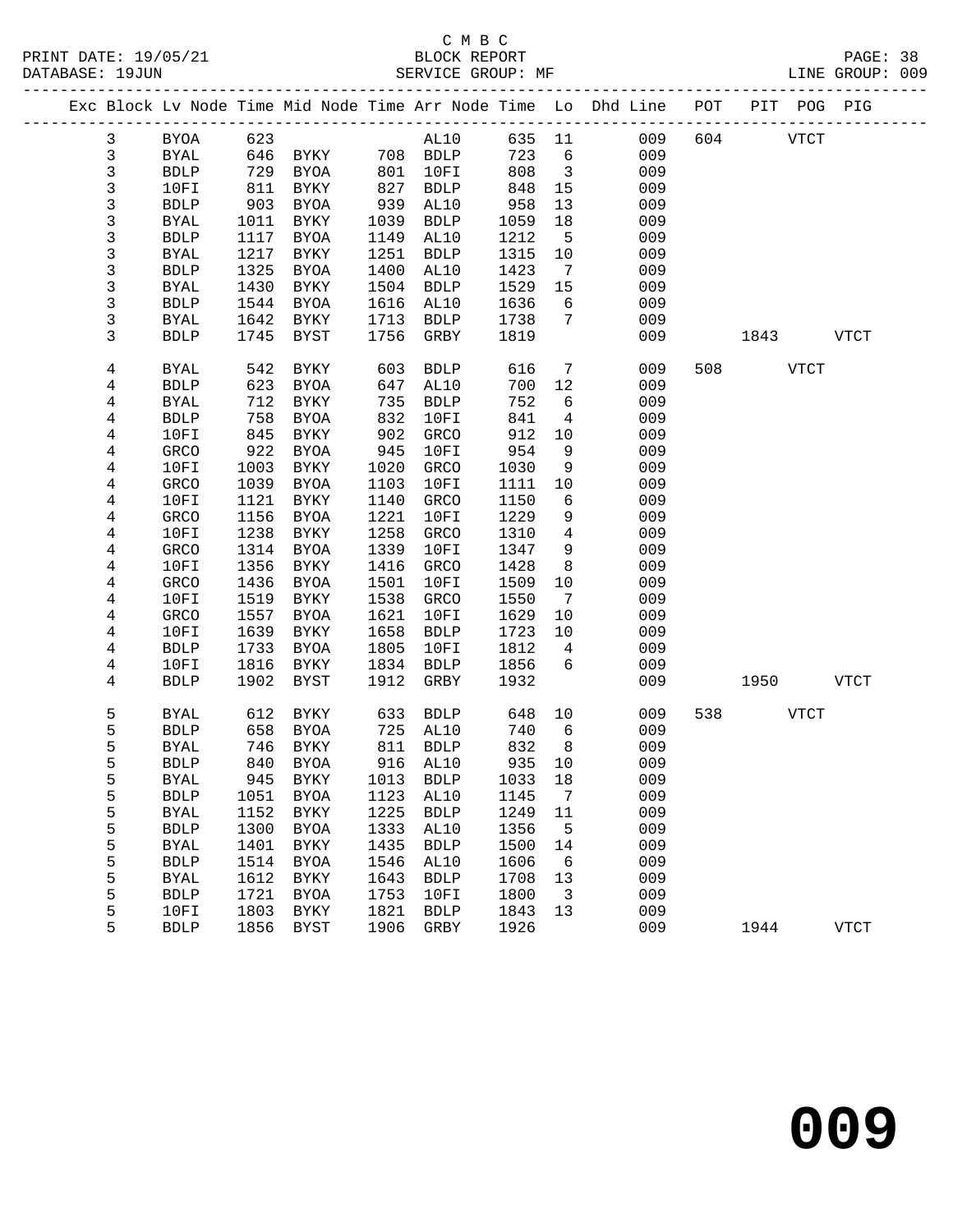|  |   |              |      |                            |      |             |        |                 | Exc Block Lv Node Time Mid Node Time Arr Node Time Lo Dhd Line POT |     |         | PIT POG PIG |              |
|--|---|--------------|------|----------------------------|------|-------------|--------|-----------------|--------------------------------------------------------------------|-----|---------|-------------|--------------|
|  | 6 | BYAL         |      | 602 BYKY                   |      | 623 BDLP    | 636    | $7\phantom{.0}$ | 009                                                                | 528 |         | <b>VTCT</b> |              |
|  | 6 | <b>BDLP</b>  | 643  | BYOA                       | 707  | AL10        | 720 17 |                 | 009                                                                |     |         |             |              |
|  | 6 | <b>BYAL</b>  | 737  | BYKY                       | 802  | <b>BDLP</b> | 823    | $-5$            | 009                                                                |     |         |             |              |
|  | 6 | <b>BDLP</b>  | 828  | BYOA                       | 905  | AL10        | 923    | 9               | 009                                                                |     |         |             |              |
|  | 6 | BYAL         | 932  | BYKY                       | 1000 | <b>BDLP</b> | 1020   | 17              | 009                                                                |     |         |             |              |
|  | 6 | <b>BDLP</b>  | 1037 | <b>BYOA</b>                | 1110 | AL10        | 1129   | 13              | 009                                                                |     |         |             |              |
|  | 6 | <b>BYAL</b>  | 1142 | BYKY                       | 1213 | <b>BDLP</b> | 1237   | 10              | 009                                                                |     |         |             |              |
|  | 6 | <b>BDLP</b>  | 1247 | BYOA                       | 1320 | AL10        | 1343   | $5\overline{5}$ | 009                                                                |     |         |             |              |
|  | 6 | BYAL         | 1348 | BYKY                       | 1422 | <b>BDLP</b> | 1447   | $\overline{7}$  | 009                                                                |     |         |             |              |
|  | 6 | <b>BDLP</b>  | 1454 | BYOA                       | 1526 | AL10        | 1546   | 10              | 009                                                                |     |         |             |              |
|  | 6 | <b>BYAL</b>  | 1556 | BYKY                       | 1627 | BDLP        | 1652   | $\overline{7}$  | 009                                                                |     |         |             |              |
|  | 6 | <b>BDLP</b>  | 1659 | BYOA                       | 1731 | 10FI        | 1738   | 12              | 009                                                                |     |         |             |              |
|  | 6 | 10FI         | 1750 | BYKY                       | 1809 | BDLP        | 1833   | 13              | 009                                                                |     |         |             |              |
|  | 6 | <b>BDLP</b>  | 1846 | BYOA                       | 1913 | AL10        | 1932   |                 | 009                                                                |     | 1953    |             | <b>VTCT</b>  |
|  | 7 | 10FI         | 520  | BYKY                       | 533  | BDLP        | 546    | 5               | 009                                                                |     | 501 700 | VTCT        |              |
|  | 7 | <b>BDLP</b>  | 551  | BYOA                       | 615  | AL10        | 628    | 9               | 009                                                                |     |         |             |              |
|  | 7 | <b>BYAL</b>  | 637  | BYKY                       | 659  | <b>BDLP</b> | 714    | 9               | 009                                                                |     |         |             |              |
|  | 7 | <b>BDLP</b>  | 723  | BYOA                       | 752  | AL10        | 809    | 8               | 009                                                                |     |         |             |              |
|  | 7 | <b>BYAL</b>  | 817  | BYKY                       | 845  | <b>BDLP</b> | 905    | 14              | 009                                                                |     |         |             |              |
|  | 7 | <b>BDLP</b>  | 919  | BYOA                       | 952  | AL10        | 1011   | 13              | 009                                                                |     |         |             |              |
|  | 7 | <b>BYAL</b>  | 1024 | BYKY                       | 1054 | BDLP        | 1115   | 15              | 009                                                                |     |         |             |              |
|  | 7 | <b>BDLP</b>  | 1130 | BYOA                       | 1202 | AL10        | 1225   | $5^{\circ}$     | 009                                                                |     |         |             |              |
|  | 7 | <b>BYAL</b>  | 1230 | BYKY                       | 1304 | <b>BDLP</b> | 1328   | 11              | 009                                                                |     |         |             |              |
|  | 7 | <b>BDLP</b>  | 1339 | BYOA                       | 1412 | AL10        | 1435   | $5^{\circ}$     | 009                                                                |     |         |             |              |
|  | 7 | <b>BYAL</b>  | 1440 | BYKY                       | 1514 | <b>BDLP</b> | 1539   | 15              | 009                                                                |     |         |             |              |
|  | 7 | <b>BDLP</b>  | 1554 | BYOA                       | 1626 | AL10        | 1646   | 6               | 009                                                                |     |         |             |              |
|  | 7 | <b>BYAL</b>  | 1652 | BYKY                       | 1723 | <b>BDLP</b> | 1748   | $6\overline{6}$ | 009                                                                |     |         |             |              |
|  | 7 | <b>BDLP</b>  | 1754 | BYOA                       | 1823 | AL10        | 1842   | 13              | 009                                                                |     |         |             |              |
|  | 7 | <b>BYAL</b>  | 1855 | BYKY                       | 1922 | <b>BDLP</b> | 1942   | 11              | 009                                                                |     |         |             |              |
|  | 7 | <b>BDLP</b>  | 1953 | BYOA                       | 2018 | AL10        | 2036   | 11              | 009                                                                |     |         |             |              |
|  | 7 | <b>BYAL</b>  | 2047 | BYKY                       | 2111 | GRCO        | 2122   | 7               | 009                                                                |     |         |             |              |
|  | 7 | GRCO         | 2129 | <b>BYOA</b>                | 2148 | AL10        | 2204   | 5               | 009                                                                |     |         |             |              |
|  | 7 | <b>BYAL</b>  | 2209 | BYKY                       | 2232 | GRCO        | 2243   | 6               | 009                                                                |     |         |             |              |
|  | 7 | GRCO         | 2249 | <b>BYOA</b>                | 2307 | AL10        | 2322   | 4               | 009                                                                |     |         |             |              |
|  | 7 | BYAL         | 2326 | BYKY                       | 2347 | GRCO        | 2357   | 17              | 009                                                                |     |         |             |              |
|  | 7 | GRCO         | 2414 | BYOA                       | 2428 | AL10        | 2440   | $\mathbf{1}$    | 009                                                                |     |         |             |              |
|  | 7 | BYAL         | 2441 | BYKY                       | 2501 | BDLP        | 2516   | 5               | 009                                                                |     |         |             |              |
|  | 7 | <b>BDLP</b>  |      | 2521 BYOA                  |      | 2539 10FI   | 2545   | $\overline{3}$  | 009                                                                |     |         |             |              |
|  | 7 | 10FI         |      | 2548 BYKY 2600 BDLP 2615 0 |      |             |        |                 | 009                                                                |     |         |             |              |
|  | 7 | <b>BDLP</b>  | 2615 | <b>BYST</b>                | 2622 | GRBY        | 2635   |                 | 009                                                                |     | 2649    |             | <b>VTCT</b>  |
|  | 8 | 10FI         | 630  | <b>BYKY</b>                | 643  | <b>BDLP</b> | 658    | 9               | 009                                                                | 610 |         | <b>VTCT</b> |              |
|  | 8 | <b>BDLP</b>  | 707  | <b>BYOA</b>                | 734  | AL10        | 749    | 8               | 009                                                                |     |         |             |              |
|  | 8 | <b>BYAL</b>  | 757  | ${\tt BYKY}$               | 822  | <b>BDLP</b> | 843    | 7               | 009                                                                |     |         |             |              |
|  | 8 | ${\tt BDLP}$ | 850  | <b>BYOA</b>                | 926  | AL10        | 945    | 13              | 009                                                                |     |         |             |              |
|  | 8 | <b>BYAL</b>  | 958  | <b>BYKY</b>                | 1026 | <b>BDLP</b> | 1046   | 18              | 009                                                                |     |         |             |              |
|  | 8 | ${\tt BDLP}$ | 1104 | <b>BYOA</b>                | 1136 | AL10        | 1158   | 8               | 009                                                                |     |         |             |              |
|  | 8 | <b>BYAL</b>  | 1206 | ${\tt BYKY}$               | 1239 | <b>BDLP</b> | 1303   | 7               | 009                                                                |     |         |             |              |
|  | 8 | ${\tt BDLP}$ | 1310 | <b>BYOA</b>                | 1345 | AL10        | 1408   | 5               | 009                                                                |     |         |             |              |
|  | 8 | <b>BYAL</b>  | 1413 | BYKY                       | 1447 | <b>BDLP</b> | 1512   | 12              | 009                                                                |     |         |             |              |
|  | 8 | <b>BDLP</b>  | 1524 | <b>BYOA</b>                | 1556 | AL10        | 1616   | 6               | 009                                                                |     |         |             |              |
|  | 8 | <b>BYAL</b>  | 1622 | <b>BYKY</b>                | 1653 | <b>BDLP</b> | 1718   | 11              | 009                                                                |     |         |             |              |
|  | 8 | ${\tt BDLP}$ | 1729 | <b>BYOA</b>                | 1801 | AL10        | 1818   | 7               | 009                                                                |     |         |             |              |
|  | 8 | <b>BYAL</b>  | 1825 | <b>BYKY</b>                | 1854 | GRCO        | 1905   | 8               | 009                                                                |     |         |             |              |
|  | 8 | GRCO         | 1913 | BYOA                       | 1933 | AL10        | 1952   |                 | 009                                                                |     | 2013    |             | ${\tt VTCT}$ |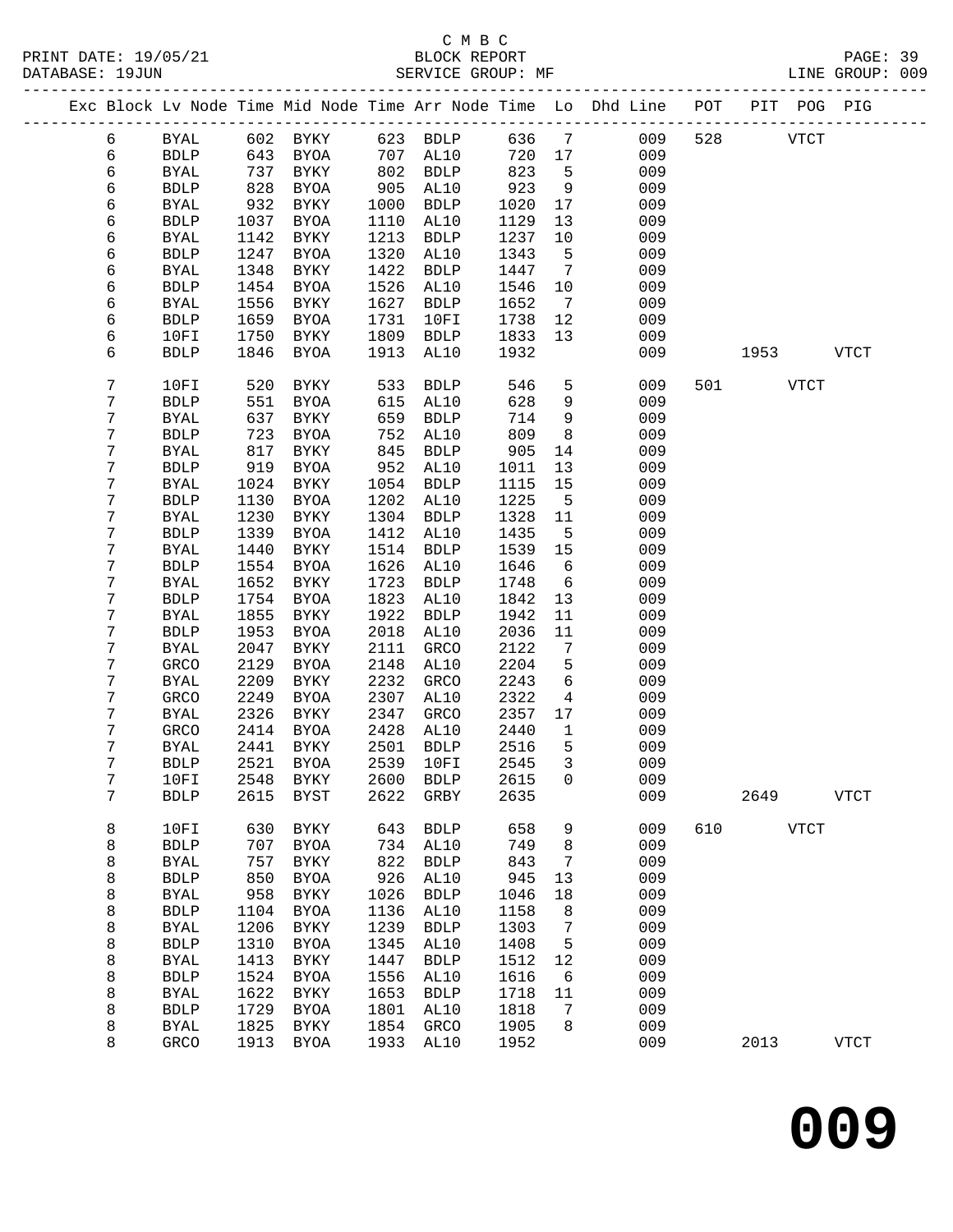# C M B C<br>BLOCK REPORT SERVICE GROUP: MF

|          |                             |              |                            |              |                     |              |                     | Exc Block Lv Node Time Mid Node Time Arr Node Time Lo Dhd Line POT |     |           | PIT POG PIG |      |
|----------|-----------------------------|--------------|----------------------------|--------------|---------------------|--------------|---------------------|--------------------------------------------------------------------|-----|-----------|-------------|------|
| 9        | 10FI                        |              | 440 BYKY 453 BDLP          |              |                     | 506          |                     | $7\overline{ }$<br>009                                             |     | 421       | <b>VTCT</b> |      |
| 9        | ${\tt BDLP}$                | 513          | BYOA                       |              | 534 10FI            | 538          | $\overline{a}$      | 009                                                                |     |           |             |      |
| 9        | 10FI                        | 540          | BYKY                       | 553          | BDLP                | 606          | $\overline{7}$      | 009                                                                |     |           |             |      |
| 9        | <b>BDLP</b>                 | 613          | BYOA                       | 637          | AL10                | 650          | 14                  | 009                                                                |     |           |             |      |
| 9        | <b>BYAL</b>                 | 704          | BYKY                       | 726          | <b>BDLP</b>         | 743          | 6                   | 009                                                                |     |           |             |      |
| 9        | ${\tt BDLP}$                | 749          | BYOA                       | 821          | 10FI                | 828          | 5                   | 009                                                                |     |           |             |      |
| 9        | 10FI                        | 833          | BYKY                       | 850          | GRCO                | 900          | 9                   | 009                                                                |     |           |             |      |
| 9        | GRCO                        | 909          | BYOA                       | 932          | 10FI                | 941          | 9                   | 009                                                                |     |           |             |      |
| 9        | 10FI                        | 950          | <b>BYKY</b>                | 1007         | GRCO                | 1017         | 9                   | 009                                                                |     |           |             |      |
| 9        | GRCO                        | 1026         | BYOA                       | 1050         | 10FI                | 1058         | 10                  | 009                                                                |     |           |             |      |
| 9        | 10FI                        | 1108         | BYKY                       | 1127         | GRCO                | 1137         | $7\overline{ }$     | 009                                                                |     |           |             |      |
| 9        | GRCO                        | 1144         | BYOA                       | 1208         | 10FI                | 1216         | 9                   | 009                                                                |     |           |             |      |
| 9<br>9   | 10FI<br>GRCO                | 1225<br>1301 | BYKY<br>BYOA               | 1245<br>1326 | GRCO<br>10FI        | 1257<br>1334 | $\overline{4}$<br>9 | 009<br>009                                                         |     |           |             |      |
| 9        | 10FI                        | 1343         | BYKY                       | 1403         | GRCO                | 1415         | 11                  | 009                                                                |     |           |             |      |
| 9        | GRCO                        | 1426         | BYOA                       | 1451         | 10FI                | 1459         | 10                  | 009                                                                |     |           |             |      |
| 9        | 10FI                        | 1509         | BYKY                       | 1528         | GRCO                | 1540         | $\overline{7}$      | 009                                                                |     |           |             |      |
| 9        | GRCO                        | 1547         | BYOA                       | 1611         | 10FI                | 1619         | 10                  | 009                                                                |     |           |             |      |
| 9        | 10FI                        | 1629         | BYKY                       | 1648         | <b>BDLP</b>         | 1713         | 12                  | 009                                                                |     |           |             |      |
| 9        | <b>BDLP</b>                 | 1725         | BYOA                       | 1757         | AL10                | 1814         |                     | 009                                                                |     | 1844 VTCT |             |      |
|          |                             |              |                            |              |                     |              |                     |                                                                    |     |           |             |      |
| 10       | OA12                        | 643          | BYKY                       | 651          | GRCO                | 659          | $\overline{0}$      | 009                                                                | 621 | VTCT      |             |      |
| 10       | GRCO                        | 659          | BYOA                       | 719          | 10FI                | 726          | 9                   | 009                                                                |     |           |             |      |
| 10       | 10FI                        | 735          | BYKY                       | 751          | <b>BDLP</b>         | 810          | 8                   | 009                                                                |     |           |             |      |
| 10       | <b>BDLP</b>                 | 818          | BYOA                       | 854          | 10FI                | 903          | 8                   | 009                                                                |     |           |             |      |
| 10       | 10FI                        | 911          | BYKY                       | 928          | GRCO                | 938          | 9                   | 009                                                                |     |           |             |      |
| 10       | GRCO                        | 947          | BYOA                       | 1011         | 10FI                | 1019         | 10                  | 009                                                                |     |           |             |      |
| 10       | 10FI                        | 1029         | BYKY                       | 1048         | GRCO                | 1058         | $\overline{7}$      | 009                                                                |     |           |             |      |
| 10       | GRCO                        | 1105         | BYOA                       | 1129         | 10FI                | 1137         | 10                  | 009                                                                |     |           |             |      |
| 10<br>10 | 10FI<br>GRCO                | 1147<br>1222 | BYKY<br><b>BYOA</b>        | 1206<br>1247 | GRCO<br>10FI        | 1216<br>1255 | 6<br>9              | 009<br>009                                                         |     |           |             |      |
| $10$     | 10FI                        | 1304         | BYKY                       | 1324         | GRCO                | 1336         | $\overline{3}$      | 009                                                                |     |           |             |      |
| 10       | GRCO                        | 1339         | BYOA                       | 1406         | 10FI                | 1414         | 6                   | 009                                                                |     |           |             |      |
| $10$     | 10FI                        | 1420         | BYKY                       | 1440         | GRCO                | 1452         | 5                   | 009                                                                |     |           |             |      |
| 10       | GRCO                        | 1457         | BYOA                       | 1521         | 10FI                | 1529         | 10                  | 009                                                                |     |           |             |      |
| 10       | 10FI                        | 1539         | BYKY                       | 1558         | GRCO                | 1610         | $7\overline{ }$     | 009                                                                |     |           |             |      |
| 10       | GRCO                        | 1617         | BYOA                       | 1641         | 10FI                | 1649         | 10                  | 009                                                                |     |           |             |      |
| 10       | 10FI                        | 1659         | BYKY                       | 1718         | <b>BDLP</b>         | 1743         | 6                   | 009                                                                |     |           |             |      |
| 10       | <b>BDLP</b>                 | 1749         | BYST                       | 1800         | GRBY                | 1823         |                     | 009                                                                |     | 1847      |             | VTCT |
|          |                             |              |                            |              |                     |              |                     |                                                                    |     |           |             |      |
| 11       | 10FI                        | 658          | <b>BYKY</b>                | 712          | <b>BDLP</b>         | 729          | 5                   | 009                                                                | 638 |           | <b>VTCT</b> |      |
| 11       | <b>BDLP</b>                 | 734          | <b>BYOA</b>                | 806          | AL10                | 823          | 5                   | 009                                                                |     |           |             |      |
| 11       | <b>BYAL</b>                 | 828          | <b>BYKY</b>                | 856          | <b>BDLP</b>         | 916          | 16                  | 009                                                                |     |           |             |      |
| 11       | ${\tt BDLP}$                | 932          | <b>BYOA</b>                | 1005         | AL10                | 1024         | 13                  | 009                                                                |     |           |             |      |
| 11       | BYAL                        | 1037         | BYKY                       | 1107         | <b>BDLP</b>         | 1128         | 14                  | 009                                                                |     |           |             |      |
| $11\,$   | <b>BDLP</b>                 | 1142         | <b>BYOA</b>                | 1215         | AL10                | 1238         | 5                   | 009                                                                |     |           |             |      |
| 11<br>11 | <b>BYAL</b><br>${\tt BDLP}$ | 1243<br>1352 | <b>BYKY</b><br><b>BYOA</b> | 1317<br>1425 | <b>BDLP</b><br>AL10 | 1341<br>1448 | 11<br>12            | 009<br>009                                                         |     |           |             |      |
| 11       | BYAL                        | 1500         | BYKY                       | 1533         | <b>BDLP</b>         | 1558         | 16                  | 009                                                                |     |           |             |      |
| 11       | <b>BDLP</b>                 | 1614         | BYOA                       | 1646         | AL10                | 1705         | 7                   | 009                                                                |     |           |             |      |
| $11\,$   | <b>BYAL</b>                 | 1712         | <b>BYKY</b>                | 1743         | ${\tt BDLP}$        | 1807         | 11                  | 009                                                                |     |           |             |      |
|          |                             |              |                            |              |                     |              |                     |                                                                    |     |           |             |      |

11 BDLP 1818 BYST 1829 GRBY 1852 009 1916 VTCT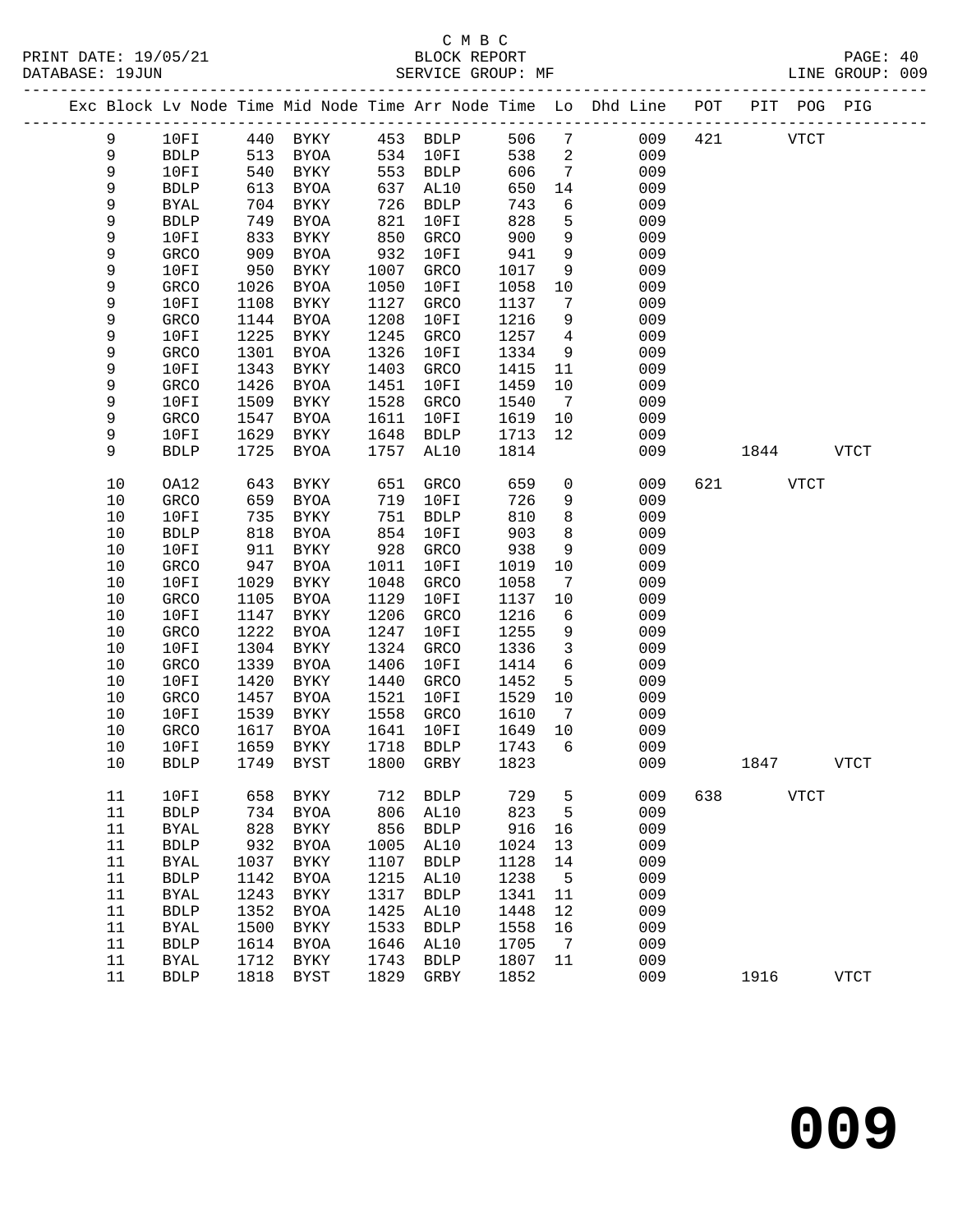|      |              |      | Exc Block Lv Node Time Mid Node Time Arr Node Time Lo Dhd Line POT |      |              |      |                         |         |     |             | PIT POG PIG |             |  |
|------|--------------|------|--------------------------------------------------------------------|------|--------------|------|-------------------------|---------|-----|-------------|-------------|-------------|--|
| 12   | VI41 705     |      |                                                                    |      | BYST<br>10FT | 715  |                         | 3 1 020 | 644 |             | <b>VTCT</b> |             |  |
| 12   | GRCO         |      | 719 BYOA 739 10FI                                                  |      |              | 746  | $\overline{4}$          | 009     |     |             |             |             |  |
| 12   | 10FI         | 750  | BYKY                                                               |      | 806 BDLP     | 827  | 8                       | 009     |     |             |             |             |  |
| 12   | <b>BDLP</b>  | 835  | BYOA                                                               | 911  | 10FI         | 920  | $\overline{4}$          | 009     |     |             |             |             |  |
| 12   | 10FI         | 924  | BYKY                                                               | 941  | GRCO         | 951  | $\overline{9}$          | 009     |     |             |             |             |  |
| 12   | GRCO         | 1000 | BYOA                                                               | 1024 | 10FI         | 1032 | 10                      | 009     |     |             |             |             |  |
| 12   | 10FI         | 1042 | BYKY                                                               | 1101 | GRCO         | 1111 | 7                       | 009     |     |             |             |             |  |
| $12$ | GRCO         | 1118 | BYOA                                                               | 1142 | 10FI         | 1150 | 8                       | 009     |     |             |             |             |  |
| 12   | 10FI         | 1158 | BYKY                                                               | 1218 | GRCO         | 1230 | 5                       | 009     |     |             |             |             |  |
| 12   | <b>GRCO</b>  | 1235 | BYOA                                                               | 1300 | 10FI         | 1308 | 9                       | 009     |     |             |             |             |  |
| 12   | 10FI         | 1317 | BYKY                                                               | 1337 | GRCO         | 1349 | $4\overline{ }$         | 009     |     |             |             |             |  |
| 12   | GRCO         | 1353 | BYOA                                                               | 1418 | 10FI         | 1426 | 14                      | 009     |     |             |             |             |  |
| 12   | 10FI         | 1440 | BYKY                                                               | 1500 | GRCO         | 1512 | 5                       | 009     |     |             |             |             |  |
| 12   | GRCO         | 1517 | BYOA                                                               | 1541 | 10FI         | 1549 | $\overline{7}$          | 009     |     |             |             |             |  |
| 12   | 10FI         | 1556 | BYKY                                                               | 1615 | GRCO         | 1627 | 10                      | 009     |     |             |             |             |  |
| $12$ | GRCO         | 1637 | BYOA                                                               | 1701 | 10FI         | 1709 | 10                      | 009     |     |             |             |             |  |
| 12   | 10FI         | 1719 | BYKY                                                               | 1738 | <b>BDLP</b>  | 1802 | 10                      | 009     |     |             |             |             |  |
| $12$ | ${\tt BDLP}$ | 1812 | BYOA                                                               | 1841 | AL10         | 1900 | 15                      | 009     |     |             |             |             |  |
| 12   | BYAL         | 1915 | BYKY                                                               | 1942 | <b>BDLP</b>  | 2002 | 11                      | 009     |     |             |             |             |  |
| 12   | <b>BDLP</b>  | 2013 | BYOA                                                               | 2038 | AL10         | 2056 | 11                      | 009     |     |             |             |             |  |
| 12   | <b>BYAL</b>  | 2107 | BYKY                                                               | 2131 | GRCO         | 2142 | $6\overline{6}$         | 009     |     |             |             |             |  |
| 12   | GRCO         | 2148 | BYOA                                                               | 2207 | AL10         | 2223 | $6\overline{6}$         | 009     |     |             |             |             |  |
| 12   | <b>BYAL</b>  | 2229 | <b>BYKY</b>                                                        | 2252 | GRCO         | 2303 | 16                      | 009     |     |             |             |             |  |
| 12   | GRCO         | 2319 | <b>BYOA</b>                                                        | 2335 | AL10         | 2350 | $6\overline{6}$         | 009     |     |             |             |             |  |
| 12   | <b>BYAL</b>  | 2356 | BYKY                                                               | 2416 | GRCO         | 2426 | 13                      | 009     |     |             |             |             |  |
| $12$ | GRCO         | 2439 | BYOA                                                               | 2453 | 10FI         | 2500 | $\overline{\mathbf{3}}$ | 009     |     |             |             |             |  |
| 12   | 10FI         | 2503 | BYKY                                                               | 2515 | GRCO         | 2525 | 13                      | 009     |     |             |             |             |  |
| 12   | <b>GRCO</b>  | 2538 | BYMN                                                               | 2549 | GRBY         | 2556 |                         | 009     |     | 2610        |             | <b>VTCT</b> |  |
| 13   | 10FI         | 707  | BYKY                                                               | 721  | <b>BDLP</b>  | 738  | 5                       | 009     | 645 | <b>VTCT</b> |             |             |  |
| 13   | ${\tt BDLP}$ | 743  | BYOA                                                               | 815  | AL10         | 832  | 8                       | 009     |     |             |             |             |  |
| 13   | <b>BYAL</b>  | 840  | BYKY                                                               | 908  | <b>BDLP</b>  | 928  | 17                      | 009     |     |             |             |             |  |
| 13   | <b>BDLP</b>  | 945  | BYOA                                                               | 1018 | AL10         | 1037 | 12                      | 009     |     |             |             |             |  |
| 13   | <b>BYAL</b>  | 1049 | BYKY                                                               | 1120 | <b>BDLP</b>  | 1144 | 11                      | 009     |     |             |             |             |  |
| 13   | <b>BDLP</b>  | 1155 | BYOA                                                               | 1228 | AL10         | 1251 | $5^{\circ}$             | 009     |     |             |             |             |  |
| 13   | <b>BYAL</b>  | 1256 | BYKY                                                               | 1330 | <b>BDLP</b>  | 1354 | 9                       | 009     |     |             |             |             |  |
| 13   | ${\tt BDLP}$ | 1403 | BYOA                                                               | 1436 | AL10         | 1459 | 11                      | 009     |     |             |             |             |  |
| 13   | <b>BYAL</b>  | 1510 | BYKY                                                               | 1543 | <b>BDLP</b>  | 1608 | 16                      | 009     |     |             |             |             |  |
| 13   | ${\tt BDLP}$ | 1624 | BYOA                                                               | 1656 | AL10         | 1715 | $7\overline{ }$         | 009     |     |             |             |             |  |
| 13   | <b>BYAL</b>  | 1722 | BYKY                                                               | 1753 | <b>BDLP</b>  | 1817 | 11                      | 009     |     |             |             |             |  |
| 13   | <b>BDLP</b>  | 1828 | BYST                                                               | 1839 | GRBY         | 1902 |                         | 009     |     | 1921        |             | <b>VTCT</b> |  |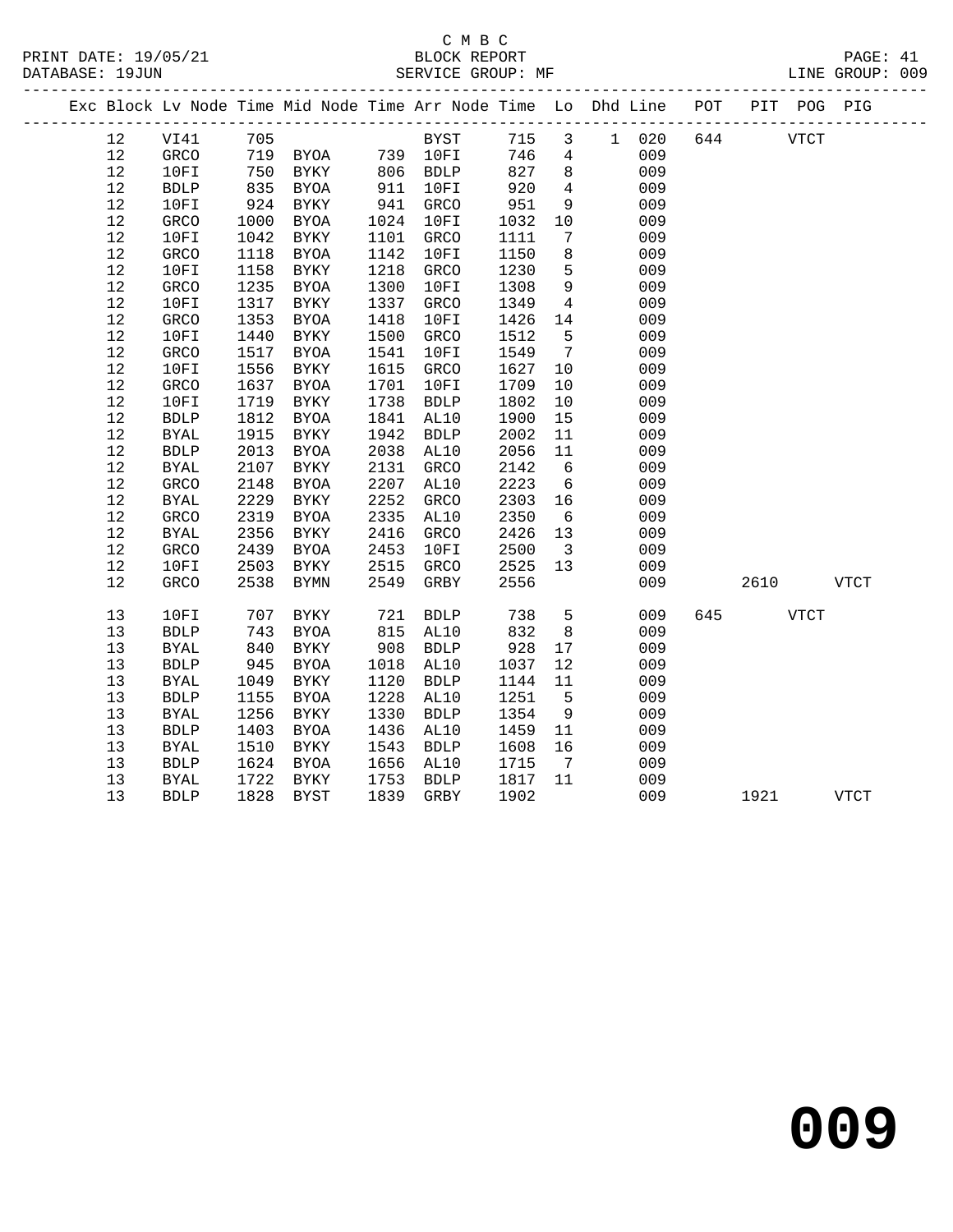PRINT DATE: 19/05/21 BLOCK REPORT PAGE: 42 DATABASE: 19JUN

# C M B C

|    |             |      |             |      |             |      |                | Exc Block Lv Node Time Mid Node Time Arr Node Time Lo Dhd Line POT PIT POG PIG |     |      |             |             |
|----|-------------|------|-------------|------|-------------|------|----------------|--------------------------------------------------------------------------------|-----|------|-------------|-------------|
| 14 | OA12        |      | 733 BYKY    |      | 742 BDLP    | 801  | 6              | 009                                                                            | 711 |      | <b>VTCT</b> |             |
| 14 | BDLP        | 807  | BYOA        | 843  | 10FI        | 852  | 6              | 009                                                                            |     |      |             |             |
| 14 | 10FI        | 858  | BYKY        | 915  | GRCO        | 925  | 10             | 009                                                                            |     |      |             |             |
| 14 | GRCO        | 935  | BYOA        | 958  | 10FI        | 1007 | 9              | 009                                                                            |     |      |             |             |
| 14 | 10FI        | 1016 | BYKY        | 1033 | GRCO        | 1043 | 9              | 009                                                                            |     |      |             |             |
| 14 | GRCO        | 1052 | BYOA        | 1116 | 10FI        | 1124 | 10             | 009                                                                            |     |      |             |             |
| 14 | 10FI        | 1134 | BYKY        | 1153 | GRCO        | 1203 | 6              | 009                                                                            |     |      |             |             |
| 14 | GRCO        | 1209 | BYOA        | 1234 | 10FI        | 1242 | 9              | 009                                                                            |     |      |             |             |
| 14 | 10FI        | 1251 | BYKY        | 1311 | GRCO        | 1323 | $\overline{2}$ | 009                                                                            |     |      |             |             |
| 14 | GRCO        | 1325 | BYOA        | 1352 | 10FI        | 1400 | 9              | 009                                                                            |     |      |             |             |
| 14 | 10FI        | 1409 | BYKY        | 1429 | GRCO        | 1441 | 6              | 009                                                                            |     |      |             |             |
| 14 | GRCO        | 1447 | BYOA        | 1511 | 10FI        | 1519 | 10             | 009                                                                            |     |      |             |             |
| 14 | 10FI        | 1529 | BYKY        | 1548 | GRCO        | 1600 | $\overline{7}$ | 009                                                                            |     |      |             |             |
| 14 | GRCO        | 1607 | BYOA        | 1631 | 10FI        | 1639 | 10             | 009                                                                            |     |      |             |             |
| 14 | 10FI        | 1649 | BYKY        | 1708 | <b>BDLP</b> | 1733 | 8 <sup>8</sup> | 009                                                                            |     |      |             |             |
| 14 | <b>BDLP</b> | 1741 | BYOA        | 1810 | AL10        | 1827 | 17             | 009                                                                            |     |      |             |             |
| 14 | BYAL        | 1844 | BYKY        | 1913 | GRCO        | 1924 | $5^{\circ}$    | 009                                                                            |     |      |             |             |
| 14 | GRCO        | 1929 | BYOA        | 1948 | AL10        | 2006 | 11             | 009                                                                            |     |      |             |             |
| 14 | <b>BYAL</b> | 2017 | BYKY        | 2042 | <b>BDLP</b> | 2102 | 11             | 009                                                                            |     |      |             |             |
| 14 | <b>BDLP</b> | 2113 | BYOA        | 2138 | AL10        | 2154 | $5^{\circ}$    | 009                                                                            |     |      |             |             |
| 14 | BYAL        | 2159 | BYKY        | 2222 | <b>BDLP</b> | 2240 | 15             | 009                                                                            |     |      |             |             |
| 14 | <b>BDLP</b> | 2255 | BYOA        | 2315 | AL10        | 2330 | 11             | 009                                                                            |     |      |             |             |
| 14 | BYAL        | 2341 | BYKY        | 2402 | <b>BDLP</b> | 2417 | 8              | 009                                                                            |     |      |             |             |
| 14 | <b>BDLP</b> | 2425 | BYST        | 2432 | GRBY        | 2445 |                | 009                                                                            |     | 2500 |             | <b>VTCT</b> |
| 15 | 10FI        | 716  | BYKY        | 730  | <b>BDLP</b> | 747  | 5              | 009                                                                            | 654 |      | <b>VTCT</b> |             |
| 15 | <b>BDLP</b> | 752  | <b>BYOA</b> | 826  | AL10        | 844  | $\overline{9}$ | 009                                                                            |     |      |             |             |
| 15 | <b>BYAL</b> | 853  | <b>BYKY</b> | 921  | <b>BDLP</b> | 941  | 17             | 009                                                                            |     |      |             |             |
| 15 | <b>BDLP</b> | 958  | <b>BYOA</b> | 1031 | AL10        | 1050 | 12             | 009                                                                            |     |      |             |             |
| 15 | BYAL        | 1102 | BYKY        | 1133 | <b>BDLP</b> | 1157 | 11             | 009                                                                            |     |      |             |             |
| 15 | <b>BDLP</b> | 1208 | BYOA        | 1241 | AL10        | 1304 | $-5$           | 009                                                                            |     |      |             |             |
| 15 | BYAL        | 1309 | BYKY        | 1343 | <b>BDLP</b> | 1407 | 16             | 009                                                                            |     |      |             |             |
| 15 | <b>BDLP</b> | 1423 | BYOA        | 1456 | AL10        | 1518 | 14             | 009                                                                            |     |      |             |             |
| 15 | BYAL        | 1532 | BYKY        | 1603 | <b>BDLP</b> | 1628 | 11             | 009                                                                            |     |      |             |             |

 15 BYAL 1532 BYKY 1603 BDLP 1628 11 009 15 BDLP 1639 BYOA 1711 10FI 1718 11 009

 15 BYAL 1926 BYKY 1951 GRCO 2002 7 009 15 GRCO 2009 BYOA 2028 AL10 2046 11 009

 15 BYAL 2239 BYKY 2302 BDLP 2320 8 009 15 BDLP 2328 BYOA 2348 AL10 2403 8 009 15 BYAL 2411 BYKY 2431 BDLP 2446 5 009 15 BDLP 2451 BYOA 2509 10FI 2515 3 009

 15 10FI 1729 BYKY 1748 BDLP 1812 13 009 15 BDLP 1825 BYOA 1854 AL10 1913 13 009

 15 BYAL 2057 BYKY 2121 BDLP 2139 15 009 15 BDLP 2154 BYOA 2217 AL10 2232 7 009

15 10FI 2518 BYKY 2530 BDLP 2545 6 009

15 BDLP 2551 BYST 2558 GRBY 2611 009 2625 VTCT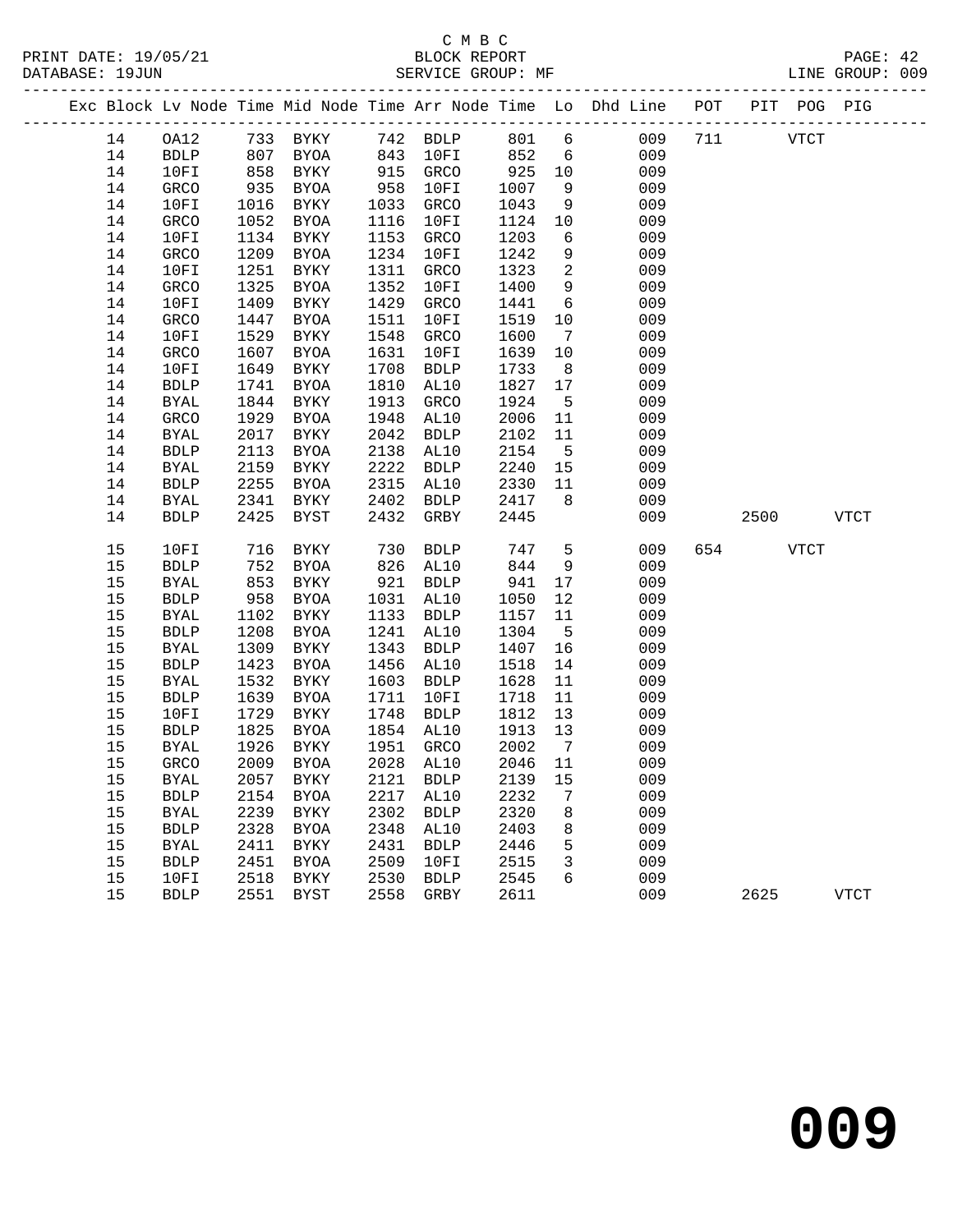|  |    |              |      |              |      | Exc Block Lv Node Time Mid Node Time Arr Node Time Lo Dhd Line POT |      |                 |              |     |     |             | PIT POG PIG |             |
|--|----|--------------|------|--------------|------|--------------------------------------------------------------------|------|-----------------|--------------|-----|-----|-------------|-------------|-------------|
|  | 16 | 10FI         | 725  | <b>BYKY</b>  |      | 739 BDLP                                                           | 756  | $7\phantom{.0}$ |              | 009 | 703 |             | <b>VTCT</b> |             |
|  | 16 | <b>BDLP</b>  | 803  | BYOA         | 837  | AL10                                                               | 855  | 11              |              | 009 |     |             |             |             |
|  | 16 | <b>BYAL</b>  | 906  | BYKY         | 934  | <b>BDLP</b>                                                        | 954  | 17              |              | 009 |     |             |             |             |
|  | 16 | ${\tt BDLP}$ | 1011 | BYOA         | 1044 | AL10                                                               | 1103 | 12              |              | 009 |     |             |             |             |
|  | 16 | <b>BYAL</b>  | 1115 | BYKY         | 1146 | <b>BDLP</b>                                                        | 1210 | 11              |              | 009 |     |             |             |             |
|  | 16 | <b>BDLP</b>  | 1221 | <b>BYOA</b>  | 1254 | AL10                                                               | 1317 | $5^{\circ}$     |              | 009 |     |             |             |             |
|  | 16 | <b>BYAL</b>  | 1322 | BYKY         | 1356 | <b>BDLP</b>                                                        | 1420 | 13              |              | 009 |     |             |             |             |
|  | 16 | <b>BDLP</b>  | 1433 | <b>BYOA</b>  | 1506 | AL10                                                               | 1528 | $12$            |              | 009 |     |             |             |             |
|  | 16 | <b>BYAL</b>  | 1540 | BYKY         | 1611 | <b>BDLP</b>                                                        | 1636 | 8               |              | 009 |     |             |             |             |
|  | 16 | <b>BDLP</b>  | 1644 | BYOA         | 1716 | AL10                                                               | 1735 | 10              |              | 009 |     |             |             |             |
|  | 16 | <b>BYAL</b>  | 1745 | BYKY         | 1815 | <b>BDLP</b>                                                        | 1837 | 16              |              | 009 |     |             |             |             |
|  | 16 | <b>BDLP</b>  | 1853 | <b>BYOA</b>  | 1920 | AL10                                                               | 1939 | $7\overline{ }$ |              | 009 |     |             |             |             |
|  | 16 | <b>BYAL</b>  | 1946 | BYKY         | 2011 | GRCO                                                               | 2022 | $7\phantom{.0}$ |              | 009 |     |             |             |             |
|  | 16 | GRCO         | 2029 | <b>BYOA</b>  | 2048 | AL10                                                               | 2106 | 11              |              | 009 |     |             |             |             |
|  | 16 | <b>BYAL</b>  | 2117 | BYKY         | 2141 | <b>BDLP</b>                                                        | 2159 | 15              |              | 009 |     |             |             |             |
|  | 16 | <b>BDLP</b>  | 2214 | <b>BYOA</b>  | 2237 | AL10                                                               | 2252 | $\overline{4}$  |              | 009 |     |             |             |             |
|  | 16 | BYAL         | 2256 | BYKY         | 2317 | GRCO                                                               | 2327 | 18              |              | 009 |     |             |             |             |
|  | 16 | GRCO         | 2345 | BYOA         | 2401 | AL10                                                               | 2416 | 10              |              | 009 |     |             |             |             |
|  | 16 | BYAL         | 2426 | BYKY         | 2446 | GRCO                                                               | 2456 | 14              |              | 009 |     |             |             |             |
|  | 16 | GRCO         | 2510 | BYMN         | 2521 | GRBY                                                               | 2528 |                 |              | 009 |     | 2543        |             | <b>VTCT</b> |
|  |    |              |      |              |      |                                                                    |      |                 |              |     |     |             |             |             |
|  | 21 | <b>BYAL</b>  | 630  | BYKY         | 651  | <b>BDLP</b>                                                        | 706  | 8               |              | 009 | 552 | <b>VTCT</b> |             |             |
|  | 21 | <b>BDLP</b>  | 714  | BYOA         | 743  | AL10                                                               | 800  | 8               |              | 009 |     |             |             |             |
|  | 21 | <b>BYAL</b>  | 808  | BYKY         | 833  | <b>BDLP</b>                                                        | 854  | 15              |              | 009 |     |             |             |             |
|  | 21 | <b>BDLP</b>  | 909  | BYST         | 921  | OABY                                                               | 942  |                 |              | 009 |     | 1002        |             | <b>VTCT</b> |
|  |    |              |      |              |      |                                                                    |      |                 |              |     |     |             |             |             |
|  | 22 | OA12         | 648  | BYKY         | 656  | GRCO                                                               | 704  | 6               |              | 009 | 626 |             | <b>VTCT</b> |             |
|  | 22 | GRCO         | 710  | BYOA         | 730  | 10FI                                                               | 737  | $\overline{4}$  |              | 009 |     |             |             |             |
|  | 22 | 10FI         | 741  | BYKY         | 757  | <b>BDLP</b>                                                        | 816  | 6               |              | 009 |     |             |             |             |
|  | 22 | <b>BDLP</b>  | 822  | BYOA         | 859  | AL10                                                               | 917  |                 |              | 009 |     | 944         |             | <b>VTCT</b> |
|  | 23 | 10FI         | 649  | BYKY         | 703  | <b>BDLP</b>                                                        | 718  | 7               |              | 009 | 629 |             | <b>VTCT</b> |             |
|  | 23 | <b>BDLP</b>  | 725  | BYOA         | 757  | AL10                                                               | 814  |                 |              | 009 |     | 843         |             | <b>VTCT</b> |
|  |    |              |      |              |      |                                                                    |      |                 |              |     |     |             |             |             |
|  | 24 | VI41         | 712  |              |      | <b>BYST</b>                                                        | 722  | 4               | $\mathbf{1}$ | 020 | 649 |             | <b>VTCT</b> |             |
|  | 24 | <b>GRCO</b>  | 727  | BYOA         | 748  | 10FI                                                               | 755  | 5               |              | 009 |     |             |             |             |
|  | 24 | 10FI         | 800  | BYKY         | 816  | <b>BDLP</b>                                                        | 837  | 9               |              | 009 |     |             |             |             |
|  | 24 | <b>BDLP</b>  | 846  | BYST         | 901  | OABY                                                               | 922  |                 |              | 009 |     | 942         |             | <b>VTCT</b> |
|  | 31 | OA12         |      | 1347 BYKY    |      | 1400 GRCO 1412 4 009 1325 VTCT                                     |      |                 |              |     |     |             |             |             |
|  | 31 | <b>GRCO</b>  | 1416 | <b>BYOA</b>  | 1441 | 10FI                                                               | 1449 | 10              |              | 009 |     |             |             |             |
|  | 31 | 10FI         | 1459 | <b>BYKY</b>  | 1518 | <b>GRCO</b>                                                        | 1530 | 7               |              | 009 |     |             |             |             |
|  | 31 | GRCO         | 1537 | <b>BYOA</b>  | 1601 | 10FI                                                               | 1609 | 11              |              | 009 |     |             |             |             |
|  | 31 | 10FI         | 1620 | BYKY         | 1639 | <b>BDLP</b>                                                        | 1704 | 9               |              | 009 |     |             |             |             |
|  | 31 | ${\tt BDLP}$ | 1713 | <b>BYOA</b>  | 1745 | AL10                                                               | 1804 | 14              |              | 009 |     |             |             |             |
|  | 31 | <b>BYAL</b>  | 1818 | <b>BYKY</b>  | 1847 | <b>BDLP</b>                                                        | 1907 | 8               |              | 009 |     |             |             |             |
|  | 31 | <b>BDLP</b>  | 1915 | <b>BYOA</b>  | 1940 | AL10                                                               | 1958 | 9               |              | 009 |     |             |             |             |
|  | 31 | <b>BYAL</b>  | 2007 | ${\tt BYKY}$ | 2032 | GRCO                                                               | 2043 | 6               |              | 009 |     |             |             |             |
|  | 31 | GRCO         | 2049 | <b>BYOA</b>  | 2108 | AL10                                                               | 2124 |                 |              | 009 |     | 2145        |             | <b>VTCT</b> |
|  |    |              |      |              |      |                                                                    |      |                 |              |     |     |             |             |             |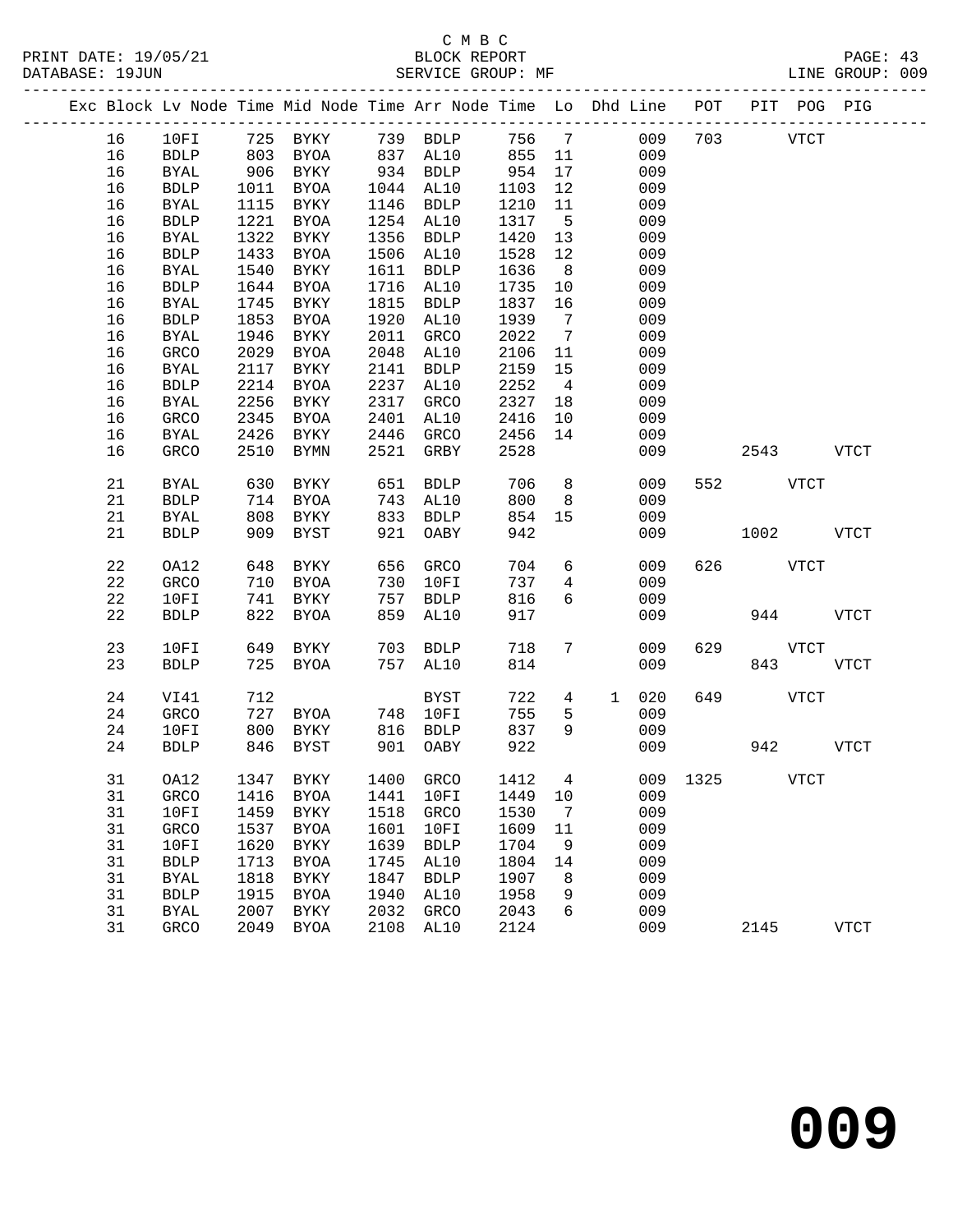|  |    |              |      |                     |      |                            |           |                 | Exc Block Lv Node Time Mid Node Time Arr Node Time Lo Dhd Line POT PIT POG PIG |               |             |             |
|--|----|--------------|------|---------------------|------|----------------------------|-----------|-----------------|--------------------------------------------------------------------------------|---------------|-------------|-------------|
|  | 32 | OA12         |      |                     |      | 1328 BYKY 1341 BDLP 1405 8 |           |                 |                                                                                | 009 1306 VTCT |             |             |
|  | 32 | BDLP         |      | 1413 BYOA 1446 AL10 |      |                            | $1508$ 14 |                 | 009                                                                            |               |             |             |
|  | 32 | BYAL         |      | 1522 BYKY           |      | 1553 BDLP                  | 1618      | 16              | 009                                                                            |               |             |             |
|  | 32 | <b>BDLP</b>  | 1634 | BYOA                |      | 1706 AL10                  | 1725      | $7\overline{ }$ | 009                                                                            |               |             |             |
|  | 32 | BYAL         | 1732 | BYKY                |      | 1803 BDLP                  | 1827      | 11              | 009                                                                            |               |             |             |
|  | 32 | ${\tt BDLP}$ | 1838 | BYOA                |      | 1907 AL10                  | 1926      | 10              | 009                                                                            |               |             |             |
|  | 32 | BYAL         | 1936 | BYKY                | 2001 | BDLP                       | 2021      | 12              | 009                                                                            |               |             |             |
|  | 32 | <b>BDLP</b>  | 2033 | BYOA                | 2058 | AL10                       | 2114      | 14              | 009                                                                            |               |             |             |
|  | 32 | BYAL         | 2128 | BYKY                | 2152 | GRCO                       | 2203      | 6               | 009                                                                            |               |             |             |
|  | 32 | GRCO         | 2209 | BYOA                | 2227 | AL10                       | 2242      |                 | 009                                                                            |               | 2303        | VTCT        |
|  | 33 | <b>BYAL</b>  | 1421 | BYKY                | 1455 | <b>BDLP</b>                | 1520      | 14              |                                                                                | 009 1342 VTCT |             |             |
|  | 33 | ${\tt BDLP}$ | 1534 | BYOA                | 1606 | AL10                       | 1626      | 6               | 009                                                                            |               |             |             |
|  | 33 | <b>BYAL</b>  | 1632 | BYKY                | 1703 | BDLP                       | 1728      | 9               | 009                                                                            |               |             |             |
|  | 33 | <b>BDLP</b>  | 1737 | BYOA                | 1809 | AL10                       | 1826      | 8 <sup>8</sup>  | 009                                                                            |               |             |             |
|  | 33 | <b>BYAL</b>  | 1834 | BYKY                | 1903 | BDLP                       | 1923      | 10              | 009                                                                            |               |             |             |
|  | 33 | <b>BDLP</b>  | 1933 | BYOA                | 1958 | AL10                       | 2016      | 11              | 009                                                                            |               |             |             |
|  | 33 | <b>BYAL</b>  | 2027 | BYKY                | 2051 | GRCO                       | 2102      | $7\phantom{.0}$ | 009                                                                            |               |             |             |
|  | 33 | GRCO         | 2109 | BYOA                | 2128 | AL10                       | 2144      | 5               | 009                                                                            |               |             |             |
|  | 33 | <b>BYAL</b>  | 2149 | BYKY                |      | 2212 GRCO                  | 2223      | $6\overline{6}$ | 009                                                                            |               |             |             |
|  | 33 | GRCO         | 2229 | BYOA                | 2247 | AL10                       | 2302      | 9               | 009                                                                            |               |             |             |
|  | 33 | <b>BYAL</b>  | 2311 | BYKY                | 2332 | BDLP                       | 2347      | 8               | 009                                                                            |               |             |             |
|  | 33 | <b>BDLP</b>  | 2355 | BYOA                | 2413 | AL10                       | 2428      |                 | 009                                                                            |               | 2447        | <b>VTCT</b> |
|  | 34 | OA12         | 1419 | BYKY                | 1432 | <b>BDLP</b>                | 1457      | $7\phantom{.0}$ | 009                                                                            |               | 1357 VTCT   |             |
|  | 34 | <b>BDLP</b>  | 1504 | <b>BYOA</b>         |      | 1536 AL10                  | 1556      | 8               | 009                                                                            |               |             |             |
|  | 34 | BYAL         |      | 1604 BYKY           |      | 1635 BDLP                  | 1700      | $\overline{9}$  | 009                                                                            |               |             |             |
|  | 34 | <b>BDLP</b>  |      | 1709 BYST           | 1720 | GRBY                       | 1743      |                 | 009                                                                            |               | 1807 VTCT   |             |
|  |    |              |      |                     |      |                            |           |                 |                                                                                |               |             |             |
|  | 35 | 10FI         | 1430 | BYKY                |      | 1450 GRCO                  | 1502      | $5\overline{)}$ |                                                                                | 009 1358 VTCT |             |             |
|  | 35 | GRCO         | 1507 | BYOA                | 1531 | 10FI                       | 1539      | 9               | 009                                                                            |               |             |             |
|  | 35 | 10FI         | 1548 | BYKY                |      | 1607 GRCO                  | 1619      | 8 <sup>8</sup>  | 009                                                                            |               |             |             |
|  | 35 | GRCO         | 1627 | BYOA                | 1651 | 10FI                       | 1659      | 10              | 009                                                                            |               |             |             |
|  | 35 | 10FI         | 1709 | BYKY                | 1728 | BDLP                       | 1753      | 6               | 009                                                                            |               |             |             |
|  | 35 | <b>BDLP</b>  | 1759 | BYST                | 1810 | GRBY                       | 1833      |                 | 009                                                                            |               | 1857        | VTCT        |
|  | 36 | BYAL         | 1450 | BYKY                |      | 1523 BDLP                  | 1548      | 16              |                                                                                | 009 1411 VTCT |             |             |
|  | 36 | <b>BDLP</b>  |      | 1604 BYOA           |      | 1636 AL10<br>1733 BDLP     | 1656      | $6\overline{6}$ | 009                                                                            |               |             |             |
|  | 36 | BYAL         |      | 1702 BYKY           |      |                            | 1757      | 8 <sup>8</sup>  | 009                                                                            |               |             |             |
|  |    |              |      |                     |      |                            |           |                 | 36 BDLP 1805 BYOA 1834 AL10 1853 12 009                                        |               |             |             |
|  | 36 | <b>BYAL</b>  | 1905 | BYKY                |      | 1932 GRCO                  | 1943      | 6               | 009                                                                            |               |             |             |
|  | 36 | GRCO         | 1949 | BYOA                | 2008 | AL10                       | 2026      | 11              | 009                                                                            |               |             |             |
|  | 36 | <b>BYAL</b>  | 2037 | BYKY                | 2101 | <b>BDLP</b>                | 2121      | 11              | 009                                                                            |               |             |             |
|  | 36 | ${\tt BDLP}$ | 2132 | BYOA                | 2157 | AL10                       | 2213      | 6               | 009                                                                            |               |             |             |
|  | 36 | <b>BYAL</b>  | 2219 | BYKY                | 2242 | <b>BDLP</b>                | 2300      | 5               | 009                                                                            |               |             |             |
|  | 36 | <b>BDLP</b>  | 2305 | BYST                | 2312 | GRBY                       | 2329      |                 | 009                                                                            |               | 2345        | <b>VTCT</b> |
|  | 37 | 10FI         | 1612 | BYKY                | 1631 | <b>BDLP</b>                | 1656      | 8 <sup>8</sup>  | 009                                                                            | 1540          | <b>VTCT</b> |             |
|  | 37 | <b>BDLP</b>  | 1704 | BYOA                | 1736 | AL10                       | 1755      | 16              | 009                                                                            |               |             |             |
|  | 37 | <b>BYAL</b>  | 1811 | BYKY                | 1841 | <b>BDLP</b>                | 1903      | 6               | 009                                                                            |               |             |             |
|  | 37 | <b>BDLP</b>  | 1909 | BYST                |      | 1919 GRBY                  | 1939      |                 | 009                                                                            |               | 1957        | <b>VTCT</b> |
|  |    |              |      |                     |      |                            |           |                 |                                                                                |               |             |             |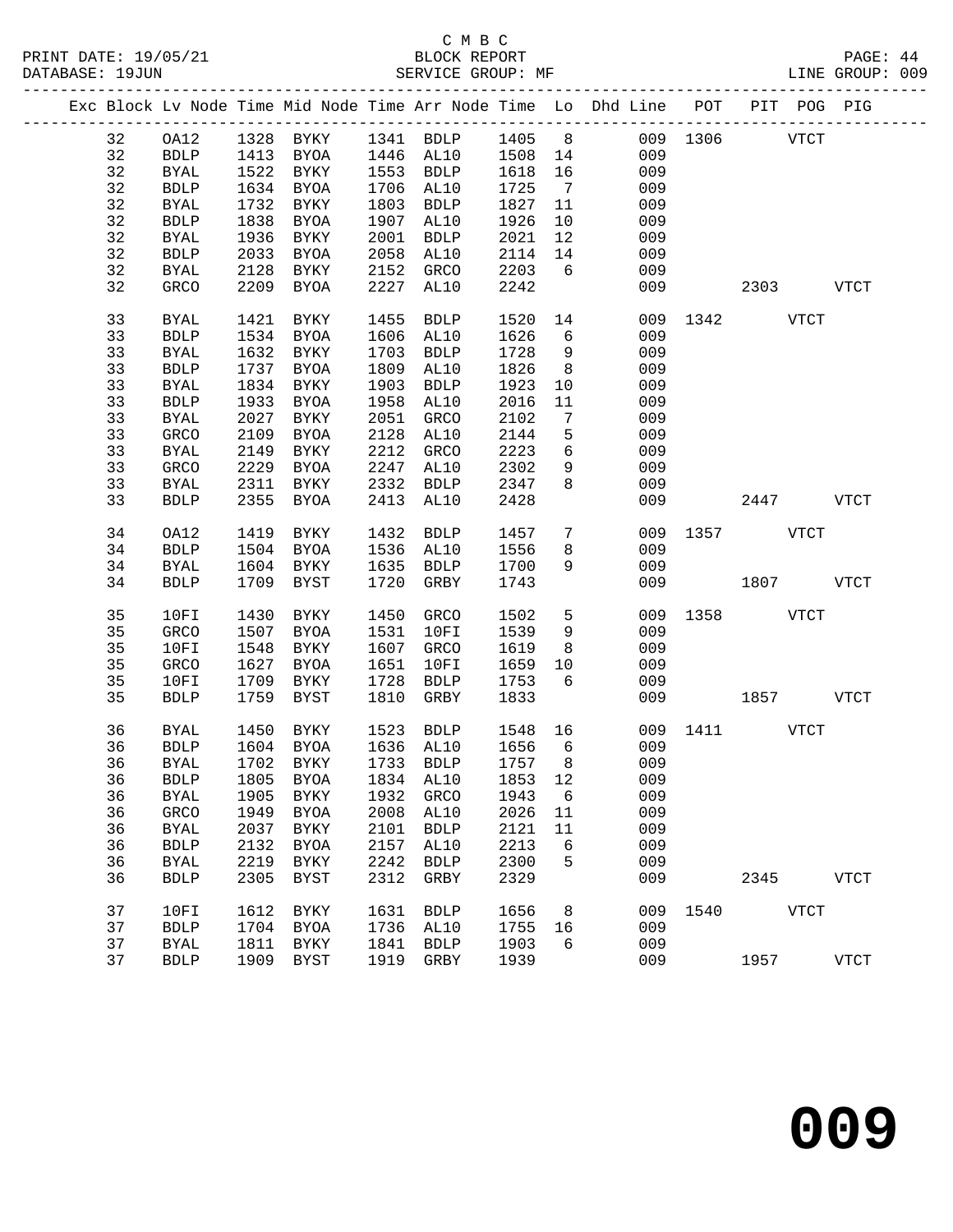|              |             |      |                            |      |           |         |                | PAGE: 45<br>LINE GROUP: 010                                                    |     |              |      |             |  |
|--------------|-------------|------|----------------------------|------|-----------|---------|----------------|--------------------------------------------------------------------------------|-----|--------------|------|-------------|--|
|              |             |      |                            |      |           |         |                |                                                                                |     |              |      |             |  |
|              |             |      |                            |      |           |         |                | Exc Block Lv Node Time Mid Node Time Arr Node Time Lo Dhd Line POT PIT POG PIG |     |              |      |             |  |
| $\mathbf{1}$ | MRST        |      | 403 GRBY                   |      | 427 RIHA  |         | 438 0          |                                                                                |     | 010 355 VTCT |      |             |  |
| $\mathbf{1}$ | RIHA        |      | 438 GRBY                   |      | 449 MRST  |         | 511 11         | 010                                                                            |     |              |      |             |  |
| $\mathbf 1$  | MRST        | 522  | GRBY                       |      | 546 RIHA  | 557     | $\overline{0}$ | 010                                                                            |     |              |      |             |  |
| $\mathbf 1$  | RIHA        | 557  | GRBY                       | 608  | MRST      | 630     | 10             | 010                                                                            |     |              |      |             |  |
| $\mathbf 1$  | MRST        | 640  | GRBY                       | 707  | RIHA      | 721     | $\overline{0}$ | 010                                                                            |     |              |      |             |  |
| 1            | RIHA        | 721  | GRBY                       | 734  | MRST      | 759     | 10             | 010                                                                            |     |              |      |             |  |
| 1            | MRST        | 809  | GRBY                       | 841  | RIHA      | 857     | $\overline{0}$ | 010                                                                            |     |              |      |             |  |
| 1            | RIHA        | 857  | GRBY                       | 912  | MRST      | 942     | 14             | 010                                                                            |     |              |      |             |  |
| 1            | MRST        | 956  | GRBY                       | 1029 | RIHA      | 1045    | $\overline{0}$ | 010                                                                            |     |              |      |             |  |
| 1            | RIHA        | 1045 | GRBY                       | 1101 | MRST      | 1131    | 19             | 010                                                                            |     |              |      |             |  |
| 1            | MRST        | 1150 | GRBY                       | 1227 | RIHA      | 1245    | $\overline{0}$ | 010                                                                            |     |              |      |             |  |
| 1            | RIHA        | 1245 | GRBY                       | 1303 | MRST      | 1334    | 20             | 010                                                                            |     |              |      |             |  |
| 1            | MRST        | 1354 | GRBY                       | 1430 | RIHA      | 1447    | $\overline{0}$ | 010                                                                            |     |              |      |             |  |
| 1            | RIHA        | 1447 | GRBY                       | 1505 | MRST      | 1540    | 15             | 010                                                                            |     |              |      |             |  |
| 1            | MRST        | 1555 | GRBY                       | 1631 | RIHA      | 1649    | $\overline{0}$ | 010                                                                            |     |              |      |             |  |
| 1            | RIHA        | 1649 | GRBY                       | 1708 | MRST      | 1742    | 17             | 010                                                                            |     |              |      |             |  |
| 1            | MRST        | 1759 | GRBY                       | 1831 | RIHA      | 1849    | $\overline{0}$ | 010                                                                            |     |              |      |             |  |
| 1            | RIHA        | 1849 | GRBY                       | 1907 | MRST      | 1935    | 9              | 010                                                                            |     |              |      |             |  |
| 1            | MRST        | 1944 | GRBY                       | 2014 | RIHA      | 2029    | $\mathbf 0$    | 010                                                                            |     |              |      |             |  |
| 1            | RIHA        | 2029 | GRBY                       | 2046 | MRST      | 2114    |                | 010                                                                            |     | 2119         |      | <b>VTCT</b> |  |
| 2            | MRST        | 423  | GRBY                       | 447  | RIHA      | 458     | $\overline{0}$ | 010                                                                            | 415 |              | VTCT |             |  |
| $\sqrt{2}$   | RIHA        | 458  | GRBY                       | 509  | MRST      | 531     | $\overline{7}$ | 010                                                                            |     |              |      |             |  |
| 2            | MRST        | 538  | GRBY                       | 602  | RIHA      | 615     | $\overline{0}$ | 010                                                                            |     |              |      |             |  |
| $\sqrt{2}$   | RIHA        | 615  | GRBY                       | 627  | MRST      | 650     | 11             | 010                                                                            |     |              |      |             |  |
| 2            | MRST        | 701  | GRBY                       | 730  | RIHA      | 745     | $\overline{0}$ | 010                                                                            |     |              |      |             |  |
| 2            | RIHA        | 745  | GRBY                       | 759  | MRST      | 828     | 13             | 010                                                                            |     |              |      |             |  |
| 2            | MRST        | 841  | GRBY                       | 913  | RIHA      | 929     | $\overline{0}$ | 010                                                                            |     |              |      |             |  |
| $\sqrt{2}$   | RIHA        | 929  | GRBY                       | 944  | MRST      | 1014    | 16             | 010                                                                            |     |              |      |             |  |
| $\sqrt{2}$   | MRST        | 1030 | GRBY                       | 1104 | RIHA      | 1121    | $\overline{0}$ | 010                                                                            |     |              |      |             |  |
| 2            | RIHA        | 1121 | GRBY                       | 1139 | MRST      | 1210 16 |                | 010                                                                            |     |              |      |             |  |
| $\sqrt{2}$   | MRST        | 1226 | GRBY                       |      | 1303 RIHA | 1321    | $\overline{0}$ | 010                                                                            |     |              |      |             |  |
| 2            | RIHA        | 1321 | GRBY                       |      | 1339 MRST | 1410 16 |                | 010                                                                            |     |              |      |             |  |
| $\sqrt{2}$   | MRST        |      | 1426 GRBY 1502 RIHA 1519 0 |      |           |         |                | 010                                                                            |     |              |      |             |  |
| 2            | <b>RIHA</b> | 1519 | GRBY                       | 1537 | MRST      | 1612    | 11             | 010                                                                            |     |              |      |             |  |
| $\sqrt{2}$   | MRST        | 1623 | GRBY                       | 1700 | RIHA      | 1719    | 0              | 010                                                                            |     |              |      |             |  |
| 2            | RIHA        | 1719 | GRBY                       | 1738 | MRST      | 1812    | 19             | 010                                                                            |     |              |      |             |  |
| $\sqrt{2}$   | MRST        | 1831 | GRBY                       | 1905 | RIHA      | 1921    | 0              | 010                                                                            |     |              |      |             |  |
| 2            | <b>RIHA</b> | 1921 | GRBY                       | 1938 | MRST      | 2006    | 8              | 010                                                                            |     |              |      |             |  |
| 2            | MRST        | 2014 | GRBY                       | 2044 | RIHA      | 2059    | 0              | 010                                                                            |     |              |      |             |  |
| GR 2         | RIHA        | 2059 | GRBY                       | 2116 | MRST      | 2143    | 14             | 010                                                                            |     |              |      |             |  |
| $#GR$ 2      | RIHA        | 2059 | GRBY                       | 2116 | MRST      | 2143    | 14             | 010                                                                            |     |              |      |             |  |
| GR 2         | MRST        | 2157 | GRBY                       | 2226 | RIHA      | 2240    | 0              | 010                                                                            |     |              |      |             |  |
| $#GR$ 2      | MRST        | 2157 | GRBY                       | 2226 | RIHA      | 2240    | 0              | 010                                                                            |     |              |      |             |  |
| GR 2         | RIHA        | 2240 | GRBY                       | 2257 | MRST      | 2322    |                | 010                                                                            |     | 2327         |      | <b>VTCT</b> |  |
| #GR 2        | RIHA        | 2240 | GRBY                       | 2257 | MRST      | 2322    |                | 010                                                                            |     | 2327         |      | <b>VTCT</b> |  |

C M B C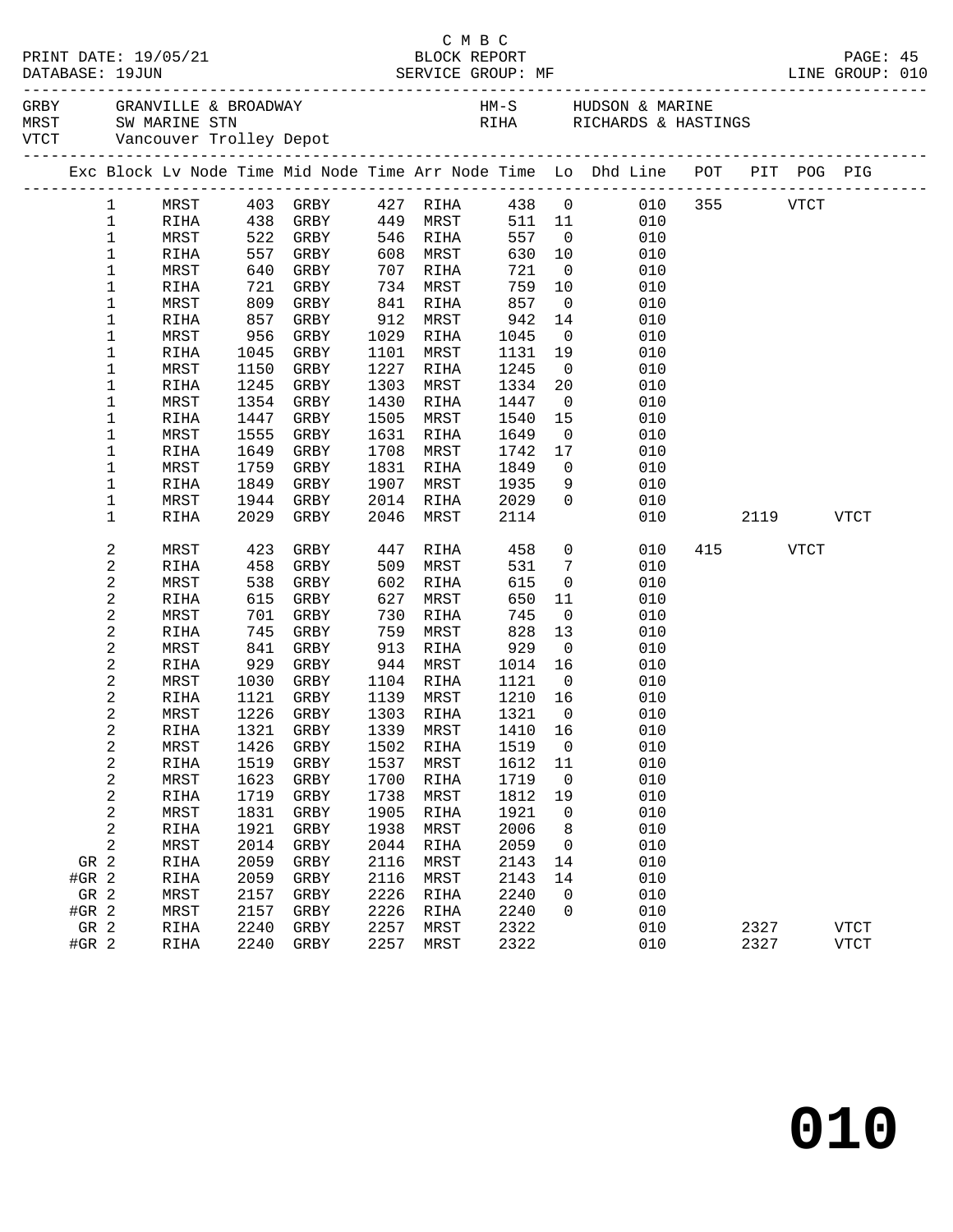|               |                         |                       |              |                      |              |                     |              |                          | Exc Block Lv Node Time Mid Node Time Arr Node Time Lo Dhd Line POT |     |      | PIT POG PIG |               |
|---------------|-------------------------|-----------------------|--------------|----------------------|--------------|---------------------|--------------|--------------------------|--------------------------------------------------------------------|-----|------|-------------|---------------|
|               | 3                       | MRST                  | 443          | GRBY                 | 507          | RIHA                | 518          | $\overline{0}$           | 010                                                                | 435 |      | <b>VTCT</b> |               |
|               | 3                       | RIHA                  | 518          | GRBY                 | 529          | MRST                | 551          | 10                       | 010                                                                |     |      |             |               |
|               | 3                       | MRST                  | 601          | GRBY                 | 626          | RIHA                | 639          | $\overline{0}$           | 010                                                                |     |      |             |               |
|               | 3<br>3                  | RIHA                  | 639<br>730   | GRBY                 | 652          | MRST                | 715<br>815   | 15<br>$\overline{0}$     | 010                                                                |     |      |             |               |
|               | 3                       | MRST<br>RIHA          | 815          | GRBY<br>GRBY         | 759<br>830   | RIHA<br>MRST        | 900          | 11                       | 010<br>010                                                         |     |      |             |               |
|               | 3                       | MRST                  | 911          | GRBY                 | 943          | RIHA                | 959          | $\overline{0}$           | 010                                                                |     |      |             |               |
|               | 3                       | RIHA                  | 959          | GRBY                 | 1014         | MRST                | 1044         | 22                       | 010                                                                |     |      |             |               |
|               | 3                       | MRST                  | 1106         | GRBY                 | 1140         | RIHA                | 1157         | $\overline{0}$           | 010                                                                |     |      |             |               |
|               | 3                       | RIHA                  | 1157         | GRBY                 | 1215         | MRST                | 1246         | 16                       | 010                                                                |     |      |             |               |
|               | 3                       | MRST                  | 1302         | GRBY                 | 1339         | RIHA                | 1357         | $\overline{\phantom{0}}$ | 010                                                                |     |      |             |               |
|               | 3                       | RIHA                  | 1357         | GRBY                 | 1415         | MRST                | 1448         | 14                       | 010                                                                |     |      |             |               |
|               | 3                       | MRST                  | 1502         | GRBY                 | 1538         | RIHA                | 1555         | $\overline{0}$           | 010                                                                |     |      |             |               |
|               | 3                       | RIHA                  | 1555         | GRBY                 | 1613         | MRST                | 1648         | 13                       | 010                                                                |     |      |             |               |
|               | 3                       | MRST                  | 1701         | GRBY                 | 1736         | RIHA                | 1755         | $\overline{0}$           | 010                                                                |     |      |             |               |
|               | 3                       | RIHA                  | 1755         | GRBY                 | 1814         | MRST                | 1846         | 12                       | 010                                                                |     |      |             |               |
|               | 3                       | MRST                  | 1858         | GRBY                 | 1930         | RIHA                | 1945         | $\mathsf{O}$             | 010                                                                |     |      |             |               |
|               | 3                       | RIHA                  | 1945         | GRBY                 | 2002         | MRST                | 2030         | 16                       | 010                                                                |     |      |             |               |
| GR 3          |                         | MRST                  | 2046         | GRBY                 | 2115         | RIHA                | 2130         | 0                        | 010                                                                |     |      |             |               |
| $#GR$ 3       |                         | MRST                  | 2046         | GRBY                 | 2115         | RIHA                | 2130         | $\mathbf 0$              | 010                                                                |     |      |             |               |
| GR 3          |                         | RIHA                  | 2130         | GRBY                 | 2147         | MRST                | 2214         | 5                        | 010                                                                |     |      |             |               |
| $#GR$ 3       |                         | RIHA                  | 2130         | GRBY                 | 2147         | MRST                | 2214         | 5                        | 010                                                                |     |      |             |               |
| GR 3          |                         | MRST                  | 2219         | GRBY                 | 2246         | RIHA                | 2300         | $\mathsf{O}$             | 010                                                                |     |      |             |               |
| $#GR$ 3       |                         | MRST                  | 2219         | GRBY                 | 2246         | RIHA                | 2300         | $\mathsf{O}$             | 010                                                                |     |      |             |               |
| GR 3          |                         | RIHA                  | 2300         | GRBY                 | 2314         | MRST                | 2338         | 13                       | 010                                                                |     |      |             |               |
| $#GR$ 3       |                         | RIHA                  | 2300         | GRBY                 | 2314         | MRST                | 2338         | 13                       | 010                                                                |     |      |             |               |
| GR 3          |                         | MRST                  | 2351         | GRBY                 | 2416         | RIHA                | 2432         | 3                        | 010                                                                |     |      |             |               |
| $#GR$ 3       |                         | MRST                  | 2351         | GRBY                 | 2416         | RIHA                | 2432         | 3                        | 010                                                                |     |      |             |               |
| GR 3          |                         | RIHA                  | 2435         | GRBY                 | 2452         | MRST                | 2512         |                          | 010                                                                |     | 2517 |             | <b>VTCT</b>   |
| $#GR$ 3       |                         | RIHA                  | 2435         | GRBY                 | 2452         | MRST                | 2512         |                          | 010                                                                |     | 2517 |             | <b>VTCT</b>   |
|               | 4                       | MRST                  | 453          | GRBY                 | 517          | RIHA                | 528          | $\mathsf{O}$             | 010                                                                | 445 |      | <b>VTCT</b> |               |
|               | 4                       | RIHA                  | 528          | GRBY                 | 539          | MRST                | 601          | 12                       | 010                                                                |     |      |             |               |
|               | 4                       | MRST                  | 613          | GRBY                 | 638          | RIHA                | 651          | $\mathsf{O}$             | 010                                                                |     |      |             |               |
|               | 4                       | RIHA                  | 651          | GRBY                 | 704          | MRST                | 727          | 15                       | 010                                                                |     |      |             |               |
|               | 4                       | MRST                  | 742          | GRBY                 | 811          | RIHA                | 827          | 0                        | 010                                                                |     |      |             |               |
|               | 4                       | RIHA                  | 827          | GRBY                 | 842          | MRST                | 912          | 9                        | 010                                                                |     |      |             |               |
|               | 4                       | MRST                  | 921          | GRBY                 | 953          | RIHA                | 1009         | $\overline{0}$           | 010                                                                |     |      |             |               |
|               | 4                       | RIHA                  | 1009         | GRBY                 | 1025         | MRST                | 1055         | 22                       | 010                                                                |     |      |             |               |
|               | 4                       | MRST                  | 1117         | GRBY                 | 1152         | RIHA                | 1209         | 0                        | 010                                                                |     |      |             |               |
|               | 4                       | RIHA                  | 1209         | GRBY                 | 1227         | MRST                | 1258         | 15                       | 010                                                                |     |      |             |               |
|               | $\overline{\mathbf{4}}$ | MRST                  | 1313         | ${\tt GRBY}$         | 1350         | RIHA                | 1407         | 0                        | 010                                                                |     |      |             |               |
|               | 4                       | RIHA                  | 1407         | GRBY                 | 1425         | MRST                | 1500         | 14                       | 010                                                                |     |      |             |               |
|               | 4                       | MRST                  | 1514         | ${\tt GRBY}$         | 1550         | RIHA                | 1607         | 0                        | 010                                                                |     |      |             |               |
|               | 4                       | RIHA                  | 1607         | ${\tt GRBY}$         | 1626         | MRST                | 1701         | 13                       | 010                                                                |     |      |             |               |
|               | $\overline{\mathbf{4}}$ | MRST                  | 1714         | ${\tt GRBY}$         | 1749         | <b>RIHA</b>         | 1807         | 0                        | 010                                                                |     |      |             |               |
|               | 4                       | RIHA                  | 1807         | ${\tt GRBY}$         | 1826         | MRST                | 1857         | 18                       | 010                                                                |     |      |             |               |
|               | 4                       | MRST                  | 1915         | GRBY                 | 1945         | RIHA                | 2000         | 0                        | 010                                                                |     |      |             |               |
|               | 4                       | RIHA                  | 2000         | ${\tt GRBY}$         | 2017         | MRST                | 2045         | 16                       | 010                                                                |     |      |             |               |
| GR 4          |                         | MRST                  | 2101         | ${\tt GRBY}$         | 2130         | RIHA                | 2145         | 0                        | 010                                                                |     |      |             |               |
| #GR 4         |                         | MRST                  | 2101         | GRBY                 | 2130         | RIHA                | 2145         | 0                        | 010                                                                |     |      |             |               |
| GR 4          |                         | RIHA                  | 2145         | GRBY                 | 2202         | MRST                | 2229         | 10                       | 010                                                                |     |      |             |               |
| #GR 4         |                         | RIHA                  | 2145         | GRBY                 | 2202         | MRST                | 2229         | 10                       | 010                                                                |     |      |             |               |
|               | GR 4                    | MRST                  | 2239         | GRBY                 | 2306         | RIHA                | 2320         | 0                        | 010                                                                |     |      |             |               |
|               |                         |                       |              |                      |              |                     |              |                          |                                                                    |     |      |             |               |
| #GR 4<br>GR 4 |                         | MRST<br>$\verb RIHA $ | 2239<br>2320 | ${\tt GRBY}$<br>GRBY | 2306<br>2334 | <b>RIHA</b><br>MRST | 2320<br>2358 | 0                        | 010<br>010                                                         |     | 2403 |             | $_{\rm VTCT}$ |

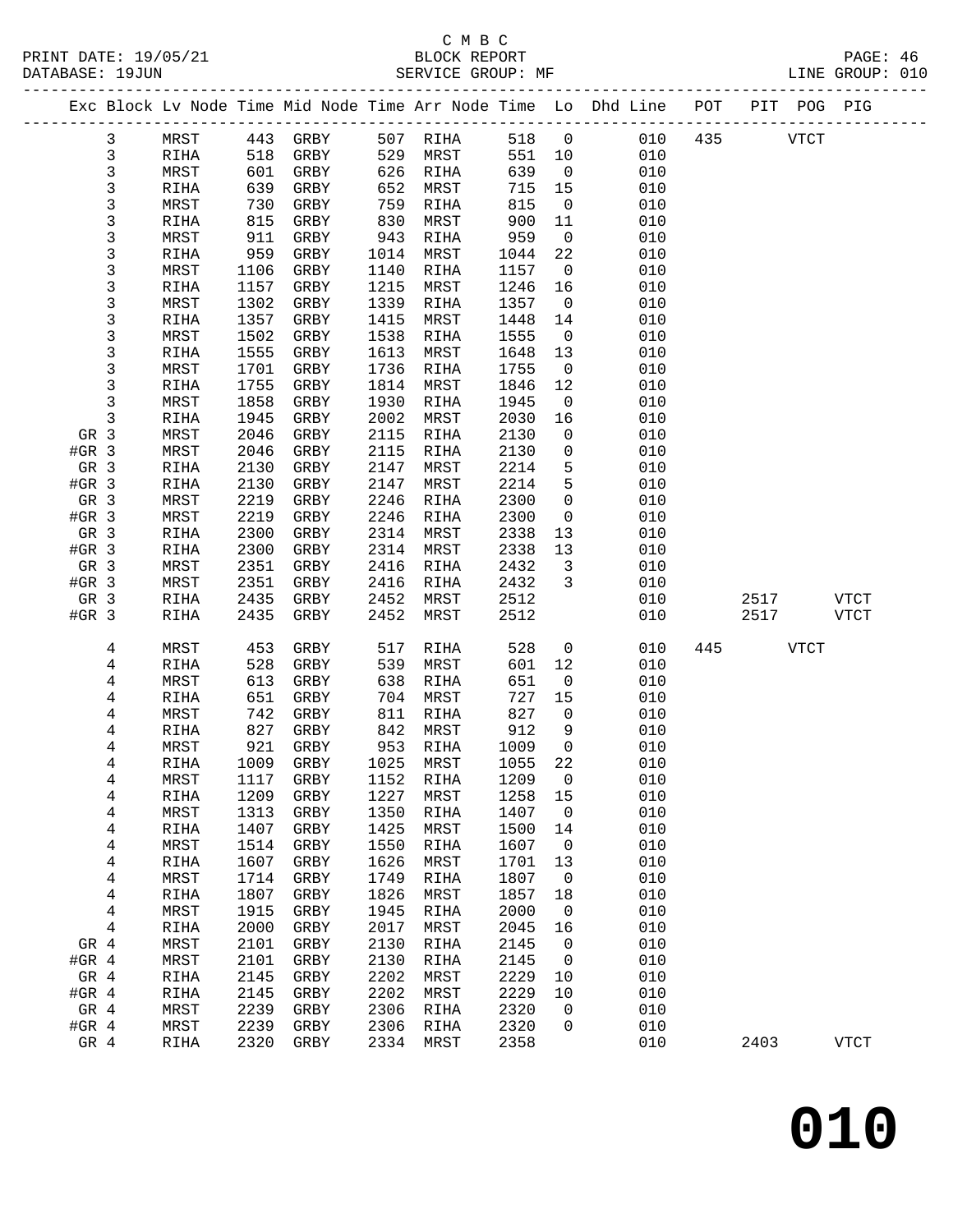#### C M B C<br>BLOCK REPORT SERVICE GROUP: MF

|               |   |              |              |              |              |              |              |                            | Exc Block Lv Node Time Mid Node Time Arr Node Time Lo Dhd Line POT |     |      |             | PIT POG PIG |  |
|---------------|---|--------------|--------------|--------------|--------------|--------------|--------------|----------------------------|--------------------------------------------------------------------|-----|------|-------------|-------------|--|
| #GR $4$       |   | RIHA         |              | 2320 GRBY    |              | 2334 MRST    | 2358         |                            | 010                                                                |     | 2403 |             | <b>VTCT</b> |  |
|               | 5 | MRST         | 503          | GRBY         | 527          | RIHA         | 538          | $\overline{0}$             | 010                                                                | 455 |      | <b>VTCT</b> |             |  |
|               | 5 | RIHA         | 538          | GRBY         | 549          | MRST         | 611          | 8                          | 010                                                                |     |      |             |             |  |
|               | 5 | MRST         | 619          | GRBY         | 644          | RIHA         | 657          | $\mathsf{O}$               | 010                                                                |     |      |             |             |  |
|               | 5 | RIHA         | 657          | GRBY         | 710          | MRST         | 733          | 14                         | 010                                                                |     |      |             |             |  |
|               | 5 | MRST         | 747          | GRBY         | 817          | RIHA         | 833          | $\overline{0}$             | 010                                                                |     |      |             |             |  |
|               | 5 | RIHA         | 833          | GRBY         | 848          | MRST         | 918          | 15                         | 010                                                                |     |      |             |             |  |
|               | 5 | MRST         | 933          | GRBY         | 1005         | RIHA         | 1021         | $\mathsf{O}$               | 010                                                                |     |      |             |             |  |
|               | 5 | RIHA         | 1021         | GRBY         | 1037         | MRST         | 1107         | 22                         | 010                                                                |     |      |             |             |  |
|               | 5 | MRST         | 1129         | GRBY         | 1204         | RIHA         | 1221         | $\mathsf{O}$               | 010                                                                |     |      |             |             |  |
|               | 5 | RIHA         | 1221         | GRBY         | 1239         | MRST         | 1310         | 13                         | 010                                                                |     |      |             |             |  |
|               | 5 | MRST         | 1323         | GRBY         | 1400         | RIHA         | 1417         | $\overline{0}$             | 010                                                                |     |      |             |             |  |
|               | 5 | RIHA         | 1417         | GRBY         | 1435         | MRST         | 1510         | 16                         | 010                                                                |     |      |             |             |  |
|               | 5 | MRST         | 1526         | GRBY         | 1602         | RIHA         | 1619         | $\overline{0}$             | 010                                                                |     |      |             |             |  |
|               | 5 | RIHA         | 1619         | GRBY         | 1638         | MRST         | 1713         | 13                         | 010                                                                |     |      |             |             |  |
|               | 5 | MRST         | 1726         | GRBY         | 1801         | RIHA         | 1819         | $\Omega$                   | 010                                                                |     |      |             |             |  |
|               | 5 | RIHA         | 1819         | GRBY         | 1838         | MRST         | 1909         |                            | 010                                                                |     | 1915 |             | <b>VTCT</b> |  |
|               | 6 | MRST         | 513          | GRBY         | 537          | RIHA         | 548          | $\mathsf{O}$               | 010                                                                | 505 |      | <b>VTCT</b> |             |  |
|               | 6 | RIHA         | 548          | GRBY         | 559          | MRST         | 621          | 10                         | 010                                                                |     |      |             |             |  |
|               | 6 | MRST         | 631          | GRBY         | 656          | RIHA         | 709          | $\mathbf 0$                | 010                                                                |     |      |             |             |  |
|               | 6 | RIHA         | 709          | GRBY         | 722          | MRST         | 746          | 11                         | 010                                                                |     |      |             |             |  |
|               | 6 | MRST         | 757          | GRBY         | 829          | RIHA         | 845          | $\overline{0}$             | 010                                                                |     |      |             |             |  |
|               | 6 | RIHA         | 845          | GRBY         | 900          | MRST         | 930          | 14                         | 010                                                                |     |      |             |             |  |
|               | 6 | MRST         | 944          | GRBY         | 1017         | RIHA         | 1033         | $\overline{0}$             | 010                                                                |     |      |             |             |  |
|               | 6 | RIHA         | 1033         | GRBY         | 1049         | MRST         | 1119         | 19                         | 010                                                                |     |      |             |             |  |
|               | 6 | MRST         | 1138         | GRBY         | 1215         | RIHA         | 1233         | $\overline{\phantom{0}}$   | 010                                                                |     |      |             |             |  |
|               | 6 | RIHA         | 1233         | GRBY         | 1251         | MRST         | 1322         | 11                         | 010                                                                |     |      |             |             |  |
|               | 6 | MRST         | 1333         | GRBY         | 1410         | RIHA         | 1427         | $\mathsf{O}$               | 010                                                                |     |      |             |             |  |
|               | 6 | RIHA         | 1427         | GRBY         | 1445         | MRST         | 1520         | 12                         | 010                                                                |     |      |             |             |  |
|               | 6 | MRST         | 1532         | GRBY         | 1608         | RIHA         | 1625         | $\overline{0}$             | 010                                                                |     |      |             |             |  |
|               | 6 | RIHA         | 1625         | GRBY         | 1644         | MRST         | 1719         | 13                         | 010                                                                |     |      |             |             |  |
|               | 6 | MRST         | 1732         | GRBY         | 1807         | RIHA         | 1825         | $\overline{0}$             | 010                                                                |     |      |             |             |  |
|               | 6 | RIHA         | 1825         | GRBY         | 1844         | MRST         | 1915         | 15                         | 010                                                                |     |      |             |             |  |
|               | 6 | MRST         | 1930         | GRBY         | 2000         | RIHA         | 2015         | $\overline{\phantom{0}}$   | 010                                                                |     |      |             |             |  |
|               | 6 | RIHA         | 2015         | GRBY         | 2032         | MRST         | 2100         | 17                         | 010                                                                |     |      |             |             |  |
| GR 6<br>#GR 6 |   | MRST         | 2117<br>2117 | GRBY         | 2146<br>2146 | RIHA         | 2200<br>2200 | $\overline{0}$<br>$\Omega$ | 010<br>010                                                         |     |      |             |             |  |
|               |   | MRST         |              | GRBY         |              | RIHA         | 2242 17      |                            | 010                                                                |     |      |             |             |  |
| GR 6          |   | <b>RIHA</b>  | 2200         | ${\tt GRBY}$ | 2217         | MRST         |              | 17                         |                                                                    |     |      |             |             |  |
| #GR 6<br>GR 6 |   | RIHA<br>MRST | 2200<br>2259 | GRBY<br>GRBY | 2217<br>2326 | MRST<br>RIHA | 2242<br>2340 | 0                          | 010<br>010                                                         |     |      |             |             |  |
| #GR 6         |   | MRST         | 2259         | GRBY         | 2326         | RIHA         | 2340         | 0                          | 010                                                                |     |      |             |             |  |
| GR 6          |   | RIHA         | 2340         | ${\tt GRBY}$ | 2354         | MRST         | 2418         | 3                          | 010                                                                |     |      |             |             |  |
| #GR 6         |   | <b>RIHA</b>  | 2340         | GRBY         | 2354         | MRST         | 2418         | 3                          | 010                                                                |     |      |             |             |  |
| GR 6          |   | MRST         | 2421         | GRBY         | 2446         | RIHA         | 2502         | 3                          | 010                                                                |     |      |             |             |  |
| #GR 6         |   | MRST         | 2421         | GRBY         | 2446         | <b>RIHA</b>  | 2502         | 3                          | 010                                                                |     |      |             |             |  |
|               |   |              |              |              |              |              |              |                            |                                                                    |     |      |             |             |  |

 GR 6 RIHA 2505 GRBY 2522 HM-S 2538 010 2540 VTCT #GR 6 RIHA 2505 GRBY 2522 HM-S 2538 010 2540 VTCT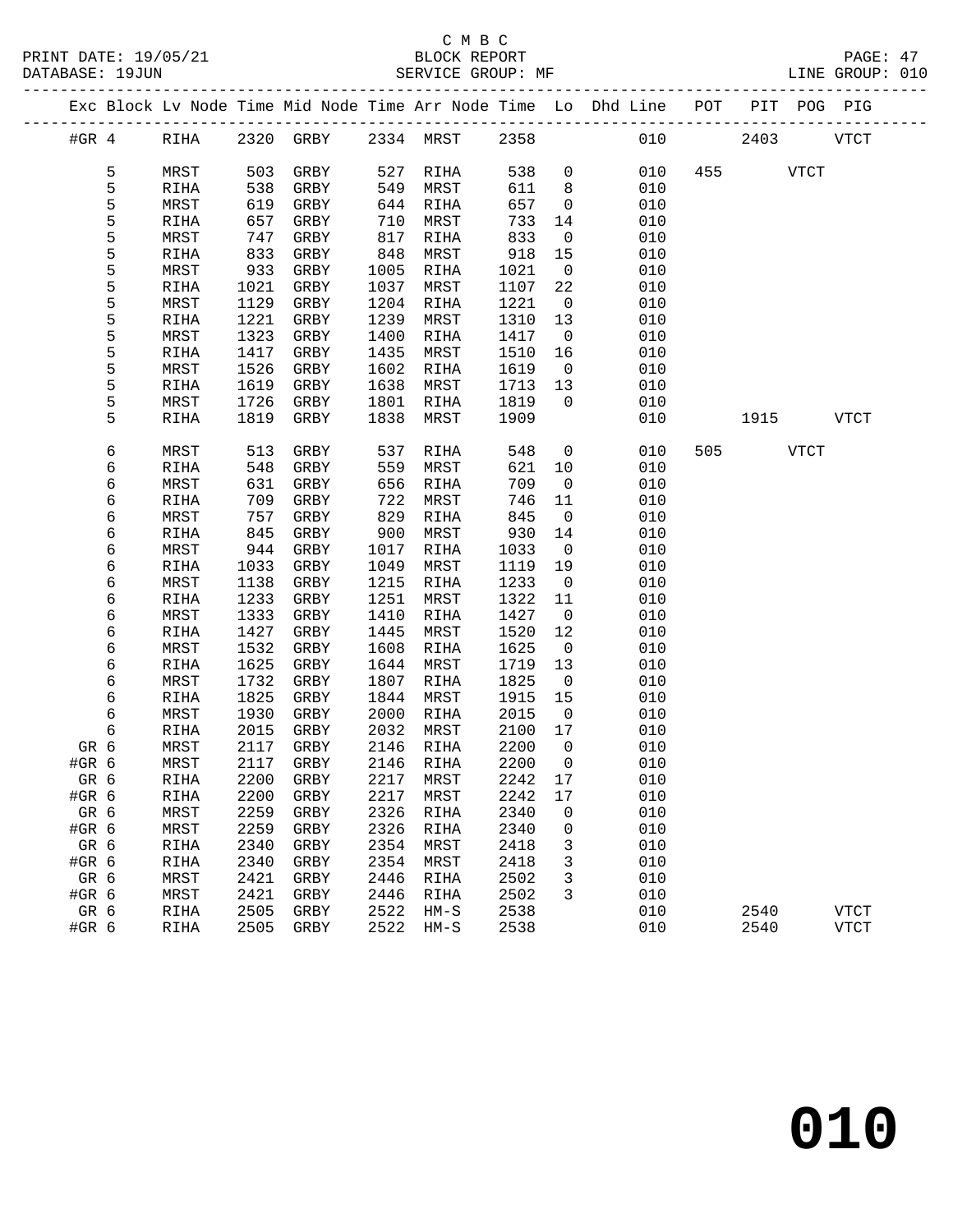|       |                |             |      |              |      |           |         |                          | Exc Block Lv Node Time Mid Node Time Arr Node Time Lo Dhd Line | POT | PIT  | POG PIG     |             |  |
|-------|----------------|-------------|------|--------------|------|-----------|---------|--------------------------|----------------------------------------------------------------|-----|------|-------------|-------------|--|
|       | $7\phantom{.}$ | MRST        | 526  | GRBY         |      | 550 RIHA  | 603     | $\mathsf 0$              | 010                                                            | 518 |      | <b>VTCT</b> |             |  |
|       | 7              | RIHA        | 603  | GRBY         | 615  | MRST      | 638     | 8                        | 010                                                            |     |      |             |             |  |
|       | 7              | MRST        | 646  | GRBY         | 713  | RIHA      | 727     | $\overline{0}$           | 010                                                            |     |      |             |             |  |
|       | 7              | RIHA        | 727  | GRBY         | 740  | MRST      | 805     | 10                       | 010                                                            |     |      |             |             |  |
|       | 7              | MRST        | 815  | GRBY         | 847  | RIHA      | 903     | $\overline{0}$           | 010                                                            |     |      |             |             |  |
|       | 7              | RIHA        | 903  | GRBY         | 918  | MRST      | 948     | 20                       | 010                                                            |     |      |             |             |  |
|       | 7              | MRST        | 1008 | GRBY         | 1041 | RIHA      | 1057    | $\overline{0}$           | 010                                                            |     |      |             |             |  |
|       | 7              | RIHA        | 1057 | GRBY         | 1113 | MRST      | 1143    | 19                       | 010                                                            |     |      |             |             |  |
|       | 7              | MRST        | 1202 | GRBY         | 1239 | RIHA      | 1257    | $\overline{\phantom{0}}$ | 010                                                            |     |      |             |             |  |
|       | 7              | RIHA        | 1257 | GRBY         | 1315 | MRST      | 1346    | 18                       | 010                                                            |     |      |             |             |  |
|       | 7              | MRST        | 1404 | GRBY         | 1440 | RIHA      | 1457    | $\overline{0}$           | 010                                                            |     |      |             |             |  |
|       | 7              | RIHA        | 1457 | GRBY         | 1515 | MRST      | 1550    | 11                       | 010                                                            |     |      |             |             |  |
|       | 7              | MRST        | 1601 | GRBY         | 1637 | RIHA      | 1655    | $\overline{\phantom{0}}$ | 010                                                            |     |      |             |             |  |
|       | 7              | RIHA        | 1655 | GRBY         | 1714 | MRST      | 1748    | 17                       | 010                                                            |     |      |             |             |  |
|       | 7              | MRST        | 1805 | GRBY         | 1837 | RIHA      | 1855    | $\overline{0}$           | 010                                                            |     |      |             |             |  |
|       | 7              | RIHA        | 1855 | GRBY         | 1913 | MRST      | 1941    |                          | 010                                                            |     | 1947 |             | <b>VTCT</b> |  |
|       |                |             |      |              |      |           |         |                          |                                                                |     |      |             |             |  |
|       | 8              | MRST        | 550  | GRBY         | 614  | RIHA      | 627     | $\overline{0}$           | 010                                                            | 542 |      | <b>VTCT</b> |             |  |
|       | 8              | RIHA        | 627  | GRBY         | 639  | MRST      | 702     | 11                       | 010                                                            |     |      |             |             |  |
|       | 8              | MRST        | 713  | GRBY         | 742  | RIHA      | 757     | $\mathsf{O}$             | 010                                                            |     |      |             |             |  |
|       | 8              | <b>RIHA</b> | 757  | GRBY         | 811  | MRST      | 840     | 11                       | 010                                                            |     |      |             |             |  |
|       | 8              | MRST        | 851  | GRBY         | 923  | RIHA      | 939     | $\overline{0}$           | 010                                                            |     |      |             |             |  |
|       | 8              | RIHA        | 939  | GRBY         | 954  | MRST      | 1024    | 18                       | 010                                                            |     |      |             |             |  |
|       | 8              | MRST        | 1042 | GRBY         | 1116 | RIHA      | 1133    | $\overline{0}$           | 010                                                            |     |      |             |             |  |
|       | 8              | RIHA        | 1133 | GRBY         | 1151 | MRST      | 1222    | 16                       | 010                                                            |     |      |             |             |  |
|       | 8              | MRST        | 1238 | GRBY         | 1315 | RIHA      | 1333    | $\overline{0}$           | 010                                                            |     |      |             |             |  |
|       | 8              | RIHA        | 1333 | GRBY         | 1351 | MRST      | 1424    | 14                       | 010                                                            |     |      |             |             |  |
|       | 8              | MRST        | 1438 | GRBY         | 1514 | RIHA      | 1531    | $\overline{0}$           | 010                                                            |     |      |             |             |  |
|       | 8              | RIHA        | 1531 | GRBY         | 1549 | MRST      | 1624    | 11                       | 010                                                            |     |      |             |             |  |
|       | 8              | MRST        | 1635 | GRBY         | 1712 | RIHA      | 1731    | $\Omega$                 | 010                                                            |     |      |             |             |  |
|       | 8              | RIHA        | 1731 | GRBY         | 1750 | MRST      | 1824    |                          | 010                                                            |     | 1831 |             | <b>VTCT</b> |  |
|       | 9              | MRST        | 555  | GRBY         | 620  | RIHA      | 633     | 0                        | 010                                                            | 547 |      | VTCT        |             |  |
|       | 9              | RIHA        | 633  | GRBY         | 646  | MRST      | 709     | 16                       | 010                                                            |     |      |             |             |  |
|       | 9              | MRST        | 725  | GRBY         | 754  | RIHA      | 809     | $\overline{0}$           | 010                                                            |     |      |             |             |  |
|       | 9              | RIHA        | 809  | GRBY         | 824  | MRST      | 854     | $7\phantom{.0}$          | 010                                                            |     |      |             |             |  |
|       | 9              | MRST        | 901  | GRBY         | 933  | RIHA      | 949     | $\overline{0}$           | 010                                                            |     |      |             |             |  |
|       | 9              | RIHA        | 949  | GRBY         | 1004 | MRST      | 1034    | 20                       | 010                                                            |     |      |             |             |  |
|       | 9              | MRST        | 1054 | GRBY         | 1128 | RIHA      | 1145    | $\overline{0}$           | 010                                                            |     |      |             |             |  |
|       | 9              | RIHA        |      | 1145 GRBY    |      | 1203 MRST | 1234 16 |                          | 010                                                            |     |      |             |             |  |
|       | 9              | MRST        | 1250 | GRBY         | 1327 | RIHA      | 1345    | 0                        | 010                                                            |     |      |             |             |  |
|       | 9              | RIHA        | 1345 | GRBY         | 1403 | MRST      | 1436    | 14                       | 010                                                            |     |      |             |             |  |
|       | 9              | MRST        | 1450 | GRBY         | 1526 | RIHA      | 1543    | $\mathbf 0$              | 010                                                            |     |      |             |             |  |
|       | 9              | RIHA        | 1543 | GRBY         | 1601 | MRST      | 1636    | 11                       | 010                                                            |     |      |             |             |  |
|       | 9              | MRST        | 1647 | GRBY         | 1724 | RIHA      | 1743    | 0                        | 010                                                            |     |      |             |             |  |
|       | 9              | RIHA        | 1743 | GRBY         | 1802 | MRST      | 1836    | 10                       | 010                                                            |     |      |             |             |  |
|       | 9              | MRST        | 1846 | GRBY         | 1918 | RIHA      | 1933    | 0                        | 010                                                            |     |      |             |             |  |
|       | 9              | RIHA        | 1933 | GRBY         | 1950 | MRST      | 2018    | 13                       | 010                                                            |     |      |             |             |  |
| GR 9  |                | MRST        | 2031 | GRBY         | 2100 | RIHA      | 2115    | 0                        | 010                                                            |     |      |             |             |  |
| #GR 9 |                | MRST        | 2031 | ${\tt GRBY}$ | 2100 | RIHA      | 2115    | 0                        | 010                                                            |     |      |             |             |  |
| GR 9  |                | RIHA        | 2115 | GRBY         | 2132 | MRST      | 2159    |                          | 010                                                            |     | 2204 |             | VTCT        |  |
| #GR 9 |                | RIHA        | 2115 | GRBY         | 2132 | MRST      | 2159    |                          | 010                                                            |     | 2204 |             | <b>VTCT</b> |  |
|       |                |             |      |              |      |           |         |                          |                                                                |     |      |             |             |  |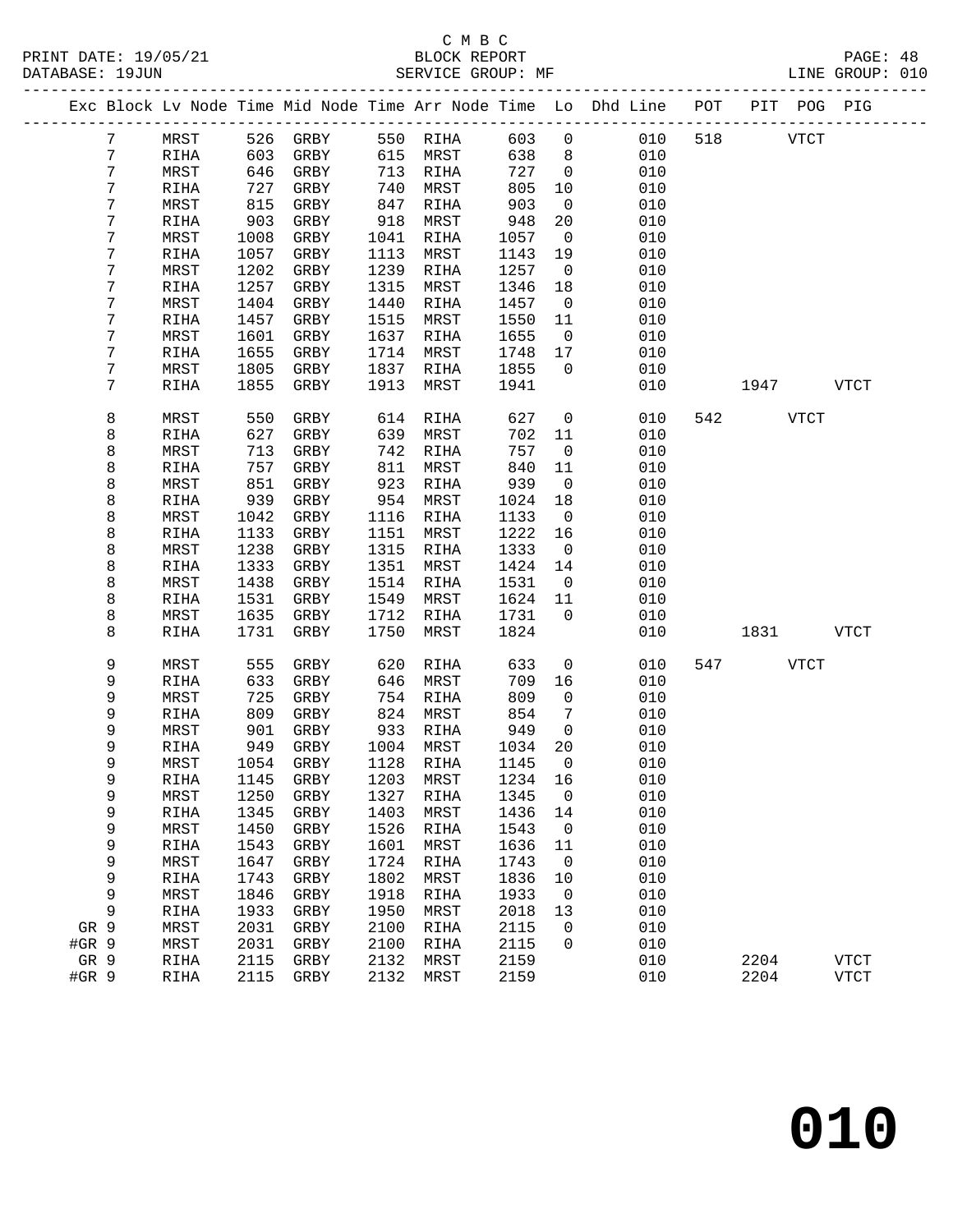# C M B C<br>BLOCK REPORT DATABASE: 19JUN SERVICE GROUP: MF LINE GROUP: 010

-------------------------------------------------------------------------------------------------

|        |      |               |      |              |      |               |      |              | Exc Block Lv Node Time Mid Node Time Arr Node Time Lo Dhd Line | POT | PIT  | POG PIG     |             |
|--------|------|---------------|------|--------------|------|---------------|------|--------------|----------------------------------------------------------------|-----|------|-------------|-------------|
|        | 10   | MRST          | 658  | GRBY         |      | 725 RIHA      | 739  | $\mathsf{O}$ | 010                                                            | 650 |      | <b>VTCT</b> |             |
|        | 10   | RIHA          | 739  | GRBY         | 752  | MRST          | 818  | 13           | 010                                                            |     |      |             |             |
|        | $10$ | MRST          | 831  | GRBY         | 903  | RIHA          | 919  | 0            | 010                                                            |     |      |             |             |
|        | 10   | RIHA          | 919  | GRBY         | 934  | MRST          | 1004 | 14           | 010                                                            |     |      |             |             |
|        | 10   | MRST          | 1018 | GRBY         | 1052 | RIHA          | 1109 | 0            | 010                                                            |     |      |             |             |
|        | 10   | RIHA          | 1109 | GRBY         | 1127 | MRST          | 1158 | 16           | 010                                                            |     |      |             |             |
|        | $10$ | MRST          | 1214 | GRBY         | 1251 | RIHA          | 1309 | $\mathsf{O}$ | 010                                                            |     |      |             |             |
|        | 10   | RIHA          | 1309 | GRBY         | 1327 | MRST          | 1358 | 16           | 010                                                            |     |      |             |             |
|        | 10   | MRST          | 1414 | GRBY         | 1450 | RIHA          | 1507 | 0            | 010                                                            |     |      |             |             |
|        | 10   | RIHA          | 1507 | GRBY         | 1525 | MRST          | 1600 | 13           | 010                                                            |     |      |             |             |
|        | 10   | MRST          | 1613 | GRBY         | 1649 | RIHA          | 1707 | 0            | 010                                                            |     |      |             |             |
|        | 10   | RIHA          | 1707 | GRBY         | 1726 | MRST          | 1800 | 11           | 010                                                            |     |      |             |             |
|        | 10   | MRST          | 1811 | GRBY         | 1845 | RIHA          | 1901 | 0            | 010                                                            |     |      |             |             |
|        | $10$ |               | 1901 |              | 1918 |               |      |              | 010                                                            |     |      |             |             |
|        |      | RIHA          |      | GRBY         |      | MRST          | 1946 | 13           |                                                                |     |      |             |             |
|        | $10$ | MRST          | 1959 | GRBY         | 2029 | RIHA          | 2044 | $\mathbf 0$  | 010                                                            |     |      |             |             |
|        | $10$ | RIHA          | 2044 | GRBY         | 2101 | MRST          | 2128 | 9            | 010                                                            |     |      |             |             |
| GR 10  |      | MRST          | 2137 | GRBY         | 2206 | RIHA          | 2220 | 0            | 010                                                            |     |      |             |             |
| #GR 10 |      | MRST          | 2137 | GRBY         | 2206 | RIHA          | 2220 | 0            | 010                                                            |     |      |             |             |
| GR 10  |      | RIHA          | 2220 | GRBY         | 2237 | MRST          | 2302 | 19           | 010                                                            |     |      |             |             |
| #GR 10 |      | RIHA          | 2220 | GRBY         | 2237 | MRST          | 2302 | 19           | 010                                                            |     |      |             |             |
| GR 10  |      | MRST          | 2321 | GRBY         | 2346 | RIHA          | 2402 | 3            | 010                                                            |     |      |             |             |
| #GR 10 |      | MRST          | 2321 | GRBY         | 2346 | RIHA          | 2402 | 3            | 010                                                            |     |      |             |             |
| GR 10  |      | $\verb RIHA $ | 2405 | GRBY         | 2422 | MRST          | 2442 | 9            | 010                                                            |     |      |             |             |
| #GR 10 |      | RIHA          | 2405 | GRBY         | 2422 | MRST          | 2442 | 9            | 010                                                            |     |      |             |             |
| GR 10  |      | MRST          | 2451 | GRBY         | 2516 | RIHA          | 2532 | 3            | 010                                                            |     |      |             |             |
| #GR 10 |      | MRST          | 2451 | GRBY         | 2516 | RIHA          | 2532 | 3            | 010                                                            |     |      |             |             |
| GR 10  |      | RIHA          | 2535 | GRBY         | 2552 | $HM-S$        | 2608 |              | 010                                                            |     | 2610 |             | <b>VTCT</b> |
| #GR 10 |      | RIHA          | 2535 | GRBY         | 2552 | $HM-S$        | 2608 |              | 010                                                            |     | 2610 |             | VTCT        |
|        | 11   | MRST          | 532  | ${\tt GRBY}$ | 556  | RIHA          | 609  | 0            | 010                                                            | 524 |      | <b>VTCT</b> |             |
|        | 11   | RIHA          | 609  | GRBY         | 621  | MRST          | 644  | 8            | 010                                                            |     |      |             |             |
|        | 11   | MRST          | 652  | GRBY         | 719  | $\verb RIHA $ | 733  | 0            | 010                                                            |     |      |             |             |
|        | 11   | RIHA          | 733  | GRBY         | 746  | MRST          | 812  | 9            | 010                                                            |     |      |             |             |
|        | 11   | MRST          | 821  | GRBY         | 853  | RIHA          | 909  | $\Omega$     | 010                                                            |     |      |             |             |
|        | 11   | RIHA          | 909  | GRBY         | 924  | MRST          | 954  |              | 010                                                            |     | 1001 |             | VTCT        |
|        | 12   | MRST          | 544  | GRBY         | 608  | RIHA          | 621  | 0            | 010                                                            | 536 |      | <b>VTCT</b> |             |
|        | 12   | RIHA          | 621  | GRBY         | 633  | MRST          | 656  | 11           | 010                                                            |     |      |             |             |
|        | 12   | MRST          | 707  | GRBY         | 736  | RIHA          | 751  | 0            | 010                                                            |     |      |             |             |
|        | 12   | RIHA          | 751  | GRBY         | 805  | MRST          | 834  |              | 010                                                            |     | 841  |             | VTCT        |
|        |      |               |      |              |      |               |      |              |                                                                |     |      |             |             |
|        | 13   | MRST          | 607  | GRBY         | 632  | RIHA          | 645  | 0            | 010                                                            | 559 |      | <b>VTCT</b> |             |
|        | 13   | RIHA          | 645  | GRBY         | 658  | MRST          | 721  | 15           | 010                                                            |     |      |             |             |
|        | 13   | MRST          | 736  | GRBY         | 805  | RIHA          | 821  | 0            | 010                                                            |     |      |             |             |
|        | 13   | RIHA          | 821  | GRBY         | 836  | MRST          | 906  |              | 010                                                            |     | 913  |             | <b>VTCT</b> |
|        | 14   | MRST          | 625  | GRBY         | 650  | RIHA          | 703  | 0            | 010                                                            | 617 |      | VTCT        |             |
|        | 14   | RIHA          | 703  | GRBY         | 716  | MRST          | 740  | 13           | 010                                                            |     |      |             |             |
|        | 14   | MRST          | 753  | GRBY         | 823  | RIHA          | 839  | 0            | 010                                                            |     |      |             |             |
|        | 14   | RIHA          | 839  | GRBY         | 854  | MRST          | 924  |              | 010                                                            |     | 931  |             | <b>VTCT</b> |
|        | 15   | MRST          | 634  | GRBY         | 701  | RIHA          | 715  | 0            | 010                                                            | 626 |      | VTCT        |             |
|        | 15   | RIHA          | 715  | GRBY         | 728  | MRST          | 753  | 10           | 010                                                            |     |      |             |             |
|        | 15   | MRST          | 803  | GRBY         | 835  | RIHA          | 851  | 0            | 010                                                            |     |      |             |             |
|        |      |               |      |              |      |               |      |              |                                                                |     |      |             |             |

15 RIHA 851 GRBY 906 MRST 936 010 943 VTCT

16 MRST 719 GRBY 748 RIHA 803 0 010 711 VTCT

**010**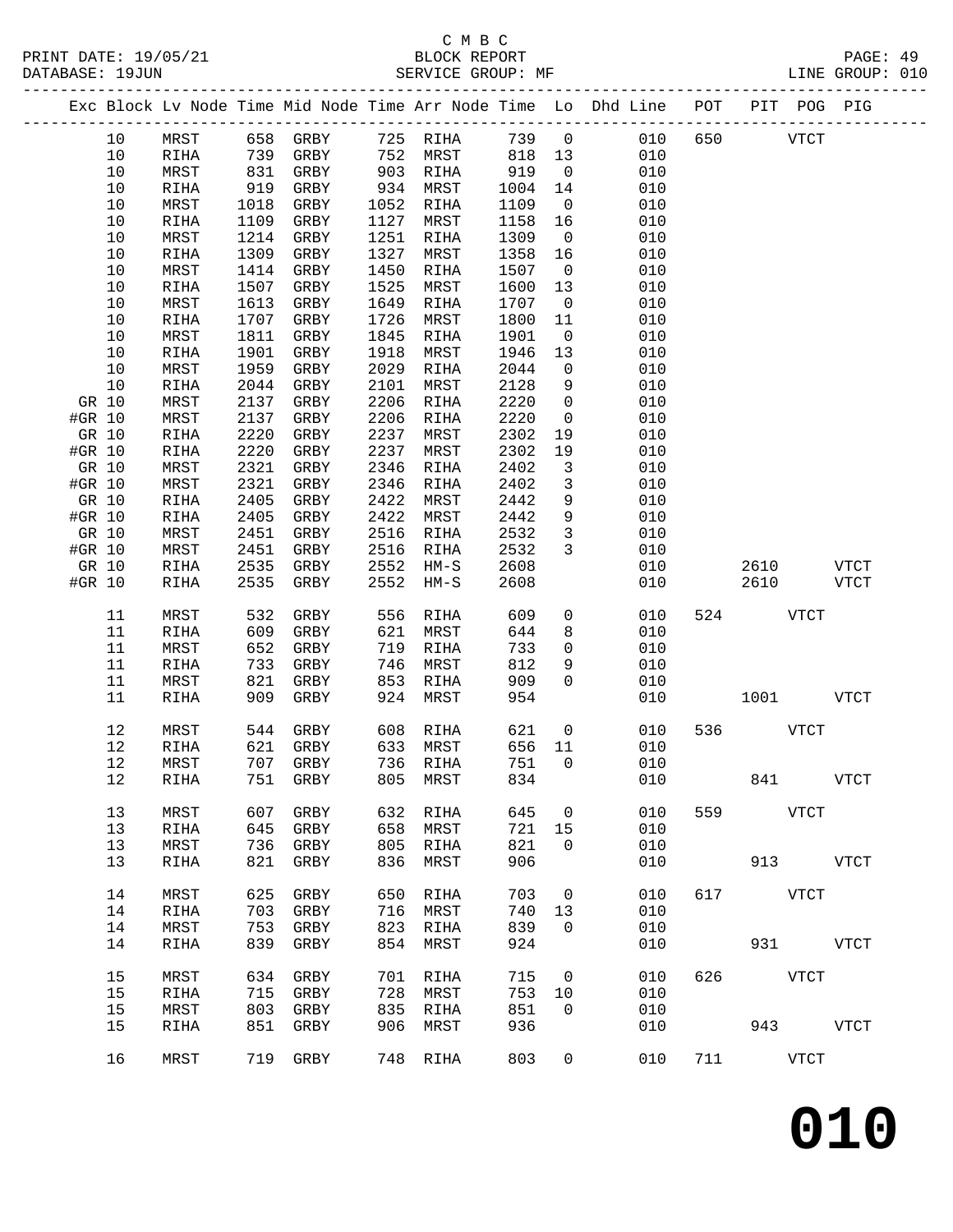|  |    |             |      |                       |      |           |         |                         | Exc Block Lv Node Time Mid Node Time Arr Node Time Lo Dhd Line POT |               |             | PIT POG PIG |
|--|----|-------------|------|-----------------------|------|-----------|---------|-------------------------|--------------------------------------------------------------------|---------------|-------------|-------------|
|  | 16 | RIHA        |      | 803 GRBY 818 MRST 848 |      |           |         |                         |                                                                    | 010 00        | 855         | <b>VTCT</b> |
|  | 21 | MRST        |      | 1344 GRBY             | 1420 | RIHA      | 1437    | $\overline{0}$          |                                                                    | 010 1336 VTCT |             |             |
|  | 21 | RIHA        | 1437 | GRBY                  | 1455 | MRST      | 1530 13 |                         | 010                                                                |               |             |             |
|  | 21 | MRST        | 1543 | GRBY                  |      | 1619 RIHA | 1637    | $\overline{\mathbf{0}}$ | 010                                                                |               |             |             |
|  | 21 | RIHA        | 1637 | GRBY                  | 1656 | MRST      | 1731    | 16                      | 010                                                                |               |             |             |
|  | 21 | MRST        | 1747 | GRBY                  | 1819 | RIHA      | 1837    | $\overline{0}$          | 010                                                                |               |             |             |
|  | 21 | RIHA        | 1837 | GRBY                  | 1855 | MRST      | 1923    |                         | 010                                                                |               | 1929 VTCT   |             |
|  |    |             |      |                       |      |           |         |                         |                                                                    |               |             |             |
|  | 22 | MRST        | 1420 | GRBY                  | 1456 | RIHA      | 1513    | $\overline{0}$          |                                                                    | 010 1412 VTCT |             |             |
|  | 22 | RIHA        | 1513 | GRBY                  | 1531 | MRST      | 1606    | 13                      | 010                                                                |               |             |             |
|  | 22 | MRST        | 1619 | GRBY                  |      | 1655 RIHA | 1713    | $\overline{0}$          | 010                                                                |               |             |             |
|  | 22 | RIHA        | 1713 | GRBY                  | 1732 | MRST      | 1806    | 15                      | 010                                                                |               |             |             |
|  | 22 | MRST        | 1821 | GRBY                  | 1855 | RIHA      | 1911    | $\overline{0}$          | 010                                                                |               |             |             |
|  | 22 | RIHA        |      | 1911 GRBY             | 1928 | MRST      | 1956    |                         | 010                                                                |               | 2002        | VTCT        |
|  | 23 | MRST        | 1432 | GRBY                  | 1508 | RIHA      | 1525    | $\overline{0}$          | 010                                                                | 1424 VTCT     |             |             |
|  | 23 | RIHA        | 1525 | GRBY                  |      | 1543 MRST | 1618    | 11                      | 010                                                                |               |             |             |
|  | 23 | MRST        | 1629 | GRBY                  |      | 1706 RIHA | 1725    | $\overline{0}$          | 010                                                                |               |             |             |
|  | 23 | RIHA        | 1725 | GRBY                  | 1744 | MRST      | 1818    |                         | 010                                                                | 1825 VTCT     |             |             |
|  |    |             |      |                       |      |           |         |                         |                                                                    |               |             |             |
|  | 24 | MRST        | 1444 | GRBY                  | 1520 | RIHA      | 1537    | $\overline{0}$          |                                                                    | 010 1436 VTCT |             |             |
|  | 24 | RIHA        | 1537 | GRBY                  | 1555 | MRST      | 1630    | 11                      | 010                                                                |               |             |             |
|  | 24 | MRST        | 1641 | GRBY                  | 1718 | RIHA      | 1737    | $\overline{0}$          | 010                                                                |               |             |             |
|  | 24 | RIHA        | 1737 | GRBY                  | 1756 | MRST      | 1830    |                         | 010                                                                | 1837          |             | VTCT        |
|  | 25 | MRST        | 1456 | GRBY                  | 1532 | RIHA      | 1549    |                         | $\overline{0}$                                                     | 010 1448 VTCT |             |             |
|  | 25 | RIHA        | 1549 | GRBY                  | 1607 | MRST      | 1642    | 13                      | 010                                                                |               |             |             |
|  | 25 | MRST        | 1655 | GRBY                  | 1730 | RIHA      | 1749    | $\overline{0}$          | 010                                                                |               |             |             |
|  | 25 | RIHA        | 1749 | GRBY                  | 1808 | MRST      | 1840    |                         | 010                                                                | 1847 VTCT     |             |             |
|  |    |             |      |                       |      |           |         |                         |                                                                    |               |             |             |
|  | 26 | MRST        | 1520 | GRBY                  | 1556 | RIHA      | 1613    | $\overline{0}$          | 010                                                                |               | 1512 VTCT   |             |
|  | 26 | RIHA        | 1613 | GRBY                  |      | 1632 MRST | 1707    | 13                      | 010                                                                |               |             |             |
|  | 26 | MRST        | 1720 | GRBY                  | 1755 | RIHA      | 1813    | $\Omega$                | 010                                                                |               |             |             |
|  | 26 | RIHA        | 1813 | GRBY                  | 1832 | MRST      | 1903    |                         |                                                                    | 010           | 1909 - 1909 | VTCT        |
|  | 27 | MRST        | 1549 | GRBY                  |      | 1625 RIHA | 1643    | $\overline{0}$          |                                                                    | 010 1541 VTCT |             |             |
|  | 27 | RIHA        | 1643 | GRBY                  | 1702 | MRST      | 1737 16 |                         | 010                                                                |               |             |             |
|  | 27 | MRST        | 1753 | GRBY                  |      | 1825 RIHA | 1843    | $\overline{0}$          | 010                                                                |               |             |             |
|  |    |             |      |                       |      |           |         |                         | 27 RIHA 1843 GRBY 1901 MRST 1929 010 1935                          |               |             | <b>VTCT</b> |
|  | 28 | MRST        | 1508 | GRBY                  | 1544 | RIHA      | 1601    | $\overline{\mathbf{0}}$ | 010                                                                | 1500          | VTCT        |             |
|  | 28 | RIHA        | 1601 | GRBY                  | 1620 | MRST      | 1655    | 13                      | 010                                                                |               |             |             |
|  | 28 | MRST        | 1708 | GRBY                  | 1743 | RIHA      | 1801    | $\Omega$                | 010                                                                |               |             |             |
|  | 28 | RIHA        | 1801 | GRBY                  | 1820 | MRST      | 1851    |                         | 010                                                                |               | 1858   1900 | VTCT        |
|  |    |             |      |                       |      |           |         |                         |                                                                    |               |             |             |
|  | 29 | MRST        | 1537 | GRBY                  | 1613 | RIHA      | 1631    | $\overline{0}$          | 010                                                                |               | 1529 VTCT   |             |
|  | 29 | RIHA        | 1631 | GRBY                  | 1650 | MRST      | 1725    | 16                      | 010                                                                |               |             |             |
|  | 29 | MRST        | 1741 | GRBY                  | 1813 | RIHA      | 1831    | $\overline{0}$          | 010                                                                |               |             |             |
|  | 29 | <b>RIHA</b> | 1831 | GRBY                  | 1849 | MRST      | 1917    |                         | 010                                                                |               | 1923 VTCT   |             |
|  |    |             |      |                       |      |           |         |                         |                                                                    |               |             |             |
|  | 30 | MRST        | 1607 | GRBY                  | 1643 | RIHA      | 1701    | $\overline{0}$          | 010                                                                |               | 1559 VTCT   |             |
|  | 30 | RIHA        | 1701 | GRBY                  | 1720 | MRST      | 1754    |                         | 010                                                                |               | 1801        | <b>VTCT</b> |
|  |    |             |      |                       |      |           |         |                         |                                                                    |               |             |             |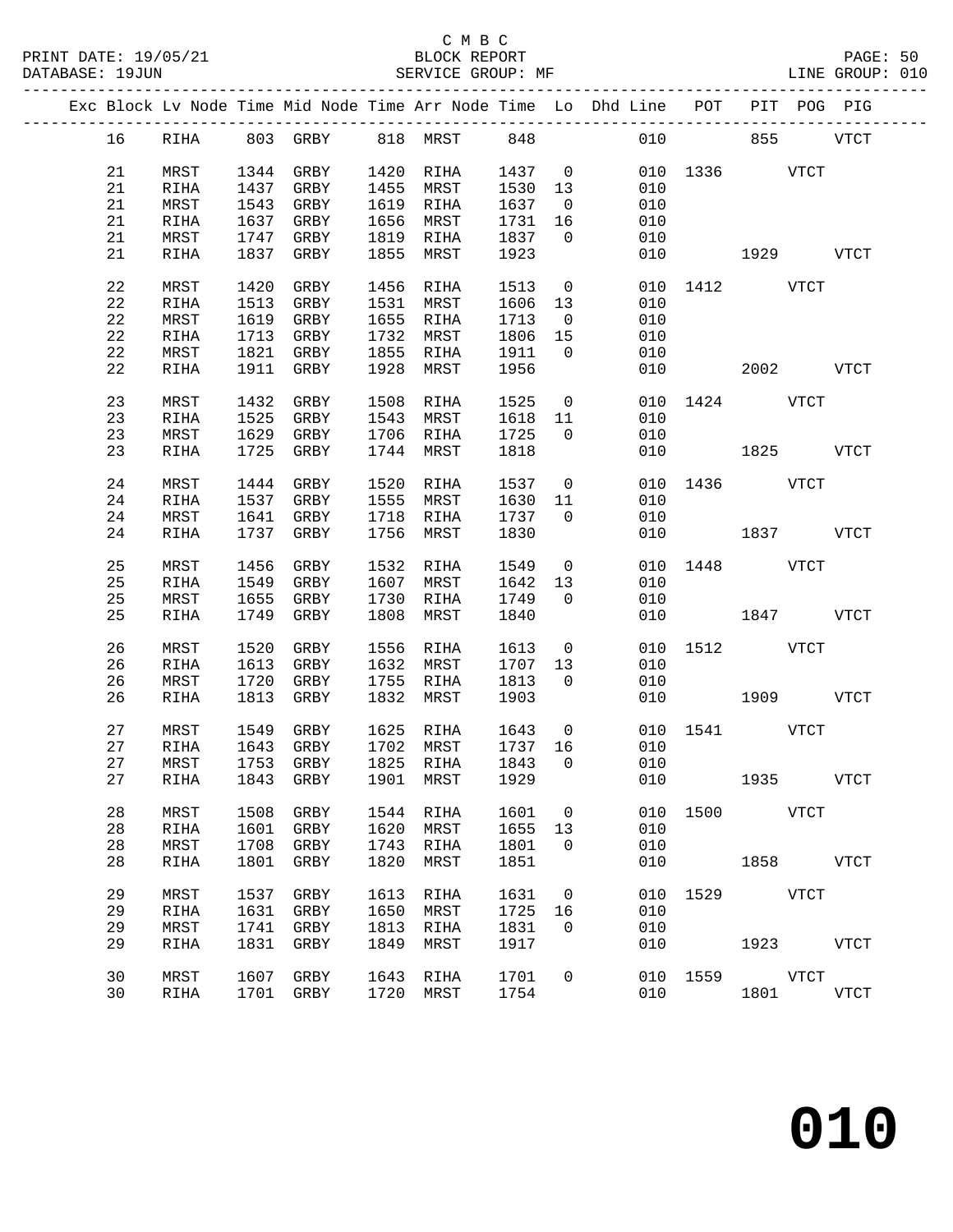|  |                                                                                                                                  |                                                                                                                                                                             |                                                                                 |                                                                                                                                                                                                                                            |                                                                                                   |                                                                                                                                                                                                       |                                                                                                                                                                      |                                                                                                                                | : PRINT DATE: 19/05/21 BLOCK REPORT<br>DATABASE: 19JUN SERVICE GROUP: MF LINE GROUP: LINE GROUP:                                                                                                                  |          |                                            |             | PAGE: 51<br>LINE GROUP: 014 |  |
|--|----------------------------------------------------------------------------------------------------------------------------------|-----------------------------------------------------------------------------------------------------------------------------------------------------------------------------|---------------------------------------------------------------------------------|--------------------------------------------------------------------------------------------------------------------------------------------------------------------------------------------------------------------------------------------|---------------------------------------------------------------------------------------------------|-------------------------------------------------------------------------------------------------------------------------------------------------------------------------------------------------------|----------------------------------------------------------------------------------------------------------------------------------------------------------------------|--------------------------------------------------------------------------------------------------------------------------------|-------------------------------------------------------------------------------------------------------------------------------------------------------------------------------------------------------------------|----------|--------------------------------------------|-------------|-----------------------------|--|
|  |                                                                                                                                  | $\begin{tabular}{lllllll} \bf{HRPN} & \tt{HOMER} & \& & \tt{PENDER} \end{tabular}$<br>ULP1 UNIVERSITY LOOP                                                                  |                                                                                 | A10N ALMA & 10 AV NORTH<br>BLLP BLANCA LOOP<br>GRBY GRANVILLE & BROADWAY                                                                                                                                                                   |                                                                                                   |                                                                                                                                                                                                       |                                                                                                                                                                      |                                                                                                                                | AL10 ALMA & 10 AV<br>BYGR BROADWAY & GRANVILLE<br>HACO HASTINGS & COMMERCIAL                                                                                                                                      |          |                                            |             |                             |  |
|  |                                                                                                                                  |                                                                                                                                                                             |                                                                                 |                                                                                                                                                                                                                                            |                                                                                                   |                                                                                                                                                                                                       |                                                                                                                                                                      |                                                                                                                                | Exc Block Lv Node Time Mid Node Time Arr Node Time Lo Dhd Line POT PIT POG PIG                                                                                                                                    |          |                                            |             |                             |  |
|  | 60<br>60<br>60<br>60<br>60                                                                                                       | KTLP<br>ULP1                                                                                                                                                                |                                                                                 | 735 BYGR 815 ULP1<br>אטום -<br>851 GRBY<br>היים 1071                                                                                                                                                                                       |                                                                                                   | 920 KTLP                                                                                                                                                                                              | 840<br>1002<br>1135                                                                                                                                                  | 11<br>19                                                                                                                       | GRBY 455 HACO 516 KTLP 525 3 014 438 VTCT<br>KTLP 528 BYGR 559 ULP1 618 9 014<br>ULP1 627 GRBY 650 KTLP 721 14 014<br>014<br>014                                                                                  |          |                                            |             |                             |  |
|  | 60<br>60<br>60<br>60<br>60                                                                                                       | KTLP<br>ULP1<br>KTLP<br>ULP1<br>KTLP                                                                                                                                        | 1618                                                                            | 1021 BYGR<br>1147 GRBY<br>1322 BYGR<br>1445 GRBY<br>BYGR                                                                                                                                                                                   |                                                                                                   | 1108 ULP1<br>1216 KTLP<br>1408 ULP1<br>1516 KTLP<br>1707 ULP1                                                                                                                                         | 1304<br>1438<br>1606<br>1737                                                                                                                                         | 12<br>18<br>$\overline{7}$<br>12                                                                                               | 014<br>014<br>014<br>014                                                                                                                                                                                          | 014 1825 |                                            |             | <b>VTCT</b>                 |  |
|  | 61<br>61<br>61<br>61<br>61<br>61<br>61<br>61<br>61<br>61<br>61<br>61<br>61<br>61<br>62<br>62<br>62<br>62<br>62<br>62<br>62<br>62 | BYGR<br><b>BLLP</b><br>KTLP<br>ULP1<br>KTLP<br>ULP1<br>KTLP<br>ULP1<br>KTLP<br>ULP1<br>KTLP<br>ULP1<br>HRPN<br>ULP1<br>GRBY<br>KTLP<br>ULP1<br>KTLP<br>ULP1<br>ULP1<br>KTLP | 522<br>951<br>1121<br>1548<br>1718<br>1210<br>1346                              | 506 AL10<br>GRBY<br>617 BYGR<br>714 GRBY<br>823 BYGR<br>GRBY<br>BYGR<br>1246 GRBY<br>1418 BYGR<br>GRBY<br>BYGR<br>1846 GRBY<br>1929 BYGR<br>2011 A10N<br>509 HACO<br>542 BYGR<br>644 GRBY 709 KTLP<br>755 BYGR<br>914 GRBY<br>GRBY<br>BYGR | 541<br>650<br>907<br>1019<br>1208<br>1316<br>1620<br>1806<br>1915<br>1946<br>2023<br>1240<br>1432 | 515 BLLP<br>KTLP<br>ULP1<br>739 KTLP<br>ULP1<br>KTLP<br>ULP1<br>KTLP<br>1504 ULP1<br>KTLP<br>ULP1<br>HRPN<br>ULP1<br>GRBY<br>530 KTLP<br>613 ULP1<br>835 ULP1<br>943 KTLP<br>943 KTLP<br>KTLP<br>ULP1 | 521<br>611<br>709<br>814<br>933<br>1103<br>1235<br>1404<br>1534<br>1707<br>1834<br>1929<br>2010<br>2038<br>539<br>632<br>740<br>$900$ + 1<br>1025 20<br>1328<br>1502 | 6<br>5 <sup>5</sup><br>9<br>18<br>18<br>11<br>14<br>14<br>11<br>12<br>$\overline{0}$<br>$\overline{1}$<br>12<br>15<br>18<br>16 | $\mathbf 1$<br>014<br>014<br>014<br>014<br>014<br>014<br>014<br>014<br>014<br>014<br>014<br>014<br>014<br>3 <sup>1</sup><br>014<br>014<br>014<br>014<br>014<br>KTLP 1045 BYGR 1132 ULP1 1159 11 014<br>014<br>014 | 014      | 445 VTCT<br>2054<br>452 and $\overline{a}$ | <b>VTCT</b> | <b>VTCT</b>                 |  |
|  | 62<br>62<br>62                                                                                                                   | ULP1<br>$\texttt{KTLP}$<br>ULP1                                                                                                                                             | 1518<br>1648<br>1807                                                            | GRBY<br>BYGR<br>A10N                                                                                                                                                                                                                       | 1550<br>1737<br>1819                                                                              | KTLP<br>ULP1<br>GRBY                                                                                                                                                                                  | 1639<br>1807<br>1835                                                                                                                                                 | 9<br>$\overline{0}$                                                                                                            | 014<br>014<br>014                                                                                                                                                                                                 |          | 1859                                       |             | VTCT                        |  |
|  | 63<br>63<br>63<br>63<br>63<br>63<br>63<br>63<br>63<br>63<br>63                                                                   | GRBY<br>KTLP<br>ULP1<br>KTLP<br>ULP1<br>$\texttt{KTLP}$<br>ULP1<br>KTLP<br>ULP1<br>KTLP<br>ULP1                                                                             | 520<br>553<br>654<br>803<br>926<br>1057<br>1222<br>1358<br>1528<br>1658<br>1821 | HACO<br>BYGR<br>GRBY<br>BYGR<br>GRBY<br>BYGR<br>GRBY<br>BYGR<br>GRBY<br>BYGR<br>GRBY                                                                                                                                                       | 541<br>626<br>719<br>846<br>955<br>1144<br>1252<br>1444<br>1600<br>1747<br>1850                   | KTLP<br>ULP1<br><b>KTLP</b><br>ULP1<br>KTLP<br>ULP1<br>KTLP<br>ULP1<br>KTLP<br>ULP1<br>KTLP                                                                                                           | 550<br>645<br>754<br>911<br>1037<br>1211<br>1340<br>1514<br>1649<br>1817<br>1933                                                                                     | 3<br>9<br>9<br>15<br>20<br>11<br>18<br>14<br>9<br>$\overline{4}$                                                               | 014<br>014<br>014<br>014<br>014<br>014<br>014<br>014<br>014<br>014<br>014                                                                                                                                         | 503      | 2013                                       | VTCT        | VTCT                        |  |

C M B C

**014**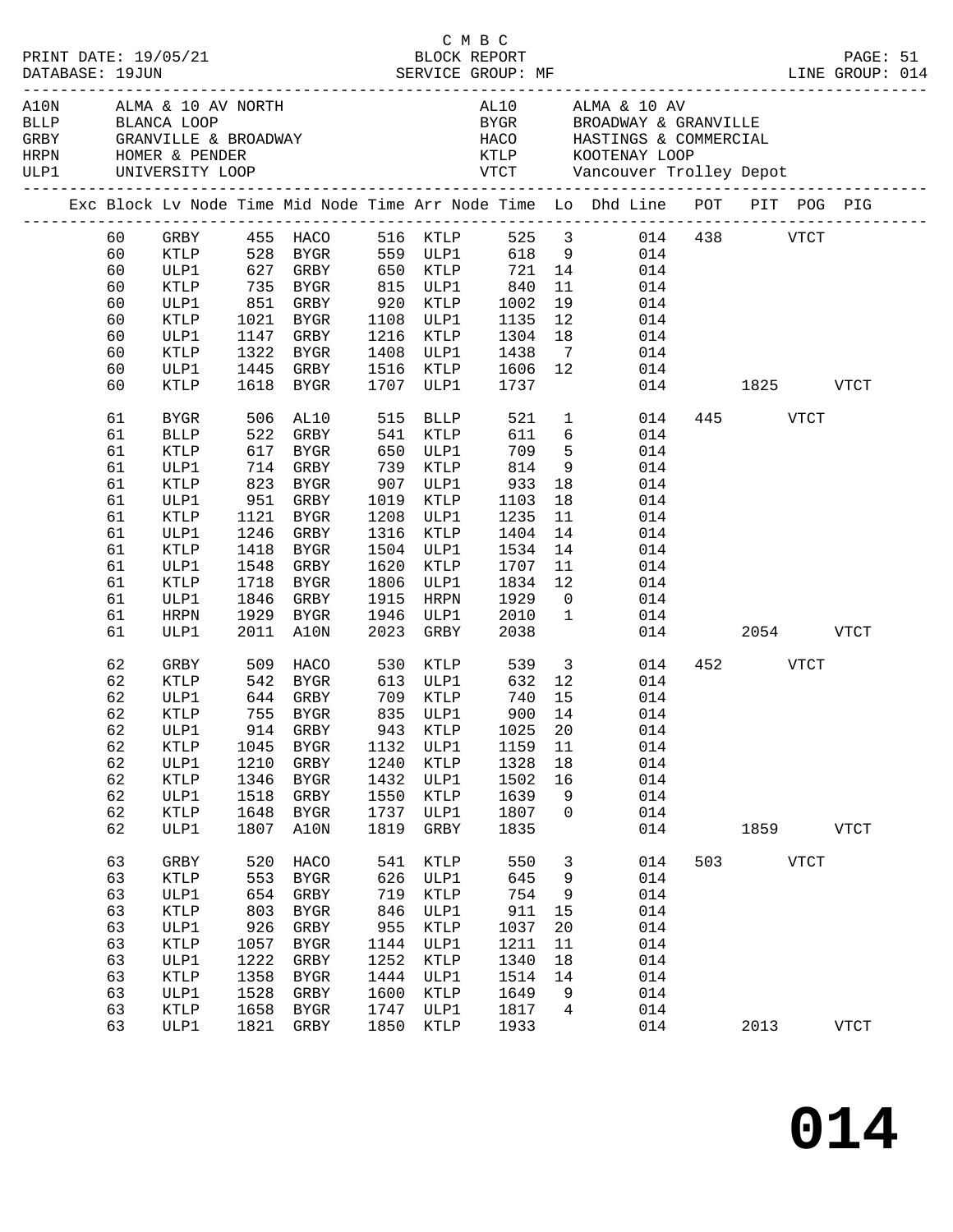|        |    |             |      |                   |      |                 |        |                 | Exc Block Lv Node Time Mid Node Time Arr Node Time Lo Dhd Line POT PIT POG PIG |     |             |             |             |
|--------|----|-------------|------|-------------------|------|-----------------|--------|-----------------|--------------------------------------------------------------------------------|-----|-------------|-------------|-------------|
|        | 64 | BYGR        |      | 525 AL10 534 BLLP |      |                 | 540 2  |                 | 014                                                                            | 504 | <b>VTCT</b> |             |             |
|        | 64 | <b>BLLP</b> |      | 542 GRBY          |      | 601 KTLP        | 631 16 |                 | 014                                                                            |     |             |             |             |
|        | 64 | KTLP        | 647  | BYGR              |      | 723 ULP1        | 744    | 6               | 014                                                                            |     |             |             |             |
|        | 64 | ULP1        | 750  | GRBY              |      | 817 KTLP        | 857    | 12              | 014                                                                            |     |             |             |             |
|        | 64 | KTLP        | 909  | BYGR              | 953  | ULP1            | 1019   | 19              | 014                                                                            |     |             |             |             |
|        | 64 | ULP1        | 1038 | GRBY              | 1106 | KTLP            | 1150   | 19              | 014                                                                            |     |             |             |             |
|        | 64 | KTLP        | 1209 | BYGR              | 1256 | ULP1            | 1324   | 10              | 014                                                                            |     |             |             |             |
|        | 64 | ULP1        | 1334 | GRBY              | 1404 | KTLP            | 1452   | 16              | 014                                                                            |     |             |             |             |
|        | 64 | KTLP        | 1508 | BYGR              | 1555 | ULP1            | 1625   | 13              | 014                                                                            |     |             |             |             |
|        | 64 | ULP1        | 1638 | GRBY              | 1710 | KTLP            | 1757   | 9               | 014                                                                            |     |             |             |             |
|        | 64 | KTLP        | 1806 | BYGR              | 1853 | ULP1            | 1920   | 12              | 014                                                                            |     |             |             |             |
|        | 64 | ULP1        | 1932 | GRBY              | 2000 | HRPN            | 2014   | $\overline{0}$  | 014                                                                            |     |             |             |             |
|        | 64 | HRPN        | 2014 | BYGR              | 2031 | ULP1            | 2055   | 11              | 014                                                                            |     |             |             |             |
| GR 64  |    | ULP1        | 2106 | GRBY              | 2130 | HRPN            | 2144   | $\overline{0}$  | 014                                                                            |     |             |             |             |
| #GR 64 |    | ULP1        | 2106 | GRBY              | 2130 | HRPN            | 2144   | $\overline{0}$  | 014                                                                            |     |             |             |             |
| GR 64  |    | HRPN        | 2144 | BYGR              | 2201 | ULP1            | 2225   | 14              | 014                                                                            |     |             |             |             |
| #GR 64 |    | HRPN        | 2144 | BYGR              | 2201 | ULP1            | 2225   | 14              | 014                                                                            |     |             |             |             |
| GR 64  |    | ULP1        | 2239 | GRBY              | 2302 | HRPN            | 2314   | $\overline{0}$  | 014                                                                            |     |             |             |             |
| #GR 64 |    | ULP1        | 2239 | GRBY              | 2302 | HRPN            | 2314   | $\overline{0}$  | 014                                                                            |     |             |             |             |
| GR 64  |    | HRPN        | 2314 | BYGR              | 2331 | ULP1            | 2352   | 8               | 014                                                                            |     |             |             |             |
| #GR 64 |    | HRPN        | 2314 | BYGR              | 2331 | ULP1            | 2352   | 8               | 014                                                                            |     |             |             |             |
| GR 64  |    | ULP1        | 2400 | GRBY              | 2423 | HRPN            | 2434   | $\mathbf 0$     | 014                                                                            |     |             |             |             |
| #GR 64 |    | ULP1        | 2400 | GRBY              | 2423 | HRPN            | 2434   | $\overline{0}$  | 014                                                                            |     |             |             |             |
| GR 64  |    | HRPN        | 2434 | BYGR              | 2451 | ULP1            | 2512   | $7\phantom{.0}$ | 014                                                                            |     |             |             |             |
| #GR 64 |    | HRPN        | 2434 | BYGR              | 2451 | ULP1            | 2512   | $7\overline{ }$ | 014                                                                            |     |             |             |             |
|        | 64 | ULP1        | 2519 | A10N              | 2530 | GRBY            | 2540   |                 | 014                                                                            |     | 2554        |             | VTCT        |
|        | 65 | <b>BYGR</b> |      | 531 AL10          |      | 540 ULP1        | 550    | $\overline{0}$  | 014                                                                            | 510 | VTCT        |             |             |
|        | 65 | ULP1        | 550  | GRBY              | 611  | KTLP            | 641    | 16              | 014                                                                            |     |             |             |             |
|        | 65 | <b>KTLP</b> | 657  | BYGR              | 733  | ULP1            | 754    | 6               | 014                                                                            |     |             |             |             |
|        | 65 | ULP1        | 800  | GRBY              | 827  | KTLP            | 907    | 14              | 014                                                                            |     |             |             |             |
|        | 65 | KTLP        | 921  | BYGR              | 1005 | ULP1            | 1031   | 19              | 014                                                                            |     |             |             |             |
|        | 65 | ULP1        | 1050 | GRBY              | 1118 | KTLP            | 1203   | 18              | 014                                                                            |     |             |             |             |
|        | 65 | KTLP        | 1221 | BYGR              | 1308 | ULP1            | 1336   | 10              | 014                                                                            |     |             |             |             |
|        | 65 | ULP1        | 1346 | GRBY              | 1416 | KTLP            | 1504   | 14              | 014                                                                            |     |             |             |             |
|        | 65 | KTLP        | 1518 | BYGR              | 1605 | ULP1            | 1635   | 13              | 014                                                                            |     |             |             |             |
|        | 65 | ULP1        | 1648 | GRBY              | 1720 | KTLP            | 1807   | 11              | 014                                                                            |     |             |             |             |
|        | 65 | KTLP        | 1818 | BYGR              | 1902 | ULP1            | 1928   | $\overline{0}$  | 014                                                                            |     |             |             |             |
|        | 65 | ULP1        |      | 1928 A10N         |      | 1940 GRBY       | 1956   |                 | 014                                                                            |     | 2014        |             | <b>VTCT</b> |
|        | 66 | GRBY        | 531  | HACO              | 552  | KTLP            | 601    | 4               | 014                                                                            | 514 |             | <b>VTCT</b> |             |
|        | 66 | KTLP        | 605  | ${\tt BYGR}$      | 638  | ULP1            | 657    | 7               | 014                                                                            |     |             |             |             |
|        | 66 | ULP1        | 704  | GRBY              | 729  | KTLP            | 804    | 9               | 014                                                                            |     |             |             |             |
|        | 66 | KTLP        | 813  | ${\tt BYGR}$      | 856  | ULP1            | 921    | 18              | 014                                                                            |     |             |             |             |
|        | 66 | ULP1        | 939  | ${\tt GRBY}$      | 1007 | $\texttt{KTLP}$ | 1051   | 18              | 014                                                                            |     |             |             |             |
|        | 66 | KTLP        | 1109 | <b>BYGR</b>       | 1156 | ULP1            | 1223   | 11              | 014                                                                            |     |             |             |             |
|        | 66 | ULP1        | 1234 | ${\tt GRBY}$      | 1304 | KTLP            | 1352   | 16              | 014                                                                            |     |             |             |             |
|        | 66 | KTLP        | 1408 | <b>BYGR</b>       | 1454 | ULP1            | 1524   | 14              | 014                                                                            |     |             |             |             |
|        | 66 | ULP1        | 1538 | ${\tt GRBY}$      | 1610 | KTLP            | 1659   | 9               | 014                                                                            |     |             |             |             |
|        | 66 | KTLP        | 1708 | ${\tt BYGR}$      | 1757 | ULP1            | 1827   | 6               | 014                                                                            |     |             |             |             |
|        | 66 | ULP1        | 1833 | GRBY              | 1902 | <b>KTLP</b>     | 1945   |                 | 014                                                                            |     | 2025        |             | <b>VTCT</b> |
|        |    |             |      |                   |      |                 |        |                 |                                                                                |     |             |             |             |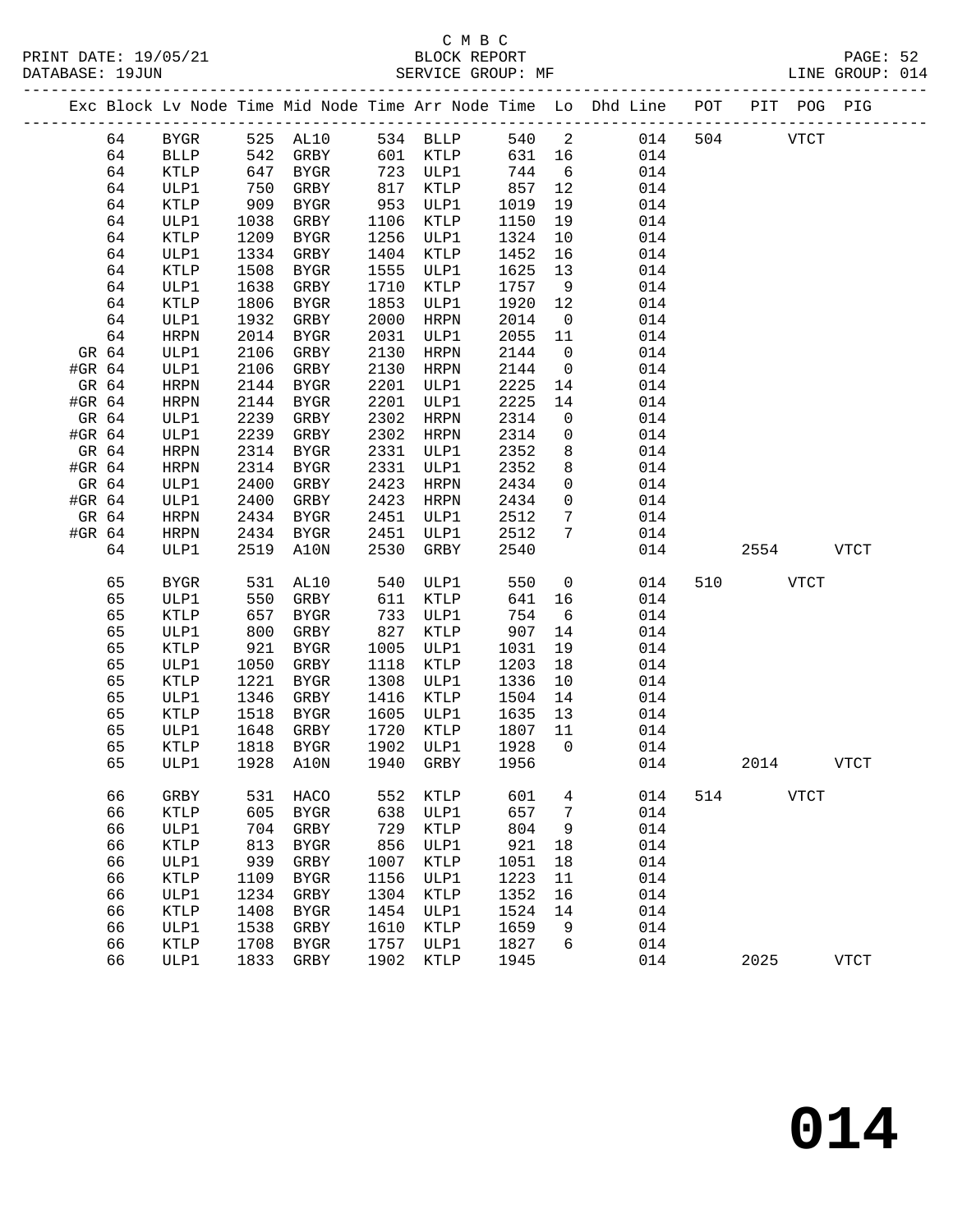# C M B C<br>
PRINT DATE: 19/05/21 BLOCK REPOR

|        |       |              |            |                                    |      |             |         |                 | PRINT DATE: 19/05/21                             BLOCK REPORT<br>DATABASE: 19JUN |     |           |             | PAGE: 53<br>LINE GROUP: 014 |  |
|--------|-------|--------------|------------|------------------------------------|------|-------------|---------|-----------------|----------------------------------------------------------------------------------|-----|-----------|-------------|-----------------------------|--|
|        |       |              |            |                                    |      |             |         |                 | Exc Block Lv Node Time Mid Node Time Arr Node Time Lo Dhd Line POT PIT POG PIG   |     |           |             |                             |  |
|        | 67    | BYGR         |            |                                    |      |             |         |                 | 544 AL10 553 ULP1 603 5 014 523 VTCT                                             |     |           |             |                             |  |
|        | 67    | ULP1         |            | 608 GRBY 631 KTLP                  |      |             |         |                 | 702 15 014                                                                       |     |           |             |                             |  |
|        | 67    | KTLP         | 717        | <b>BYGR</b>                        |      | 753 ULP1    | 815 14  |                 | 014                                                                              |     |           |             |                             |  |
|        | 67    | ULP1         |            | GRBY                               |      | 858 KTLP    | 940 17  |                 | 014                                                                              |     |           |             |                             |  |
|        | 67    | KTLP         | 829<br>957 | BYGR                               | 1043 | ULP1        | 1110 14 |                 | 014                                                                              |     |           |             |                             |  |
|        | 67    | ULP1         | 1124       | GRBY                               | 1152 | KTLP        | 1238 19 |                 | 014                                                                              |     |           |             |                             |  |
|        | 67    | KTLP         | 1257       | BYGR                               | 1344 | ULP1        | 1412    | $\overline{9}$  | 014                                                                              |     |           |             |                             |  |
|        | 67    | ULP1         | 1421       | GRBY                               | 1452 | KTLP        | 1542 16 |                 | 014                                                                              |     |           |             |                             |  |
|        | 67    | KTLP         | 1558       | BYGR                               | 1646 | ULP1        | 1716    | 15              | 014                                                                              |     |           |             |                             |  |
|        | 67    | ULP1         | 1731       | GRBY                               | 1802 | KTLP        | 1849 5  |                 | 014                                                                              |     |           |             |                             |  |
|        | 67    | KTLP         | 1854       | BYGR                               | 1935 | ULP1        | 2001 16 |                 | 014                                                                              |     |           |             |                             |  |
|        | 67    | ULP1         | 2017       | GRBY                               | 2045 | HRPN        | 2059    | $\overline{0}$  | 014                                                                              |     |           |             |                             |  |
|        | GR 67 | HRPN         | 2059       | BYGR                               | 2116 | ULP1        | 2140 18 |                 | 014                                                                              |     |           |             |                             |  |
| #GR 67 |       | HRPN         | 2059       | BYGR                               | 2116 | ULP1        | 2140    | 18              | 014                                                                              |     |           |             |                             |  |
|        | GR 67 | ULP1         | 2158       | GRBY                               | 2222 | HRPN        | 2234    | $\overline{0}$  | 014                                                                              |     |           |             |                             |  |
| #GR 67 |       | ULP1         | 2158       | GRBY                               | 2222 | HRPN        | 2234    | $\overline{0}$  | 014                                                                              |     |           |             |                             |  |
| GR 67  |       | HRPN         | 2234       | BYGR                               | 2251 | ULP1        | 2313    | 16              | 014                                                                              |     |           |             |                             |  |
| #GR 67 |       | HRPN         | 2234       | BYGR                               | 2251 | ULP1        | 2313 16 |                 | 014                                                                              |     |           |             |                             |  |
| GR 67  |       | ULP1         | 2329       | GRBY                               | 2352 | HRPN        | 2404    | $\overline{0}$  | 014                                                                              |     |           |             |                             |  |
| #GR 67 |       | ULP1         | 2329       | GRBY                               | 2352 | HRPN        | 2404    | $\overline{0}$  | 014                                                                              |     |           |             |                             |  |
|        | GR 67 | HRPN         | 2404       | BYGR                               | 2421 | ULP1        | 2442    | 18              | 014                                                                              |     |           |             |                             |  |
| #GR 67 |       | HRPN         | 2404       | BYGR                               | 2421 | ULP1        | 2442    | 18              | 014                                                                              |     |           |             |                             |  |
|        | GR 67 | ULP1         | 2500       | GRBY                               | 2523 | HRPN        | 2534    | $\overline{0}$  | 014                                                                              |     |           |             |                             |  |
| #GR 67 |       | ULP1         | 2500       | GRBY                               | 2523 | HRPN        | 2534    | $\overline{0}$  | 014                                                                              |     |           |             |                             |  |
|        | GR 67 | HRPN         | 2534       | BYGR                               | 2551 | ULP1        | 2612 6  |                 | 014                                                                              |     |           |             |                             |  |
| #GR 67 |       | HRPN         | 2534       | BYGR                               | 2551 | ULP1        | 2612 6  |                 | 014                                                                              |     |           |             |                             |  |
|        | 67    | ULP1         | 2618       | A10N                               | 2628 | GRBY        | 2636    |                 | 014                                                                              |     | 2650 VTCT |             |                             |  |
|        | 68    | GRBY         | 551        | HACO                               |      | 612 KTLP    | 621     | $6\overline{6}$ | 014                                                                              |     | 534 VTCT  |             |                             |  |
|        | 68    | KTLP         | 627        | BYGR                               |      | 701 ULP1    | 720     | 10              | 014                                                                              |     |           |             |                             |  |
|        | 68    | ULP1         | 730        | GRBY                               | 757  | KTLP        | 833     | 12              | 014                                                                              |     |           |             |                             |  |
|        | 68    | KTLP         | 845        | BYGR                               | 929  | ULP1        | 955 19  |                 | 014                                                                              |     |           |             |                             |  |
|        | 68    | ULP1         | 1014       | GRBY                               | 1042 | KTLP        | 1126 19 |                 | 014                                                                              |     |           |             |                             |  |
|        | 68    | KTLP         | 1145       | BYGR                               | 1232 | ULP1        | 1259 11 |                 | 014                                                                              |     |           |             |                             |  |
|        | 68    | ULP1         | 1310       | GRBY                               |      | 1340 KTLP   | 1428 10 |                 | 014                                                                              |     |           |             |                             |  |
|        | 68    | KTLP         | 1438       | BYGR                               |      | 1524 ULP1   | 1554 14 |                 | 014                                                                              |     |           |             |                             |  |
|        | 68    | ULP1         |            | 1608 GRBY                          |      | 1640 KTLP   | 1727 15 |                 | 014                                                                              |     |           |             |                             |  |
|        |       |              |            | 68 KTLP 1742 BYGR 1829 ULP1 1857 4 |      |             |         |                 | 014                                                                              |     |           |             |                             |  |
|        | 68    | ULP1         | 1901       | GRBY                               | 1930 | <b>HRPN</b> | 1944    | 0               | 014                                                                              |     |           |             |                             |  |
|        | 68    | <b>HRPN</b>  | 1944       | <b>BYGR</b>                        | 2001 | ULP1        | 2025    | 11              | 014                                                                              |     |           |             |                             |  |
| GR 68  |       | ULP1         | 2036       | GRBY                               | 2100 | <b>HRPN</b> | 2114    | 0               | 014                                                                              |     |           |             |                             |  |
| #GR 68 |       | ULP1         | 2036       | GRBY                               | 2100 | <b>HRPN</b> | 2114    | 0               | 014                                                                              |     |           |             |                             |  |
| GR 68  |       | ${\tt HRPN}$ | 2114       | BYGR                               | 2131 | ULP1        | 2155    | $\mathbf{1}$    | 014                                                                              |     |           |             |                             |  |
| #GR 68 |       | <b>HRPN</b>  | 2114       | <b>BYGR</b>                        | 2131 | ULP1        | 2155    | 1               | 014                                                                              |     |           |             |                             |  |
|        | 68    | ULP1         | 2156       | A10N                               | 2207 | GRBY        | 2220    |                 | 014                                                                              |     | 2236      |             | <b>VTCT</b>                 |  |
|        | 69    | <b>BYGR</b>  | 556        | AL10                               | 605  | ULP1        | 615     | $\overline{3}$  | 014                                                                              | 535 |           | <b>VTCT</b> |                             |  |
|        | 69    | ULP1         | 618        | GRBY                               | 641  | KTLP        | 712     | 14              | 014                                                                              |     |           |             |                             |  |
|        | 69    | KTLP         | 726        | <b>BYGR</b>                        | 804  | ULP1        | 828     | 12              | 014                                                                              |     |           |             |                             |  |
|        | 69    | ULP1         | 840        | GRBY                               | 909  | KTLP        | 951     | 18              | 014                                                                              |     |           |             |                             |  |
|        | 69    | KTLP         | 1009       | ${\tt BYGR}$                       | 1055 | ULP1        | 1122    | 13              | 014                                                                              |     |           |             |                             |  |
|        | 69    | ULP1         | 1135       | GRBY                               | 1204 | KTLP        | 1252    | 17              | 014                                                                              |     |           |             |                             |  |
|        | 69    | KTLP         | 1309       | <b>BYGR</b>                        | 1356 | ULP1        | 1424    | 9               | 014                                                                              |     |           |             |                             |  |
|        | 69    | ULP1         | 1433       | GRBY                               | 1504 | KTLP        | 1554    | 14              | 014                                                                              |     |           |             |                             |  |
|        | 69    | KTLP         | 1608       | <b>BYGR</b>                        | 1657 | ULP1        | 1727    | 16              | 014                                                                              |     |           |             |                             |  |
|        | 69    | ULP1         | 1743       | GRBY                               | 1814 | KTLP        | 1901    |                 | 014                                                                              |     | 1941      |             | ${\tt VTCT}$                |  |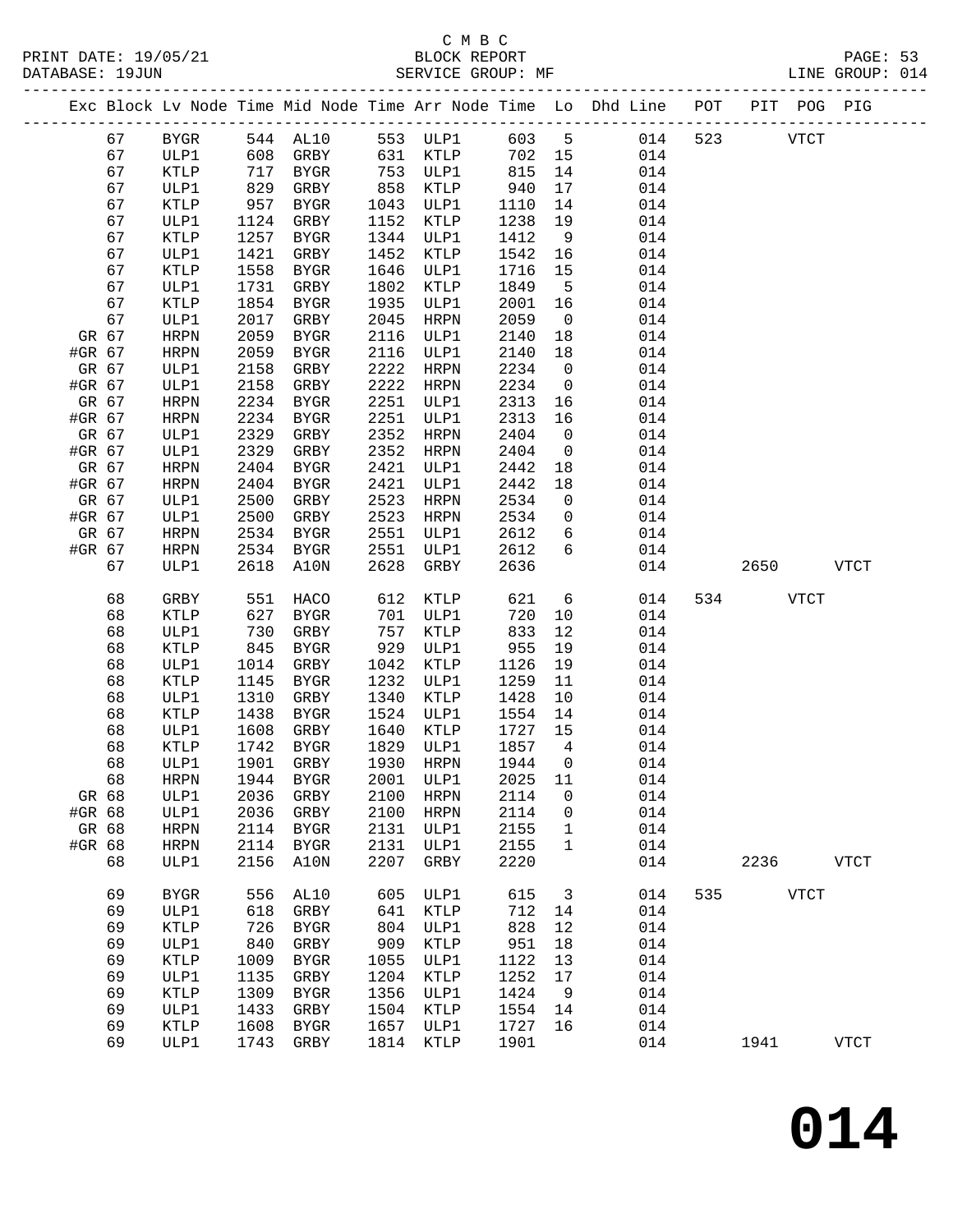## C M B C<br>BLOCK REPORT SERVICE GROUP: MF

PRINT DATE: 19/05/21 BLOCK REPORT PAGE: 54

|        |          |                     |              |                             |              |              |              |                | Exc Block Lv Node Time Mid Node Time Arr Node Time Lo Dhd Line POT PIT POG PIG |        |              |                     |
|--------|----------|---------------------|--------------|-----------------------------|--------------|--------------|--------------|----------------|--------------------------------------------------------------------------------|--------|--------------|---------------------|
|        | 70       | GRBY                |              | 558 HACO 619 KTLP           |              |              | 628 9        |                | 014                                                                            |        | 541 VTCT     |                     |
|        | 70       | KTLP                | 637          | BYGR                        |              | 713 ULP1     | 734 6        |                | 014                                                                            |        |              |                     |
|        | 70       | ULP1                | 740          | GRBY                        |              | 807 KTLP     | 844 13       |                | 014                                                                            |        |              |                     |
|        | 70       | <b>KTLP</b>         | 857          | BYGR                        | 941          | ULP1         | 1007         | 19             | 014                                                                            |        |              |                     |
|        | 70       | ULP1                | 1026         | GRBY                        |              | 1054 KTLP    | 1138         | 19             | 014                                                                            |        |              |                     |
|        | 70       | KTLP                | 1157         | BYGR                        |              | 1244 ULP1    | 1312         | 10             | 014                                                                            |        |              |                     |
|        | 70       | ULP1                | 1322         | GRBY                        | 1352         | KTLP         | 1440         | 18             | 014                                                                            |        |              |                     |
|        | 70       | KTLP                | 1458         | BYGR                        | 1544         | ULP1         | 1614         | 14             | 014                                                                            |        |              |                     |
|        | 70       | ULP1                | 1628         | GRBY                        | 1700         | KTLP         | 1747         | $\overline{7}$ | 014                                                                            |        |              |                     |
|        | 70       | KTLP                | 1754         | BYGR                        | 1841         | ULP1         | 1908         | 8 <sup>8</sup> | 014                                                                            |        |              |                     |
|        | 70       | ULP1                | 1916         | GRBY                        | 1945         | HRPN         | 1959         | $\overline{0}$ | 014                                                                            |        |              |                     |
|        | 70       | HRPN                | 1959         | BYGR                        | 2016         | ULP1         | 2040         | 11             | 014                                                                            |        |              |                     |
| GR 70  |          | ULP1                | 2051         | GRBY                        | 2115         | HRPN         | 2129         | $\overline{0}$ | 014                                                                            |        |              |                     |
| #GR 70 |          | ULP1                | 2051         | GRBY                        | 2115         | HRPN         | 2129         | $\mathsf{O}$   | 014                                                                            |        |              |                     |
| GR 70  |          | HRPN                | 2129         | BYGR                        | 2146         | ULP1         | 2210         | 8              | 014                                                                            |        |              |                     |
| #GR 70 |          | HRPN                | 2129         | BYGR                        | 2146         | ULP1         | 2210         | 8              | 014                                                                            |        |              |                     |
| GR 70  |          | ULP1                | 2218         | GRBY                        | 2242         | HRPN         | 2254         | $\overline{0}$ | 014                                                                            |        |              |                     |
| #GR 70 |          | ULP1                | 2218         | GRBY                        | 2242         | HRPN         | 2254         | $\overline{0}$ | 014                                                                            |        |              |                     |
| GR 70  |          | HRPN                | 2254         | BYGR                        | 2311         | ULP1         | 2333         | 12             | 014                                                                            |        |              |                     |
| #GR 70 |          | HRPN                | 2254         | BYGR                        | 2311         | ULP1         | 2333         | 12             | 014                                                                            |        |              |                     |
| GR 70  |          | ULP1                | 2345         | GRBY                        | 2408         | HRPN         | 2419         | $\overline{0}$ | 014                                                                            |        |              |                     |
| #GR 70 |          | ULP1                | 2345         | GRBY                        | 2408         | HRPN         | 2419         | $\overline{0}$ | 014                                                                            |        |              |                     |
| GR 70  |          | HRPN<br><b>HRPN</b> | 2419<br>2419 | BYGR                        | 2436<br>2436 | ULP1         | 2457<br>2457 |                | 014<br>014                                                                     |        | 2527<br>2527 | VTCT<br><b>VTCT</b> |
| #GR 70 |          |                     |              | BYGR                        |              | ULP1         |              |                |                                                                                |        |              |                     |
|        | 71       | GRBY                | 621          | HACO                        | 643          | KTLP         | 652          | 15             | 014                                                                            | 604 60 | VTCT         |                     |
|        | 71       | KTLP                | 707          | BYGR                        | 743          | ULP1         | 805          | 13             | 014                                                                            |        |              |                     |
|        | 71       | ULP1                | 818          | GRBY                        | 847          | KTLP         | 929          | 16             | 014                                                                            |        |              |                     |
|        | 71       | KTLP                | 945          | BYGR                        | 1029         | ULP1         | 1055         | 18             | 014                                                                            |        |              |                     |
|        | 71<br>71 | ULP1                | 1113<br>1245 | GRBY                        | 1141<br>1332 | KTLP         | 1227<br>1400 | 18<br>9        | 014<br>014                                                                     |        |              |                     |
|        | 71       | KTLP<br>ULP1        | 1409         | BYGR<br>GRBY                | 1440         | ULP1<br>KTLP | 1530         | 8 <sup>8</sup> | 014                                                                            |        |              |                     |
|        | 71       | KTLP                | 1538         | BYGR                        | 1625         | ULP1         | 1655         | 13             | 014                                                                            |        |              |                     |
|        | 71       | ULP1                | 1708         | GRBY                        | 1740         | KTLP         | 1827         |                | 014                                                                            |        | 1913         | VTCT                |
|        |          |                     |              |                             |              |              |              |                |                                                                                |        |              |                     |
|        | 72       | BYGR                | 655          | AL10                        |              | 704 ULP1     | 714          | $\overline{7}$ | 014                                                                            | 633    | VTCT         |                     |
|        | 72       | ULP1                | 721          | GRBY                        |              | 748 KTLP     | 824          | 9              | 014                                                                            |        |              |                     |
|        | 72       | <b>KTLP</b>         | 833          | BYGR                        |              | 917 ULP1     | 943          | 19             | 014                                                                            |        |              |                     |
|        | 72       | ULP1                |              | 1002 GRBY                   |              | 1030 KTLP    | 1114 19      |                | 014                                                                            |        |              |                     |
|        | 72       | $\texttt{KTLP}$     |              | 1133 BYGR 1220 ULP1 1247 11 |              |              |              |                | 014                                                                            |        |              |                     |
|        | 72       | ULP1                | 1258         | GRBY                        | 1328         | KTLP         | 1416         | 12             | 014                                                                            |        |              |                     |
|        | 72       | KTLP                | 1428         | BYGR                        | 1514         | ULP1         | 1544         | 14             | 014                                                                            |        |              |                     |
|        | 72       | ULP1                | 1558         | GRBY                        | 1630         | KTLP         | 1717         | 13             | 014                                                                            |        |              |                     |
|        | 72<br>72 | KTLP<br>ULP1        | 1730<br>1848 | BYGR<br>A10N                | 1818<br>1900 | ULP1<br>GRBY | 1846<br>1916 | 2              | 014<br>014                                                                     |        | 1934         | VTCT                |
|        |          |                     |              |                             |              |              |              |                |                                                                                |        |              |                     |
|        | 73       | GRBY                | 659          | HACO                        | 721          | KTLP         | 730          | 15             | 014                                                                            | 639    | <b>VTCT</b>  |                     |
|        | 73       | KTLP                | 745          | BYGR                        | 825          | ULP1         | 850          | 12             | 014                                                                            |        |              |                     |
|        | 73       | ULP1                | 902          | GRBY                        | 931          | KTLP         | 1013         | 20             | 014                                                                            |        |              |                     |
|        | 73       | KTLP                | 1033         | BYGR                        | 1120         | ULP1         | 1147         | 12             | 014                                                                            |        |              |                     |
|        | 73       | ULP1                | 1159         | GRBY                        | 1228         | KTLP         | 1316         | 18             | 014                                                                            |        |              |                     |
|        | 73       | KTLP                | 1334         | BYGR                        | 1420         | ULP1         | 1450         | $\overline{7}$ | 014                                                                            |        |              |                     |
|        | 73       | ULP1                | 1457         | GRBY                        | 1528         | KTLP         | 1618         | 10             | 014                                                                            |        |              |                     |
|        | 73       | KTLP                | 1628         | BYGR                        | 1717         | ULP1         | 1747         | 8              | 014                                                                            |        |              |                     |
|        | 73       | ULP1                | 1755         | GRBY                        | 1826         | KTLP         | 1913         |                | 014                                                                            |        | 1953         | <b>VTCT</b>         |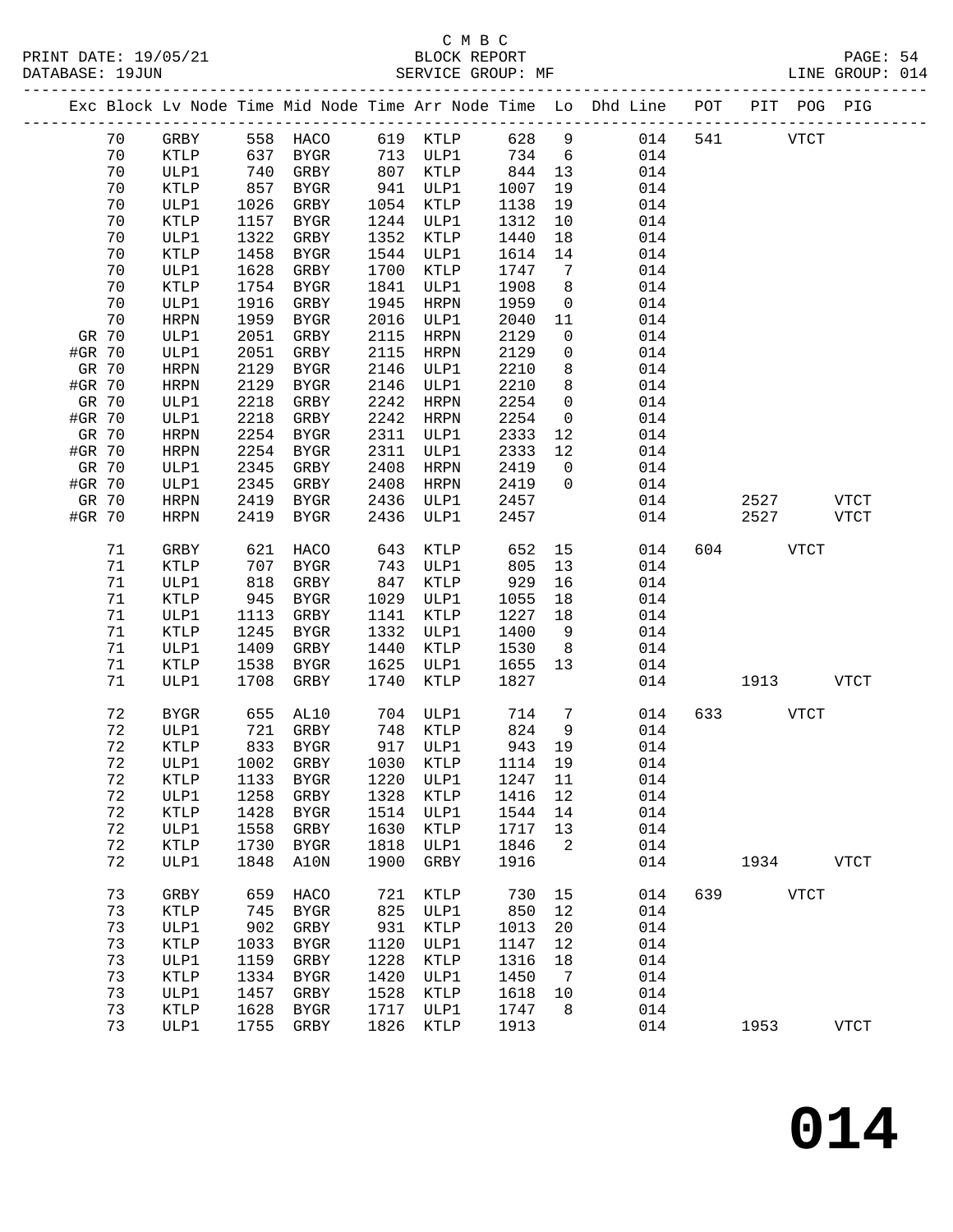## C M B C<br>BLOCK REPORT SERVICE GROUP: MF

|        |       |              |      |             |      |           |         |                              | Exc Block Lv Node Time Mid Node Time Arr Node Time Lo Dhd Line POT PIT POG PIG |          |      |             |              |
|--------|-------|--------------|------|-------------|------|-----------|---------|------------------------------|--------------------------------------------------------------------------------|----------|------|-------------|--------------|
|        | 74    | BYGR         |      | 737 AL10    |      | 748 ULP1  | 759     | 9                            | 014                                                                            | 713      |      | <b>VTCT</b> |              |
|        | 74    | ULP1         |      | 808 GRBY    |      | 837 KTLP  | 919     | 14                           | 014                                                                            |          |      |             |              |
|        | 74    | KTLP         |      | 933 BYGR    |      | 1017 ULP1 | 1043    | 19                           | 014                                                                            |          |      |             |              |
|        | 74    | ULP1         | 1102 | GRBY        |      | 1130 KTLP | 1216    | 17                           | 014                                                                            |          |      |             |              |
|        | 74    | KTLP         | 1233 | BYGR        |      | 1320 ULP1 | 1348    | 10                           | 014                                                                            |          |      |             |              |
|        | 74    | ULP1         | 1358 | GRBY        | 1428 | KTLP      | 1516    | 12                           | 014                                                                            |          |      |             |              |
|        | 74    | KTLP         | 1528 | BYGR        |      | 1615 ULP1 | 1645    | 13                           | 014                                                                            |          |      |             |              |
|        | 74    | ULP1         | 1658 | GRBY        | 1730 | KTLP      | 1817    | 13                           | 014                                                                            |          |      |             |              |
|        | 74    | <b>KTLP</b>  | 1830 | BYGR        |      | 1914 ULP1 | 1940    | $7\phantom{.0}\phantom{.0}7$ | 014                                                                            |          |      |             |              |
|        | 74    | ULP1         | 1947 | GRBY        | 2015 | HRPN      | 2029    | $\overline{0}$               | 014                                                                            |          |      |             |              |
|        | 74    | <b>HRPN</b>  | 2029 | BYGR        |      | 2046 ULP1 | 2110    | 11                           | 014                                                                            |          |      |             |              |
| GR 74  |       | ULP1         | 2121 | GRBY        |      | 2145 HRPN | 2159    | $\overline{0}$               | 014                                                                            |          |      |             |              |
| #GR 74 |       | ULP1         | 2121 | GRBY        |      | 2145 HRPN | 2159    | $\overline{0}$               | 014                                                                            |          |      |             |              |
|        | GR 74 | HRPN         | 2159 | <b>BYGR</b> |      | 2216 ULP1 | 2240    | $\mathsf{O}$                 | 014                                                                            |          |      |             |              |
| #GR 74 |       | HRPN         | 2159 | <b>BYGR</b> | 2216 | ULP1      | 2240    | $\overline{0}$               | 014                                                                            |          |      |             |              |
|        | 74    | ULP1         | 2240 | A10N        | 2251 | GRBY      | 2304    |                              | 014                                                                            |          | 2320 |             | <b>VTCT</b>  |
|        |       |              |      |             |      |           |         |                              |                                                                                |          |      |             |              |
|        | 76    | GRBY         | 1346 | HACO        | 1419 | KTLP      | 1434    | 14                           |                                                                                | 014 1325 |      | <b>VTCT</b> |              |
|        | 76    | KTLP         | 1448 | BYGR        | 1534 | ULP1      | 1604    | 14                           | 014                                                                            |          |      |             |              |
|        | 76    | ULP1         | 1618 | GRBY        | 1650 | KTLP      | 1737    |                              | 014                                                                            |          | 1832 |             | <b>VTCT</b>  |
|        | 77    | GRBY         | 1446 | HACO        | 1520 | KTLP      | 1536    | 12                           |                                                                                | 014 1425 |      | <b>VTCT</b> |              |
|        | 77    | <b>KTLP</b>  | 1548 | BYGR        |      | 1636 ULP1 | 1706    | 12                           | 014                                                                            |          |      |             |              |
|        | 77    | ULP1         | 1718 | GRBY        | 1750 | KTLP      | 1837    | $5^{\circ}$                  | 014                                                                            |          |      |             |              |
|        | 77    | KTLP         | 1842 | BYGR        | 1926 | ULP1      | 1952    | 10                           | 014                                                                            |          |      |             |              |
|        | 77    | ULP1         | 2002 | GRBY        | 2030 | HRPN      | 2044    | $\overline{0}$               | 014                                                                            |          |      |             |              |
|        | 77    | <b>HRPN</b>  | 2044 | BYGR        | 2101 | ULP1      | 2125    | 13                           | 014                                                                            |          |      |             |              |
| GR 77  |       | ULP1         | 2138 | GRBY        | 2202 | HRPN      | 2214    | $\overline{0}$               | 014                                                                            |          |      |             |              |
| #GR 77 |       | ULP1         | 2138 | GRBY        |      | 2202 HRPN | 2214    | 0                            | 014                                                                            |          |      |             |              |
| GR 77  |       | ${\tt HRPN}$ | 2214 | BYGR        |      | 2231 ULP1 | 2253    | 6                            | 014                                                                            |          |      |             |              |
| #GR 77 |       | HRPN         | 2214 | BYGR        |      | 2231 ULP1 | 2253    | 6                            | 014                                                                            |          |      |             |              |
| GR 77  |       | ULP1         | 2259 | GRBY        | 2322 | HRPN      | 2334    | $\mathbf 0$                  | 014                                                                            |          |      |             |              |
| #GR 77 |       | ULP1         | 2259 | GRBY        | 2322 | HRPN      | 2334    | $\overline{0}$               | 014                                                                            |          |      |             |              |
| GR 77  |       | <b>HRPN</b>  | 2334 | BYGR        |      | 2351 ULP1 | 2412    | 18                           | 014                                                                            |          |      |             |              |
| #GR 77 |       | HRPN         | 2334 | BYGR        | 2351 | ULP1      | 2412    | 18                           | 014                                                                            |          |      |             |              |
| GR 77  |       | ULP1         | 2430 | GRBY        | 2453 | HRPN      | 2504    | $\overline{0}$               | 014                                                                            |          |      |             |              |
| #GR 77 |       | ULP1         | 2430 | GRBY        | 2453 | HRPN      | 2504    | $\mathbf 0$                  | 014                                                                            |          |      |             |              |
| GR 77  |       | HRPN         | 2504 | BYGR        | 2521 | ULP1      | 2542    | $7\phantom{.0}$              | 014                                                                            |          |      |             |              |
| #GR 77 |       | HRPN         | 2504 | BYGR        | 2521 | ULP1      | 2542    | 7                            | 014                                                                            |          |      |             |              |
|        | 77    | ULP1         | 2549 | A10N        | 2600 | GRBY      | 2610    |                              | 014                                                                            |          | 2624 |             | ${\tt VTCT}$ |
|        |       |              |      |             |      |           |         |                              |                                                                                |          |      |             |              |
|        | 78    | <b>BYGR</b>  | 1429 | AL10        |      | 1445 ULP1 | 1459    | 9                            |                                                                                | 014 1405 |      | VTCT        |              |
|        | 78    | ULP1         | 1508 | GRBY        |      | 1540 KTLP | 1629    | - 9                          | 014                                                                            |          |      |             |              |
|        | 78    | KTLP         | 1638 | BYGR        |      | 1727 ULP1 | 1757 12 |                              | 014                                                                            |          |      |             |              |
|        | 78    | ULP1         |      | 1809 GRBY   | 1838 | KTLP      | 1921    |                              |                                                                                | 014      | 2001 |             | <b>VTCT</b>  |

**014**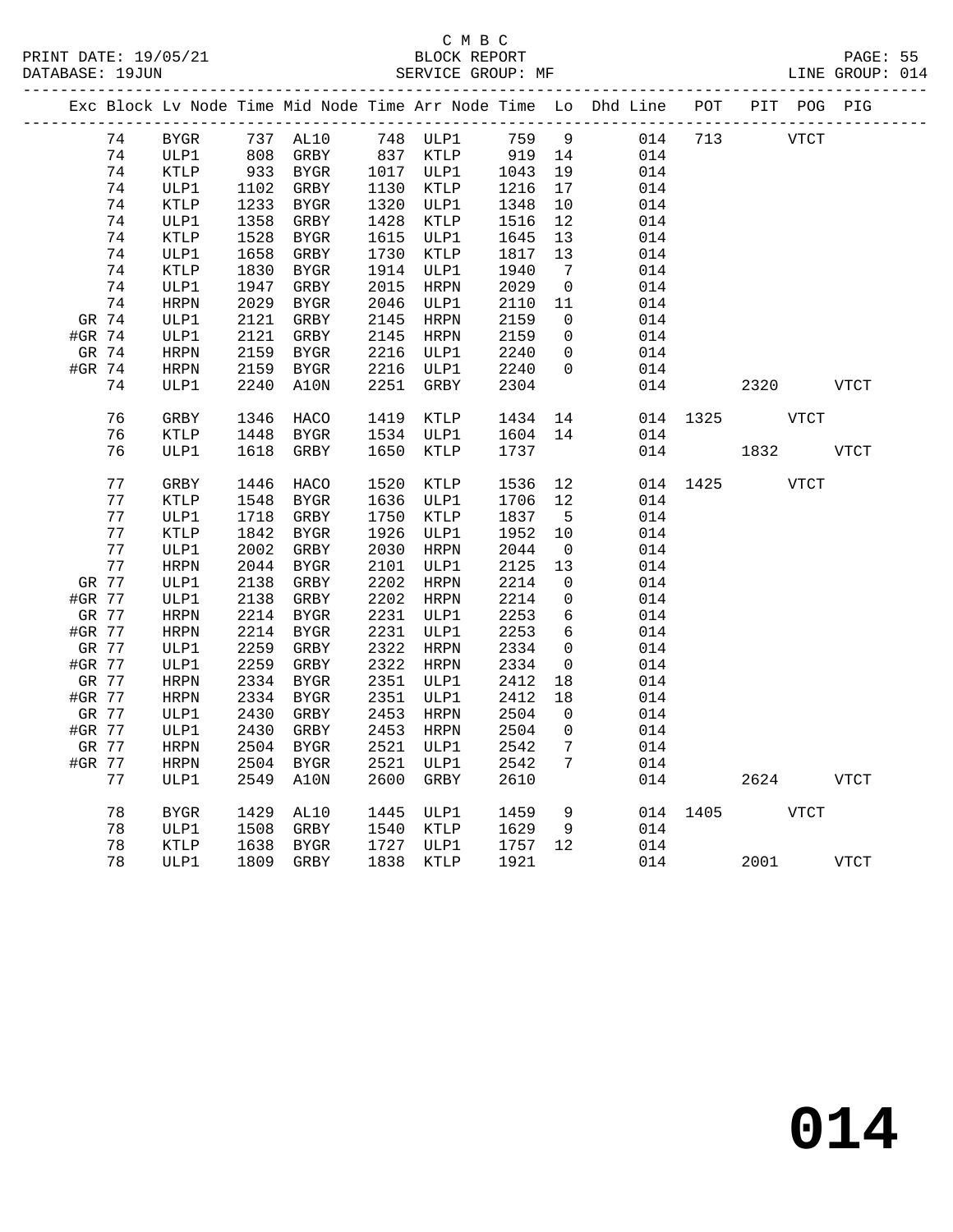|         |                            |              |              |                                  |              |                      |              |                                 | C M B C<br>PRINT DATE: 19/05/21 BLOCK REPORT<br>DATABASE: 19JUN SERVICE GROUP: MF LINE GROUP: 015                                                                                                                                        |      |     |            |  |
|---------|----------------------------|--------------|--------------|----------------------------------|--------------|----------------------|--------------|---------------------------------|------------------------------------------------------------------------------------------------------------------------------------------------------------------------------------------------------------------------------------------|------|-----|------------|--|
|         |                            |              |              |                                  |              |                      |              |                                 |                                                                                                                                                                                                                                          |      |     |            |  |
|         |                            |              |              |                                  |              |                      |              |                                 |                                                                                                                                                                                                                                          |      |     |            |  |
|         |                            |              |              |                                  |              |                      |              |                                 |                                                                                                                                                                                                                                          |      |     |            |  |
|         |                            |              |              |                                  |              |                      |              |                                 |                                                                                                                                                                                                                                          |      |     |            |  |
|         |                            |              |              |                                  |              |                      |              |                                 | EXAMPLE SAV & GRANVILLE ST<br>CAMBIE & 41 AV HODM HOWE & DUNSMUIR<br>KETA KEEFER & TAYLOR LAAN LAMEY'S MILL RD & ANDERSON<br>MRST SW MARINE STN OLYE EB W2 AV FS ASH ST<br>CAMBIE ST VTC Vancouver Diesel Depot<br>CLYW WB W2 AV FS CAMB |      |     |            |  |
|         |                            |              |              |                                  |              |                      |              |                                 | Exc Block Lv Node Time Mid Node Time Arr Node Time Lo Dhd Line POT PIT POG PIG                                                                                                                                                           |      |     |            |  |
|         |                            |              |              |                                  |              |                      |              |                                 |                                                                                                                                                                                                                                          |      |     |            |  |
|         | $\mathbf{1}$               | MRST         |              | 445 CM41<br>502 5GRN<br>538 CLOV |              |                      |              |                                 | 451 OLYW 502 0 015 437                                                                                                                                                                                                                   |      | VTC |            |  |
|         | $\mathbf{1}$               | OLYW         |              |                                  |              | 511 KETA<br>552 OLYE |              |                                 | 527 11<br>050                                                                                                                                                                                                                            |      |     |            |  |
|         | $\mathbf 1$                | KETA         |              |                                  |              | 552 OLYE             | 600          |                                 | $\overline{0}$<br>050                                                                                                                                                                                                                    |      |     |            |  |
|         | $\mathbf{1}$               | OLYE         | 600<br>624   | CM41                             | 608          | MRST                 | 617          | $7\overline{ }$                 | 015                                                                                                                                                                                                                                      |      |     |            |  |
|         | $\mathbf{1}$               | MRST         | 624          | CM41                             |              | 631 OLYW             | 642          | $\overline{0}$                  | 015                                                                                                                                                                                                                                      |      |     |            |  |
|         | 1                          | OLYW         | 642          | 5GRN                             | 651          | KETA                 | 707          | 18                              | 050                                                                                                                                                                                                                                      |      |     |            |  |
|         | $\mathbf 1$                | KETA         | 725          | CLOV                             | 742          | OLYE                 | 751          | $\overline{0}$                  | 050                                                                                                                                                                                                                                      |      |     |            |  |
|         | $\mathbf 1$                | OLYE         | 751          | CM41                             | 803          | MRST                 | 815          | 15                              | 015                                                                                                                                                                                                                                      |      |     |            |  |
|         | $\mathbf 1$                | MRST         | 830          | CM41                             | 841          | OLYW                 | 857          | $\overline{0}$                  | 015                                                                                                                                                                                                                                      |      |     |            |  |
|         | 1                          | OLYW         | 857          | 5GRN                             | 907          | KETA                 | 927          | 9                               | 050                                                                                                                                                                                                                                      |      |     |            |  |
|         | $\mathbf 1$                | KETA         | 936          | <b>CLOV</b>                      | 957          | OLYE                 | 1007         | $\overline{0}$                  | 050                                                                                                                                                                                                                                      |      |     |            |  |
|         | $\mathbf 1$                | OLYE         | 1007         | CM41                             | 1020         | MRST                 | 1032         | 14                              | 015                                                                                                                                                                                                                                      |      |     |            |  |
|         | $\mathbf 1$                | MRST         | 1046         | CM41                             | 1055         | OLYW                 | 1112         | $\overline{0}$                  | 015                                                                                                                                                                                                                                      |      |     |            |  |
|         | $\mathbf 1$                | OLYW         | 1112         | 5GRN                             | 1122         | KETA                 | 1144         | $7\phantom{.0}$                 | 050                                                                                                                                                                                                                                      |      |     |            |  |
|         | 1                          | KETA         | 1151         | $\mathtt{CLOV}$                  | 1211         | OLYE                 | 1223         | $\mathsf{O}$<br>$7\overline{ }$ | 050                                                                                                                                                                                                                                      |      |     |            |  |
|         | $\mathbf 1$                | OLYE         | 1223         | CM41                             | 1239         | MRST                 | 1253         |                                 | 015                                                                                                                                                                                                                                      |      |     |            |  |
|         | $\mathbf 1$                | MRST         | 1300         | CM41                             | 1309         | OLYW                 | 1328         | $\mathbf 0$                     | 015                                                                                                                                                                                                                                      |      |     |            |  |
|         | $\mathbf 1$<br>$\mathbf 1$ | OLYW         | 1328         | 5GRN                             | 1340<br>1432 | KETA                 | 1402         | 8<br>$\overline{0}$             | 050                                                                                                                                                                                                                                      |      |     |            |  |
|         | $\mathbf 1$                | KETA         | 1410         | $\mathtt{CLOV}$                  | 1500         | OLYE                 | 1444         | 20                              | 050                                                                                                                                                                                                                                      |      |     |            |  |
|         | $\mathbf 1$                | OLYE         | 1444<br>1536 | CM41                             | 1548         | MRST                 | 1516         | $\mathbf 0$                     | 015                                                                                                                                                                                                                                      |      |     |            |  |
|         | 1                          | MRST         |              | CM41<br>5GRN                     | 1621         | OLYW<br>KETA         | 1608<br>1645 | 9                               | 015<br>050                                                                                                                                                                                                                               |      |     |            |  |
|         | 1                          | OLYW<br>KETA | 1608<br>1654 | <b>CLOV</b>                      | 1718         | OLYE                 | 1729         | $\overline{0}$                  | 050                                                                                                                                                                                                                                      |      |     |            |  |
|         | $\mathbf 1$                | OLYE         | 1729         | CM41                             | 1748         | MRST                 | 1804         | 9                               | 015                                                                                                                                                                                                                                      |      |     |            |  |
|         | $\mathbf 1$                | MRST         | 1813         | CM41                             | 1825         | OLYW                 | 1841         | $\overline{0}$                  | 015                                                                                                                                                                                                                                      |      |     |            |  |
|         | $\mathbf 1$                | OLYW         | 1841         | 5GRN                             | 1853         | KETA                 | 1914         | 21                              | 050                                                                                                                                                                                                                                      |      |     |            |  |
|         | $\mathbf 1$                | KETA         | 1935         | <b>CLOV</b>                      | 1956         | OLYE                 | 2005         | $\overline{0}$                  | 050                                                                                                                                                                                                                                      |      |     |            |  |
|         | $\mathbf 1$                | OLYE         | 2005         | CM41                             | 2017         | MRST                 | 2026         | 10                              | 015                                                                                                                                                                                                                                      |      |     |            |  |
|         | $\mathbf 1$                | MRST         | 2036         | CM41                             | 2044         | OLYW                 | 2058         | $\overline{0}$                  | 015                                                                                                                                                                                                                                      |      |     |            |  |
| GR 1    |                            | OLYW         | 2058         | 5GRN                             | 2108         | KETA                 | 2124         | $\overline{3}$                  | 050                                                                                                                                                                                                                                      |      |     |            |  |
| $#GR$ 1 |                            | OLYW         | 2058         | 5GRN                             | 2108         | KETA                 | 2124         | $\mathbf{3}$                    | 050                                                                                                                                                                                                                                      |      |     |            |  |
| GR 1    |                            | KETA         | 2127         | CLOV                             | 2147         | OLYE                 | 2156         | $\overline{0}$                  | 050                                                                                                                                                                                                                                      |      |     |            |  |
| $#GR$ 1 |                            | KETA         | 2127         | CLOV                             | 2147         | OLYE                 | 2156         | $\Omega$                        | 050                                                                                                                                                                                                                                      |      |     |            |  |
|         | $\mathbf{1}$               | OLYE         | 2156         | CM41                             | 2208         | MRST                 | 2217         |                                 | 015                                                                                                                                                                                                                                      | 2222 |     | <b>VTC</b> |  |
|         |                            |              |              |                                  |              |                      |              |                                 |                                                                                                                                                                                                                                          |      |     |            |  |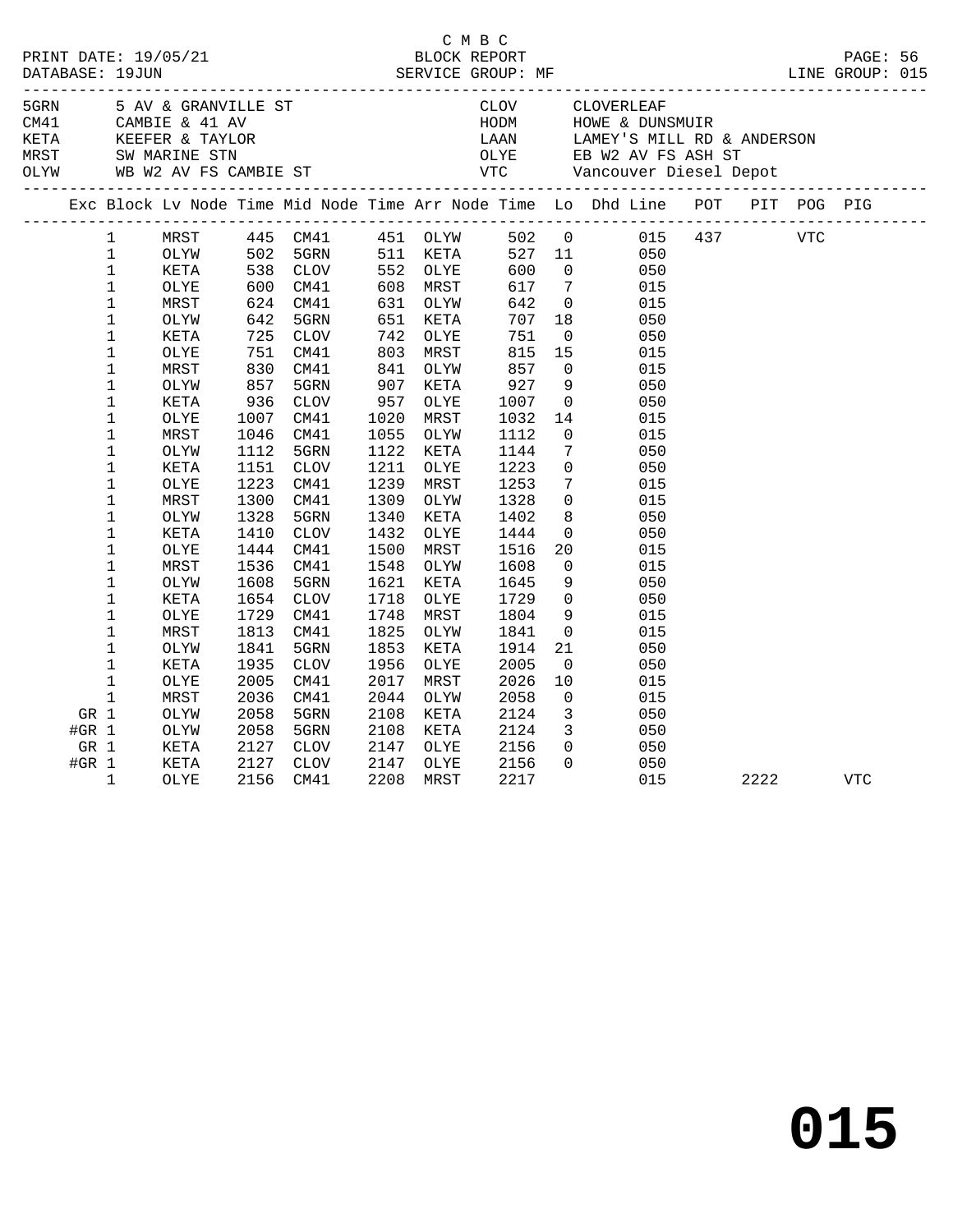# C M B C<br>BLOCK REPORT SERVICE GROUP: MF

|  |   |      |      |             |      |      |      |                         | Exc Block Lv Node Time Mid Node Time Arr Node Time Lo Dhd Line POT |     |      | PIT POG PIG |     |
|--|---|------|------|-------------|------|------|------|-------------------------|--------------------------------------------------------------------|-----|------|-------------|-----|
|  | 2 | KETA | 458  | CLOV        | 512  | OLYE | 520  | $\overline{0}$          | 050                                                                | 435 |      | VTC         |     |
|  | 2 | OLYE | 520  | CM41        | 528  | MRST | 537  | $7\phantom{.0}$         | 015                                                                |     |      |             |     |
|  | 2 | MRST | 544  | CM41        | 551  | OLYW | 602  | $\Omega$                | 015                                                                |     |      |             |     |
|  | 2 | OLYW | 602  | 5GRN        | 611  | KETA | 627  | 8                       | 050                                                                |     |      |             |     |
|  | 2 | KETA | 635  | <b>CLOV</b> | 651  | OLYE | 700  | $\mathbf 0$             | 050                                                                |     |      |             |     |
|  | 2 | OLYE | 700  | CM41        | 709  | MRST | 719  | 10                      | 015                                                                |     |      |             |     |
|  | 2 | MRST | 729  | CM41        | 738  | OLYW | 752  | $\mathbf 0$             | 015                                                                |     |      |             |     |
|  | 2 | OLYW | 752  | 5GRN        | 802  | KETA | 821  | 8                       | 050                                                                |     |      |             |     |
|  | 2 | KETA | 829  | <b>CLOV</b> | 848  | OLYE | 859  | $\Omega$                | 050                                                                |     |      |             |     |
|  | 2 | OLYE | 859  | CM41        | 912  | MRST | 924  | 15                      | 015                                                                |     |      |             |     |
|  | 2 | MRST | 939  | CM41        | 948  | OLYW | 1004 | $\overline{0}$          | 015                                                                |     |      |             |     |
|  | 2 | OLYW | 1004 | 5GRN        | 1015 | KETA | 1034 | 10                      | 050                                                                |     |      |             |     |
|  | 2 | KETA | 1044 | CLOV        | 1105 | OLYE | 1115 | $\overline{0}$          | 050                                                                |     |      |             |     |
|  | 2 | OLYE | 1115 | CM41        | 1129 | MRST | 1141 | 11                      | 015                                                                |     |      |             |     |
|  | 2 | MRST | 1152 | CM41        | 1201 | OLYW | 1220 | $\overline{0}$          | 015                                                                |     |      |             |     |
|  | 2 | OLYW | 1220 | 5GRN        | 1232 | KETA | 1254 | 16                      | 050                                                                |     |      |             |     |
|  | 2 | KETA | 1310 | <b>CLOV</b> | 1332 | OLYE | 1344 | $\Omega$                | 050                                                                |     |      |             |     |
|  | 2 | OLYE | 1344 | CM41        | 1400 | MRST | 1416 | 13                      | 015                                                                |     |      |             |     |
|  | 2 | MRST | 1429 | CM41        | 1438 | OLYW | 1457 | $\overline{0}$          | 015                                                                |     |      |             |     |
|  | 2 | OLYW | 1457 | 5GRN        | 1509 | KETA | 1532 | 8                       | 050                                                                |     |      |             |     |
|  | 2 | KETA | 1540 | <b>CLOV</b> | 1602 | OLYE | 1614 | $\Omega$                | 050                                                                |     |      |             |     |
|  | 2 | OLYE | 1614 | CM41        | 1631 | MRST | 1647 | 20                      | 015                                                                |     |      |             |     |
|  | 2 | MRST | 1707 | CM41        | 1719 | OLYW | 1739 | $\overline{\mathbf{0}}$ | 015                                                                |     |      |             |     |
|  | 2 | OLYW | 1739 | 5GRN        | 1752 | KETA | 1815 | 12                      | 050                                                                |     |      |             |     |
|  | 2 | KETA | 1827 | CLOV        | 1849 | OLYE | 1859 | $\Omega$                | 050                                                                |     |      |             |     |
|  | 2 | OLYE | 1859 | CM41        | 1913 | MRST | 1923 |                         | 015                                                                |     | 1929 |             | VTC |

**015**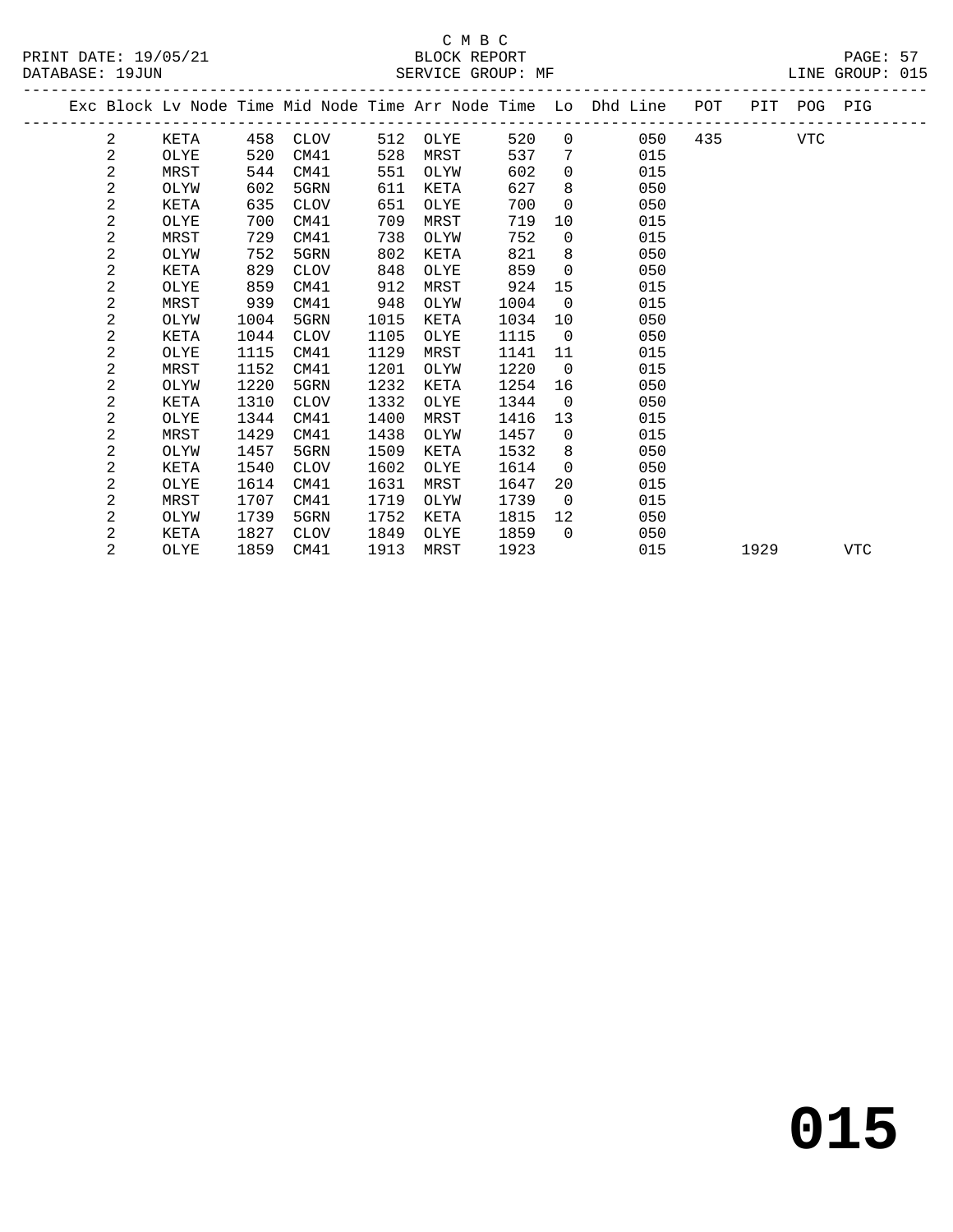|         |              |      |      |                 |              |          |      |                            | Exc Block Lv Node Time Mid Node Time Arr Node Time Lo Dhd Line POT |     |      | PIT POG PIG |            |
|---------|--------------|------|------|-----------------|--------------|----------|------|----------------------------|--------------------------------------------------------------------|-----|------|-------------|------------|
|         | 3            | MRST |      | 505 CM41        |              | 511 OLYW | 522  | $\mathbf 0$                | 015                                                                | 457 |      | VTC         |            |
|         | 3            | OLYW | 522  | 5GRN            | 531          | KETA     | 547  | 9                          | 050                                                                |     |      |             |            |
|         | 3            | KETA | 556  | CLOV            | 612          | OLYE     | 620  | $\overline{0}$             | 050                                                                |     |      |             |            |
|         | 3            | OLYE | 620  | CM41            | 628          | MRST     | 637  | 6                          | 015                                                                |     |      |             |            |
|         | $\mathsf 3$  | MRST | 643  | CM41            | 651          | OLYW     | 702  | $\mathbf 0$                | 015                                                                |     |      |             |            |
|         | 3            | OLYW | 702  | 5GRN            | 711          | KETA     | 727  | 16                         | 050                                                                |     |      |             |            |
|         | 3            | KETA | 743  | CLOV            | 800          | OLYE     | 809  | $\overline{0}$             | 050                                                                |     |      |             |            |
|         | 3            | OLYE | 809  | CM41            | 823          | MRST     | 835  | 11                         | 015                                                                |     |      |             |            |
|         | $\mathsf 3$  | MRST | 846  | CM41            | 857          | OLYW     | 913  | $\overline{0}$             | 015                                                                |     |      |             |            |
|         | 3            | OLYW | 913  | 5GRN            | 924          | KETA     | 944  | 9                          | 050                                                                |     |      |             |            |
|         | 3            | KETA | 953  | $\mathtt{CLOV}$ | 1014         | OLYE     | 1024 | $\overline{0}$             | 050                                                                |     |      |             |            |
|         | 3            | OLYE | 1024 | CM41            | 1037         | MRST     | 1049 | 14                         | 015                                                                |     |      |             |            |
|         | 3            | MRST | 1103 | CM41            | 1112         | OLYW     | 1129 | $\overline{0}$             | 015                                                                |     |      |             |            |
|         | 3            | OLYW | 1129 | 5GRN            | 1139         | KETA     | 1201 | 6                          | 050                                                                |     |      |             |            |
|         | 3            | KETA | 1207 | CLOV            | 1228         | OLYE     | 1240 | $\mathbf 0$                | 050                                                                |     |      |             |            |
|         | 3            | OLYE | 1240 | CM41            | 1256         | MRST     | 1310 | 21                         | 015                                                                |     |      |             |            |
|         | 3            | MRST | 1331 | CM41            | 1340         | OLYW     | 1359 | $\overline{0}$             | 015                                                                |     |      |             |            |
|         | 3            | OLYW | 1359 | 5GRN            | 1411         | KETA     | 1433 | 7                          | 050                                                                |     |      |             |            |
|         | 3            | KETA | 1440 | CLOV            | 1502         | OLYE     | 1514 | $\mathbf 0$                | 050                                                                |     |      |             |            |
|         | 3            | OLYE | 1514 | CM41            | 1530         | MRST     | 1546 | 20                         | 015                                                                |     |      |             |            |
|         | 3            | MRST | 1606 | CM41            | 1618         | OLYW     | 1638 | $\overline{0}$             | 015                                                                |     |      |             |            |
|         | 3            | OLYW | 1638 | 5GRN            | 1651         | KETA     | 1715 | 9                          | 050                                                                |     |      |             |            |
|         | 3            | KETA | 1724 | $\mathtt{CLOV}$ | 1748         | OLYE     | 1759 | $\overline{0}$             | 050                                                                |     |      |             |            |
|         | 3            | OLYE | 1759 | CM41            | 1818         | MRST     | 1834 | 13                         | 015                                                                |     |      |             |            |
|         | 3            | MRST | 1847 | CM41            | 1859         | OLYW     | 1915 | $\overline{0}$             | 015                                                                |     |      |             |            |
|         | 3            | OLYW | 1915 | 5GRN            | 1926         | KETA     | 1945 | 7                          | 050                                                                |     |      |             |            |
|         | 3            | KETA | 1952 | $\mathtt{CLOV}$ | 2013         | OLYE     | 2022 | $\mathbf 0$                | 050                                                                |     |      |             |            |
|         | 3            | OLYE | 2022 | CM41            | 2034         | MRST     | 2043 | 13                         | 015                                                                |     |      |             |            |
|         | 3            | MRST | 2056 | CM41            | 2104         | OLYW     | 2118 | $\mathbf 0$                | 015                                                                |     |      |             |            |
| GR 3    |              | OLYW | 2118 | 5GRN            | 2128         | KETA     | 2144 | 4                          | 050                                                                |     |      |             |            |
| $#GR$ 3 |              | OLYW | 2118 | 5GRN            | 2128         | KETA     | 2144 | $\overline{4}$             | 050                                                                |     |      |             |            |
| GR 3    |              | KETA | 2148 | <b>CLOV</b>     | 2207         | OLYE     | 2216 | $\mathbf 0$                | 050                                                                |     |      |             |            |
| $#GR$ 3 |              | KETA | 2148 | $\mathtt{CLOV}$ | 2207         | OLYE     | 2216 | $\mathsf{O}$               | 050                                                                |     |      |             |            |
|         | 3            | OLYE | 2216 | CM41            | 2228         | MRST     | 2237 | 12                         | 015                                                                |     |      |             |            |
|         | $\mathbf{3}$ | MRST | 2249 | CM41            | 2256         | OLYW     | 2308 | $\mathbf 0$                | 015                                                                |     |      |             |            |
| GR 3    |              | OLYW | 2308 | 5GRN            | 2316         | KETA     | 2332 | 2                          | 050                                                                |     |      |             |            |
| $#GR$ 3 |              | OLYW | 2308 | 5GRN            | 2316         | KETA     | 2332 | $\overline{2}$             | 050                                                                |     |      |             |            |
| GR 3    |              | KETA | 2334 | CLOV            | 2357<br>2357 | OLYE     | 2406 | $\overline{0}$<br>$\Omega$ | 050                                                                |     |      |             |            |
| $#GR$ 3 |              | KETA | 2334 | CLOV            |              | OLYE     | 2406 |                            | 050<br>015                                                         |     |      |             |            |
|         | 3            | OLYE | 2406 | CM41            | 2413         | MRST     | 2421 |                            |                                                                    |     | 2426 |             | <b>VTC</b> |
|         |              |      |      |                 |              |          |      |                            |                                                                    |     |      |             |            |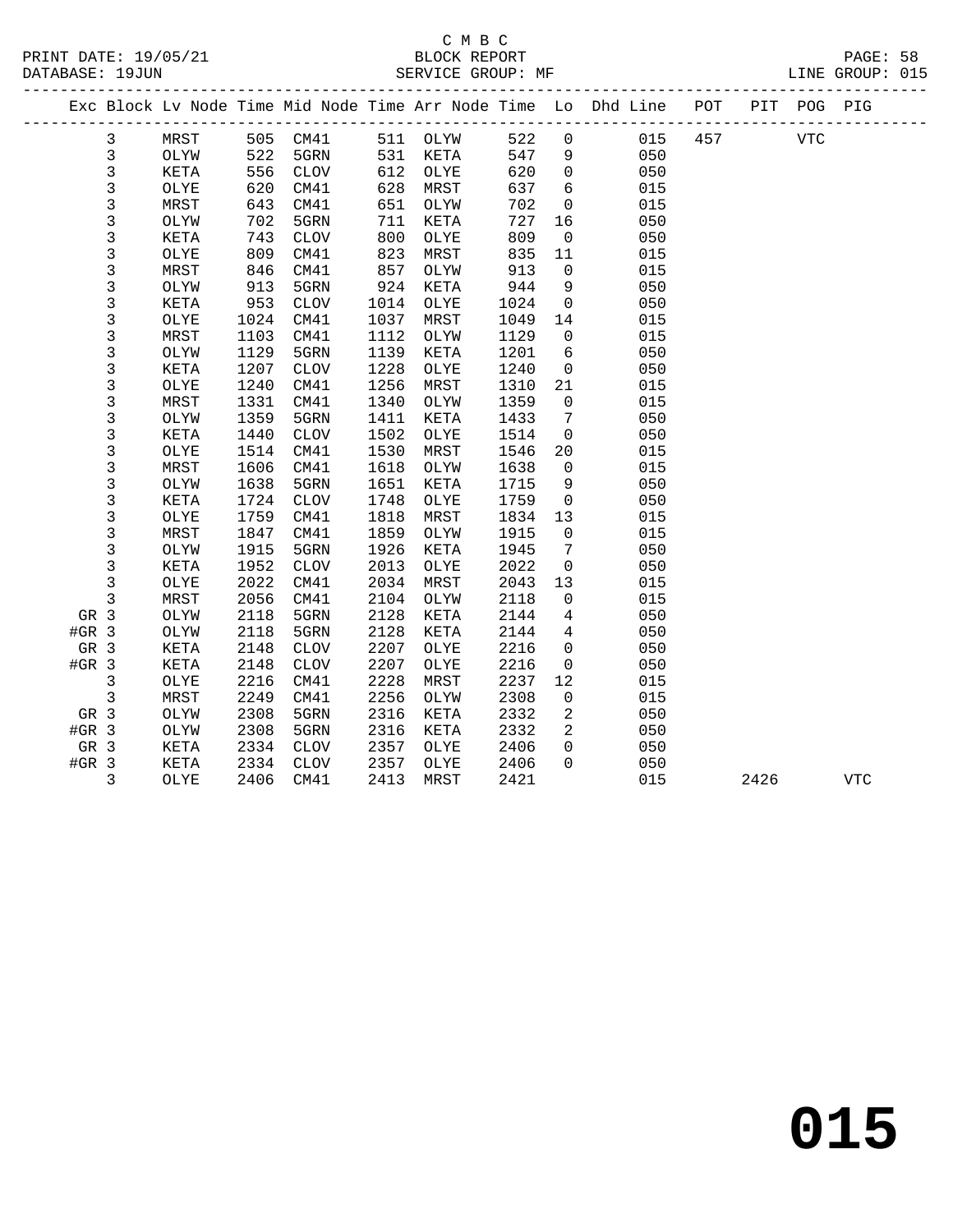|         |      |      |      |      |      |      |                | Exc Block Lv Node Time Mid Node Time Arr Node Time Lo Dhd Line POT |     |      | PIT POG PIG |            |
|---------|------|------|------|------|------|------|----------------|--------------------------------------------------------------------|-----|------|-------------|------------|
| 4       | KETA | 518  | CLOV | 532  | OLYE | 540  |                | $0 \qquad \qquad$<br>050                                           | 455 |      | <b>VTC</b>  |            |
| 4       | OLYE | 540  | CM41 | 548  | MRST | 557  | $\overline{7}$ | 015                                                                |     |      |             |            |
| 4       | MRST | 604  | CM41 | 611  | OLYW | 622  | $\overline{0}$ | 015                                                                |     |      |             |            |
| 4       | OLYW | 622  | 5GRN | 631  | KETA | 647  | 22             | 050                                                                |     |      |             |            |
| 4       | KETA | 709  | CLOV | 725  | OLYE | 734  | $\Omega$       | 050                                                                |     |      |             |            |
| 4       | OLYE | 734  | CM41 | 746  | MRST | 756  | 18             | 015                                                                |     |      |             |            |
| 4       | MRST | 814  | CM41 | 825  | OLYW | 841  | $\Omega$       | 015                                                                |     |      |             |            |
| 4       | OLYW | 841  | 5GRN | 851  | KETA | 911  | 7              | 050                                                                |     |      |             |            |
| 4       | KETA | 918  | CLOV | 939  | OLYE | 950  | $\overline{0}$ | 050                                                                |     |      |             |            |
| 4       | OLYE | 950  | CM41 | 1003 | MRST | 1015 | 14             | 015                                                                |     |      |             |            |
| 4       | MRST | 1029 | CM41 | 1038 | OLYW | 1055 | $\overline{0}$ | 015                                                                |     |      |             |            |
| 4       | OLYW | 1055 | 5GRN | 1105 | KETA | 1125 | 9              | 050                                                                |     |      |             |            |
| 4       | KETA | 1134 | CLOV | 1154 | OLYE | 1206 | $\overline{0}$ | 050                                                                |     |      |             |            |
| 4       | OLYE | 1206 | CM41 | 1222 | MRST | 1236 | 7              | 015                                                                |     |      |             |            |
| 4       | MRST | 1243 | CM41 | 1252 | OLYW | 1311 | $\overline{0}$ | 015                                                                |     |      |             |            |
| 4       | OLYW | 1311 | 5GRN | 1323 | KETA | 1345 | 10             | 050                                                                |     |      |             |            |
| 4       | KETA | 1355 | CLOV | 1417 | OLYE | 1429 | $\overline{0}$ | 050                                                                |     |      |             |            |
| 4       | OLYE | 1429 | CM41 | 1445 | MRST | 1501 | 20             | 015                                                                |     |      |             |            |
| 4       | MRST | 1521 | CM41 | 1533 | OLYW | 1553 | $\Omega$       | 015                                                                |     |      |             |            |
| 4       | OLYW | 1553 | 5GRN | 1606 | KETA | 1630 | 9              | 050                                                                |     |      |             |            |
| 4       | KETA | 1639 | CLOV | 1703 | OLYE | 1714 | $\overline{0}$ | 050                                                                |     |      |             |            |
| 4       | OLYE | 1714 | CM41 | 1733 | MRST | 1749 | 6              | 015                                                                |     |      |             |            |
| 4       | MRST | 1755 | CM41 | 1807 | OLYW | 1825 | $\Omega$       | 015                                                                |     |      |             |            |
| 4       | OLYW | 1825 | 5GRN | 1838 | KETA | 1901 | 17             | 050                                                                |     |      |             |            |
| 4       | KETA | 1918 | CLOV | 1939 | OLYE | 1948 | $\Omega$       | 050                                                                |     |      |             |            |
| 4       | OLYE | 1948 | CM41 | 2002 | MRST | 2011 | 8              | 015                                                                |     |      |             |            |
| 4       | MRST | 2019 | CM41 | 2027 | OLYW | 2041 | $\Omega$       | 015                                                                |     |      |             |            |
| 4<br>GR | OLYW | 2041 | 5GRN | 2051 | KETA | 2107 |                | 050                                                                |     | 2130 |             | <b>VTC</b> |
| $#GR$ 4 | OLYW | 2041 | 5GRN | 2051 | KETA | 2107 |                | 050                                                                |     | 2130 |             | <b>VTC</b> |
|         |      |      |      |      |      |      |                |                                                                    |     |      |             |            |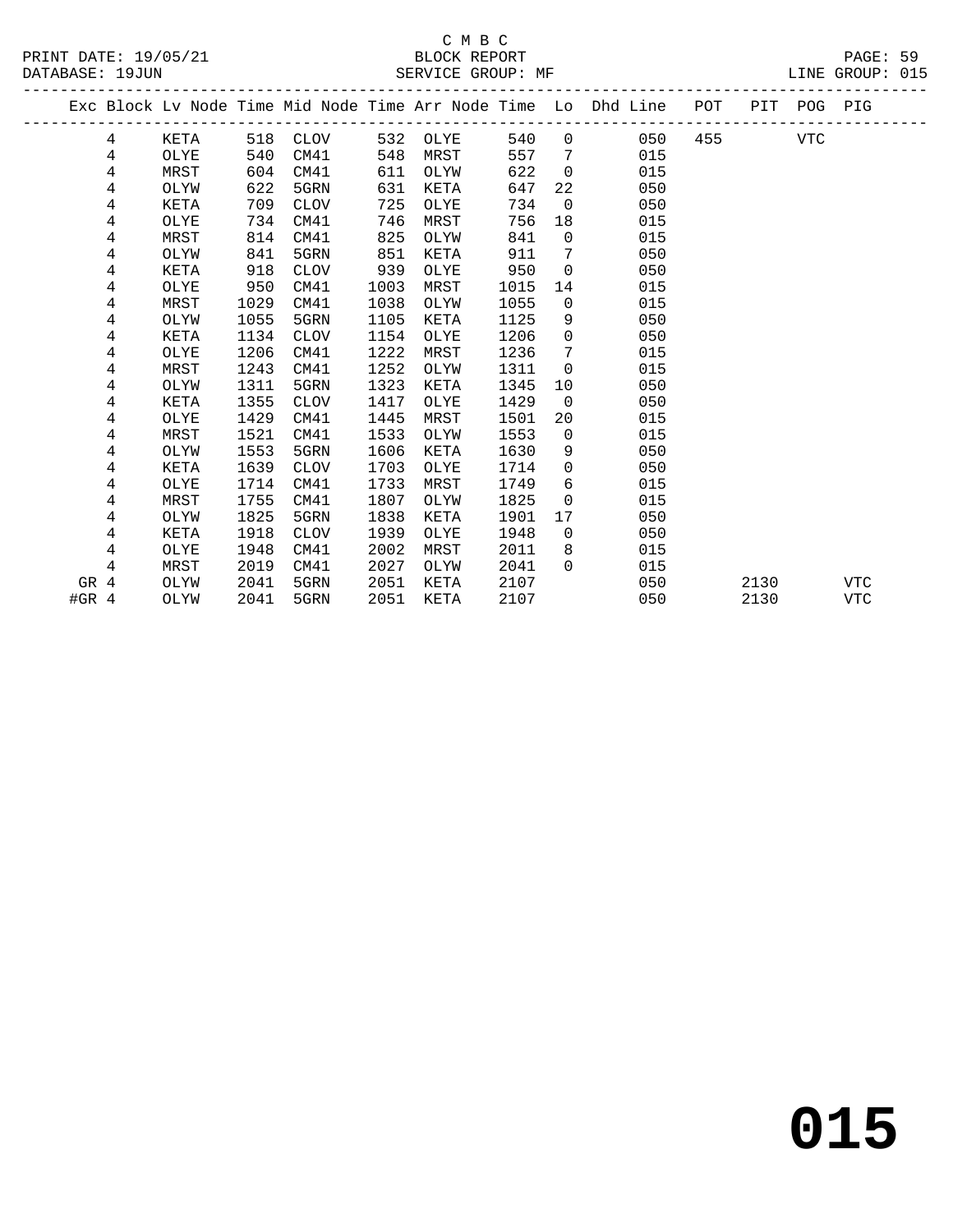|         |   |             |      |             |      |          |      |                | Exc Block Lv Node Time Mid Node Time Arr Node Time Lo Dhd Line POT |     | PIT  | POG PIG    |            |
|---------|---|-------------|------|-------------|------|----------|------|----------------|--------------------------------------------------------------------|-----|------|------------|------------|
|         | 5 | MRST        | 525  | CM41        |      | 531 OLYW | 542  | $\mathbf 0$    | 015                                                                | 517 |      | <b>VTC</b> |            |
|         | 5 | OLYW        | 542  | 5GRN        | 551  | KETA     | 607  | 9              | 050                                                                |     |      |            |            |
|         | 5 | KETA        | 616  | <b>CLOV</b> | 632  | OLYE     | 640  | $\mathbf 0$    | 050                                                                |     |      |            |            |
|         | 5 | OLYE        | 640  | CM41        | 648  | MRST     | 657  | 17             | 015                                                                |     |      |            |            |
|         | 5 | MRST        | 714  | CM41        | 722  | OLYW     | 736  | $\mathbf 0$    | 015                                                                |     |      |            |            |
|         | 5 | OLYW        | 736  | 5GRN        | 745  | KETA     | 804  | 8              | 050                                                                |     |      |            |            |
|         | 5 | KETA        | 812  | <b>CLOV</b> | 831  | OLYE     | 842  | $\mathbf 0$    | 050                                                                |     |      |            |            |
|         | 5 | OLYE        | 842  | CM41        | 855  | MRST     | 907  | 15             | 015                                                                |     |      |            |            |
|         | 5 | MRST        | 922  | CM41        | 932  | OLYW     | 947  | $\mathbf 0$    | 015                                                                |     |      |            |            |
|         | 5 | OLYW        | 947  | 5GRN        | 958  | KETA     | 1017 | 10             | 050                                                                |     |      |            |            |
|         | 5 | KETA        | 1027 | CLOV        | 1048 | OLYE     | 1058 | $\mathbf 0$    | 050                                                                |     |      |            |            |
|         | 5 | OLYE        | 1058 | CM41        | 1112 | MRST     | 1124 | 11             | 015                                                                |     |      |            |            |
|         | 5 | MRST        | 1135 | CM41        | 1144 | OLYW     | 1203 | $\overline{0}$ | 015                                                                |     |      |            |            |
|         | 5 | OLYW        | 1203 | 5GRN        | 1215 | KETA     | 1237 | 18             | 050                                                                |     |      |            |            |
|         | 5 | <b>KETA</b> | 1255 | <b>CLOV</b> | 1317 | OLYE     | 1329 | $\overline{0}$ | 050                                                                |     |      |            |            |
|         | 5 | OLYE        | 1329 | CM41        | 1345 | MRST     | 1359 | 16             | 015                                                                |     |      |            |            |
|         | 5 | MRST        | 1415 | CM41        | 1424 | OLYW     | 1443 | $\Omega$       | 015                                                                |     |      |            |            |
|         | 5 | OLYW        | 1443 | 5GRN        | 1455 | KETA     | 1518 | 7              | 050                                                                |     |      |            |            |
|         | 5 | KETA        | 1525 | <b>CLOV</b> | 1547 | OLYE     | 1559 | $\mathbf 0$    | 050                                                                |     |      |            |            |
|         | 5 | OLYE        | 1559 | CM41        | 1615 | MRST     | 1631 | 21             | 015                                                                |     |      |            |            |
|         | 5 | MRST        | 1652 | CM41        | 1704 | OLYW     | 1724 | $\mathbf 0$    | 015                                                                |     |      |            |            |
|         | 5 | OLYW        | 1724 | 5GRN        | 1737 | KETA     | 1801 | 11             | 050                                                                |     |      |            |            |
|         | 5 | KETA        | 1812 | <b>CLOV</b> | 1834 | OLYE     | 1844 | $\mathbf 0$    | 050                                                                |     |      |            |            |
|         | 5 | OLYE        | 1844 | CM41        | 1858 | MRST     | 1908 | 18             | 015                                                                |     |      |            |            |
|         | 5 | MRST        | 1926 | CM41        | 1936 | OLYW     | 1950 | $\overline{0}$ | 015                                                                |     |      |            |            |
|         | 5 | OLYW        | 1950 | 5GRN        | 2001 | KETA     | 2020 | 8              | 050                                                                |     |      |            |            |
|         | 5 | KETA        | 2028 | <b>CLOV</b> | 2049 | OLYE     | 2058 | $\mathbf 0$    | 050                                                                |     |      |            |            |
|         | 5 | OLYE        | 2058 | CM41        | 2110 | MRST     | 2119 | 17             | 015                                                                |     |      |            |            |
|         | 5 | MRST        | 2136 | CM41        | 2144 | OLYW     | 2158 | 0              | 015                                                                |     |      |            |            |
| GR 5    |   | OLYW        | 2158 | 5GRN        | 2208 | KETA     | 2224 | 2              | 050                                                                |     |      |            |            |
| #GR 5   |   | OLYW        | 2158 | 5GRN        | 2208 | KETA     | 2224 | 2              | 050                                                                |     |      |            |            |
| GR 5    |   | <b>KETA</b> | 2226 | <b>CLOV</b> | 2249 | OLYE     | 2258 | $\Omega$       | 050                                                                |     |      |            |            |
| $#GR$ 5 |   | KETA        | 2226 | <b>CLOV</b> | 2249 | OLYE     | 2258 | $\Omega$       | 050                                                                |     |      |            |            |
|         | 5 | OLYE        | 2258 | CM41        | 2310 | MRST     | 2319 |                | 015                                                                |     | 2324 |            | <b>VTC</b> |
|         |   |             |      |             |      |          |      |                |                                                                    |     |      |            |            |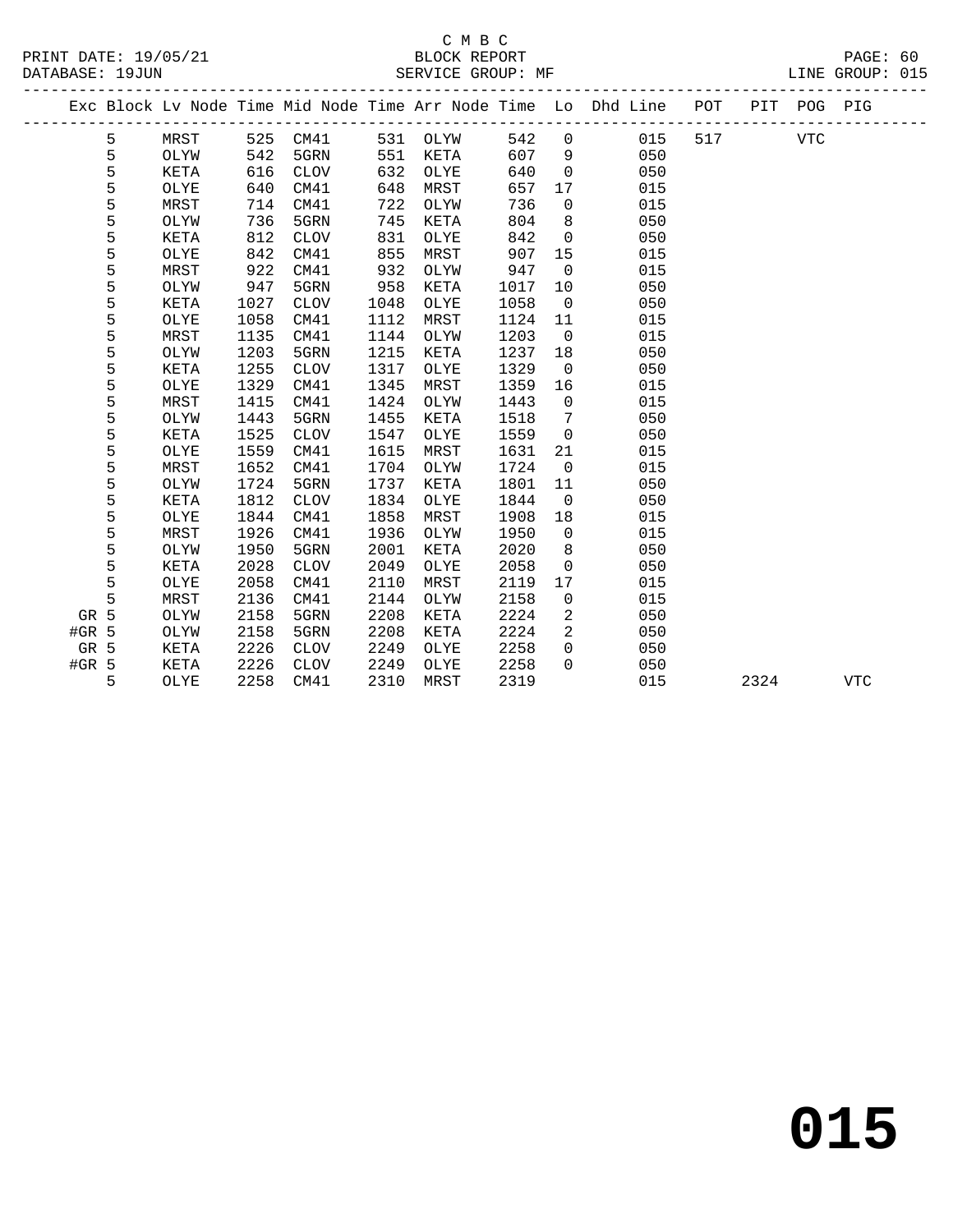|         |   |             |      | Exc Block Lv Node Time Mid Node Time Arr Node Time Lo Dhd Line POT |      |      |      |                          |    |     |     |      | PIT POG PIG |            |
|---------|---|-------------|------|--------------------------------------------------------------------|------|------|------|--------------------------|----|-----|-----|------|-------------|------------|
|         | 6 | KETA        | 652  | CLOV                                                               | 708  | OLYE | 717  | 0                        |    | 050 | 629 |      | <b>VTC</b>  |            |
|         | 6 | OLYE        | 717  | CM41                                                               | 726  | MRST | 736  | 8                        |    | 015 |     |      |             |            |
|         | 6 | MRST        | 744  | CM41                                                               | 753  | OLYW | 809  | $\mathsf{O}$             |    | 015 |     |      |             |            |
|         | 6 | OLYW        | 809  | 5GRN                                                               | 819  | KETA | 839  | 5                        |    | 050 |     |      |             |            |
|         | 6 | KETA        | 844  | CLOV                                                               | 905  | OLYE | 916  | $\overline{\phantom{0}}$ |    | 050 |     |      |             |            |
|         | 6 | OLYE        | 916  | CM41                                                               | 929  | MRST | 941  | 15                       |    | 015 |     |      |             |            |
|         | 6 | MRST        | 956  | CM41                                                               | 1005 | OLYW | 1021 | $\mathbf 0$              |    | 015 |     |      |             |            |
|         | 6 | OLYW        | 1021 | 5GRN                                                               | 1032 | KETA | 1051 | 8                        |    | 050 |     |      |             |            |
|         | 6 | KETA        | 1059 | <b>CLOV</b>                                                        | 1120 | OLYE | 1132 | $\mathsf{O}$             |    | 050 |     |      |             |            |
|         | 6 | OLYE        | 1132 | CM41                                                               | 1148 | MRST | 1200 | 9                        |    | 015 |     |      |             |            |
|         | 6 | MRST        | 1209 | CM41                                                               | 1218 | OLYW | 1237 | $\overline{0}$           |    | 015 |     |      |             |            |
|         | 6 | OLYW        | 1237 | 5GRN                                                               | 1249 | KETA | 1311 | 14                       |    | 050 |     |      |             |            |
|         | 6 | KETA        | 1325 | <b>CLOV</b>                                                        | 1347 | OLYE | 1359 | $\overline{0}$           |    | 050 |     |      |             |            |
|         | 6 | OLYE        | 1359 | CM41                                                               | 1415 | MRST | 1431 | 11                       |    | 015 |     |      |             |            |
|         | 6 | MRST        | 1442 | CM41                                                               | 1452 | OLYW | 1511 | $\Omega$                 |    | 015 |     |      |             |            |
|         | 6 | OLYW        | 1511 | 5GRN                                                               | 1523 | KETA | 1547 | 8                        |    | 050 |     |      |             |            |
|         | 6 | KETA        | 1555 | <b>CLOV</b>                                                        | 1618 | OLYE | 1629 | 0                        |    | 050 |     |      |             |            |
|         | 6 | OLYE        | 1629 | CM41                                                               | 1647 | MRST | 1703 | 21                       |    | 015 |     |      |             |            |
|         | 6 | MRST        | 1724 | CM41                                                               | 1736 | OLYW | 1755 | 0                        |    | 015 |     |      |             |            |
|         | 6 | OLYW        | 1755 | 5GRN                                                               | 1808 | KETA | 1831 | 12                       |    | 050 |     |      |             |            |
|         | 6 | KETA        | 1843 | <b>CLOV</b>                                                        | 1904 | OLYE | 1914 | 0                        |    | 050 |     |      |             |            |
|         | 6 | OLYE        | 1914 | CM41                                                               | 1928 | MRST | 1938 | 7                        |    | 015 |     |      |             |            |
|         | 6 | MRST        | 1945 | CM41                                                               | 1953 | OLYW | 2007 | $\overline{0}$           |    | 015 |     |      |             |            |
|         | 6 | OLYW        | 2007 | 5GRN                                                               | 2018 | KETA | 2037 | 10                       |    | 050 |     |      |             |            |
| GR 6    |   | <b>KETA</b> | 2047 | <b>CLOV</b>                                                        | 2107 | OLYE | 2116 | $\mathbf 0$              |    | 050 |     |      |             |            |
| #GR 6   |   | KETA        | 2047 | <b>CLOV</b>                                                        | 2107 | OLYE | 2116 | $\mathsf{O}$             |    | 050 |     |      |             |            |
|         | 6 | OLYE        | 2116 | CM41                                                               | 2128 | MRST | 2137 | 20                       |    | 015 |     |      |             |            |
|         | 6 | MRST        | 2157 | CM41                                                               | 2205 | OLYW | 2218 | $\mathbf 0$              |    | 015 |     |      |             |            |
| GR 6    |   | OLYW        | 2218 | 5GRN                                                               | 2228 | KETA | 2244 | 2                        |    | 050 |     |      |             |            |
| #GR 6   |   | OLYW        | 2218 | 5GRN                                                               | 2228 | KETA | 2244 | 2                        |    | 050 |     |      |             |            |
| GR 6    |   | KETA        | 2246 | <b>CLOV</b>                                                        | 2307 | OLYE | 2316 | $\mathsf{O}$             |    | 050 |     |      |             |            |
| $#GR$ 6 |   | KETA        | 2246 | CLOV                                                               | 2307 | OLYE | 2316 | 0                        |    | 050 |     |      |             |            |
|         | 6 | OLYE        | 2316 | CM41                                                               | 2325 | MRST | 2334 | 12                       |    | 015 |     |      |             |            |
|         | 6 | MRST        | 2346 | CM41                                                               | 2353 | OLYW | 2404 | $\mathbf 0$              |    | 015 |     |      |             |            |
| GR 6    |   | OLYW        | 2404 | 5GRN                                                               | 2412 | KETA | 2428 | 2                        |    | 050 |     |      |             |            |
| $#GR$ 6 |   | OLYW        | 2404 | 5GRN                                                               | 2412 | KETA | 2428 | $\overline{a}$           |    | 050 |     |      |             |            |
| GR 6    |   | KETA        | 2430 | LAAN                                                               | 2454 | OLYE | 2500 | $\mathbf 0$              |    | 050 |     |      |             |            |
| #GR 6   |   | KETA        | 2430 | LAAN                                                               | 2454 | OLYE | 2500 | 0                        |    | 050 |     |      |             |            |
|         | 6 | OLYE        | 2500 | CM41                                                               | 2507 | MRST | 2515 | 9                        |    | 015 |     |      |             |            |
|         | 6 | MRST        | 2524 | CM41                                                               | 2531 | OLYW | 2542 | $\mathbf 0$              |    | 015 |     |      |             |            |
| GR 6    |   | OLYW        | 2542 | 5GRN                                                               | 2550 | KETA | 2603 | $7\phantom{.}$           | 15 | 050 |     |      |             |            |
| #GR 6   |   | OLYW        | 2542 | 5GRN                                                               | 2550 | KETA | 2603 | 7                        | 15 | 050 |     |      |             |            |
|         | 6 | MRST        | 2625 |                                                                    |      | HODM | 2704 | $5\phantom{.0}$          |    | N8  |     |      |             |            |
|         | 6 | HODM        | 2709 |                                                                    |      | MRST | 2752 | 3                        |    | N8  |     |      |             |            |
|         | 6 | MRST        | 2755 |                                                                    |      | HODM | 2834 | 5                        |    | N8  |     |      |             |            |
|         | 6 | HODM        | 2839 |                                                                    |      | MRST | 2922 |                          |    | N8  |     | 2927 |             | <b>VTC</b> |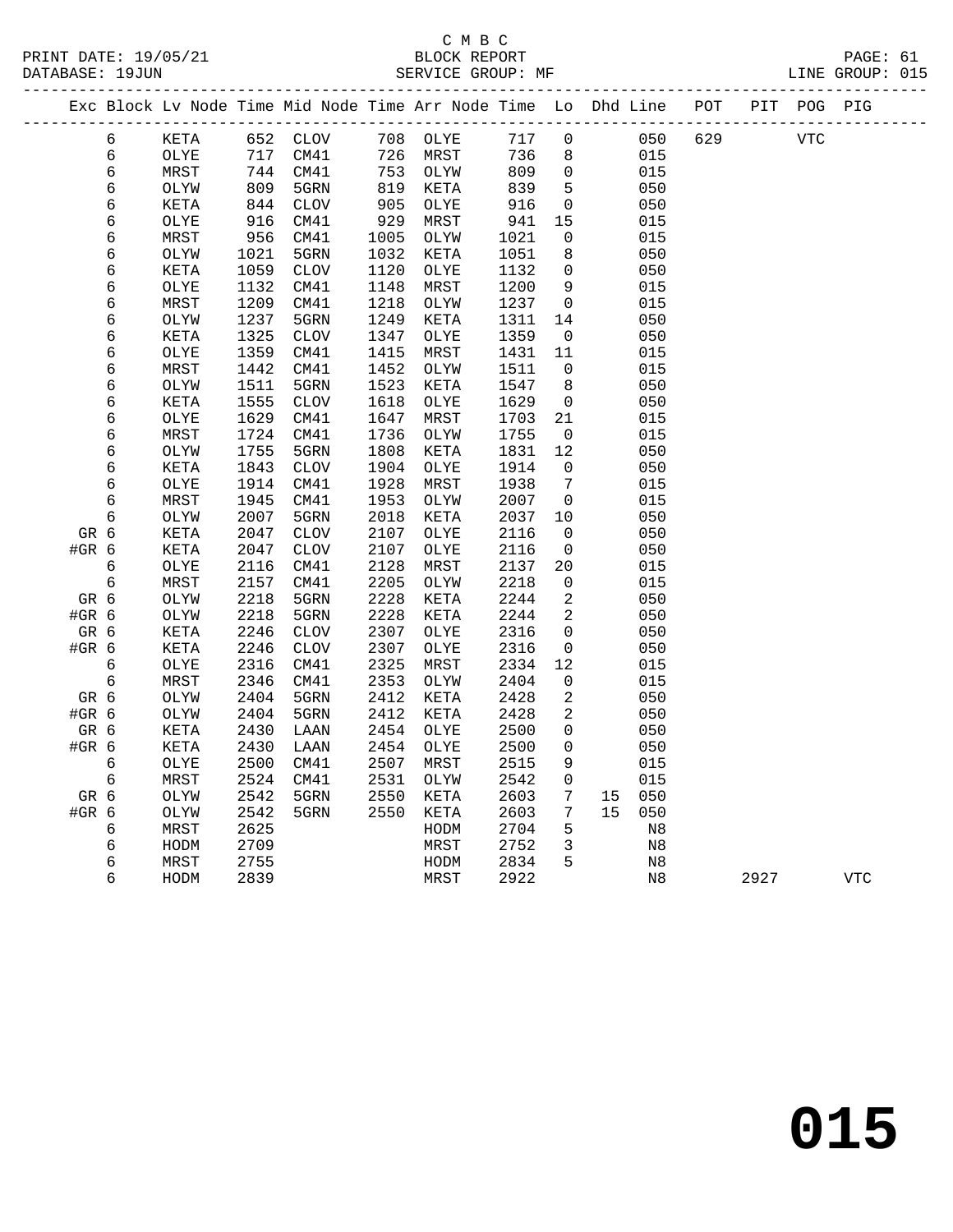|  |   |      |      |             |      |             |      |                | Exc Block Lv Node Time Mid Node Time Arr Node Time Lo Dhd Line | POT | PIT  | POG | PIG |
|--|---|------|------|-------------|------|-------------|------|----------------|----------------------------------------------------------------|-----|------|-----|-----|
|  | 7 | MRST | 657  | CM41        | 705  | OLYW        | 719  | $\overline{0}$ | 015                                                            | 649 |      | VTC |     |
|  | 7 | OLYW | 719  | 5GRN        | 728  | KETA        | 745  | 12             | 050                                                            |     |      |     |     |
|  | 7 | KETA | 757  | <b>CLOV</b> | 814  | OLYE        | 825  | $\Omega$       | 050                                                            |     |      |     |     |
|  | 7 | OLYE | 825  | CM41        | 839  | MRST        | 851  | 14             | 015                                                            |     |      |     |     |
|  | 7 | MRST | 905  | CM41        | 915  | OLYW        | 930  | $\overline{0}$ | 015                                                            |     |      |     |     |
|  | 7 | OLYW | 930  | 5GRN        | 941  | KETA        | 1000 | 10             | 050                                                            |     |      |     |     |
|  | 7 | KETA | 1010 | CLOV        | 1031 | OLYE        | 1041 | $\overline{0}$ | 050                                                            |     |      |     |     |
|  | 7 | OLYE | 1041 | CM41        | 1055 | MRST        | 1107 | 13             | 015                                                            |     |      |     |     |
|  | 7 | MRST | 1120 | CM41        | 1129 | OLYW        | 1146 | $\Omega$       | 015                                                            |     |      |     |     |
|  | 7 | OLYW | 1146 | 5GRN        | 1156 | <b>KETA</b> | 1218 | 6              | 050                                                            |     |      |     |     |
|  | 7 | KETA | 1224 | <b>CLOV</b> | 1245 | OLYE        | 1257 | 0              | 050                                                            |     |      |     |     |
|  | 7 | OLYE | 1257 | CM41        | 1313 | MRST        | 1327 | 19             | 015                                                            |     |      |     |     |
|  | 7 | MRST | 1346 | CM41        | 1355 | OLYW        | 1414 | 0              | 015                                                            |     |      |     |     |
|  | 7 | OLYW | 1414 | 5GRN        | 1426 | KETA        | 1448 | 7              | 050                                                            |     |      |     |     |
|  | 7 | KETA | 1455 | <b>CLOV</b> | 1517 | OLYE        | 1529 | $\overline{0}$ | 050                                                            |     |      |     |     |
|  | 7 | OLYE | 1529 | CM41        | 1545 | MRST        | 1601 | 20             | 015                                                            |     |      |     |     |
|  | 7 | MRST | 1621 | CM41        | 1633 | OLYW        | 1653 | $\Omega$       | 015                                                            |     |      |     |     |
|  | 7 | OLYW | 1653 | 5GRN        | 1706 | KETA        | 1730 | 9              | 050                                                            |     |      |     |     |
|  | 7 | KETA | 1739 | <b>CLOV</b> | 1803 | OLYE        | 1814 | $\mathbf 0$    | 050                                                            |     |      |     |     |
|  | 7 | OLYE | 1814 | CM41        | 1831 | MRST        | 1845 |                | 015                                                            |     | 1852 |     | VTC |
|  |   |      |      |             |      |             |      |                |                                                                |     |      |     |     |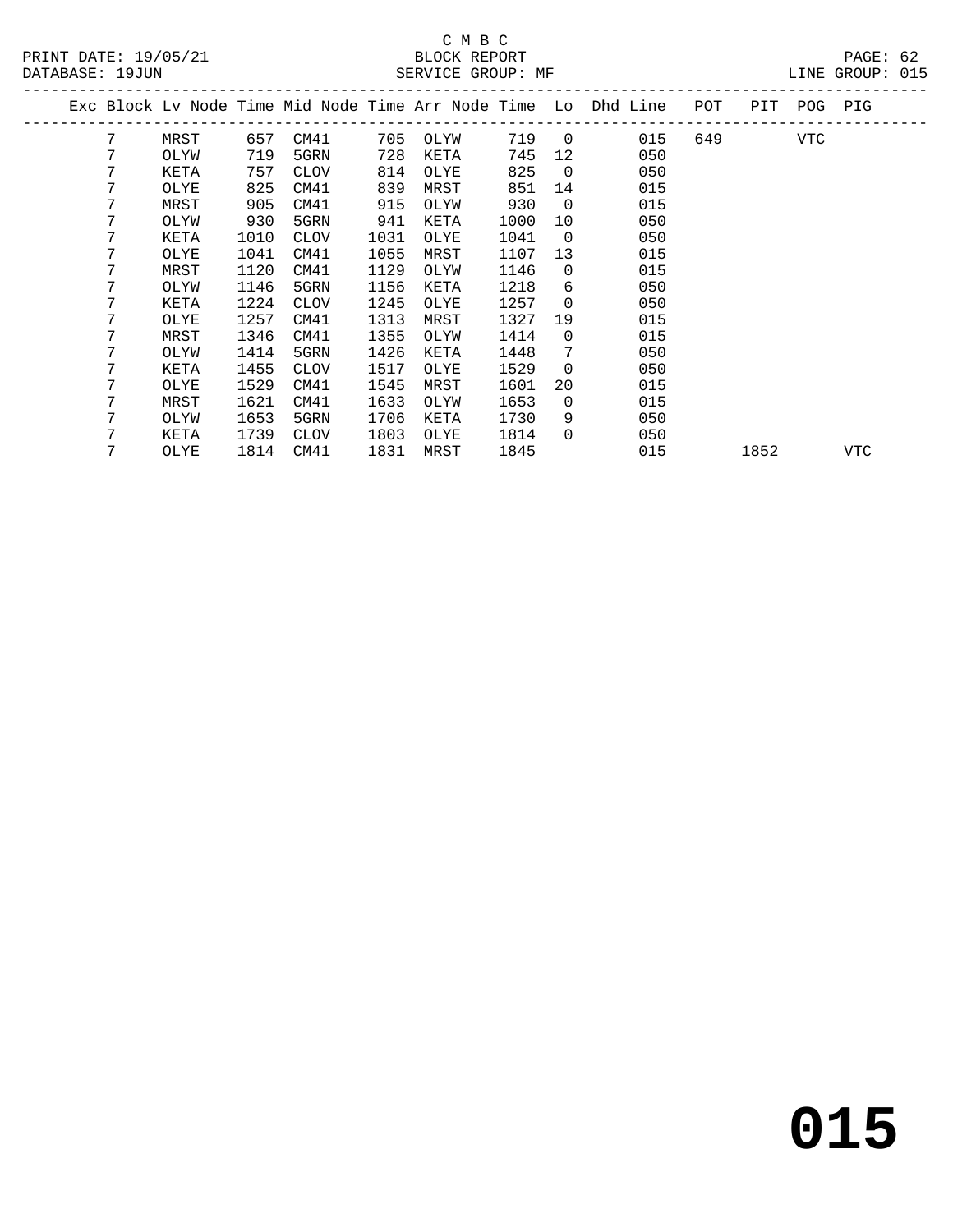|         |         |      |      |             |      |          |      |                | Exc Block Lv Node Time Mid Node Time Arr Node Time Lo Dhd Line POT |     |      | PIT POG PIG |            |
|---------|---------|------|------|-------------|------|----------|------|----------------|--------------------------------------------------------------------|-----|------|-------------|------------|
|         | 8       | MRST |      | 758 CM41    |      | 809 OLYW | 825  | $\mathbf 0$    | 015                                                                | 750 |      | <b>VTC</b>  |            |
|         | $\,8\,$ | OLYW | 825  | 5GRN        | 835  | KETA     | 855  | 6              | 050                                                                |     |      |             |            |
|         | 8       | KETA | 901  | <b>CLOV</b> | 922  | OLYE     | 933  | $\overline{0}$ | 050                                                                |     |      |             |            |
|         | 8       | OLYE | 933  | CM41        | 946  | MRST     | 958  | 14             | 015                                                                |     |      |             |            |
|         | 8       | MRST | 1012 | CM41        | 1021 | OLYW     | 1038 | 0              | 015                                                                |     |      |             |            |
|         | 8       | OLYW | 1038 | 5GRN        | 1048 | KETA     | 1108 | 8              | 050                                                                |     |      |             |            |
|         | 8       | KETA | 1116 | <b>CLOV</b> | 1137 | OLYE     | 1149 | $\mathbf 0$    | 050                                                                |     |      |             |            |
|         | 8       | OLYE | 1149 | CM41        | 1205 | MRST     | 1217 | 9              | 015                                                                |     |      |             |            |
|         | 8       | MRST | 1226 | CM41        | 1235 | OLYW     | 1254 | 0              | 015                                                                |     |      |             |            |
|         | 8       | OLYW | 1254 | 5GRN        | 1306 | KETA     | 1328 | 12             | 050                                                                |     |      |             |            |
|         | 8       | KETA | 1340 | <b>CLOV</b> | 1402 | OLYE     | 1414 | 0              | 050                                                                |     |      |             |            |
|         | 8       | OLYE | 1414 | CM41        | 1430 | MRST     | 1446 | 8              | 015                                                                |     |      |             |            |
|         | 8       | MRST | 1454 | CM41        | 1506 | OLYW     | 1525 | $\mathbf 0$    | 015                                                                |     |      |             |            |
|         | 8       | OLYW | 1525 | 5GRN        | 1538 | KETA     | 1602 | 8              | 050                                                                |     |      |             |            |
|         | 8       | KETA | 1610 | <b>CLOV</b> | 1633 | OLYE     | 1644 | 0              | 050                                                                |     |      |             |            |
|         | 8       | OLYE | 1644 | CM41        | 1703 | MRST     | 1719 | 21             | 015                                                                |     |      |             |            |
|         | 8       | MRST | 1740 | CM41        | 1752 | OLYW     | 1810 | $\mathbf 0$    | 015                                                                |     |      |             |            |
|         | 8       | OLYW | 1810 | 5GRN        | 1823 | KETA     | 1846 | 15             | 050                                                                |     |      |             |            |
|         | 8       | KETA | 1901 | <b>CLOV</b> | 1922 | OLYE     | 1931 | $\overline{0}$ | 050                                                                |     |      |             |            |
|         | 8       | OLYE | 1931 | CM41        | 1945 | MRST     | 1954 | 8              | 015                                                                |     |      |             |            |
|         | 8       | MRST | 2002 | CM41        | 2010 | OLYW     | 2024 | $\mathbf 0$    | 015                                                                |     |      |             |            |
|         | 8       | OLYW | 2024 | 5GRN        | 2035 | KETA     | 2054 | 13             | 050                                                                |     |      |             |            |
| GR 8    |         | KETA | 2107 | <b>CLOV</b> | 2127 | OLYE     | 2136 | $\mathbf 0$    | 050                                                                |     |      |             |            |
| $#GR$ 8 |         | KETA | 2107 | <b>CLOV</b> | 2127 | OLYE     | 2136 | 0              | 050                                                                |     |      |             |            |
|         | 8       | OLYE | 2136 | CM41        | 2148 | MRST     | 2157 | 25             | 015                                                                |     |      |             |            |
|         | 8       | MRST | 2222 | CM41        | 2230 | OLYW     | 2243 | $\mathbf 0$    | 015                                                                |     |      |             |            |
| GR 8    |         | OLYW | 2243 | 5GRN        | 2253 | KETA     | 2309 | 2              | 050                                                                |     |      |             |            |
| #GR 8   |         | OLYW | 2243 | 5GRN        | 2253 | KETA     | 2309 | 2              | 050                                                                |     |      |             |            |
| GR 8    |         | KETA | 2311 | <b>CLOV</b> | 2332 | OLYE     | 2341 | $\mathbf 0$    | 050                                                                |     |      |             |            |
| #GR 8   |         | KETA | 2311 | <b>CLOV</b> | 2332 | OLYE     | 2341 | $\mathbf 0$    | 050                                                                |     |      |             |            |
|         | 8       | OLYE | 2341 | CM41        | 2350 | MRST     | 2359 | 18             | 015                                                                |     |      |             |            |
|         | $\,8\,$ | MRST | 2417 | CM41        | 2424 | OLYW     | 2435 | 0              | 015                                                                |     |      |             |            |
| GR 8    |         | OLYW | 2435 | 5GRN        | 2443 | KETA     | 2459 | 2              | 050                                                                |     |      |             |            |
| #GR 8   |         | OLYW | 2435 | 5GRN        | 2443 | KETA     | 2459 | 2              | 050                                                                |     |      |             |            |
| GR 8    |         | KETA | 2501 | LAAN        | 2525 | OLYE     | 2531 | 0              | 050                                                                |     |      |             |            |
| #GR 8   |         | KETA | 2501 | LAAN        | 2525 | OLYE     | 2531 | 0              | 050                                                                |     |      |             |            |
|         | 8       | OLYE | 2531 | CM41        | 2538 | MRST     | 2546 | $\mathbf 0$    | 015                                                                |     |      |             |            |
|         | 8       | MRST | 2546 |             |      | HODM     | 2609 | $\mathbf 0$    | N15                                                                |     |      |             |            |
|         | 8       | HODM | 2609 |             |      | MRST     | 2639 | 7              | N15                                                                |     |      |             |            |
|         | 8       | MRST | 2646 |             |      | HODM     | 2733 | 6              | N20                                                                |     |      |             |            |
|         | 8       | HODM | 2739 |             |      | MRST     | 2828 |                | N20                                                                |     | 2833 |             | <b>VTC</b> |
|         |         |      |      |             |      |          |      |                |                                                                    |     |      |             |            |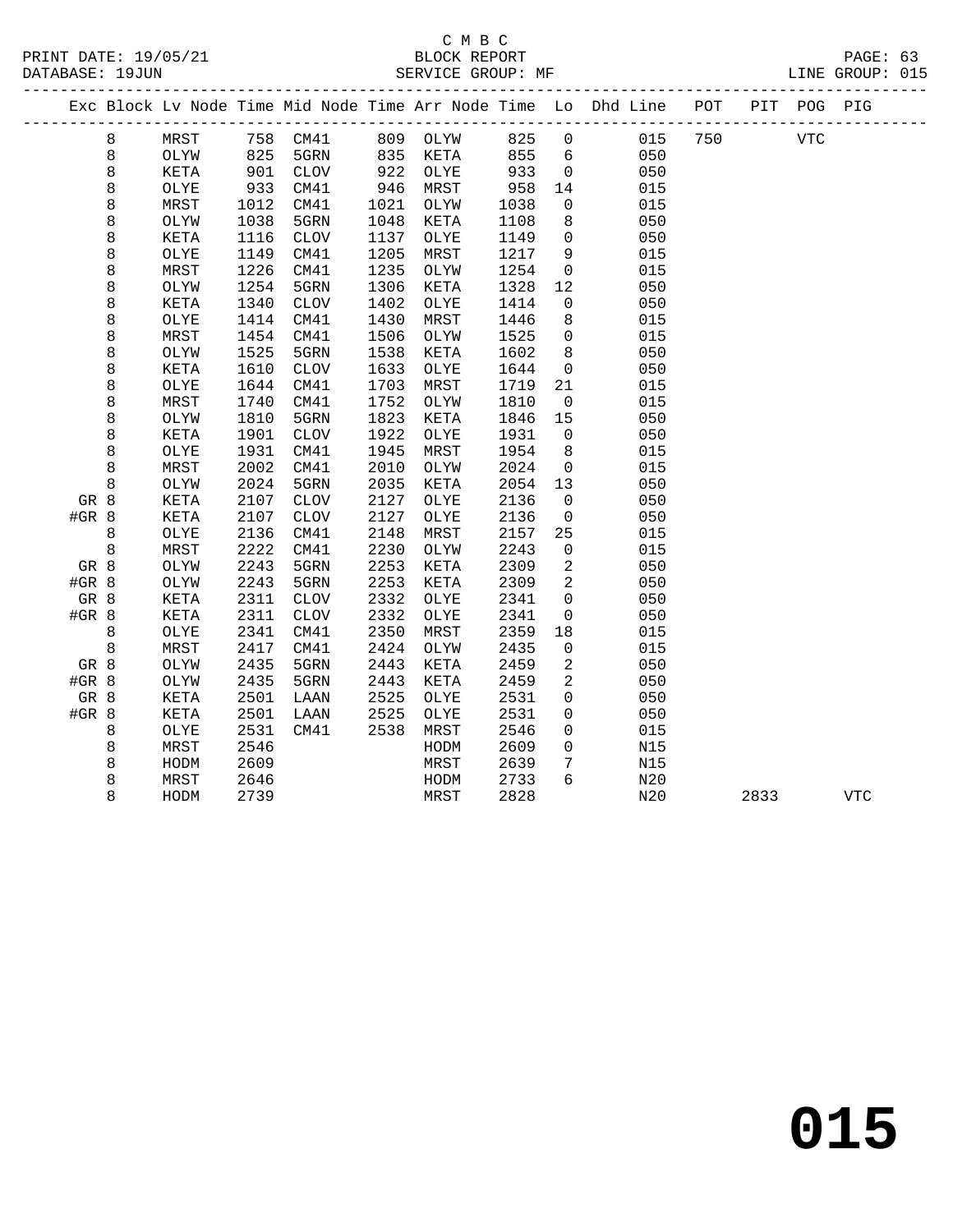|       |             |      |      |                            |      |                  |         |                 | Exc Block Lv Node Time Mid Node Time Arr Node Time Lo Dhd Line POT PIT POG PIG |          |            |     |            |
|-------|-------------|------|------|----------------------------|------|------------------|---------|-----------------|--------------------------------------------------------------------------------|----------|------------|-----|------------|
|       | 9           | KETA |      | 1240 CLOV 1302 OLYE 1314 0 |      |                  |         |                 | 050 1210                                                                       |          | <b>VTC</b> |     |            |
|       | $\mathsf 9$ | OLYE | 1314 | CM41                       |      | 1330 MRST        | 1344 17 |                 | 015                                                                            |          |            |     |            |
|       | 9           | MRST | 1401 | CM41                       |      | 1410 OLYW        | 1429    | $\overline{0}$  | 015                                                                            |          |            |     |            |
|       | 9           | OLYW | 1429 | 5GRN                       | 1441 | KETA             | 1503    | $\overline{7}$  | 050                                                                            |          |            |     |            |
|       | 9           | KETA | 1510 | CLOV                       | 1532 | OLYE             | 1544    | $\overline{0}$  | 050                                                                            |          |            |     |            |
|       | 9           | OLYE | 1544 | CM41                       | 1600 | MRST             | 1616    | 20              | 015                                                                            |          |            |     |            |
|       | 9           | MRST | 1636 | CM41                       | 1648 | OLYW             | 1708    | $\mathbf 0$     | 015                                                                            |          |            |     |            |
|       | 9           | OLYW | 1708 | 5GRN                       | 1721 | KETA             | 1745    | 9               | 050                                                                            |          |            |     |            |
|       | 9           | KETA | 1754 | CLOV                       | 1818 | OLYE             | 1829    | $\mathsf{O}$    | 050                                                                            |          |            |     |            |
|       | 9           | OLYE | 1829 | CM41                       | 1846 | MRST             | 1900    | 9               | 015                                                                            |          |            |     |            |
|       | 9           | MRST | 1909 | CM41                       | 1919 | OLYW             | 1933    | $\overline{0}$  | 015                                                                            |          |            |     |            |
|       | 9           | OLYW | 1933 | 5GRN                       | 1944 | KETA             | 2003    | 8               | 050                                                                            |          |            |     |            |
|       | 9           | KETA | 2011 | CLOV                       | 2032 | OLYE             | 2041    | $\overline{0}$  | 050                                                                            |          |            |     |            |
|       | $\mathsf 9$ | OLYE | 2041 | CM41                       | 2053 | MRST             | 2102    | 14              | 015                                                                            |          |            |     |            |
|       | 9           | MRST | 2116 | CM41                       | 2124 | OLYW             | 2138    | $\overline{0}$  | 015                                                                            |          |            |     |            |
| GR 9  |             | OLYW | 2138 | 5GRN                       | 2148 | KETA             | 2204    | $\overline{a}$  | 050                                                                            |          |            |     |            |
| #GR 9 |             | OLYW | 2138 | 5GRN                       | 2148 | KETA             | 2204    | $\overline{a}$  | 050                                                                            |          |            |     |            |
| GR 9  |             | KETA | 2206 | CLOV                       | 2229 | OLYE             | 2238    | $\overline{0}$  | 050                                                                            |          |            |     |            |
| #GR 9 |             | KETA | 2206 | CLOV                       | 2229 | OLYE             | 2238    | $\mathbf{0}$    | 050                                                                            |          |            |     |            |
|       | 9           | OLYE | 2238 | CM41                       | 2250 | MRST             | 2259    | 15              | 015                                                                            |          |            |     |            |
|       | $\,9$       | MRST | 2314 | CM41                       | 2321 | OLYW             | 2333    | 0               | 015                                                                            |          |            |     |            |
| GR 9  |             | OLYW | 2333 | 5GRN                       | 2341 | KETA             | 2357    | $\overline{a}$  | 050                                                                            |          |            |     |            |
| #GR 9 |             | OLYW | 2333 | 5GRN                       | 2341 | KETA             | 2357    | $\overline{2}$  | 050                                                                            |          |            |     |            |
| GR 9  |             | KETA | 2359 | LAAN                       | 2423 | OLYE             | 2429    | 0               | 050                                                                            |          |            |     |            |
| #GR 9 |             | KETA | 2359 | LAAN                       | 2423 | OLYE             | 2429    | 0               | 050                                                                            |          |            |     |            |
|       | 9           | OLYE | 2429 | CM41                       | 2436 | MRST             | 2444    | $\overline{4}$  | 015                                                                            |          |            |     |            |
|       | $\,9$       | MRST | 2448 | CM41                       | 2455 | OLYW             | 2506    | 0               | 015                                                                            |          |            |     |            |
| GR 9  |             | OLYW | 2506 | 5GRN                       | 2514 | KETA             | 2527    | $\overline{a}$  | 050                                                                            |          |            |     |            |
| #GR 9 |             | OLYW | 2506 | 5GRN                       | 2514 | KETA             | 2527    | 2               | 050                                                                            |          |            |     |            |
| GR 9  |             | KETA | 2529 | LAAN                       | 2553 | OLYE             | 2559    | 0               | 050                                                                            |          |            |     |            |
| #GR 9 |             | KETA | 2529 | LAAN                       | 2553 | OLYE             | 2559    | $\overline{0}$  | 050                                                                            |          |            |     |            |
|       | 9           | OLYE | 2559 | CM41                       | 2606 | MRST             | 2614    | $\overline{a}$  | 015                                                                            |          |            |     |            |
|       | 9           | MRST | 2616 |                            |      | HODM             | 2639    | $\overline{0}$  | N15                                                                            |          |            |     |            |
|       | 9           | HODM | 2639 |                            |      | MRST             | 2709    |                 | N15                                                                            |          | 2714       |     | VTC        |
|       | 10          | MRST | 1316 | CM41                       | 1325 | OLYW             | 1344    | $\overline{0}$  |                                                                                | 015 1308 |            | VTC |            |
|       | 10          | OLYW | 1344 | 5GRN                       | 1356 | KETA             | 1418    | $7\phantom{.0}$ | 050                                                                            |          |            |     |            |
|       | 10          | KETA | 1425 | CLOV                       | 1447 | OLYE             | 1459    | $\overline{0}$  | 050                                                                            |          |            |     |            |
|       | 10          | OLYE | 1459 | CM41                       |      | 1515 MRST        | 1531    | 20              | 015                                                                            |          |            |     |            |
|       | 10          | MRST |      | 1551 CM41                  |      | 1603 OLYW 1623 0 |         |                 | 015                                                                            |          |            |     |            |
|       | 10          | OLYW | 1623 | 5GRN                       | 1636 | KETA             | 1700    | 9               | 050                                                                            |          |            |     |            |
|       | 10          | KETA | 1709 | CLOV                       | 1733 | OLYE             | 1744    | $\overline{0}$  | 050                                                                            |          |            |     |            |
|       | 10          | OLYE | 1744 | CM41                       | 1803 | MRST             | 1819    | 11              | 015                                                                            |          |            |     |            |
|       | 10          | MRST | 1830 | CM41                       | 1842 | OLYW             | 1858    | 0               | 015                                                                            |          |            |     |            |
|       | 10          | OLYW | 1858 | 5GRN                       | 1910 | KETA             | 1931    |                 | 050                                                                            |          | 1955       |     | <b>VTC</b> |
|       | 11          | MRST | 1507 | CM41                       | 1519 | OLYW             | 1539    | 0               | 015                                                                            | 1459     |            | VTC |            |
|       | 11          | OLYW | 1539 | 5GRN                       | 1552 | KETA             | 1616    | 8               | 050                                                                            |          |            |     |            |
|       | 11          | KETA | 1624 | CLOV                       | 1648 | OLYE             | 1659    | 0               | 050                                                                            |          |            |     |            |
|       | 11          | OLYE | 1659 | CM41                       | 1718 | MRST             | 1734    |                 | 015                                                                            |          | 1741       |     | <b>VTC</b> |
|       |             |      |      |                            |      |                  |         |                 |                                                                                |          |            |     |            |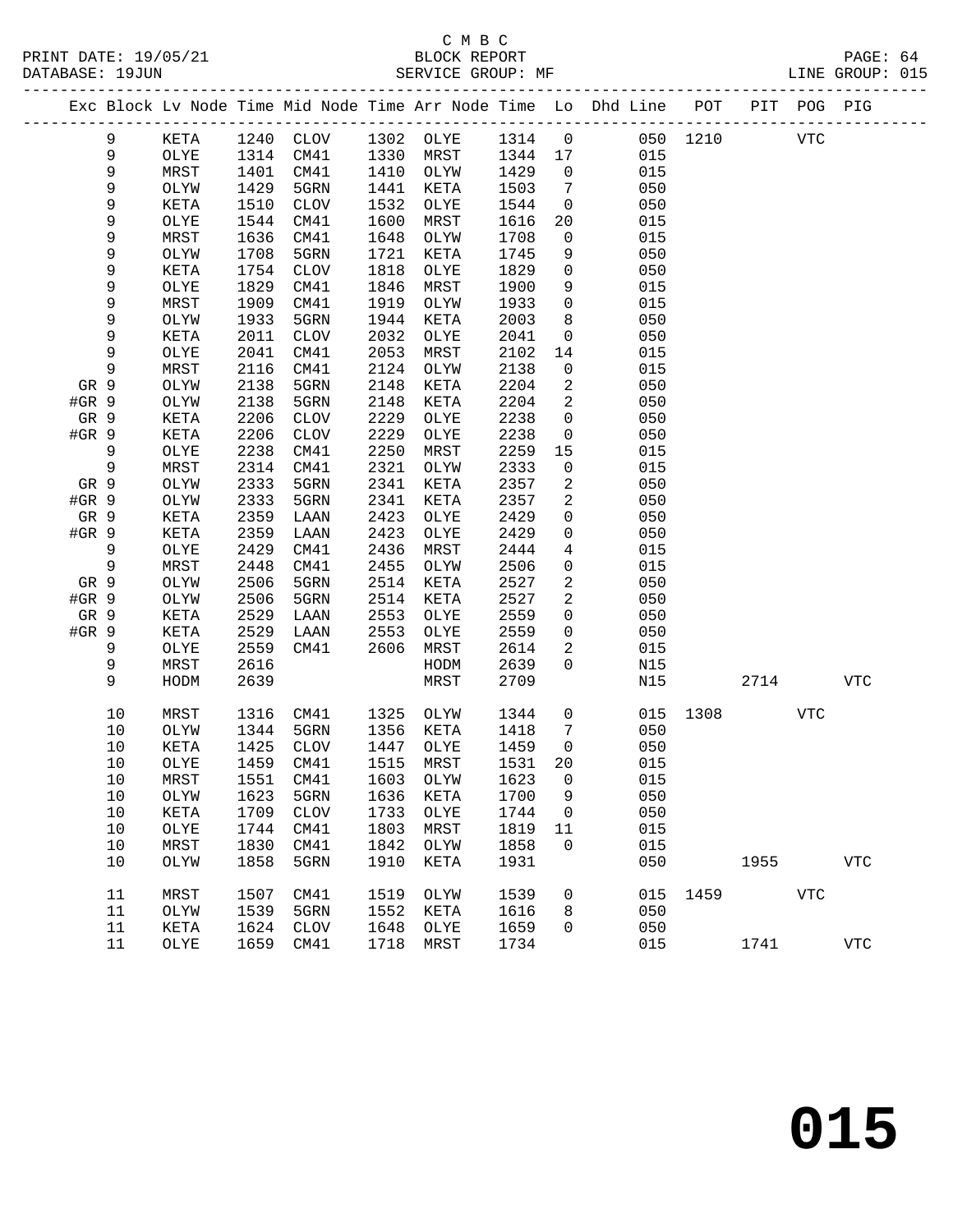| 29ST<br>BYGR<br>GRBY<br>HANA<br>MAHU<br>NAHA |                                                                        |                                                                                                                                                              | 29 AV STATION<br>GRANVILLE & BROADW <i>I</i><br>HASTINGS & NANAIMO<br>MARINE & HUDSON<br>NANAIMO & HASTINGS                                  |                                                                                                                                          | BROADWAY & GRANVILLE<br>GRANVILLE & BROADWAY<br>HASTINGS & NANAIMO<br>MARINE & HUDSON<br>NANAIMO & HASTINGS                                         |                                                                                                                                          |                                                                                                                                              | 63LP | EAKY<br>HACO<br>HACO<br><sup>WVFA</sup><br>NAST                                                                                           |                                                                                                                                               | 63 LOOP<br>EARLES & KINGSWAY<br>HASTINGS & COMMERCIAL<br>KINGSWAY & EARLES<br>NABY NANAIMO & BROADI<br>NAST NANAIMO STATION<br>NANAIMO & BROADWAY |         |              |             |                     |  |
|----------------------------------------------|------------------------------------------------------------------------|--------------------------------------------------------------------------------------------------------------------------------------------------------------|----------------------------------------------------------------------------------------------------------------------------------------------|------------------------------------------------------------------------------------------------------------------------------------------|-----------------------------------------------------------------------------------------------------------------------------------------------------|------------------------------------------------------------------------------------------------------------------------------------------|----------------------------------------------------------------------------------------------------------------------------------------------|------|-------------------------------------------------------------------------------------------------------------------------------------------|-----------------------------------------------------------------------------------------------------------------------------------------------|---------------------------------------------------------------------------------------------------------------------------------------------------|---------|--------------|-------------|---------------------|--|
|                                              |                                                                        |                                                                                                                                                              |                                                                                                                                              |                                                                                                                                          |                                                                                                                                                     |                                                                                                                                          |                                                                                                                                              |      |                                                                                                                                           |                                                                                                                                               | Exc Block Lv Node Time Mid Node Time Arr Node Time Lo Dhd Line POT                                                                                |         |              |             | PIT POG PIG         |  |
|                                              | GR 1<br>#GR $1$<br>GR 1                                                | $\mathbf{1}$<br>1<br>$1\,$<br>$\mathbf 1$<br>1<br>$\mathbf 1$<br>$\mathbf 1$<br>1<br>$\mathbf 1$<br>$\mathbf 1$<br>$\mathbf 1$<br>$\mathbf 1$<br>$\mathbf 1$ | EAKY<br>NAHA<br>NAST<br>HANA<br>29ST<br>63LP<br>29ST<br>63LP<br>29ST<br>63LP<br>29ST<br>63LP<br>29ST<br>63LP<br>63LP<br>29ST                 | 532<br>548<br>612<br>725<br>900<br>1038<br>1218<br>1359<br>1540<br>1720<br>1857<br>2031<br>2031<br>2206                                  | 448 REBY<br>512 NABY<br>NABY<br>REBY<br>HACO<br>GRBY<br>HACO<br>GRBY<br>HACO<br>GRBY<br>HACO<br>GRBY<br>HACO<br>GRBY<br>GRBY<br>HACO                | 557<br>752<br>926<br>1104<br>1244<br>1427<br>1605<br>1748<br>1919<br>2054<br>2054<br>2228                                                | 500 NAHA<br>520 NAST<br>537 HANA<br>29ST<br>632 63LP<br>29ST<br>63LP<br>29ST<br>63LP<br>29ST<br>63LP<br>29ST<br>63LP<br>29ST<br>29ST<br>63LP |      | 509<br>525<br>546<br>602<br>715<br>844<br>1024<br>1202<br>1346<br>1529<br>1711<br>1847<br>2014<br>2146<br>2146<br>2315                    | $\overline{\mathbf{3}}$<br>$7\overline{ }$<br>$\overline{\phantom{a}}$<br>10<br>10<br>16<br>14<br>16<br>13<br>11<br>9<br>10<br>17<br>20<br>20 | 007<br>007<br>016<br>016<br>016<br>016<br>016<br>016<br>016<br>016<br>016<br>016<br>016<br>016<br>016                                             | 016 421 | 2321         | <b>VTCT</b> | <b>VTCT</b>         |  |
|                                              | #GR $1$<br>GR 2<br>#GR 2<br>GR 2<br>$#GR$ 2<br>GR 2<br>$#GR$ 2<br>GR 2 | 2<br>2<br>$\sqrt{2}$<br>2<br>$\sqrt{2}$<br>$\sqrt{2}$<br>$\sqrt{2}$<br>2<br>2<br>2                                                                           | 29ST<br>63LP<br>29ST<br>63LP<br>29ST<br>63LP<br>29ST<br>63LP<br>29ST<br>63LP<br>29ST<br>63LP<br>63LP<br>29ST<br>29ST<br>63LP<br>63LP<br>29ST | 2206<br>521<br>632<br>744<br>920<br>1057<br>1238<br>1419<br>1602<br>1742<br>1922<br>2049<br>2049<br>2227<br>2227<br>2345<br>2345<br>2504 | HACO<br>GRBY<br>HACO<br>GRBY<br>HACO<br>GRBY<br>HACO<br>GRBY<br>HACO<br>GRBY<br><b>HACO</b><br>GRBY<br>GRBY<br>HACO<br>HACO<br>GRBY<br>GRBY<br>HACO | 2228<br>544<br>652<br>811<br>946<br>1124<br>1304<br>1447<br>1627<br>1810<br>1944<br>2112<br>2112<br>2249<br>2249<br>2404<br>2404<br>2523 | 63LP<br>29ST<br>63LP<br>29ST<br>63LP<br>29ST<br>63LP<br>29ST<br>63LP<br>29ST<br>63LP<br>29ST<br>29ST<br>63LP<br>63LP<br>29ST<br>29ST<br>63LP |      | 2315<br>623<br>738<br>904<br>1044<br>1222<br>1406<br>1549<br>1733<br>1906<br>2038<br>2204<br>2204<br>2336<br>2336<br>2448<br>2448<br>2610 | 9<br>6<br>16<br>13<br>16<br>13<br>13<br>- 9<br>16<br>11<br>23<br>23<br>9<br>9<br>16<br>16                                                     | 016<br>016<br>016<br>016<br>016<br>016<br>016<br>016<br>016<br>016<br>016<br>016<br>016<br>016<br>016<br>016<br>016<br>016                        | 513     | 2321<br>2616 | VTCT        | VTCT<br><b>VTCT</b> |  |
|                                              | $#GR$ 2                                                                |                                                                                                                                                              | 29ST                                                                                                                                         | 2504                                                                                                                                     | HACO                                                                                                                                                | 2523                                                                                                                                     | 63LP                                                                                                                                         |      | 2610                                                                                                                                      |                                                                                                                                               | 016                                                                                                                                               |         | 2616         |             | <b>VTCT</b>         |  |

**016**

C M B C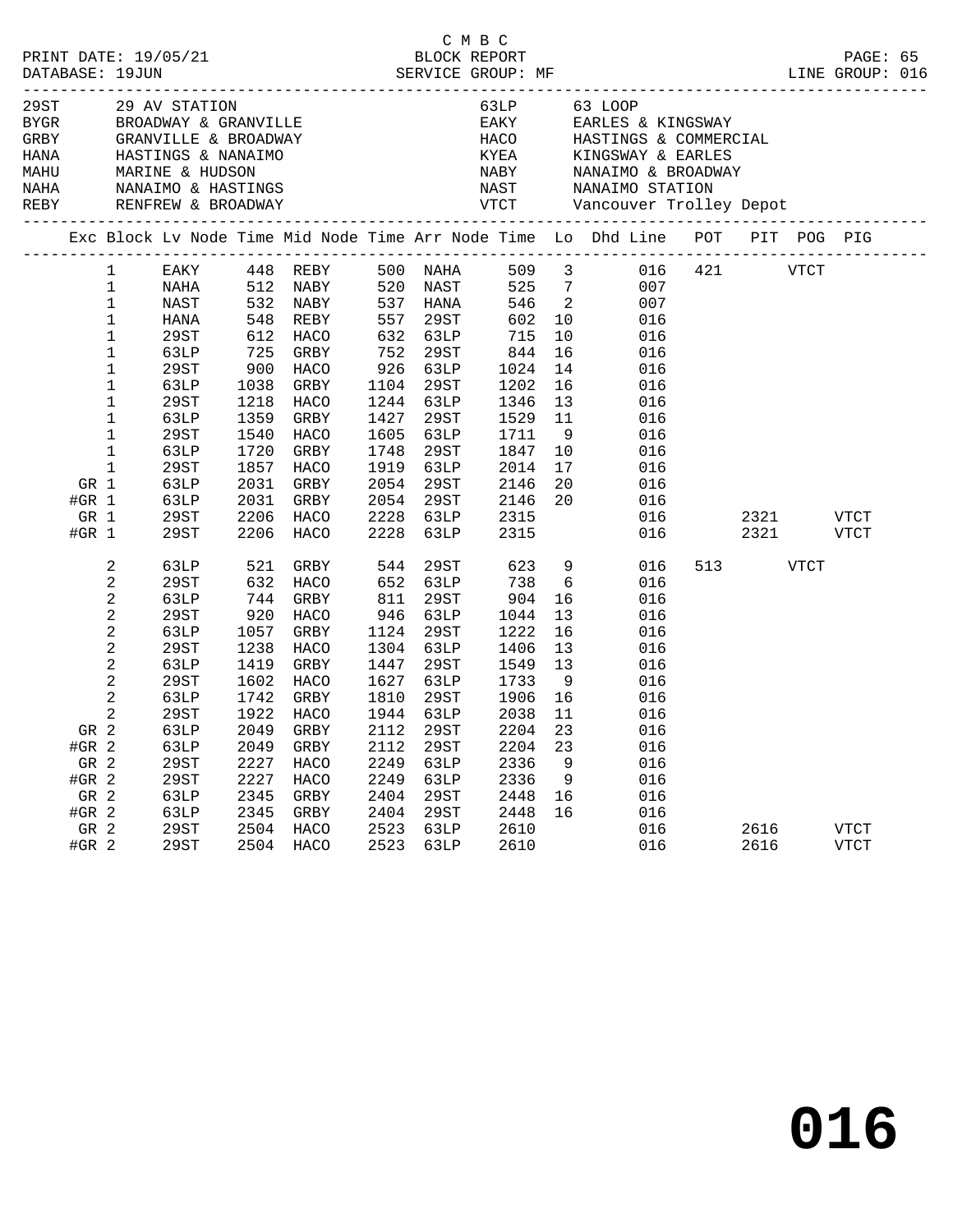# C M B C<br>BLOCK REPORT SERVICE GROUP: MF

|         |                |      |      |                   |      |           |        |                | Exc Block Lv Node Time Mid Node Time Arr Node Time Lo Dhd Line POT<br>.cooperate at a construction of the construction of the construction of the construction of the construction o |         |             |      | PIT POG PIG |
|---------|----------------|------|------|-------------------|------|-----------|--------|----------------|--------------------------------------------------------------------------------------------------------------------------------------------------------------------------------------|---------|-------------|------|-------------|
|         | $\mathbf{3}$   | EAKY |      | 522 HACO 543 63LP |      |           |        |                | 625 10                                                                                                                                                                               | 016 455 | <b>VTCT</b> |      |             |
|         | $\mathbf{3}$   | 63LP | 635  | GRBY              | 659  | 29ST      | 744 13 |                | 016                                                                                                                                                                                  |         |             |      |             |
|         | $\mathbf{3}$   | 29ST | 757  | HACO              |      | 822 63LP  | 918    | 17             | 016                                                                                                                                                                                  |         |             |      |             |
|         | $\mathsf{3}$   | 63LP | 935  | GRBY              | 1001 | 29ST      | 1056   | 13             | 016                                                                                                                                                                                  |         |             |      |             |
|         | 3              | 29ST | 1109 | HACO              | 1135 | 63LP      | 1237   | 11             | 016                                                                                                                                                                                  |         |             |      |             |
|         | 3              | 63LP | 1248 | GRBY              | 1316 | 29ST      | 1415   | 12             | 016                                                                                                                                                                                  |         |             |      |             |
|         | 3              | 29ST | 1427 | HACO              | 1452 | 63LP      | 1558   | 8 <sup>8</sup> | 016                                                                                                                                                                                  |         |             |      |             |
|         | $\mathsf{3}$   | 63LP | 1606 | GRBY              | 1636 | 29ST      | 1739   | 14             | 016                                                                                                                                                                                  |         |             |      |             |
|         | $\mathbf{3}$   | 29ST | 1753 | HACO              | 1818 | 63LP      | 1915   | 14             | 016                                                                                                                                                                                  |         |             |      |             |
|         | $\mathbf{3}$   | 63LP | 1929 | GRBY              | 1954 | 29ST      | 2046   | 19             | 016                                                                                                                                                                                  |         |             |      |             |
| GR 3    |                | 29ST | 2105 | HACO              | 2127 | 63LP      | 2218   | 18             | 016                                                                                                                                                                                  |         |             |      |             |
| $#GR$ 3 |                | 29ST | 2105 | HACO              | 2127 | 63LP      | 2218   | 18             | 016                                                                                                                                                                                  |         |             |      |             |
| GR 3    |                | 63LP | 2236 | GRBY              | 2256 | 29ST      | 2341   |                | 016                                                                                                                                                                                  |         | 2406        |      | VTCT        |
| $#GR$ 3 |                | 63LP | 2236 | GRBY              | 2256 | 29ST      | 2341   |                | 016                                                                                                                                                                                  |         | 2406        |      | <b>VTCT</b> |
|         | 4              | EAKY | 543  | HACO              | 604  | 63LP      | 646    | $\overline{7}$ | 016                                                                                                                                                                                  |         | 516 — 10    | VTCT |             |
|         | 4              | 63LP | 653  | GRBY              | 718  | 29ST      | 804    | 15             | 016                                                                                                                                                                                  |         |             |      |             |
|         | $\overline{4}$ | 29ST | 819  | HACO              | 844  | 63LP      | 943    | 13             | 016                                                                                                                                                                                  |         |             |      |             |
|         | 4              | 63LP | 956  | GRBY              | 1022 | 29ST      | 1118   | 11             | 016                                                                                                                                                                                  |         |             |      |             |
|         | 4              | 29ST | 1129 | HACO              | 1155 | 63LP      | 1257   | 11             | 016                                                                                                                                                                                  |         |             |      |             |
|         | $\overline{4}$ | 63LP | 1308 | GRBY              | 1336 | 29ST      | 1435   | 12             | 016                                                                                                                                                                                  |         |             |      |             |
|         | 4              | 29ST | 1447 | HACO              | 1512 | 63LP      | 1618   | 10             | 016                                                                                                                                                                                  |         |             |      |             |
|         | 4              | 63LP | 1628 | GRBY              | 1656 | 29ST      | 1759   | 14             | 016                                                                                                                                                                                  |         |             |      |             |
|         | 4              | 29ST | 1813 | HACO              | 1837 | 63LP      | 1934   | 10             | 016                                                                                                                                                                                  |         |             |      |             |
|         | 4              | 63LP | 1944 | GRBY              | 2009 | 29ST      | 2101   |                | 016                                                                                                                                                                                  |         | 2130 VTCT   |      |             |
|         | 5              | 63LP | 551  | GRBY              | 614  | 29ST      | 653    | 8 <sup>8</sup> | 016                                                                                                                                                                                  |         | 543 VTCT    |      |             |
|         | 5              | 29ST | 701  | HACO              | 722  | 63LP      | 813    | 10             | 016                                                                                                                                                                                  |         |             |      |             |
|         | 5              | 63LP | 823  | GRBY              | 851  | 29ST      | 944    | 16             | 016                                                                                                                                                                                  |         |             |      |             |
|         | 5              | 29ST | 1000 | HACO              | 1026 | 63LP      | 1126   | 13             | 016                                                                                                                                                                                  |         |             |      |             |
|         | 5              | 63LP | 1139 | GRBY              | 1206 | 29ST      | 1304   | 14             | 016                                                                                                                                                                                  |         |             |      |             |
|         | 5              | 29ST | 1318 | HACO              | 1343 | 63LP      | 1447   | - 9            | 016                                                                                                                                                                                  |         |             |      |             |
|         | 5              | 63LP | 1456 | GRBY              | 1526 | 29ST      | 1629   | 13             | 016                                                                                                                                                                                  |         |             |      |             |
|         | 5              | 29ST | 1642 | HACO              | 1710 | 63LP      | 1816   | 14             | 016                                                                                                                                                                                  |         |             |      |             |
|         | 5              | 63LP | 1830 | GRBY              | 1858 | 29ST      | 1952   | 9              | 016                                                                                                                                                                                  |         |             |      |             |
|         | 5              | 29ST | 2001 | HACO              | 2023 | 63LP      | 2117   | 16             | 016                                                                                                                                                                                  |         |             |      |             |
| GR 5    |                | 63LP | 2133 | GRBY              | 2154 | 29ST      | 2243   | $\overline{4}$ | 016                                                                                                                                                                                  |         |             |      |             |
| #GR 5   |                | 63LP | 2133 | GRBY              | 2154 | 29ST      | 2243   | $\overline{4}$ | 016                                                                                                                                                                                  |         |             |      |             |
| GR 5    |                | 29ST | 2247 | HACO              | 2309 | 63LP      | 2356   | 19             | 016                                                                                                                                                                                  |         |             |      |             |
| $#GR$ 5 |                | 29ST | 2247 | HACO              | 2309 | 63LP      | 2356   | 19             | 016                                                                                                                                                                                  |         |             |      |             |
| GR 5    |                | 63LP | 2415 | GRBY              |      | 2434 KYEA | 2521   |                | 016                                                                                                                                                                                  |         | 2543        |      | VTCT        |
| #GR 5   |                | 63LP |      | 2415 GRBY         |      | 2434 KYEA | 2521   |                | 016                                                                                                                                                                                  |         | 2543        |      | VTCT        |

**016**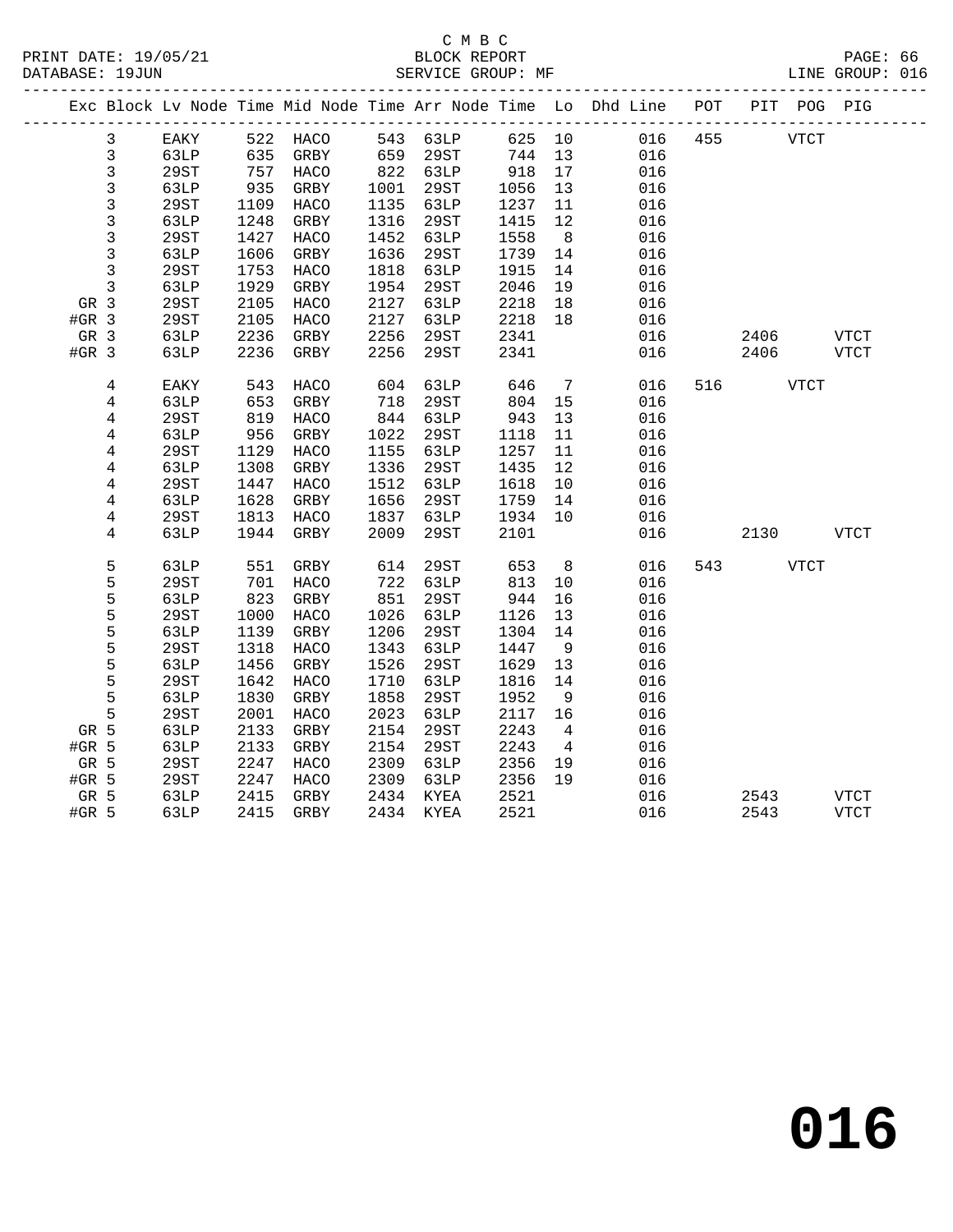# C M B C

|                 |                |                     |              |              |              | ب سیر ب      |              |                 | PRINT DATE: 19/05/21<br>BLOCK REPORT BLOCK PERES BOOT PAGE: 67<br>SERVICE GROUP: MF SERVICE GROUP: MF LINE GROUP: 016 |     |             |             |             |  |
|-----------------|----------------|---------------------|--------------|--------------|--------------|--------------|--------------|-----------------|-----------------------------------------------------------------------------------------------------------------------|-----|-------------|-------------|-------------|--|
| --------------- |                |                     |              |              |              |              |              |                 | Exc Block Lv Node Time Mid Node Time Arr Node Time Lo Dhd Line POT PIT POG PIG                                        |     |             |             |             |  |
|                 | 6              | BYGR                |              | 552 REBY     |              | 63LP         |              |                 | 612 5 016                                                                                                             |     | 531 000     | VTCT        |             |  |
|                 | 6              | 63LP                |              |              |              |              |              |                 | $\begin{array}{cccc} 724 & 13 & & 016 \\ 858 & 17 & & 016 \\ 1036 & 13 & & 016 \end{array}$                           |     |             |             |             |  |
|                 | 6              | 29ST                |              |              |              |              |              |                 |                                                                                                                       |     |             |             |             |  |
|                 | б              | 63LP                |              |              | 942          |              | 1036         | 13              | 016                                                                                                                   |     |             |             |             |  |
|                 | б              | 29ST                | 1049         | HACO         | 1115         | 63LP         | 1218         | 10              | 016                                                                                                                   |     |             |             |             |  |
|                 | б              | 63LP                | 1228         | GRBY         | 1256         | 29ST         | 1355         | 12              | 016                                                                                                                   |     |             |             |             |  |
|                 | 6              | 29ST                | 1407         | HACO         | 1432         | 63LP         | 1538         | 8 <sup>8</sup>  | 016                                                                                                                   |     |             |             |             |  |
|                 | 6              | 63LP                | 1546         | GRBY         | 1616         | 29ST         | 1719         | 14              | 016                                                                                                                   |     |             |             |             |  |
|                 | 6              | 29ST                | 1733         | HACO         | 1800         | 63LP         | 1903         | 10              | 016                                                                                                                   |     |             |             |             |  |
|                 | 6              | 63LP                | 1913         | GRBY         | 1939         | 29ST         | 2031         | 16              | 016                                                                                                                   |     |             |             |             |  |
| GR 6            |                | 29ST                | 2047         | HACO         | 2109         | 63LP         | 2203         | 13              | 016                                                                                                                   |     |             |             |             |  |
| #GR 6           |                | 29ST                | 2047         | HACO         | 2109         | 63LP         | 2203         | 13              | 016                                                                                                                   |     |             |             |             |  |
| GR 6            |                | 63LP                | 2216         | GRBY         | 2237         | 29ST         | 2322         | 11              | 016                                                                                                                   |     |             |             |             |  |
| #GR 6           |                | 63LP                | 2216         | GRBY         | 2237         | 29ST         | 2322         | 11              | 016                                                                                                                   |     |             |             |             |  |
| GR 6            |                | 29ST                | 2333         | HACO         | 2354         | 63LP         | 2441         | $4\overline{4}$ | 016                                                                                                                   |     |             |             |             |  |
| #GR 6           |                | 29ST                | 2333         | HACO         | 2354         | 63LP         | 2441         | $4\overline{4}$ | 016                                                                                                                   |     |             |             |             |  |
| GR 6            |                | 63LP                | 2445         | GRBY         |              | 2504 KYEA    | 2551         |                 | 016                                                                                                                   |     | 2613 VTCT   |             |             |  |
| #GR 6           |                | 63LP                | 2445         | GRBY         | 2504         | KYEA         | 2551         |                 | 016                                                                                                                   |     | 2613 VTCT   |             |             |  |
|                 | 7              | EAKY                | 558          | HACO         | 622          | 63LP         | 705          |                 | 11<br>016                                                                                                             |     | 531 VTCT    |             |             |  |
|                 | $\overline{7}$ | 63LP                | 716          | GRBY         | 742          | 29ST         | 834          | 16              | 016                                                                                                                   |     |             |             |             |  |
|                 | 7              | 29ST                | 850          | HACO         | 916          | 63LP         | 1014         | 14              | 016                                                                                                                   |     |             |             |             |  |
|                 | 7              | 63LP                | 1028         | GRBY         | 1054         | 29ST         | 1151         | 17              | 016                                                                                                                   |     |             |             |             |  |
|                 | 7              | 29ST                | 1208         | HACO         |              | 1234 63LP    | 1336         | 13              | 016                                                                                                                   |     |             |             |             |  |
|                 | 7              | 63LP                | 1349         | GRBY         | 1417         | 29ST         | 1519         | 10              | 016                                                                                                                   |     |             |             |             |  |
|                 | 7              | 29ST                | 1529         | HACO         | 1554         | 63LP         | 1700         | 8 <sup>8</sup>  | 016                                                                                                                   |     |             |             |             |  |
|                 | 7              | 63LP                | 1708         | GRBY         | 1736         | 29ST         | 1839         |                 | 016                                                                                                                   |     | 1910 VTCT   |             |             |  |
|                 | 8              | MAHU                | 602          | GRBY         |              | 63LP         | 608          | $\overline{1}$  | 010                                                                                                                   | 600 | <b>VTCT</b> |             |             |  |
|                 | 8              | 63LP                | 609          | GRBY         | 632          | 29ST         | 714          | 14              | 016                                                                                                                   |     |             |             |             |  |
|                 | 8              | 29ST                | 728          | HACO         | 751          | 63LP         | 845          | 8               | 016                                                                                                                   |     |             |             |             |  |
|                 | 8              | 63LP                | 853          | GRBY         | 920          | 29ST         | 1014         | 15              | 016                                                                                                                   |     |             |             |             |  |
|                 | 8              | 29ST                | 1029         | HACO         | 1055         | 63LP         | 1158         | 11              | 016                                                                                                                   |     |             |             |             |  |
|                 | 8              | 63LP                | 1209         | GRBY         | 1237         | 29ST         | 1335         | 12              | 016                                                                                                                   |     |             |             |             |  |
|                 | 8              | 29ST                | 1347         | HACO         | 1412         | 63LP         | 1518         | 8 <sup>8</sup>  | 016                                                                                                                   |     |             |             |             |  |
|                 | 8              | 63LP                | 1526         | GRBY         | 1556         | 29ST         | 1659 13      |                 | 016                                                                                                                   |     |             |             |             |  |
|                 | 8              | 29ST                |              | 1712 HACO    |              | 1740 63LP    | 1844 14      |                 | 016                                                                                                                   |     |             |             |             |  |
| GR 8            | 8              | 63LP                | 1858         | ${\tt GRBY}$ | 1924<br>2053 | <b>29ST</b>  | 2016<br>2147 | 15              | 016                                                                                                                   |     |             |             |             |  |
| #GR 8           |                | 29ST<br><b>29ST</b> | 2031<br>2031 | HACO<br>HACO | 2053         | 63LP<br>63LP | 2147         | 6               | 016<br>016                                                                                                            |     |             |             |             |  |
| GR 8            |                | 63LP                | 2153         | GRBY         | 2214         | 29ST         | 2303         | 6               | 016                                                                                                                   |     |             |             |             |  |
| #GR 8           |                | 63LP                | 2153         | <b>GRBY</b>  | 2214         | 29ST         | 2303         | 4<br>4          | 016                                                                                                                   |     |             |             |             |  |
| GR 8            |                | <b>29ST</b>         | 2307         | HACO         | 2328         | 63LP         | 2413         |                 | 016                                                                                                                   |     | 2419        |             | <b>VTCT</b> |  |
| #GR 8           |                | <b>29ST</b>         | 2307         | HACO         | 2328         | 63LP         | 2413         |                 | 016                                                                                                                   |     | 2419        |             | <b>VTCT</b> |  |
|                 | 9              | GRBY                | 603          | GRBY         | 603          | 29ST         | 643          | 8               | 016                                                                                                                   | 546 |             | <b>VTCT</b> |             |  |
|                 | 9              | <b>29ST</b>         | 651          | HACO         | 711          | 63LP         | 801          | 12              | 016                                                                                                                   |     |             |             |             |  |
|                 | 9              | 63LP                | 813          | GRBY         | 841          | 29ST         | 934          | 16              | 016                                                                                                                   |     |             |             |             |  |
|                 | 9              | 29ST                | 950          | HACO         | 1016         | 63LP         | 1114         | 15              | 016                                                                                                                   |     |             |             |             |  |
|                 | 9              | 63LP                | 1129         | GRBY         | 1156         | 29ST         | 1254         | 14              | 016                                                                                                                   |     |             |             |             |  |
|                 | 9              | 29ST                | 1308         | HACO         | 1333         | 63LP         | 1437         | 12              | 016                                                                                                                   |     |             |             |             |  |
|                 | 9              | 63LP                | 1449         | GRBY         | 1517         | 29ST         | 1619         | 14              | 016                                                                                                                   |     |             |             |             |  |
|                 | 9              | <b>29ST</b>         | 1633         | HACO         | 1658         | 63LP         | 1805         | 13              | 016                                                                                                                   |     |             |             |             |  |
|                 | 9              | 63LP                | 1818         | GRBY         | 1846         | 29ST         | 1940         |                 | 016                                                                                                                   |     | 2009        |             | <b>VTCT</b> |  |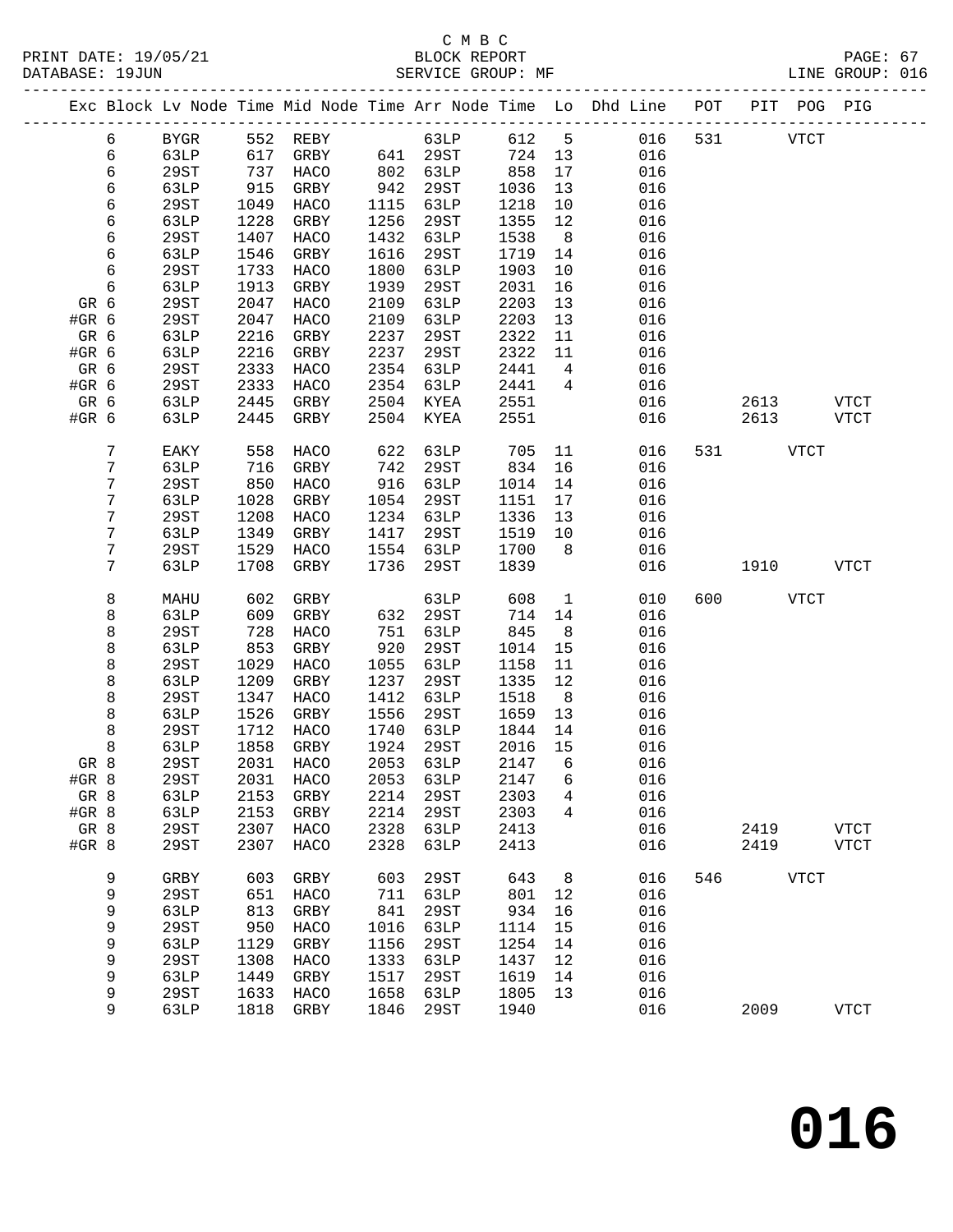|        |       |      |      | Exc Block Lv Node Time Mid Node Time Arr Node Time Lo Dhd Line POT |      |          |         |                |       |            |             | PIT POG PIG |             |
|--------|-------|------|------|--------------------------------------------------------------------|------|----------|---------|----------------|-------|------------|-------------|-------------|-------------|
|        | 10    | MAHU |      | $615$ GRBY                                                         |      | 63LP     |         |                | 621 6 | 010<br>613 |             | <b>VTCT</b> |             |
|        | 10    | 63LP | 627  | GRBY                                                               |      | 651 29ST | 734 13  |                |       | 016        |             |             |             |
|        | 10    | 29ST | 747  | HACO                                                               |      | 812 63LP | 908     | 17             | 016   |            |             |             |             |
|        | 10    | 63LP | 925  | GRBY                                                               | 951  | 29ST     | 1046    | 13             | 016   |            |             |             |             |
|        | 10    | 29ST | 1059 | HACO                                                               | 1125 | 63LP     | 1227    | 11             | 016   |            |             |             |             |
|        | 10    | 63LP | 1238 | GRBY                                                               | 1306 | 29ST     | 1405    | 12             | 016   |            |             |             |             |
|        | 10    | 29ST | 1417 | HACO                                                               | 1442 | 63LP     | 1548    | 8 <sup>8</sup> | 016   |            |             |             |             |
|        | 10    | 63LP | 1556 | GRBY                                                               | 1626 | 29ST     | 1729    | 14             |       | 016        |             |             |             |
|        | 10    | 29ST | 1743 | HACO                                                               | 1810 | 63LP     | 1909    |                |       | 016        | 1915        |             | <b>VTCT</b> |
|        | 11    | EAKY | 617  | HACO                                                               | 642  | 63LP     | 725     | 9              |       | 016        | 547 VTCT    |             |             |
|        | 11    | 63LP | 734  | GRBY                                                               | 801  | 29ST     | 854     | 16             |       | 016        |             |             |             |
|        | 11    | 29ST | 910  | HACO                                                               | 936  | 63LP     | 1034    | 13             | 016   |            |             |             |             |
|        | 11    | 63LP | 1047 | GRBY                                                               | 1114 | 29ST     | 1212    | 16             | 016   |            |             |             |             |
|        | 11    | 29ST | 1228 | HACO                                                               | 1254 | 63LP     | 1356    | 13             | 016   |            |             |             |             |
|        | 11    | 63LP | 1409 | GRBY                                                               | 1437 | 29ST     | 1539    | 12             | 016   |            |             |             |             |
|        | 11    | 29ST | 1551 | HACO                                                               | 1616 | 63LP     | 1722    | 10             |       | 016        |             |             |             |
|        | 11    | 63LP | 1732 | GRBY                                                               | 1800 | 29ST     | 1856    | 14             |       | 016        |             |             |             |
|        | 11    | 29ST | 1910 | HACO                                                               | 1932 | 63LP     | 2027    |                |       | 016        | 2033        |             | VTCT        |
|        | $12$  | GRBY | 623  | GRBY                                                               | 623  | 29ST     | 703     | $\overline{7}$ |       | 606<br>016 | <b>VTCT</b> |             |             |
|        | 12    | 29ST | 710  | HACO                                                               | 732  | 63LP     | 825     | 8 <sup>8</sup> | 016   |            |             |             |             |
|        | 12    | 63LP | 833  | GRBY                                                               | 901  | 29ST     | 954     | 16             |       | 016        |             |             |             |
|        | 12    |      |      |                                                                    | 1036 |          | 1136    |                | 016   |            |             |             |             |
|        |       | 29ST | 1010 | HACO                                                               | 1217 | 63LP     |         | 13             |       |            |             |             |             |
|        | $12$  | 63LP | 1149 | GRBY                                                               |      | 29ST     | 1315    | 12             | 016   |            |             |             |             |
|        | $12$  | 29ST | 1327 | HACO                                                               | 1352 | 63LP     | 1458    | 8 <sup>8</sup> | 016   |            |             |             |             |
|        | 12    | 63LP | 1506 | GRBY                                                               | 1536 | 29ST     | 1639    | 13             | 016   |            |             |             |             |
|        | 12    | 29ST | 1652 | HACO                                                               | 1720 | 63LP     | 1826    | 16             | 016   |            |             |             |             |
|        | 12    | 63LP | 1842 | GRBY                                                               | 1910 | 29ST     | 2004    | 12             |       | 016        |             |             |             |
|        | 12    | 29ST | 2016 | HACO                                                               | 2038 | 63LP     | 2132    |                |       | 016        | 2138        |             | VTCT        |
|        | 13    | MAHU | 635  | GRBY                                                               |      | 63LP     | 641     | $\overline{2}$ |       | 010        | 633 VTCT    |             |             |
|        | 13    | 63LP | 643  | GRBY                                                               | 708  | 29ST     | 754     | 14             |       | 016        |             |             |             |
|        | 13    | 29ST | 808  | HACO                                                               | 833  | 63LP     | 932     | 14             | 016   |            |             |             |             |
|        | 13    | 63LP | 946  | GRBY                                                               | 1012 | 29ST     | 1107    | 12             | 016   |            |             |             |             |
|        | 13    | 29ST | 1119 | HACO                                                               | 1145 | 63LP     | 1247    | 11             | 016   |            |             |             |             |
|        | 13    | 63LP | 1258 | GRBY                                                               | 1326 | 29ST     | 1425    | 12             | 016   |            |             |             |             |
|        | 13    | 29ST | 1437 | HACO                                                               | 1502 | 63LP     | 1608    | 10             | 016   |            |             |             |             |
|        | 13    | 63LP | 1618 | GRBY                                                               | 1646 | 29ST     | 1749 14 |                | 016   |            |             |             |             |
|        | 13    | 29ST |      | 1803 HACO 1828 63LP 1925 016                                       |      |          |         |                |       |            | 1931        |             | <b>VTCT</b> |
|        |       |      |      |                                                                    |      |          |         |                |       |            |             |             |             |
|        | 14    | EAKY | 637  | HACO                                                               | 702  | 63LP     | 752     | 11             |       | 016<br>607 |             | <b>VTCT</b> |             |
|        | 14    | 63LP | 803  | GRBY                                                               | 831  | 29ST     | 924     | 16             |       | 016        |             |             |             |
|        | 14    | 29ST | 940  | HACO                                                               | 1006 | 63LP     | 1104    | 15             |       | 016        |             |             |             |
|        | 14    | 63LP | 1119 | GRBY                                                               | 1146 | 29ST     | 1244    | 14             |       | 016        |             |             |             |
|        | 14    | 29ST | 1258 | HACO                                                               | 1323 | 63LP     | 1427    | 12             |       | 016        |             |             |             |
|        | 14    | 63LP | 1439 | GRBY                                                               | 1507 | 29ST     | 1609    | 14             |       | 016        |             |             |             |
|        | 14    | 29ST | 1623 | HACO                                                               | 1648 | 63LP     | 1755    | 10             |       | 016        |             |             |             |
|        | 14    | 63LP | 1805 | GRBY                                                               | 1833 | 29ST     | 1928    | 18             |       | 016        |             |             |             |
|        | 14    | 29ST | 1946 | HACO                                                               | 2008 | 63LP     | 2102    | 12             |       | 016        |             |             |             |
|        | GR 14 | 63LP | 2114 | GRBY                                                               | 2135 | 29ST     | 2224    |                |       | 016        | 2251        |             | <b>VTCT</b> |
| #GR 14 |       | 63LP | 2114 | GRBY                                                               | 2135 | 29ST     | 2224    |                |       | 016        | 2251        |             | <b>VTCT</b> |
|        |       |      |      |                                                                    |      |          |         |                |       |            |             |             |             |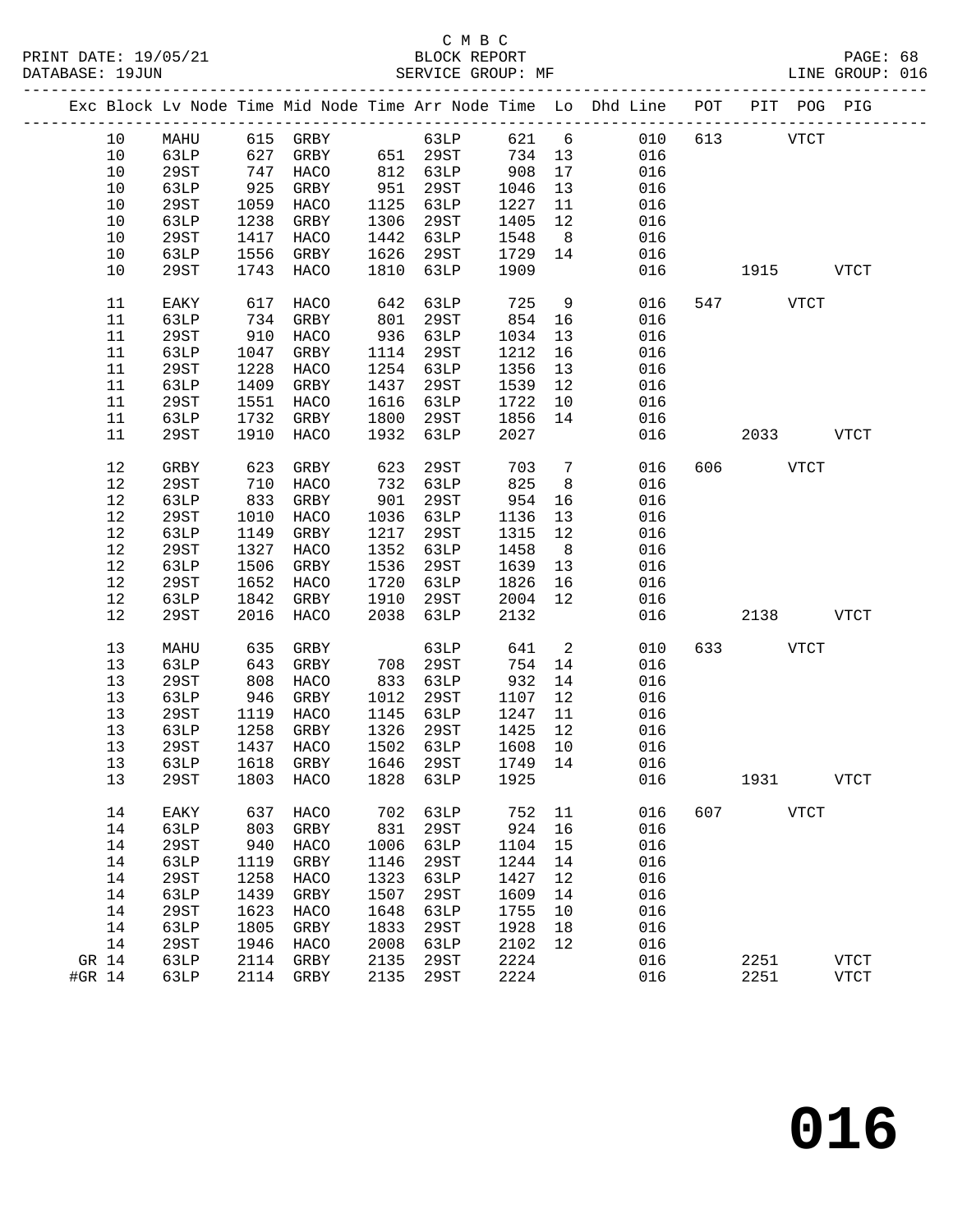|        |       |      |      |                             |      |          |      |                         | Exc Block Lv Node Time Mid Node Time Arr Node Time Lo Dhd Line POT |     | PIT POG PIG |              |             |
|--------|-------|------|------|-----------------------------|------|----------|------|-------------------------|--------------------------------------------------------------------|-----|-------------|--------------|-------------|
|        | 15    | MAHU | 650  | GRBY                        |      | 63LP     | 656  | $\overline{a}$          | 010                                                                | 648 |             | ${\tt VTCT}$ |             |
|        | 15    | 63LP | 658  | GRBY                        |      | 724 29ST | 814  | 15                      | 016                                                                |     |             |              |             |
|        | 15    | 29ST | 829  | HACO                        | 855  | 63LP     | 953  | 14                      | 016                                                                |     |             |              |             |
|        | 15    | 63LP | 1007 | GRBY                        | 1033 | 29ST     | 1129 | 10                      | 016                                                                |     |             |              |             |
|        | 15    | 29ST | 1139 | HACO                        | 1205 | 63LP     | 1307 | 10                      | 016                                                                |     |             |              |             |
|        | 15    | 63LP | 1317 | GRBY                        | 1345 | 29ST     | 1447 | 11                      | 016                                                                |     |             |              |             |
|        | 15    | 29ST | 1458 | HACO                        | 1523 | 63LP     | 1629 | 9                       | 016                                                                |     |             |              |             |
|        | 15    | 63LP | 1638 | GRBY                        | 1706 | 29ST     | 1809 | 14                      | 016                                                                |     |             |              |             |
|        | 15    | 29ST | 1823 | HACO                        | 1846 | 63LP     | 1943 | 18                      | 016                                                                |     |             |              |             |
|        | 15    | 63LP | 2001 | GRBY                        | 2024 | 29ST     | 2116 | $\overline{9}$          | 016                                                                |     |             |              |             |
|        | GR 15 | 29ST | 2125 | HACO                        | 2147 | 63LP     | 2238 | 18                      | 016                                                                |     |             |              |             |
| #GR 15 |       | 29ST | 2125 | HACO                        | 2147 | 63LP     | 2238 | 18                      | 016                                                                |     |             |              |             |
|        | GR 15 | 63LP | 2256 | GRBY                        | 2316 | 29ST     | 2401 | $\overline{\mathbf{3}}$ | 016                                                                |     |             |              |             |
| #GR 15 |       | 63LP | 2256 | GRBY                        | 2316 | 29ST     | 2401 | 3                       | 016                                                                |     |             |              |             |
|        | GR 15 | 29ST | 2404 | HACO                        | 2423 | 63LP     | 2510 |                         | 016                                                                |     | 2516        |              | <b>VTCT</b> |
| #GR 15 |       | 29ST | 2404 | HACO                        | 2423 | 63LP     | 2510 |                         | 016                                                                |     | 2516        |              | VTCT        |
|        | 16    | MAHU | 657  | GRBY                        |      | 63LP     | 703  | $\overline{3}$          | 010                                                                | 655 |             | <b>VTCT</b>  |             |
|        | 16    | 63LP | 706  | GRBY                        | 732  | 29ST     | 824  | 16                      | 016                                                                |     |             |              |             |
|        | 16    | 29ST | 840  | HACO                        | 906  | 63LP     | 1004 | 14                      | 016                                                                |     |             |              |             |
|        | 16    | 63LP | 1018 | GRBY                        | 1044 | 29ST     | 1141 | 17                      | 016                                                                |     |             |              |             |
|        | 16    | 29ST | 1158 | HACO                        | 1224 | 63LP     | 1326 | 12                      | 016                                                                |     |             |              |             |
|        | 16    | 63LP | 1338 | GRBY                        | 1406 | 29ST     | 1508 | 11                      | 016                                                                |     |             |              |             |
|        | 16    | 29ST | 1519 | HACO                        | 1544 | 63LP     | 1650 | 8 <sup>8</sup>          | 016                                                                |     |             |              |             |
|        | 16    | 63LP | 1658 | GRBY                        | 1726 | 29ST     | 1829 | 15                      | 016                                                                |     |             |              |             |
|        | 16    | 29ST | 1844 | HACO                        | 1907 | 63LP     | 2004 | 12                      | 016                                                                |     |             |              |             |
|        | 16    | 63LP | 2016 | GRBY                        | 2039 | 29ST     | 2131 | 14                      | 016                                                                |     |             |              |             |
|        | GR 16 | 29ST | 2145 | HACO                        | 2207 | 63LP     | 2258 | 17                      | 016                                                                |     |             |              |             |
| #GR 16 |       | 29ST | 2145 | HACO                        | 2207 | 63LP     | 2258 | 17                      | 016                                                                |     |             |              |             |
| GR 16  |       | 63LP | 2315 | GRBY                        | 2335 | 29ST     | 2419 | 15                      | 016                                                                |     |             |              |             |
| #GR 16 |       | 63LP | 2315 | GRBY                        | 2335 | 29ST     | 2419 | 15                      | 016                                                                |     |             |              |             |
| GR 16  |       | 29ST | 2434 | HACO                        | 2453 | 63LP     | 2540 |                         | 016                                                                |     | 2546        |              | <b>VTCT</b> |
| #GR 16 |       | 29ST | 2434 | HACO                        | 2453 | 63LP     | 2540 |                         | 016                                                                |     | 2546        |              | <b>VTCT</b> |
|        | 17    | EAKY | 715  | HACO                        | 742  | 63LP     | 835  | 8                       | 016                                                                | 645 |             | <b>VTCT</b>  |             |
|        | 17    | 63LP | 843  | GRBY                        | 911  | 29ST     | 1004 | 16                      | 016                                                                |     |             |              |             |
|        | 17    | 29ST | 1020 | HACO                        | 1046 | 63LP     | 1146 | 13                      | 016                                                                |     |             |              |             |
|        | 17    | 63LP | 1159 | GRBY                        | 1227 | 29ST     | 1325 | 12                      | 016                                                                |     |             |              |             |
|        | 17    | 29ST | 1337 | HACO                        | 1402 | 63LP     | 1508 | 8                       | 016                                                                |     |             |              |             |
|        | 17    | 63LP |      | 1516 GRBY 1546 29ST 1649 13 |      |          |      |                         | 016                                                                |     |             |              |             |
|        | 17    | 29ST | 1702 | HACO                        | 1730 | 63LP     | 1836 |                         | 016                                                                |     | 1842        |              | <b>VTCT</b> |
|        | 18    | MAHU | 744  | GRBY                        |      | 63LP     | 750  | 3                       | 010                                                                | 742 |             | ${\tt VTCT}$ |             |
|        | 18    | 63LP | 753  | GRBY                        | 821  | 29ST     | 914  | 16                      | 016                                                                |     |             |              |             |
|        | 18    | 29ST | 930  | HACO                        | 956  | 63LP     | 1054 | 14                      | 016                                                                |     |             |              |             |
|        | $18$  | 63LP | 1108 | GRBY                        | 1135 | 29ST     | 1233 | 15                      | 016                                                                |     |             |              |             |
|        | 18    | 29ST | 1248 | HACO                        | 1314 | 63LP     | 1416 | 13                      | 016                                                                |     |             |              |             |
|        | 18    | 63LP | 1429 | GRBY                        | 1457 | 29ST     | 1559 | 14                      | 016                                                                |     |             |              |             |
|        | 18    | 29ST | 1613 | HACO                        | 1638 | 63LP     | 1745 | 9                       | 016                                                                |     |             |              |             |
|        | 18    | 63LP | 1754 | GRBY                        | 1822 | 29ST     | 1917 | 17                      | 016                                                                |     |             |              |             |
|        | 18    | 29ST | 1934 | HACO                        | 1956 | 63LP     | 2050 |                         | 016                                                                |     | 2056        |              | <b>VTCT</b> |
|        |       |      |      |                             |      |          |      |                         |                                                                    |     |             |              |             |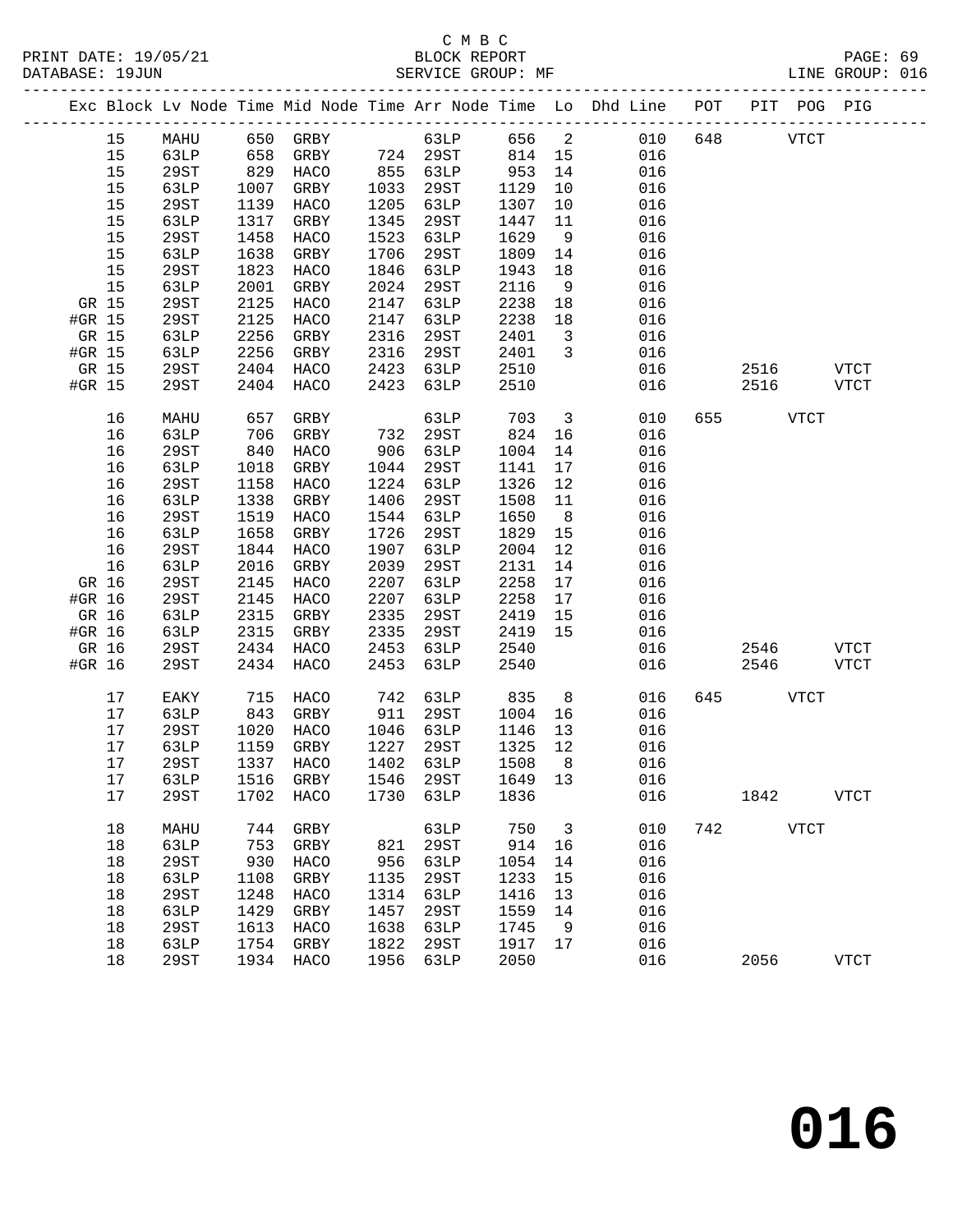# C M B C

19 63LP 1218 GRBY 1246 29ST 1345 12<br>
19 29ST 1357 HACO 1422 63LP 1528 8 016<br>
19 63LP 1536 GRBY 1606 29ST 1709 14 016<br>
19 29ST 1723 HACO 1750 63LP 1853 016 1859 VTCT

20 29ST 1148 HACO 1214 63LP 1316 11 016 1107 VTCT<br>20 63LP 1327 GRBY 1355 29ST 1457 12 016<br>20 29ST 1509 HACO 1534 63LP 1640 8 016

20 29ST 1833 HACO 1856 63LP 1953 016 1959 VTCT

LINE GROUP: 016

| DAIABASL 1900N |    |      |      |      |     | DAKVICA GKUUF. MF |         |                                                                                |     |      | TINE GKANR. ATO |  |
|----------------|----|------|------|------|-----|-------------------|---------|--------------------------------------------------------------------------------|-----|------|-----------------|--|
|                |    |      |      |      |     |                   |         | Exc Block Lv Node Time Mid Node Time Arr Node Time Lo Dhd Line POT PIT POG PIG |     |      |                 |  |
|                | 19 | MAHU | 849  | GRBY |     | 63LP              | 855 9   | 010                                                                            | 847 | VTCT |                 |  |
|                | 19 | 63LP | 904  | GRBY | 931 | 29.ST             | 1025 14 | 016                                                                            |     |      |                 |  |
|                | 19 | 29ST | 1039 | HACO |     | 1105 63LP         | 1208 10 | 016                                                                            |     |      |                 |  |

 19 63LP 1218 GRBY 1246 29ST 1345 12 016 19 29ST 1357 HACO 1422 63LP 1528 8 016 19 63LP 1536 GRBY 1606 29ST 1709 14 016

 20 63LP 1327 GRBY 1355 29ST 1457 12 016 20 29ST 1509 HACO 1534 63LP 1640 8 016 20 63LP 1648 GRBY 1716 29ST 1819 14 016

**016**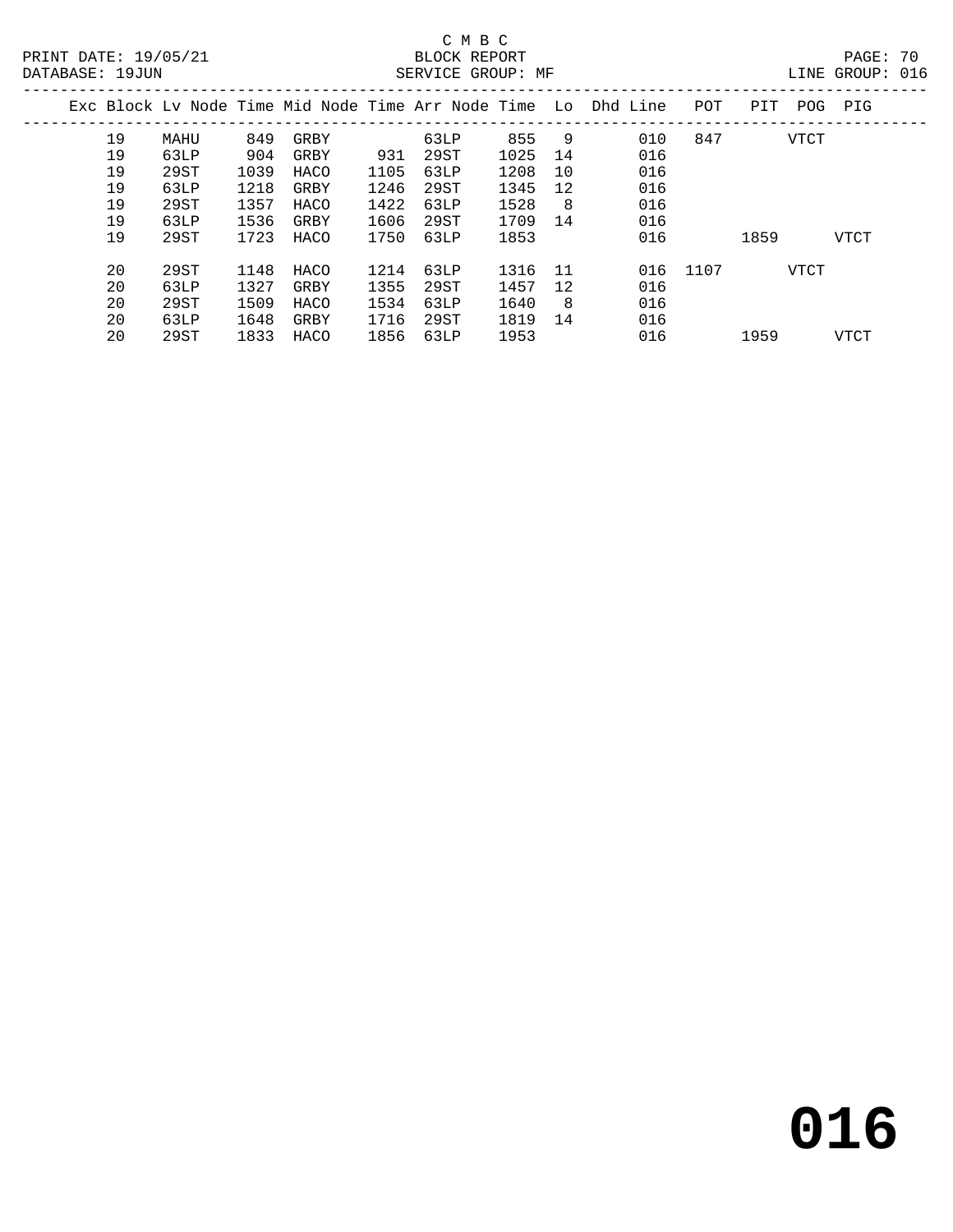|         | DATABASE: 19JUN            | PRINT DATE: 19/05/21        |              | SERVICE GROUP: MF            |      | C M B C<br>BLOCK REPORT |               |                               |                                                                                                                   |          |           | PAGE: 71<br>LINE GROUP: 017 |  |
|---------|----------------------------|-----------------------------|--------------|------------------------------|------|-------------------------|---------------|-------------------------------|-------------------------------------------------------------------------------------------------------------------|----------|-----------|-----------------------------|--|
|         |                            |                             |              | VICT Vancouver Trolley Depot |      |                         |               |                               | CBYN CAMBIE ST FS W BROADWAY MRST SW MARINE STN OABY OAK & BROADWAY CARPENDALL CORPORT CONTROLL ROBSON & RICHARDS |          |           |                             |  |
|         |                            | --------------------------- |              |                              |      |                         |               |                               | Exc Block Lv Node Time Mid Node Time Arr Node Time Lo Dhd Line POT PIT POG PIG                                    |          |           |                             |  |
|         |                            |                             |              |                              |      |                         |               |                               |                                                                                                                   |          |           |                             |  |
|         | $\mathbf{1}$               | MRST                        |              | 512 CBYN 536 RORI            |      |                         |               |                               | 541 0 017                                                                                                         | 504 VTCT |           |                             |  |
|         | $\mathbf 1$                | RORI                        | 541          | OABY                         |      | MRST                    |               | 624 17                        | 017                                                                                                               |          |           |                             |  |
|         | $\mathbf 1$<br>$\mathbf 1$ | MRST<br>RORI                | 641          | CBYN<br>OABY                 |      | 708 RORI<br>MRST        | 713<br>758    | $\overline{0}$<br>16          | 017<br>017                                                                                                        |          |           |                             |  |
|         | $\mathbf 1$                | MRST                        | 713<br>814   | CBYN                         |      | 849 RORI                | 856           | $\overline{0}$                | 017                                                                                                               |          |           |                             |  |
|         | $\mathbf 1$                | RORI                        | 856          | OABY                         |      | MRST                    | 948           | $\overline{9}$                | 017                                                                                                               |          |           |                             |  |
|         | 1                          | MRST                        | 957          | CBYN                         |      | 1030 RORI               | 1036          | $\overline{0}$                | 017                                                                                                               |          |           |                             |  |
|         | 1                          | RORI                        | 1036         | OABY                         |      | MRST                    | 1130          | 22                            | 017                                                                                                               |          |           |                             |  |
|         | 1                          | MRST                        | 1152         | CBYN                         |      | 1228 RORI               | 1235          | $\overline{0}$                | 017                                                                                                               |          |           |                             |  |
|         | 1                          | RORI                        | 1235         | OABY                         |      | MRST                    | 1332          | 20                            | 017                                                                                                               |          |           |                             |  |
|         | 1                          | MRST                        | 1352         | CBYN                         |      | 1429 RORI               | 1435          | $\overline{\mathbf{0}}$       | 017                                                                                                               |          |           |                             |  |
|         | 1                          | RORI                        | 1435         | OABY                         |      | MRST                    | 1539          | 16                            | 017                                                                                                               |          |           |                             |  |
|         | $\mathbf 1$                | MRST                        | 1555         | CBYN                         |      | 1633 RORI               | 1639          | $\overline{0}$                | 017                                                                                                               |          |           |                             |  |
|         | 1<br>1                     | RORI<br>MRST                | 1639<br>1758 | OABY<br>CBYN                 |      | MRST<br>1834 RORI       | 1744<br>1841  | 14<br>$\overline{\mathbf{0}}$ | 017<br>017                                                                                                        |          |           |                             |  |
|         | 1                          | RORI                        | 1841         | OABY                         |      | MRST                    | 1932          | 10                            | 017                                                                                                               |          |           |                             |  |
|         | $\mathbf 1$                | MRST                        | 1942         | CBYN                         |      | 2011 RORI               | 2016          | $\overline{0}$                | 017                                                                                                               |          |           |                             |  |
|         | 1                          | RORI                        | 2016         | OABY                         |      | MRST                    | 2104          | 18                            | 017                                                                                                               |          |           |                             |  |
|         | 1                          | MRST                        | 2122         | CBYN                         |      | 2151 RORI               | 2156          | $\overline{0}$                | 017                                                                                                               |          |           |                             |  |
| GR 1    |                            | RORI                        | 2156         | OABY                         |      | MRST                    | 2244          | 6                             | 017                                                                                                               |          |           |                             |  |
| #GR 1   |                            | RORI                        | 2156         | OABY                         |      | MRST                    | 2244          | 6                             | 017                                                                                                               |          |           |                             |  |
|         | $\mathbf{1}$               | MRST                        | 2250         | CBYN                         |      | 2314 RORI               | 2320          | $\overline{0}$                | 017                                                                                                               |          |           |                             |  |
| GR 1    |                            | RORI                        | 2320         | OABY                         |      | MRST                    | 2406          |                               | 017                                                                                                               |          | 2411 VTCT |                             |  |
| #GR 1   |                            | RORI                        | 2320         | OABY                         |      | MRST                    | 2406          |                               | 017                                                                                                               | 2411     |           | VTCT                        |  |
|         | 2                          | MRST                        | 527          | CBYN                         |      | 551 RORI                | 556           | $\overline{0}$                | 017                                                                                                               | 519      | VTCT      |                             |  |
|         | $\overline{c}$             | RORI                        | 556          | OABY                         |      | MRST                    | 639           | 11                            | 017                                                                                                               |          |           |                             |  |
|         | 2                          | MRST                        | 650          | CBYN                         |      | 717 RORI                | 722           | $\overline{\phantom{0}}$      | 017                                                                                                               |          |           |                             |  |
|         | 2                          | RORI                        | 722          | OABY                         |      | MRST                    | 808           | 15                            | 017                                                                                                               |          |           |                             |  |
|         | 2                          | MRST<br>RORI                | 823          | CBYN<br>OABY                 |      | 857 RORI<br>MRST        | 904<br>956 14 | $\overline{0}$                | 017<br>017                                                                                                        |          |           |                             |  |
|         | 2<br>2                     | MRST                        | 904<br>1010  | CBYN                         |      | 1043 RORI               | 1049          | $\overline{0}$                | 017                                                                                                               |          |           |                             |  |
|         | 2                          | RORI                        |              | 1049 OABY                    |      | MRST 1143 24            |               |                               | 017                                                                                                               |          |           |                             |  |
|         | 2                          | MRST                        | 1207         | CBYN                         | 1243 | RORI                    | 1250          | 0                             | 017                                                                                                               |          |           |                             |  |
|         | 2                          | RORI                        | 1250         | OABY                         |      | MRST                    | 1347          | 18                            | 017                                                                                                               |          |           |                             |  |
|         | 2                          | MRST                        | 1405         | CBYN                         | 1442 | RORI                    | 1448          | 0                             | 017                                                                                                               |          |           |                             |  |
|         | $\boldsymbol{2}$           | RORI                        | 1448         | OABY                         |      | MRST                    | 1552          | 11                            | 017                                                                                                               |          |           |                             |  |
|         | $\boldsymbol{2}$           | MRST                        | 1603         | CBYN                         | 1640 | RORI                    | 1647          | $\mathbf 0$                   | 017                                                                                                               |          |           |                             |  |
|         | $\boldsymbol{2}$           | RORI                        | 1647         | OABY                         |      | MRST                    | 1752          | 21                            | 017                                                                                                               |          |           |                             |  |
|         | 2                          | MRST                        | 1813         | <b>CBYN</b>                  | 1849 | RORI                    | 1856          | 0                             | 017                                                                                                               |          |           |                             |  |
|         | $\boldsymbol{2}$<br>2      | RORI                        | 1856<br>2002 | OABY                         |      | MRST                    | 1947<br>2036  | 15<br>$\mathbf 0$             | 017<br>017                                                                                                        |          |           |                             |  |
|         | 2                          | MRST<br>RORI                | 2036         | CBYN<br>OABY                 | 2031 | RORI<br>MRST            | 2124          | 21                            | 017                                                                                                               |          |           |                             |  |
|         | 2                          | MRST                        | 2145         | CBYN                         | 2211 | RORI                    | 2216          | 0                             | 017                                                                                                               |          |           |                             |  |
| GR 2    |                            | RORI                        | 2216         | OABY                         |      | MRST                    | 2302          | 8                             | 017                                                                                                               |          |           |                             |  |
| #GR 2   |                            | RORI                        | 2216         | OABY                         |      | MRST                    | 2302          | 8                             | 017                                                                                                               |          |           |                             |  |
|         | 2                          | MRST                        | 2310         | CBYN                         | 2334 | RORI                    | 2340          | 0                             | 017                                                                                                               |          |           |                             |  |
| GR 2    |                            | RORI                        | 2340         | OABY                         |      | MRST                    | 2426          | 2                             | 017                                                                                                               |          |           |                             |  |
| $#GR$ 2 |                            | RORI                        | 2340         | OABY                         |      | MRST                    | 2426          | 2                             | 017                                                                                                               |          |           |                             |  |
|         | 2                          | MRST                        | 2428         | CBYN                         | 2452 | RORI                    | 2458          | 0                             | 017                                                                                                               |          |           |                             |  |
| GR 2    |                            | RORI                        | 2458         | OABY                         |      | MRST                    | 2541          |                               | 017                                                                                                               | 2546     |           | <b>VTCT</b>                 |  |
| #GR 2   |                            | RORI                        | 2458         | OABY                         |      | MRST                    | 2541          |                               | 017                                                                                                               | 2546     |           | ${\tt VTCT}$                |  |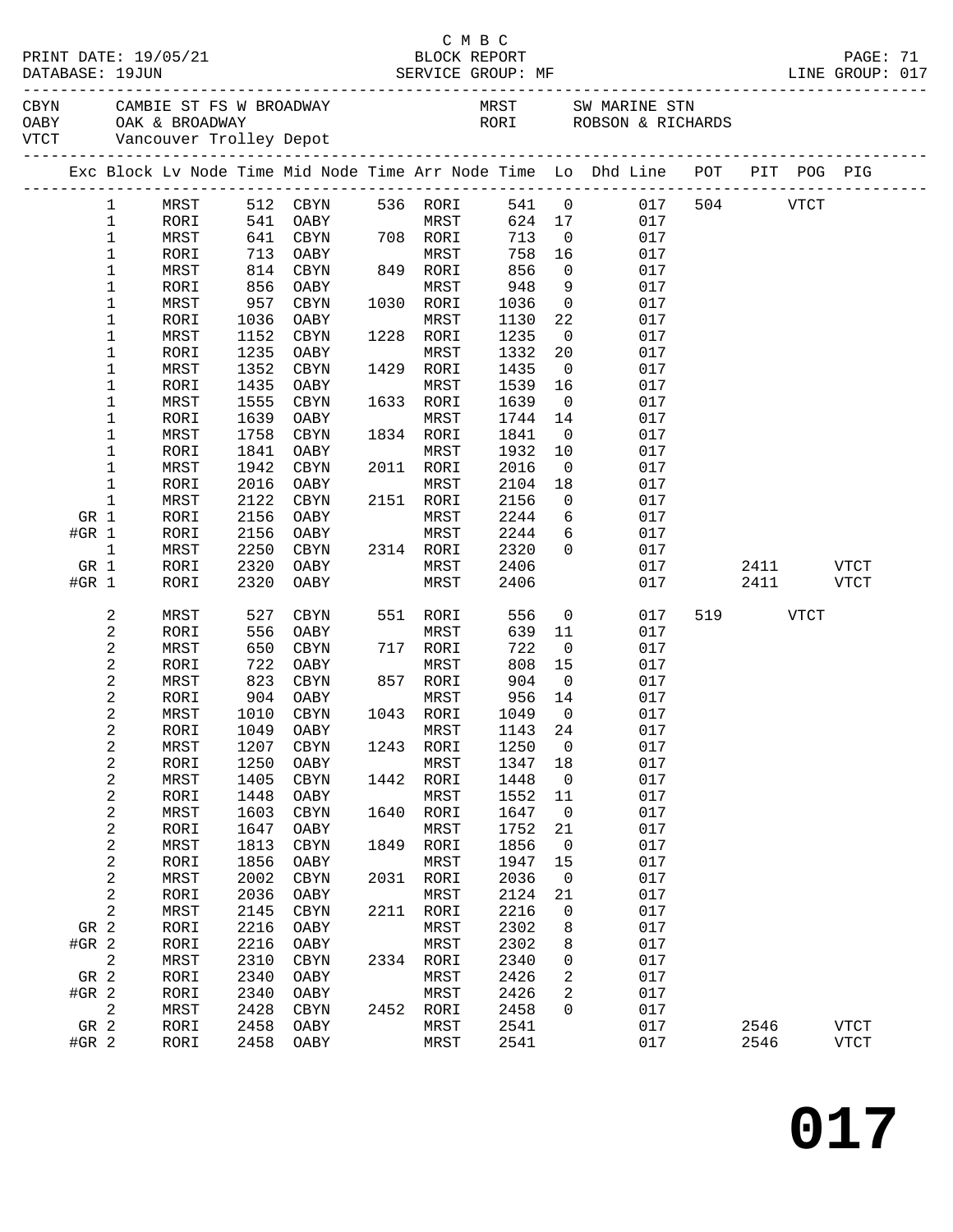#### C M B C<br>BLOCK REPORT PRINT DATE: 19/05/21 BLOCK REPORT PAGE: 72 SERVICE GROUP: MF

|         |                |      |      |          |      |           |      |                | Exc Block Lv Node Time Mid Node Time Arr Node Time Lo Dhd Line | POT |      | PIT POG PIG |             |  |
|---------|----------------|------|------|----------|------|-----------|------|----------------|----------------------------------------------------------------|-----|------|-------------|-------------|--|
|         | 3              | MRST |      | 542 CBYN |      | 606 RORI  | 611  | $\overline{0}$ | 017                                                            | 534 |      | VTCT        |             |  |
|         | 3              | RORI | 611  | OABY     |      | MRST      | 654  | 12             | 017                                                            |     |      |             |             |  |
|         | 3              | MRST | 706  | CBYN     |      | 735 RORI  | 740  | $\mathbf 0$    | 017                                                            |     |      |             |             |  |
|         | $\mathfrak{Z}$ | RORI | 740  | OABY     |      | MRST      | 832  | 7              | 017                                                            |     |      |             |             |  |
|         | 3              | MRST | 839  | CBYN     |      | 913 RORI  | 920  | $\mathbf{0}$   | 017                                                            |     |      |             |             |  |
|         | 3              | RORI | 920  | OABY     |      | MRST      | 1012 | 11             | 017                                                            |     |      |             |             |  |
|         | 3              | MRST | 1023 | CBYN     | 1057 | RORI      | 1104 | 0              | 017                                                            |     |      |             |             |  |
|         | 3              | RORI | 1104 | OABY     |      | MRST      | 1200 | 22             | 017                                                            |     |      |             |             |  |
|         | 3              | MRST | 1222 | CBYN     |      | 1259 RORI | 1305 | $\overline{0}$ | 017                                                            |     |      |             |             |  |
|         | 3              | RORI | 1305 | OABY     |      | MRST      | 1405 | 11             | 017                                                            |     |      |             |             |  |
|         | 3              | MRST | 1416 | CBYN     |      | 1454 RORI | 1500 | $\overline{0}$ | 017                                                            |     |      |             |             |  |
|         | 3              | RORI | 1500 | OABY     |      | MRST      | 1603 | 16             | 017                                                            |     |      |             |             |  |
|         | 3              | MRST | 1619 | CBYN     |      | 1655 RORI | 1703 | $\mathbf 0$    | 017                                                            |     |      |             |             |  |
|         | 3              | RORI | 1703 | OABY     |      | MRST      | 1806 |                | 017                                                            |     | 1813 |             | <b>VTCT</b> |  |
|         | $\overline{4}$ | MRST | 622  | CBYN     | 649  | RORI      | 654  | $\overline{0}$ | 017                                                            | 614 |      | VTCT        |             |  |
|         | 4              | RORI | 654  | OABY     |      | MRST      | 739  | 12             | 017                                                            |     |      |             |             |  |
|         | 4              | MRST | 751  | CBYN     | 825  | RORI      | 832  | $\mathbf 0$    | 017                                                            |     |      |             |             |  |
|         | 4              | RORI | 832  | OABY     |      | MRST      | 924  | 10             | 017                                                            |     |      |             |             |  |
|         | 4              | MRST | 934  | CBYN     |      | 1008 RORI | 1014 | $\overline{0}$ | 017                                                            |     |      |             |             |  |
|         | 4              | RORI | 1014 | OABY     |      | MRST      | 1107 | 16             | 017                                                            |     |      |             |             |  |
|         | 4              | MRST | 1123 | CBYN     |      | 1158 RORI | 1205 | $\overline{0}$ | 017                                                            |     |      |             |             |  |
|         | 4              | RORI | 1205 | OABY     |      | MRST      | 1302 | 20             | 017                                                            |     |      |             |             |  |
|         | 4              | MRST | 1322 | CBYN     |      | 1359 RORI | 1405 | $\overline{0}$ | 017                                                            |     |      |             |             |  |
|         | 4              | RORI | 1405 | OABY     |      | MRST      | 1505 | 11             | 017                                                            |     |      |             |             |  |
|         | 4              | MRST | 1516 | CBYN     |      | 1554 RORI | 1600 | $\overline{0}$ | 017                                                            |     |      |             |             |  |
|         | 4              | RORI | 1600 | OABY     |      | MRST      | 1703 | 10             | 017                                                            |     |      |             |             |  |
|         | $\overline{4}$ | MRST | 1713 | CBYN     |      | 1749 RORI | 1756 | $\overline{0}$ | 017                                                            |     |      |             |             |  |
|         | 4              | RORI | 1756 | OABY     |      | MRST      | 1853 | 9              | 017                                                            |     |      |             |             |  |
|         | 4              | MRST | 1902 | CBYN     | 1935 | RORI      | 1941 | $\mathbf 0$    | 017                                                            |     |      |             |             |  |
|         | 4              | RORI | 1941 | OABY     |      | MRST      | 2029 | 13             | 017                                                            |     |      |             |             |  |
|         | 4              | MRST | 2042 | CBYN     |      | 2111 RORI | 2116 | $\overline{0}$ | 017                                                            |     |      |             |             |  |
| GR 4    |                | RORI | 2116 | OABY     |      | MRST      | 2204 | 21             | 017                                                            |     |      |             |             |  |
| #GR $4$ |                | RORI | 2116 | OABY     |      | MRST      | 2204 | 21             | 017                                                            |     |      |             |             |  |
|         | $\overline{4}$ | MRST | 2225 | CBYN     |      | 2251 RORI | 2256 | $\overline{0}$ | 017                                                            |     |      |             |             |  |
| GR 4    |                | RORI | 2256 | OABY     |      | MRST      | 2342 | 13             | 017                                                            |     |      |             |             |  |
| #GR $4$ |                | RORI | 2256 | OABY     |      | MRST      | 2342 | 13             | 017                                                            |     |      |             |             |  |
|         | 4              | MRST | 2355 | CBYN     |      | 2419 RORI | 2425 | $\Omega$       | 017                                                            |     |      |             |             |  |
| GR 4    |                | RORI | 2425 | OABY     |      | MRST      | 2508 |                | 017                                                            |     | 2513 |             | <b>VTCT</b> |  |
| #GR $4$ |                | RORI | 2425 | OABY     |      | MRST      | 2508 |                | 017                                                            |     | 2513 |             | <b>VTCT</b> |  |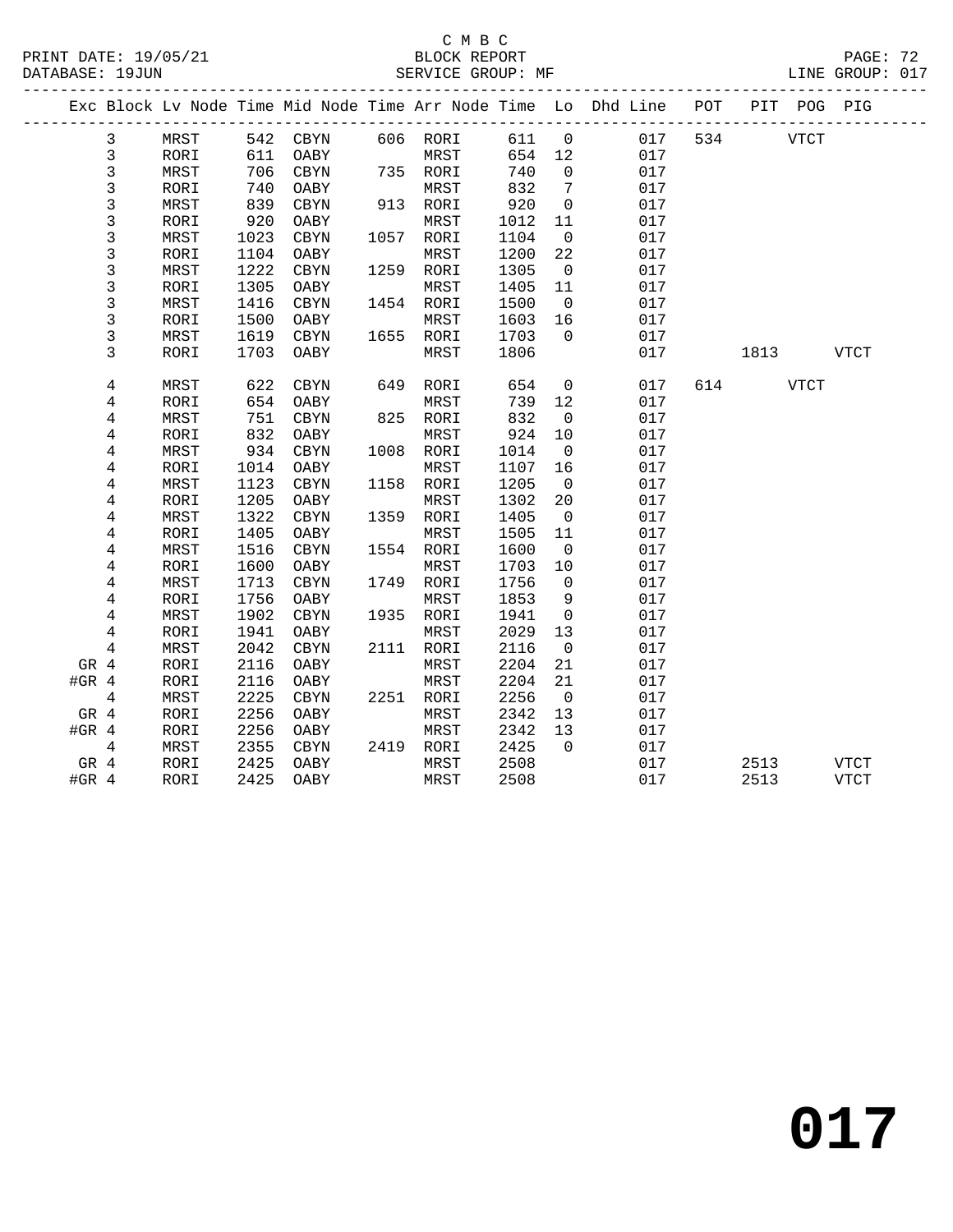#### C M B C<br>BLOCK REPORT PRINT DATE: 19/05/21 BLOCK REPORT BATABASE: 19JUN

PAGE: 73<br>LINE GROUP: 017

|         |   |      |      |            |      |           |      |                          | Exc Block Lv Node Time Mid Node Time Arr Node Time Lo Dhd Line POT |     | PIT POG PIG |             |
|---------|---|------|------|------------|------|-----------|------|--------------------------|--------------------------------------------------------------------|-----|-------------|-------------|
|         | 5 | MRST | 632  | CBYN       |      | 659 RORI  | 704  | $\mathsf{O}$             | 017                                                                | 624 | <b>VTCT</b> |             |
|         | 5 | RORI | 704  | OABY       |      | MRST      | 749  | 10                       | 017                                                                |     |             |             |
|         | 5 | MRST | 759  | CBYN       |      | 833 RORI  | 840  | $\overline{\phantom{0}}$ | 017                                                                |     |             |             |
|         | 5 | RORI | 840  | OABY       |      | MRST      | 932  | 12                       | 017                                                                |     |             |             |
|         | 5 | MRST | 944  | CBYN       |      | 1018 RORI | 1024 | $\overline{0}$           | 017                                                                |     |             |             |
|         | 5 | RORI | 1024 | OABY       |      | MRST      | 1117 | 21                       | 017                                                                |     |             |             |
|         | 5 | MRST | 1138 | CBYN       |      | 1213 RORI | 1220 | $\overline{0}$           | 017                                                                |     |             |             |
|         | 5 | RORI | 1220 | OABY       |      | MRST      | 1317 | 20                       | 017                                                                |     |             |             |
|         | 5 | MRST | 1337 | CBYN       |      | 1414 RORI | 1420 | $\overline{0}$           | 017                                                                |     |             |             |
|         | 5 | RORI | 1420 | OABY       |      | MRST      | 1520 | 11                       | 017                                                                |     |             |             |
|         | 5 | MRST | 1531 | CBYN       | 1609 | RORI      | 1615 | $\overline{0}$           | 017                                                                |     |             |             |
|         | 5 | RORI | 1615 | OABY       |      | MRST      | 1720 | 11                       | 017                                                                |     |             |             |
|         | 5 | MRST | 1731 | CBYN       | 1807 | RORI      | 1814 | $\mathbf 0$              | 017                                                                |     |             |             |
|         | 5 | RORI | 1814 | OABY       |      | MRST      | 1909 | 8                        | 017                                                                |     |             |             |
|         | 5 | MRST | 1917 | CBYN       |      | 1950 RORI | 1956 | $\mathsf{O}$             | 017                                                                |     |             |             |
|         | 5 | RORI | 1956 | OABY       |      | MRST      | 2044 | 18                       | 017                                                                |     |             |             |
|         | 5 | MRST | 2102 | CBYN       |      | 2131 RORI | 2136 | $\Omega$                 | 017                                                                |     |             |             |
| GR 5    |   | RORI | 2136 | OABY       |      | MRST      | 2224 |                          | 017                                                                |     | 2229        | <b>VTCT</b> |
| $#GR$ 5 |   | RORI | 2136 | OABY       |      | MRST      | 2224 |                          | 017                                                                |     | 2229        | VTCT        |
|         |   |      |      |            |      |           |      |                          |                                                                    |     |             |             |
|         | 6 | MRST | 712  | CBYN       |      | 743 RORI  | 748  | $\mathbf 0$              | 017                                                                | 704 | VTCT        |             |
|         | 6 | RORI | 748  | OABY       |      | MRST      | 841  | $7\phantom{.0}$          | 017                                                                |     |             |             |
|         | 6 | MRST | 848  | CBYN       |      | 922 RORI  | 929  | 0                        | 017                                                                |     |             |             |
|         | 6 | RORI | 929  | OABY       |      | MRST      | 1021 | 17                       | 017                                                                |     |             |             |
|         | 6 | MRST | 1038 | CBYN       |      | 1112 RORI | 1119 | $\mathbf 0$              | 017                                                                |     |             |             |
|         | 6 | RORI | 1119 | OABY       |      | MRST      | 1215 | 22                       | 017                                                                |     |             |             |
|         | 6 | MRST | 1237 | CBYN       |      | 1314 RORI | 1320 | $\overline{0}$           | 017                                                                |     |             |             |
|         | 6 | RORI | 1320 | OABY       |      | MRST      | 1420 | 18                       | 017                                                                |     |             |             |
|         | 6 | MRST | 1438 | $\rm CBYN$ |      | 1516 RORI | 1522 | $\overline{0}$           | 017                                                                |     |             |             |
|         | 6 | RORI | 1522 | OABY       |      | MRST      | 1625 | 10                       | 017                                                                |     |             |             |
|         | 6 | MRST | 1635 | CBYN       |      | 1711 RORI | 1719 | $\mathbf 0$              | 017                                                                |     |             |             |
|         | 6 | RORI | 1719 | OABY       |      | MRST      | 1822 | 9                        | 017                                                                |     |             |             |
|         | 6 | MRST | 1831 | $\rm CBYN$ |      | 1905 RORI | 1911 | $\overline{0}$           | 017                                                                |     |             |             |
|         | 6 | RORI | 1911 | OABY       |      | MRST      | 2001 | 21                       | 017                                                                |     |             |             |
|         | 6 | MRST | 2022 | CBYN       |      | 2051 RORI | 2056 | 0                        | 017                                                                |     |             |             |
| GR 6    |   | RORI | 2056 | OABY       |      | MRST      | 2144 | 21                       | 017                                                                |     |             |             |
| #GR 6   |   | RORI | 2056 | OABY       |      | MRST      | 2144 | 21                       | 017                                                                |     |             |             |
|         | 6 | MRST | 2205 | CBYN       |      | 2231 RORI | 2236 | $\mathbf 0$              | 017                                                                |     |             |             |
| GR 6    |   | RORI | 2236 | OABY       |      | MRST      | 2322 | 8                        | 017                                                                |     |             |             |
| $#GR$ 6 |   | RORI | 2236 | OABY       |      | MRST      | 2322 | 8                        | 017                                                                |     |             |             |
|         | 6 | MRST | 2330 | CBYN       |      | 2354 RORI | 2400 | $\overline{0}$           | 017                                                                |     |             |             |
| GR 6    |   | RORI | 2400 | OABY       |      | MRST      | 2443 | 15                       | 017                                                                |     |             |             |
| #GR 6   |   | RORI | 2400 | OABY       |      | MRST      | 2443 | 15                       | 017                                                                |     |             |             |
|         | 6 | MRST | 2458 | CBYN       |      | 2520 RORI | 2526 | $\Omega$                 | 017                                                                |     |             |             |
| GR 6    |   | RORI | 2526 | OABY       |      | MRST      | 2609 |                          | 017                                                                |     | 2614        | <b>VTCT</b> |
| #GR 6   |   | RORI | 2526 | OABY       |      | MRST      | 2609 |                          | 017                                                                |     | 2614        | <b>VTCT</b> |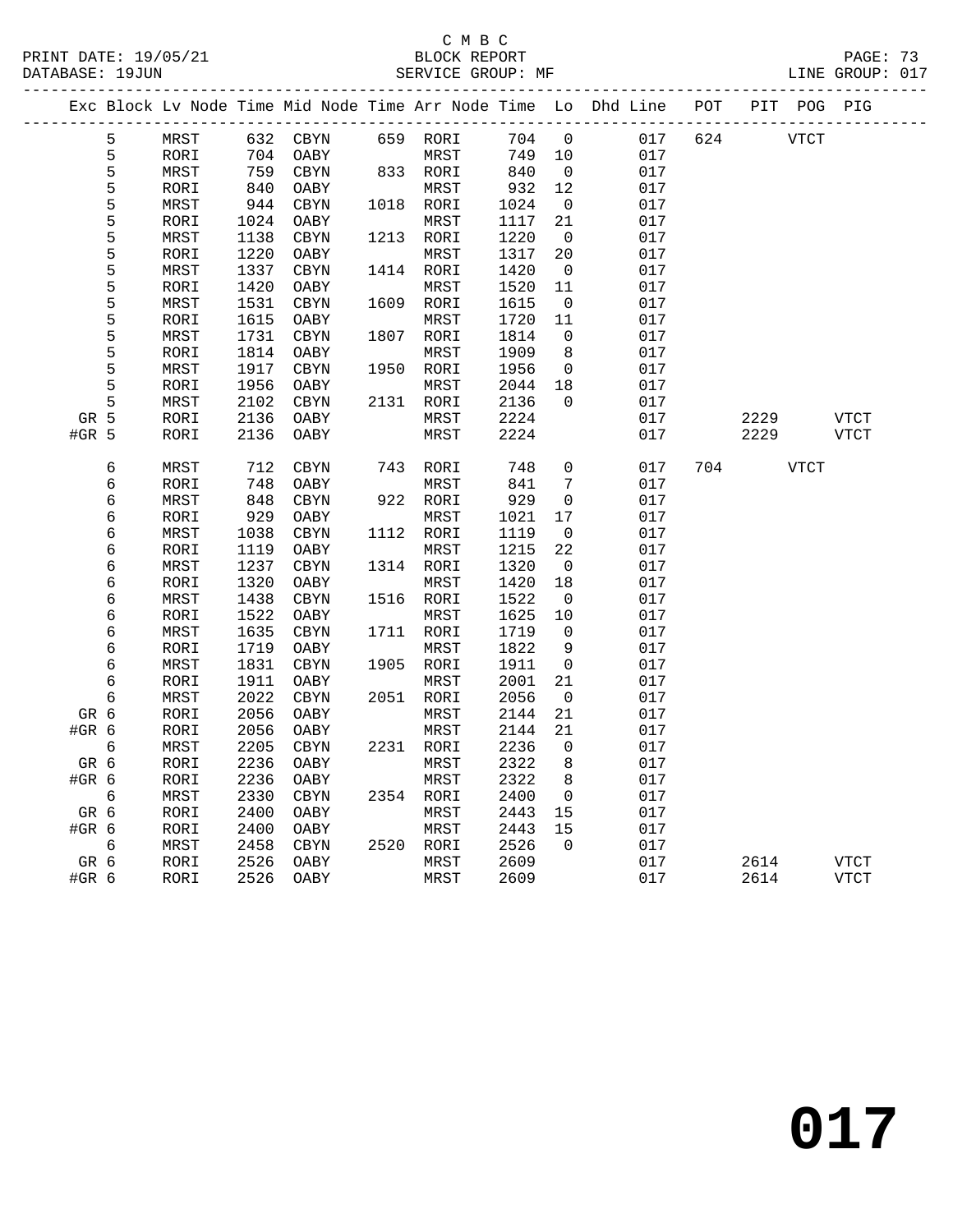| PRINT DATE: 19/05/21<br>DATABASE: 19JUN |                                                                                |      |                     |           | C M B C<br>BLOCK REPORT<br>SERVICE GROUP: MF |        |                | --------------------------------- |     |          |             | PAGE: 74<br>LINE GROUP: 017 |  |
|-----------------------------------------|--------------------------------------------------------------------------------|------|---------------------|-----------|----------------------------------------------|--------|----------------|-----------------------------------|-----|----------|-------------|-----------------------------|--|
|                                         | Exc Block Lv Node Time Mid Node Time Arr Node Time Lo Dhd Line POT PIT POG PIG |      |                     | --------- |                                              |        |                |                                   |     |          |             |                             |  |
| 7                                       | MRST                                                                           | 728  | CBYN                |           | 800 RORI                                     | 806    | $\mathbf{0}$   | 017                               | 720 |          | VTCT        |                             |  |
| 7                                       | RORI                                                                           | 806  | OABY                |           | MRST                                         | 858    | 8              | 017                               |     |          |             |                             |  |
| 7                                       | MRST                                                                           | 906  | CBYN                |           | 940 RORI                                     | 946    | $\overline{0}$ | 017                               |     |          |             |                             |  |
| 7                                       | RORI                                                                           | 946  | OABY                |           | MRST                                         | 1039   | 14             | 017                               |     |          |             |                             |  |
| 7                                       | MRST                                                                           | 1053 | CBYN                |           | 1127 RORI                                    | 1134   | $\overline{0}$ | 017                               |     |          |             |                             |  |
| 7                                       | RORI                                                                           | 1134 | OABY                |           | MRST                                         | 1228   | 24             | 017                               |     |          |             |                             |  |
| 7                                       | MRST                                                                           | 1252 | CBYN                |           | 1329 RORI                                    | 1335   | $\overline{0}$ | 017                               |     |          |             |                             |  |
| 7                                       | RORI                                                                           | 1335 | OABY                |           | MRST                                         | 1435   | 13             | 017                               |     |          |             |                             |  |
| 7                                       | MRST                                                                           | 1448 | CBYN                |           | 1526 RORI                                    | 1532   | $\overline{0}$ | 017                               |     |          |             |                             |  |
| 7                                       | RORI                                                                           | 1532 | OABY                |           | MRST                                         | 1635   | 17             | 017                               |     |          |             |                             |  |
| 7                                       | MRST                                                                           | 1652 | CBYN                |           | 1728 RORI                                    | 1735   | $\overline{0}$ | 017                               |     |          |             |                             |  |
| 7                                       | RORI                                                                           | 1735 | OABY                |           | MRST                                         | 1836   |                | 017                               |     | 1843     |             | VTCT                        |  |
| 8                                       | MRST                                                                           | 744  | CBYN                |           | 816 RORI                                     | 823    | $\mathbf{0}$   | 017                               |     | 736 — 17 | VTCT        |                             |  |
| 8                                       | RORI                                                                           | 823  | OABY                |           | MRST                                         | 915    | 9              | 017                               |     |          |             |                             |  |
| 8                                       | MRST                                                                           | 924  | CBYN                |           | 958 RORI                                     | 1004   | $\overline{0}$ | 017                               |     |          |             |                             |  |
| 8                                       | RORI                                                                           | 1004 | OABY                |           | MRST                                         | 1057   | 11             | 017                               |     |          |             |                             |  |
| 8                                       | MRST                                                                           | 1108 | CBYN                |           | 1142 RORI                                    | 1149   | $\overline{0}$ | 017                               |     |          |             |                             |  |
| 8                                       | RORI                                                                           | 1149 | OABY                |           | MRST                                         | 1243   | 24             | 017                               |     |          |             |                             |  |
| 8                                       | MRST                                                                           | 1307 | CBYN                |           | 1344 RORI                                    | 1350   | $\overline{0}$ | 017                               |     |          |             |                             |  |
| 8                                       | RORI                                                                           | 1350 | OABY                |           | MRST                                         | 1450   | 18             | 017                               |     |          |             |                             |  |
| 8                                       | MRST                                                                           | 1508 | CBYN                |           | 1546 RORI                                    | 1552   | $\overline{0}$ | 017                               |     |          |             |                             |  |
| 8                                       | RORI                                                                           | 1552 | OABY                |           | MRST                                         | 1655   | 11             | 017                               |     |          |             |                             |  |
| 8                                       | MRST                                                                           | 1706 | CBYN                |           | 1742 RORI                                    | 1749   | $\overline{0}$ | 017                               |     |          |             |                             |  |
| 8                                       | RORI                                                                           | 1749 | OABY                |           | MRST                                         | 1846   |                | 017                               |     |          | 1853 VTCT   |                             |  |
| 9                                       | MRST                                                                           | 556  | CBYN                |           | 621 RORI                                     | 626    | $\overline{0}$ | 017                               | 548 | VTCT     |             |                             |  |
| 9                                       | RORI                                                                           | 626  | OABY                |           | MRST                                         | 709    | 12             | 017                               |     |          |             |                             |  |
| 9                                       | MRST                                                                           | 721  | CBYN                |           | 752 RORI                                     | 757    | $\overline{0}$ | 017                               |     |          |             |                             |  |
| 9                                       | RORI                                                                           | 757  | OABY                |           | MRST                                         | 850    | 7              | 017                               |     |          |             |                             |  |
| 9                                       | MRST                                                                           | 857  | CBYN                |           | 931 RORI                                     | 937    | $\mathbf 0$    | 017                               |     |          |             |                             |  |
| 9                                       | RORI                                                                           | 937  | OABY                |           | MRST                                         | 1030   |                | 017                               |     | 1037     |             | VTCT                        |  |
| 10                                      | MRST                                                                           | 610  | CBYN                |           | 636 RORI                                     | 641    | $\overline{0}$ | 017                               | 602 |          | VTCT        |                             |  |
| 10                                      | RORI                                                                           | 641  | OABY                |           | MRST                                         | 724 12 |                | 017                               |     |          |             |                             |  |
| 10                                      | MRST                                                                           | 736  | CBYN                |           | 808 RORI                                     | 814    | $\overline{0}$ | 017                               |     |          |             |                             |  |
| 10                                      | RORI                                                                           |      | 814 OABY MRST 906 9 |           |                                              |        |                | 017                               |     |          |             |                             |  |
| 10                                      | MRST                                                                           | 915  | CBYN                |           | 949 RORI                                     | 955    | 0              | 017                               |     |          |             |                             |  |
| 10                                      | RORI                                                                           | 955  | OABY                |           | MRST                                         | 1048   |                | 017                               |     |          | 1055 VTCT   |                             |  |
| 11                                      | MRST                                                                           | 657  | CBYN                |           | 726 RORI                                     | 731    | 0              | 017                               |     | 649 VTCT |             |                             |  |
| 11                                      | RORI                                                                           | 731  | OABY                |           | MRST                                         | 823    | 8              | 017                               |     |          |             |                             |  |
| 11                                      | MRST                                                                           | 831  | CBYN                |           | 905 RORI                                     | 912    | 0              | 017                               |     |          |             |                             |  |
| 11                                      | RORI                                                                           | 912  | OABY                |           | MRST                                         | 1004   |                | 017                               |     |          | 1011 VTCT   |                             |  |
| 12                                      | MRST                                                                           | 806  | CBYN                |           | 841 RORI                                     | 848    | 0              | 017                               | 758 |          | <b>VTCT</b> |                             |  |
| 12                                      | RORI                                                                           | 848  | OABY                |           | MRST                                         | 940    |                | 017                               |     |          | 947         | <b>VTCT</b>                 |  |
|                                         |                                                                                |      |                     |           |                                              |        |                |                                   |     |          |             |                             |  |

21 MRST 1427 CBYN 1505 RORI 1511 0 017 1419 VTCT<br>21 RORI 1511 OABY MRST 1614 13 017<br>21 MRST 1627 CBYN 1703 RORI 1711 0 017

22 MRST 1458 CBYN 1536 RORI 1542 0 017 1450 VTCT

21 RORI 1711 OABY MRST 1814 017 1821 VTCT

 21 RORI 1511 OABY MRST 1614 13 017 21 MRST 1627 CBYN 1703 RORI 1711 0 017

 22 RORI 1542 OABY MRST 1645 14 017 22 MRST 1659 CBYN 1735 RORI 1742 0 017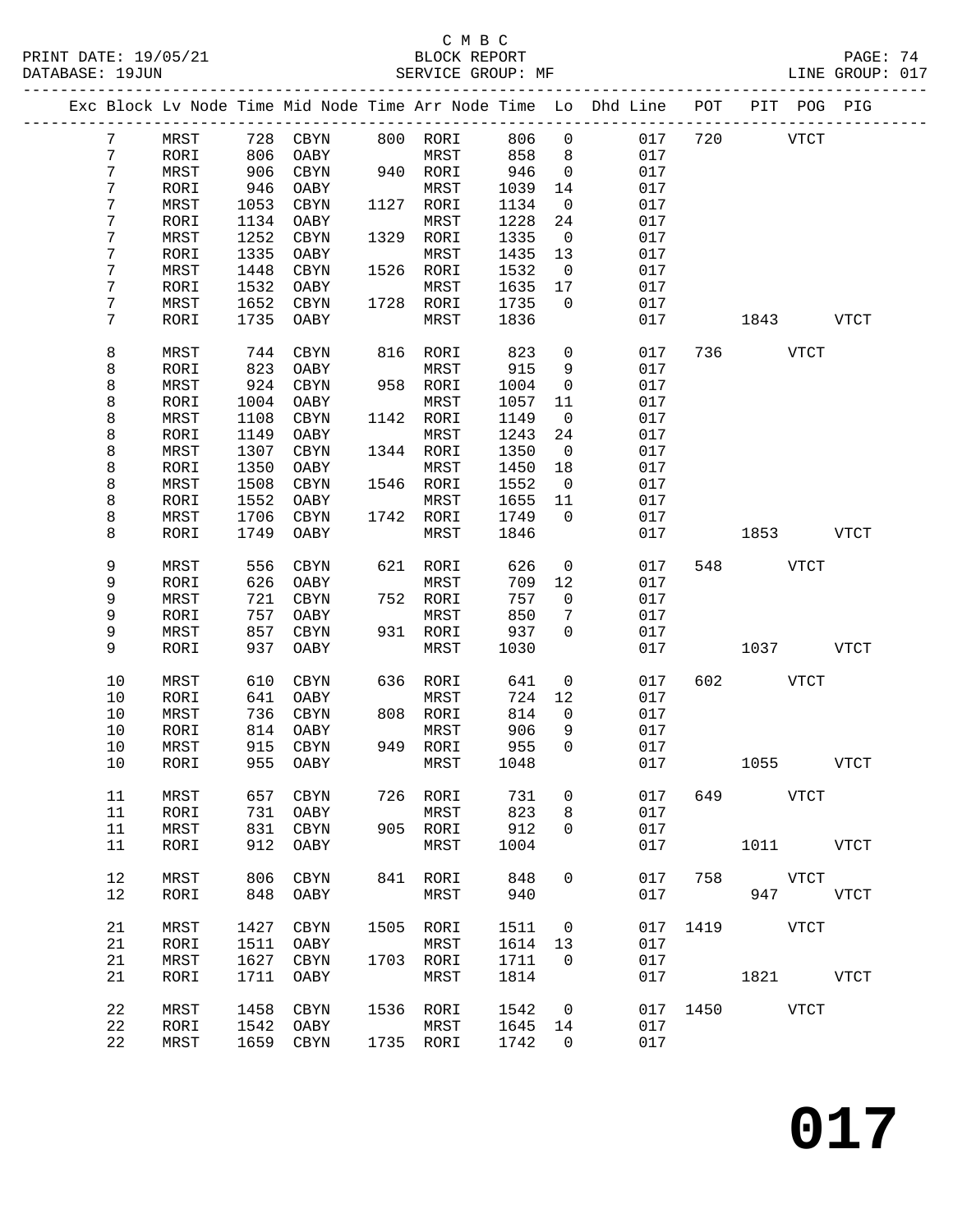### C M B C<br>BLOCK REPORT

| PRINT DATE: 19/05/21 |                      |                              |                              | DATABASE: 19JUN                    |              | BLOCK REPORT<br>SERVICE GROUP: MF |                              |                                  |                                                                                |     |                             | PAGE: 75<br>LINE GROUP: 017 |  |
|----------------------|----------------------|------------------------------|------------------------------|------------------------------------|--------------|-----------------------------------|------------------------------|----------------------------------|--------------------------------------------------------------------------------|-----|-----------------------------|-----------------------------|--|
|                      |                      |                              |                              | ---------------------------------- |              |                                   |                              |                                  | Exc Block Lv Node Time Mid Node Time Arr Node Time Lo Dhd Line POT PIT POG PIG |     |                             |                             |  |
|                      | 22                   |                              |                              |                                    |              | RORI 1742 OABY MRST 1843          |                              |                                  |                                                                                |     | 017 1850                    | VTCT                        |  |
|                      | 23<br>23<br>23<br>23 | MRST<br>RORI<br>MRST<br>RORI | 1524<br>1608<br>1721<br>1804 | CBYN<br>OABY<br>CBYN<br>OABY       | 1602         | RORI<br>MRST<br>1757 RORI<br>MRST | 1608<br>1711<br>1804<br>1859 | 10<br>$\Omega$                   | $\overline{0}$<br>017<br>017                                                   | 017 | 017 1516 VTCT<br>1906 - 190 | VTCT                        |  |
|                      | 24<br>24<br>24<br>24 | MRST<br>RORI<br>MRST<br>RORI | 1539<br>1623<br>1743<br>1826 | CBYN<br>OABY<br>CBYN<br>OABY       | 1617         | RORI<br>MRST<br>1819 RORI<br>MRST | 1623<br>1728<br>1826<br>1920 | $\overline{0}$<br>15<br>$\Omega$ | 017<br>017                                                                     | 017 | 017 1531 VTCT<br>1926 - 192 | VTCT                        |  |
|                      | 25<br>25             | MRST<br>RORI                 | 1547<br>1631                 | CBYN<br>OABY                       | 1625         | RORI<br>MRST                      | 1631<br>1736                 | $\Omega$                         |                                                                                | 017 | 017 1539 VTCT<br>1743       | VTCT                        |  |
|                      | 26<br>26             | MRST<br>RORI                 | 1611<br>1655                 | CBYN<br>OABY                       | 1648         | RORI<br>MRST                      | 1655<br>1800                 | $\Omega$                         |                                                                                | 017 | 017 1603 VTCT<br>1807       | VTCT                        |  |
|                      | 27<br>27<br>27<br>27 | MRST<br>RORI<br>MRST<br>RORI | 1643<br>1727<br>1846         | CBYN<br>OABY<br>CBYN<br>1926 OABY  | 1719<br>1920 | RORI<br>MRST<br>RORI<br>MRST      | 1727<br>1830<br>1926<br>2016 | $\Omega$<br>16<br>$\Omega$       | 017<br>017                                                                     | 017 | 017 1635 VTCT<br>2022 2023  | VTCT                        |  |

**017**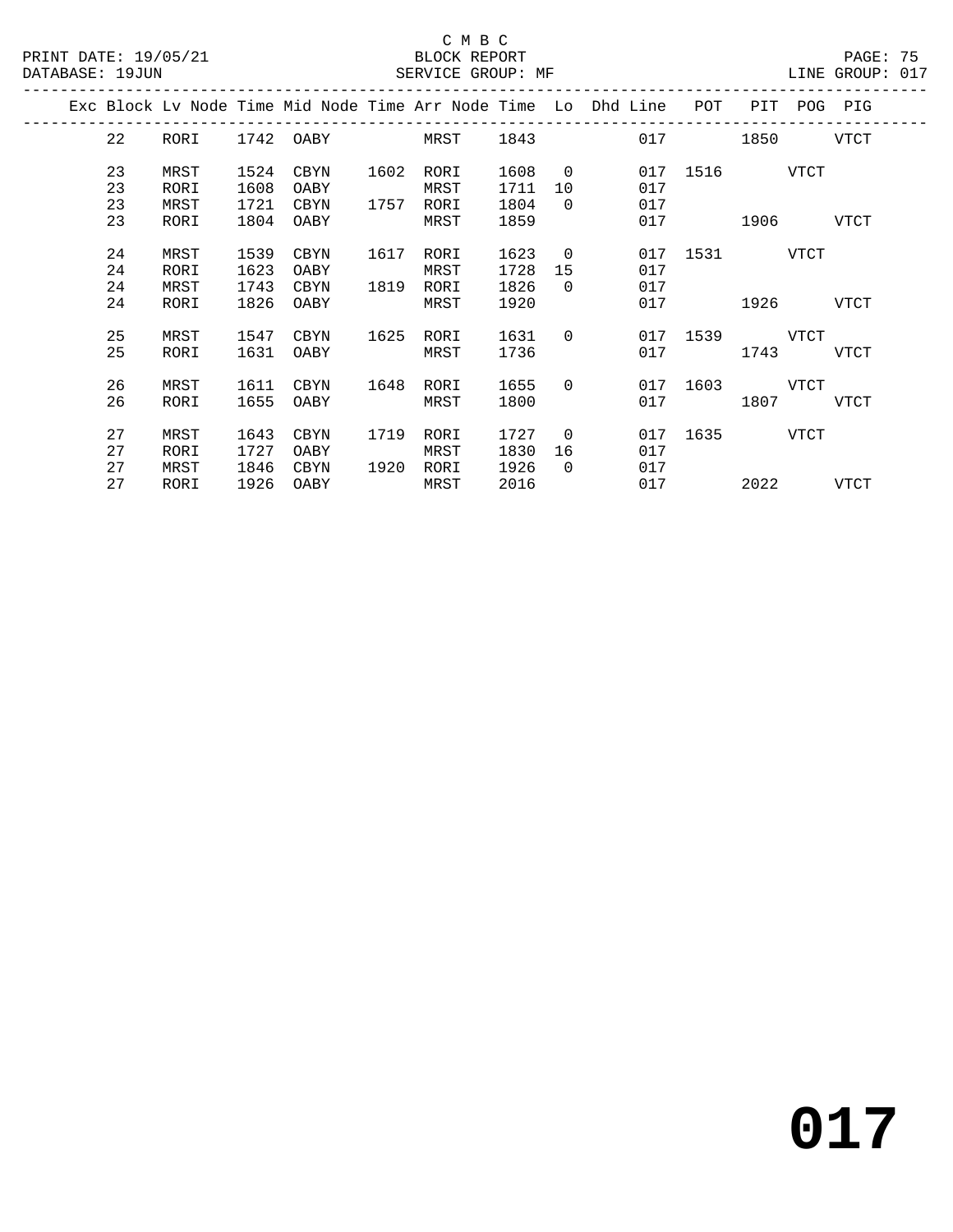|                                      |       | PRINT DATE: 19/05/21<br>DATABASE: 19JUN                                            |              |                     | 5/21                                                                                                                                               |      | BLOCK REPORT<br>SERVICE GROUP: MF |            |                |                                           |     |                                                                                                                                                                         |           |             | PAGE: 76<br>LINE GROUP: 019 |  |
|--------------------------------------|-------|------------------------------------------------------------------------------------|--------------|---------------------|----------------------------------------------------------------------------------------------------------------------------------------------------|------|-----------------------------------|------------|----------------|-------------------------------------------|-----|-------------------------------------------------------------------------------------------------------------------------------------------------------------------------|-----------|-------------|-----------------------------|--|
| MTST<br>PNGR<br>STLP<br>ULP1<br>VTCT |       | METROTOWN STAILON<br>PENDER & GRANVILLE<br>STANLEY PARK LOOP<br>PENDER & GRANVILLE |              |                     | AlON ALMA & 10 AV NORTH<br>CMHA CAMBIE & HASTINGS<br>HRPN HOMER & PENDER<br>KYBY KINGSWAY & BROADWAY<br>UNIVERSITY LOOP<br>Vancouver Trolley Depot |      |                                   |            |                | KYJO KINGSWAY & JOYCE<br>OA41 OAK & 41 AV |     | BYGR BROADWAY & GRANVILLE<br>GRBY GRANVILLE & BROADWAY<br>JOKY JOYCE & KINGSWAY<br>PNHM PENDER & HAMILTON<br>STTE PACIFIC CENTRAL STATION<br>VTC Vancouver Diesel Depot |           |             |                             |  |
|                                      |       |                                                                                    |              |                     | Exc Block Lv Node Time Mid Node Time Arr Node Time Lo Dhd Line POT PIT POG PIG                                                                     |      |                                   |            |                |                                           |     |                                                                                                                                                                         |           |             |                             |  |
|                                      |       | 1                                                                                  |              |                     | KYJO 456                                                                                                                                           |      |                                   |            |                |                                           |     | MTST 504 1 019 431 VTCT                                                                                                                                                 |           |             |                             |  |
|                                      |       | $\mathbf 1$                                                                        | MTST         |                     |                                                                                                                                                    |      |                                   | $551 \t 4$ |                |                                           | 019 |                                                                                                                                                                         |           |             |                             |  |
|                                      |       | $\mathbf{1}$                                                                       | STLP         |                     |                                                                                                                                                    |      |                                   | 645 12     |                |                                           | 019 |                                                                                                                                                                         |           |             |                             |  |
|                                      |       | $\mathbf{1}$                                                                       | MTST         |                     | 657 KYBY 725 STLP                                                                                                                                  |      |                                   | 751        |                | $6\overline{6}$                           | 019 |                                                                                                                                                                         |           |             |                             |  |
|                                      |       | $\mathbf 1$                                                                        | STLP         | 757                 | KYBY                                                                                                                                               | 827  | MTST                              | 859        | 13             |                                           | 019 |                                                                                                                                                                         |           |             |                             |  |
|                                      |       | $\mathbf 1$                                                                        | MTST         |                     | KYBY                                                                                                                                               | 949  | STLP                              | 1017       | 15             |                                           | 019 |                                                                                                                                                                         |           |             |                             |  |
|                                      |       | 1                                                                                  | STLP         | 912<br>1032<br>1032 | KYBY                                                                                                                                               | 1102 | MTST                              | 1135       | 18             |                                           | 019 |                                                                                                                                                                         |           |             |                             |  |
|                                      |       | 1                                                                                  | MTST         | 1153                | KYBY                                                                                                                                               | 1228 | STLP                              | 1258       | $\overline{7}$ |                                           | 019 |                                                                                                                                                                         |           |             |                             |  |
|                                      |       | 1                                                                                  |              |                     |                                                                                                                                                    |      |                                   |            |                |                                           | 019 |                                                                                                                                                                         |           |             |                             |  |
|                                      |       |                                                                                    | STLP         | 1305                | KYBY                                                                                                                                               | 1339 | MTST                              | 1419 19    |                |                                           |     |                                                                                                                                                                         |           |             |                             |  |
|                                      |       | $\mathbf 1$                                                                        | MTST         | 1438                | KYBY                                                                                                                                               | 1517 | STLP                              | 1548       | 8 <sup>8</sup> |                                           | 019 |                                                                                                                                                                         |           |             |                             |  |
|                                      |       | 1                                                                                  | STLP         | 1556                | KYBY                                                                                                                                               |      | 1631 MTST<br>1804 STLP 1834       | 1712 14    |                |                                           | 019 |                                                                                                                                                                         |           |             |                             |  |
|                                      |       | 1                                                                                  | MTST         | 1726                | KYBY                                                                                                                                               |      |                                   |            | 8              |                                           | 019 |                                                                                                                                                                         |           |             |                             |  |
|                                      |       | $\mathbf 1$                                                                        | STLP         |                     | 1842 KYBY                                                                                                                                          |      | 1914 MTST                         | 1950       |                |                                           |     | 019                                                                                                                                                                     | 2025 2020 |             | VTCT                        |  |
|                                      |       | 2                                                                                  | KYJO         | 519                 |                                                                                                                                                    |      | MTST                              |            |                | 527 1                                     | 019 |                                                                                                                                                                         | 454       | VTCT        |                             |  |
|                                      |       | 2                                                                                  | MTST         |                     | 528 KYBY 553 STLP                                                                                                                                  |      |                                   | 614 11     |                |                                           | 019 |                                                                                                                                                                         |           |             |                             |  |
|                                      |       | 2                                                                                  | STLP         | 625                 | KYBY 652 MTST                                                                                                                                      |      |                                   | 715        | 10             |                                           | 019 |                                                                                                                                                                         |           |             |                             |  |
|                                      |       | 2                                                                                  | MTST         | 725                 | KYBY                                                                                                                                               | 757  | STLP                              | 824        | 8 <sup>8</sup> |                                           | 019 |                                                                                                                                                                         |           |             |                             |  |
|                                      |       | $\mathbf{2}$                                                                       | <b>STLP</b>  | 832                 | KYBY                                                                                                                                               | 903  | MTST                              | 936        | 13             |                                           | 019 |                                                                                                                                                                         |           |             |                             |  |
|                                      |       | 2                                                                                  | MTST         | 949                 | KYBY                                                                                                                                               | 1026 | STLP                              | 1054       | 13             |                                           | 019 |                                                                                                                                                                         |           |             |                             |  |
|                                      |       | $\mathbf{2}$                                                                       | <b>STLP</b>  | 1107                | KYBY                                                                                                                                               | 1138 | MTST                              | 1216       | 13             |                                           | 019 |                                                                                                                                                                         |           |             |                             |  |
|                                      |       | 2                                                                                  | MTST         | 1229                | KYBY                                                                                                                                               | 1306 | STLP                              | 1336       | 8 <sup>8</sup> |                                           | 019 |                                                                                                                                                                         |           |             |                             |  |
|                                      |       | $\mathbf{2}$                                                                       | STLP         | 1344                | KYBY                                                                                                                                               | 1418 | MTST                              | 1458       | 13             |                                           | 019 |                                                                                                                                                                         |           |             |                             |  |
|                                      |       | 2                                                                                  | MTST         | 1511                | KYBY                                                                                                                                               | 1550 | STLP                              | 1622       | 10             |                                           | 019 |                                                                                                                                                                         |           |             |                             |  |
|                                      |       | 2                                                                                  | STLP         | 1632                | KYBY                                                                                                                                               | 1707 | MTST                              | 1748 15    |                |                                           | 019 |                                                                                                                                                                         |           |             |                             |  |
|                                      |       | 2                                                                                  | MTST         | 1803                | KYBY                                                                                                                                               | 1841 | STLP                              | 1908       | 9              |                                           | 019 |                                                                                                                                                                         |           |             |                             |  |
|                                      |       | $\overline{2}$                                                                     | STLP         |                     | 1917 KYBY                                                                                                                                          |      | 1948 MTST                         | 2020       |                |                                           |     | 019                                                                                                                                                                     | 2051 VTCT |             |                             |  |
|                                      |       |                                                                                    | KYBY         | 532                 |                                                                                                                                                    | 547  | MTST                              | 555        | 3              |                                           | 019 | 510                                                                                                                                                                     |           | <b>VTCT</b> |                             |  |
|                                      |       | 3                                                                                  |              | 558                 | KYJO                                                                                                                                               | 624  |                                   | 647        |                |                                           | 019 |                                                                                                                                                                         |           |             |                             |  |
|                                      |       | 3                                                                                  | MTST         |                     | KYBY                                                                                                                                               |      | ${\tt STLP}$                      |            | 11             |                                           |     |                                                                                                                                                                         |           |             |                             |  |
|                                      |       | 3                                                                                  | <b>STLP</b>  | 658                 | KYBY                                                                                                                                               | 725  | MTST                              | 750        | 11             |                                           | 019 |                                                                                                                                                                         |           |             |                             |  |
|                                      |       | 3                                                                                  | ${\tt MTST}$ | 801                 | KYBY                                                                                                                                               | 837  | STLP                              | 906        | 14             |                                           | 019 |                                                                                                                                                                         |           |             |                             |  |
|                                      |       | 3                                                                                  | <b>STLP</b>  | 920                 | KYBY                                                                                                                                               | 951  | ${\tt MTST}$                      | 1024       | 15             |                                           | 019 |                                                                                                                                                                         |           |             |                             |  |
|                                      |       | 3                                                                                  | MTST         | 1039                | KYBY                                                                                                                                               | 1114 | ${\tt STLP}$                      | 1144       | 10             |                                           | 019 |                                                                                                                                                                         |           |             |                             |  |
|                                      |       | 3                                                                                  | <b>STLP</b>  | 1154                | KYBY                                                                                                                                               | 1226 | ${\tt MTST}$                      | 1305       | 11             |                                           | 019 |                                                                                                                                                                         |           |             |                             |  |
|                                      |       | 3                                                                                  | MTST         | 1316                | KYBY                                                                                                                                               | 1353 | STLP                              | 1423       | $10$           |                                           | 019 |                                                                                                                                                                         |           |             |                             |  |
|                                      |       | 3                                                                                  | ${\tt STLP}$ | 1433                | KYBY                                                                                                                                               | 1507 | MTST                              | 1547       | 13             |                                           | 019 |                                                                                                                                                                         |           |             |                             |  |
|                                      |       | 3                                                                                  | MTST         | 1600                | KYBY                                                                                                                                               | 1638 | <b>STLP</b>                       | 1711       | 9              |                                           | 019 |                                                                                                                                                                         |           |             |                             |  |
|                                      |       | 3                                                                                  | <b>STLP</b>  | 1720                | KYBY                                                                                                                                               | 1755 | MTST                              | 1838       | 19             |                                           | 019 |                                                                                                                                                                         |           |             |                             |  |
|                                      |       | 3                                                                                  | MTST         | 1857                | KYBY                                                                                                                                               | 1931 | <b>STLP</b>                       | 1957       | 10             |                                           | 019 |                                                                                                                                                                         |           |             |                             |  |
|                                      |       | 3                                                                                  | <b>STLP</b>  | 2007                | KYBY                                                                                                                                               | 2036 | MTST                              | 2105       | 18             |                                           | 019 |                                                                                                                                                                         |           |             |                             |  |
|                                      |       | 3                                                                                  | MTST         | 2123                | KYBY                                                                                                                                               | 2153 | <b>STLP</b>                       | 2218       | 0              |                                           | 019 |                                                                                                                                                                         |           |             |                             |  |
|                                      |       | 3                                                                                  | <b>STLP</b>  | 2218                | KYBY                                                                                                                                               | 2247 | MTST                              | 2315       | 16             |                                           | 019 |                                                                                                                                                                         |           |             |                             |  |
|                                      |       | 3                                                                                  | MTST         | 2331                | KYBY                                                                                                                                               | 2356 | ${\tt STLP}$                      | 2421       | 0              |                                           | 019 |                                                                                                                                                                         |           |             |                             |  |
|                                      | GR 3  |                                                                                    | <b>STLP</b>  | 2421                | KYBY                                                                                                                                               | 2502 | ${\tt MTST}$                      | 2524       | 1              |                                           | 019 |                                                                                                                                                                         |           |             |                             |  |
|                                      | #GR 3 |                                                                                    | STLP         | 2421                | KYBY                                                                                                                                               | 2502 | ${\tt MTST}$                      | 2524       | $\mathbf 1$    |                                           | 019 |                                                                                                                                                                         |           |             |                             |  |
|                                      |       |                                                                                    |              |                     |                                                                                                                                                    |      |                                   |            |                |                                           |     |                                                                                                                                                                         |           |             |                             |  |

C M B C

**019**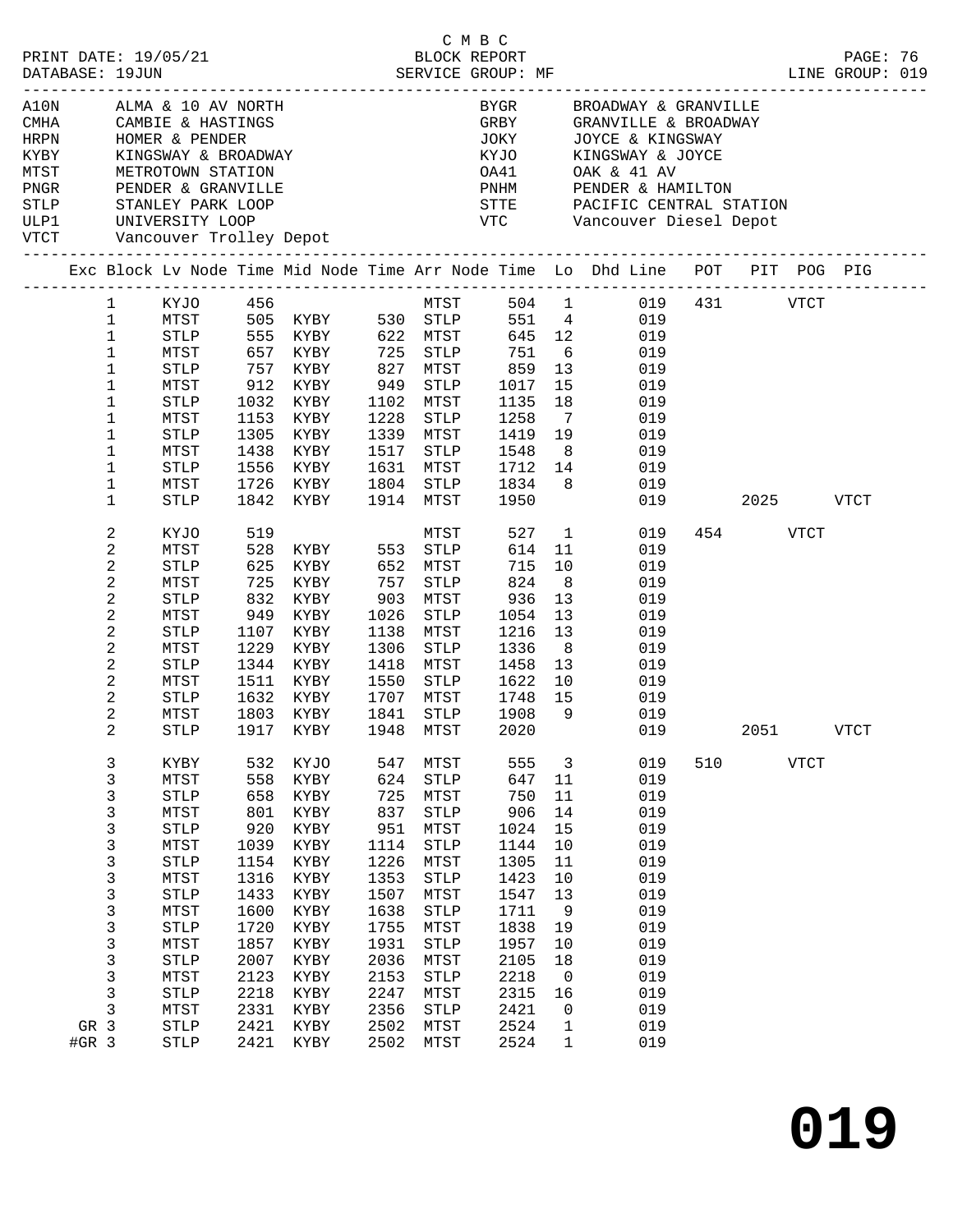|  |              |                       |             | Exc Block Lv Node Time Mid Node Time Arr Node Time Lo Dhd Line POT |              |              |              |                              |                 |                          | PIT POG PIG |             |
|--|--------------|-----------------------|-------------|--------------------------------------------------------------------|--------------|--------------|--------------|------------------------------|-----------------|--------------------------|-------------|-------------|
|  | $\mathbf{3}$ | MTST                  | 2525        |                                                                    |              |              |              |                              | JOKY 2533 3 019 |                          |             |             |
|  | $\mathbf{3}$ | JOKY                  |             | 2536   0A41   2551   0A41   2551                                   |              |              |              |                              | 041             | 2559                     |             | VTCT        |
|  |              |                       |             |                                                                    |              |              |              |                              |                 |                          |             |             |
|  | 4            | KYJO                  | 534         |                                                                    |              | MTST         | 542          | $\mathbf{1}$                 | 019             | 509 VTCT                 |             |             |
|  | 4            | MTST                  | 543         | KYBY                                                               | 609          | STLP         | 632          | 6                            | 019             |                          |             |             |
|  | 4            | $\operatorname{STLP}$ | 638         | KYBY                                                               | 705          | MTST         | 730          | 11                           | 019             |                          |             |             |
|  | 4            | MTST                  | 741         | KYBY                                                               | 817          | STLP         | 846          | 10                           | 019             |                          |             |             |
|  | 4            | STLP                  | 856         | KYBY                                                               | 927          | MTST         | 1000         | 14                           | 019             |                          |             |             |
|  | 4            | MTST                  | 1014        | KYBY                                                               | 1050         | STLP         | 1118         | 12                           | 019             |                          |             |             |
|  | 4            | <b>STLP</b>           | 1130        | KYBY                                                               | 1202         | MTST         | 1241         | 12                           | 019             |                          |             |             |
|  | 4            | MTST                  | 1253        | KYBY                                                               | 1330         | STLP         | 1400         | 9                            | 019             |                          |             |             |
|  | 4            | <b>STLP</b>           | 1409        | KYBY                                                               | 1443         | MTST         | 1523         | 13                           | 019             |                          |             |             |
|  | 4            | MTST                  | 1536        | KYBY                                                               | 1614         | STLP         | 1647         | 9                            | 019             |                          |             |             |
|  | 4            | <b>STLP</b>           | 1656        | KYBY                                                               | 1731         | MTST         | 1814         | 17                           | 019             |                          |             |             |
|  | 4            | MTST                  | 1831        | KYBY                                                               | 1907         | STLP         | 1933         | 10                           | 019             |                          |             |             |
|  | 4            | <b>STLP</b>           | 1943        | KYBY                                                               | 2012         | MTST         | 2042         |                              | 019             | 2113                     |             | VTCT        |
|  |              |                       |             |                                                                    |              |              |              |                              |                 |                          |             |             |
|  | 5            | CMHA                  | 557         | PNGR                                                               | 601          | STLP         | 609          | $\overline{1}$               | 019             | 523 and $\overline{523}$ | VTCT        |             |
|  | 5            | <b>STLP</b>           | 610         | KYBY                                                               | 637          | MTST         | 700          | 14                           | 019             |                          |             |             |
|  | 5            | MTST                  | 714         | KYBY                                                               | 746          | STLP         | 813          | 8 <sup>8</sup>               | 019             |                          |             |             |
|  | 5            | <b>STLP</b>           | 821         | KYBY                                                               | 851          | MTST         | 923          | 14                           | 019             |                          |             |             |
|  | 5            | MTST                  | 937         | KYBY                                                               | 1014         | STLP         | 1042         | 14                           | 019             |                          |             |             |
|  | 5            | <b>STLP</b>           | 1056        | KYBY                                                               | 1126         | MTST         | 1159         | 18                           | 019             |                          |             |             |
|  | 5            | MTST                  | 1217        | KYBY                                                               | 1254         | STLP         | 1324         | 7                            | 019             |                          |             |             |
|  | 5            | <b>STLP</b>           | 1331        | KYBY                                                               | 1405         | MTST         | 1445         | 15                           | 019             |                          |             |             |
|  | 5            | MTST                  | 1500        | KYBY                                                               | 1539         | STLP         | 1611         | 9                            | 019             |                          |             |             |
|  | 5            | <b>STLP</b>           | 1620        | KYBY                                                               | 1655         | MTST         | 1736         | 14                           | 019             |                          |             |             |
|  | 5            | MTST                  | 1750        | KYBY                                                               | 1828         | STLP         | 1858         | $7\phantom{.0}\phantom{.0}7$ | 019             |                          |             |             |
|  | 5            | $\operatorname{STLP}$ | 1905        | KYBY                                                               | 1936         | MTST         | 2008         | 15                           | 019             |                          |             |             |
|  | 5            | MTST                  | 2023        | KYBY                                                               | 2053         | STLP         | 2118         | $\overline{0}$               | 019             |                          |             |             |
|  | 5            | $\operatorname{STLP}$ | 2118        | KYBY                                                               | 2147         | MTST         | 2216         | 10                           | 019             |                          |             |             |
|  | 5            | MTST                  | 2226        | KYBY                                                               | 2253         | STLP         | 2317         | $\overline{0}$               | 019             |                          |             |             |
|  | 5            | STLP                  | 2317        | KYBY                                                               | 2346         | MTST         | 2412         | $\mathsf{O}$                 | 019             |                          |             |             |
|  | 5            | MTST                  | 2412        |                                                                    |              | JOKY         | 2420         | 2                            | 019             |                          |             |             |
|  | 5            | JOKY                  | 2422        | OA41                                                               | 2437         | OA41         | 2437         |                              | 041             | 2447                     |             | VTCT        |
|  | 6            |                       | 559         |                                                                    |              | MTST         | 607          |                              | 019             | 534 VTCT                 |             |             |
|  | 6            | KYJO<br>MTST          | 610         |                                                                    |              | 636 STLP     | 659          | $\overline{\mathbf{3}}$<br>9 | 019             |                          |             |             |
|  | 6            | <b>STLP</b>           | 708         | KYBY<br>KYBY                                                       |              | 735 MTST     | 802          | 10                           | 019             |                          |             |             |
|  |              |                       |             |                                                                    |              |              |              |                              |                 |                          |             |             |
|  | 6            | ${\tt MTST}$          |             | 812 KYBY 848 STLP 917 15                                           |              |              |              |                              | 019             |                          |             |             |
|  | 6<br>6       | STLP<br>MTST          | 932<br>1051 | KYBY<br>KYBY                                                       | 1002<br>1126 | MTST<br>STLP | 1035<br>1156 | 16<br>8                      | 019<br>019      |                          |             |             |
|  | 6            | <b>STLP</b>           | 1204        | KYBY                                                               | 1238         | MTST         | 1317         | 12                           | 019             |                          |             |             |
|  | 6            | MTST                  | 1329        | KYBY                                                               | 1405         | STLP         | 1436         | 9                            | 019             |                          |             |             |
|  | 6            | <b>STLP</b>           | 1445        | KYBY                                                               | 1519         | MTST         | 1559         | 14                           | 019             |                          |             |             |
|  | 6            | MTST                  | 1613        | KYBY                                                               | 1651         | STLP         | 1725         | 7                            | 019             |                          |             |             |
|  | 6            | <b>STLP</b>           | 1732        | KYBY                                                               | 1807         | MTST         | 1849         | 20                           | 019             |                          |             |             |
|  | 6            | MTST                  | 1909        | KYBY                                                               | 1943         | STLP         | 2009         | 10                           | 019             |                          |             |             |
|  | 6            | STLP                  | 2019        | KYBY                                                               | 2048         | MTST         | 2117         |                              | 019             | 2148                     |             | <b>VTCT</b> |
|  |              |                       |             |                                                                    |              |              |              |                              |                 |                          |             |             |
|  |              |                       |             |                                                                    |              |              |              |                              |                 |                          |             |             |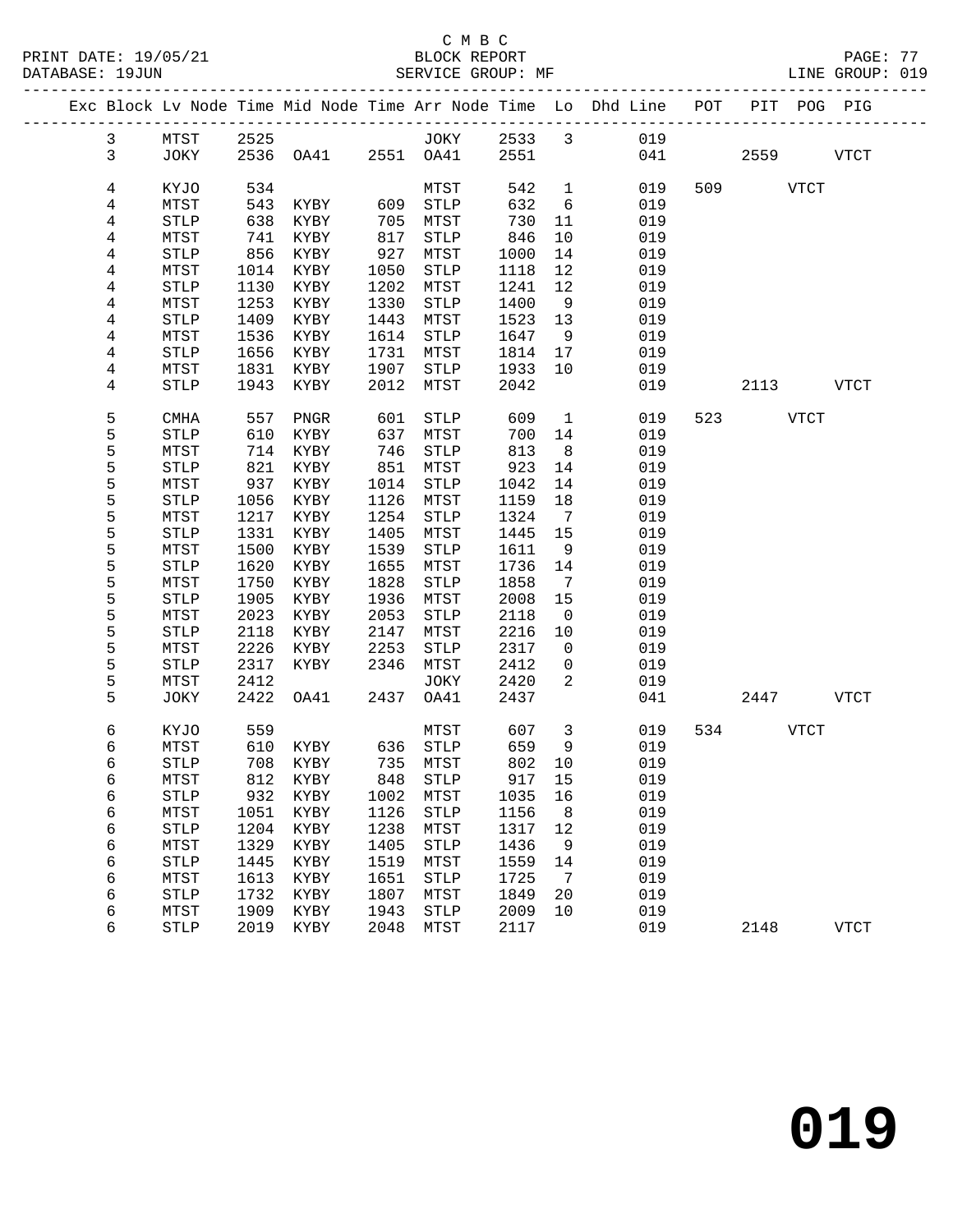#### C M B C<br>BLOCK REPORT PRINT DATE: 19/05/21 BLOCK REPORT PAGE: 78 SERVICE GROUP: MF

|                 |                       |      |               |      |                       |      |                         | Exc Block Lv Node Time Mid Node Time Arr Node Time Lo Dhd Line POT |     |             |             | PIT POG PIG |
|-----------------|-----------------------|------|---------------|------|-----------------------|------|-------------------------|--------------------------------------------------------------------|-----|-------------|-------------|-------------|
| $7\phantom{.}$  | KYJO                  | 609  |               |      | MTST                  | 617  | $\overline{\mathbf{3}}$ | 019                                                                |     | 544         | VTCT        |             |
| $7\overline{ }$ | MTST                  | 620  | KYBY 646 STLP |      |                       | 709  | 9                       | 019                                                                |     |             |             |             |
| 7               | <b>STLP</b>           | 718  | KYBY          | 745  | MTST                  | 812  | 11                      | 019                                                                |     |             |             |             |
| 7               | MTST                  | 823  | KYBY          | 900  | STLP                  | 928  | 16                      | 019                                                                |     |             |             |             |
| 7               | $\operatorname{STLP}$ | 944  | KYBY          | 1014 | MTST                  | 1047 | 16                      | 019                                                                |     |             |             |             |
| 7               | MTST                  | 1103 | KYBY          | 1138 | STLP                  | 1208 | 8                       | 019                                                                |     |             |             |             |
| 7               | $\operatorname{STLP}$ | 1216 | KYBY          | 1250 | MTST                  | 1329 | 12                      | 019                                                                |     |             |             |             |
| $\overline{7}$  | MTST                  | 1341 | KYBY          | 1417 | ${\tt STLP}$          | 1448 | 9                       | 019                                                                |     |             |             |             |
| 7               | <b>STLP</b>           | 1457 | KYBY          | 1531 | MTST                  | 1611 | 15                      | 019                                                                |     |             |             |             |
| 7               | MTST                  | 1626 | KYBY          | 1704 | <b>STLP</b>           | 1738 | 6                       | 019                                                                |     |             |             |             |
| 7               | <b>STLP</b>           | 1744 | KYBY          | 1819 | MTST                  | 1901 |                         | 019                                                                |     | 1936        |             | VTCT        |
| 8               | KYBY                  | 612  | KYJO          | 627  | MTST                  | 635  | $\mathbf{3}$            | 019                                                                | 550 |             | <b>VTCT</b> |             |
| 8               | MTST                  | 638  | KYBY          | 705  | <b>STLP</b>           | 729  | $7\overline{ }$         | 019                                                                |     |             |             |             |
| 8               | <b>STLP</b>           | 736  | KYBY          | 805  | MTST                  | 834  | 13                      | 019                                                                |     |             |             |             |
| 8               | MTST                  | 847  | KYBY          | 924  | <b>STLP</b>           | 952  | 16                      | 019                                                                |     |             |             |             |
| 8               | <b>STLP</b>           | 1008 | KYBY          | 1038 | MTST                  | 1111 | 16                      | 019                                                                |     |             |             |             |
| 8               | MTST                  | 1127 | KYBY          | 1202 | STLP                  | 1232 | 8                       | 019                                                                |     |             |             |             |
| 8               | $\operatorname{STLP}$ | 1240 | KYBY          | 1314 | MTST                  | 1354 | 9                       | 019                                                                |     |             |             |             |
| 8               | MTST                  | 1403 | KYBY          | 1441 | ${\tt STLP}$          | 1512 | 9                       | 019                                                                |     |             |             |             |
| 8               | <b>STLP</b>           | 1521 | KYBY          | 1555 | MTST                  | 1635 | 15                      | 019                                                                |     |             |             |             |
| 8               | MTST                  | 1650 | KYBY          | 1728 | <b>STLP</b>           | 1802 | 8                       | 019                                                                |     |             |             |             |
| 8               | <b>STLP</b>           | 1810 | KYBY          | 1842 | MTST                  | 1922 | 14                      | 019                                                                |     |             |             |             |
| 8               | MTST                  | 1936 | KYBY          | 2006 | <b>STLP</b>           | 2031 | 12                      | 019                                                                |     |             |             |             |
| 8               | <b>STLP</b>           | 2043 | KYBY          | 2112 | MTST                  | 2141 | 5                       | 019                                                                |     |             |             |             |
| 8               | MTST                  | 2146 | KYBY          | 2213 | STLP                  | 2237 | $\Omega$                | 019                                                                |     |             |             |             |
| 8               | <b>STLP</b>           | 2237 | KYBY          | 2306 | MTST                  | 2332 |                         | 019                                                                |     | 2359        |             | VTCT        |
| 9               | KYJO                  | 618  |               |      | MTST                  | 626  | $\mathbf{3}$            | 019                                                                | 553 | <b>VTCT</b> |             |             |
| 9               | MTST                  | 629  | KYBY          | 655  | STLP                  | 718  | 10                      | 019                                                                |     |             |             |             |
| 9               | $\operatorname{STLP}$ | 728  | KYBY          | 755  | MTST                  | 822  | 13                      | 019                                                                |     |             |             |             |
| 9               | MTST                  | 835  | KYBY          | 912  | $\operatorname{STLP}$ | 940  | 16                      | 019                                                                |     |             |             |             |
| 9               | <b>STLP</b>           | 956  | KYBY          | 1026 | MTST                  | 1059 | 16                      | 019                                                                |     |             |             |             |
| 9               | MTST                  | 1115 | KYBY          | 1150 | <b>STLP</b>           | 1220 | 8                       | 019                                                                |     |             |             |             |
| 9               | <b>STLP</b>           | 1228 | KYBY          | 1302 | MTST                  | 1342 | 11                      | 019                                                                |     |             |             |             |
| 9               | MTST                  | 1353 | KYBY          | 1429 | <b>STLP</b>           | 1500 | 9                       | 019                                                                |     |             |             |             |
| 9               | <b>STLP</b>           | 1509 | KYBY          | 1543 | MTST                  | 1623 | 15                      | 019                                                                |     |             |             |             |
| 9               | MTST                  | 1638 | KYBY          | 1716 | STLP                  | 1750 | 9                       | 019                                                                |     |             |             |             |
| 9               | <b>STLP</b>           | 1759 | KYBY          | 1831 | MTST                  | 1911 | 9                       | 019                                                                |     |             |             |             |
| 9               | MTST                  | 1920 | KYBY          | 1954 | STLP                  | 2020 | 11                      | 019                                                                |     |             |             |             |
| 9               | <b>STLP</b>           | 2031 | KYBY          | 2100 | MTST                  | 2129 |                         | 019                                                                |     | 2200        |             | VTCT        |
|                 |                       |      |               |      |                       |      |                         |                                                                    |     |             |             |             |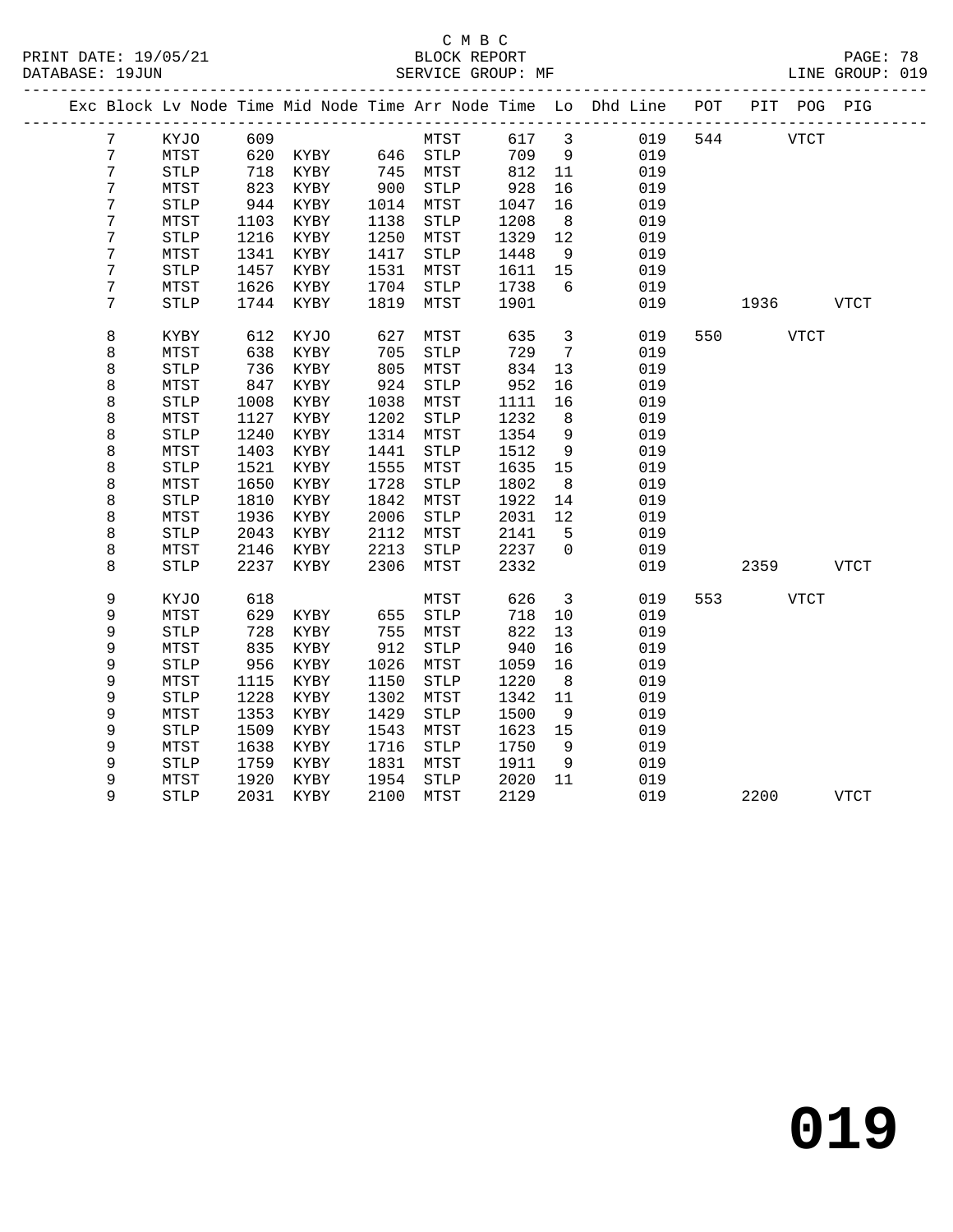# C M B C<br>BLOCK REPORT

| PRINT DATE: 19/05/21<br>DATABASE: 19JUN |        |                       |      | BLOCK REPORT<br>SERVICE GROUP:                                     |      | SERVICE GROUP: MF     |      |                       |   |            |     |      |             | PAGE: 79<br>LINE GROUP: 019 |  |
|-----------------------------------------|--------|-----------------------|------|--------------------------------------------------------------------|------|-----------------------|------|-----------------------|---|------------|-----|------|-------------|-----------------------------|--|
|                                         |        |                       |      | Exc Block Lv Node Time Mid Node Time Arr Node Time Lo Dhd Line POT |      |                       |      |                       |   |            |     |      | PIT POG PIG |                             |  |
|                                         | 10     | CMHA                  |      | 631 PNGR                                                           | 635  | STLP                  | 644  | $\overline{4}$        |   | 019        | 557 |      | <b>VTCT</b> |                             |  |
|                                         | 10     | <b>STLP</b>           | 648  | KYBY                                                               | 715  | MTST                  | 740  | 11                    |   | 019        |     |      |             |                             |  |
|                                         | 10     | MTST                  | 751  | KYBY                                                               | 827  | $\operatorname{STLP}$ | 856  | 12                    |   | 019        |     |      |             |                             |  |
|                                         | 10     | $\operatorname{STLP}$ | 908  | KYBY                                                               | 939  | MTST                  | 1012 | 15                    |   | 019        |     |      |             |                             |  |
|                                         | 10     | MTST                  | 1027 | KYBY                                                               | 1102 | STLP                  | 1132 | 10                    |   | 019        |     |      |             |                             |  |
|                                         | 10     | <b>STLP</b>           | 1142 | KYBY                                                               | 1214 | MTST                  | 1253 | 12                    |   | 019        |     |      |             |                             |  |
|                                         | 10     | MTST                  | 1305 | KYBY                                                               | 1342 | <b>STLP</b>           | 1412 | 9                     |   | 019        |     |      |             |                             |  |
|                                         | 10     | <b>STLP</b>           | 1421 | KYBY                                                               | 1455 | MTST                  | 1535 | 13                    |   | 019        |     |      |             |                             |  |
|                                         | 10     | MTST                  | 1548 | KYBY                                                               | 1626 | <b>STLP</b>           | 1659 | - 9                   |   | 019        |     |      |             |                             |  |
|                                         | $10$   | ${\tt STLP}$          | 1708 | KYBY                                                               | 1743 | MTST                  | 1826 | 17                    |   | 019        |     |      |             |                             |  |
|                                         | $10$   | MTST                  | 1843 | KYBY                                                               | 1919 | STLP                  | 1945 | 10                    |   | 019        |     |      |             |                             |  |
|                                         | 10     | ${\tt STLP}$          | 1955 | KYBY                                                               | 2024 | MTST                  | 2054 | $\overline{9}$        |   | 019        |     |      |             |                             |  |
|                                         | $10$   | MTST                  | 2103 | KYBY                                                               | 2133 | $\operatorname{STLP}$ | 2158 | $\mathsf{O}$          |   | 019        |     |      |             |                             |  |
|                                         | 10     | ${\tt STLP}$          | 2158 | KYBY                                                               | 2227 | MTST                  | 2255 | 12                    |   | 019        |     |      |             |                             |  |
|                                         | 10     | MTST                  | 2307 | KYBY                                                               | 2333 | STLP                  | 2355 | $\overline{0}$        |   | 019        |     |      |             |                             |  |
|                                         | GR 10  | <b>STLP</b>           | 2355 | KYBY                                                               | 2432 | MTST                  | 2454 | 10                    |   | 019        |     |      |             |                             |  |
| #GR 10                                  |        | <b>STLP</b>           | 2355 | KYBY                                                               | 2432 | MTST                  | 2454 | 10                    |   | 019        |     |      |             |                             |  |
|                                         | 10     | MTST                  | 2504 | KYBY                                                               | 2526 | PNHM                  | 2534 | 5                     | 3 | 019        |     |      |             |                             |  |
|                                         | GR 10  | <b>HRPN</b>           | 2542 | <b>BYGR</b>                                                        | 2559 | ULP1                  | 2620 | 5                     |   | 014        |     |      |             |                             |  |
| #GR 10                                  |        | HRPN                  | 2542 | <b>BYGR</b>                                                        | 2559 | ULP1                  | 2620 | 5                     |   | 014        |     |      |             |                             |  |
|                                         | 10     | ULP1                  | 2625 | A10N                                                               | 2635 | GRBY                  | 2643 |                       |   | 014        |     | 2657 |             | VTCT                        |  |
|                                         | 11     | KYJO                  | 632  |                                                                    |      | MTST                  | 640  | $\overline{7}$        |   | 019        | 606 |      | <b>VTCT</b> |                             |  |
|                                         | 11     | MTST                  | 647  | KYBY                                                               | 714  | <b>STLP</b>           | 738  | 7                     |   | 019        |     |      |             |                             |  |
|                                         | 11     | <b>STLP</b>           | 745  | KYBY                                                               | 815  | MTST                  | 847  | 13                    |   | 019        |     |      |             |                             |  |
|                                         | 11     | MTST                  | 900  | KYBY                                                               | 937  | <b>STLP</b>           | 1005 | 15                    |   | 019        |     |      |             |                             |  |
|                                         | 11     | <b>STLP</b>           | 1020 | KYBY                                                               | 1050 | MTST                  | 1123 | 17                    |   | 019        |     |      |             |                             |  |
|                                         | 11     | MTST                  | 1140 | KYBY                                                               | 1215 | <b>STLP</b>           | 1245 | $7\phantom{.0}$       |   | 019        |     |      |             |                             |  |
|                                         | 11     | STLP                  | 1252 | KYBY                                                               | 1326 | MTST                  | 1406 | 9                     |   | 019        |     |      |             |                             |  |
|                                         | 11     | MTST                  | 1415 | KYBY                                                               | 1453 | STLP                  | 1524 | 9                     |   | 019        |     |      |             |                             |  |
|                                         | 11     | <b>STLP</b>           | 1533 | KYBY                                                               | 1607 | MTST                  | 1647 | 15                    |   | 019        |     |      |             |                             |  |
|                                         | 11     | MTST                  | 1702 | KYBY                                                               | 1740 | <b>STLP</b>           | 1814 | $7\phantom{.0}$<br>13 |   | 019<br>019 |     |      |             |                             |  |
|                                         | 11     | <b>STLP</b>           | 1821 | KYBY                                                               | 1853 | MTST                  | 1933 | $\Omega$              |   |            |     |      |             |                             |  |
|                                         | $11\,$ | MTST                  | 1946 | KYBY                                                               | 2016 | $\operatorname{STLP}$ | 2041 |                       |   | 019        |     |      |             |                             |  |
|                                         | 11     | <b>STLP</b>           | 2041 |                                                                    |      | PNGR                  | 2051 |                       |   | 019        |     | 2123 |             | <b>VTCT</b>                 |  |
|                                         | 12     | KYJO                  | 649  |                                                                    |      | MTST                  | 657  | 9                     |   | 019        | 623 |      | <b>VTCT</b> |                             |  |
|                                         | $12$   | MTST                  | 706  | KYBY                                                               | 735  | STLP                  | 802  | $7\phantom{.0}$       |   | 019        |     |      |             |                             |  |
|                                         | 12     | STLP                  | 809  | KYBY                                                               | 839  | MTST                  | 911  | 14                    |   | 019        |     |      |             |                             |  |
|                                         | 12     | MTST                  | 925  | KYBY                                                               | 1002 | <b>STLP</b>           | 1030 | 14                    |   | 019        |     |      |             |                             |  |
|                                         | 12     | <b>STLP</b>           | 1044 | KYBY                                                               | 1114 | MTST                  | 1147 | 17                    |   | 019        |     |      |             |                             |  |

12 STLP 2106 PNGR 2116 019 2146 VTCT

 12 MTST 1204 KYBY 1241 STLP 1311 7 019 12 STLP 1318 KYBY 1352 MTST 1432 17 019 12 MTST 1449 KYBY 1528 STLP 1559 9 019 12 STLP 1608 KYBY 1643 MTST 1724 14 019 12 MTST 1738 KYBY 1816 STLP 1846 6 019 12 STLP 1852 KYBY 1924 MTST 2000 11 019 12 MTST 2011 KYBY 2041 STLP 2106 0 019

**019**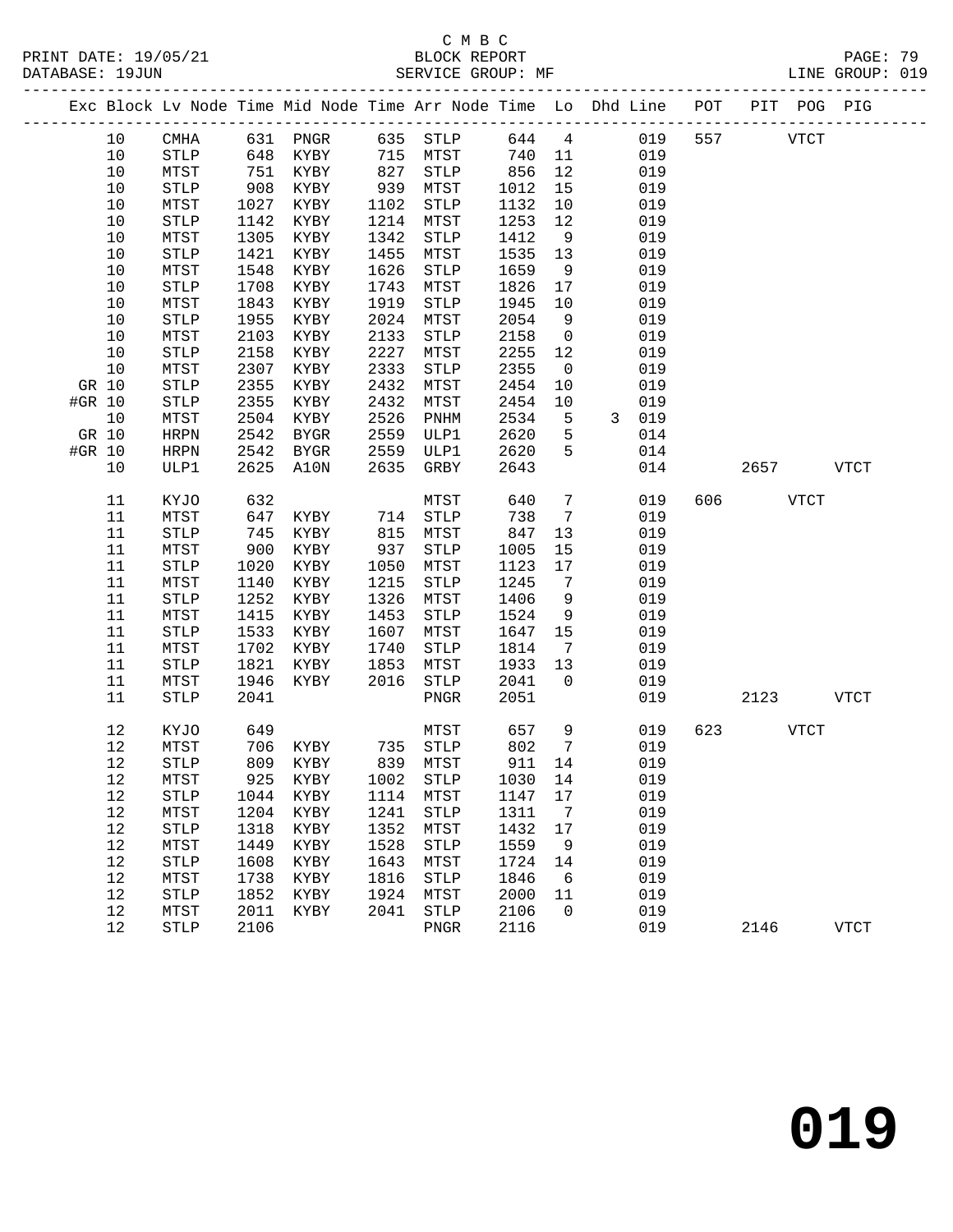#### C M B C<br>BLOCK REPORT SERVICE GROUP: MF

-------------------------------------------------------------------------------------------------

PRINT DATE: 19/05/21 BLOCK REPORT PAGE: 80

|        |    |                       |      |      |      |                       |              |                         | Exc Block Lv Node Time Mid Node Time Arr Node Time Lo Dhd Line | POT  | PIT  |             | POG PIG     |
|--------|----|-----------------------|------|------|------|-----------------------|--------------|-------------------------|----------------------------------------------------------------|------|------|-------------|-------------|
|        | 13 | KYJO                  | 719  |      |      | MTST                  | 728          | $\overline{4}$          | 019                                                            | 651  |      | <b>VTCT</b> |             |
|        | 13 | MTST                  | 732  | KYBY | 807  | <b>STLP</b>           | 835          | 9                       | 019                                                            |      |      |             |             |
|        | 13 | $\operatorname{STLP}$ | 844  | KYBY | 915  | ${\tt MTST}$          | 948          | 14                      | 019                                                            |      |      |             |             |
|        | 13 | MTST                  | 1002 | KYBY | 1038 | STLP                  | 1106         | 13                      | 019                                                            |      |      |             |             |
|        | 13 | ${\tt STLP}$          | 1119 | KYBY | 1150 | MTST                  | 1228         | 13                      | 019                                                            |      |      |             |             |
|        | 13 | MTST                  | 1241 | KYBY | 1318 | STLP                  | 1348         | 9                       | 019                                                            |      |      |             |             |
|        | 13 | <b>STLP</b>           | 1357 | KYBY | 1431 | ${\tt MTST}$          | 1511         | 13                      | 019                                                            |      |      |             |             |
|        | 13 | MTST                  | 1524 | KYBY | 1602 | <b>STLP</b>           | 1635         | 9                       | 019                                                            |      |      |             |             |
|        | 13 | $\operatorname{STLP}$ | 1644 | KYBY | 1719 | MTST                  | 1802         | 14                      | 019                                                            |      |      |             |             |
|        | 13 | MTST                  | 1816 | KYBY | 1854 | STLP                  | 1921         | 10                      | 019                                                            |      |      |             |             |
|        |    |                       |      |      |      |                       |              |                         |                                                                |      |      |             |             |
|        | 13 | <b>STLP</b>           | 1931 | KYBY | 2000 | ${\tt MTST}$          | 2030<br>2138 | 13                      | 019                                                            |      |      |             |             |
|        | 13 | MTST                  | 2043 | KYBY | 2113 | STLP                  |              | $\mathsf{O}$            | 019                                                            |      |      |             |             |
|        | 13 | <b>STLP</b>           | 2138 | KYBY | 2207 | MTST                  | 2235         | 14                      | 019                                                            |      |      |             |             |
|        | 13 | MTST                  | 2249 | KYBY | 2315 | STLP                  | 2337         | 0                       | 019                                                            |      |      |             |             |
|        | 13 | <b>STLP</b>           | 2337 | KYBY | 2404 | MTST                  | 2426         | 6                       | 019                                                            |      |      |             |             |
|        | 13 | MTST                  | 2432 | KYBY | 2456 | STLP                  | 2521         | $\mathsf{O}$            | 019                                                            |      |      |             |             |
| GR 13  |    | ${\tt STLP}$          | 2521 | KYBY | 2602 | MTST                  | 2624         | $\mathbf{1}$            | 019                                                            |      |      |             |             |
| #GR 13 |    | <b>STLP</b>           | 2521 | KYBY | 2602 | MTST                  | 2624         | $\mathbf{1}$            | 019                                                            |      |      |             |             |
|        | 13 | MTST                  | 2625 |      |      | JOKY                  | 2633         | $\mathbf 1$             | 019                                                            |      |      |             |             |
|        | 13 | JOKY                  | 2634 | OA41 | 2649 | OA41                  | 2649         |                         | 041                                                            |      | 2657 |             | <b>VTCT</b> |
|        | 14 | KYJO                  | 1400 |      |      | ${\tt MTST}$          | 1415         | 12                      | 019                                                            | 1327 |      | <b>VTCT</b> |             |
|        | 14 | MTST                  | 1427 | KYBY | 1505 | STLP                  | 1536         | 9                       | 019                                                            |      |      |             |             |
|        | 14 | <b>STLP</b>           | 1545 | KYBY | 1619 | MTST                  | 1659         | 15                      | 019                                                            |      |      |             |             |
|        | 14 | MTST                  | 1714 | KYBY | 1752 | <b>STLP</b>           | 1826         | 5                       | 019                                                            |      |      |             |             |
|        | 14 | ${\tt STLP}$          | 1831 | KYBY | 1903 | MTST                  | 1939         | 18                      | 019                                                            |      |      |             |             |
|        | 14 | MTST                  | 1957 | KYBY | 2027 | ${\tt STLP}$          | 2052         | $\mathsf{O}$            | 019                                                            |      |      |             |             |
|        | 14 | <b>STLP</b>           | 2052 | KYBY | 2121 | ${\tt MTST}$          | 2150         | 16                      | 019                                                            |      |      |             |             |
|        | 14 | MTST                  | 2206 | KYBY | 2233 | STLP                  | 2257         | $\overline{0}$          | 019                                                            |      |      |             |             |
|        | 14 | ${\tt STLP}$          | 2257 | KYBY | 2326 | MTST                  | 2352         | 10                      | 019                                                            |      |      |             |             |
|        | 14 | MTST                  | 2402 | KYBY | 2426 | STLP                  | 2451         | $\mathbf 0$             | 019                                                            |      |      |             |             |
| GR 14  |    | <b>STLP</b>           | 2451 | KYBY | 2532 | ${\tt MTST}$          | 2554         | $\mathbf{1}$            | 019                                                            |      |      |             |             |
| #GR 14 |    | <b>STLP</b>           | 2451 | KYBY | 2532 | MTST                  | 2554         | $\mathbf 1$             | 019                                                            |      |      |             |             |
|        | 14 | MTST                  | 2555 |      |      | JOKY                  | 2603         | $\mathbf 1$             | 019                                                            |      |      |             |             |
|        | 14 | JOKY                  | 2604 | OA41 | 2619 | OA41                  | 2619         |                         | 041                                                            |      | 2627 |             | <b>VTCT</b> |
|        |    |                       |      |      |      |                       |              |                         |                                                                |      |      |             |             |
|        | 61 | STTE                  | 937  |      |      | <b>STLP</b>           | 959          | 15                      | 019                                                            | 907  |      | VTC         |             |
|        | 61 | ${\tt STLP}$          | 1014 |      |      | ${\tt STTE}$          | 1035         | $\overline{\mathbf{3}}$ | 019                                                            |      |      |             |             |
|        | 61 | STTE                  | 1038 |      |      | STLP                  | 1100         | 13                      | 019                                                            |      |      |             |             |
|        | 61 | <b>STLP</b>           | 1113 |      |      | ${\tt STTE}$          | 1134         | 6                       | 019                                                            |      |      |             |             |
|        | 61 | <b>STTE</b>           | 1140 |      |      | STLP                  | 1202 8       |                         | 019                                                            |      |      |             |             |
|        | 61 | <b>STLP</b>           | 1210 |      |      | STTE                  | 1232         | 10                      | 019                                                            |      |      |             |             |
|        | 61 | ${\tt STTE}$          | 1242 |      |      | STLP                  | 1304         | 7                       | 019                                                            |      |      |             |             |
|        | 61 | <b>STLP</b>           | 1311 |      |      | STTE                  | 1333         | 9                       | 019                                                            |      |      |             |             |
|        | 61 | ${\tt STTE}$          | 1342 |      |      | STLP                  | 1406         | 9                       | 019                                                            |      |      |             |             |
|        | 61 | STLP                  | 1415 |      |      | ${\tt STTE}$          | 1437         | 5                       | 019                                                            |      |      |             |             |
|        | 61 | <b>STTE</b>           | 1442 |      |      | $\operatorname{STLP}$ | 1506         | 8                       | 019                                                            |      |      |             |             |
|        | 61 | STLP                  | 1514 |      |      | ${\tt STTE}$          | 1536         | 4                       | 019                                                            |      |      |             |             |
|        | 61 | STTE                  | 1540 |      |      | STLP                  | 1608         | 6                       | 019                                                            |      |      |             |             |
|        | 61 | <b>STLP</b>           | 1614 |      |      | ${\tt STTE}$          | 1636         | 4                       | 019                                                            |      |      |             |             |
|        | 61 | ${\tt STTE}$          | 1640 |      |      | STLP                  | 1708         | 6                       | 019                                                            |      |      |             |             |
|        | 61 | <b>STLP</b>           | 1714 |      |      | <b>STTE</b>           | 1736         | 6                       | 019                                                            |      |      |             |             |
|        | 61 | <b>STTE</b>           | 1742 |      |      | <b>STLP</b>           | 1806         | 9                       | 019                                                            |      |      |             |             |
|        | 61 | <b>STLP</b>           | 1815 |      |      | STTE                  | 1837         | $\overline{4}$          | 019                                                            |      |      |             |             |
|        | 61 | <b>STTE</b>           | 1841 |      |      | $\operatorname{STLP}$ | 1903         | 8                       | 019                                                            |      |      |             |             |
|        | 61 | $\operatorname{STLP}$ | 1911 |      |      | ${\tt STTE}$          | 1932         | 9                       | 019                                                            |      |      |             |             |
|        |    |                       |      |      |      |                       |              |                         |                                                                |      |      |             |             |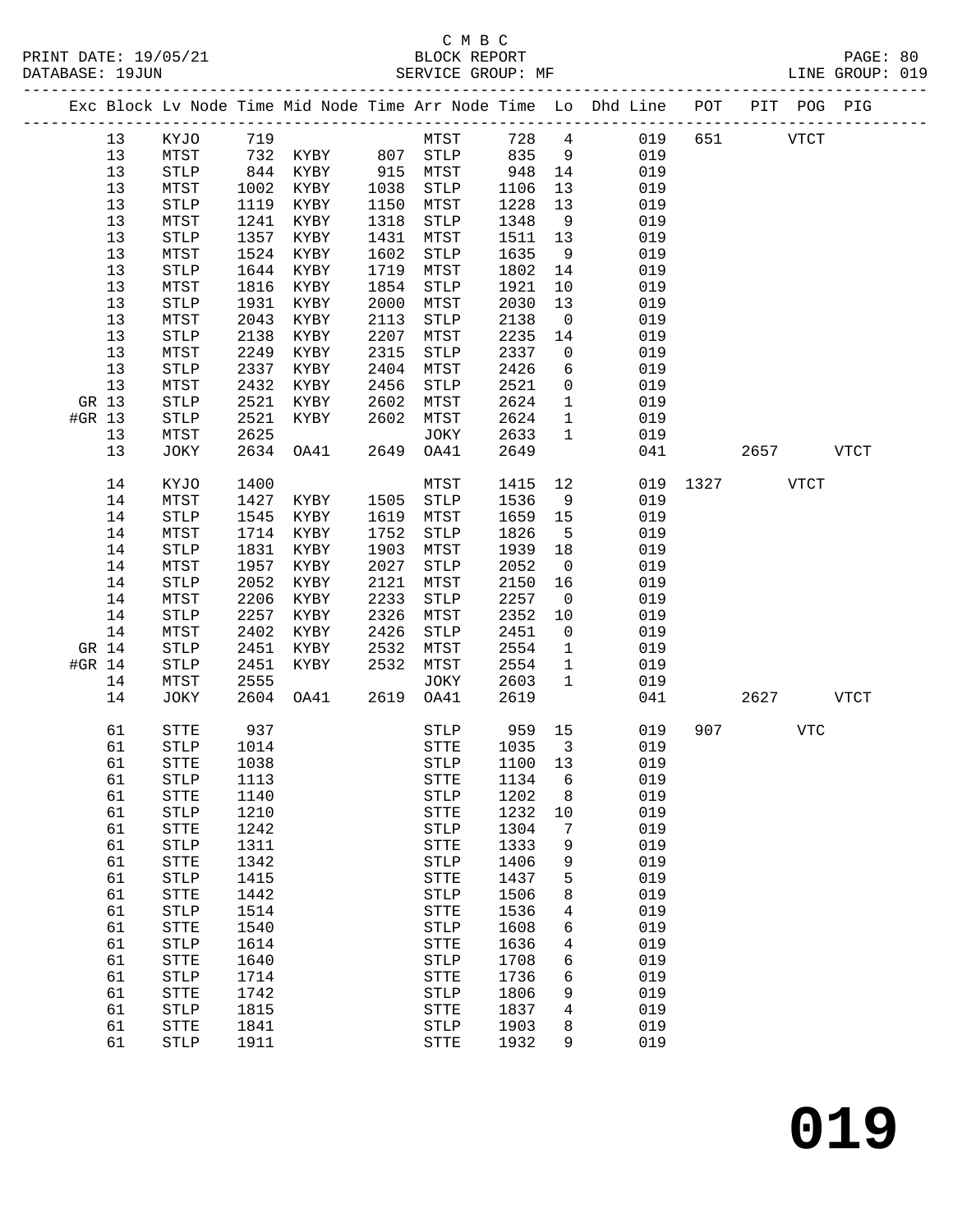|  |    | Exc Block Lv Node Time Mid Node Time Arr Node Time Lo Dhd Line POT |      |  |              |      |              |                         |     |     |      | PIT POG PIG |            |
|--|----|--------------------------------------------------------------------|------|--|--------------|------|--------------|-------------------------|-----|-----|------|-------------|------------|
|  | 61 | STTE                                                               | 1941 |  |              |      | STLP 2003 10 |                         | 019 |     |      |             |            |
|  | 61 | STLP                                                               | 2013 |  |              | STTE | 2033         |                         | 019 |     | 2103 |             | <b>VTC</b> |
|  |    |                                                                    |      |  |              |      |              |                         |     |     |      |             |            |
|  | 62 | STTE                                                               | 949  |  | STLP         |      | 1011 15      |                         | 019 | 919 |      | <b>VTC</b>  |            |
|  | 62 | <b>STLP</b>                                                        | 1026 |  | STTE         |      | 1047         | $\overline{\mathbf{3}}$ | 019 |     |      |             |            |
|  | 62 | ${\tt STTE}$                                                       | 1050 |  | STLP         |      | 1112         | 13                      | 019 |     |      |             |            |
|  | 62 | STLP                                                               | 1125 |  | STTE         |      | 1146         | 6                       | 019 |     |      |             |            |
|  | 62 | ${\tt STTE}$                                                       | 1152 |  | STLP         |      | 1214         | 8 <sup>8</sup>          | 019 |     |      |             |            |
|  | 62 | <b>STLP</b>                                                        | 1222 |  | STTE         |      | 1244         | 11                      | 019 |     |      |             |            |
|  | 62 | ${\tt STTE}$                                                       | 1255 |  | STLP         |      | 1317         | $7\overline{ }$         | 019 |     |      |             |            |
|  | 62 | STLP                                                               | 1324 |  | STTE         |      | 1346         | 8                       | 019 |     |      |             |            |
|  | 62 | STTE                                                               | 1354 |  | STLP         |      | 1418         | 9                       | 019 |     |      |             |            |
|  | 62 | <b>STLP</b>                                                        | 1427 |  | STTE         |      | 1449         | 5                       | 019 |     |      |             |            |
|  | 62 | ${\tt STTE}$                                                       | 1454 |  | STLP         |      | 1518         | 7                       | 019 |     |      |             |            |
|  | 62 | <b>STLP</b>                                                        | 1525 |  | STTE         |      | 1547         | $\overline{4}$          | 019 |     |      |             |            |
|  | 62 | ${\tt STTE}$                                                       | 1551 |  | STLP         |      | 1619         | 7                       | 019 |     |      |             |            |
|  | 62 | <b>STLP</b>                                                        | 1626 |  | STTE         |      | 1648         | $\overline{4}$          | 019 |     |      |             |            |
|  | 62 | ${\tt STTE}$                                                       | 1652 |  | STLP         |      | 1720         | 6                       | 019 |     |      |             |            |
|  | 62 | <b>STLP</b>                                                        | 1726 |  | STTE         |      | 1748         | 8                       | 019 |     |      |             |            |
|  | 62 | STTE                                                               | 1756 |  | STLP         |      | 1820         | 6                       | 019 |     |      |             |            |
|  | 62 | <b>STLP</b>                                                        | 1826 |  | STTE         |      | 1848         | $\overline{4}$          | 019 |     |      |             |            |
|  | 62 | STTE                                                               | 1852 |  | STLP         |      | 1914         | 10                      | 019 |     |      |             |            |
|  | 62 | ${\tt STLP}$                                                       | 1924 |  | STTE         |      | 1945         | 8                       | 019 |     |      |             |            |
|  | 62 | STTE                                                               | 1953 |  | STLP         |      | 2015         | 10                      | 019 |     |      |             |            |
|  | 62 | <b>STLP</b>                                                        | 2025 |  | STTE         |      | 2045         |                         | 019 |     | 2115 |             | <b>VTC</b> |
|  | 63 | ${\tt STTE}$                                                       | 1001 |  | STLP         |      | 1023         | 15                      | 019 | 931 |      | <b>VTC</b>  |            |
|  | 63 | STLP                                                               | 1038 |  | STTE         |      | 1059         | $\overline{\mathbf{3}}$ | 019 |     |      |             |            |
|  | 63 | STTE                                                               | 1102 |  | STLP         |      | 1124         | 12                      | 019 |     |      |             |            |
|  | 63 | <b>STLP</b>                                                        | 1136 |  | STTE         |      | 1157         | $\overline{7}$          | 019 |     |      |             |            |
|  | 63 | ${\tt STTE}$                                                       | 1204 |  | STLP         |      | 1226         | 8                       | 019 |     |      |             |            |
|  | 63 | STLP                                                               | 1234 |  | STTE         |      | 1256         | 11                      | 019 |     |      |             |            |
|  | 63 | STTE                                                               | 1307 |  | STLP         |      | 1330         | 7                       | 019 |     |      |             |            |
|  | 63 | <b>STLP</b>                                                        | 1337 |  | STTE         |      | 1359         | 6                       | 019 |     |      |             |            |
|  | 63 | STTE                                                               | 1405 |  | STLP         |      | 1429         | 10                      | 019 |     |      |             |            |
|  | 63 | STLP                                                               | 1439 |  | STTE         |      | 1501         | 5                       | 019 |     |      |             |            |
|  | 63 | STTE                                                               | 1506 |  | STLP         |      | 1531         | 6                       | 019 |     |      |             |            |
|  | 63 | <b>STLP</b>                                                        | 1537 |  | <b>STTE</b>  |      | 1559         | $\overline{4}$          | 019 |     |      |             |            |
|  | 63 | STTE                                                               | 1603 |  | <b>STLP</b>  |      | 1631         | 7                       | 019 |     |      |             |            |
|  | 63 | $\operatorname{STLP}$                                              | 1638 |  |              |      | STTE 1700    | $\overline{4}$          | 019 |     |      |             |            |
|  | 63 | STTE                                                               | 1704 |  | STLP         |      | 1732         | 6                       | 019 |     |      |             |            |
|  | 63 | <b>STLP</b>                                                        | 1738 |  | STTE         |      | 1800         | 7                       | 019 |     |      |             |            |
|  | 63 | STTE                                                               | 1807 |  | STLP         |      | 1830         | 6                       | 019 |     |      |             |            |
|  | 63 | <b>STLP</b>                                                        | 1836 |  | STTE         |      | 1857         | 8                       | 019 |     |      |             |            |
|  | 63 | STTE                                                               | 1905 |  | STLP         |      | 1927         | 10                      | 019 |     |      |             |            |
|  | 63 | <b>STLP</b>                                                        | 1937 |  | ${\tt STTE}$ |      | 1957         | 7                       | 019 |     |      |             |            |
|  | 63 | STTE                                                               | 2004 |  | STLP         |      | 2026         | 11                      | 019 |     |      |             |            |
|  | 63 | STLP                                                               | 2037 |  | <b>STTE</b>  |      | 2057         |                         | 019 |     | 2127 |             | <b>VTC</b> |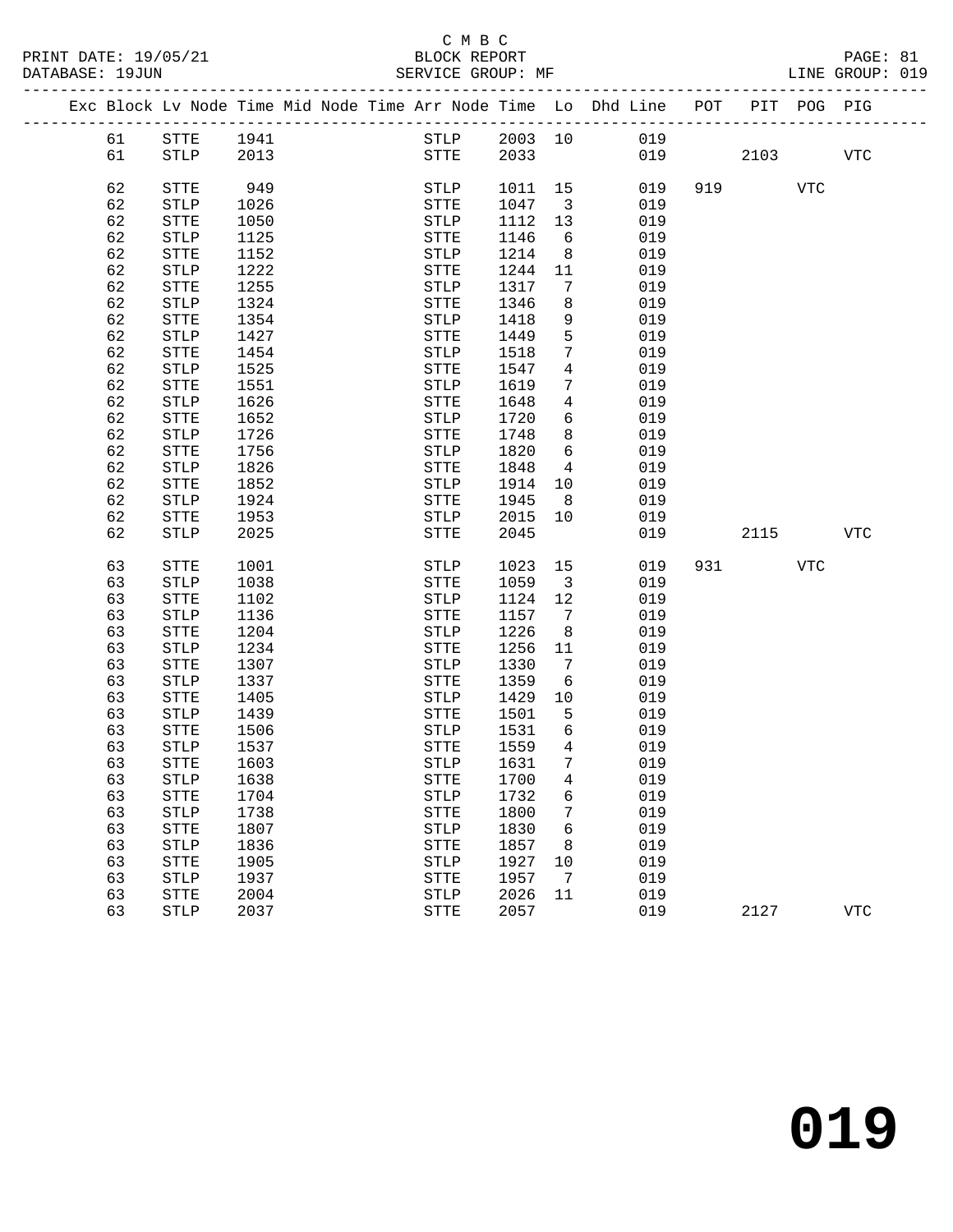PRINT DATE: 19/05/21 BLOCK REPORT PAGE: 82 DATABASE: 19JUN

# C M B C

|  | DAIADASL 1900N |                                                                                |      |  |             | OPVATCP GVOOL. ML |                 |     |     |          |            | TIME GROUP. ATA |
|--|----------------|--------------------------------------------------------------------------------|------|--|-------------|-------------------|-----------------|-----|-----|----------|------------|-----------------|
|  |                | Exc Block Lv Node Time Mid Node Time Arr Node Time Lo Dhd Line POT PIT POG PIG |      |  |             |                   |                 |     |     |          |            |                 |
|  | 64             | STTE                                                                           | 1014 |  | STLP        | 1036 14           |                 | 019 |     | 944      | <b>VTC</b> |                 |
|  | 64             | STLP                                                                           | 1050 |  | STTE        | 1111              | -5              | 019 |     |          |            |                 |
|  | 64             | STTE                                                                           | 1116 |  | STLP        | 1138              | 10              | 019 |     |          |            |                 |
|  | 64             | <b>STLP</b>                                                                    | 1148 |  | <b>STTE</b> | 1209              | 7               | 019 |     |          |            |                 |
|  | 64             | STTE                                                                           | 1216 |  | STLP        | 1238              | 8               | 019 |     |          |            |                 |
|  | 64             | STLP                                                                           | 1246 |  | STTE        | 1308              | 11              | 019 |     |          |            |                 |
|  | 64             | STTE                                                                           | 1319 |  | STLP        | 1342              | 8               | 019 |     |          |            |                 |
|  | 64             | <b>STLP</b>                                                                    | 1350 |  | STTE        | 1412              | 6               | 019 |     |          |            |                 |
|  | 64             | STTE                                                                           | 1418 |  | STLP        | 1442              | 9               | 019 |     |          |            |                 |
|  | 64             | STLP                                                                           | 1451 |  | STTE        | 1513              | 5               | 019 |     |          |            |                 |
|  | 64             | STTE                                                                           | 1518 |  | STLP        | 1543              | 7               | 019 |     |          |            |                 |
|  | 64             | <b>STLP</b>                                                                    | 1550 |  | STTE        | 1612              | $\overline{4}$  | 019 |     |          |            |                 |
|  | 64             | STTE                                                                           | 1616 |  | STLP        | 1644              | 6               | 019 |     |          |            |                 |
|  | 64             | STLP                                                                           | 1650 |  | STTE        | 1712              | $4\overline{ }$ | 019 |     |          |            |                 |
|  | 64             | STTE                                                                           | 1716 |  | STLP        | 1744              | $7\overline{ }$ | 019 |     |          |            |                 |
|  | 64             | <b>STLP</b>                                                                    | 1751 |  | STTE        | 1813              | $\overline{4}$  | 019 |     |          |            |                 |
|  | 64             | STTE                                                                           | 1817 |  | STLP        | 1840              | $7\phantom{.0}$ | 019 |     |          |            |                 |
|  | 64             | <b>STLP</b>                                                                    | 1847 |  | <b>STTE</b> | 1908              | 9               | 019 |     |          |            |                 |
|  | 64             | STTE                                                                           | 1917 |  | STLP        | 1939              | 10              | 019 |     |          |            |                 |
|  | 64             | STLP                                                                           | 1949 |  | STTE        | 2009              | 5               | 019 |     |          |            |                 |
|  | 64             | STTE                                                                           | 2014 |  | STLP        | 2036              | 13              | 019 |     |          |            |                 |
|  | 64             | STLP                                                                           | 2049 |  | STTE        | 2109              |                 | 019 |     | 2139 VTC |            |                 |
|  | 65             | STTE                                                                           | 1026 |  | STLP        | 1048              | 14              | 019 | 956 | VTC      |            |                 |
|  | 65             | <b>STLP</b>                                                                    | 1102 |  | STTE        | 1123              | 5               | 019 |     |          |            |                 |
|  | 65             | STTE                                                                           | 1128 |  | STLP        | 1150              | 9               | 019 |     |          |            |                 |
|  | 65             | STLP                                                                           | 1159 |  | STTE        | 1220              | 9               | 019 |     |          |            |                 |
|  | 65             | STTE                                                                           | 1229 |  | STLP        | 1251              | 7               | 019 |     |          |            |                 |
|  | 65             | <b>STLP</b>                                                                    | 1258 |  | STTE        | 1320              | 11              | 019 |     |          |            |                 |
|  | 65             | STTE                                                                           | 1331 |  | STLP        | 1354              | 9               | 019 |     |          |            |                 |
|  | 65             | STLP                                                                           | 1403 |  | STTE        | 1425              | 5               | 019 |     |          |            |                 |
|  | 65             | STTE                                                                           | 1430 |  | STLP        | 1454              | 9               | 019 |     |          |            |                 |
|  | 65             | <b>STLP</b>                                                                    | 1503 |  | <b>STTE</b> | 1525              | 5               | 019 |     |          |            |                 |
|  |                |                                                                                |      |  |             |                   |                 |     |     |          |            |                 |

 65 STTE 1530 STLP 1555 6 019 65 STLP 1601 STTE 1623 5 019 65 STTE 1628 STLP 1656 6 019 65 STLP 1702 STTE 1724 4 019 65 STTE 1728 STLP 1756 8 019 65 STLP 1804 STTE 1826 4 019 65 STTE 1830 STLP 1853 5 019

65 STLP 2001 STTE 2021 4 019

 65 STLP 1858 STTE 1919 10 019 65 STTE 1929 STLP 1951 10 019

65 STTE 2025 STLP 2047 11 019

65 STLP 2058 STTE 2118 019 2148 VTC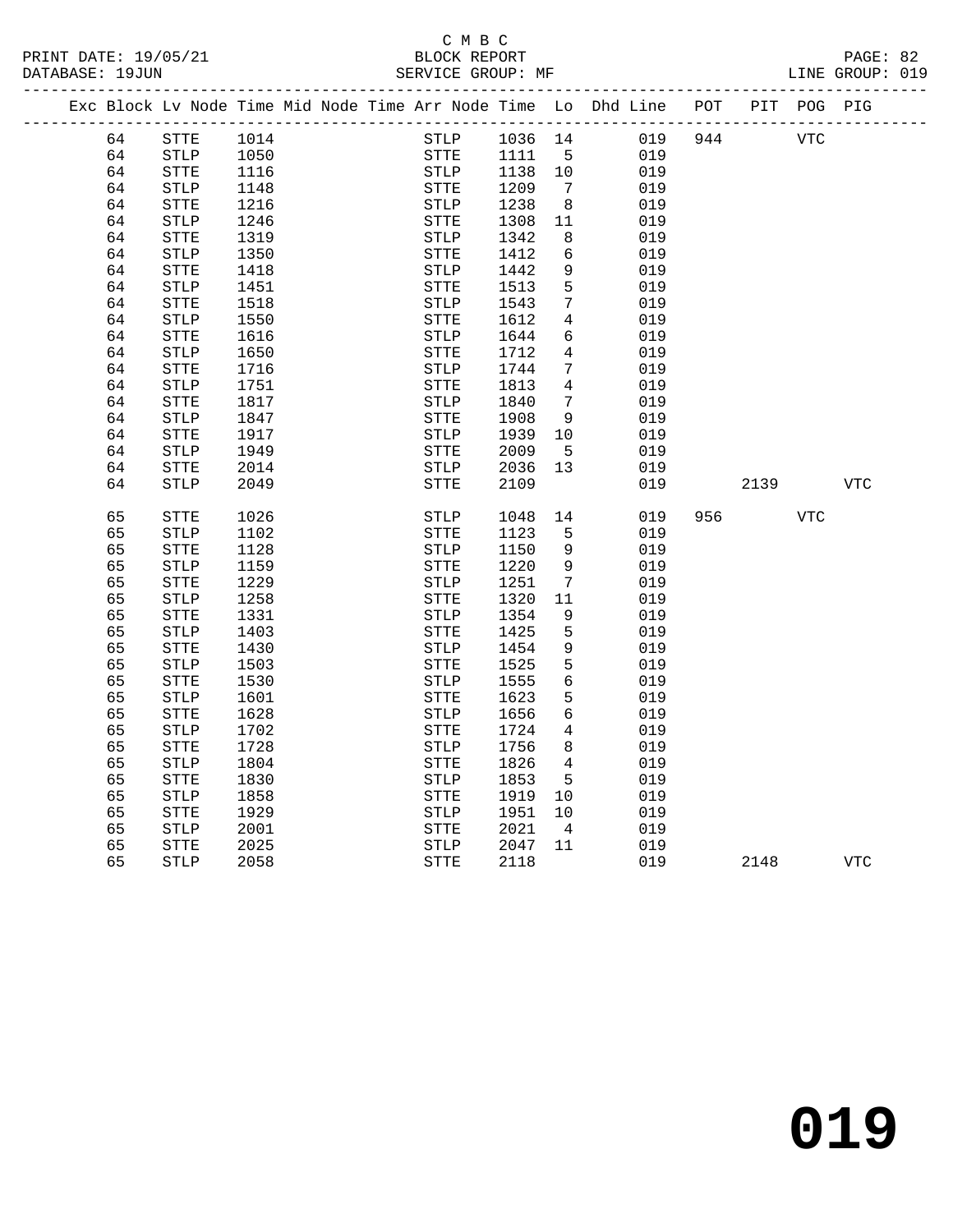|      |                |                 |              |                                                                   |      |                      |                             |                         | C M B C<br>PRINT DATE: 19/05/21 BLOCK REPORT<br>DATABASE: 19JUN SERVICE GROUP: MF LINE GROUP: 020                                                                                                                                               |     |           |             |      |  |
|------|----------------|-----------------|--------------|-------------------------------------------------------------------|------|----------------------|-----------------------------|-------------------------|-------------------------------------------------------------------------------------------------------------------------------------------------------------------------------------------------------------------------------------------------|-----|-----------|-------------|------|--|
| 41BR |                | 41AV & BRUCE ST |              |                                                                   |      |                      |                             |                         | 41VI 41 AV & VICTORIA<br>ARRISA TRAVERSION STRAIN TRAVERSION CORRESPONDING THE CONTROLL OF THE SAME BROADWAY STRAIN TRACK THE MARRISON LOOP<br>THALP HARRISON LOOP RORI ROBSON & RICHARDS<br>VI41 VICTORIA & 41 AV VICT Vancouver Trolley Depot |     |           |             |      |  |
|      |                |                 |              |                                                                   |      |                      |                             |                         | Exc Block Lv Node Time Mid Node Time Arr Node Time Lo Dhd Line POT PIT POG PIG                                                                                                                                                                  |     |           |             |      |  |
|      | $\mathbf{1}$   | VI41            |              | 451   BYST         500    RORI<br>521    BYST         546    HALP |      |                      | 521 0                       |                         | $521$ 0<br>603 13<br>020                                                                                                                                                                                                                        | 431 |           | <b>VTCT</b> |      |  |
|      | $\mathbf{1}$   | RORI            |              |                                                                   |      |                      |                             |                         | 020                                                                                                                                                                                                                                             |     |           |             |      |  |
|      | $\mathbf 1$    | HALP            | 616<br>655   | BYST                                                              |      | 634 RORI<br>722 54LP | 655                         | $\overline{0}$          | 020                                                                                                                                                                                                                                             |     |           |             |      |  |
|      | $\mathbf{1}$   | RORI            |              | BYST                                                              |      |                      | 738                         | 8 <sup>8</sup>          | 020                                                                                                                                                                                                                                             |     |           |             |      |  |
|      | $\mathbf 1$    | 54LP            | $746$<br>831 | BYST                                                              |      | 805 RORI             | 831                         | $\overline{0}$          | 020                                                                                                                                                                                                                                             |     |           |             |      |  |
|      | $\mathbf{1}$   | RORI            |              | BYST                                                              |      | 905 HALP             | 930<br>1038                 | 13                      | 020                                                                                                                                                                                                                                             |     |           |             |      |  |
|      | $\mathbf 1$    | HALP            | 943          | BYST                                                              |      | 1006 RORI            |                             | $5^{\circ}$             | 020                                                                                                                                                                                                                                             |     |           |             |      |  |
|      | 1              | RORI            | 1043         | BYST                                                              | 1119 | 54LP                 | 1138                        | 10                      | 020                                                                                                                                                                                                                                             |     |           |             |      |  |
|      | $\mathbf 1$    | 54LP            | 1148         | BYST                                                              |      | 1206 RORI            | 1239                        | 5                       | 020                                                                                                                                                                                                                                             |     |           |             |      |  |
|      | $\mathbf 1$    | RORI            | 1244         | BYST                                                              | 1323 | HALP                 | 1349<br>1455                | 10                      | 020                                                                                                                                                                                                                                             |     |           |             |      |  |
|      | $\mathbf 1$    | HALP            | 1359         | BYST                                                              |      | 1422 RORI            |                             | $5\overline{)}$         | 020                                                                                                                                                                                                                                             |     |           |             |      |  |
|      | $\mathbf{1}$   | RORI            | 1500         | BYST                                                              | 1541 | 54LP                 | 1604<br>1703                | $\overline{4}$          | 020                                                                                                                                                                                                                                             |     |           |             |      |  |
|      | $\mathbf 1$    | 54LP            | 1608         | BYST                                                              |      | 1627 RORI            |                             | $\overline{\mathbf{3}}$ | 020                                                                                                                                                                                                                                             |     |           |             |      |  |
|      | $\mathbf 1$    | RORI            | 1706         | BYST                                                              |      |                      | 1748 HALP 1817<br>41VI 1828 | $\overline{2}$          | 020                                                                                                                                                                                                                                             |     |           |             |      |  |
|      | $\mathbf{1}$   | HALP            | 1819         |                                                                   |      |                      |                             |                         | 020                                                                                                                                                                                                                                             |     | 1850 VTCT |             |      |  |
|      | $\overline{c}$ | 41BR            | 451          |                                                                   |      | HALP                 | 459                         |                         | 0<br>020                                                                                                                                                                                                                                        |     | 434 VTCT  |             |      |  |
|      | $\overline{a}$ | HALP            | 459          | BYST 517 RORI                                                     |      |                      | 538                         | $\overline{0}$          | 020                                                                                                                                                                                                                                             |     |           |             |      |  |
|      | $\overline{c}$ | RORI            | 538          | BYST                                                              |      | 603 54LP             | 617                         | 10                      | 020                                                                                                                                                                                                                                             |     |           |             |      |  |
|      | 2              | 54LP            | 627          | BYST                                                              |      | 641 RORI             | 702                         | $\overline{0}$          | 020                                                                                                                                                                                                                                             |     |           |             |      |  |
|      | 2              | RORI            | 702<br>759   | BYST                                                              | 731  | HALP                 | 753                         | 6                       | 020                                                                                                                                                                                                                                             |     |           |             |      |  |
|      | 2              | HALP            |              | BYST                                                              |      | 823 RORI             | 851                         | 2                       | 020                                                                                                                                                                                                                                             |     |           |             |      |  |
|      | $\overline{c}$ | RORI            | 853<br>956   | BYST                                                              | 927  | 54LP                 | 946                         | 10                      | 020                                                                                                                                                                                                                                             |     |           |             |      |  |
|      | $\overline{c}$ | 54LP            |              | BYST                                                              |      | 1014 RORI            | 1046                        | $5^{\circ}$             | 020                                                                                                                                                                                                                                             |     |           |             |      |  |
|      | $\overline{a}$ | RORI            | 1051         | BYST                                                              | 1127 | HALP                 | 1152                        | 16                      | 020                                                                                                                                                                                                                                             |     |           |             |      |  |
|      | $\overline{a}$ | HALP            | 1208         | BYST                                                              |      | 1230 RORI            | 1303                        | $-5$                    | 020                                                                                                                                                                                                                                             |     |           |             |      |  |
|      | 2              | RORI            | 1308         | BYST                                                              | 1347 | 54LP                 | 1409                        | 18                      | 020                                                                                                                                                                                                                                             |     |           |             |      |  |
|      | 2              | 54LP            | 1427         | BYST                                                              | 1446 | RORI                 | 1519                        | $-5$                    | 020                                                                                                                                                                                                                                             |     |           |             |      |  |
|      | $\overline{a}$ | RORI            | 1524         | BYST                                                              | 1605 | HALP                 | 1634                        | 10                      | 020                                                                                                                                                                                                                                             |     |           |             |      |  |
|      | $\mathbf{2}$   | HALP            | 1644         | BYST                                                              | 1707 | RORI                 | 1746                        | $\overline{0}$          | 020                                                                                                                                                                                                                                             |     |           |             |      |  |
|      | 2              | RORI            | 1746         | BYST                                                              | 1825 | HALP                 | 1853                        | 8                       | 020                                                                                                                                                                                                                                             |     |           |             |      |  |
|      | 2              | HALP            | 1901         | BYST                                                              | 1923 | RORI                 | 1952                        | $\overline{0}$          | 020                                                                                                                                                                                                                                             |     |           |             |      |  |
|      | $\overline{2}$ | RORI            | 1952         | BYST                                                              | 2027 | HALP                 | 2049                        | 20                      | 020                                                                                                                                                                                                                                             |     |           |             |      |  |
|      | $\overline{a}$ | HALP            | 2109         | BYST                                                              | 2128 | RORI                 | 2155                        | $\Omega$                | 020                                                                                                                                                                                                                                             |     |           |             |      |  |
|      | GR 2           | RORI            | 2155         | BYST                                                              | 2229 | HALP                 | 2251                        | $\overline{0}$          | 020                                                                                                                                                                                                                                             |     |           |             |      |  |
|      | #GR $2$        | RORI            | 2155         | BYST                                                              |      | 2229 HALP            | 2251                        | $\Omega$                | 020                                                                                                                                                                                                                                             |     |           |             |      |  |
|      | 2              | HALP            | 2251         |                                                                   |      | 41VI                 | 2300                        |                         | 020                                                                                                                                                                                                                                             |     | 2317      |             | VTCT |  |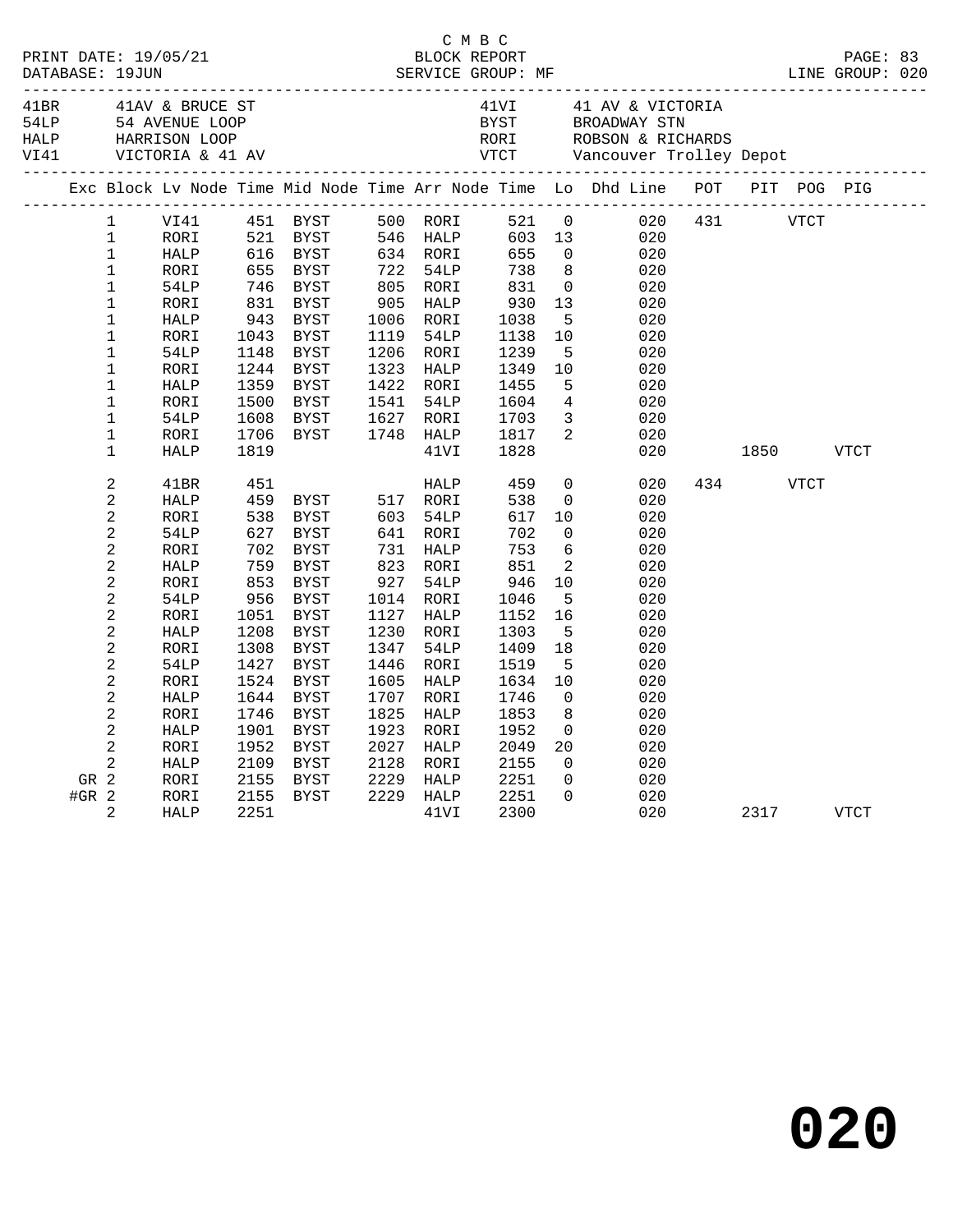# C M B C N B C N B C N B C N B C N B C N B C N B C N B C N B C N B C N B C N B C C N B C C N B C C N B C C N B C C N B C C N B C C N B C C N B C C N B C C N B C C N B C C N B C C N B C C N B C C N B C C N B C C N B C C N B

| DATABASE: 19JUN |                |              |              | SERVICE GROUP: MF                |              |                      |              |                   | LINE GROUP: 020                                                                |          |           |             |  |
|-----------------|----------------|--------------|--------------|----------------------------------|--------------|----------------------|--------------|-------------------|--------------------------------------------------------------------------------|----------|-----------|-------------|--|
|                 |                |              |              |                                  |              |                      |              |                   | Exc Block Lv Node Time Mid Node Time Arr Node Time Lo Dhd Line POT PIT POG PIG |          |           |             |  |
|                 | 3              | 41BR         | 512          |                                  |              | <b>HALP</b>          | 520 0        |                   | 020                                                                            | 455 VTCT |           |             |  |
|                 | $\mathbf{3}$   | HALP         |              | 520 BYST 538 RORI                |              |                      | 559          | $\overline{0}$    | 020                                                                            |          |           |             |  |
|                 | $\mathsf{3}$   | RORI         | 559          | BYST 624 54LP                    |              |                      | 638          | 14                | 020                                                                            |          |           |             |  |
|                 | $\mathfrak{Z}$ | 54LP         | 652          | BYST                             |              | 706 RORI             | 729          | $\overline{0}$    | 020                                                                            |          |           |             |  |
|                 | 3              | RORI         | 729          | BYST                             | 759          | HALP                 | 821          | 17                | 020                                                                            |          |           |             |  |
|                 | 3              | HALP         | 838          | BYST                             |              | 902 RORI             | 933          | 5                 | 020                                                                            |          |           |             |  |
|                 | 3              | RORI         | 938          | BYST                             | 1013         | 54LP                 | 1032         | 12                | 020                                                                            |          |           |             |  |
|                 | 3              | 54LP         | 1044         | BYST                             | 1102         | RORI                 | 1134         | $-5$              | 020                                                                            |          |           |             |  |
|                 | 3              | RORI         | 1139         | BYST                             | 1216         | HALP                 | 1241         | 14                | 020                                                                            |          |           |             |  |
|                 | 3              | HALP         | 1255         | BYST                             | 1318         | RORI                 | 1351         | $5^{\circ}$       | 020                                                                            |          |           |             |  |
|                 | 3              | RORI         | 1356         | BYST                             | 1435         | 54LP                 | 1457         | 13                | 020                                                                            |          |           |             |  |
|                 | 3              | 54LP         | 1510         | BYST                             | 1530         | RORI                 | 1605         | $5^{\circ}$       | 020                                                                            |          |           |             |  |
|                 | 3              | RORI         | 1610         | BYST                             | 1653         | HALP                 | 1722         | 18                | 020                                                                            |          |           |             |  |
|                 | 3              | HALP         | 1740         | BYST                             | 1803         | RORI                 | 1837         | $\overline{0}$    | 020                                                                            |          |           |             |  |
|                 | 3              | RORI         | 1837         | BYST                             |              | 1913 HALP            | 1936         | $\overline{0}$    | 020                                                                            |          |           |             |  |
|                 | 3              | HALP         | 1936         |                                  |              | 41VI                 | 1945         |                   | 020                                                                            |          | 2005 VTCT |             |  |
|                 | 4              | 41BR         | 530          |                                  |              | HALP                 | 539          | $\overline{0}$    | 020                                                                            | 513 VTCT |           |             |  |
|                 | 4              | HALP         | 539          | <b>BYST</b>                      |              | 557 RORI             | 618          | $\overline{0}$    | 020                                                                            |          |           |             |  |
|                 | 4              | RORI         | 618          | BYST                             | 643          | 54LP                 | 657          | 13                | 020                                                                            |          |           |             |  |
|                 | $\overline{4}$ | 54LP         | 710          | BYST                             | 725          | RORI                 | 750          | $\overline{0}$    | 020                                                                            |          |           |             |  |
|                 | 4              | RORI         | 750          | BYST                             | 822          | 54LP                 | 841          | 10                | 020                                                                            |          |           |             |  |
|                 | 4              | 54LP         | 851          | BYST                             | 910          | RORI                 | 941          | 5                 | 020                                                                            |          |           |             |  |
|                 | 4<br>4         | RORI<br>HALP | 946<br>1103  | BYST<br>BYST                     | 1021<br>1126 | HALP<br>RORI         | 1046<br>1158 | 17<br>$5^{\circ}$ | 020<br>020                                                                     |          |           |             |  |
|                 | 4              | RORI         | 1203         | BYST                             | 1242         | 54LP                 | 1304         | 20                | 020                                                                            |          |           |             |  |
|                 | 4              | 54LP         | 1324         | BYST                             | 1342         | RORI                 | 1415         | $5^{\circ}$       | 020                                                                            |          |           |             |  |
|                 | 4              | RORI         | 1420         | BYST                             | 1500         | HALP                 | 1527         | 15                | 020                                                                            |          |           |             |  |
|                 | 4              | HALP         | 1542         | BYST                             | 1606         | RORI                 | 1642         | 5                 | 020                                                                            |          |           |             |  |
|                 | 4              | RORI         | 1647         | BYST                             |              | 1729 54LP            | 1752         | 2                 | 020                                                                            |          |           |             |  |
|                 | 4              | 54LP         | 1754         |                                  |              | 41VI                 | 1800         |                   | 020                                                                            |          | 1824      | VTCT        |  |
|                 | 5              | 41BR         | 549          |                                  |              | HALP                 | 558          | $\mathbf{1}$      | 020                                                                            | 532 VTCT |           |             |  |
|                 | 5              | HALP         |              | 559 BYST                         |              | 617 RORI             | 638          | $\overline{0}$    | 020                                                                            |          |           |             |  |
|                 | 5              | RORI         | 638          | BYST                             | 703          | HALP                 | 721          | 16                | 020                                                                            |          |           |             |  |
|                 | 5              | HALP         | 737          | BYST                             | 759          | RORI                 | 825          | $\overline{0}$    | 020                                                                            |          |           |             |  |
|                 | 5              | RORI         | 825          | BYST                             |              | 859 54LP<br>942 RORT | 918          | $5^{\circ}$       | 020                                                                            |          |           |             |  |
|                 | 5              | 54LP         |              | 923 BYST                         |              | 942 RORI             | 1013         | 5                 | 020                                                                            |          |           |             |  |
|                 | 5              |              |              | RORI 1018 BYST 1054 HALP 1119 17 |              |                      |              |                   | 020                                                                            |          |           |             |  |
|                 | 5              | HALP         | 1136         | BYST                             | 1158         | RORI                 | 1231         | 5                 | 020                                                                            |          |           |             |  |
|                 | 5              | RORI         | 1236         | <b>BYST</b>                      | 1315         | 54LP                 | 1337         | 19                | 020                                                                            |          |           |             |  |
|                 | 5              | 54LP         | 1356         | BYST                             | 1414         | RORI                 | 1447         | 5                 | 020                                                                            |          |           |             |  |
|                 | 5              | RORI         | 1452         | <b>BYST</b>                      | 1533         | HALP                 | 1600         | 12                | 020                                                                            |          |           |             |  |
|                 | 5              | HALP         | 1612         | <b>BYST</b>                      | 1636         | RORI                 | 1713         | 0                 | 020                                                                            |          |           |             |  |
|                 | 5              | RORI         | 1713         | <b>BYST</b>                      | 1755         | HALP                 | 1824         | 8                 | 020                                                                            |          |           |             |  |
|                 | 5              | HALP         | 1832         | <b>BYST</b>                      | 1854         | RORI                 | 1924         | 0                 | 020                                                                            |          |           |             |  |
|                 | 5              | RORI         | 1924         | <b>BYST</b>                      | 2000         | HALP                 | 2023         | 9                 | 020                                                                            |          |           |             |  |
|                 | 5              | HALP         | 2032         | <b>BYST</b>                      | 2052         | RORI                 | 2119         | 0                 | 020                                                                            |          |           |             |  |
| GR 5            |                | RORI         | 2119         | BYST                             | 2153         | HALP                 | 2215         | 8                 | 020                                                                            |          |           |             |  |
| #GR 5           |                | RORI         | 2119         | <b>BYST</b>                      | 2153         | HALP                 | 2215         | 8                 | 020                                                                            |          |           |             |  |
|                 | 5              | HALP         | 2223         | BYST                             | 2240         | RORI                 | 2304         | 0                 | 020                                                                            |          |           |             |  |
| GR 5            |                | RORI         | 2304         | BYST                             | 2333         | HALP                 | 2353         | 0                 | 020                                                                            |          |           |             |  |
| #GR 5           | 5              | RORI<br>HALP | 2304<br>2353 | BYST                             | 2333         | HALP<br>41VI         | 2353<br>2402 | 0                 | 020<br>020                                                                     | 2419     |           | <b>VTCT</b> |  |
|                 |                |              |              |                                  |              |                      |              |                   |                                                                                |          |           |             |  |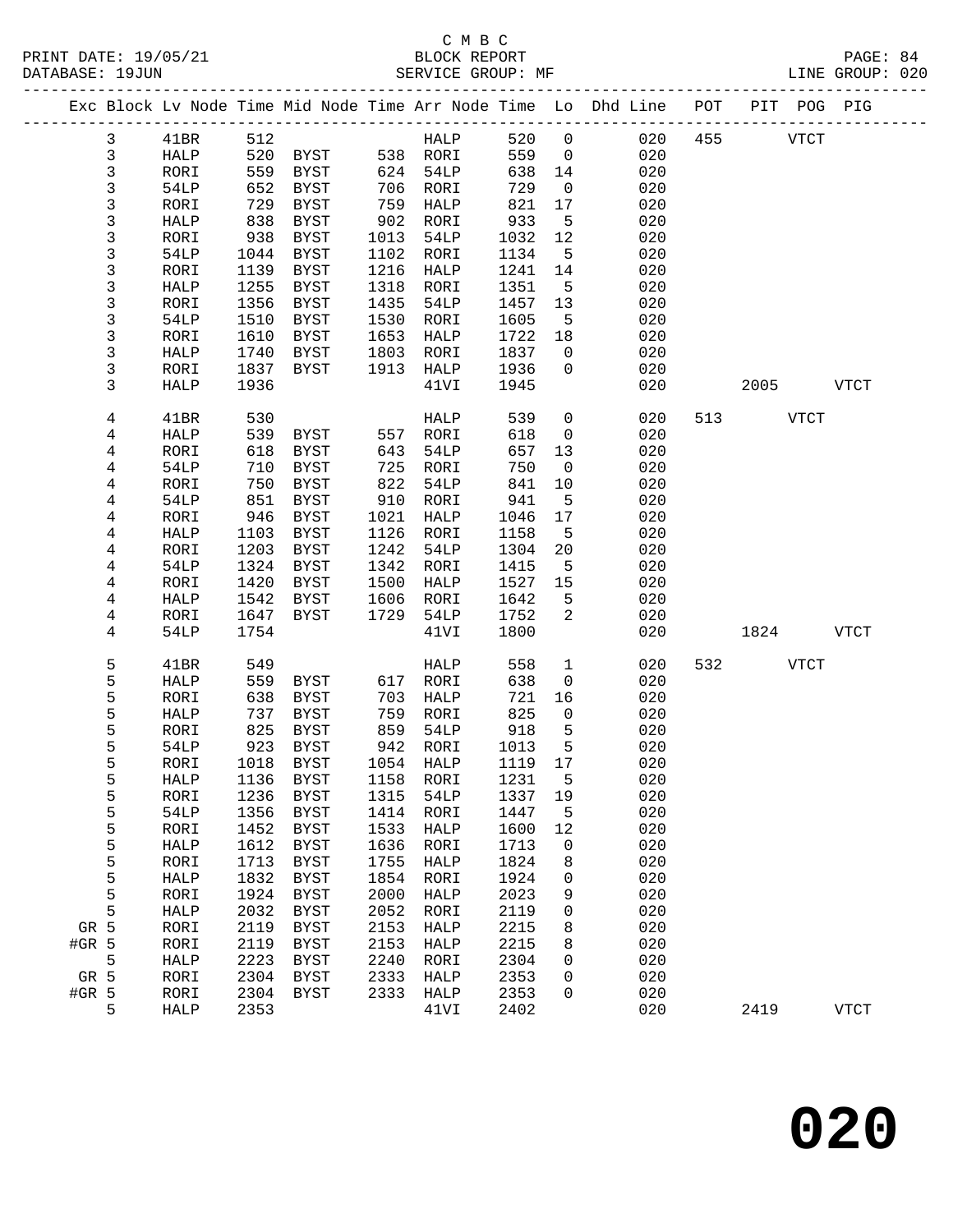|       |                  |             |      |                   |      |                  |        |                      | Exc Block Lv Node Time Mid Node Time Arr Node Time Lo Dhd Line POT |     |             | PIT POG PIG |             |
|-------|------------------|-------------|------|-------------------|------|------------------|--------|----------------------|--------------------------------------------------------------------|-----|-------------|-------------|-------------|
|       | 6                | VI41        |      | 558 BYST 607 RORI |      |                  | 628 0  |                      | 020                                                                | 538 | <b>VTCT</b> |             |             |
|       | 6                | RORI        | 628  | BYST              |      | 653 HALP         | 711 12 |                      | 020                                                                |     |             |             |             |
|       | 6                | HALP        | 723  | BYST              |      | 744 RORI         | 810    | $\overline{0}$       | 020                                                                |     |             |             |             |
|       | 6                | RORI        | 810  | BYST              | 842  | HALP             | 907    | 19                   | 020                                                                |     |             |             |             |
|       | 6                | HALP        | 926  | BYST              | 950  | RORI             | 1021   | $5^{\circ}$          | 020                                                                |     |             |             |             |
|       | 6                | RORI        | 1026 | BYST              | 1102 | 54LP             | 1121   | 11                   | 020                                                                |     |             |             |             |
|       | 6                | 54LP        | 1132 | BYST              | 1150 | RORI             | 1223   | 5                    | 020                                                                |     |             |             |             |
|       | 6                | RORI        | 1228 | BYST              | 1307 | HALP             | 1333   | 10                   | 020                                                                |     |             |             |             |
|       | 6                | HALP        | 1343 | BYST              | 1406 | RORI             | 1439   | 5                    | 020                                                                |     |             |             |             |
|       | 6                | RORI        | 1444 | BYST              | 1525 | 54LP             | 1548   | 6                    | 020                                                                |     |             |             |             |
|       | 6                | 54LP        | 1554 | <b>BYST</b>       | 1613 | RORI             | 1649   | 5                    | 020                                                                |     |             |             |             |
|       | 6                | RORI        | 1654 | BYST              | 1736 | HALP             | 1805   | 11                   | 020                                                                |     |             |             |             |
|       | 6                | HALP        | 1816 | <b>BYST</b>       | 1838 | RORI             | 1908   | $\overline{0}$       | 020                                                                |     |             |             |             |
|       | 6                |             | 1908 |                   | 1944 |                  |        |                      | 020                                                                |     |             |             |             |
|       |                  | RORI        |      | BYST              |      | HALP             | 2007   | 13<br>$\overline{0}$ |                                                                    |     |             |             |             |
|       | 6                | HALP        | 2020 | BYST              | 2040 | RORI             | 2107   |                      | 020                                                                |     |             |             |             |
| GR 6  |                  | RORI        | 2107 | BYST              | 2141 | HALP             | 2203   | $\mathbf 0$          | 020                                                                |     |             |             |             |
| #GR 6 |                  | RORI        | 2107 | BYST              | 2141 | HALP             | 2203   | $\overline{0}$       | 020                                                                |     |             |             |             |
|       | 6                | <b>HALP</b> | 2203 |                   |      | 41VI             | 2212   |                      | 020                                                                |     | 2232        |             | VTCT        |
|       | 7                | 41BR        | 620  |                   |      | HALP             | 629    | $\overline{0}$       | 020                                                                |     | 601 VTCT    |             |             |
|       | 7                | HALP        | 629  | BYST              | 647  | RORI             | 710    | $\mathsf{O}$         | 020                                                                |     |             |             |             |
|       | 7                | RORI        | 710  | BYST              | 739  | 54LP             | 755    | 13                   | 020                                                                |     |             |             |             |
|       | 7                | 54LP        | 808  | <b>BYST</b>       | 828  | RORI             | 856    | $\overline{4}$       | 020                                                                |     |             |             |             |
|       | 7                | RORI        | 900  | BYST              | 935  | HALP             | 1000   | 15                   | 020                                                                |     |             |             |             |
|       | 7                | HALP        | 1015 | BYST              | 1038 | RORI             | 1110   | 5                    | 020                                                                |     |             |             |             |
|       | 7                | RORI        | 1115 | BYST              | 1151 | 54LP             | 1210   | 10                   | 020                                                                |     |             |             |             |
|       | $\boldsymbol{7}$ | 54LP        | 1220 | <b>BYST</b>       | 1238 | RORI             | 1311   | 5                    | 020                                                                |     |             |             |             |
|       | 7                | RORI        | 1316 | BYST              | 1355 | HALP             | 1421   | 9                    | 020                                                                |     |             |             |             |
|       | 7                | HALP        | 1430 | BYST              | 1454 | RORI             | 1527   | 5                    | 020                                                                |     |             |             |             |
|       | 7                | RORI        | 1532 | BYST              | 1613 | 54LP             | 1636   | $\overline{4}$       | 020                                                                |     |             |             |             |
|       | 7                | 54LP        | 1640 | BYST              | 1659 | RORI             | 1736   | $\mathbf{0}$         | 020                                                                |     |             |             |             |
|       | 7                | RORI        | 1736 | <b>BYST</b>       | 1816 | HALP             | 1844   | $\Omega$             | 020                                                                |     |             |             |             |
|       | 7                | <b>HALP</b> | 1844 |                   |      | 41VI             | 1853   |                      | 020                                                                |     | 1915        |             | <b>VTCT</b> |
|       |                  |             |      |                   |      |                  |        |                      |                                                                    |     |             |             |             |
|       | 8                | 41BR        | 633  |                   |      | HALP             | 642    | $\mathsf{O}$         | 020                                                                |     | 614         | VTCT        |             |
|       | 8                | HALP        | 642  | BYST              |      | 700 RORI         | 723    | $\mathsf{O}$         | 020                                                                |     |             |             |             |
|       | 8                | RORI        | 723  | BYST              | 753  | 54LP             | 809    | 10                   | 020                                                                |     |             |             |             |
|       | 8                | 54LP        | 819  | BYST              | 840  | RORI             | 910    | 5                    | 020                                                                |     |             |             |             |
|       | 8                | RORI        | 915  | BYST              |      | 950 HALP         | 1015   | 16                   | 020                                                                |     |             |             |             |
|       | 8                | HALP        |      | 1031 BYST         |      | 1054 RORI 1126 5 |        |                      | 020                                                                |     |             |             |             |
|       | 8                | RORI        | 1131 | BYST              | 1208 | 54LP             | 1227   | 9                    | 020                                                                |     |             |             |             |
|       | 8                | 54LP        | 1236 | BYST              | 1254 | RORI             | 1327   | 5                    | 020                                                                |     |             |             |             |
|       | 8                | RORI        | 1332 | BYST              | 1411 | HALP             | 1437   | 8                    | 020                                                                |     |             |             |             |
|       | 8                | HALP        | 1445 | BYST              | 1510 | <b>RORI</b>      | 1543   | 5                    | 020                                                                |     |             |             |             |
|       | 8                | RORI        | 1548 | BYST              | 1629 | 54LP             | 1652   | 8                    | 020                                                                |     |             |             |             |
|       | 8                | 54LP        | 1700 | BYST              | 1718 | RORI             | 1755   | 0                    | 020                                                                |     |             |             |             |
|       | 8                | RORI        | 1755 | BYST              | 1834 | HALP             | 1902   | 10                   | 020                                                                |     |             |             |             |
|       | 8                | HALP        | 1912 | <b>BYST</b>       | 1933 | RORI             | 2002   | 0                    | 020                                                                |     |             |             |             |
|       | 8                | RORI        | 2002 | BYST              | 2037 | HALP             | 2059   | 0                    | 020                                                                |     |             |             |             |
|       | 8                | <b>HALP</b> | 2059 |                   |      | 41VI             | 2108   |                      | 020                                                                |     | 2128        |             | <b>VTCT</b> |
|       |                  |             |      |                   |      |                  |        |                      |                                                                    |     |             |             |             |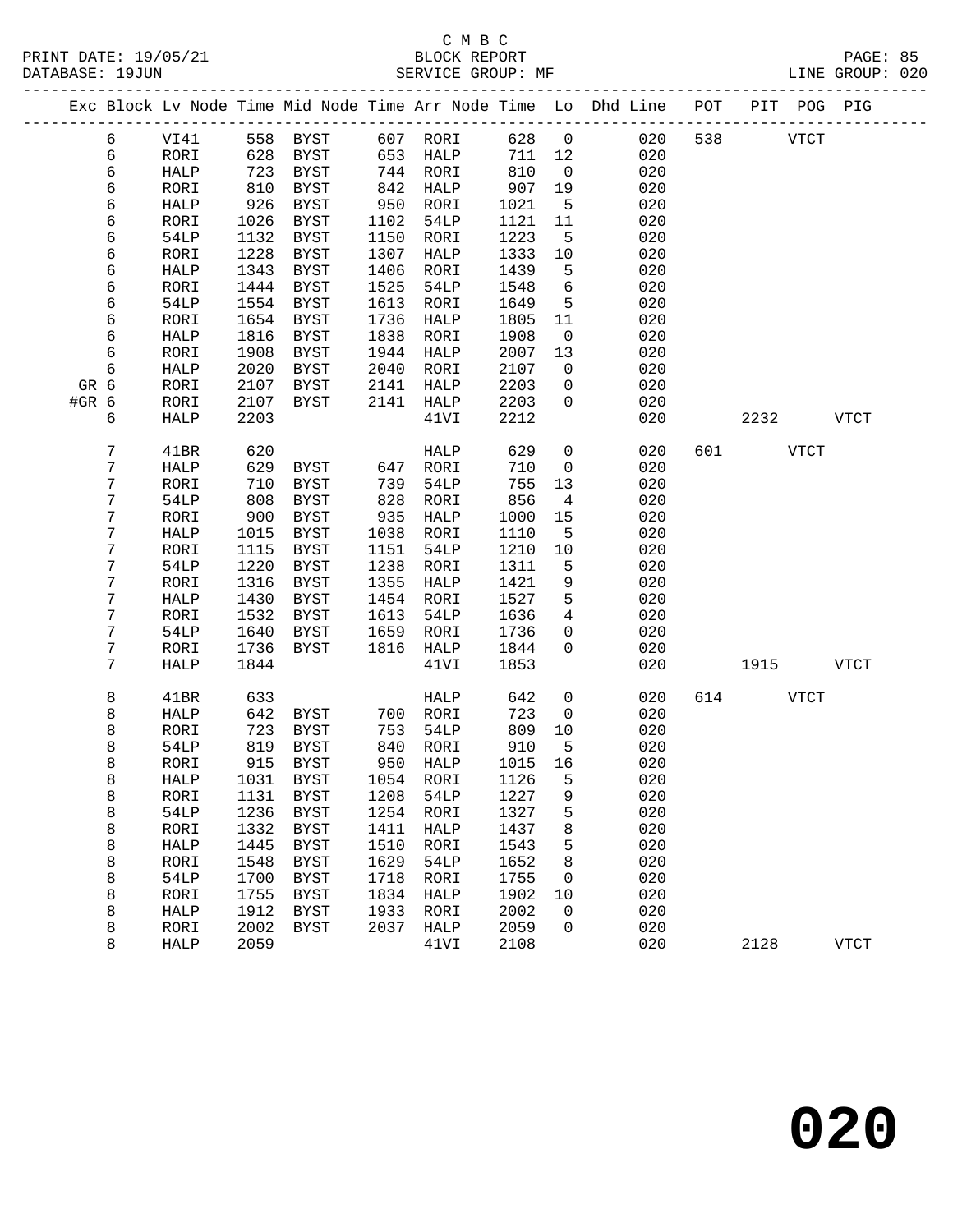#### C M B C<br>BLOCK REPORT SERVICE GROUP: MF

|        |        |              |      |                     |      |              |         |                 | Exc Block Lv Node Time Mid Node Time Arr Node Time Lo Dhd Line POT<br>------------------------------ |     |      | PIT POG PIG |             |
|--------|--------|--------------|------|---------------------|------|--------------|---------|-----------------|------------------------------------------------------------------------------------------------------|-----|------|-------------|-------------|
|        | 9      | VI41         |      | 644 BYST            | 653  | RORI         | 716     | $\mathsf{O}$    | 020                                                                                                  | 623 |      | <b>VTCT</b> |             |
|        | 9      | RORI         | 716  | BYST                | 746  | HALP         | 808     | 15              | 020                                                                                                  |     |      |             |             |
|        | 9      | HALP         | 823  | BYST                | 848  | RORI         | 919     | $-5$            | 020                                                                                                  |     |      |             |             |
|        | 9      | RORI         | 924  | BYST                | 959  | 54LP         | 1018    | 10              | 020                                                                                                  |     |      |             |             |
|        | 9      | 54LP         | 1028 | BYST                | 1046 | RORI         | 1118    | 5               | 020                                                                                                  |     |      |             |             |
|        | 9      | RORI         | 1123 | BYST                | 1159 | HALP         | 1224    | 15              | 020                                                                                                  |     |      |             |             |
|        | 9      | HALP         | 1239 | BYST                | 1302 | RORI         | 1335    | 5               | 020                                                                                                  |     |      |             |             |
|        | 9      | RORI         | 1340 | BYST                | 1419 | 54LP         | 1441    | 15              | 020                                                                                                  |     |      |             |             |
|        | 9      | 54LP         | 1456 | <b>BYST</b>         | 1516 | RORI         | 1551    | 5               | 020                                                                                                  |     |      |             |             |
|        | 9      | RORI         | 1556 | <b>BYST</b>         | 1637 | HALP         | 1706    | 16              | 020                                                                                                  |     |      |             |             |
|        | 9      | HALP         | 1722 | BYST                | 1745 | RORI         | 1822    | 0               | 020                                                                                                  |     |      |             |             |
|        | 9      | RORI         | 1822 | BYST                | 1900 | HALP         | 1925    | 18              | 020                                                                                                  |     |      |             |             |
|        | 9      | HALP         | 1943 | BYST                | 2003 | RORI         | 2032    | $\overline{0}$  | 020                                                                                                  |     |      |             |             |
|        | 9      | RORI         | 2032 | BYST                | 2106 | HALP         | 2128    | 24              | 020                                                                                                  |     |      |             |             |
|        | 9      | HALP         | 2152 | <b>BYST</b>         | 2210 | RORI         | 2236    | $\mathbf 0$     | 020                                                                                                  |     |      |             |             |
| GR 9   |        | RORI         | 2236 | BYST                | 2307 | HALP         | 2329    | 11              | 020                                                                                                  |     |      |             |             |
| #GR 9  |        | RORI         | 2236 | BYST                | 2307 | HALP         | 2329    | 11              | 020                                                                                                  |     |      |             |             |
|        | 9      | HALP         | 2340 | BYST                | 2355 | RORI         | 2417    | $\mathbf{0}$    | 020                                                                                                  |     |      |             |             |
| GR 9   |        | RORI         | 2417 | BYST                | 2444 | 41VI         | 2453    |                 | 020                                                                                                  |     | 2510 |             | <b>VTCT</b> |
| #GR 9  |        | RORI         | 2417 | <b>BYST</b>         | 2444 | 41VI         | 2453    |                 | 020                                                                                                  |     | 2510 |             | <b>VTCT</b> |
|        | 10     | 41BR         | 647  |                     |      | HALP         | 656     | $4\overline{ }$ | 020                                                                                                  | 626 |      | <b>VTCT</b> |             |
|        | 10     | HALP         | 700  | BYST                | 719  | RORI         | 744     | $\mathsf{O}$    | 020                                                                                                  |     |      |             |             |
|        | 10     | RORI         | 744  | BYST                | 815  | HALP         | 839     | 15              | 020                                                                                                  |     |      |             |             |
|        | 10     | HALP         | 854  | BYST                | 918  | RORI         | 949     | 5               | 020                                                                                                  |     |      |             |             |
|        | $10$   | RORI         | 954  | BYST                | 1029 | 54LP         | 1048    | 12              | 020                                                                                                  |     |      |             |             |
|        | 10     | 54LP         | 1100 | BYST                | 1118 | RORI         | 1150    | 5               | 020                                                                                                  |     |      |             |             |
|        | 10     | RORI         | 1155 | BYST                | 1232 | HALP         | 1257    | 14              | 020                                                                                                  |     |      |             |             |
|        | 10     | HALP         | 1311 | BYST                | 1334 | RORI         | 1407    | 5               | 020                                                                                                  |     |      |             |             |
|        | 10     | RORI         | 1412 | BYST                | 1452 | 54LP         | 1515    | 9               | 020                                                                                                  |     |      |             |             |
|        | 10     | 54LP         | 1524 | BYST                | 1544 | RORI         | 1619    | 5               | 020                                                                                                  |     |      |             |             |
|        | 10     | RORI         | 1624 | BYST                | 1707 | HALP         | 1736    | 20              | 020                                                                                                  |     |      |             |             |
|        | 10     | HALP         | 1756 | BYST                | 1819 | RORI         | 1853    | $\overline{0}$  | 020                                                                                                  |     |      |             |             |
|        | 10     | RORI         | 1853 | BYST                | 1929 | HALP         | 1952    | 15              | 020                                                                                                  |     |      |             |             |
|        | 10     | HALP         | 2007 | <b>BYST</b>         | 2027 | RORI         | 2056    | $\mathbf 0$     | 020                                                                                                  |     |      |             |             |
|        | 10     | RORI         | 2056 | <b>BYST</b>         | 2130 | HALP         | 2152    | 15              | 020                                                                                                  |     |      |             |             |
|        | 10     | HALP         | 2207 | BYST                | 2225 | RORI         | 2251    | $\overline{0}$  | 020                                                                                                  |     |      |             |             |
| GR 10  |        | RORI         | 2251 | BYST                | 2322 | HALP         | 2344    | 11              | 020                                                                                                  |     |      |             |             |
| #GR 10 |        | RORI         | 2251 | BYST                | 2322 | HALP         | 2344 11 |                 | 020                                                                                                  |     |      |             |             |
|        | 10     | HALP         | 2355 | BYST                | 2410 | RORI         | 2432    | 0               | 020                                                                                                  |     |      |             |             |
| GR 10  |        | RORI         | 2432 | BYST                | 2505 | HALP         | 2522    | 0               | 020                                                                                                  |     |      |             |             |
| #GR 10 |        | RORI         | 2432 | <b>BYST</b>         | 2505 | HALP         | 2522    | 0               | 020                                                                                                  |     |      |             |             |
|        | 10     | HALP         | 2522 |                     |      | 41VI         | 2528    |                 | 020                                                                                                  |     | 2545 |             | <b>VTCT</b> |
|        | 11     | 41BR         | 659  |                     |      | HALP         | 708     | 2               | 020                                                                                                  | 638 |      | <b>VTCT</b> |             |
|        | 11     | HALP         | 710  | BYST                | 731  | RORI         | 757     | 0               | 020                                                                                                  |     |      |             |             |
|        | 11     | RORI         | 757  | BYST                | 829  | HALP         | 854     | 16              | 020                                                                                                  |     |      |             |             |
|        | $11\,$ | HALP         | 910  | BYST                | 934  | RORI         | 1005    | 5               | 020                                                                                                  |     |      |             |             |
|        | $11\,$ | RORI         | 1010 | <b>BYST</b>         | 1046 | 54LP         | 1105    | 11              | 020                                                                                                  |     |      |             |             |
|        | 11     | 54LP         | 1116 | <b>BYST</b>         | 1134 | RORI         | 1207    | 5               | 020                                                                                                  |     |      |             |             |
|        | 11     | RORI         | 1212 | BYST                | 1251 | HALP         | 1317    | 10              | 020                                                                                                  |     |      |             |             |
|        | 11     | HALP         | 1327 | BYST                | 1350 | RORI         | 1423    | 5               | 020                                                                                                  |     |      |             |             |
|        | $11\,$ |              | 1428 |                     | 1508 |              | 1531    |                 | 020                                                                                                  |     |      |             |             |
|        | 11     | RORI         | 1539 | <b>BYST</b>         | 1559 | 54LP         | 1634    | 8               | 020                                                                                                  |     |      |             |             |
|        | $11\,$ | 54LP<br>RORI | 1639 | BYST<br><b>BYST</b> | 1721 | RORI<br>HALP | 1750    | 5<br>14         | 020                                                                                                  |     |      |             |             |
|        | 11     |              |      |                     | 1827 |              | 1901    | 0               | 020                                                                                                  |     |      |             |             |
|        |        | HALP         | 1804 | BYST                |      | RORI         |         |                 |                                                                                                      |     |      |             |             |

**020**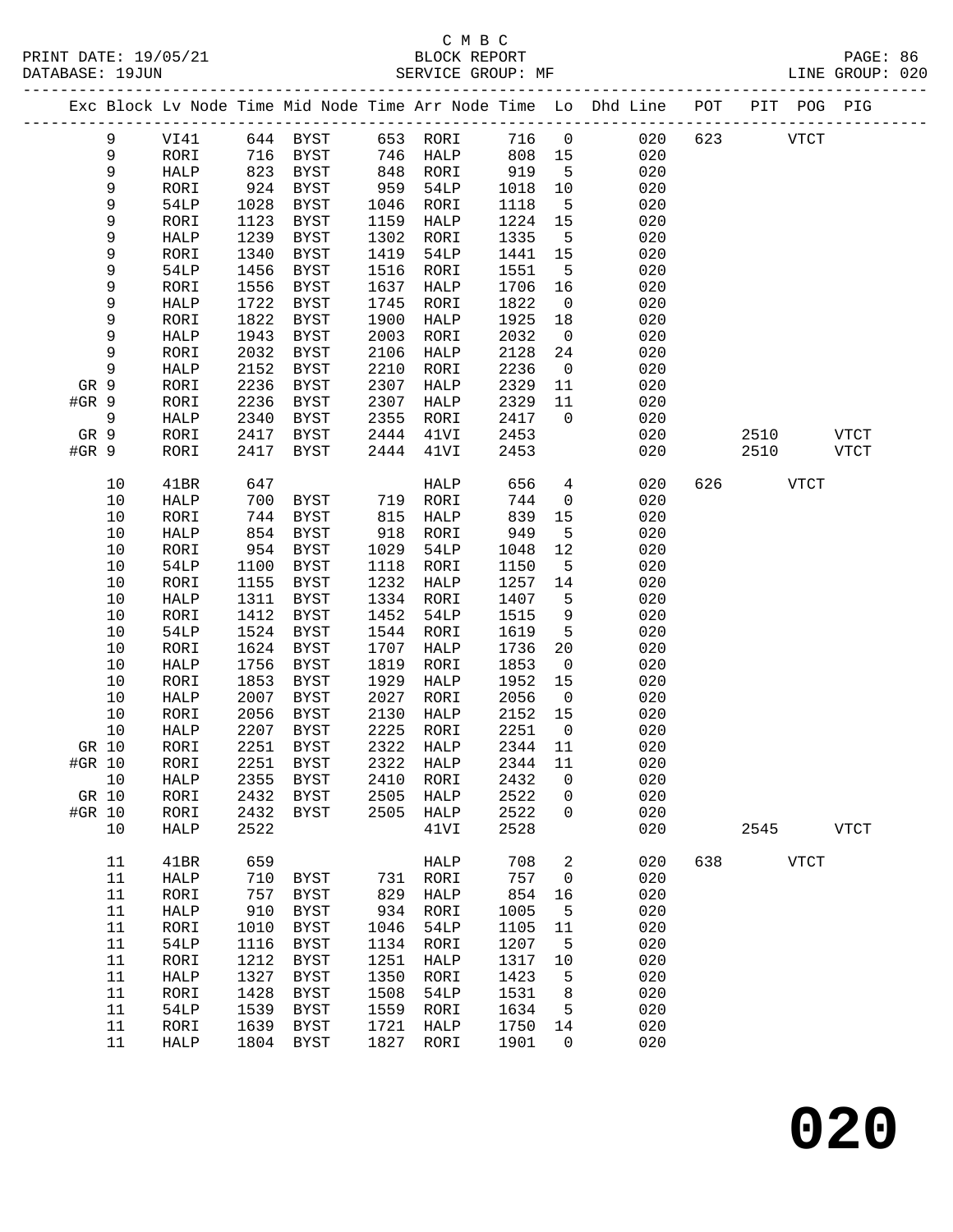|        |      |                   |            |             |      |                      |         |                          | Exc Block Lv Node Time Mid Node Time Arr Node Time Lo Dhd Line POT |     |           |           | PIT POG PIG |
|--------|------|-------------------|------------|-------------|------|----------------------|---------|--------------------------|--------------------------------------------------------------------|-----|-----------|-----------|-------------|
|        | 11   | RORI              |            |             |      |                      |         |                          |                                                                    |     |           |           |             |
|        | 11   | HALP              |            |             |      |                      |         |                          | 1901 BYST 1937 HALP 2000 0 020<br>2000 020 41VI 2009 020           | 020 | 2029      |           | <b>VTCT</b> |
|        |      |                   |            |             |      |                      |         |                          |                                                                    |     |           |           |             |
|        | 12   | VI41              | 703        | BYST        |      | 712 RORI             | 735     | $\overline{0}$           | 020                                                                |     | 642 VTCT  |           |             |
|        | 12   | RORI              | 735        | BYST        |      |                      | 823     | 12                       | 020                                                                |     |           |           |             |
|        | 12   | 54LP              | 835        | BYST        |      | 806 54LP<br>855 RORI | 926     | $5^{\circ}$              | 020                                                                |     |           |           |             |
|        | 12   | RORI              | 931        | BYST        | 1006 | HALP                 | 1031    | 16                       | 020                                                                |     |           |           |             |
|        | $12$ | HALP              | 1047       | BYST        | 1110 | RORI                 | 1142    | $5^{\circ}$              | 020                                                                |     |           |           |             |
|        | 12   | RORI              | 1147       | BYST        | 1224 | 54LP                 | 1243    | 9                        | 020                                                                |     |           |           |             |
|        | 12   | 54LP              | 1252       | BYST        | 1310 | RORI                 | 1343    | $5^{\circ}$              | 020                                                                |     |           |           |             |
|        | 12   | RORI              | 1348       | BYST        | 1427 | HALP                 | 1453    | 19                       | 020                                                                |     |           |           |             |
|        | 12   | HALP              | 1512       | BYST        | 1537 | RORI                 | 1612    | $5^{\circ}$              | 020                                                                |     |           |           |             |
|        | 12   | RORI              | 1617       | BYST        | 1700 | 54LP                 | 1723    | 12                       | 020                                                                |     |           |           |             |
|        | 12   | 54LP              | 1735       | BYST        | 1753 | RORI                 | 1830    | $\overline{0}$           | 020                                                                |     |           |           |             |
|        | 12   | RORI              | 1830       | BYST        | 1906 | HALP                 | 1929    | 15                       | 020                                                                |     |           |           |             |
|        | 12   | HALP              | 1944       |             |      | 41VI                 | 1953    |                          | 020                                                                |     |           | 2013 VTCT |             |
|        |      |                   |            |             |      |                      |         |                          |                                                                    |     |           |           |             |
|        | 13   | 41BR              |            |             |      | 54LP                 | 714     | $7\overline{ }$          | 020                                                                |     | 648 VTCT  |           |             |
|        | 13   | 54LP              | 709<br>721 | BYST        |      | 738 RORI             | 804     | $\overline{0}$           | 020                                                                |     |           |           |             |
|        | 13   | RORI              | 804        | BYST        | 836  | 54LP                 | 855     | 12                       | 020                                                                |     |           |           |             |
|        | 13   | 54LP              | 907        | <b>BYST</b> | 926  | RORI                 | 957     | $5\overline{)}$          | 020                                                                |     |           |           |             |
|        | 13   | RORI              | 1002       | BYST        | 1038 | HALP                 | 1103    | 17                       | 020                                                                |     |           |           |             |
|        | 13   | HALP              | 1120       | BYST        | 1142 | RORI                 | 1215    | $5^{\circ}$              | 020                                                                |     |           |           |             |
|        | 13   | RORI              | 1220       | BYST        | 1259 | 54LP                 | 1321 19 |                          | 020                                                                |     |           |           |             |
|        | 13   | 54LP              | 1340       | BYST        | 1358 | RORI                 | 1431    | $5^{\circ}$              | 020                                                                |     |           |           |             |
|        | 13   | RORI              | 1436       | BYST        | 1517 | HALP                 | 1544    | 12                       | 020                                                                |     |           |           |             |
|        | 13   | HALP              | 1556       | BYST        | 1620 | RORI                 | 1656    | $\overline{4}$           | 020                                                                |     |           |           |             |
|        | 13   | RORI              | 1700       | BYST        | 1742 | HALP                 | 1811 12 |                          | 020                                                                |     |           |           |             |
|        | 13   | HALP              | 1823       | BYST        | 1845 | RORI                 | 1915    | $\overline{0}$           | 020                                                                |     |           |           |             |
|        | 13   | RORI              | 1915       | BYST        |      | 1951 HALP            | 2014    | $\overline{0}$           | 020                                                                |     |           |           |             |
|        | 13   | HALP              | 2014       |             |      | 41VI                 | 2023    |                          | 020                                                                |     | 2043 VTCT |           |             |
|        |      |                   |            |             |      |                      |         |                          |                                                                    |     |           |           |             |
|        | 14   | 41BR              | 731        |             |      | HALP                 | 743     | 5 <sup>5</sup>           | 020                                                                |     | 708 708   | VTCT      |             |
|        | 14   | HALP              | 748        | BYST        |      | 811 RORI             | 837     | $\mathbf 0$              | 020                                                                |     |           |           |             |
|        | 14   | RORI              | 837        | BYST        | 911  | 54LP                 | 930     | 9                        | 020                                                                |     |           |           |             |
|        | 14   | 54LP              | 939        | BYST        |      | 958 RORI             | 1029    | $5\overline{)}$          | 020                                                                |     |           |           |             |
|        | 14   | RORI              | 1034       | BYST        |      | $1110$ HALP          | 1135 17 |                          | 020                                                                |     |           |           |             |
|        | 14   | HALP              | 1152       | BYST        |      | 1214 RORI            | 1247    | $5^{\circ}$              | 020                                                                |     |           |           |             |
|        | 14   | RORI              | 1252       | BYST        |      | 1331 54LP            | 1353 18 |                          | 020                                                                |     |           |           |             |
|        |      | 14 54LP 1411 BYST |            |             |      | 1430 RORI 1503 5     |         |                          | 020                                                                |     |           |           |             |
|        | 14   | RORI              | 1508       | BYST        | 1549 | HALP                 | 1618    | 10                       | 020                                                                |     |           |           |             |
|        | 14   | HALP              | 1628       | BYST        | 1652 | RORI                 | 1729    | $\overline{0}$           | 020                                                                |     |           |           |             |
|        | 14   | RORI              | 1729       | BYST        | 1809 | HALP                 | 1838    | 13                       | 020                                                                |     |           |           |             |
|        | 14   | HALP              | 1851       | <b>BYST</b> | 1913 | RORI                 | 1942    | $\overline{0}$           | 020                                                                |     |           |           |             |
|        | 14   | RORI              | 1942       | <b>BYST</b> | 2017 | HALP                 | 2039    | 18                       | 020                                                                |     |           |           |             |
|        | 14   | HALP              | 2057       | <b>BYST</b> | 2116 | RORI                 | 2143    | $\overline{0}$           | 020                                                                |     |           |           |             |
| GR 14  |      | RORI              | 2143       | <b>BYST</b> | 2217 | HALP                 | 2239    | 14                       | 020                                                                |     |           |           |             |
| #GR 14 |      | RORI              | 2143       | <b>BYST</b> | 2217 | HALP                 | 2239    | 14                       | 020                                                                |     |           |           |             |
|        | 14   | HALP              | 2253       | <b>BYST</b> | 2310 | RORI                 | 2334    | $\overline{\phantom{0}}$ | 020                                                                |     |           |           |             |
| GR 14  |      | RORI              | 2334       | BYST        | 2403 | HALP                 | 2423    | 10                       | 020                                                                |     |           |           |             |
| #GR 14 |      | RORI              | 2334       | <b>BYST</b> | 2403 | HALP                 | 2423    | 10                       | 020                                                                |     |           |           |             |
|        | 14   | HALP              | 2433       | BYST        | 2450 | RORI                 | 2512    | $\mathbf 0$              | 020                                                                |     |           |           |             |
| GR 14  |      | RORI              | 2512       | <b>BYST</b> | 2539 | 41VI                 | 2548    |                          | 020                                                                |     | 2605      |           | <b>VTCT</b> |
| #GR 14 |      | RORI              | 2512       | BYST        | 2539 | 41VI                 | 2548    |                          | 020                                                                |     | 2605      |           | <b>VTCT</b> |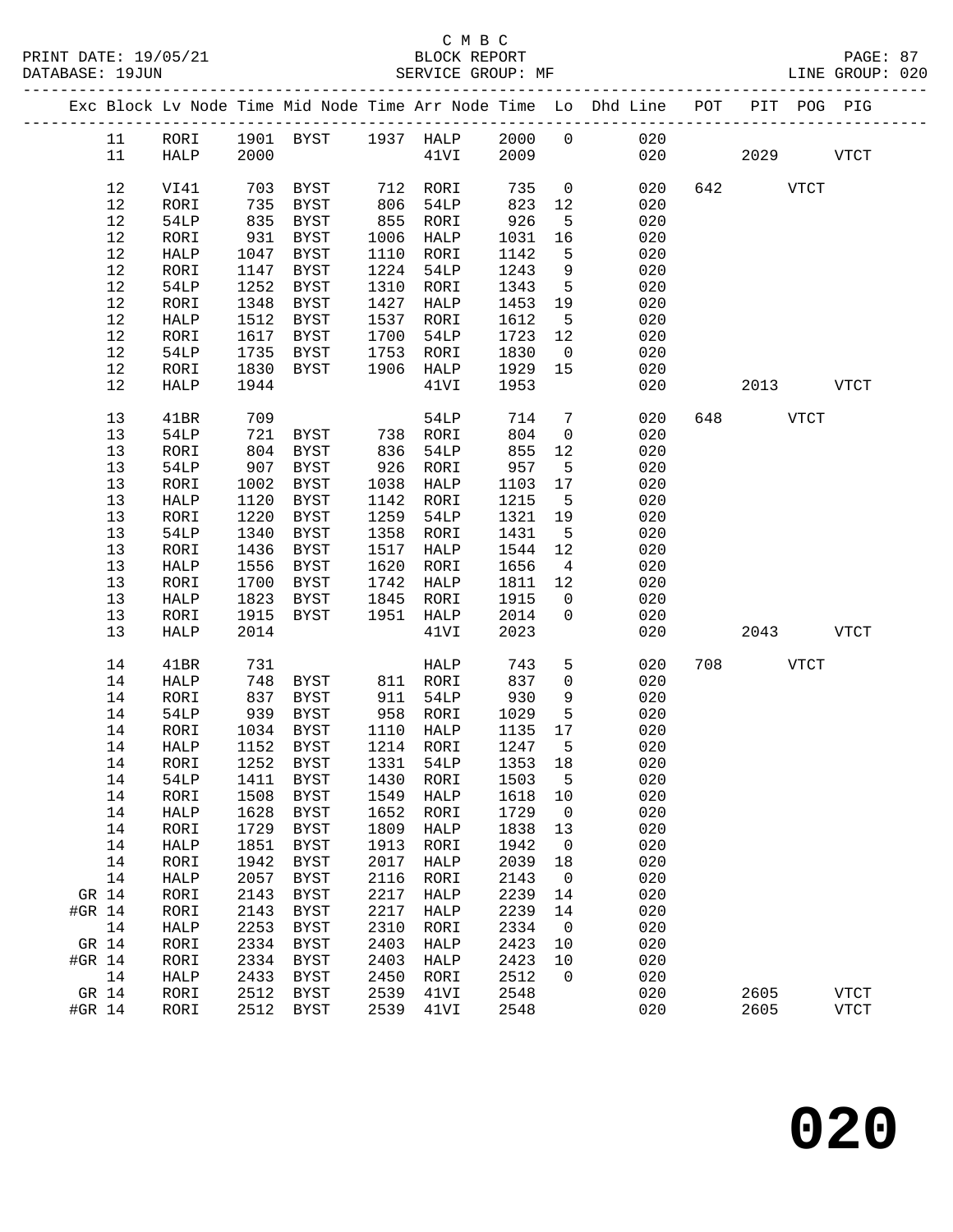|                 |    |         |      |                   |      |                |      |                         | Exc Block Lv Node Time Mid Node Time Arr Node Time Lo Dhd Line POT PIT POG PIG |     |              |             |             |
|-----------------|----|---------|------|-------------------|------|----------------|------|-------------------------|--------------------------------------------------------------------------------|-----|--------------|-------------|-------------|
|                 | 15 | 41BR    | 746  |                   |      | 54LP           | 751  | 6                       | 020                                                                            | 723 | <b>VTCT</b>  |             |             |
|                 | 15 | 54LP    |      | 757 BYST 817 RORI |      |                | 845  | $\overline{0}$          | 020                                                                            |     |              |             |             |
|                 | 15 | RORI    | 845  | BYST              |      | 919 HALP       | 944  | 15                      | 020                                                                            |     |              |             |             |
|                 | 15 | HALP    | 959  | BYST              | 1022 | RORI           | 1054 | 5                       | 020                                                                            |     |              |             |             |
|                 | 15 | RORI    | 1059 | BYST              | 1135 | 54LP           | 1154 | 10                      | 020                                                                            |     |              |             |             |
|                 | 15 | 54LP    | 1204 | BYST              | 1222 | RORI           | 1255 | 5                       | 020                                                                            |     |              |             |             |
|                 | 15 | RORI    | 1300 | BYST              | 1339 | HALP           | 1405 | 9                       | 020                                                                            |     |              |             |             |
|                 | 15 | HALP    | 1414 | <b>BYST</b>       | 1438 | RORI           | 1511 | 5                       | 020                                                                            |     |              |             |             |
|                 | 15 | RORI    | 1516 | BYST              | 1557 | 54LP           | 1620 | $\overline{4}$          | 020                                                                            |     |              |             |             |
|                 | 15 | 54LP    | 1624 | BYST              | 1643 | RORI           | 1720 | $\overline{0}$          | 020                                                                            |     |              |             |             |
|                 | 15 | RORI    | 1720 | BYST              | 1800 | HALP           | 1829 | 13                      | 020                                                                            |     |              |             |             |
|                 | 15 | HALP    | 1842 | BYST              | 1904 | RORI           | 1933 | $\overline{0}$          | 020                                                                            |     |              |             |             |
|                 | 15 | RORI    | 1933 | BYST              | 2008 | HALP           | 2030 | 15                      | 020                                                                            |     |              |             |             |
|                 | 15 | HALP    | 2045 | BYST              | 2104 | RORI           | 2131 | $\overline{0}$          | 020                                                                            |     |              |             |             |
| GR 15           |    | RORI    | 2131 | BYST              | 2205 | HALP           | 2227 | 11                      | 020                                                                            |     |              |             |             |
| #GR 15          |    | RORI    | 2131 | BYST              | 2205 | HALP           | 2227 | 11                      | 020                                                                            |     |              |             |             |
|                 | 15 | HALP    | 2238 | <b>BYST</b>       | 2255 | RORI           | 2319 | $\mathsf{O}$            | 020                                                                            |     |              |             |             |
| GR 15           |    | RORI    | 2319 | BYST              | 2348 | HALP           | 2408 | $7\phantom{.0}$         | 020                                                                            |     |              |             |             |
| #GR 15          |    | RORI    | 2319 | BYST              | 2348 | HALP           | 2408 | $7\phantom{.0}$         | 020                                                                            |     |              |             |             |
|                 | 15 | HALP    | 2415 | BYST              | 2430 | RORI           | 2452 | $\mathbf 0$             | 020                                                                            |     |              |             |             |
|                 |    | RORI    | 2452 |                   | 2519 |                | 2528 |                         | 020                                                                            |     |              |             | <b>VTCT</b> |
| GR 15<br>#GR 15 |    |         | 2452 | <b>BYST</b>       | 2519 | 41VI           | 2528 |                         | 020                                                                            |     | 2545<br>2545 |             | <b>VTCT</b> |
|                 |    | RORI    |      | BYST              |      | 41VI           |      |                         |                                                                                |     |              |             |             |
|                 | 16 | 41BR    | 752  |                   |      | HALP           | 803  | 5                       | 020                                                                            | 729 |              | <b>VTCT</b> |             |
|                 | 16 | HALP    | 808  | BYST              |      | 834 RORI       | 904  | $4\overline{4}$         | 020                                                                            |     |              |             |             |
|                 | 16 | RORI    | 908  | BYST              | 943  | 54LP           | 1002 | 10                      | 020                                                                            |     |              |             |             |
|                 | 16 | 54LP    | 1012 | BYST              | 1030 | RORI           | 1102 | 5                       | 020                                                                            |     |              |             |             |
|                 | 16 | RORI    | 1107 | BYST              | 1143 | HALP           | 1208 | 16                      | 020                                                                            |     |              |             |             |
|                 | 16 | HALP    | 1224 | <b>BYST</b>       | 1246 | RORI           | 1319 | $5^{\circ}$             | 020                                                                            |     |              |             |             |
|                 | 16 | RORI    | 1324 | <b>BYST</b>       | 1403 | 54LP           | 1425 | 17                      | 020                                                                            |     |              |             |             |
|                 | 16 | 54LP    | 1442 | <b>BYST</b>       | 1502 | RORI           | 1535 | 5                       | 020                                                                            |     |              |             |             |
|                 | 16 | RORI    | 1540 | BYST              | 1621 | HALP           | 1650 | 14                      | 020                                                                            |     |              |             |             |
|                 | 16 | HALP    | 1704 | BYST              | 1727 | RORI           | 1804 | $\overline{\mathbf{0}}$ | 020                                                                            |     |              |             |             |
|                 | 16 | RORI    | 1804 | BYST              | 1842 | HALP           | 1907 | 15                      | 020                                                                            |     |              |             |             |
|                 | 16 | HALP    | 1922 | <b>BYST</b>       | 1943 | RORI           | 2012 | $\overline{0}$          | 020                                                                            |     |              |             |             |
|                 | 16 | RORI    | 2012 | BYST              | 2047 | HALP           | 2109 | 13                      | 020                                                                            |     |              |             |             |
|                 | 16 | HALP    | 2122 | BYST              | 2141 | RORI           | 2208 | $\overline{0}$          | 020                                                                            |     |              |             |             |
| GR 16           |    | RORI    | 2208 | BYST              | 2239 | HALP           | 2301 | 7                       | 020                                                                            |     |              |             |             |
| #GR 16          |    | RORI    | 2208 | BYST              |      | 2239 HALP      | 2301 | $7\phantom{.0}$         | 020                                                                            |     |              |             |             |
|                 |    | 16 HALP |      | 2308 BYST         |      | 2325 RORI 2349 |      | $\overline{0}$          | 020                                                                            |     |              |             |             |
| GR 16           |    | RORI    | 2349 | BYST              | 2418 | HALP           | 2438 | 16                      | 020                                                                            |     |              |             |             |
| #GR 16          |    | RORI    | 2349 | BYST              | 2418 | HALP           | 2438 | 16                      | 020                                                                            |     |              |             |             |
| 16              |    | HALP    | 2454 | BYST              | 2511 | RORI           | 2533 | 0                       | 020                                                                            |     |              |             |             |
| GR 16           |    | RORI    | 2533 | BYST              | 2606 | HALP           | 2623 | 0                       | 020                                                                            |     |              |             |             |
| #GR 16          |    | RORI    | 2533 | BYST              | 2606 | HALP           | 2623 | 0                       | 020                                                                            |     |              |             |             |
|                 | 16 | HALP    | 2623 |                   |      | 41VI           | 2629 |                         | 020                                                                            |     | 2646         |             | <b>VTCT</b> |
|                 | 17 | 41BR    | 606  |                   |      | <b>54LP</b>    | 610  | 2                       | 020                                                                            | 547 | <b>VTCT</b>  |             |             |
|                 | 17 | 54LP    | 612  | BYST              |      | 626 RORI       | 647  | 0                       | 020                                                                            |     |              |             |             |
|                 | 17 | RORI    | 647  | <b>BYST</b>       | 714  | <b>54LP</b>    | 730  | 4                       | 020                                                                            |     |              |             |             |
|                 | 17 | 54LP    | 734  | BYST              | 752  | RORI           | 818  | 0                       | 020                                                                            |     |              |             |             |
|                 | 17 | RORI    | 818  | <b>BYST</b>       | 852  | HALP           | 917  | 0                       | 020                                                                            |     |              |             |             |
|                 | 17 | HALP    | 917  |                   |      | 41VI           | 927  |                         | 020                                                                            |     | 950          |             | <b>VTCT</b> |
|                 |    |         |      |                   |      |                |      |                         |                                                                                |     |              |             |             |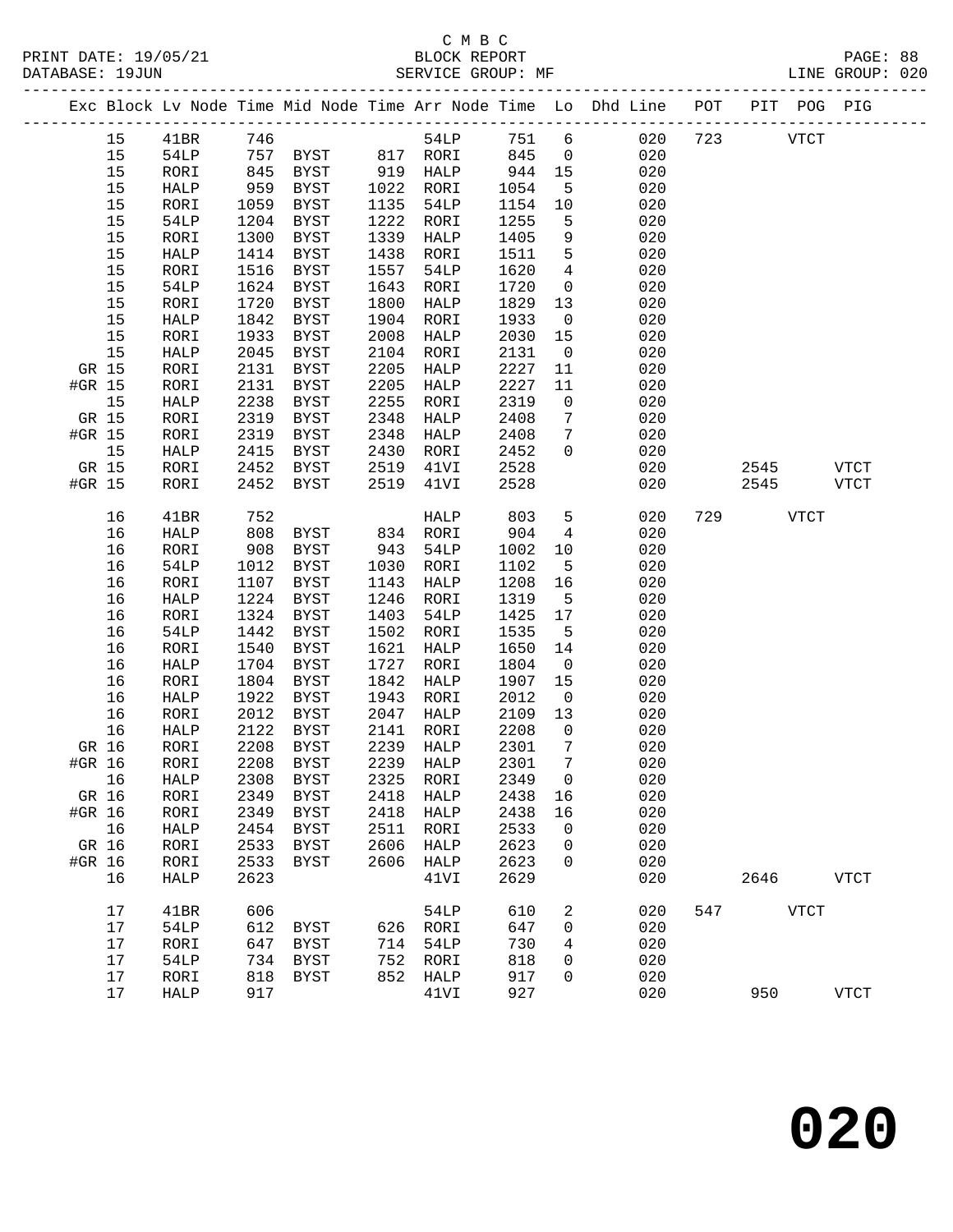#### C M B C<br>BLOCK REPORT SERVICE GROUP: MF

|        |    |             |      |             |      |      |      |                | Exc Block Lv Node Time Mid Node Time Arr Node Time Lo Dhd Line | POT      |             | PIT POG PIG |             |
|--------|----|-------------|------|-------------|------|------|------|----------------|----------------------------------------------------------------|----------|-------------|-------------|-------------|
|        | 20 | 41BR        | 1445 |             |      | HALP | 1458 | $\overline{0}$ |                                                                | 020 1419 |             | VTCT        |             |
|        | 20 | <b>HALP</b> | 1458 | BYST 1523   |      | RORI | 1558 | 5              | 020                                                            |          |             |             |             |
|        | 20 | RORI        | 1603 | BYST        | 1646 | 54LP | 1709 | 9              | 020                                                            |          |             |             |             |
|        | 20 | 54LP        | 1718 | BYST        | 1736 | RORI | 1813 | $\Omega$       | 020                                                            |          |             |             |             |
|        | 20 | RORI        | 1813 | BYST        | 1851 | HALP | 1916 | 16             | 020                                                            |          |             |             |             |
|        | 20 | HALP        | 1932 | BYST        | 1953 | RORI | 2022 | $\mathbf 0$    | 020                                                            |          |             |             |             |
|        | 20 | RORI        | 2022 | BYST        | 2057 | HALP | 2119 | 17             | 020                                                            |          |             |             |             |
|        | 20 | HALP        | 2136 | BYST        | 2155 | RORI | 2222 | $\overline{0}$ | 020                                                            |          |             |             |             |
| GR 20  |    | RORI        | 2222 | BYST        | 2253 | HALP | 2315 | 10             | 020                                                            |          |             |             |             |
| #GR 20 |    | RORI        | 2222 | BYST        | 2253 | HALP | 2315 | 10             | 020                                                            |          |             |             |             |
|        | 20 | HALP        | 2325 | BYST        | 2340 | RORI | 2402 | $\overline{0}$ | 020                                                            |          |             |             |             |
| GR 20  |    | RORI        | 2402 | <b>BYST</b> | 2435 | HALP | 2452 | 22             | 020                                                            |          |             |             |             |
| #GR 20 |    | RORI        | 2402 | BYST        | 2435 | HALP | 2452 | 22             | 020                                                            |          |             |             |             |
|        | 20 | HALP        | 2514 | BYST        | 2531 | RORI | 2553 | $\Omega$       | 020                                                            |          |             |             |             |
| GR 20  |    | RORI        | 2553 | BYST        | 2620 | 41VI | 2629 |                | 020                                                            |          | 2646        |             | VTCT        |
| #GR 20 |    | RORI        | 2553 | BYST        | 2620 | 41VI | 2629 |                | 020                                                            |          | 2646        |             | VTCT        |
|        | 21 | 41BR        | 1255 |             |      | 54LP | 1302 | 6              | 020                                                            | 1232     | <b>VTCT</b> |             |             |
|        | 21 | 54LP        | 1308 | BYST        | 1326 | RORI | 1359 | 5              | 020                                                            |          |             |             |             |
|        | 21 | RORI        | 1404 | BYST        | 1444 | HALP | 1511 | 15             | 020                                                            |          |             |             |             |
|        | 21 | <b>HALP</b> | 1526 | BYST        | 1551 | RORI | 1626 | - 5            | 020                                                            |          |             |             |             |
|        | 21 | RORI        | 1631 | BYST        | 1713 | 54LP | 1736 | 17             | 020                                                            |          |             |             |             |
|        | 21 | 54LP        | 1753 | BYST        | 1811 | RORI | 1845 | $\overline{0}$ | 020                                                            |          |             |             |             |
|        | 21 | RORI        | 1845 | BYST        | 1921 | HALP | 1944 | 11             | 020                                                            |          |             |             |             |
|        | 21 | HALP        | 1955 | BYST        | 2015 | RORI | 2044 | $\Omega$       | 020                                                            |          |             |             |             |
|        | 21 | RORI        | 2044 | BYST        | 2118 | HALP | 2140 | $\Omega$       | 020                                                            |          |             |             |             |
|        | 21 | HALP        | 2140 |             |      | 41VI | 2149 |                | 020                                                            |          | 2209        |             | <b>VTCT</b> |

**020**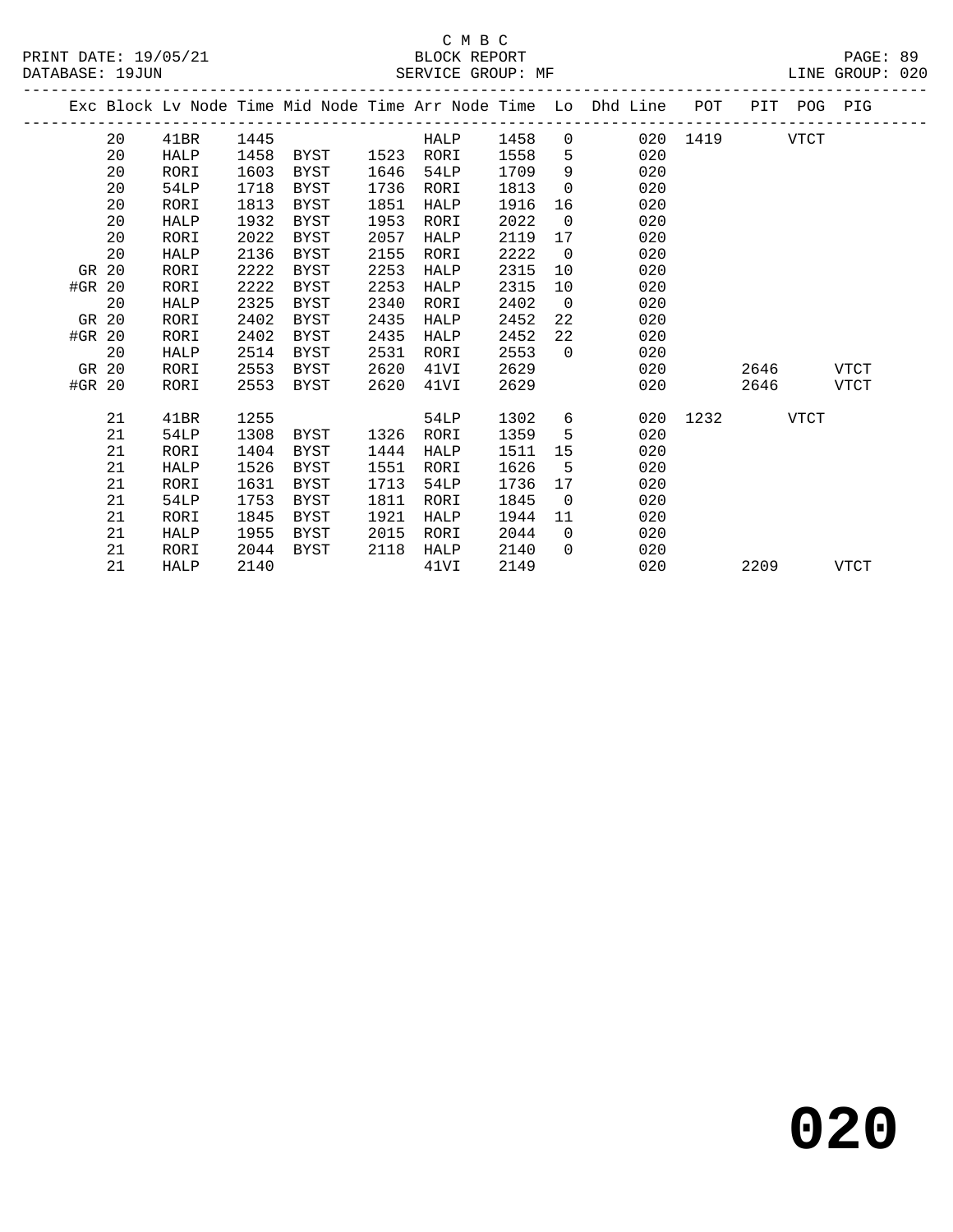| PRINT DATE: 19/05/21<br>DATABASE: 19JUN                                                                                                                                                                                                                                               |                                                                                                                                      |                                                                                                                                   |                                                      | 0 PLOCK REPORT<br>BLOCK REPORT<br>SERVICE GROUP: MF                                                                                                                                                                                                                                   |                                                      |                                                                                                                       | C M B C                                                                                                                                                       |                                                            |                                                                        |                                                                                                       |                                                             |             |     | PAGE: 90<br>LINE GROUP: 022 |  |
|---------------------------------------------------------------------------------------------------------------------------------------------------------------------------------------------------------------------------------------------------------------------------------------|--------------------------------------------------------------------------------------------------------------------------------------|-----------------------------------------------------------------------------------------------------------------------------------|------------------------------------------------------|---------------------------------------------------------------------------------------------------------------------------------------------------------------------------------------------------------------------------------------------------------------------------------------|------------------------------------------------------|-----------------------------------------------------------------------------------------------------------------------|---------------------------------------------------------------------------------------------------------------------------------------------------------------|------------------------------------------------------------|------------------------------------------------------------------------|-------------------------------------------------------------------------------------------------------|-------------------------------------------------------------|-------------|-----|-----------------------------|--|
| DULP WB W 41 AV FS DUNBAR ST<br>GRBY GRANVILLE & BROADWAY<br>HODM HOWE & DUNSMUIR<br>KN63 KNIGHT & 63 AV<br>GRBY GRANVILLE & BROADWAY<br>HODM HOWE & DUNSMUIR<br>KN63 KNIGHT & 63 AV<br>KTLP KOOTENAY LOOP<br>MRST SW MARINE STN<br>PNHM PENDER & HAMILTON<br>SYDA SEYMOUR & DAVIE NB |                                                                                                                                      |                                                                                                                                   |                                                      |                                                                                                                                                                                                                                                                                       |                                                      |                                                                                                                       | A10N ALMA & 10 AV NORTH<br>BYGR BROADWAY & GRANVILLE<br>CMJA CAMBIE & JACOMBS<br>HACO HASTINGS & COMMERCIAL<br>KN41 KNIGHT & 41 AV<br>KNIP KNIGHT STREET LOOP |                                                            |                                                                        |                                                                                                       | GEGR GEORGIA ST & GRANVILLE ST<br>MDBY MACDONALD & BROADWAY |             |     |                             |  |
| Exc Block Lv Node Time Mid Node Time Arr Node Time Lo Dhd Line POT PIT POG PIG                                                                                                                                                                                                        |                                                                                                                                      |                                                                                                                                   |                                                      |                                                                                                                                                                                                                                                                                       |                                                      |                                                                                                                       |                                                                                                                                                               |                                                            |                                                                        |                                                                                                       |                                                             |             |     |                             |  |
|                                                                                                                                                                                                                                                                                       | $\mathbf{1}$<br>$\mathbf{1}$<br>$\mathbf 1$<br>$\mathbf 1$<br>$\mathbf 1$<br>1<br>$1\,$<br>$\mathbf 1$<br>1<br>1<br>1<br>1<br>1<br>1 | BUB4<br>KNLP<br>BUB4<br>KNLP<br>BUB4<br>KNLP<br>BUB4<br>KNLP<br>BUB4<br>KNLP<br>BUB4                                              | 1538<br>1631                                         | KNLP 508 CLBY 524 BUB4 543 3 022<br>BUB4 546 CLBY 604 KNLP 617 6 022<br>KNLP 623 CLBY 640 BUB4 659 4 022<br>703 CLBY 726 KNLP 742 10<br>752 CLBY 815 BUB4<br>847 CLBY 913 KNLP<br>946 CLBY 1006 BUB4<br>1037 CLBY<br>1141 CLBY<br>1234 CLBY<br>1341 CLBY<br>1433 CLBY<br>CLBY<br>CLBY |                                                      | 913 KNLP<br>1103 KNLP<br>1201 BUB4<br>1303 KNLP<br>1400 BUB4<br>1702 KN63                                             | 842<br>932<br>1032<br>1229<br>1324 17<br>1428 5<br>1428<br>1502 KNLP 1525 13<br>1559 BUB4 1626<br>1724                                                        | $5^{\circ}$<br>1122 19<br>$5^{\circ}$<br>5 <sup>5</sup>    | $\frac{14}{1}$<br>5 <sub>5</sub><br>$5^{\circ}$                        | 022<br>022<br>022<br>022<br>022<br>022<br>022<br>022<br>022<br>022                                    | 022 2                                                       | 1735        |     | VTC                         |  |
|                                                                                                                                                                                                                                                                                       | 2<br>2<br>2<br>2<br>2<br>2<br>2<br>2<br>2<br>2<br>2<br>2<br>2<br>2<br>2                                                              | KN41<br>KNLP<br>BUB4<br>KNLP<br>BUB4<br>KNLP<br>BUB4<br>BUB4<br><b>KNLP</b><br>BUB4<br><b>KNLP</b><br>BUB4<br><b>KNLP</b><br>BUB4 | 1101<br>1205<br>1258<br>1401<br>1453<br>1558<br>1652 | 523 CLBY<br>528 CLBY<br>606 CLBY<br>645 CLBY<br>$726$ CLBY $749$ KNLP $805$<br>812 CLBY 835 BUB4<br>907 CLBY<br>KNLP 1010 CLBY 1030 BUB4 1056 5<br>CLBY<br>CLBY<br>CLBY<br><b>CLBY</b><br>CLBY<br><b>CLBY</b><br>CLBY                                                                 | 1128<br>1225<br>1327<br>1420<br>1522<br>1619<br>1725 | <b>KNLP</b><br>544 BUB4<br>$624$ KNLP<br>702 BUB4<br>933 KNLP<br>KNLP<br>BUB4<br>KNLP<br>BUB4<br>KNLP<br>BUB4<br>KN63 | 528<br>603<br>638<br>722<br>902 5<br>1147<br>1253<br>1348<br>1448<br>1545<br>1647<br>1747                                                                     | $7\overline{ }$<br>952 18<br>18<br>5<br>13<br>5<br>13<br>5 | $\overline{0}$<br>3 <sup>7</sup><br>$7\overline{ }$<br>$4\overline{4}$ | 022<br>022<br>022<br>022<br>022<br>022<br>022<br>022<br>022<br>022<br>022<br>022<br>022<br>022<br>022 |                                                             | 509<br>1758 | VTC | <b>VTC</b>                  |  |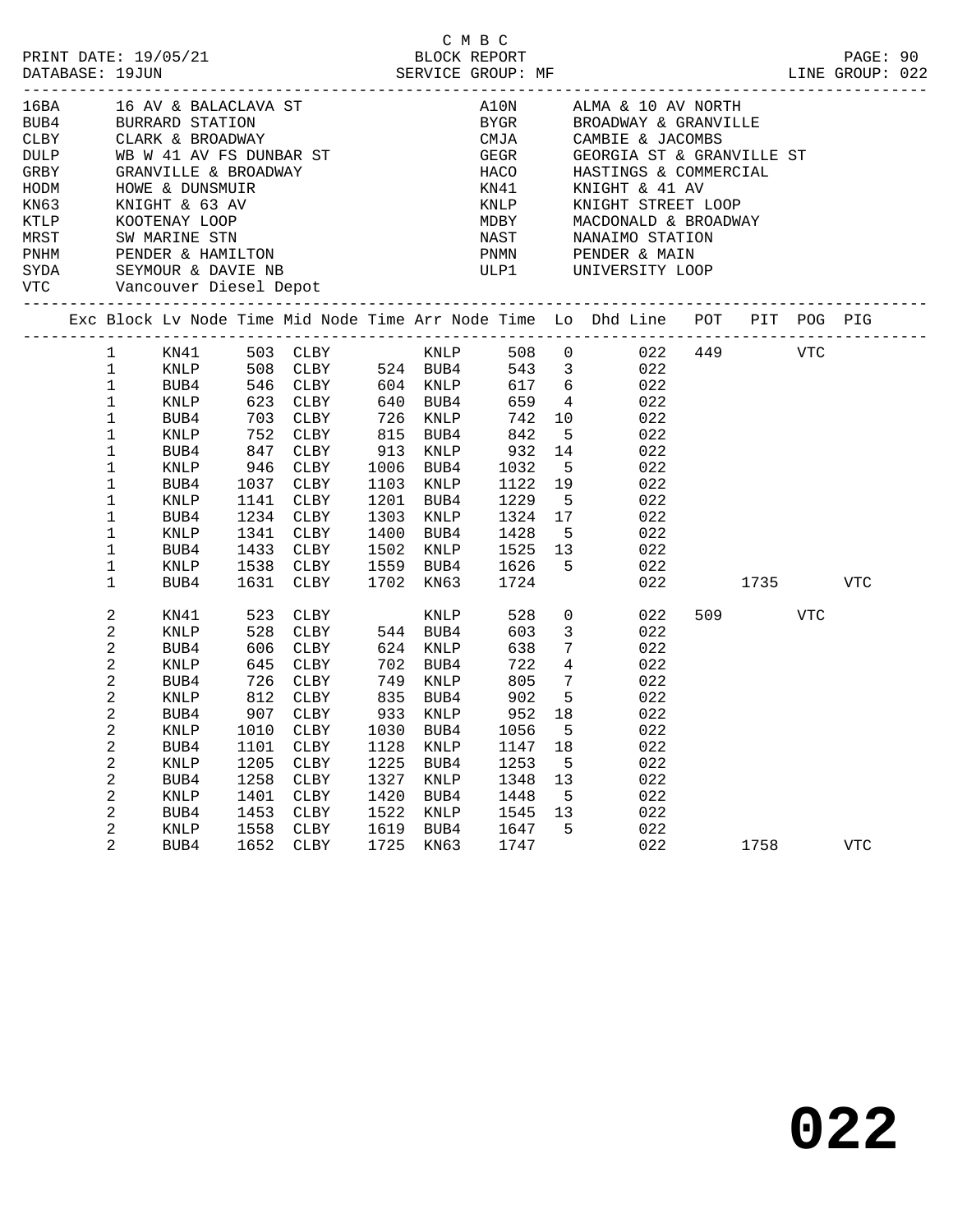|                         |                 |              |                            |              |              |              |                         | Exc Block Lv Node Time Mid Node Time Arr Node Time Lo Dhd Line POT |     |      | PIT POG PIG |            |
|-------------------------|-----------------|--------------|----------------------------|--------------|--------------|--------------|-------------------------|--------------------------------------------------------------------|-----|------|-------------|------------|
| $\mathbf{3}$            | KN41            |              | 542 CLBY                   |              | <b>KNLP</b>  | 547          | $\overline{0}$          | 022                                                                | 528 |      | <b>VTC</b>  |            |
| $\mathbf{3}$            | KNLP            | 547          | CLBY 604 BUB4              |              |              | 623          | $\overline{\mathbf{3}}$ | 022                                                                |     |      |             |            |
| 3                       | BUB4            | 626          | CLBY                       |              | 644 KNLP     | 658          | 11                      | 022                                                                |     |      |             |            |
| 3                       | KNLP            | 709          | CLBY                       | 727          | BUB4         | 752          | 5                       | 022                                                                |     |      |             |            |
| 3                       | BUB4            | 757          | CLBY                       | 821          | KNLP         | 838          | 14                      | 022                                                                |     |      |             |            |
| 3                       | KNLP            | 852          | CLBY                       | 915          | BUB4         | 944          | 5                       | 022                                                                |     |      |             |            |
| 3                       | BUB4            | 949          | CLBY                       | 1015         | KNLP         | 1034         | 21                      | 022                                                                |     |      |             |            |
| 3                       | KNLP            | 1055         | CLBY                       | 1116         | BUB4         | 1142         | $\overline{4}$          | 022                                                                |     |      |             |            |
| $\mathfrak{Z}$          | BUB4            | 1146         | CLBY                       | 1213         | KNLP         | 1234         | 19                      | 022                                                                |     |      |             |            |
| 3                       | KNLP            | 1253         | CLBY                       | 1313         | BUB4         | 1341         | $5^{\circ}$             | 022                                                                |     |      |             |            |
| 3                       | BUB4            | 1346         | CLBY                       | 1415         | KNLP         | 1436         | 14                      | 022                                                                |     |      |             |            |
| 3                       | KNLP            | 1450         | CLBY                       | 1509         | BUB4         | 1537         | $5^{\circ}$             | 022                                                                |     |      |             |            |
| 3                       | BUB4            | 1542         | CLBY                       | 1611         | KNLP         | 1635         | 11                      | 022                                                                |     |      |             |            |
| 3                       | KNLP            | 1646         | CLBY                       | 1706         | BUB4         | 1736         | 5                       | 022                                                                |     |      |             |            |
| 3                       | BUB4            | 1741         | CLBY                       | 1812         | KN63         | 1835         |                         | 022                                                                |     | 1846 |             | <b>VTC</b> |
| 4                       | KN41            | 603          | CLBY                       |              | KNLP         | 608          | $\mathsf{O}$            | 022                                                                | 549 |      | <b>VTC</b>  |            |
| 4                       | KNLP            | 608          | CLBY                       | 625          | BUB4         | 644          | 2                       | 022                                                                |     |      |             |            |
| 4                       | BUB4            | 646          | CLBY                       | 707          | KNLP         | 723          | 10                      | 022                                                                |     |      |             |            |
| 4                       | KNLP            | 733          | CLBY                       | 755          | BUB4         | 822          | 5                       | 022                                                                |     |      |             |            |
| 4                       | BUB4            | 827          | CLBY                       | 853          | KNLP         | 912          | 10                      | 022                                                                |     |      |             |            |
| 4                       | $\textsc{KNLP}$ | 922          | CLBY                       | 942          | BUB4         | 1008         | $5\overline{5}$         | 022                                                                |     |      |             |            |
| $\overline{\mathbf{4}}$ | BUB4            | 1013         | CLBY                       | 1039         | KNLP         | 1058         | 19                      | 022                                                                |     |      |             |            |
| 4                       | KNLP            | 1117         | CLBY                       | 1137         | BUB4         | 1205         | $5^{\circ}$             | 022                                                                |     |      |             |            |
| 4                       | BUB4            | 1210         | CLBY                       | 1239         | KNLP         | 1300         | 19                      | 022                                                                |     |      |             |            |
| 4                       | KNLP            | 1319         | CLBY                       | 1338         | BUB4         | 1406         | $\overline{4}$          | 022                                                                |     |      |             |            |
| 4                       | BUB4            | 1410         | CLBY                       | 1439         | KNLP         | 1502         | 15                      | 022                                                                |     |      |             |            |
| 4                       | KNLP            | 1517         | CLBY                       | 1538         | BUB4         | 1605         | 5                       | 022                                                                |     |      |             |            |
| 4                       | BUB4            | 1610         | CLBY                       | 1641         | KNLP         | 1705         | 9                       | 022                                                                |     |      |             |            |
| 4                       | KNLP            | 1714         | CLBY                       | 1734         | BUB4         | 1804         | 6                       | 022                                                                |     |      |             |            |
| 4                       | BUB4            | 1810         | CLBY                       | 1840         | KN63         | 1902         |                         | 022                                                                |     | 1913 |             | <b>VTC</b> |
| 5                       | KN41            | 629          | CLBY                       |              | KNLP         | 636          | 3                       | 022                                                                | 612 |      | VTC         |            |
| 5                       | <b>KNLP</b>     | 639          | CLBY                       | 656          | BUB4         | 716          | 5                       | 022                                                                |     |      |             |            |
| 5                       | BUB4            | 721          | CLBY                       | 744          | KNLP         | 800          | $7\phantom{.0}$         | 022                                                                |     |      |             |            |
| 5                       | KNLP            | 807          | CLBY                       | 830          | BUB4         | 857          | 5                       | 022                                                                |     |      |             |            |
| 5                       | BUB4            | 902          | CLBY                       | 928          | KNLP         | 947          | 11                      | 022                                                                |     |      |             |            |
| 5                       | KNLP            | 958          | CLBY                       | 1018         | BUB4         | 1044         | 5                       | 022                                                                |     |      |             |            |
| 5                       | BUB4            | 1049         | CLBY                       |              | 1115 KNLP    | 1134 19      |                         | 022                                                                |     |      |             |            |
| 5                       | $\textsc{KNLP}$ |              | 1153 CLBY 1213 BUB4 1241 5 |              |              |              |                         | 022                                                                |     |      |             |            |
| 5                       | BUB4            | 1246         | CLBY                       | 1315         | KNLP         | 1336         | 15                      | 022                                                                |     |      |             |            |
| 5<br>5                  | KNLP            | 1351<br>1443 | CLBY                       | 1410<br>1512 | BUB4         | 1438         | -5                      | 022<br>022                                                         |     |      |             |            |
| 5                       | BUB4<br>KNLP    | 1551         | CLBY<br>CLBY               | 1612         | KNLP<br>BUB4 | 1535<br>1640 | 16<br>5                 | 022                                                                |     |      |             |            |
| 5                       | BUB4            | 1645         | CLBY                       | 1718         | KNLP         | 1741         | 12                      | 022                                                                |     |      |             |            |
| 5                       | KNLP            | 1753         | CLBY                       | 1813         | BUB4         | 1842         | 8                       | 022                                                                |     |      |             |            |
| 5                       | BUB4            | 1850         | CLBY                       | 1917         | KN63         | 1936         |                         | 022                                                                |     | 1947 |             | <b>VTC</b> |
|                         |                 |              |                            |              |              |              |                         |                                                                    |     |      |             |            |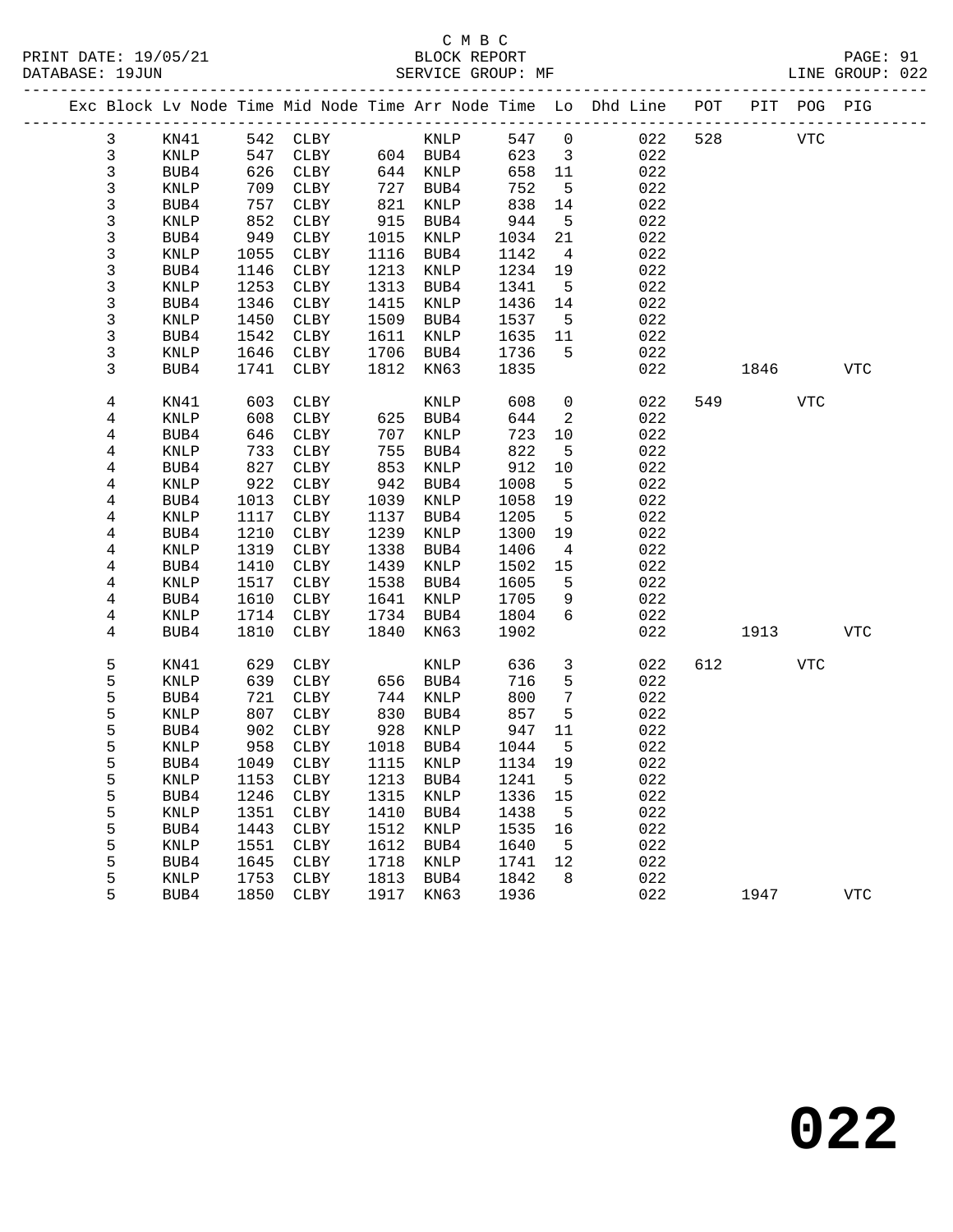|  |   |             |      |             |      |             |      |                | Exc Block Lv Node Time Mid Node Time Arr Node Time Lo Dhd Line | POT | PIT  | POG PIG    |            |
|--|---|-------------|------|-------------|------|-------------|------|----------------|----------------------------------------------------------------|-----|------|------------|------------|
|  | 6 | <b>PNMN</b> | 636  | CLBY        | 648  | CMJA        | 713  | $\overline{a}$ | 022                                                            | 606 |      | <b>VTC</b> |            |
|  | 6 | CMJA        | 715  |             |      | BUB4        | 807  | 5              | 022                                                            |     |      |            |            |
|  | 6 | BUB4        | 812  | <b>CLBY</b> | 837  | <b>KNLP</b> | 855  | 9              | 022                                                            |     |      |            |            |
|  | 6 | <b>KNLP</b> | 904  | <b>CLBY</b> | 927  | BUB4        | 956  | 5              | 022                                                            |     |      |            |            |
|  | 6 | BUB4        | 1001 | CLBY        | 1027 | KNLP        | 1046 | 21             | 022                                                            |     |      |            |            |
|  | 6 | KNLP        | 1107 | CLBY        | 1128 | BUB4        | 1154 | 4              | 022                                                            |     |      |            |            |
|  | 6 | BUB4        | 1158 | CLBY        | 1225 | KNLP        | 1246 | 20             | 022                                                            |     |      |            |            |
|  | 6 | KNLP        | 1306 | CLBY        | 1326 | BUB4        | 1354 | 4              | 022                                                            |     |      |            |            |
|  | 6 | BUB4        | 1358 | <b>CLBY</b> | 1427 | <b>KNLP</b> | 1448 | 16             | 022                                                            |     |      |            |            |
|  | 6 | <b>KNLP</b> | 1504 | <b>CLBY</b> | 1525 | BUB4        | 1551 | 5              | 022                                                            |     |      |            |            |
|  | 6 | BUB4        | 1556 | <b>CLBY</b> | 1626 | <b>KNLP</b> | 1650 | 10             | 022                                                            |     |      |            |            |
|  | 6 | <b>KNLP</b> | 1700 | <b>CLBY</b> | 1720 | BUB4        | 1750 | 5              | 022                                                            |     |      |            |            |
|  | 6 | BUB4        | 1755 | <b>CLBY</b> | 1825 | KN63        | 1848 |                | 022                                                            |     | 1859 |            | <b>VTC</b> |
|  |   |             |      |             |      |             |      |                |                                                                |     |      |            |            |
|  | 7 | KN41        | 640  | <b>CLBY</b> |      | <b>KNLP</b> | 647  | 3              | 022                                                            | 623 |      | <b>VTC</b> |            |
|  | 7 | <b>KNLP</b> | 650  | CLBY        | 708  | BUB4        | 732  | 4              | 022                                                            |     |      |            |            |
|  | 7 | BUB4        | 736  | CLBY        | 800  | KNLP        | 817  | 8              | 022                                                            |     |      |            |            |
|  | 7 | <b>KNLP</b> | 825  | CLBY        | 848  | BUB4        | 915  | 5              | 022                                                            |     |      |            |            |
|  | 7 | BUB4        | 920  | <b>CLBY</b> | 946  | KNLP        | 1005 | 16             | 022                                                            |     |      |            |            |
|  | 7 | <b>KNLP</b> | 1021 | <b>CLBY</b> | 1042 | BUB4        | 1108 | 5              | 022                                                            |     |      |            |            |
|  | 7 | BUB4        | 1113 | <b>CLBY</b> | 1140 | <b>KNLP</b> | 1159 | 18             | 022                                                            |     |      |            |            |
|  | 7 | <b>KNLP</b> | 1217 | <b>CLBY</b> | 1237 | BUB4        | 1305 | 5              | 022                                                            |     |      |            |            |
|  | 7 | BUB4        | 1310 | <b>CLBY</b> | 1339 | <b>KNLP</b> | 1400 | 11             | 022                                                            |     |      |            |            |
|  | 7 | <b>KNLP</b> | 1411 | <b>CLBY</b> | 1430 | BUB4        | 1458 | 5              | 022                                                            |     |      |            |            |
|  | 7 | BUB4        | 1503 | CLBY        | 1532 | KNLP        | 1555 | 10             | 022                                                            |     |      |            |            |
|  | 7 | KNLP        | 1605 | CLBY        | 1626 | BUB4        | 1654 | 5              | 022                                                            |     |      |            |            |
|  | 7 | BUB4        | 1659 | CLBY        | 1732 | KNLP        | 1755 | 10             | 022                                                            |     |      |            |            |
|  | 7 | KNLP        | 1805 | CLBY        | 1825 | BUB4        | 1854 | 8              | 022                                                            |     |      |            |            |
|  | 7 | BUB4        | 1902 | <b>CLBY</b> | 1929 | <b>KNLP</b> | 1948 | 8              | 022                                                            |     |      |            |            |
|  | 7 | <b>KNLP</b> | 1956 | <b>CLBY</b> | 2012 | BUB4        | 2033 | 6              | 022                                                            |     |      |            |            |
|  | 7 | BUB4        | 2039 | <b>CLBY</b> | 2104 | <b>KNLP</b> | 2122 | 6              | 022                                                            |     |      |            |            |
|  | 7 | <b>KNLP</b> | 2128 |             |      | BUB4        | 2203 | 6              | 022                                                            |     |      |            |            |
|  | 7 | BUB4        | 2209 | <b>CLBY</b> | 2231 | <b>KNLP</b> | 2248 | 13             | 022                                                            |     |      |            |            |
|  | 7 | <b>KNLP</b> | 2301 |             |      | BUB4        | 2333 | 6              | 022                                                            |     |      |            |            |
|  | 7 | BUB4        | 2339 | <b>CLBY</b> | 2401 | KN63        | 2417 |                | 022                                                            |     | 2426 |            | <b>VTC</b> |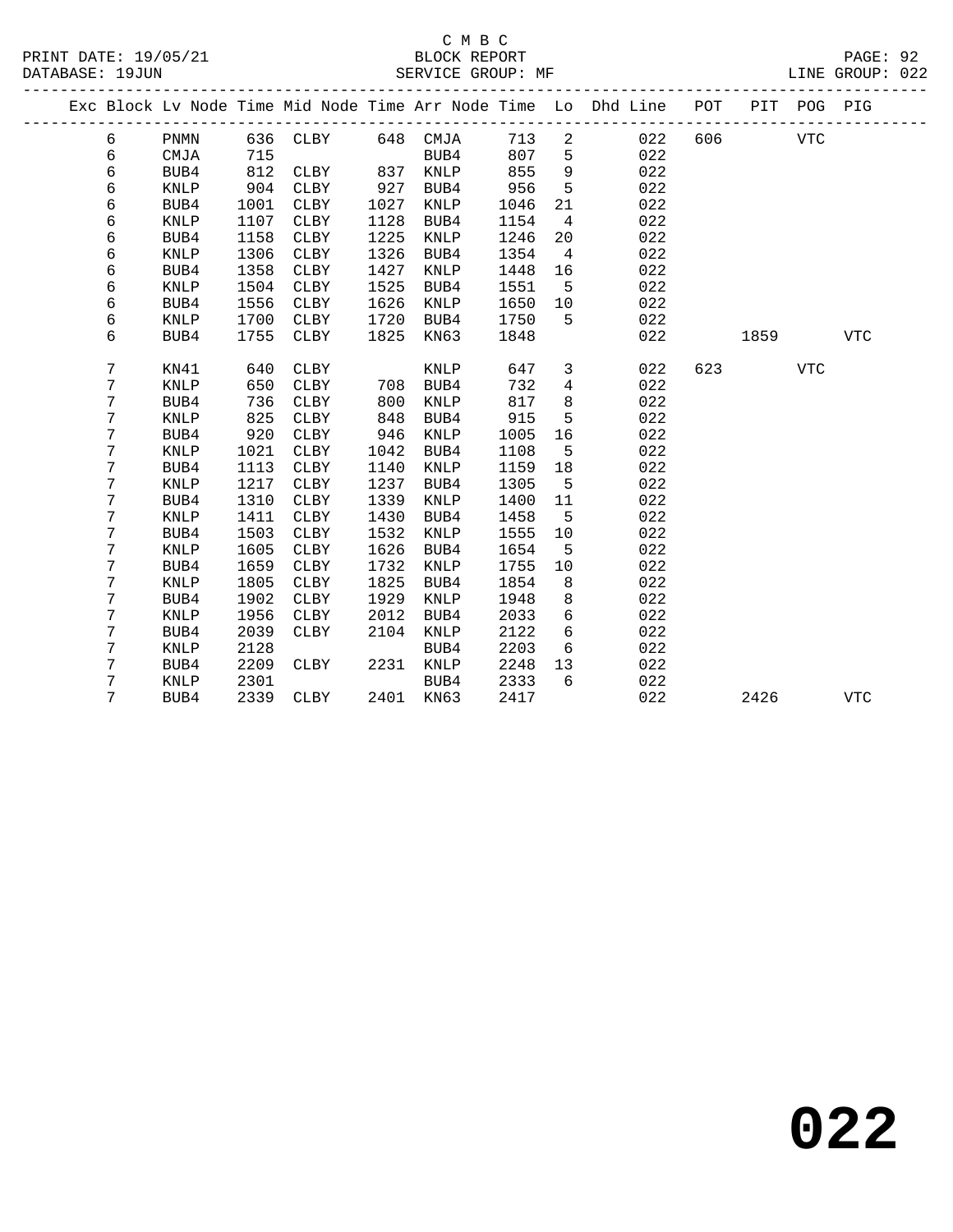|       |   |                 |      |              |      |           |      |                 | Exc Block Lv Node Time Mid Node Time Arr Node Time Lo Dhd Line POT |     |            | PIT POG PIG |            |
|-------|---|-----------------|------|--------------|------|-----------|------|-----------------|--------------------------------------------------------------------|-----|------------|-------------|------------|
|       | 8 | KN41            |      | 645 CLBY     |      | KNLP      | 652  | 3               | 022                                                                | 628 | <b>VTC</b> |             |            |
|       | 8 | KNLP            | 655  | CLBY         |      | 713 BUB4  | 737  | 5               | 022                                                                |     |            |             |            |
|       | 8 | BUB4            | 742  | CLBY         |      | 806 KNLP  | 824  | 8 <sup>8</sup>  | 022                                                                |     |            |             |            |
|       | 8 | <b>KNLP</b>     | 832  | CLBY         | 855  | BUB4      | 922  | $5\overline{5}$ | 022                                                                |     |            |             |            |
|       | 8 | BUB4            | 927  | CLBY         | 953  | KNLP      | 1012 | 21              | 022                                                                |     |            |             |            |
|       | 8 | KNLP            | 1033 | CLBY         |      | 1054 BUB4 | 1120 | $\overline{4}$  | 022                                                                |     |            |             |            |
|       | 8 | BUB4            | 1124 | CLBY         | 1151 | KNLP      | 1210 | 19              | 022                                                                |     |            |             |            |
|       | 8 | KNLP            | 1229 | CLBY         | 1249 | BUB4      | 1317 | 5               | 022                                                                |     |            |             |            |
|       | 8 | BUB4            | 1322 | CLBY         | 1351 | KNLP      | 1412 | 10              | 022                                                                |     |            |             |            |
|       | 8 | <b>KNLP</b>     | 1422 | CLBY         | 1441 | BUB4      | 1509 | $\overline{4}$  | 022                                                                |     |            |             |            |
|       | 8 | BUB4            | 1513 | CLBY         | 1542 | KNLP      | 1605 | $\overline{7}$  | 022                                                                |     |            |             |            |
|       | 8 | KNLP            | 1612 | CLBY         | 1633 | BUB4      | 1701 | 5               | 022                                                                |     |            |             |            |
|       | 8 | BUB4            | 1706 | CLBY         | 1739 | KNLP      | 1802 | 18              | 022                                                                |     |            |             |            |
|       | 8 | <b>KNLP</b>     | 1820 | CLBY         | 1840 | BUB4      | 1906 | 8               | 022                                                                |     |            |             |            |
|       | 8 | BUB4            | 1914 | CLBY         | 1941 | KNLP      | 2000 | 11              | 022                                                                |     |            |             |            |
|       | 8 | KNLP            | 2011 | CLBY         | 2027 | BUB4      | 2048 | - 6             | 022                                                                |     |            |             |            |
|       | 8 | BUB4            | 2054 | CLBY         | 2119 | KNLP      | 2137 | 6               | 022                                                                |     |            |             |            |
|       | 8 | KNLP            | 2143 |              |      | BUB4      | 2218 | $6\overline{6}$ | 022                                                                |     |            |             |            |
|       | 8 | BUB4            | 2224 | CLBY         |      | 2246 KNLP | 2303 | 13              | 022                                                                |     |            |             |            |
|       | 8 | KNLP            | 2316 |              |      | BUB4      | 2348 | 13              | 022                                                                |     |            |             |            |
| GR 8  |   | BUB4            | 2401 | CLBY         |      | 2422 KNLP | 2437 | $\overline{4}$  | 022                                                                |     |            |             |            |
| #GR 8 |   | BUB4            | 2401 | CLBY         | 2422 | KNLP      | 2437 | 4               | 022                                                                |     |            |             |            |
|       | 8 | <b>KNLP</b>     | 2441 | CLBY         | 2453 | BUB4      | 2512 |                 | 022                                                                |     | 2531       |             | <b>VTC</b> |
|       | 9 | KN41            | 650  | CLBY         |      | KNLP      | 657  | 3               | 022                                                                | 633 |            | <b>VTC</b>  |            |
|       | 9 | $\textsc{KNLP}$ | 700  | CLBY         |      | 718 BUB4  | 742  | 5               | 022                                                                |     |            |             |            |
|       | 9 | BUB4            | 747  | CLBY         | 811  | KNLP      | 828  | 12              | 022                                                                |     |            |             |            |
|       | 9 | <b>KNLP</b>     | 840  | CLBY         | 903  | BUB4      | 932  | 5               | 022                                                                |     |            |             |            |
|       | 9 | BUB4            | 937  | CLBY         | 1003 | KNLP      | 1022 | 22              | 022                                                                |     |            |             |            |
|       | 9 | $\textsc{KNLP}$ | 1044 | CLBY         | 1105 | BUB4      | 1131 | $\overline{4}$  | 022                                                                |     |            |             |            |
|       | 9 | BUB4            | 1135 | CLBY         | 1202 | KNLP      | 1223 | 18              | 022                                                                |     |            |             |            |
|       | 9 | <b>KNLP</b>     | 1241 | CLBY         | 1301 | BUB4      | 1329 | $5^{\circ}$     | 022                                                                |     |            |             |            |
|       | 9 | BUB4            | 1334 | ${\tt CLBY}$ | 1403 | KNLP      | 1424 | 12              | 022                                                                |     |            |             |            |
|       | 9 | KNLP            | 1436 | CLBY         | 1455 | BUB4      | 1523 | $5\overline{5}$ | 022                                                                |     |            |             |            |
|       | 9 | BUB4            | 1528 | CLBY         | 1557 | KNLP      | 1620 | 12              | 022                                                                |     |            |             |            |
|       | 9 | <b>KNLP</b>     | 1632 | CLBY         | 1652 | BUB4      | 1722 | 5               | 022                                                                |     |            |             |            |
|       | 9 | BUB4            | 1727 | CLBY         | 1800 | KNLP      | 1823 | 9               | 022                                                                |     |            |             |            |
|       | 9 | <b>KNLP</b>     | 1832 | CLBY         | 1852 | BUB4      | 1918 | 8               | 022                                                                |     |            |             |            |
|       | 9 | BUB4            | 1926 | CLBY         | 1953 | KNLP      | 2012 | 15              | 022                                                                |     |            |             |            |
|       | 9 | KNLP            | 2027 | CLBY         | 2043 | BUB4      | 2103 | 6               | 022                                                                |     |            |             |            |
|       | 9 | BUB4            | 2109 | CLBY         | 2133 | KNLP      | 2151 | 7               | 022                                                                |     |            |             |            |
|       | 9 | KNLP            | 2158 |              |      | BUB4      | 2233 | 6               | 022                                                                |     |            |             |            |
|       | 9 | BUB4            | 2239 | CLBY         |      | 2301 KN63 | 2317 |                 | 022                                                                |     | 2326       |             | <b>VTC</b> |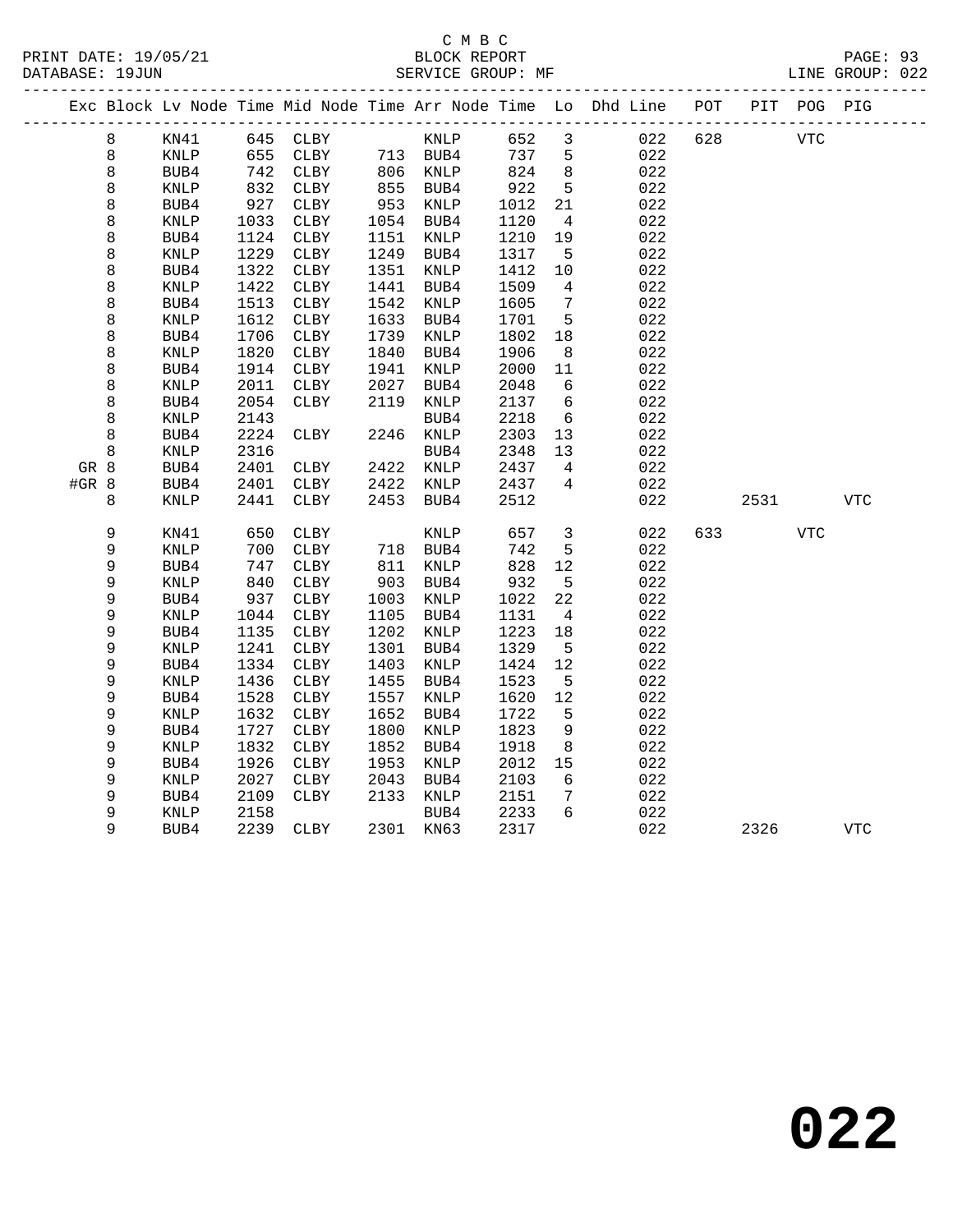|        |      |                 |      |                   |      |           |      |                         | Exc Block Lv Node Time Mid Node Time Arr Node Time Lo Dhd Line POT PIT POG PIG |     |                           |            |            |
|--------|------|-----------------|------|-------------------|------|-----------|------|-------------------------|--------------------------------------------------------------------------------|-----|---------------------------|------------|------------|
|        | 10   | KN41            |      | 729 CLBY          |      | KNLP      | 738  | $\overline{4}$          | 022                                                                            | 712 | <b>VTC</b>                |            |            |
|        | 10   | KNLP            |      | 742 CLBY 805 BUB4 |      |           | 832  | $5^{\circ}$             | 022                                                                            |     |                           |            |            |
|        | $10$ | BUB4            | 837  | CLBY              |      | 903 KNLP  | 922  | 12                      | 022                                                                            |     |                           |            |            |
|        | 10   | KNLP            | 934  | CLBY              | 954  | BUB4      | 1020 | $5^{\circ}$             | 022                                                                            |     |                           |            |            |
|        | 10   | BUB4            | 1025 | CLBY              | 1051 | KNLP      | 1110 | 19                      | 022                                                                            |     |                           |            |            |
|        | $10$ | $\textsc{KNLP}$ | 1129 | CLBY              | 1149 | BUB4      | 1217 | $5^{\circ}$             | 022                                                                            |     |                           |            |            |
|        | $10$ | BUB4            | 1222 | CLBY              | 1251 | KNLP      | 1312 | 19                      | 022                                                                            |     |                           |            |            |
|        | 10   | KNLP            | 1331 | CLBY              | 1350 | BUB4      | 1418 | $\overline{4}$          | 022                                                                            |     |                           |            |            |
|        | 10   | BUB4            | 1422 | CLBY              | 1451 | KNLP      | 1514 | 10                      | 022                                                                            |     |                           |            |            |
|        | 10   | $\textsc{KNLP}$ | 1524 | CLBY              | 1545 | BUB4      | 1612 | $5^{\circ}$             | 022                                                                            |     |                           |            |            |
|        | $10$ | BUB4            | 1617 | CLBY              | 1648 | KNLP      | 1712 | 10                      | 022                                                                            |     |                           |            |            |
|        | 10   | KNLP            | 1722 | CLBY              | 1742 | BUB4      | 1812 | $6\overline{6}$         | 022                                                                            |     |                           |            |            |
|        | 10   | BUB4            | 1818 | CLBY              | 1848 | KNLP      | 1910 | 14                      | 022                                                                            |     |                           |            |            |
|        | $10$ | $\textsc{KNLP}$ | 1924 | CLBY              | 1940 | BUB4      | 2003 | $6\overline{6}$         | 022                                                                            |     |                           |            |            |
|        | $10$ | BUB4            | 2009 | CLBY              | 2034 | KNLP      | 2052 | 20                      | 022                                                                            |     |                           |            |            |
|        | 10   | KNLP            | 2112 |                   |      | BUB4      | 2148 | $6\overline{6}$         | 022                                                                            |     |                           |            |            |
|        | 10   | BUB4            | 2154 | CLBY              |      | 2218 KNLP | 2236 | 10                      | 022                                                                            |     |                           |            |            |
|        | 10   | KNLP            | 2246 |                   |      | BUB4      | 2318 | $6\overline{6}$         | 022                                                                            |     |                           |            |            |
|        | 10   | BUB4            | 2324 | CLBY              | 2346 | KNLP      | 2403 | 7                       | 022                                                                            |     |                           |            |            |
|        | 10   | KNLP            | 2410 | CLBY              | 2423 | BUB4      | 2442 | 19                      | 022                                                                            |     |                           |            |            |
| GR 10  |      | BUB4            | 2501 | CLBY              | 2522 | KNLP      | 2537 | $\overline{\mathbf{3}}$ | 022                                                                            |     |                           |            |            |
| #GR 10 |      | BUB4            | 2501 | CLBY              | 2522 | KNLP      | 2537 | $\overline{\mathbf{3}}$ | 022                                                                            |     |                           |            |            |
|        | 10   | $\textsc{KNLP}$ | 2540 | CLBY              | 2552 | BUB4      | 2611 | 13                      | 5 022                                                                          |     |                           |            |            |
|        | 10   | HODM            | 2629 |                   |      | MRST      | 2712 | $\overline{4}$          | N8                                                                             |     |                           |            |            |
|        | 10   | MRST            | 2716 |                   |      | HODM      | 2803 | 6                       | N20                                                                            |     |                           |            |            |
|        | 10   | HODM            | 2809 |                   |      | MRST      | 2858 |                         | N20                                                                            |     | 2903                      |            | VTC        |
|        |      |                 |      |                   |      |           |      |                         |                                                                                |     |                           |            |            |
|        | 11   | KN41            | 623  | CLBY              |      | KNLP      | 630  | $\overline{\mathbf{3}}$ | 022                                                                            | 606 |                           | <b>VTC</b> |            |
|        | 11   | KNLP            | 633  | CLBY              |      | 650 BUB4  | 709  | 4                       | 022                                                                            |     |                           |            |            |
|        | 11   | BUB4            | 713  | CLBY              | 736  | KNLP      | 752  | 10                      | 022                                                                            |     |                           |            |            |
|        | 11   | KNLP            | 802  | CLBY              | 825  | BUB4      | 852  | 5                       | 022                                                                            |     |                           |            |            |
|        | 11   | BUB4            | 857  | CLBY              | 923  | KN63      | 940  |                         | 022                                                                            |     | 951                       |            | <b>VTC</b> |
|        |      |                 |      |                   |      |           |      |                         |                                                                                |     |                           |            |            |
|        | 12   | KN41            | 640  | CLBY              |      | KNLP      | 647  | $\mathbf{3}$            | 022                                                                            |     | 623 and the set of $\sim$ | VTC        |            |
|        | 12   | KNLP            | 650  | CLBY              |      | 707 BUB4  | 727  | $\overline{4}$          | 022                                                                            |     |                           |            |            |
|        | 12   | BUB4            | 731  | CLBY              | 755  | KNLP      | 812  | 6                       | 022                                                                            |     |                           |            |            |
|        | 12   | KNLP            | 818  | CLBY              | 841  | BUB4      | 908  | 5                       | 022                                                                            |     |                           |            |            |
|        | 12   | BUB4            | 913  | CLBY              | 939  | KN63      | 956  |                         | 022                                                                            |     | 1007                      |            | <b>VTC</b> |
|        | 13   | KN41            |      | 653 CLBY          |      | KNLP      |      |                         | 700 4 022 636                                                                  |     |                           | VTC        |            |
|        | 13   | KNLP            | 704  | CLBY              |      | 722 BUB4  | 747  | 5                       | 022                                                                            |     |                           |            |            |
|        | 13   | BUB4            | 752  | CLBY              |      | 816 KN63  | 832  |                         | 022                                                                            |     | 843                       |            | VTC        |
|        |      |                 |      |                   |      |           |      |                         |                                                                                |     |                           |            |            |
|        | 14   | KN41            | 703  | CLBY              |      | KNLP      | 712  | $4\overline{ }$         | 022                                                                            | 646 | <b>VTC</b>                |            |            |
|        | 14   | KNLP            | 716  | CLBY              |      | 736 BUB4  | 802  | 5                       | 022                                                                            |     |                           |            |            |
|        | 14   | BUB4            | 807  | CLBY              |      | 832 KN63  | 848  |                         | 022                                                                            |     |                           | 859        | VTC        |
|        |      |                 |      |                   |      |           |      |                         |                                                                                |     |                           |            |            |
|        | 15   | KN41            |      | 713 CLBY          |      | KNLP      | 722  | $4\overline{ }$         | 022                                                                            | 656 |                           | VTC        |            |
|        | 15   | KNLP            | 726  | CLBY              |      | 746 BUB4  | 812  | 5                       | 022                                                                            |     |                           |            |            |
|        | 15   | BUB4            | 817  | CLBY              | 843  | KN63      | 900  |                         | 022                                                                            |     |                           | 911        | <b>VTC</b> |
|        | 16   | KN41            | 715  | CLBY              |      | KNLP      | 724  | $4\overline{ }$         | 022                                                                            | 658 | <b>VTC</b>                |            |            |
|        | 16   | KNLP            | 728  | CLBY              |      | 750 BUB4  | 817  | 5                       | 022                                                                            |     |                           |            |            |
|        | 16   | BUB4            | 822  | CLBY              | 848  | KN63      | 905  |                         | 022                                                                            |     |                           | 916        | VTC        |
|        |      |                 |      |                   |      |           |      |                         |                                                                                |     |                           |            |            |
|        | 17   | KN41            |      | 721 CLBY          |      | 732 BUB4  | 757  | 5                       | 022                                                                            | 704 |                           | VTC        |            |
|        |      |                 |      |                   |      |           |      |                         |                                                                                |     |                           |            |            |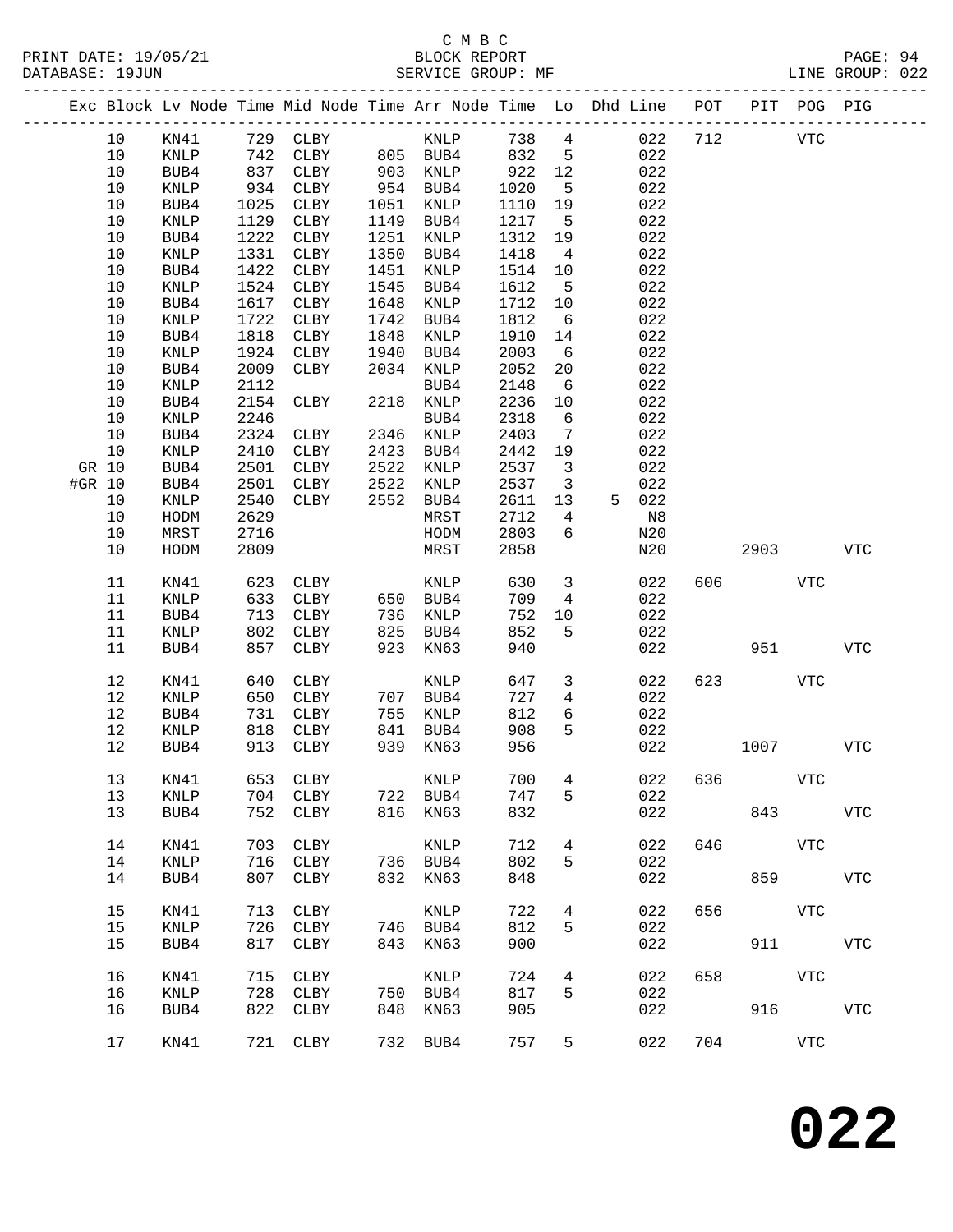|        |       |                 |      |                            |      |             |              |                         | Exc Block Lv Node Time Mid Node Time Arr Node Time Lo Dhd Line POT PIT POG PIG |              |         |            |            |
|--------|-------|-----------------|------|----------------------------|------|-------------|--------------|-------------------------|--------------------------------------------------------------------------------|--------------|---------|------------|------------|
|        | 17    |                 |      | BUB4 802 CLBY 827 KN63 843 |      |             |              |                         | $022$ 854                                                                      |              |         |            | <b>VTC</b> |
|        | 18    |                 |      |                            |      |             |              |                         |                                                                                |              | 708 VTC |            |            |
|        |       | KN41            |      | 725 CLBY                   |      | <b>KNLP</b> | 734          |                         | $4\overline{ }$<br>022                                                         |              |         |            |            |
|        | 18    | KNLP            |      |                            |      |             | 827          | $5^{\circ}$             | 022                                                                            |              |         |            |            |
|        | 18    | BUB4            |      |                            |      |             | 915          |                         | 022                                                                            |              |         | 926        | <b>VTC</b> |
|        | 19    | KN41            |      | 734 CLBY                   |      | KNLP        | 743          |                         | $4\degree$<br>022                                                              |              | 717     | VTC        |            |
|        | 19    | KNLP            |      | 747 CLBY                   |      | 810 BUB4    | 837          | $5 -$                   | 022                                                                            |              |         |            |            |
|        | 19    | BUB4            |      | 842 CLBY                   |      | 908 KN63    | 925          |                         | 022                                                                            |              |         | 936 00     | VTC        |
|        |       |                 |      |                            |      |             |              |                         |                                                                                |              |         |            |            |
|        | 20    | KN41            |      | 744 CLBY                   |      | KNLP        | 753          |                         | $4\degree$<br>022                                                              |              | 727 VTC |            |            |
|        | 20    | KNLP            |      | 757 CLBY 820 BUB4          |      |             | 847          | $5^{\circ}$             | 022                                                                            |              |         |            |            |
|        | 20    | BUB4            |      | 852 CLBY 918 KN63          |      |             | 935          |                         | 022                                                                            |              | 946     |            | <b>VTC</b> |
|        | 31    | PNMN            | 1512 | CLBY                       |      | 1528 CMJA   | 1601         |                         | $6\overline{}$                                                                 | 022 1442 VTC |         |            |            |
|        | 31    | CMJA            | 1607 |                            |      | BUB4        | 1708         | 5                       | 022                                                                            |              |         |            |            |
|        |       |                 |      | 1713 CLBY 1746 KN63        |      |             |              |                         |                                                                                |              |         |            |            |
|        | 31    | BUB4            |      |                            |      |             | 1808         |                         |                                                                                | 022 023      | 1819    |            | VTC        |
|        | 32    | KN41            |      | 1413 CLBY                  |      | KNLP        | 1422         | $7\overline{)}$         |                                                                                | 022 1351     |         | VTC        |            |
|        | 32    | KNLP            | 1429 | CLBY 1448 BUB4             |      |             | 1516         | 5 <sup>5</sup>          | 022                                                                            |              |         |            |            |
|        | 32    | BUB4            |      | 1521 CLBY                  |      | 1550 KNLP   | 1613         | 12                      | 022                                                                            |              |         |            |            |
|        | 32    | $\texttt{KNLP}$ |      | 1625 CLBY                  |      | 1645 BUB4   | 1613<br>1715 | $5^{\circ}$             | 022                                                                            |              |         |            |            |
|        | 32    | BUB4            |      | 1720 CLBY                  |      | 1753 KN63   | 1815         |                         |                                                                                | 022          | 1826    |            | <b>VTC</b> |
|        |       |                 |      |                            |      |             |              |                         |                                                                                |              |         |            |            |
|        | 33    | KN41            | 1425 | CLBY                       |      | KNLP        |              | $\overline{9}$          |                                                                                | 022 1403 VTC |         |            |            |
|        | 33    | $\texttt{KNLP}$ |      | 1443 CLBY 1502 BUB4        |      |             | 1434<br>1530 | $5^{\circ}$             | 022                                                                            |              |         |            |            |
|        | 33    | BUB4            |      | 1535 CLBY                  |      | 1604 KNLP   | 1628         | 11                      | 022                                                                            |              |         |            |            |
|        | 33    | KNLP            |      | 1639 CLBY                  |      | 1659 BUB4   | 1729         | 5                       | 022                                                                            |              |         |            |            |
|        | 33    | BUB4            |      | 1734 CLBY                  |      | 1805 KN63   | 1828         |                         |                                                                                | 022 1839     |         |            | VTC        |
|        |       |                 |      |                            |      |             |              |                         |                                                                                |              |         |            |            |
|        | 34    | KN41            |      | 1443 CLBY                  |      | KNLP        | 1452         | 5 <sup>5</sup>          |                                                                                | 022 1421     |         | VTC        |            |
|        | 34    | <b>KNLP</b>     |      | 1457 CLBY                  |      | 1516 BUB4   | 1544         | 5                       | 022                                                                            |              |         |            |            |
|        | 34    | BUB4            |      | 1549 CLBY                  |      | 1619 KNLP   | 1643         | 10                      | 022                                                                            |              |         |            |            |
|        | 34    | KNLP            |      | 1653 CLBY                  |      | 1713 BUB4   | 1743         | 5                       | 022                                                                            |              |         |            |            |
|        | 34    | BUB4            |      | 1748 CLBY                  |      | 1818 KNLP   | 1841         | 9                       | 022                                                                            |              |         |            |            |
|        | 34    | KNLP            |      | 1850 CLBY                  | 1909 | BUB4        | 1933         | 6                       | 022                                                                            |              |         |            |            |
|        | 34    | BUB4            |      | 1939 CLBY                  |      | 2004 KNLP   | 2023         | 19                      | 022                                                                            |              |         |            |            |
|        | 34    | KNLP            | 2042 |                            |      | BUB4        | 2118         | 6                       | 022                                                                            |              |         |            |            |
|        | 34    | BUB4            |      | 2124 CLBY                  |      | 2148 KNLP   | 2206         | $\overline{7}$          | 022                                                                            |              |         |            |            |
|        |       |                 |      | 34 KNLP 2213 BUB4 2248 6   |      |             |              |                         | 022                                                                            |              |         |            |            |
|        | 34    | BUB4            | 2254 | CLBY                       |      | 2316 KNLP   | 2333         | $7\phantom{.0}$         | 022                                                                            |              |         |            |            |
|        | 34    | KNLP            | 2340 | CLBY                       | 2353 | BUB4        | 2412         | 19                      | 022                                                                            |              |         |            |            |
|        | GR 34 |                 | 2431 |                            | 2452 |             | 2507         |                         | 022                                                                            |              |         |            |            |
|        |       | BUB4            |      | CLBY                       |      | KNLP        |              | $\overline{\mathbf{3}}$ |                                                                                |              |         |            |            |
| #GR 34 |       | BUB4            | 2431 | CLBY                       | 2452 | KNLP        | 2507         | 3                       | 022                                                                            |              |         |            |            |
|        | 34    | KNLP            | 2510 | CLBY                       | 2522 | BUB4        | 2541         |                         | 022                                                                            |              | 2600    |            | <b>VTC</b> |
|        | 35    | KN41            | 1457 | CLBY                       |      | KNLP        | 1506         | 5                       |                                                                                | 022 1435     |         | <b>VTC</b> |            |
|        | 35    | KNLP            | 1511 | CLBY                       |      | 1532 BUB4   | 1558         | 5                       | 022                                                                            |              |         |            |            |
|        | 35    | BUB4            | 1603 | CLBY                       | 1634 | KNLP        | 1658         | 9                       | 022                                                                            |              |         |            |            |
|        | 35    | KNLP            | 1707 | CLBY                       | 1727 | BUB4        | 1757         | 5                       | 022                                                                            |              |         |            |            |
|        | 35    | BUB4            | 1802 | CLBY                       | 1832 | KNLP        | 1854         | 11                      | 022                                                                            |              |         |            |            |
|        | 35    | KNLP            | 1905 | CLBY                       | 1924 | BUB4        | 1948         | $6\overline{6}$         | 022                                                                            |              |         |            |            |
|        |       |                 |      |                            |      |             |              |                         | 022                                                                            |              |         |            |            |
|        | 35    | BUB4            | 1954 | <b>CLBY</b>                | 2019 | KNLP        | 2038         | 19                      |                                                                                |              |         |            |            |
|        | 35    | KNLP            | 2057 |                            |      | BUB4        | 2133         | 6                       | 022                                                                            |              |         |            |            |
|        | 35    | BUB4            | 2139 | CLBY                       |      | 2203 KNLP   | 2221         | 10                      | 022                                                                            |              |         |            |            |
|        | 35    | KNLP            | 2231 |                            |      | BUB4        | 2303         | 6                       | 022                                                                            |              |         |            |            |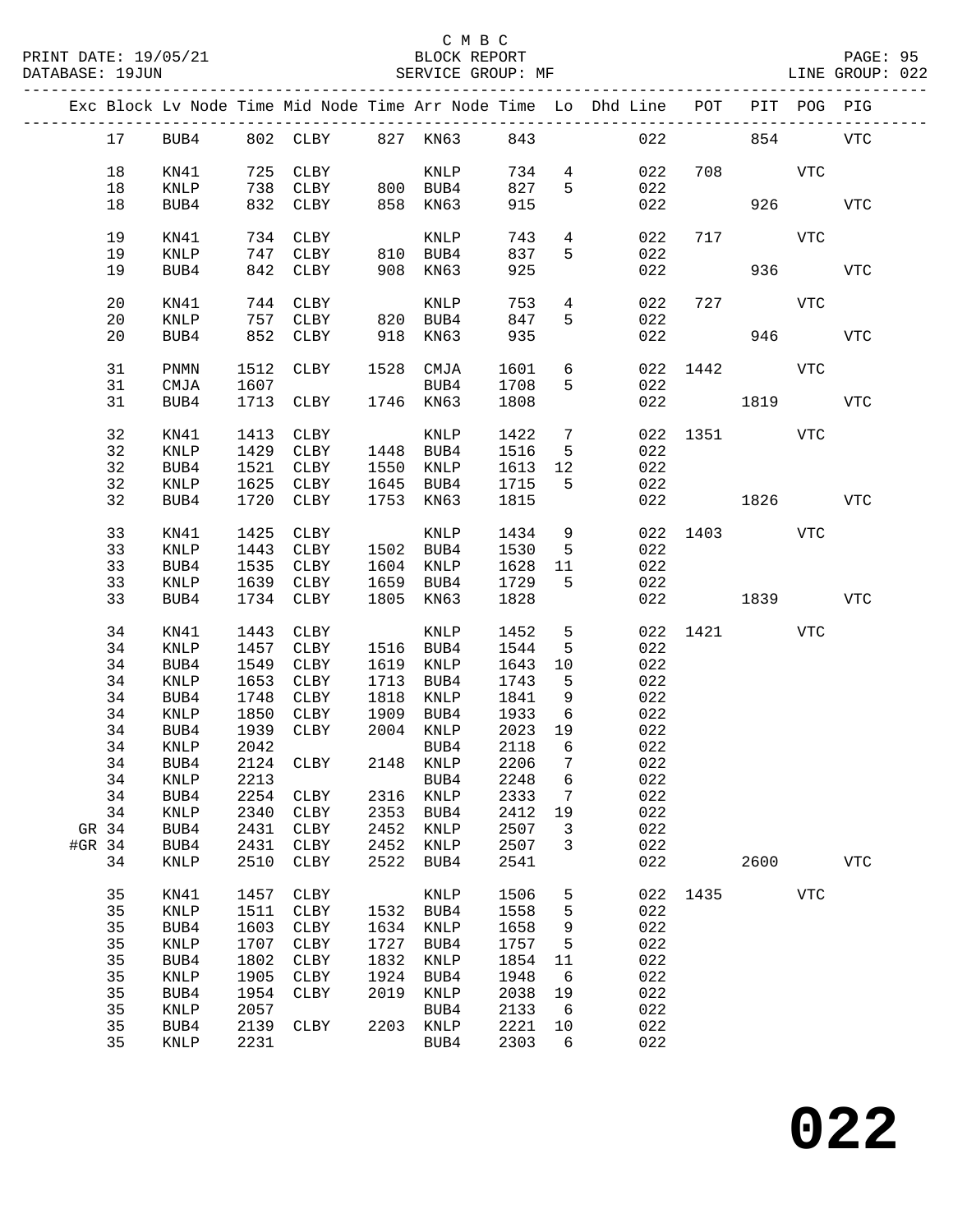|    |    |             |            |                             |      |             |      |                 | Exc Block Lv Node Time Mid Node Time Arr Node Time Lo Dhd Line POT PIT POG PIG |          |                        |            |              |
|----|----|-------------|------------|-----------------------------|------|-------------|------|-----------------|--------------------------------------------------------------------------------|----------|------------------------|------------|--------------|
| 35 |    | BUB4        |            | 2309 CLBY 2331 KN63 2347    |      |             |      |                 |                                                                                | 022      | 2356                   |            | <b>VTC</b>   |
| 36 |    | KN41        |            | 1514 CLBY                   |      | KNLP        | 1523 | 8 <sup>8</sup>  |                                                                                | 022 1452 |                        | <b>VTC</b> |              |
| 36 |    | KNLP        | 1531       | CLBY                        |      | 1552 BUB4   | 1619 | $5^{\circ}$     | 022                                                                            |          |                        |            |              |
| 36 |    | BUB4        | 1624       | CLBY                        |      | 1655 KNLP   | 1719 | 13              | 022                                                                            |          |                        |            |              |
| 36 |    | KNLP        | 1732       | CLBY                        | 1752 | BUB4        | 1822 | 6               | 022                                                                            |          |                        |            |              |
|    |    |             |            |                             |      |             |      |                 |                                                                                |          |                        |            |              |
| 36 |    | BUB4        | 1828       | CLBY                        | 1858 | KN63        | 1920 |                 | 022                                                                            |          | 1931                   |            | $_{\rm VTC}$ |
| 37 |    | KN41        | 1530       | CLBY                        |      | KNLP        | 1539 | $5^{\circ}$     |                                                                                | 022 1508 |                        | VTC        |              |
| 37 |    | KNLP        | 1544       | CLBY                        |      | 1605 BUB4   | 1633 | 5               | 022                                                                            |          |                        |            |              |
| 37 |    | BUB4        | 1638       | CLBY                        | 1709 | KNLP        | 1733 | $10 \,$         | 022                                                                            |          |                        |            |              |
| 37 |    | KNLP        | 1743       | CLBY                        | 1803 | BUB4        | 1832 | 6               | 022                                                                            |          |                        |            |              |
| 37 |    | BUB4        | 1838       | CLBY                        | 1905 | KNLP        | 1926 | 13              | 022                                                                            |          |                        |            |              |
| 37 |    | KNLP        | 1939       | CLBY                        | 1955 | BUB4        | 2018 | 6               | 022                                                                            |          |                        |            |              |
| 37 |    | BUB4        | 2024       | CLBY                        | 2049 | KNLP        | 2107 |                 | 022                                                                            |          | 2117                   |            | <b>VTC</b>   |
|    |    |             |            |                             |      |             |      |                 |                                                                                |          |                        |            |              |
| 50 |    | <b>DULP</b> | 505<br>540 | MDBY                        | 518  | BUB4        | 535  | 5               | 002                                                                            |          | 452 and $\overline{a}$ | VTC        |              |
| 50 |    | BUB4        |            | MDBY                        | 559  | DULP        | 610  | $\mathsf 9$     | 002                                                                            |          |                        |            |              |
| 50 |    | DULP        | 619        | MDBY                        | 633  | BUB4        | 650  | 5               | 002                                                                            |          |                        |            |              |
| 50 |    | BUB4        | 655        | MDBY                        |      | 714 16BA    | 720  | $\mathsf S$     | 002                                                                            |          |                        |            |              |
| 50 |    | 16BA        | 725        | MDBY                        | 731  | BUB4        | 750  | 5               | 002                                                                            |          |                        |            |              |
| 50 |    | BUB4        | 755        | MDBY                        | 814  | DULP        | 828  | $\mathsf S$     | 002                                                                            |          |                        |            |              |
| 50 |    | DULP        | 833        | MDBY                        | 848  | BUB4        | 910  | $\overline{5}$  | 002                                                                            |          |                        |            |              |
| 50 |    | BUB4        | 915        | MDBY                        | 935  | DULP        | 948  | 15              | 002                                                                            |          |                        |            |              |
| 50 |    | DULP        | 1003       | MDBY                        | 1017 | BUB4        | 1039 | 5               | 002                                                                            |          |                        |            |              |
| 50 |    |             | 1044       |                             | 1104 |             |      | $7\phantom{.0}$ | 002                                                                            |          |                        |            |              |
|    |    | BUB4        |            | MDBY                        |      | 16BA        | 1112 |                 |                                                                                |          |                        |            |              |
| 50 |    | 16BA        | 1119       | MDBY                        | 1124 | BUB4        | 1146 | 5               | 002                                                                            |          |                        |            |              |
| 50 |    | BUB4        | 1151       | MDBY                        | 1211 | DULP        | 1225 | $\,8\,$         | 002                                                                            |          |                        |            |              |
| 50 |    | <b>DULP</b> | 1233       | MDBY                        | 1247 | BUB4        | 1309 | $5\phantom{.0}$ | 002                                                                            |          |                        |            |              |
| 50 |    | BUB4        | 1314       | MDBY                        | 1334 | 16BA        | 1342 | $\mathsf S$     | 002                                                                            |          |                        |            |              |
| 50 |    | 16BA        | 1347       | MDBY                        | 1352 | BUB4        | 1416 | 5               | 002                                                                            |          |                        |            |              |
| 50 |    | BUB4        | 1421       | MDBY                        | 1441 | DULP        | 1455 | $\sqrt{6}$      | 002                                                                            |          |                        |            |              |
| 50 |    | <b>DULP</b> | 1501       | MDBY                        | 1516 | BUB4        | 1540 | 5               | 002                                                                            |          |                        |            |              |
| 50 |    | BUB4        | 1545       | MDBY                        | 1606 | 16BA        | 1614 | 9               | 002                                                                            |          |                        |            |              |
| 50 |    | 16BA        | 1623       | MDBY                        | 1630 | BUB4        | 1655 | $5\phantom{.0}$ | 002                                                                            |          |                        |            |              |
| 50 |    | BUB4        | 1700       | MDBY                        | 1723 | DULP        | 1738 | 6               | 002                                                                            |          |                        |            |              |
| 50 |    | DULP        | 1744       | MDBY                        | 1800 | BUB4        | 1827 | $\mathsf S$     | 002                                                                            |          |                        |            |              |
| 50 |    | BUB4        | 1832       | MDBY                        | 1853 | DULP        | 1906 | $\overline{7}$  | 002                                                                            |          |                        |            |              |
| 50 |    | <b>DULP</b> | 1913       | MDBY                        | 1928 | BUB4        | 1949 | 5               | 002                                                                            |          |                        |            |              |
|    | 50 | BUB4        |            | 1954 MDBY 2014 16BA 2020 14 |      |             |      |                 | 002                                                                            |          |                        |            |              |
| 50 |    | 16BA        | 2034       | MDBY                        | 2038 | BUB4        | 2057 | 5               | 002                                                                            |          |                        |            |              |
| 50 |    | BUB4        | 2102       | MDBY                        | 2119 | <b>DULP</b> | 2132 | $\overline{3}$  | 002                                                                            |          |                        |            |              |
| 50 |    |             | 2135       |                             | 2148 |             | 2206 | 6               | 002                                                                            |          |                        |            |              |
|    |    | <b>DULP</b> |            | MDBY                        |      | BUB4        |      |                 |                                                                                |          |                        |            |              |
| 50 |    | BUB4        | 2212       | MDBY                        | 2229 | DULP        | 2242 | 10              | 002                                                                            |          |                        |            |              |
| 50 |    | <b>DULP</b> | 2252       | MDBY                        | 2302 | BUB4        | 2319 | 11              | 002                                                                            |          |                        |            |              |
| 50 |    | BUB4        | 2330       | MDBY                        | 2347 | DULP        | 2359 | 13              | 002                                                                            |          |                        |            |              |
| 50 |    | <b>DULP</b> | 2412       | MDBY                        | 2422 | BUB4        | 2439 | 25              | 002                                                                            |          |                        |            |              |
| 50 |    | BUB4        | 2504       | MDBY                        | 2521 | <b>DULP</b> | 2533 | 7               | 002                                                                            |          |                        |            |              |
| 50 |    | <b>DULP</b> | 2540       |                             |      | GEGR        | 2606 | 3               | N22                                                                            |          |                        |            |              |
| 50 |    | <b>GEGR</b> | 2609       |                             |      | <b>DULP</b> | 2634 | 6               | N22                                                                            |          |                        |            |              |
| 50 |    | <b>DULP</b> | 2640       |                             |      | GEGR        | 2706 | 3               | N22                                                                            |          |                        |            |              |
| 50 |    | GEGR        | 2709       |                             |      | <b>DULP</b> | 2734 |                 | N22                                                                            |          | 2744                   |            | <b>VTC</b>   |
|    |    |             |            |                             |      |             |      |                 |                                                                                |          |                        |            |              |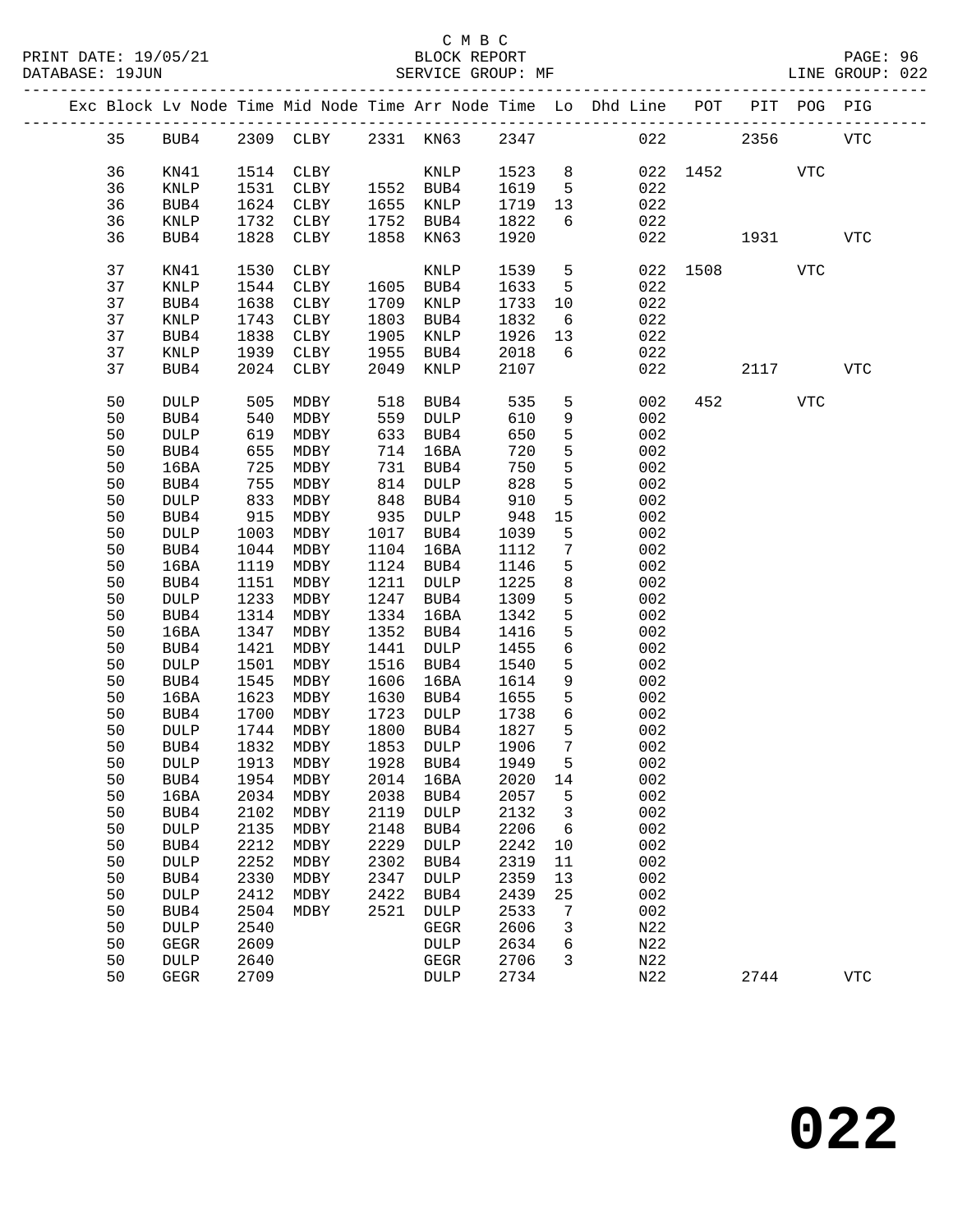# C M B C<br>BLOCK REPORT

LINE GROUP: 022

|  |    |                 |      |      |      |             |      |                 | Exc Block Lv Node Time Mid Node Time Arr Node Time Lo Dhd Line POT |     |      | PIT POG PIG |            |  |
|--|----|-----------------|------|------|------|-------------|------|-----------------|--------------------------------------------------------------------|-----|------|-------------|------------|--|
|  | 51 | <b>DULP</b>     | 525  | MDBY |      | 538 BUB4    | 555  | 5               | 002                                                                | 512 |      | <b>VTC</b>  |            |  |
|  | 51 | BUB4            | 600  | MDBY |      | 619 DULP    | 630  | 14              | 002                                                                |     |      |             |            |  |
|  | 51 | <b>DULP</b>     | 644  | MDBY | 658  | BUB4        | 716  | $5^{\circ}$     | 002                                                                |     |      |             |            |  |
|  | 51 | BUB4            | 721  | MDBY | 740  | 16BA        | 746  | 10              | 002                                                                |     |      |             |            |  |
|  | 51 | 16BA            | 756  | MDBY | 801  | BUB4        | 822  | 5               | 002                                                                |     |      |             |            |  |
|  | 51 | BUB4            | 827  | MDBY | 847  | 16BA        | 855  | 12              | 002                                                                |     |      |             |            |  |
|  | 51 | 16BA            | 907  | MDBY | 912  | BUB4        | 933  | 5               | 002                                                                |     |      |             |            |  |
|  | 51 | BUB4            | 938  | MDBY | 958  | <b>DULP</b> | 1011 | $7\phantom{.0}$ | 002                                                                |     |      |             |            |  |
|  | 51 | <b>DULP</b>     | 1018 | MDBY | 1032 | BUB4        | 1054 | 5               | 002                                                                |     |      |             |            |  |
|  | 51 | BUB4            | 1059 | MDBY | 1119 | 16BA        | 1127 | 7               | 002                                                                |     |      |             |            |  |
|  | 51 | 16BA            | 1134 | MDBY | 1139 | BUB4        | 1201 | 5               | 002                                                                |     |      |             |            |  |
|  | 51 | BUB4            | 1206 | MDBY | 1226 | DULP        | 1240 | 8               | 002                                                                |     |      |             |            |  |
|  | 51 | <b>DULP</b>     | 1248 | MDBY | 1302 | BUB4        | 1324 | 5               | 002                                                                |     |      |             |            |  |
|  | 51 | BUB4            | 1329 | MDBY | 1349 | 16BA        | 1357 | 5               | 002                                                                |     |      |             |            |  |
|  | 51 | 16BA            | 1402 | MDBY | 1407 | BUB4        | 1431 | 5               | 002                                                                |     |      |             |            |  |
|  | 51 | BUB4            | 1436 | MDBY | 1456 | DULP        | 1510 | 10              | 002                                                                |     |      |             |            |  |
|  | 51 | $\texttt{DULP}$ | 1520 | MDBY | 1535 | BUB4        | 1600 | 5               | 002                                                                |     |      |             |            |  |
|  | 51 | BUB4            | 1605 | MDBY | 1626 | 16BA        | 1634 | 9               | 002                                                                |     |      |             |            |  |
|  | 51 | 16BA            | 1643 | MDBY | 1648 | BUB4        | 1715 | 5               | 002                                                                |     |      |             |            |  |
|  | 51 | BUB4            | 1720 | MDBY | 1744 | DULP        | 1758 |                 | 002                                                                |     | 1813 |             | <b>VTC</b> |  |
|  | 52 | DULP            | 604  | MDBY | 618  | BUB4        | 635  | 5               | 002                                                                | 551 |      | <b>VTC</b>  |            |  |
|  | 52 | BUB4            | 640  | MDBY | 659  | <b>DULP</b> | 712  | 8               | 002                                                                |     |      |             |            |  |
|  | 52 | <b>DULP</b>     | 720  | MDBY | 735  | BUB4        | 754  | 5               | 002                                                                |     |      |             |            |  |
|  | 52 | BUB4            | 759  | MDBY | 818  | 16BA        | 826  | $7\phantom{.0}$ | 002                                                                |     |      |             |            |  |
|  | 52 | 16BA            | 833  | MDBY | 838  | BUB4        | 900  | 5               | 002                                                                |     |      |             |            |  |
|  | 52 | BUB4            | 905  | MDBY | 925  | DULP        | 938  | 12              | 002                                                                |     |      |             |            |  |
|  | 52 | <b>DULP</b>     | 950  | MDBY | 1004 | BUB4        | 1025 | 5               | 002                                                                |     |      |             |            |  |
|  | 52 | BUB4            | 1030 | MDBY | 1050 | 16BA        | 1058 | $6\overline{6}$ | 002                                                                |     |      |             |            |  |
|  | 52 | 16BA            | 1104 | MDBY | 1109 | BUB4        | 1131 | 5               | 002                                                                |     |      |             |            |  |
|  | 52 | BUB4            | 1136 | MDBY | 1156 | DULP        | 1210 | 8               | 002                                                                |     |      |             |            |  |
|  | 52 | <b>DULP</b>     | 1218 | MDBY | 1232 | BUB4        | 1254 | 5               | 002                                                                |     |      |             |            |  |
|  | 52 | BUB4            | 1259 | MDBY | 1319 | 16BA        | 1327 | 5               | 002                                                                |     |      |             |            |  |
|  | 52 | 16BA            | 1332 | MDBY | 1337 | BUB4        | 1401 | 5               | 002                                                                |     |      |             |            |  |
|  | 52 | BUB4            | 1406 | MDBY | 1426 | DULP        | 1440 | 11              | 002                                                                |     |      |             |            |  |
|  | 52 | <b>DULP</b>     | 1451 | MDBY | 1506 | BUB4        | 1530 | 5               | 002                                                                |     |      |             |            |  |
|  | 52 | BUB4            | 1535 | MDBY | 1556 | 16BA        | 1604 | 9               | 002                                                                |     |      |             |            |  |
|  | 52 | 16BA            | 1613 | MDBY | 1620 | BUB4        | 1645 | 5               | 002                                                                |     |      |             |            |  |
|  | 52 | BUB4            | 1650 | MDBY | 1712 | DULP        | 1727 |                 | 002                                                                |     | 1742 |             | <b>VTC</b> |  |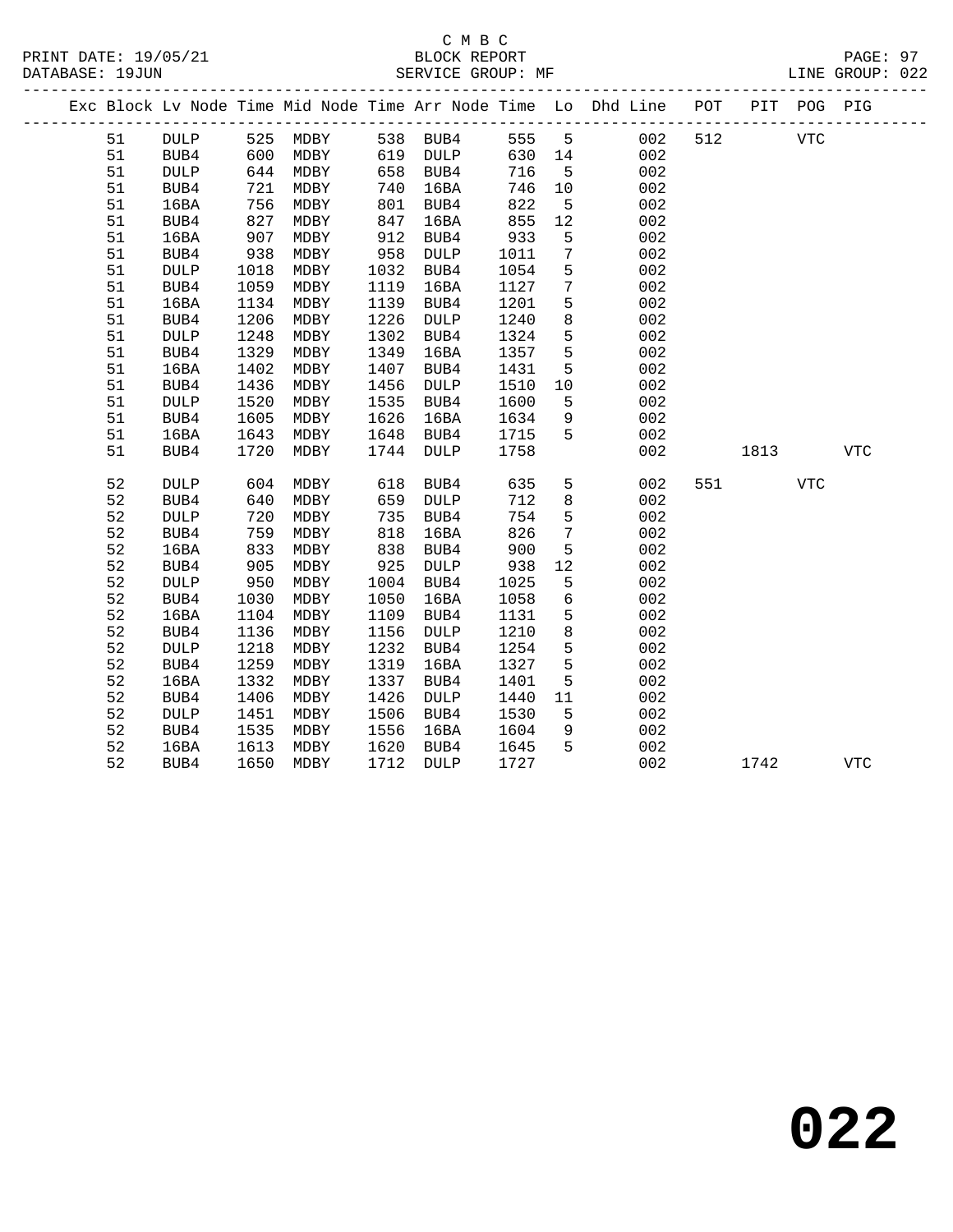|          |                     |              |              |              |              |              |                     | Exc Block Lv Node Time Mid Node Time Arr Node Time Lo Dhd Line POT |     |      | PIT POG PIG |            |  |
|----------|---------------------|--------------|--------------|--------------|--------------|--------------|---------------------|--------------------------------------------------------------------|-----|------|-------------|------------|--|
| 53       | 16BA                | 700          | MDBY         |              | 705 BUB4     | 723          | 5                   | 002                                                                | 641 |      | <b>VTC</b>  |            |  |
| 53       | BUB4                | 728          | MDBY         | 747          | DULP         | 800          | 5                   | 002                                                                |     |      |             |            |  |
| 53       | <b>DULP</b>         | 805          | MDBY         | 820          | BUB4         | 842          | $5\phantom{.0}$     | 002                                                                |     |      |             |            |  |
| 53       | BUB4                | 847          | MDBY         | 907          | 16BA         | 915          | 7                   | 002                                                                |     |      |             |            |  |
| 53       | 16BA                | 922          | MDBY         | 927          | BUB4         | 948          | 5                   | 002                                                                |     |      |             |            |  |
| 53       | BUB4                | 953          | MDBY         | 1013         | DULP         | 1026         | 7                   | 002                                                                |     |      |             |            |  |
| 53       | DULP                | 1033         | MDBY         | 1047         | BUB4         | 1109         | $5\phantom{.0}$     | 002                                                                |     |      |             |            |  |
| 53       | BUB4                | 1114         | MDBY         | 1134         | 16BA         | 1142         | 7                   | 002                                                                |     |      |             |            |  |
| 53       | 16BA                | 1149         | MDBY         | 1154         | BUB4         | 1216         | 5                   | 002                                                                |     |      |             |            |  |
| 53       | BUB4                | 1221         | MDBY         | 1241         | DULP         | 1255         | 6                   | 002                                                                |     |      |             |            |  |
| 53       | DULP                | 1301         | MDBY         | 1315         | BUB4         | 1339         | $5\phantom{.0}$     | 002                                                                |     |      |             |            |  |
| 53       | BUB4                | 1344         | MDBY         | 1404         | 16BA         | 1412         | 5                   | 002                                                                |     |      |             |            |  |
| 53       | 16BA                | 1417         | MDBY         | 1422         | BUB4         | 1446         | 5                   | 002                                                                |     |      |             |            |  |
| 53       | BUB4                | 1451         | MDBY         | 1511         | DULP         | 1525         | 15                  | 002                                                                |     |      |             |            |  |
| 53       | DULP                | 1540         | MDBY         | 1555         | BUB4         | 1620         | 5                   | 002                                                                |     |      |             |            |  |
| 53       | BUB4                | 1625         | MDBY         | 1646         | 16BA         | 1654         | 9                   | 002                                                                |     |      |             |            |  |
| 53       | 16BA                | 1703         | MDBY         | 1708         | BUB4         | 1735         | 5                   | 002                                                                |     |      |             |            |  |
| 53       | BUB4                | 1740         | MDBY         | 1803         | <b>DULP</b>  | 1817         | 9                   | 002                                                                |     |      |             |            |  |
| 53       | <b>DULP</b>         | 1826         | MDBY         | 1841         | BUB4         | 1904         | 5                   | 002                                                                |     |      |             |            |  |
| 53       | BUB4                | 1909         | MDBY         | 1929         | 16BA         | 1936         | 11                  | 002                                                                |     |      |             |            |  |
| 53       | 16BA                | 1947         | MDBY         | 1951         | BUB4         | 2012         | 5                   | 002                                                                |     |      |             |            |  |
| 53       | BUB4                | 2017         | MDBY         | 2034         | DULP         | 2047         | $\mathbf{3}$        | 002                                                                |     |      |             |            |  |
| 53       | DULP                | 2050         | MDBY         | 2104         | BUB4         | 2122         | 5                   | 002                                                                |     |      |             |            |  |
| 53       | BUB4                | 2127         | MDBY         | 2144         | DULP         | 2157         | $7\phantom{.0}$     | 002                                                                |     |      |             |            |  |
| 53       | <b>DULP</b>         | 2204         | MDBY         | 2217         | BUB4         | 2235         | 7                   | 002                                                                |     |      |             |            |  |
| 53       | BUB4                | 2242         | MDBY         | 2259         | DULP         | 2312         | 12                  | 002                                                                |     |      |             |            |  |
| 53       | DULP                | 2324         | MDBY         | 2334         | BUB4         | 2351         | 15                  | 002                                                                |     |      |             |            |  |
| 53       | BUB4                | 2406         | MDBY         | 2423         | DULP         | 2435         | $\overline{7}$      | 002                                                                |     |      |             |            |  |
| 53       | DULP                | 2442         | MDBY<br>MDBY | 2452         | BUB4         | 2509         | 25                  | 002<br>002                                                         |     |      |             |            |  |
| 53<br>53 | BUB4<br>DULP        | 2534<br>2610 |              | 2551         | DULP<br>GEGR | 2603<br>2636 | 7<br>$\overline{3}$ | N22                                                                |     |      |             |            |  |
| 53       | <b>GEGR</b>         | 2639         |              |              | <b>DULP</b>  | 2704         |                     | N22                                                                |     | 2714 |             | <b>VTC</b> |  |
|          |                     |              |              |              |              |              |                     |                                                                    |     |      |             |            |  |
| 54       | 16BA                | 713          | MDBY         | 719          | BUB4         | 738          | 5                   | 002                                                                | 654 |      | <b>VTC</b>  |            |  |
| 54       | BUB4                | 743          | MDBY         | 802          | DULP         | 816          | 2                   | 002                                                                |     |      |             |            |  |
| 54       | <b>DULP</b>         | 818          | MDBY         | 833          | BUB4         | 855          | 5                   | 002                                                                |     |      |             |            |  |
| 54       | BUB4                | 900          | MDBY         | 920          | 16BA         | 928          | 9                   | 002                                                                |     |      |             |            |  |
| 54       | 16BA                | 937          | MDBY         | 942          | BUB4         | 1003         | 5                   | 002                                                                |     |      |             |            |  |
| 54       | BUB4                | 1008         | MDBY         | 1028         | DULP         | 1041         | 7                   | 002                                                                |     |      |             |            |  |
| 54       | DULP                |              | 1048 MDBY    |              | 1102 BUB4    | 1124 5       |                     | 002                                                                |     |      |             |            |  |
| 54       | BUB4                | 1129         | MDBY         | 1149         | 16BA         | 1157         | 7                   | 002                                                                |     |      |             |            |  |
| 54       | 16BA                | 1204         | MDBY         | 1209         | BUB4         | 1231         | 5                   | 002                                                                |     |      |             |            |  |
| 54       | BUB4                | 1236         | MDBY         | 1256         | <b>DULP</b>  | 1310         | 7                   | 002                                                                |     |      |             |            |  |
| 54<br>54 | <b>DULP</b>         | 1317<br>1359 | <b>MDBY</b>  | 1331<br>1419 | BUB4         | 1355<br>1427 | 4                   | 002<br>002                                                         |     |      |             |            |  |
|          | BUB4                |              | MDBY         |              | 16BA         |              | 4                   |                                                                    |     |      |             |            |  |
| 54       | 16BA                | 1431         | MDBY         | 1436<br>1525 | BUB4         | 1500         | 5                   | 002<br>002                                                         |     |      |             |            |  |
| 54<br>54 | BUB4<br><b>DULP</b> | 1505<br>1549 | MDBY<br>MDBY | 1605         | DULP<br>BUB4 | 1540<br>1630 | 9<br>5              | 002                                                                |     |      |             |            |  |
| 54       | BUB4                | 1635         | MDBY         | 1657         | 16BA         | 1706         | 7                   | 002                                                                |     |      |             |            |  |
| 54       | 16BA                | 1713         | <b>MDBY</b>  | 1718         | BUB4         | 1745         | 5                   | 002                                                                |     |      |             |            |  |
| 54       | BUB4                | 1750         | MDBY         | 1813         | DULP         | 1827         |                     | 002                                                                |     | 1840 |             | <b>VTC</b> |  |
|          |                     |              |              |              |              |              |                     |                                                                    |     |      |             |            |  |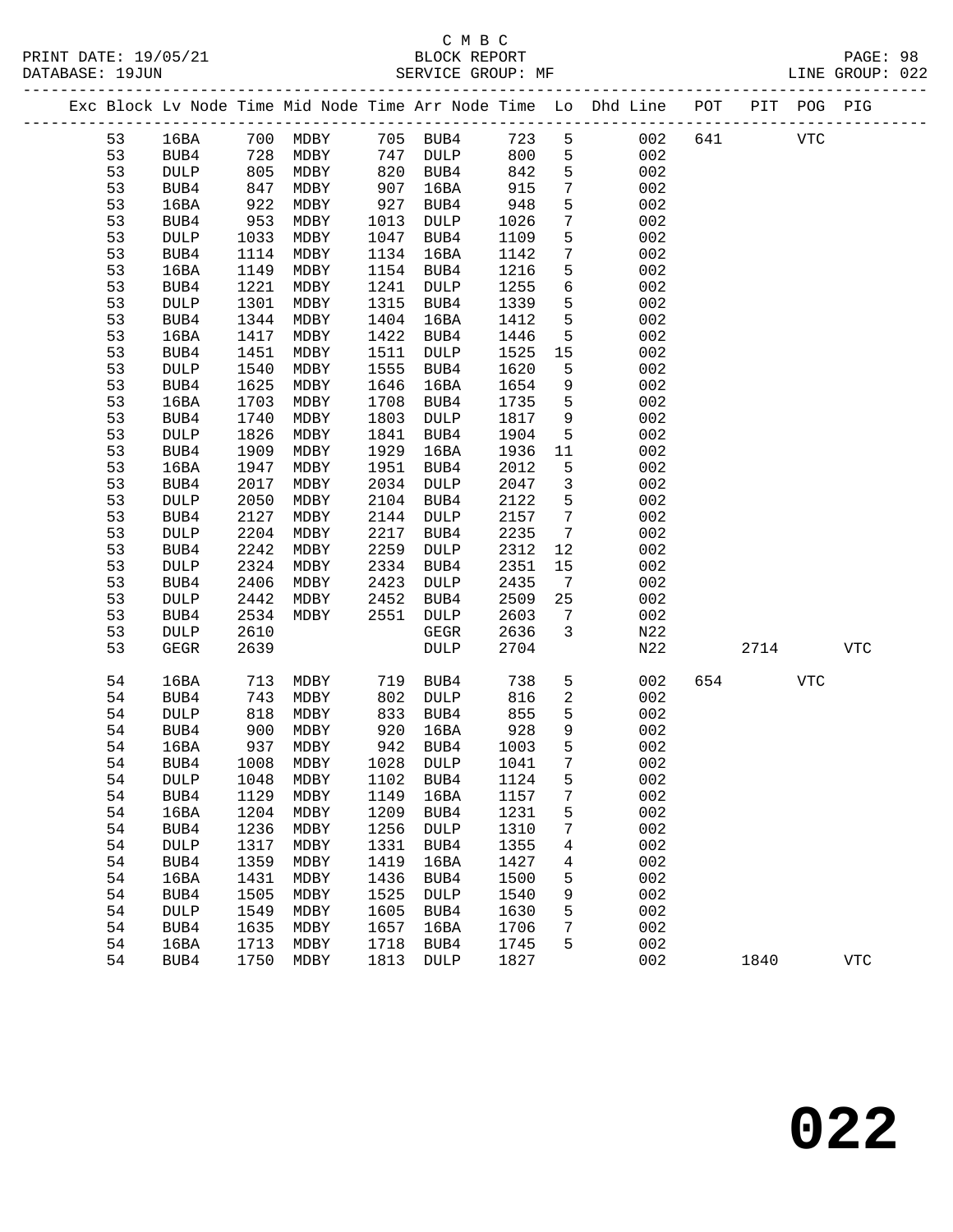|  |    |             |      |                   |      |                  |         |                 | Exc Block Lv Node Time Mid Node Time Arr Node Time Lo Dhd Line POT PIT POG PIG |     |            |            |            |
|--|----|-------------|------|-------------------|------|------------------|---------|-----------------|--------------------------------------------------------------------------------|-----|------------|------------|------------|
|  | 55 | 16BA        |      | 721 MDBY 727 BUB4 |      |                  | 746     | 5               | 002                                                                            | 700 | <b>VTC</b> |            |            |
|  | 55 | BUB4        | 751  | MDBY              | 810  | 16BA             | 818     | 5               | 002                                                                            |     |            |            |            |
|  | 55 | 16BA        | 823  | MDBY              |      | 828 BUB4         | 850     | 5               | 002                                                                            |     |            |            |            |
|  | 55 | BUB4        | 855  | MDBY              | 915  | DULP             | 928     | $7\overline{ }$ | 002                                                                            |     |            |            |            |
|  | 55 | <b>DULP</b> | 935  | MDBY              | 949  | BUB4             | 1010    | $5\phantom{.0}$ | 002                                                                            |     |            |            |            |
|  | 55 | BUB4        | 1015 | MDBY              | 1035 | 16BA             | 1043    | $6\overline{6}$ | 002                                                                            |     |            |            |            |
|  | 55 | 16BA        | 1049 | MDBY              | 1054 | BUB4             | 1116    | 5               | 002                                                                            |     |            |            |            |
|  | 55 | BUB4        | 1121 | MDBY              | 1141 | DULP             | 1154    | 9               | 002                                                                            |     |            |            |            |
|  | 55 | DULP        | 1203 | MDBY              | 1217 | BUB4             | 1239    | $5\phantom{.0}$ | 002                                                                            |     |            |            |            |
|  | 55 | BUB4        | 1244 | MDBY              | 1304 | 16BA             | 1312    | $5\phantom{.0}$ | 002                                                                            |     |            |            |            |
|  | 55 | 16BA        | 1317 | MDBY              | 1322 | BUB4             | 1346    | 5               | 002                                                                            |     |            |            |            |
|  | 55 | BUB4        | 1351 | MDBY              | 1411 | DULP             | 1425    | 14              | 002                                                                            |     |            |            |            |
|  | 55 | <b>DULP</b> | 1439 | MDBY              | 1454 | BUB4             | 1518    | $5^{\circ}$     | 002                                                                            |     |            |            |            |
|  | 55 | BUB4        | 1523 | MDBY              | 1543 | 16BA             | 1551    | 12              | 002                                                                            |     |            |            |            |
|  | 55 | 16BA        | 1603 | MDBY              | 1610 | BUB4             | 1635    | $5^{\circ}$     | 002                                                                            |     |            |            |            |
|  | 55 | BUB4        | 1640 | MDBY              | 1702 | DULP             | 1717    | 13              | 002                                                                            |     |            |            |            |
|  | 55 | <b>DULP</b> | 1730 | MDBY              | 1746 | BUB4             | 1813    | $5^{\circ}$     | 002                                                                            |     |            |            |            |
|  | 55 | BUB4        | 1818 | MDBY              | 1841 | DULP             | 1854    |                 | 002                                                                            |     | 1907       |            | VTC        |
|  |    |             |      |                   |      |                  |         |                 |                                                                                |     |            |            |            |
|  | 56 | <b>DULP</b> | 731  | MDBY              | 746  | BUB4             | 806     | 5 <sup>5</sup>  | 002                                                                            | 716 |            | VTC        |            |
|  | 56 | BUB4        | 811  | MDBY              | 831  | 16BA             | 839     | 9               | 002                                                                            |     |            |            |            |
|  | 56 | 16BA        | 848  | MDBY              | 853  | BUB4             | 915     | $5\phantom{.0}$ | 002                                                                            |     |            |            |            |
|  | 56 | BUB4        | 920  | MDBY              | 940  | 16BA             | 948     | $\overline{4}$  | 002                                                                            |     |            |            |            |
|  | 56 | 16BA        | 952  | MDBY              | 957  | BUB4             | 1018    | 5               | 002                                                                            |     |            |            |            |
|  | 56 | BUB4        | 1023 | MDBY              | 1043 | DULP             | 1056    | $7\phantom{.0}$ | 002                                                                            |     |            |            |            |
|  | 56 | <b>DULP</b> | 1103 | MDBY              | 1117 | BUB4             | 1139    | 5               | 002                                                                            |     |            |            |            |
|  | 56 | BUB4        | 1144 | MDBY              | 1204 | 16BA             | 1212    | $7\phantom{.0}$ | 002                                                                            |     |            |            |            |
|  | 56 | 16BA        | 1219 | MDBY              | 1224 | BUB4             | 1246    | 5               | 002                                                                            |     |            |            |            |
|  | 56 | BUB4        | 1251 | MDBY              | 1311 | DULP             | 1325    | $6\overline{6}$ | 002                                                                            |     |            |            |            |
|  | 56 | <b>DULP</b> | 1331 | MDBY              | 1345 | BUB4             | 1409    | $5\overline{5}$ | 002                                                                            |     |            |            |            |
|  | 56 | BUB4        | 1414 | MDBY              | 1434 | 16BA             | 1442    | 13              | 002                                                                            |     |            |            |            |
|  | 56 | 16BA        | 1455 | MDBY              | 1500 | BUB4             | 1524    | 5               | 002                                                                            |     |            |            |            |
|  | 56 | BUB4        | 1529 | MDBY              | 1549 | DULP             | 1604    | 14              | 002                                                                            |     |            |            |            |
|  | 56 | <b>DULP</b> | 1618 | MDBY              | 1634 | BUB4             | 1700    | $-5$            | 002                                                                            |     |            |            |            |
|  | 56 | BUB4        | 1705 | MDBY              | 1728 | 16BA             | 1737    | 11              | 002                                                                            |     |            |            |            |
|  | 56 | 16BA        | 1748 | MDBY              | 1753 | BUB4             | 1820    | $5^{\circ}$     | 002                                                                            |     |            |            |            |
|  | 56 | BUB4        | 1825 | MDBY              | 1848 | 16BA             | 1855    | $\overline{4}$  | 002                                                                            |     |            |            |            |
|  | 56 | 16BA        | 1859 | MDBY              |      | 1904 BUB4        | 1927    | $5^{\circ}$     | 002                                                                            |     |            |            |            |
|  | 56 | BUB4        | 1932 | MDBY              |      | 1952 DULP        | 2005    | 11              | 002                                                                            |     |            |            |            |
|  | 56 | DULP        |      | 2016 MDBY         |      | 2030 BUB4 2049 5 |         |                 | 002                                                                            |     |            |            |            |
|  | 56 | BUB4        | 2054 | MDBY              | 2111 | 16BA             | 2117    |                 | 002                                                                            |     | 2135       |            | <b>VTC</b> |
|  | 57 | 16BA        | 735  | MDBY              | 742  | BUB4             | 802     | 5               | 002                                                                            |     | 714        | <b>VTC</b> |            |
|  | 57 | BUB4        | 807  | MDBY              | 827  | DULP             | 841     | 8               | 002                                                                            |     |            |            |            |
|  | 57 | DULP        | 849  | MDBY              | 904  | BUB4             | 926     | 5               | 002                                                                            |     |            |            |            |
|  | 57 | BUB4        | 931  | MDBY              | 951  | 16BA             | 959     | 6               | 002                                                                            |     |            |            |            |
|  | 57 | 16BA        | 1005 | MDBY              | 1010 | BUB4             | 1032    | 5               | 002                                                                            |     |            |            |            |
|  | 57 | BUB4        | 1037 | MDBY              | 1057 | DULP             | 1110    | 8               | 002                                                                            |     |            |            |            |
|  | 57 | DULP        | 1118 | MDBY              | 1132 | BUB4             | 1154    | 5               | 002                                                                            |     |            |            |            |
|  | 57 | BUB4        | 1159 | MDBY              | 1219 | 16BA             | 1227    | 7               | 002                                                                            |     |            |            |            |
|  | 57 | 16BA        | 1234 | MDBY              | 1239 | BUB4             | 1301    | 5               | 002                                                                            |     |            |            |            |
|  | 57 | BUB4        | 1306 | MDBY              | 1326 | <b>DULP</b>      | 1340    | 6               | 002                                                                            |     |            |            |            |
|  | 57 | DULP        | 1346 | MDBY              | 1400 | BUB4             | 1424    | 5               | 002                                                                            |     |            |            |            |
|  | 57 | BUB4        | 1429 | MDBY              | 1449 | 16BA             | 1457    | 9               | 002                                                                            |     |            |            |            |
|  | 57 | 16BA        | 1506 | MDBY              | 1511 | BUB4             | 1535    | 5               | 002                                                                            |     |            |            |            |
|  | 57 | BUB4        | 1540 | MDBY              | 1601 | DULP             | 1616 12 |                 | 002                                                                            |     |            |            |            |
|  |    |             |      |                   |      |                  |         |                 |                                                                                |     |            |            |            |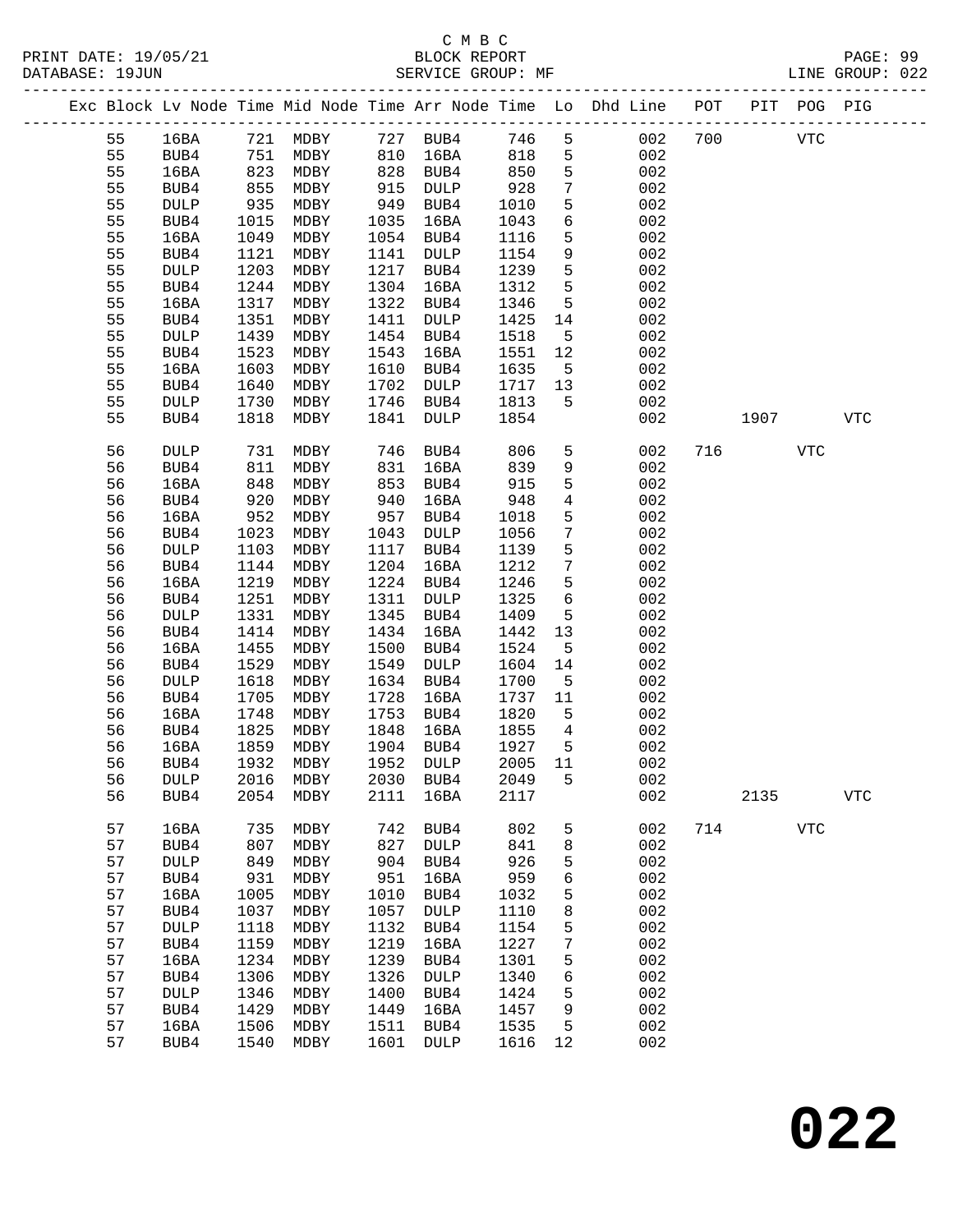## C M B C

| DATABASE: 19JUN |                     |              | SERVICE GROUP: MF               |              |                      |              |                      | LINE GROUP: 022                                                                |     |          |            |            |  |
|-----------------|---------------------|--------------|---------------------------------|--------------|----------------------|--------------|----------------------|--------------------------------------------------------------------------------|-----|----------|------------|------------|--|
|                 |                     |              |                                 |              |                      |              |                      | Exc Block Lv Node Time Mid Node Time Arr Node Time Lo Dhd Line POT PIT POG PIG |     |          |            |            |  |
| 57              |                     |              | DULP 1628 MDBY 1644 BUB4 1710 5 |              |                      |              |                      | 002                                                                            |     |          |            |            |  |
| 57              | BUB4                |              | 1715 MDBY 1739 16BA 1748        |              |                      |              |                      |                                                                                |     | 002 1811 |            | VTC        |  |
|                 |                     |              |                                 |              |                      |              |                      |                                                                                |     |          |            |            |  |
| 58              | 16BA                | 747<br>819   | MDBY                            |              | $754$ BUB4           | 814          | 5 <sub>5</sub>       | 002                                                                            |     | 726      | VTC        |            |  |
| 58<br>58        | BUB4<br><b>DULP</b> | 905          | MDBY<br>MDBY                    |              | 839 DULP<br>920 BUB4 | 852<br>941   | 13                   | 002<br>002                                                                     |     |          |            |            |  |
| 58              | BUB4                | 946          | MDBY                            | 1006         | 16BA                 | 1014         | $5\phantom{.0}$<br>5 | 002                                                                            |     |          |            |            |  |
| 58              | 16BA                | 1019         | MDBY                            |              | 1024 BUB4            | 1046         | 5                    | 002                                                                            |     |          |            |            |  |
| 58              | BUB4                | 1051         | MDBY                            |              | 1111 DULP            | 1124         | 9                    | 002                                                                            |     |          |            |            |  |
| 58              | DULP                | 1133         | MDBY                            | 1147         | BUB4                 | 1209         | 5                    | 002                                                                            |     |          |            |            |  |
| 58              | BUB4                | 1214         | MDBY                            |              | 1234 16BA            | 1242         | $7\phantom{.0}$      | 002                                                                            |     |          |            |            |  |
| 58              | 16BA                | 1249         | MDBY                            |              | 1254 BUB4            | 1316         | 5                    | 002                                                                            |     |          |            |            |  |
| 58              | BUB4                | 1321         | MDBY                            | 1341         | DULP                 | 1355         | 6                    | 002                                                                            |     |          |            |            |  |
| 58              | <b>DULP</b>         | 1401         | MDBY                            | 1415         | BUB4                 | 1439         | 5                    | 002                                                                            |     |          |            |            |  |
| 58              | BUB4                | 1444         | MDBY                            |              | 1504 16BA            | 1512         | 13                   | 002                                                                            |     |          |            |            |  |
| 58              | 16BA                | 1525         | MDBY                            | 1530         | BUB4                 | 1555         | $5^{\circ}$          | 002                                                                            |     |          |            |            |  |
| 58              | BUB4                | 1600         | MDBY                            | 1621         | DULP                 | 1636         | 11                   | 002                                                                            |     |          |            |            |  |
| 58              | DULP                | 1647         | MDBY                            | 1703         | BUB4                 | 1730         | $5^{\circ}$          | 002                                                                            |     |          |            |            |  |
| 58              | BUB4                | 1735         | MDBY                            | 1758         | 16BA                 | 1806         | 13                   | 002                                                                            |     |          |            |            |  |
| 58              | 16BA                | 1819         | MDBY                            | 1824         | BUB4                 | 1849         | $5^{\circ}$          | 002                                                                            |     |          |            |            |  |
| 58              | BUB4                | 1854         | MDBY                            | 1915         | 16BA                 | 1922         | 10                   | 002                                                                            |     |          |            |            |  |
| 58              | 16BA                | 1932         | MDBY                            | 1936         | BUB4                 | 1957         | $5^{\circ}$          | 002                                                                            |     |          |            |            |  |
| 58              | BUB4                | 2002         | MDBY                            | 2019         | DULP                 | 2032         | 8                    | 002                                                                            |     |          |            |            |  |
| 58<br>58        | DULP                | 2040<br>2117 | MDBY<br>MDBY                    | 2134         | 2054 BUB4            | 2112<br>2147 | 5                    | 002<br>002                                                                     |     |          | 2157       | VTC        |  |
|                 | BUB4                |              |                                 |              | DULP                 |              |                      |                                                                                |     |          |            |            |  |
| 59              | 16BA                | 800          | MDBY                            | 805          | BUB4                 | 826          | 5 <sub>5</sub>       | 002                                                                            |     | 739      | VTC        |            |  |
| 59              | BUB4                | 831          | MDBY                            | 851          | DULP                 | 904          | 15                   | 002                                                                            |     |          |            |            |  |
| 59              | <b>DULP</b>         | 919          | MDBY                            |              | 934 BUB4             | 955          | 5                    | 002                                                                            |     |          |            |            |  |
| 59              | BUB4                | 1000         | MDBY                            | 1020         | 16BA                 | 1028         | 6                    | 002                                                                            |     |          |            |            |  |
| 59              | 16BA                | 1034         | MDBY                            | 1039         | BUB4                 | 1101         | 5                    | 002                                                                            |     |          |            |            |  |
| 59              | BUB4                | 1106         | MDBY                            | 1126         | DULP                 | 1139         | 9                    | 002                                                                            |     |          |            |            |  |
| 59<br>59        | <b>DULP</b>         | 1148<br>1229 | MDBY                            | 1202<br>1249 | BUB4                 | 1224<br>1257 | $5\phantom{.}$<br>5  | 002<br>002                                                                     |     |          |            |            |  |
| 59              | BUB4<br>16BA        | 1302         | MDBY<br>MDBY                    | 1307         | 16BA<br>BUB4         | 1331         | 5                    | 002                                                                            |     |          |            |            |  |
| 59              | BUB4                | 1336         | MDBY                            | 1356         | DULP                 | 1410         | 5                    | 002                                                                            |     |          |            |            |  |
| 59              | DULP                | 1415         | MDBY                            | 1429         | BUB4                 | 1453         | $5^{\circ}$          | 002                                                                            |     |          |            |            |  |
| 59              | BUB4                | 1458         | MDBY                            |              | 1518 16BA            | 1526         | 9                    | 002                                                                            |     |          |            |            |  |
| 59              |                     |              | 16BA 1535 MDBY 1540 BUB4 1605   |              |                      |              | $5\overline{)}$      | 002                                                                            |     |          |            |            |  |
| 59              | BUB4                | 1610         | MDBY                            | 1631         | DULP                 | 1646         | 11                   | 002                                                                            |     |          |            |            |  |
| 59              | DULP                | 1657         | MDBY                            | 1713         | BUB4                 | 1740         | 5                    | 002                                                                            |     |          |            |            |  |
| 59              | BUB4                | 1745         | MDBY                            | 1808         | 16BA                 | 1816         |                      | 002                                                                            |     | 1839     |            | <b>VTC</b> |  |
| 60              | DULP                | 545          | MDBY                            | 558          | BUB4                 | 615          | 5                    | 002                                                                            | 532 |          | <b>VTC</b> |            |  |
| 60              | BUB4                | 620          | MDBY                            | 639          | DULP                 | 650          | 7                    | 002                                                                            |     |          |            |            |  |
| 60              | DULP                | 657          | MDBY                            | 711          | BUB4                 | 729          | 5                    | 002                                                                            |     |          |            |            |  |
| 60              | BUB4                | 734          | MDBY                            | 753          | 16BA                 | 801          | 6                    | 002                                                                            |     |          |            |            |  |
| 60              | 16BA                | 807          | MDBY                            | 812          | BUB4                 | 834          | 5                    | 002                                                                            |     |          |            |            |  |
| 60              | BUB4                | 839          | MDBY                            | 859          | 16BA                 | 907          |                      | 002                                                                            |     | 928      |            | <b>VTC</b> |  |
| 61              | <b>DULP</b>         | 628          | MDBY                            | 642          | BUB4                 | 700          | 5                    | 002                                                                            |     | 615      | <b>VTC</b> |            |  |
| 61              | BUB4                | 705          | MDBY                            | 724          | <b>DULP</b>          | 737          | 5                    | 002                                                                            |     |          |            |            |  |
| 61              | DULP                | 742          | MDBY                            | 757          | BUB4                 | 818          | 5                    | 002                                                                            |     |          |            |            |  |
| 61              | BUB4                | 823          | MDBY                            | 843          | 16BA                 | 851          |                      | 002                                                                            |     | 912      |            | <b>VTC</b> |  |
|                 |                     |              |                                 |              |                      |              |                      |                                                                                |     |          |            |            |  |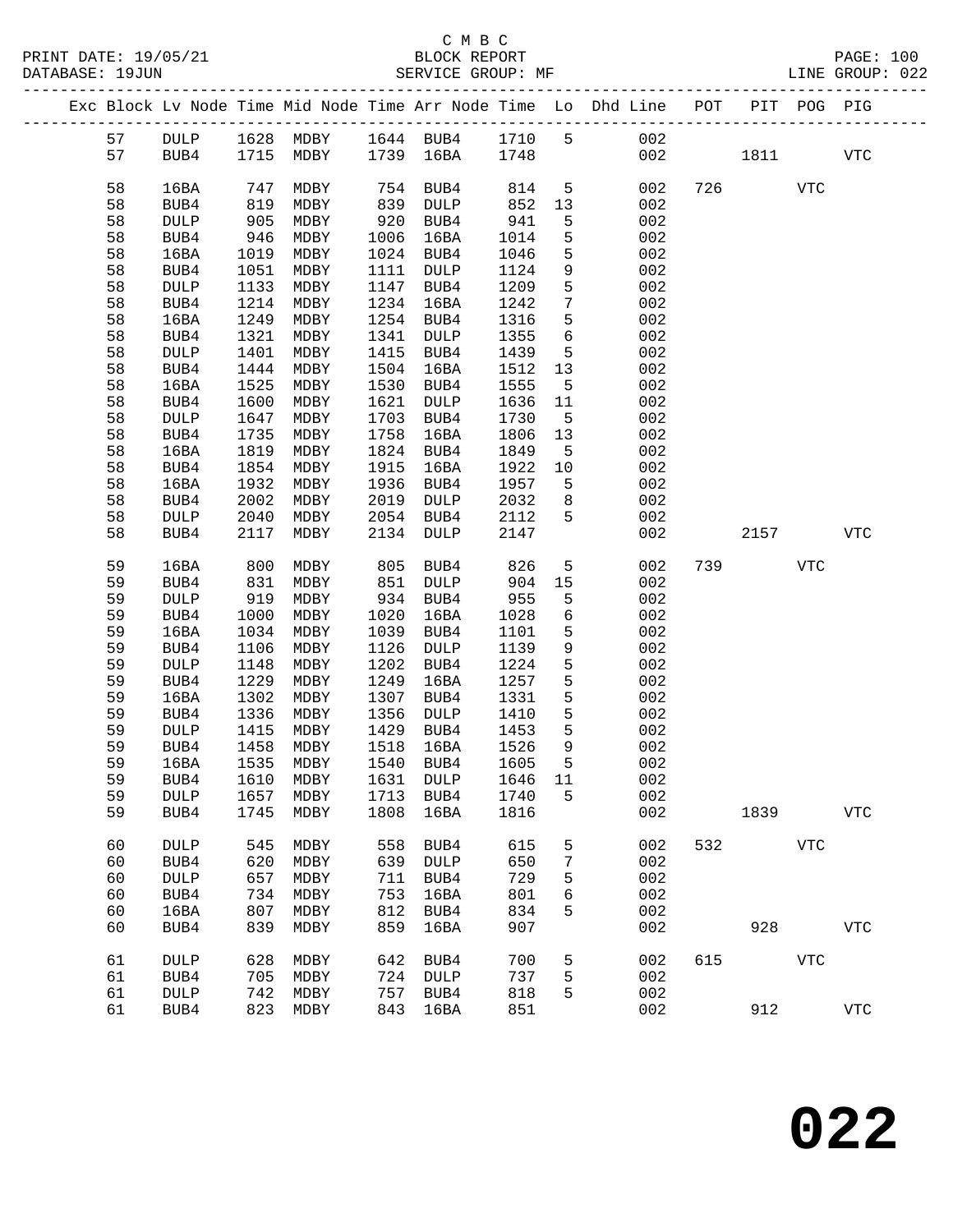|  |        |             |      |          |      |           |      |                 | Exc Block Lv Node Time Mid Node Time Arr Node Time Lo Dhd Line POT |      |      | PIT POG PIG |            |
|--|--------|-------------|------|----------|------|-----------|------|-----------------|--------------------------------------------------------------------|------|------|-------------|------------|
|  | 62     | 16BA        |      | 645 MDBY |      | 650 BUB4  | 708  | 5               | 002                                                                | 626  |      | VTC         |            |
|  | 62     | BUB4        |      | 713 MDBY |      | 732 DULP  | 745  | 8               | 002                                                                |      |      |             |            |
|  | 62     | <b>DULP</b> |      | 753 MDBY |      | 808 BUB4  | 830  | 5               | 002                                                                |      |      |             |            |
|  | 62     | BUB4        |      | 835 MDBY | 855  | 16BA      | 903  |                 | 002                                                                |      | 924  |             | <b>VTC</b> |
|  |        |             |      |          |      |           |      |                 |                                                                    |      |      |             |            |
|  | 63     | <b>DULP</b> | 708  | MDBY     | 723  | BUB4      | 742  | 5               | 002                                                                | 655  |      | <b>VTC</b>  |            |
|  | 63     | BUB4        | 747  | MDBY     | 806  | 16BA      | 814  | 5               | 002                                                                |      |      |             |            |
|  | 63     | 16BA        |      | 819 MDBY |      | 824 BUB4  | 846  | 5               | 002                                                                |      |      |             |            |
|  | 63     | BUB4        | 851  | MDBY     | 911  | 16BA      | 919  |                 | 002                                                                |      | 940  |             | <b>VTC</b> |
|  |        |             |      |          |      |           |      |                 |                                                                    |      |      |             |            |
|  | 64     | 16BA        | 709  | MDBY     | 715  | BUB4      | 734  | 5               | 002                                                                | 650  |      | <b>VTC</b>  |            |
|  | 64     | BUB4        | 739  | MDBY     | 758  | 16BA      | 806  | 5               | 002                                                                |      |      |             |            |
|  | 64     | 16BA        | 811  | MDBY     |      | 816 BUB4  | 838  | 5               | 002                                                                |      |      |             |            |
|  | 64     | BUB4        | 843  | MDBY     | 903  | DULP      | 916  |                 | 002                                                                |      | 929  |             | VTC        |
|  |        |             |      |          |      |           |      |                 |                                                                    |      |      |             |            |
|  | 65     | 16BA        | 743  | MDBY     | 750  | BUB4      | 810  | 5               | 002                                                                | 722  |      | <b>VTC</b>  |            |
|  | 65     | BUB4        | 815  | MDBY     | 835  | 16BA      | 843  | 10              | 002                                                                |      |      |             |            |
|  | 65     | 16BA        | 853  | MDBY     |      | 858 BUB4  | 920  | 5               | 002                                                                |      |      |             |            |
|  | 65     | BUB4        | 925  | MDBY     | 945  | DULP      | 958  |                 | 002                                                                |      | 1011 |             | <b>VTC</b> |
|  |        |             |      |          |      |           |      |                 |                                                                    |      |      |             |            |
|  | 66     | 16BA        | 733  | MDBY     | 739  | BUB4      | 758  | 5               | 002                                                                | 712  |      | <b>VTC</b>  |            |
|  | 66     | BUB4        | 803  | MDBY     | 823  | 16BA      | 831  | $7\phantom{.}$  | 002                                                                |      |      |             |            |
|  | 66     | 16BA        | 838  | MDBY     |      | 843 BUB4  | 905  | 5               | 002                                                                |      |      |             |            |
|  | 66     | BUB4        | 910  | MDBY     | 930  | 16BA      | 938  |                 | 002                                                                |      | 959  |             | <b>VTC</b> |
|  |        |             |      |          |      |           |      |                 |                                                                    |      |      |             |            |
|  | 70     | <b>DULP</b> | 1427 | MDBY     |      | 1442 BUB4 | 1506 | $5\phantom{.0}$ | 002                                                                | 1410 |      | <b>VTC</b>  |            |
|  | $70$   | BUB4        | 1511 | MDBY     |      | 1531 16BA | 1539 | $\epsilon$      | 002                                                                |      |      |             |            |
|  | 70     | 16BA        | 1545 | MDBY     |      | 1550 BUB4 | 1615 | $5^{\circ}$     | 002                                                                |      |      |             |            |
|  | 70     | BUB4        | 1620 | MDBY     |      | 1641 DULP | 1656 | 11              | 002                                                                |      |      |             |            |
|  | 70     | DULP        | 1707 | MDBY     | 1723 | BUB4      | 1750 | 5               | 002                                                                |      |      |             |            |
|  | 70     | BUB4        | 1755 | MDBY     | 1818 | 16BA      | 1826 |                 | 002                                                                |      | 1849 |             | <b>VTC</b> |
|  |        |             |      |          |      |           |      |                 |                                                                    |      |      |             |            |
|  | 71     | 16BA        | 1443 | MDBY     | 1448 | BUB4      | 1512 | 5               | 002                                                                | 1417 |      | <b>VTC</b>  |            |
|  | 71     | BUB4        | 1517 | MDBY     | 1537 | DULP      | 1552 | 17              | 002                                                                |      |      |             |            |
|  | 71     | DULP        | 1609 | MDBY     |      | 1625 BUB4 | 1650 | 5               | 002                                                                |      |      |             |            |
|  | 71     | BUB4        | 1655 | MDBY     | 1717 | 16BA      | 1726 | 8               | 002                                                                |      |      |             |            |
|  | 71     | 16BA        | 1734 | MDBY     | 1739 | BUB4      | 1806 | $5\phantom{.0}$ | 002                                                                |      |      |             |            |
|  | 71     | BUB4        | 1811 | MDBY     |      | 1834 DULP | 1847 | 11              | 002                                                                |      |      |             |            |
|  | 71     | DULP        | 1858 | MDBY     | 1913 | BUB4      | 1934 | $5\phantom{.0}$ | 002                                                                |      |      |             |            |
|  | 71     | BUB4        | 1939 | MDBY     | 1959 | 16BA      | 2005 | 14              | 002                                                                |      |      |             |            |
|  | 71     | 16BA        | 2019 | MDBY     | 2023 | BUB4      | 2042 | 5               | 002                                                                |      |      |             |            |
|  | 71     | BUB4        | 2047 | MDBY     |      | 2104 DULP | 2117 | $\overline{3}$  | 002                                                                |      |      |             |            |
|  | $71\,$ | <b>DULP</b> | 2120 | MDBY     |      | 2134 BUB4 | 2152 | $5\phantom{.0}$ | 002                                                                |      |      |             |            |
|  | $71\,$ | BUB4        | 2157 | MDBY     |      | 2214 DULP | 2227 | 11              | 002                                                                |      |      |             |            |
|  | 71     | <b>DULP</b> | 2238 | MDBY     | 2248 | BUB4      | 2305 | $\overline{7}$  | 002                                                                |      |      |             |            |
|  | 71     | BUB4        | 2312 | MDBY     | 2329 | DULP      | 2341 |                 | 002                                                                |      | 2351 |             | <b>VTC</b> |
|  |        |             |      |          |      |           |      |                 |                                                                    |      |      |             |            |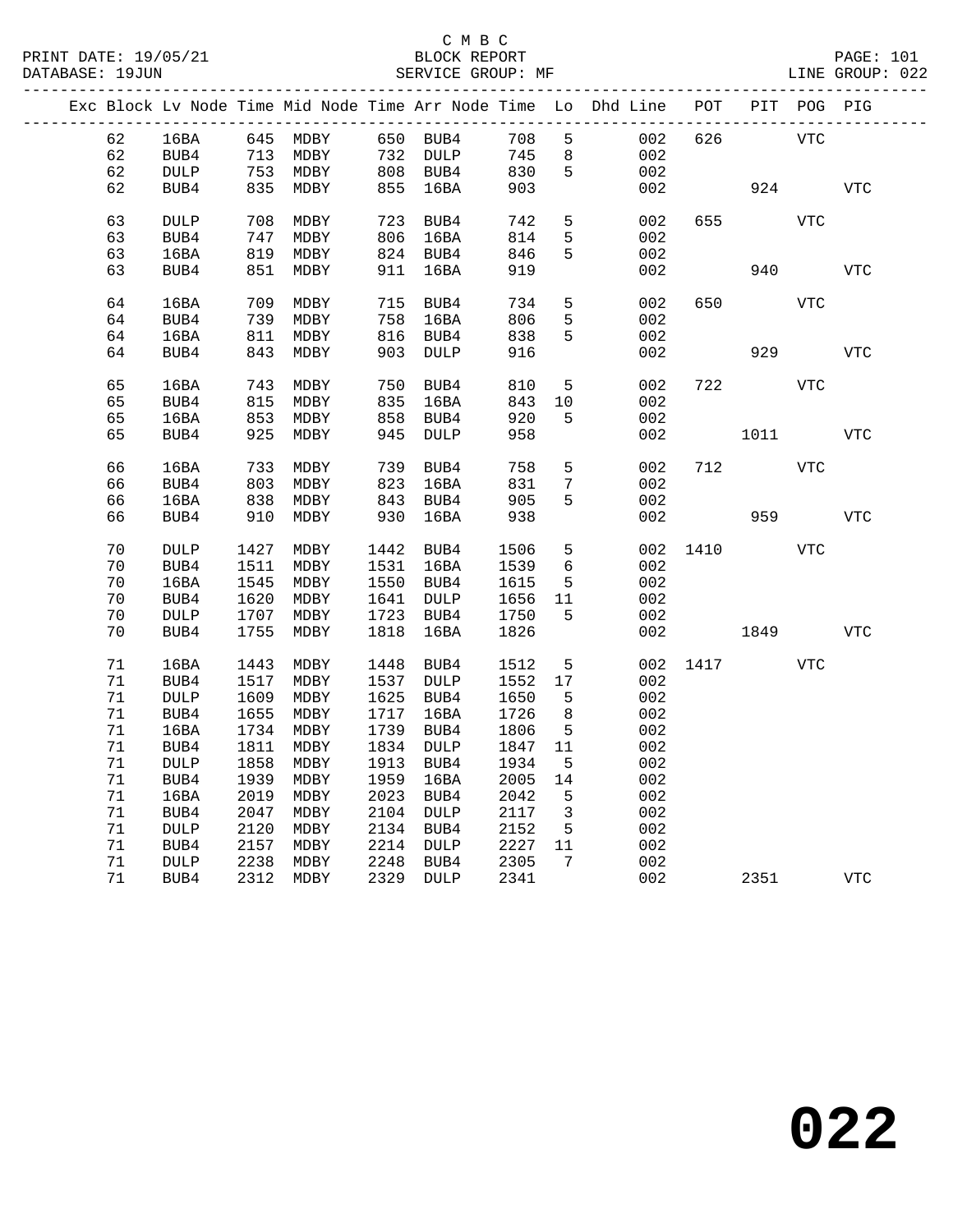|             |                     |              |              |              |                         |              |                       | Exc Block Lv Node Time Mid Node Time Arr Node Time Lo Dhd Line POT |          |      | PIT POG PIG |            |
|-------------|---------------------|--------------|--------------|--------------|-------------------------|--------------|-----------------------|--------------------------------------------------------------------|----------|------|-------------|------------|
| 72          | DULP                |              | 1559 MDBY    |              | 1615 BUB4               | 1640         | 5                     |                                                                    | 002 1542 |      | <b>VTC</b>  |            |
| 72          | BUB4                | 1645         | MDBY         | 1707         | 16BA                    | 1716         | $7\phantom{.0}$       | 002                                                                |          |      |             |            |
| 72          | 16BA                | 1723         | MDBY         | 1728         | BUB4                    | 1755         | $\mathsf S$           | 002                                                                |          |      |             |            |
| 72          | BUB4                | 1800         | MDBY         | 1823         | <b>DULP</b>             | 1836         | 5                     | 002                                                                |          |      |             |            |
| 72          | <b>DULP</b>         | 1841         | MDBY         | 1856         | BUB4                    | 1919         | $5\phantom{.0}$       | 002                                                                |          |      |             |            |
| 72          | BUB4                | 1924         | MDBY         | 1944         | 16BA                    | 1951         | 11                    | 002                                                                |          |      |             |            |
| 72          | 16BA                | 2002         | MDBY         | 2006         | BUB4                    | 2027         | 5                     | 002                                                                |          |      |             |            |
| 72          | BUB4                | 2032         | MDBY         | 2049         | <b>DULP</b>             | 2102         | $\mathbf{3}$          | 002                                                                |          |      |             |            |
| $7\sqrt{2}$ | <b>DULP</b>         | 2105         | MDBY         | 2119         | BUB4                    | 2137         | 5                     | 002                                                                |          |      |             |            |
| 72          | BUB4                | 2142         | MDBY         | 2159         | <b>DULP</b>             | 2212         | $7\phantom{.0}$       | 002                                                                |          |      |             |            |
| 72          | <b>DULP</b>         | 2219         | MDBY         | 2232         | BUB4                    | 2250         | $7\phantom{.0}$       | 002                                                                |          |      |             |            |
| 72          | BUB4                | 2257         | MDBY         | 2314         | <b>DULP</b>             | 2327         | 14                    | 002                                                                |          |      |             |            |
| 72          | <b>DULP</b>         | 2341         | MDBY         | 2351         | BUB4                    | 2408         | 27                    | 002                                                                |          |      |             |            |
| 72          | BUB4                | 2435         | MDBY         | 2452         | DULP                    | 2504         | 11                    | 002                                                                |          |      |             |            |
| 72          | <b>DULP</b>         | 2515         | MDBY         | 2525         | BUB4                    | 2542         |                       | 002                                                                |          | 2601 |             | <b>VTC</b> |
|             |                     |              |              |              |                         |              |                       |                                                                    |          |      |             |            |
| 73          | <b>DULP</b>         | 1510         | MDBY         | 1525         | BUB4                    | 1550         | 5                     | 002                                                                | 1453     |      | <b>VTC</b>  |            |
| 73          | BUB4                | 1555         | MDBY         | 1616         | 16BA                    | 1624         | 10                    | 002                                                                |          |      |             |            |
| 73          | 16BA                | 1634         | MDBY         | 1639         | BUB4                    | 1705         | 5                     | 002                                                                |          |      |             |            |
| 73          | BUB4                | 1710         | MDBY         | 1733         | <b>DULP</b>             | 1748         | 14                    | 002                                                                |          |      |             |            |
| 73          | <b>DULP</b>         | 1802         | MDBY         | 1817         | BUB4                    | 1842         | 5                     | 002                                                                |          |      |             |            |
| 73          | BUB4                | 1847         | MDBY         | 1908         | <b>DULP</b>             | 1921         | 7                     | 002                                                                |          |      |             |            |
| 73          | <b>DULP</b>         | 1928         | MDBY         | 1943         | BUB4                    | 2004         | 5                     | 002                                                                |          |      |             |            |
| 73          | BUB4                | 2009         | MDBY         | 2026         | 16BA                    | 2032         |                       | 002                                                                |          | 2050 |             | <b>VTC</b> |
|             |                     |              |              |              |                         |              |                       |                                                                    |          |      |             |            |
| 74          | 16BA                | 1515         | MDBY         | 1520         | BUB4                    | 1545         | 5                     | 002                                                                | 1449     |      | <b>VTC</b>  |            |
| 74          | BUB4                | 1550         | MDBY         | 1611         | <b>DULP</b>             | 1626         | 11                    | 002                                                                |          |      |             |            |
| 74          | <b>DULP</b>         | 1637         | MDBY         | 1653         | BUB4                    | 1720         | 5                     | 002                                                                |          |      |             |            |
| 74          | BUB4                | 1725         | MDBY         | 1749         | 16BA                    | 1758         | 6                     | 002                                                                |          |      |             |            |
| 74          | 16BA                | 1804         | MDBY         | 1809         | BUB4                    | 1834         | $\overline{5}$        | 002                                                                |          |      |             |            |
| 74          | BUB4                | 1839         | MDBY         | 1900         | 16BA                    | 1907         | 10                    | 002                                                                |          |      |             |            |
| 74          | 16BA                | 1917<br>1947 | MDBY         | 1921<br>2007 | BUB4                    | 1942<br>2020 | 5<br>12               | 002<br>002                                                         |          |      |             |            |
| 74<br>74    | BUB4                | 2032         | MDBY         | 2046         | DULP                    |              |                       | 002                                                                |          |      |             |            |
| 74          | <b>DULP</b>         | 2109         | MDBY         | 2126         | BUB4                    | 2104<br>2139 | 5                     | 002                                                                |          |      |             |            |
| 74          | BUB4<br>DULP        | 2149         | MDBY<br>MDBY | 2202         | <b>DULP</b><br>BUB4     | 2220         | 10<br>$7\overline{ }$ | 002                                                                |          |      |             |            |
| 74          | BUB4                | 2227         | MDBY         | 2244         | <b>DULP</b>             | 2257         | 10                    | 002                                                                |          |      |             |            |
| 74          | <b>DULP</b>         | 2307         | MDBY         | 2317         | BUB4                    | 2334         | 14                    | 002                                                                |          |      |             |            |
| 74          | BUB4                | 2348         | MDBY         | 2405         | DULP                    | 2417         |                       | 002                                                                |          | 2427 |             | <b>VTC</b> |
|             |                     |              |              |              |                         |              |                       |                                                                    |          |      |             |            |
| 75          | 16BA                | 1555         | MDBY         | 1600         | BUB4                    | 1625         | 5                     | 002                                                                | 1529     |      | <b>VTC</b>  |            |
| 75          | BUB4                | 1630         | MDBY         | 1652         | DULP                    | 1707         | 10                    | 002                                                                |          |      |             |            |
| 75          | <b>DULP</b>         | 1717         | MDBY         | 1733         | BUB4                    | 1800         | 5                     | 002                                                                |          |      |             |            |
| 75          | BUB4                | 1805         | MDBY         | 1828         | 16BA                    | 1835         | 9                     | 002                                                                |          |      |             |            |
| 75          | 16BA                | 1844         | MDBY         | 1849         | BUB4                    | 1912         | 5                     | 002                                                                |          |      |             |            |
| 75          | BUB4                | 1917         | MDBY         | 1937         | DULP                    | 1950         | 11                    | 002                                                                |          |      |             |            |
| 75          | <b>DULP</b>         | 2001         | MDBY         | 2015         | BUB4                    | 2034         | 5                     | 002                                                                |          |      |             |            |
| 75          | BUB4                | 2039         | MDBY         | 2056         | 16BA                    | 2102         |                       | 002                                                                |          | 2120 |             | <b>VTC</b> |
|             |                     |              |              |              |                         |              |                       |                                                                    |          |      |             |            |
| 76          | <b>DULP</b>         | 1530         | MDBY         | 1545         | BUB4                    | 1610         | 5                     | 002                                                                | 1513     |      | <b>VTC</b>  |            |
| 76          | BUB4                | 1615         | MDBY         | 1636         | 16BA                    | 1644         | 9                     | 002                                                                |          |      |             |            |
| 76          | 16BA                | 1653         | MDBY         | 1658         | BUB4                    | 1725         | 5                     | 002                                                                |          |      |             |            |
| 76          | BUB4                | 1730         | MDBY         | 1753         | DULP                    | 1807         | 10                    | 002<br>002                                                         |          |      |             |            |
| 76<br>76    | <b>DULP</b>         | 1817         | MDBY         | 1832<br>1922 | BUB4                    | 1857<br>1935 | 5                     | 002                                                                |          |      |             |            |
| 76          | BUB4<br><b>DULP</b> | 1902<br>1943 | MDBY<br>MDBY | 1958         | $\texttt{DULP}$<br>BUB4 | 2019         | 8<br>5                | 002                                                                |          |      |             |            |
|             |                     |              |              |              |                         |              |                       |                                                                    |          |      |             |            |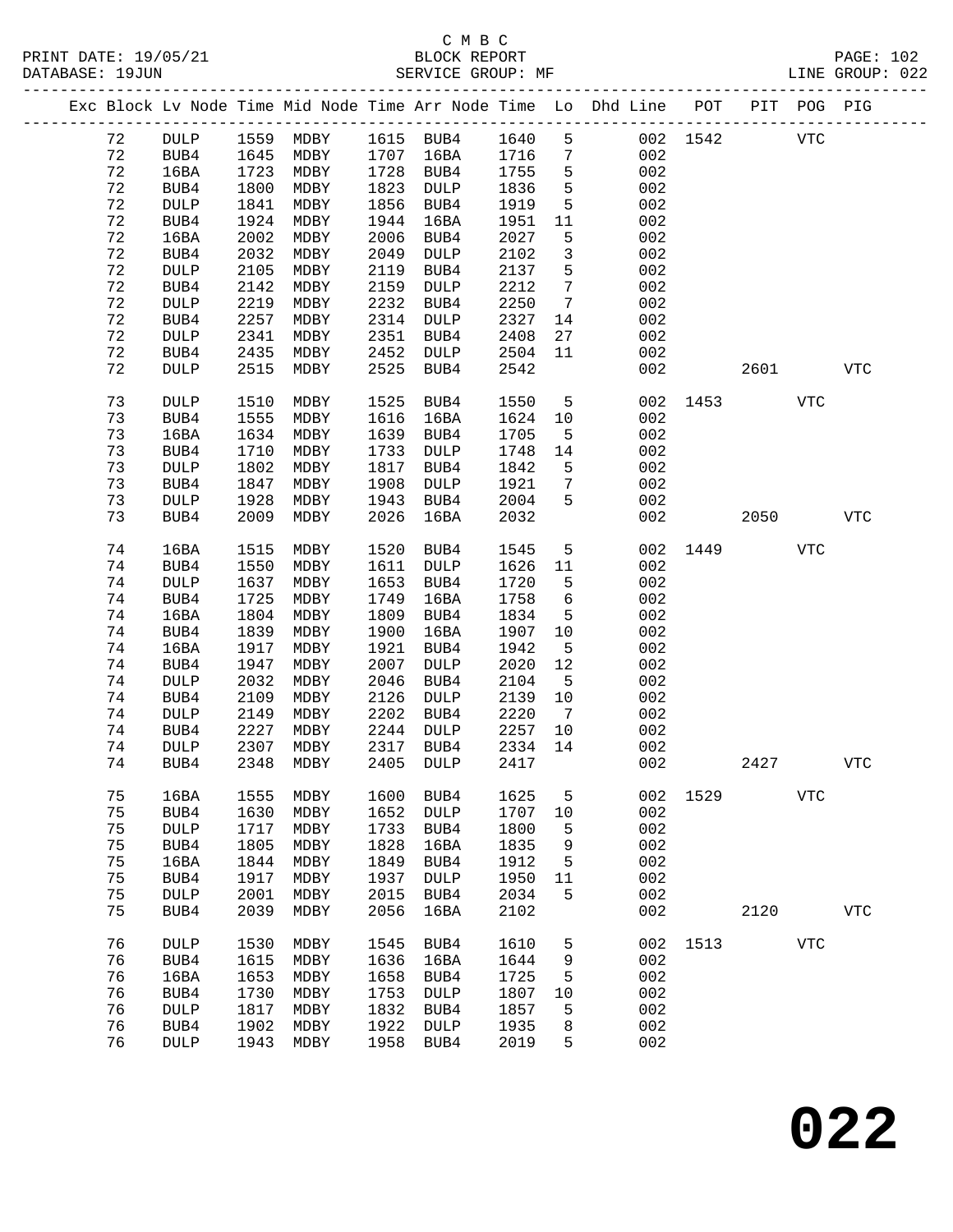### C M B C N B C N B C N B C C M B C

|       | DATABASE: 19JUN |      |      |      |      | SERVICE GROUP: MF                                              |      |                |     |     |          |      |     | LINE GROUP: 022 |  |
|-------|-----------------|------|------|------|------|----------------------------------------------------------------|------|----------------|-----|-----|----------|------|-----|-----------------|--|
|       |                 |      |      |      |      | Exc Block Lv Node Time Mid Node Time Arr Node Time Lo Dhd Line |      |                |     |     | POT      | PIT  | POG | PIG             |  |
|       | 76              | BUB4 | 2024 | MDBY |      | 2041 16BA                                                      | 2047 |                |     | 002 |          | 2105 |     | VTC             |  |
| OF 97 |                 | NAST | 2306 | PNHM | 2332 | HODM                                                           | 2336 | $\Omega$       |     |     | 007 2239 |      | VTC |                 |  |
| OF 97 |                 | HODM | 2336 | BYGR | 2348 | ULP1                                                           | 2409 | 3              | 24  | 014 |          |      |     |                 |  |
| OF 97 |                 | HODM | 2436 | BYGR | 2448 | ULP1                                                           | 2509 | 4              | 24  | 014 |          |      |     |                 |  |
| OF 97 |                 | HODM | 2537 | BYGR | 2549 | ULP1                                                           | 2610 |                |     | 014 |          | 2627 |     | VTC             |  |
| OF 98 |                 | SYDA | 2330 | HACO | 2348 | KTLP                                                           | 2358 | 7              | 25  |     | 014 2308 |      | VTC |                 |  |
| OF 98 |                 | SYDA | 2430 | HACO | 2448 | KTLP                                                           | 2458 | $7\phantom{0}$ | 25  | 014 |          |      |     |                 |  |
| OF    | 98              | SYDA | 2530 | HACO | 2548 | KTLP                                                           | 2558 |                |     | 014 |          | 2626 |     | <b>VTC</b>      |  |
| OF 99 |                 | ULP1 | 2135 | A10N | 2146 | GRBY                                                           | 2157 | 2.             | 36  |     | 014 2111 |      | VTC |                 |  |
| OF 99 |                 | ULP1 | 2235 | A10N | 2246 | GRBY                                                           | 2257 | 3              | 36  | 014 |          |      |     |                 |  |
| OF 99 |                 | ULP1 | 2336 | A10N | 2347 | GRBY                                                           | 2356 | $\Omega$       | - 8 | 014 |          |      |     |                 |  |
| OF 99 |                 | HODM | 2404 | BYGR | 2416 | ULP1                                                           | 2437 | $\overline{4}$ | 24  | 014 |          |      |     |                 |  |
| OF 99 |                 | HODM | 2505 | BYGR | 2517 | ULP1                                                           | 2538 |                |     | 014 |          | 2555 |     | VTC             |  |
|       |                 |      |      |      |      |                                                                |      |                |     |     |          |      |     |                 |  |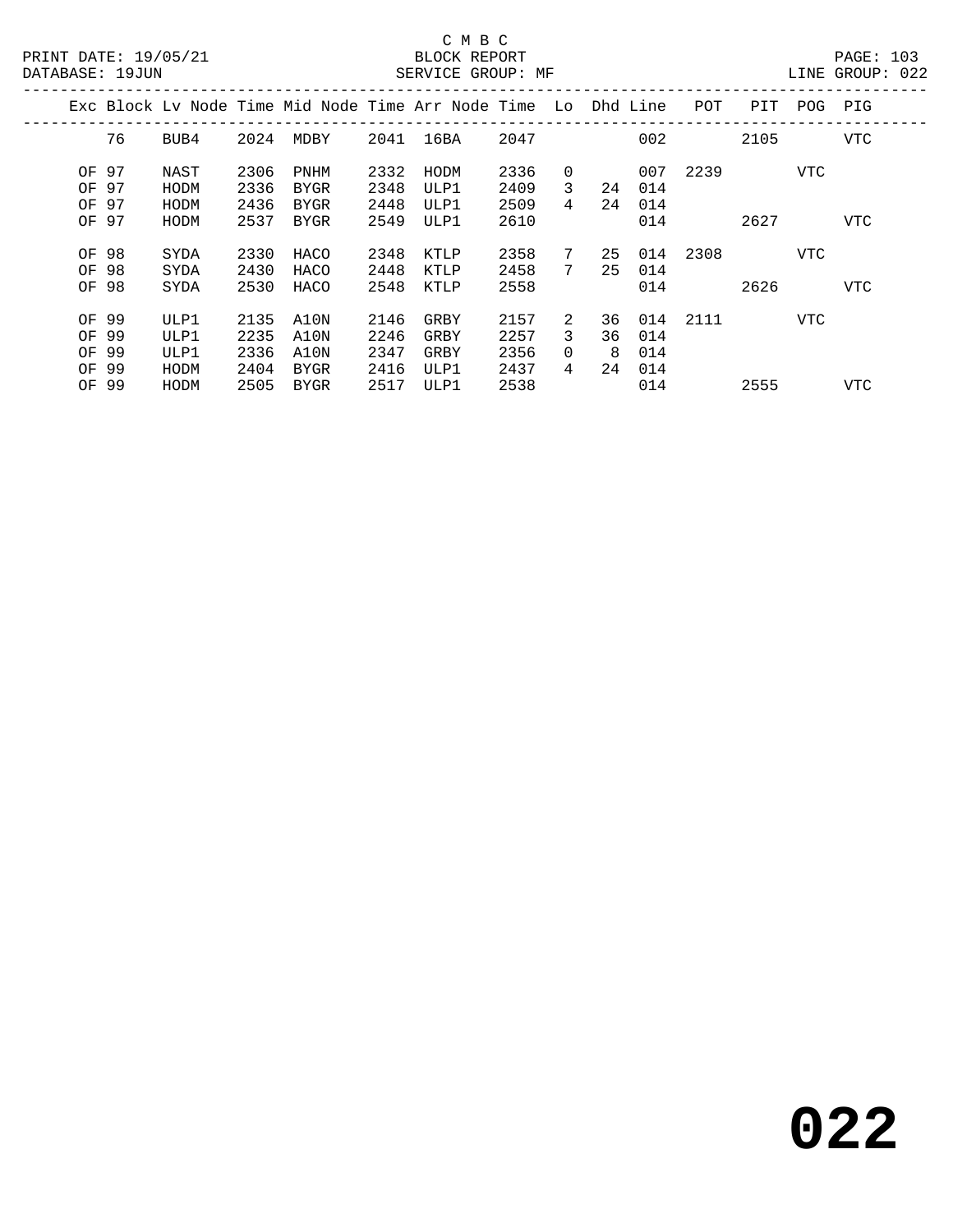|  |                                                                                                                                     | PRINT DATE: 19/05/21                                                                                 |                                                                          |                                                                                                                  |                                                                          |                                                                         | C M B C<br>BLOCK REPORT                                                                                                                          |                                                                 |                                                                                                                                                                                                                                                   |     |                 |            | PAGE: 104      |  |
|--|-------------------------------------------------------------------------------------------------------------------------------------|------------------------------------------------------------------------------------------------------|--------------------------------------------------------------------------|------------------------------------------------------------------------------------------------------------------|--------------------------------------------------------------------------|-------------------------------------------------------------------------|--------------------------------------------------------------------------------------------------------------------------------------------------|-----------------------------------------------------------------|---------------------------------------------------------------------------------------------------------------------------------------------------------------------------------------------------------------------------------------------------|-----|-----------------|------------|----------------|--|
|  |                                                                                                                                     | 22BD 22 AV & BOUNDARY<br>VTC Vancouver Diesel Depot                                                  |                                                                          | BW05 BRENTWOOD STN BAY5                                                                                          |                                                                          |                                                                         |                                                                                                                                                  |                                                                 | 25GR KING EDWARD & GRANVILLE<br>DU25 DUNBAR & KING EDWARD<br>GR25 GRANVILLE & KING EDWARD HODM HOWE & DUNSMUIR<br>KE-W KING EDWARD & CAMBIE WB MRST SW MARINE STN<br>NAST NANAIMO STATION                                                         |     |                 |            |                |  |
|  |                                                                                                                                     |                                                                                                      |                                                                          |                                                                                                                  |                                                                          |                                                                         |                                                                                                                                                  |                                                                 | Exc Block Lv Node Time Mid Node Time Arr Node Time Lo Dhd Line POT PIT POG PIG                                                                                                                                                                    |     |                 |            |                |  |
|  | $\mathbf 1$<br>$\mathbf{1}$<br>$\mathbf 1$<br>$\mathbf{1}$<br>$\mathbf 1$<br>$\mathbf 1$<br>$\mathbf 1$<br>$\mathbf 1$<br>1         | ULP<br>BW05<br>ULP<br>BW05<br><b>ULP</b>                                                             | 1233                                                                     | 1112 25GR<br>25GR<br>1400 25GR<br>1526 25GR<br>1652 25GR                                                         |                                                                          | 1136 BW05                                                               | 1218<br>1321 ULP 1345<br>1426 BW05 1516<br>$1613$ ULP $1641$<br>1724 BW05 1818                                                                   | 15<br>15<br>10                                                  | 1 22BD 512 25GR 536 ULP 555 6 025 444 VTC<br>ULP 601 25GR 620 BW05 657 7 025<br>BW05 704 25GR 748 ULP 817 9 025<br>ULP 826 25GR 855 BW05 938 15 025<br>BW05 953 25GR 1038 ULP 1104 8 025<br>025<br>025<br>025<br>$\overline{11}$ 025<br>10<br>025 |     |                 |            |                |  |
|  | $\mathbf 1$                                                                                                                         | BW05                                                                                                 | 1828                                                                     | $25$ GR                                                                                                          |                                                                          |                                                                         | 1912 ULP 1934                                                                                                                                    |                                                                 |                                                                                                                                                                                                                                                   |     | 025 1956 VTC    |            |                |  |
|  | 2<br>$\sqrt{2}$<br>$\sqrt{2}$<br>$\sqrt{2}$<br>2<br>$\sqrt{2}$<br>$\sqrt{2}$<br>$\overline{c}$<br>$\sqrt{2}$<br>$\overline{c}$<br>2 | 22BD<br>ULP 618<br>BW05<br>ULP 850<br>BW05 1013<br>BW05<br>ULP<br>BW05<br>ULP<br>BW05<br>ULP<br>BW05 | 527<br>718<br>1013<br>1132<br>1254<br>1420<br>1548<br>1848               | 25GR 551<br>25GR 638 BW05<br>25GR<br>25GR<br>25GR<br>$25$ GR<br>25GR<br>$25$ GR<br>25GR<br>1713 25GR<br>25GR     | 1058<br>1156<br>1342<br>1447<br>1637<br>1745<br>1932                     | ULP                                                                     | ULP 610 8<br>715 3<br>809 ULP 840<br>919 BW05 1001<br>1058 ULP 1124<br>BW05 1241 13<br>ULP 1406<br>BW05 1538<br>ULP 1705<br>BW05 1837 11<br>1954 | 10<br>12<br>8 <sup>8</sup><br>14                                | 025<br>025<br>025<br>025<br>025<br>025<br>025<br>$\begin{array}{c} 10 \\ 8 \end{array}$<br>025<br>025<br>025                                                                                                                                      | 025 | 459<br>2016 70  | VTC        | VTC            |  |
|  | 3<br>3<br>3<br>$\mathsf{3}$<br>3<br>3<br>3<br>3<br>3<br>3<br>3<br>3                                                                 | BW05<br>BW05<br>ULP<br>BW05<br>BW05<br>ULP<br>BW05<br>ULP<br>BW05<br>ULP                             | 533<br>1314<br>1439<br>1612<br>1735<br>1912<br>2022                      | 25GR 606<br>ULP 633 25GR 655 BW05 735<br>746 25GR 839 ULP 908<br>$25$ GR<br>25GR<br>25GR<br>25GR<br>25GR<br>25GR | 1402<br>1508<br>1701<br>1807<br>1952<br>2049                             | ULP<br>BW05<br>ULP<br>BW05<br>ULP<br>BW05                               | ULP 625 8<br>1426<br>1559<br>1730<br>1857<br>2014<br>2130                                                                                        | 11<br>8 <sup>8</sup><br>9<br>13<br>13<br>$5^{\circ}$<br>15<br>8 | 025<br>11<br>025<br>025<br>025<br>025<br>ULP 1152 25GR 1216 BW05 1301 13 025<br>025<br>025<br>025<br>025<br>025<br>025                                                                                                                            |     | 457 VTC<br>2200 |            | <b>VTC</b>     |  |
|  | 4<br>4<br>4<br>4<br>4<br>4<br>4<br>4<br>4<br>4                                                                                      | 25GR<br>BW05<br>ULP<br>BW05<br>ULP<br>BW05<br>ULP<br>BW05<br>ULP<br>BW05                             | 543<br>628<br>742<br>901<br>1027<br>1142<br>1301<br>1426<br>1557<br>1735 | NAST<br>25GR<br>25GR<br>25GR<br>25GR<br>25GR<br>25GR<br>25GR<br>25GR<br>25GR                                     | 601<br>707<br>807<br>951<br>1051<br>1228<br>1326<br>1513<br>1629<br>1821 | BW05<br>ULP<br>BW05<br>ULP<br>BW05<br>ULP<br>BW05<br>ULP<br>BW05<br>ULP | 620<br>732<br>852<br>1017<br>1132<br>1252<br>1413<br>1543<br>1725<br>1848                                                                        | 8<br>10<br>9<br>10<br>10<br>9<br>13<br>14<br>10                 | 025<br>025<br>025<br>025<br>025<br>025<br>025<br>025<br>025<br>025                                                                                                                                                                                | 531 | 1912            | <b>VTC</b> | ${\hbox{VTC}}$ |  |
|  |                                                                                                                                     |                                                                                                      |                                                                          |                                                                                                                  |                                                                          |                                                                         |                                                                                                                                                  |                                                                 |                                                                                                                                                                                                                                                   |     |                 |            |                |  |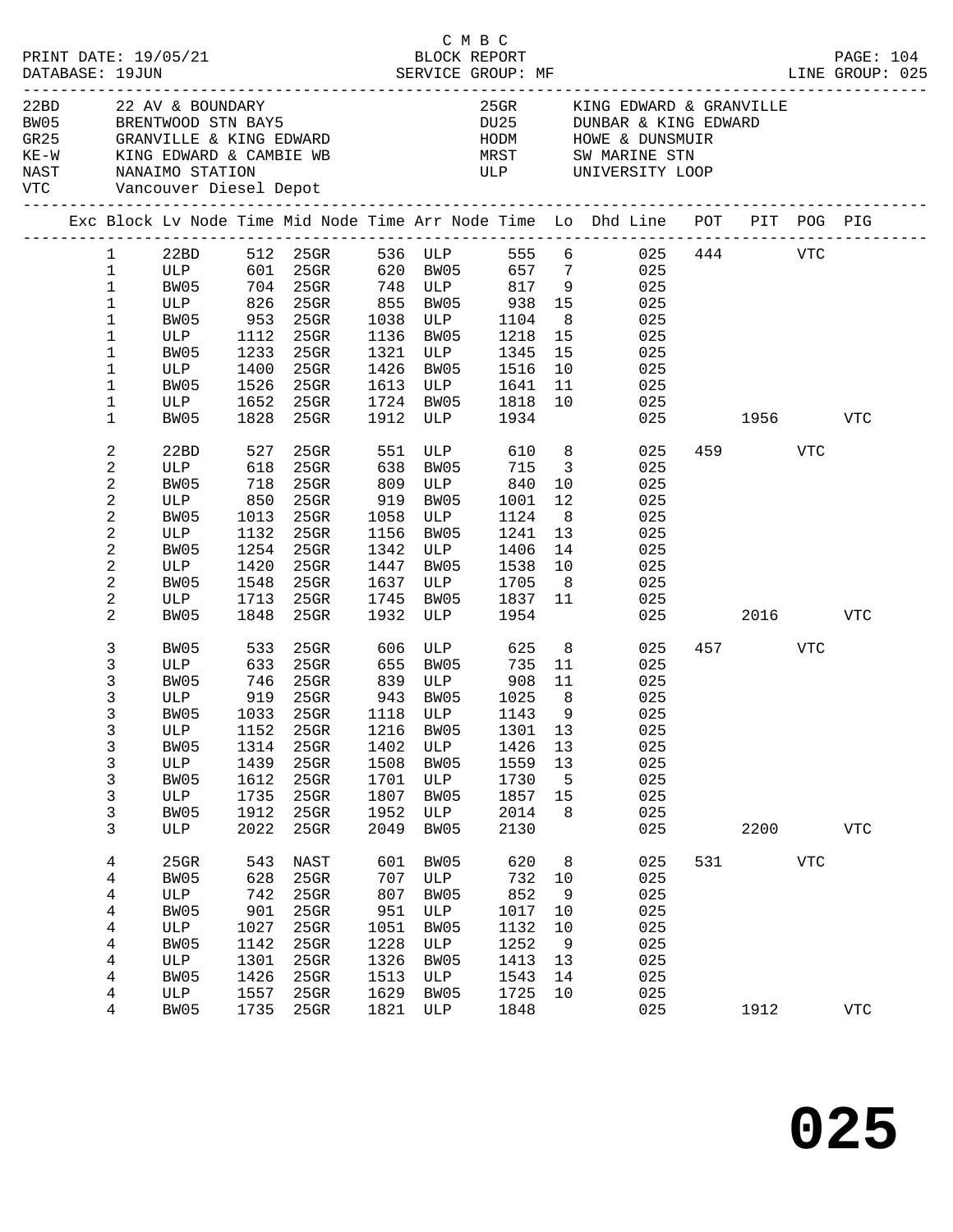|  |        |             |            |                                 |            |             |            |                | Exc Block Lv Node Time Mid Node Time Arr Node Time Lo Dhd Line POT PIT POG PIG |          |     |            |
|--|--------|-------------|------------|---------------------------------|------------|-------------|------------|----------------|--------------------------------------------------------------------------------|----------|-----|------------|
|  | 5      |             |            | ULP 545 25GR 604 BW05           |            |             | 639 9      |                | 025                                                                            | 523 VTC  |     |            |
|  | 5      | BW05        | 648        | $25$ GR                         |            | 727 ULP     | 754 10     |                | 025                                                                            |          |     |            |
|  | 5      | ULP         | 804        | $25$ GR                         | 831        | BW05        | 917        | 14             | 025                                                                            |          |     |            |
|  | 5      | BW05        | 931        | $25$ GR                         |            | 1016 ULP    | 1042       | 10             | 025                                                                            |          |     |            |
|  | 5      | ULP         | 1052       | 25GR                            | 1116       | BW05        | 1157       | 15             | 025                                                                            |          |     |            |
|  | 5      | BW05        | 1212       | 25GR                            | 1259       | ULP         | 1323       | 8 <sup>8</sup> | 025                                                                            |          |     |            |
|  | 5      | ULP         | 1331       | $25$ GR                         | 1356       | BW05        | 1444       | 14             | 025                                                                            |          |     |            |
|  | 5      | BW05        | 1458       | $25$ GR                         | 1545       | ULP         | 1615       | 18             | 025                                                                            |          |     |            |
|  | 5      | ULP         | 1633       | 25GR                            | 1705       | BW05        | 1800       | $\overline{7}$ | 025                                                                            |          |     |            |
|  | 5      | BW05        | 1807       | $25$ GR                         | 1853       | ULP         | 1919       | 12             | 025                                                                            |          |     |            |
|  | 5      | ULP         | 1931       | 25GR                            | 1958       | BW05        | 2039       |                | 025                                                                            | 2111     |     | VTC        |
|  | 6      | 22BD        | 547        | 25GR                            | 611        | ULP         | 630        | 9              | 025                                                                            | 519 — 10 | VTC |            |
|  | 6      | ULP         | 639        | $25$ GR                         | 701        | BW05        | 741        | 10             | 025                                                                            |          |     |            |
|  | 6      | BW05        | 751        | $25$ GR                         | 844        | ULP         | 913        | 12             | 025                                                                            |          |     |            |
|  | 6      | ULP         | 925        | $25$ GR                         | 949        | BW05        | 1031       | 12             | 025                                                                            |          |     |            |
|  | 6      | BW05        | 1043       | 25GR                            | 1128       | ULP         | 1153       | 8 <sup>8</sup> | 025                                                                            |          |     |            |
|  | 6      | ULP         | 1201       | $25$ GR                         | 1226       | BW05        | 1311       | 14             | 025                                                                            |          |     |            |
|  | 6      | BW05        | 1325       | 25GR                            | 1412       | ULP         | 1440       | 15             | 025                                                                            |          |     |            |
|  | 6      | ULP         | 1455       | 25GR                            | 1528       | BW05        | 1623       | 13             | 025                                                                            |          |     |            |
|  | 6      | BW05        | 1636       | $25$ GR                         | 1725       | ULP         | 1753       | 12             | 025                                                                            |          |     |            |
|  | 6      | ULP         | 1805       | $25$ GR                         | 1835       | BW05        | 1922       | 12             | 025                                                                            |          |     |            |
|  | 6      | BW05        | 1934       | $25$ GR                         | 2014       | ULP         | 2036       |                | 025                                                                            | 2057     |     | <b>VTC</b> |
|  | 7      | BW05        | 550        | $25$ GR                         | 626        | ULP         | 646        | 17             | 025                                                                            | 514 VTC  |     |            |
|  | 7      | ULP         | 703        | $25$ GR                         | 725        | BW05        | 809        | $\overline{7}$ | 025                                                                            |          |     |            |
|  | 7      | BW05        | 816        | $25$ GR                         | 910        | ULP         | 936        | 11             | 025                                                                            |          |     |            |
|  | 7      | ULP         | 947        | $25$ GR                         | 1011       | BW05        | 1052       | 10             | 025                                                                            |          |     |            |
|  | 7      | BW05        | 1102       | $25$ GR                         | 1148       | ULP         | 1212       | 9              | 025                                                                            |          |     |            |
|  | 7      | ULP         | 1221       | $25$ GR                         | 1246       | BW05        | 1331       | 14             | 025                                                                            |          |     |            |
|  | 7      | BW05        | 1345       | 25GR                            | 1432       | ULP         | 1500       | 12             | 025                                                                            |          |     |            |
|  | 7      | ULP         | 1512       | $25$ GR                         | 1547       | BW05        | 1643       |                | 025                                                                            | 1733     |     | <b>VTC</b> |
|  |        |             |            |                                 |            |             |            |                |                                                                                |          |     |            |
|  | 8      | 25GR        | 553        | NAST                            | 611        | BW05        | 630        | 8 <sup>8</sup> | 025                                                                            | 541 VTC  |     |            |
|  | 8<br>8 | BW05<br>ULP | 638<br>753 | 25GR<br>25GR                    | 717<br>819 | ULP<br>BW05 | 742<br>905 | 11<br>9        | 025<br>025                                                                     |          |     |            |
|  | 8      | BW05        | 914        | $25$ GR                         | 1002       | ULP         | 1028       | $\overline{7}$ | 025                                                                            |          |     |            |
|  | 8      | ULP         | 1035       | $25$ GR                         | 1059       | BW05        | 1140       | 12             | 025                                                                            |          |     |            |
|  | 8      | BW05        |            | 1152 25GR                       |            | 1239 ULP    | 1303       | 8 <sup>8</sup> | 025                                                                            |          |     |            |
|  | 8      |             |            | ULP 1311 25GR 1336 BW05 1423 13 |            |             |            |                | 025                                                                            |          |     |            |
|  | 8      | BW05        | 1436       | 25GR                            | 1523       | ULP         | 1553 10    |                | 025                                                                            |          |     |            |
|  | 8      | ULP         | 1603       | 25GR                            | 1635       | BW05        | 1731       | 12             | 025                                                                            |          |     |            |
|  | 8      | BW05        | 1743       | $25$ GR                         | 1829       | ULP         | 1856       | 12             | 025                                                                            |          |     |            |
|  | 8      | ULP         | 1908       | 25GR                            | 1936       | BW05        | 2018       | 9              | 025                                                                            |          |     |            |
|  | 8      | BW05        | 2027       | 25GR                            | 2105       | ULP         | 2127       | 7              | 025                                                                            |          |     |            |
|  | 8      | ULP         | 2134       | 25GR                            | 2159       | BW05        | 2239       | 15             | 025                                                                            |          |     |            |
|  | 8      | BW05        | 2254       | 25GR                            | 2331       | ULP         | 2352       | 16             | 025                                                                            |          |     |            |
|  | 8      | ULP         | 2408       | $25$ GR                         | 2428       | NAST        | 2445       |                | 025                                                                            | 2503     |     | <b>VTC</b> |
|  |        |             |            |                                 |            |             |            |                |                                                                                |          |     |            |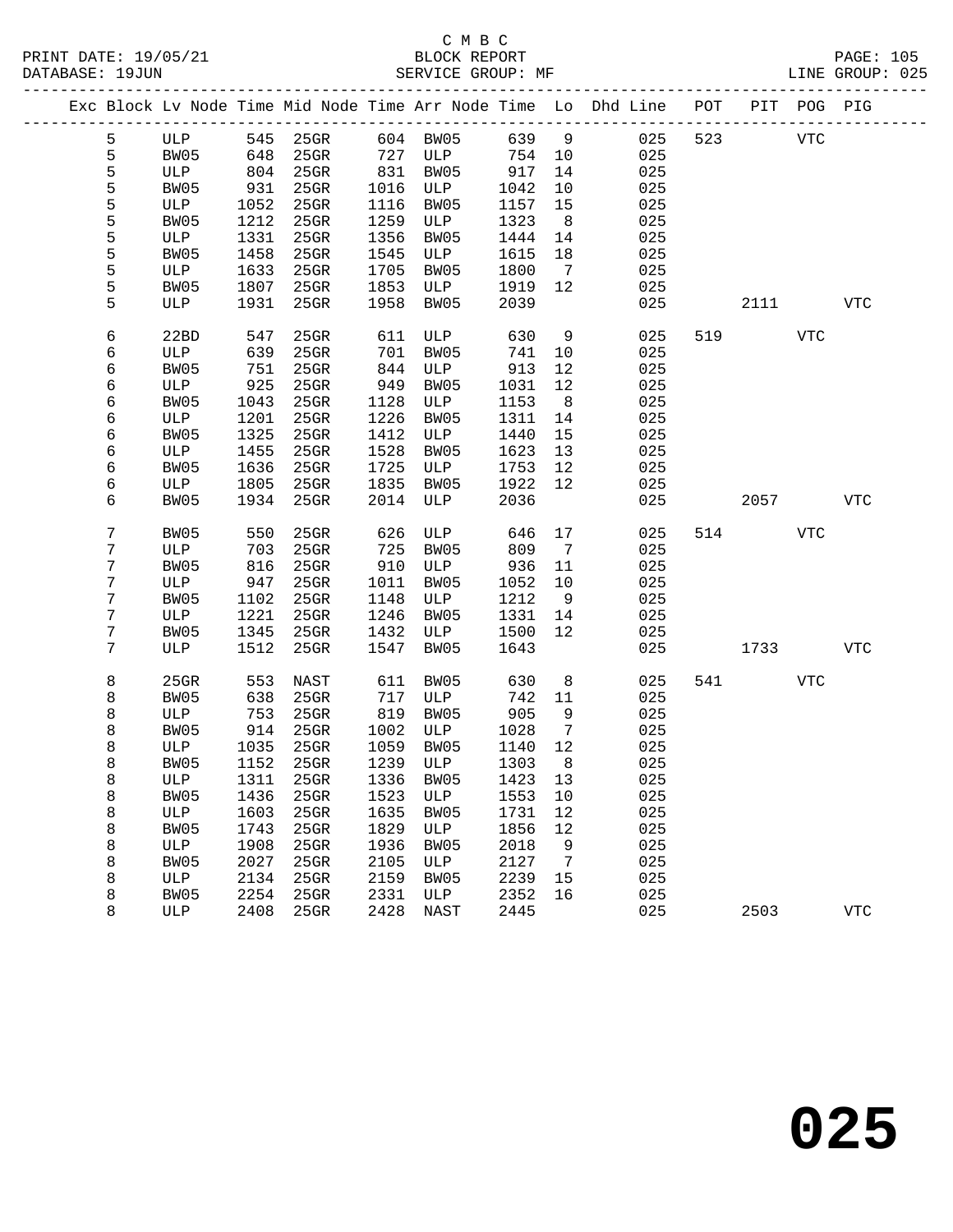|      |         |      |                   |      |          |       |                 | Exc Block Lv Node Time Mid Node Time Arr Node Time Lo Dhd Line POT PIT POG PIG |     |            |            |              |
|------|---------|------|-------------------|------|----------|-------|-----------------|--------------------------------------------------------------------------------|-----|------------|------------|--------------|
| 9    | $25$ GR |      | 612 NAST 630 BW05 |      |          | 649 5 |                 | 025                                                                            | 600 | <b>VTC</b> |            |              |
| 9    | BW05    |      | 654 25GR          |      | 738 ULP  | 807   | 8 <sup>8</sup>  | 025                                                                            |     |            |            |              |
| 9    | ULP     | 815  | $25$ GR           | 843  | BW05     | 927   | 11              | 025                                                                            |     |            |            |              |
| 9    | BW05    | 938  | $25$ GR           | 1023 | ULP      | 1049  | 13              | 025                                                                            |     |            |            |              |
| 9    | ULP     | 1102 | $25$ GR           | 1126 | BW05     | 1208  | 14              | 025                                                                            |     |            |            |              |
| 9    | BW05    | 1222 | $25$ GR           | 1310 | ULP      | 1334  | $\overline{7}$  | 025                                                                            |     |            |            |              |
| 9    | ULP     | 1341 | $25$ GR           | 1406 | BW05     | 1454  | 14              | 025                                                                            |     |            |            |              |
| 9    | BW05    | 1508 | $25$ GR           | 1555 | ULP      | 1625  | 14              | 025                                                                            |     |            |            |              |
| 9    | ULP     | 1639 | $25$ GR           | 1711 | BW05     | 1806  | 11              | 025                                                                            |     |            |            |              |
| 9    | BW05    | 1817 | $25$ GR           | 1903 | ULP      | 1929  | 13              | 025                                                                            |     |            |            |              |
| 9    | ULP     | 1942 | $25$ GR           | 2009 | BW05     | 2050  | 8 <sup>8</sup>  | 025                                                                            |     |            |            |              |
| 9    | BW05    | 2058 | $25$ GR           | 2136 | ULP      | 2158  | $6\overline{6}$ | 025                                                                            |     |            |            |              |
| 9    | ULP     | 2204 | $25$ GR           | 2229 | BW05     | 2309  | 15              | 025                                                                            |     |            |            |              |
| 9    | BW05    | 2324 | $25$ GR           | 2401 | ULP      | 2422  |                 | 025                                                                            |     | 2443       |            | VTC          |
| 10   | BW05    | 619  | 25GR              | 656  | ULP      | 718   | 12              | 025                                                                            |     | 543        | <b>VTC</b> |              |
| 10   | ULP     | 730  | 25GR              | 755  | BW05     | 840   | 9               | 025                                                                            |     |            |            |              |
| $10$ | BW05    | 849  | $25$ GR           | 939  | ULP      | 1005  | 14              | 025                                                                            |     |            |            |              |
| $10$ | ULP     | 1019 | 25GR              | 1043 | BW05     | 1124  | 8 <sup>8</sup>  | 025                                                                            |     |            |            |              |
| 10   | BW05    | 1132 | 25GR              | 1218 | ULP      | 1242  | 9               | 025                                                                            |     |            |            |              |
| $10$ | ULP     | 1251 | $25$ GR           | 1316 | BW05     | 1403  | 12              | 025                                                                            |     |            |            |              |
| $10$ | BW05    | 1415 | $25$ GR           | 1502 | ULP      | 1532  | 19              | 025                                                                            |     |            |            |              |
| 10   | ULP     | 1551 | $25$ GR           | 1623 | BW05     | 1719  | 8 <sup>8</sup>  | 025                                                                            |     |            |            |              |
| 10   | BW05    | 1727 | 25GR              | 1813 | ULP      | 1840  | 17              | 025                                                                            |     |            |            |              |
| 10   | ULP     | 1857 | 25GR              | 1925 | BW05     | 2007  |                 | 025                                                                            |     | 2039       |            | VTC          |
| 11   | $KE-W$  | 627  | DU25              | 639  | ULP      | 651   | 17              | 025                                                                            |     | 611 7      | VTC        |              |
| 11   | ULP     | 708  | $25$ GR           | 730  | BW05     | 814   | 8 <sup>8</sup>  | 025                                                                            |     |            |            |              |
| 11   | BW05    | 822  | $25$ GR           | 916  | ULP      | 942   | 13              | 025                                                                            |     |            |            |              |
| 11   | ULP     | 955  | $25$ GR           | 1019 | BW05     | 1100  | 12              | 025                                                                            |     |            |            |              |
| 11   | BW05    | 1112 | $25$ GR           | 1158 | ULP      | 1222  | 9               | 025                                                                            |     |            |            |              |
| 11   | ULP     | 1231 | $25$ GR           | 1256 | BW05     | 1343  | 12              | 025                                                                            |     |            |            |              |
| 11   | BW05    | 1355 | $25$ GR           | 1442 | ULP      | 1512  | 13              | 025                                                                            |     |            |            |              |
| 11   | ULP     | 1525 | $25$ GR           | 1559 | BW05     | 1655  | 13              | 025                                                                            |     |            |            |              |
| 11   | BW05    | 1708 | 25GR              | 1757 | ULP      | 1825  | 12              | 025                                                                            |     |            |            |              |
| 11   | ULP     | 1837 | $25$ GR           | 1905 | BW05     | 1949  | 9               | 025                                                                            |     |            |            |              |
| 11   | BW05    | 1958 | $25$ GR           | 2038 | ULP      | 2100  |                 | 025                                                                            |     | 2121       |            | VTC          |
| 12   | $25$ GR |      | 629 NAST          |      | 647 BW05 | 706   | $\overline{4}$  | 025                                                                            | 617 |            | <b>VTC</b> |              |
|      | 12 BW05 |      | 710 25GR 759 ULP  |      |          |       |                 | 828 10<br>025                                                                  |     |            |            |              |
| 12   | ULP     | 838  | 25GR              | 907  | BW05     | 950   | 13              | 025                                                                            |     |            |            |              |
| 12   | BW05    | 1003 | 25GR              | 1048 | ULP      | 1114  | 8 <sup>8</sup>  | 025                                                                            |     |            |            |              |
| 12   | ULP     | 1122 | 25GR              | 1146 | BW05     | 1228  | 16              | 025                                                                            |     |            |            |              |
| 12   | BW05    | 1244 | 25GR              | 1332 | ULP      | 1356  | 12              | 025                                                                            |     |            |            |              |
| 12   | ULP     | 1408 | 25GR              | 1434 | BW05     | 1524  | 10              | 025                                                                            |     |            |            |              |
| 12   | BW05    | 1534 | 25GR              | 1621 | ULP      | 1649  | 9               | 025                                                                            |     |            |            |              |
| 12   | ULP     | 1658 | $25$ GR           | 1730 | BW05     | 1824  | 14              | 025                                                                            |     |            |            |              |
| 12   | BW05    | 1838 | $25$ GR           | 1922 | ULP      | 1944  | 10              | 025                                                                            |     |            |            |              |
| 12   | ULP     |      | 1954 25GR         | 2021 | BW05     | 2102  |                 | 025                                                                            |     | 2132       |            | $_{\rm VTC}$ |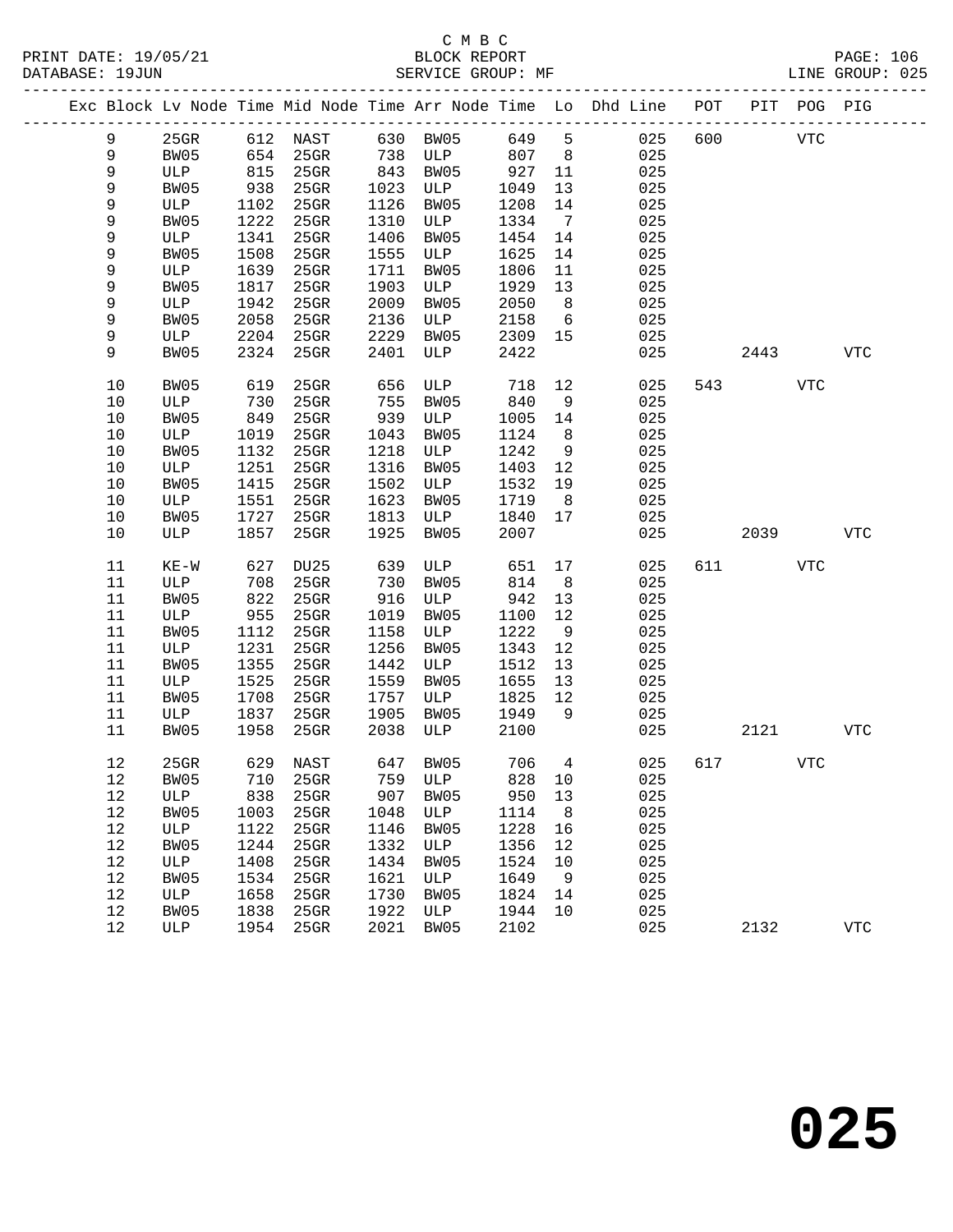|  |    |        |      |             |      |         |         |    | Exc Block Lv Node Time Mid Node Time Arr Node Time Lo Dhd Line POT<br>______________________________ |     |      | PIT POG PIG |             |
|--|----|--------|------|-------------|------|---------|---------|----|------------------------------------------------------------------------------------------------------|-----|------|-------------|-------------|
|  | 13 | $KE-W$ | 637  | <b>DU25</b> |      | 649 ULP | 701 17  |    | 025                                                                                                  | 621 |      | <b>VTC</b>  |             |
|  | 13 | ULP    | 718  | 25GR        | 740  | BW05    | 824     | 9  | 025                                                                                                  |     |      |             |             |
|  | 13 | BW05   | 833  | $25$ GR     | 927  | ULP     | 953     | 10 | 025                                                                                                  |     |      |             |             |
|  | 13 | ULP    | 1003 | $25$ GR     | 1027 | BW05    | 1108    | 14 | 025                                                                                                  |     |      |             |             |
|  | 13 | BW05   | 1122 | 25GR        | 1208 | ULP     | 1232    | 9  | 025                                                                                                  |     |      |             |             |
|  | 13 | ULP    | 1241 | 25GR        | 1306 | BW05    | 1353    | 12 | 025                                                                                                  |     |      |             |             |
|  | 13 | BW05   | 1405 | $25$ GR     | 1452 | ULP     | 1522    | 16 | 025                                                                                                  |     |      |             |             |
|  | 13 | ULP    | 1538 | $25$ GR     | 1611 | BW05    | 1708    | 11 | 025                                                                                                  |     |      |             |             |
|  | 13 | BW05   | 1719 | $25$ GR     | 1805 | ULP     | 1832    | 15 | 025                                                                                                  |     |      |             |             |
|  | 13 | ULP    | 1847 | $25$ GR     | 1915 | BW05    | 1959    | 12 | 025                                                                                                  |     |      |             |             |
|  | 13 | BW05   | 2011 | 25GR        |      | GR25    | 2050    |    | 025                                                                                                  |     | 2102 |             | <b>VTC</b>  |
|  |    |        |      |             |      |         |         |    |                                                                                                      |     |      |             |             |
|  | 14 | 25GR   | 647  | NAST        | 706  | BW05    | 726     | 2  | 025                                                                                                  | 635 |      | VTC         |             |
|  | 14 | BW05   | 728  | $25$ GR     | 819  | ULP     | 850     | 15 | 025                                                                                                  |     |      |             |             |
|  | 14 | ULP    | 905  | 25GR        | 931  | BW05    | 1013    | 10 | 025                                                                                                  |     |      |             |             |
|  | 14 | BW05   | 1023 | $25$ GR     | 1108 | ULP     | 1133    | 9  | 025                                                                                                  |     |      |             |             |
|  | 14 | ULP    | 1142 | $25$ GR     | 1206 | BW05    | 1251    | 13 | 025                                                                                                  |     |      |             |             |
|  | 14 | BW05   | 1304 | $25$ GR     | 1352 | ULP     | 1416    | 9  | 025                                                                                                  |     |      |             |             |
|  | 14 | ULP    | 1425 | $25$ GR     | 1454 | BW05    | 1545    | 11 | 025                                                                                                  |     |      |             |             |
|  | 14 | BW05   | 1556 | 25GR        | 1645 | ULP     | 1713    | 7  | 025                                                                                                  |     |      |             |             |
|  | 14 | ULP    | 1720 | 25GR        | 1752 | BW05    | 1844    |    | 025                                                                                                  |     | 1921 |             | <b>VTC</b>  |
|  |    |        |      |             |      |         |         |    |                                                                                                      |     |      |             |             |
|  | 15 | NAST   | 703  | 25GR        | 722  | ULP     | 749     | 9  | 025                                                                                                  | 640 |      | VTC         |             |
|  | 15 | ULP    | 758  | $25$ GR     | 825  | BW05    | 911     | 12 | 025                                                                                                  |     |      |             |             |
|  | 15 | BW05   | 923  | $25$ GR     | 1008 | ULP     | 1034    | 9  | 025                                                                                                  |     |      |             |             |
|  | 15 | ULP    | 1043 | 25GR        | 1107 | BW05    | 1148    | 14 | 025                                                                                                  |     |      |             |             |
|  | 15 | BW05   | 1202 | $25$ GR     | 1249 | ULP     | 1313    | 8  | 025                                                                                                  |     |      |             |             |
|  | 15 | ULP    | 1321 | $25$ GR     | 1346 | BW05    | 1433    | 14 | 025                                                                                                  |     |      |             |             |
|  | 15 | BW05   | 1447 | $25$ GR     | 1534 | ULP     | 1604    | 17 | 025                                                                                                  |     |      |             |             |
|  | 15 | ULP    | 1621 | 25GR        | 1653 | BW05    | 1748    | 11 | 025                                                                                                  |     |      |             |             |
|  | 15 | BW05   | 1759 | 25GR        | 1845 | ULP     | 1911    | 8  | 025                                                                                                  |     |      |             |             |
|  | 15 | ULP    | 1919 | 25GR        | 1947 | BW05    | 2029    | 14 | 025                                                                                                  |     |      |             |             |
|  | 15 | BW05   | 2043 | 25GR        |      | GR25    | 2121    |    | 025                                                                                                  |     | 2132 |             | <b>VTC</b>  |
|  |    |        |      |             |      |         |         |    |                                                                                                      |     |      |             |             |
|  | 16 | BW05   | 543  | 25GR        | 616  | ULP     | 635     | 10 | 025                                                                                                  | 507 |      | <b>VTC</b>  |             |
|  | 16 | ULP    | 645  | $25$ GR     | 707  | BW05    | 747     | 9  | 025                                                                                                  |     |      |             |             |
|  | 16 | BW05   | 756  | 25GR        | 849  | ULP     | 918     | 13 | 025                                                                                                  |     |      |             |             |
|  | 16 | ULP    | 931  | 25GR        | 955  | BW05    | 1036    | 16 | 025                                                                                                  |     |      |             |             |
|  | 16 | BW05   | 1052 | $25$ GR     | 1138 | ULP     | 1202    | 9  | 025                                                                                                  |     |      |             |             |
|  | 16 | ULP    | 1211 | 25GR        | 1236 | BW05    | 1321 14 |    | 025                                                                                                  |     |      |             |             |
|  | 16 | BW05   | 1335 | 25GR        | 1422 | ULP     | 1450    | 12 | 025                                                                                                  |     |      |             |             |
|  | 16 | ULP    | 1502 | 25GR        | 1535 | BW05    | 1630    | 14 | 025                                                                                                  |     |      |             |             |
|  | 16 | BW05   | 1644 | 25GR        | 1733 | ULP     | 1801    | 14 | 025                                                                                                  |     |      |             |             |
|  | 16 | ULP    | 1815 | 25GR        | 1845 | BW05    | 1932    | 14 | 025                                                                                                  |     |      |             |             |
|  | 16 | BW05   | 1946 | 25GR        | 2026 | ULP     | 2048    | 16 | 025                                                                                                  |     |      |             |             |
|  | 16 | ULP    | 2104 | 25GR        | 2129 | BW05    | 2209    | 14 | 025                                                                                                  |     |      |             |             |
|  | 16 | BW05   | 2223 | 25GR        | 2301 | ULP     | 2323    | 15 | 025                                                                                                  |     |      |             |             |
|  | 16 | ULP    | 2338 | 25GR        | 2358 | BW05    | 2434    |    | 025                                                                                                  |     | 2502 |             | ${\tt VTC}$ |
|  | 20 | 22BD   | 557  | $25$ GR     | 621  | ULP     | 640     | 11 | 025                                                                                                  | 529 |      | <b>VTC</b>  |             |
|  | 20 | ULP    | 651  | 25GR        | 713  | BW05    | 755     | 9  | 025                                                                                                  |     |      |             |             |
|  | 20 | BW05   | 804  | 25GR        | 859  | ULP     | 926     |    | 025                                                                                                  |     | 949  |             | ${\tt VTC}$ |
|  | 21 | BW05   | 600  | 25GR        | 636  | ULP     | 656     | 17 | 025                                                                                                  | 524 |      | <b>VTC</b>  |             |
|  | 21 | ULP    | 713  | 25GR        | 735  | BW05    | 819     | 8  | 025                                                                                                  |     |      |             |             |
|  | 21 | BW05   | 827  | $25$ GR     | 921  | ULP     | 947     |    | 025                                                                                                  |     | 1010 |             | ${\tt VTC}$ |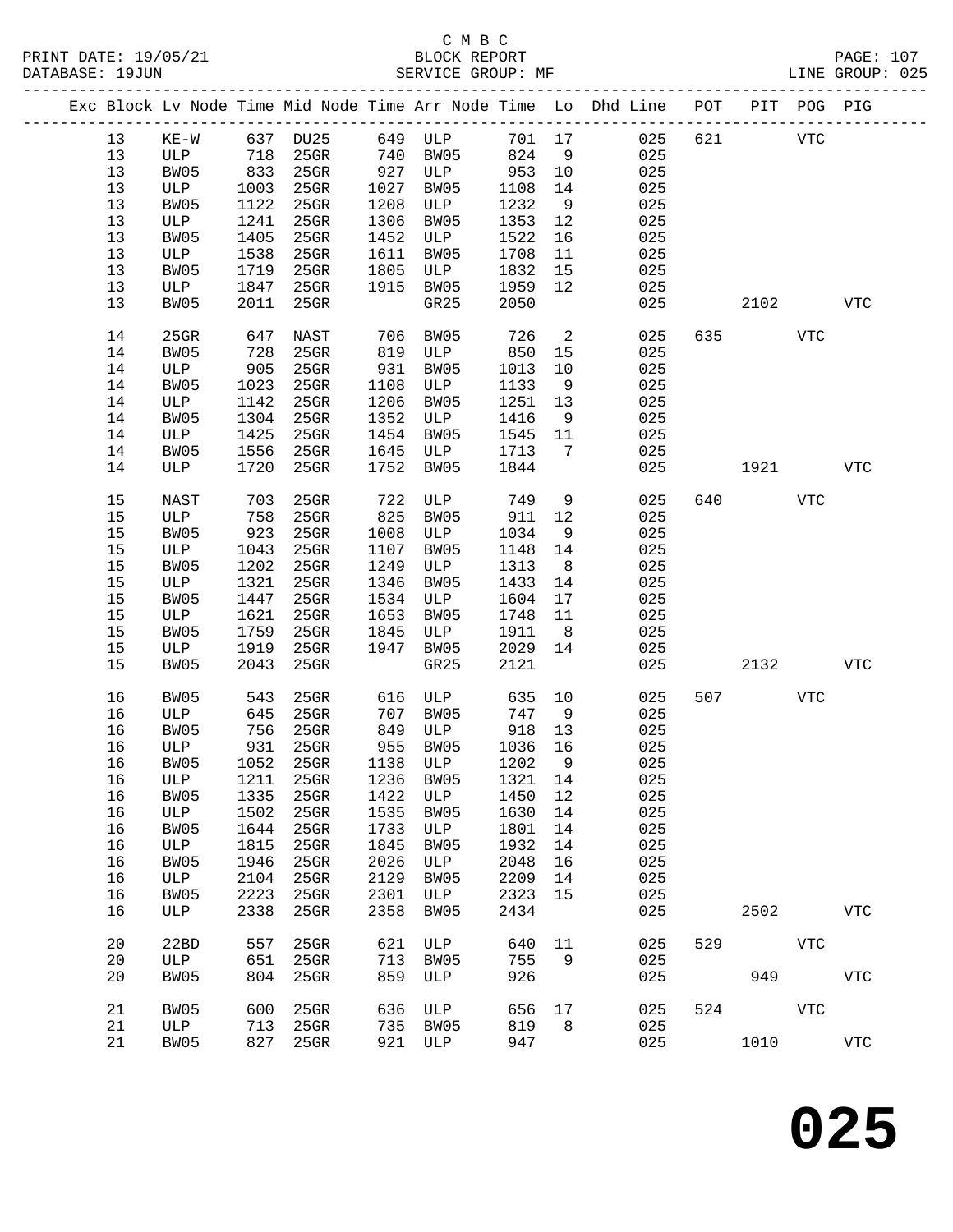|    |      |      |           |      |                |        |    | Exc Block Lv Node Time Mid Node Time Arr Node Time Lo Dhd Line | POT  |            | PIT POG PIG |             |
|----|------|------|-----------|------|----------------|--------|----|----------------------------------------------------------------|------|------------|-------------|-------------|
| 22 | BW05 |      | 610 25GR  |      | 646 ULP        | 706 17 |    | 025                                                            |      | 534        | VTC         |             |
| 22 | ULP  | 723  | 25GR      | 745  | BW05           | 829 10 |    | 025                                                            |      |            |             |             |
| 22 | BW05 |      | 839 25GR  | 933  | ULP            | 959    | 12 | 025                                                            |      |            |             |             |
|    |      |      |           |      |                |        |    |                                                                |      |            |             |             |
| 22 | ULP  |      | 1011 25GR |      | 1035 BW05      | 1116   |    | 025                                                            |      | 1156 11    |             | VTC         |
| 23 | NAST | 633  | 25GR      |      | 651 ULP        | 713 15 |    | 025                                                            |      | 610 000    | VTC         |             |
| 23 | ULP  | 728  | 25GR      | 750  | NAST           | 811    | 15 | 025                                                            |      |            |             |             |
| 23 | NAST | 826  | 25GR      |      | 854 ULP        | 921    |    | 025                                                            |      | 944        |             | <b>VTC</b>  |
|    |      |      |           |      |                |        |    |                                                                |      |            |             |             |
| 24 | NAST | 643  | $25$ GR   | 701  | ULP            | 723 13 |    | 025                                                            | 620  |            | VTC         |             |
| 24 | ULP  |      | 736 25GR  | 801  | BW05           | 846    | 9  | 025                                                            |      |            |             |             |
| 24 | BW05 | 855  | 25GR      | 945  | ULP            | 1011   |    | 025                                                            |      | 1034       |             | VTC         |
| 25 | NAST | 653  | 25GR      | 712  | ULP            | 737 10 |    | 025                                                            | 630  |            | VTC         |             |
| 25 | ULP  | 747  | $25$ GR   | 813  | BW05           | 859    | 9  | 025                                                            |      |            |             |             |
| 25 | BW05 | 908  | 25GR      | 956  | ULP            | 1022   |    | 025                                                            |      | 1045       |             | <b>VTC</b>  |
|    |      |      |           |      |                |        |    |                                                                |      |            |             |             |
| 26 | NAST | 713  | 25GR      | 732  | ULP            | 759    | 11 | 025                                                            | 650  | <b>VTC</b> |             |             |
| 26 | ULP  | 810  | 25GR      | 837  | BW05           | 923    |    | 025                                                            |      | 1003       |             | <b>VTC</b>  |
|    |      |      |           |      |                |        |    |                                                                |      |            |             |             |
| 27 | 25GR | 719  | NAST      | 739  | BW05           | 801    | 9  | 025                                                            | 705  | <b>VTC</b> |             |             |
| 27 | BW05 | 810  | $25$ GR   | 905  | ULP            | 932    | 7  | 025                                                            |      |            |             |             |
| 27 | ULP  | 939  | $25$ GR   | 1003 | BW05           | 1044   |    | 025                                                            |      | 1124       |             | <b>VTC</b>  |
|    |      |      |           |      |                |        |    |                                                                |      |            |             |             |
| 28 | NAST | 721  | 25GR      | 743  | ULP            | 812    | 9  | 025                                                            | 658  |            | VTC         |             |
| 28 | ULP  | 821  | $25$ GR   | 849  | BW05           | 933    | 13 | 025                                                            |      |            |             |             |
| 28 | BW05 | 946  | 25GR      | 1031 | ULP            | 1057   |    | 025                                                            |      | 1119       |             | VTC         |
|    |      |      |           |      |                |        |    |                                                                |      |            |             |             |
| 30 | NAST | 728  | $25$ GR   |      | 754 ULP 823    |        | 9  | 025                                                            | 705  |            | VTC         |             |
| 30 | ULP  | 832  | 25GR      | 901  | BW05           | 944    |    | 025                                                            |      | 1024       |             | <b>VTC</b>  |
|    |      |      |           |      |                |        |    |                                                                |      |            |             |             |
| 32 | BW05 | 737  | 25GR      | 829  | ULP            | 859    | 12 | 025                                                            | 701  |            | VTC         |             |
| 32 | ULP  | 911  | 25GR      | 937  | BW05           | 1019   |    | 025                                                            |      | 1059       |             | <b>VTC</b>  |
|    |      |      |           |      |                |        |    |                                                                |      |            |             |             |
| 33 | NAST | 738  | 25GR      | 804  | ULP            | 833    | 11 | 025                                                            | 715  |            | VTC         |             |
| 33 | ULP  |      | 844 25GR  | 913  | BW05           | 955    |    | 025                                                            |      | 1035       |             | <b>VTC</b>  |
|    |      |      |           |      |                |        |    |                                                                |      |            |             |             |
| 34 | NAST |      | 746 25GR  |      | 814 ULP 845 14 |        |    | 025                                                            | 723  |            | VTC         |             |
| 34 | ULP  |      | 859 25GR  |      | 925 BW05 1007  |        |    | 025                                                            |      | 1047       |             | VTC         |
|    |      |      |           |      |                |        |    |                                                                |      |            |             |             |
| 35 | NAST | 756  | 25GR      | 824  | ULP            | 854    |    | 025                                                            | 733  | 917        | <b>VTC</b>  | <b>VTC</b>  |
|    |      |      |           |      |                |        |    |                                                                |      |            |             |             |
| 36 | NAST | 806  | 25GR      | 834  | ULP            | 904    |    | 025                                                            | 736  |            | 927 VTC     | VTC         |
| 40 | ULP  | 1351 | 25GR      | 1416 | BW05           | 1504   | 14 | 025                                                            | 1323 |            | VTC         |             |
| 40 | BW05 | 1518 | 25GR      | 1605 |                |        | 12 | 025                                                            |      |            |             |             |
|    |      |      |           |      | ULP            | 1633   |    |                                                                |      |            |             |             |
| 40 | ULP  | 1645 | $25$ GR   | 1717 | BW05           | 1812   |    | 025                                                            |      | 1857       |             | <b>VTC</b>  |
| 41 | ULP  | 1432 | 25GR      | 1501 | BW05           | 1552   | 12 | 025                                                            | 1404 |            | <b>VTC</b>  |             |
| 41 | BW05 | 1604 | 25GR      | 1653 | ULP            | 1722   | 6  | 025                                                            |      |            |             |             |
| 41 | ULP  | 1728 | 25GR      | 1800 | BW05           | 1850   | 12 | 025                                                            |      |            |             |             |
| 41 | BW05 | 1902 | 25GR      | 1942 | $_{\rm ULP}$   | 2004   | 3  | 025                                                            |      |            |             |             |
| 41 | ULP  | 2007 | 25GR      | 2034 | BW05           | 2115   | 9  | 025                                                            |      |            |             |             |
|    |      |      |           |      |                |        |    |                                                                |      |            |             |             |
| 41 | BW05 | 2124 | 25GR      | 2202 | ULP            | 2224   | 14 | 025                                                            |      |            |             |             |
| 41 | ULP  | 2238 | 25GR      | 2300 | BW05           | 2340   | 14 | 025                                                            |      |            |             |             |
| 41 | BW05 | 2354 | 25GR      |      | GR25           | 2431   |    | 025                                                            |      | 2442       |             | ${\tt VTC}$ |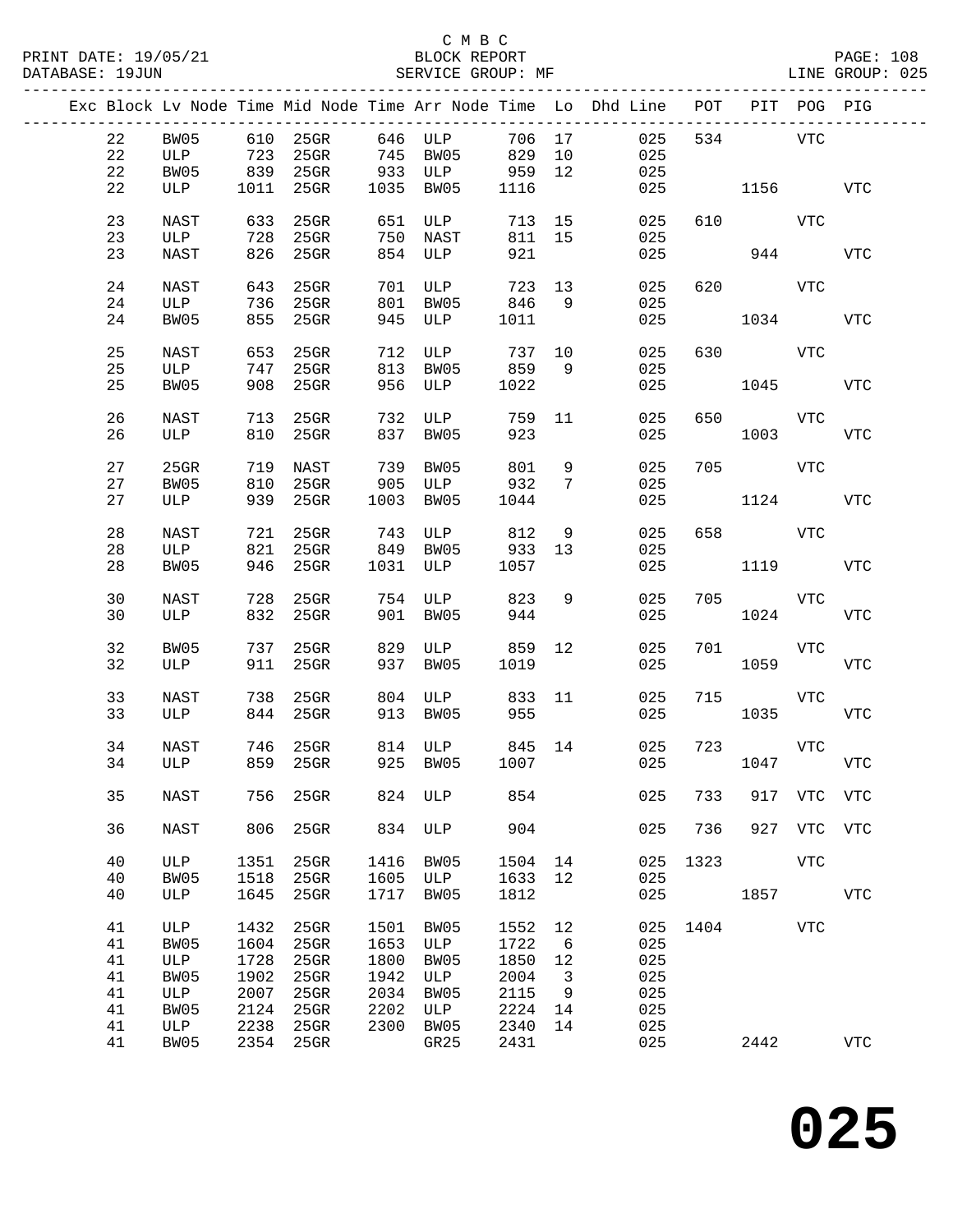### C M B C<br>BLOCK REPORT SERVICE GROUP: MF

|  |    |         |      |                |      | Exc Block Lv Node Time Mid Node Time Arr Node Time Lo Dhd Line POT PIT POG PIG |         |                |        |                       |              |     |            |
|--|----|---------|------|----------------|------|--------------------------------------------------------------------------------|---------|----------------|--------|-----------------------|--------------|-----|------------|
|  | 42 | $25$ GR |      |                |      | 1440 NAST 1508 BW05 1531 11                                                    |         |                |        | 025 1426              | VTC          |     |            |
|  | 42 | BW05    |      |                |      | 1542 25GR 1629 ULP 1657 8                                                      |         |                | 025    |                       |              |     |            |
|  | 42 | ULP     |      | 1705 25GR      |      | 1737 BW05 1831                                                                 |         |                |        | 025 1908 VTC          |              |     |            |
|  |    |         |      |                |      |                                                                                |         |                |        |                       |              |     |            |
|  | 43 | ULP     | 1445 | $25$ GR        | 1514 | BW05                                                                           | 1609    | 11             | 025    |                       | 1417         | VTC |            |
|  | 43 | BW05    | 1620 | $25$ GR        |      | 1709 ULP                                                                       | 1738    | 5              | 025    |                       |              |     |            |
|  | 43 | ULP     | 1743 | $25$ GR        | 1815 | BW05                                                                           | 1905    | 17             | 025    |                       |              |     |            |
|  | 43 | BW05    | 1922 | $25$ GR        |      | 2002 ULP                                                                       | 2024    | 16             | 025    |                       |              |     |            |
|  | 43 | ULP     | 2040 | 25GR           | 2105 | BW05                                                                           | 2145    | 8 <sup>8</sup> | 025    |                       |              |     |            |
|  | 43 | BW05    | 2153 | $25$ GR        |      | 2231 ULP                                                                       | 2253    | 13             | 025    |                       |              |     |            |
|  | 43 | ULP     | 2306 | $25$ GR        |      | 2328 BW05                                                                      | 2408    | 17             | 025    |                       |              |     |            |
|  | 43 | BW05    | 2425 | 25GR           |      | GR25                                                                           | 2502    | 8 <sup>8</sup> | 15 025 |                       |              |     |            |
|  | 43 | MRST    | 2525 |                |      | HODM                                                                           | 2604    | 5              | N8     |                       |              |     |            |
|  | 43 | HODM    | 2609 |                |      | MRST                                                                           | 2652    | $\mathbf{3}$   | Ν8     |                       |              |     |            |
|  | 43 | MRST    | 2655 |                |      | HODM                                                                           | 2734    | 5              | N8     |                       |              |     |            |
|  | 43 | HODM    | 2739 |                |      | MRST                                                                           | 2822    | $\overline{3}$ | Ν8     |                       |              |     |            |
|  | 43 | MRST    | 2825 |                |      | HODM                                                                           | 2904    | 5              | N8     |                       |              |     |            |
|  | 43 | HODM    | 2909 |                |      | MRST                                                                           | 2952    |                | Ν8     |                       | 2957         |     | VTC        |
|  |    |         |      |                |      |                                                                                |         |                |        |                       |              |     |            |
|  | 44 | ULP     | 1452 | 25GR 1521 BW05 |      |                                                                                | 1616 12 |                |        | 025 1424 VTC          |              |     |            |
|  | 44 | BW05    | 1628 | 25GR           |      | 1717 ULP                                                                       | 1746    | 9              | 025    |                       |              |     |            |
|  | 44 | ULP     | 1755 | $25$ GR        |      | 1825 BW05                                                                      | 1912    |                |        | 025                   | 1947         |     | VTC        |
|  |    |         |      |                |      |                                                                                |         |                |        |                       |              |     |            |
|  | 45 | ULP     |      | 1506 25GR      |      | 1541 BW05                                                                      | 1637 15 |                |        | 025 1438              |              | VTC |            |
|  | 45 | BW05    | 1652 | $25$ GR        |      | 1741 ULP                                                                       | 1809    |                | 025    |                       | 1833         |     | VTC        |
|  |    |         |      |                |      |                                                                                |         |                |        |                       |              |     |            |
|  | 46 | ULP     | 1519 | $25$ GR        | 1553 | BW05                                                                           | 1649    | 11             |        | 025 1448              | <b>VTC</b>   |     |            |
|  | 46 | BW05    | 1700 | 25GR           |      | 1749 ULP                                                                       | 1817 10 |                | 025    |                       |              |     |            |
|  | 46 | ULP     | 1827 | $25$ GR        | 1855 | BW05                                                                           | 1939    |                | 025    |                       | 2011 2012    |     | VTC        |
|  |    |         |      |                |      |                                                                                |         |                |        |                       |              |     |            |
|  | 47 | ULP     |      | 1615 25GR      | 1647 | BW05                                                                           | 1742 9  |                |        | 025 1547              |              | VTC |            |
|  | 47 | BW05    | 1751 | 25GR           | 1837 | ULP                                                                            | 1904    |                | 025    |                       | 1926         |     | <b>VTC</b> |
|  |    |         |      |                |      |                                                                                |         |                |        |                       |              |     |            |
|  | 48 | ULP     | 1531 | 25GR           |      | 1605 BW05                                                                      | 1701    |                |        | 025 1500              | 1751 VTC     |     | VTC        |
|  |    |         |      |                |      |                                                                                |         |                |        |                       |              |     |            |
|  | 49 | ULP     | 1544 | 25GR           | 1617 | BW05                                                                           | 1714    |                |        | 025 1516              | 1804 VTC VTC |     |            |
|  |    |         |      |                |      |                                                                                |         |                |        |                       |              |     |            |
|  | 50 | ULP     |      | 1609 25GR      |      | 1641 BW05                                                                      | 1736    |                |        | 025 1541 1826 VTC VTC |              |     |            |
|  |    |         |      |                |      |                                                                                |         |                |        |                       |              |     |            |
|  | 51 | ULP     |      |                |      | 1627 25GR 1659 BW05 1754                                                       |         |                |        | 025 1559 1839 VTC VTC |              |     |            |
|  |    |         |      |                |      |                                                                                |         |                |        |                       |              |     |            |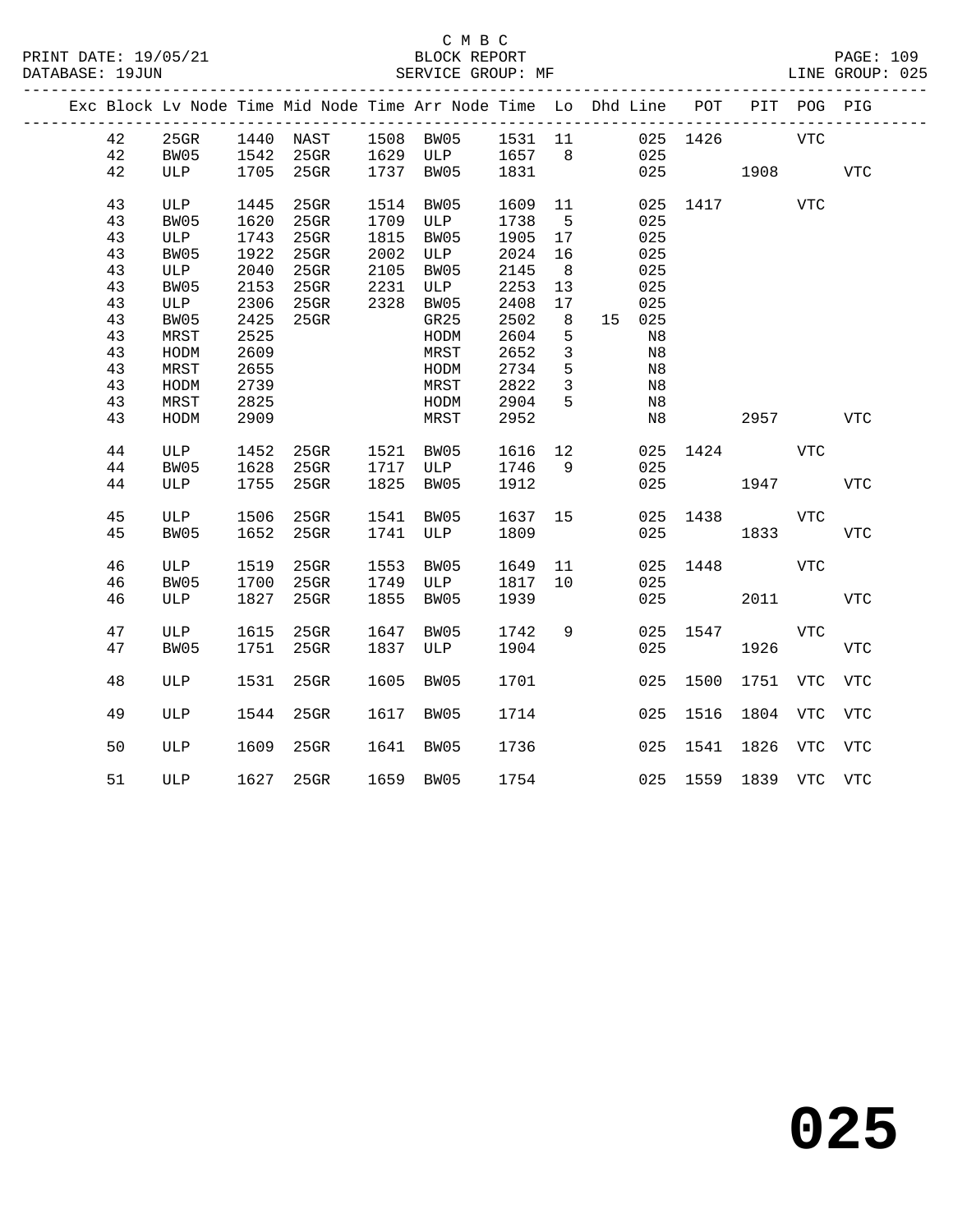|      |                |                                               |                      | PRINT DATE: 19/05/21 BLOCK REPORT<br>DATABASE: 19JUN SERVICE GROUP: MF SERVICE THE SERVICE ON THE SERVICE SERVICE SERVICE SERVICE SERVICE SERVICE SERVICE SERVICE SERVICE SERVICE SERVICE SERVICE SERVICE SERVICE SERVICE SERVICE SERVICE SERVICE SERVICE SERVICE S |                      |                      | C M B C                                                                  |                                                                                                                                                                                                                               |               |                                    |                                                                                                                                                                                                                               |             | PAGE: 110  |  |
|------|----------------|-----------------------------------------------|----------------------|---------------------------------------------------------------------------------------------------------------------------------------------------------------------------------------------------------------------------------------------------------------------|----------------------|----------------------|--------------------------------------------------------------------------|-------------------------------------------------------------------------------------------------------------------------------------------------------------------------------------------------------------------------------|---------------|------------------------------------|-------------------------------------------------------------------------------------------------------------------------------------------------------------------------------------------------------------------------------|-------------|------------|--|
| PNBU |                | 4AL 4 AV & ALMA<br>VTC Vancouver Diesel Depot |                      | D41N NB DUNBAR FS 41 AV<br>PENDER & BURRARD                                                                                                                                                                                                                         |                      |                      | AL4 ALMA & 4 AV<br>DULP WB W 41 AV FS DUNBAR ST<br>PNTW PENDER & THURLOW |                                                                                                                                                                                                                               |               |                                    |                                                                                                                                                                                                                               |             |            |  |
|      |                |                                               |                      | Exc Block Lv Node Time Mid Node Time Arr Node Time Lo Dhd Line POT                                                                                                                                                                                                  |                      |                      |                                                                          |                                                                                                                                                                                                                               |               |                                    |                                                                                                                                                                                                                               | PIT POG PIG |            |  |
|      | 70 D41N<br>70  | D41N                                          |                      | 645 4AL 656 PNBU<br>748 4AL                                                                                                                                                                                                                                         |                      | 801 PNBU             | 823                                                                      | 714 7 27 032                                                                                                                                                                                                                  | 032           |                                    | 629 VTC<br>849                                                                                                                                                                                                                |             | <b>VTC</b> |  |
|      | 71<br>71       | D41N<br>D41N                                  | 705<br>808           | 4AL 717 PNBU<br>4AL                                                                                                                                                                                                                                                 | 821                  | PNBU                 | 843                                                                      | 736 5 27 032                                                                                                                                                                                                                  | 032           | 649                                | 909                                                                                                                                                                                                                           | <b>VTC</b>  | <b>VTC</b> |  |
|      | 72<br>72       | D41N<br>D41N                                  | 725<br>830           | 4AL<br>4AL                                                                                                                                                                                                                                                          | 737<br>843           | PNBU<br>PNBU         | 905                                                                      | 759 4 27                                                                                                                                                                                                                      | 032<br>032    |                                    | 709 VTC<br>931                                                                                                                                                                                                                |             | <b>VTC</b> |  |
|      | 73<br>73<br>73 | PNTW<br>PNTW<br>PNTW                          | 1600<br>1719<br>1840 | AL4<br>AL4<br>AL4                                                                                                                                                                                                                                                   | 1626<br>1745<br>1906 | DULP<br>DULP<br>DULP | 1639 6<br>1801 5<br>1920                                                 |                                                                                                                                                                                                                               | 34 032<br>032 | 34 032 1526 VTC                    | 1933   1933   1934   1935   1936   1937   1938   1938   1938   1939   1939   1939   1939   1939   1939   1939   1939   1939   1939   1939   1939   1939   1939   1939   1939   1939   1939   1939   1939   1939   1939   1939 |             | <b>VTC</b> |  |
|      | 74<br>74       | PNTW<br>PNTW                                  | 1625<br>1746         | AL4<br>AL4                                                                                                                                                                                                                                                          | 1651<br>1812         | DULP<br>DULP         | 1705<br>1829                                                             |                                                                                                                                                                                                                               | 032           | 7 34 032 1551 VTC                  | 1842                                                                                                                                                                                                                          |             | <b>VTC</b> |  |
|      | 75<br>75       | PNTW<br>PNTW                                  | 1652<br>1813         | AL4 1718<br>AL4                                                                                                                                                                                                                                                     | 1839                 | DULP<br>DULP         |                                                                          | 1854   1860   1860   1860   1860   1860   1860   1860   1860   1860   1860   1860   1860   1860   1860   1860   1860   1860   1860   1860   1860   1860   1860   1860   1860   1860   1860   1860   1860   1860   1860   1860 |               | 1734 5 34 032 1618 VTC<br>032 1907 |                                                                                                                                                                                                                               |             | VTC        |  |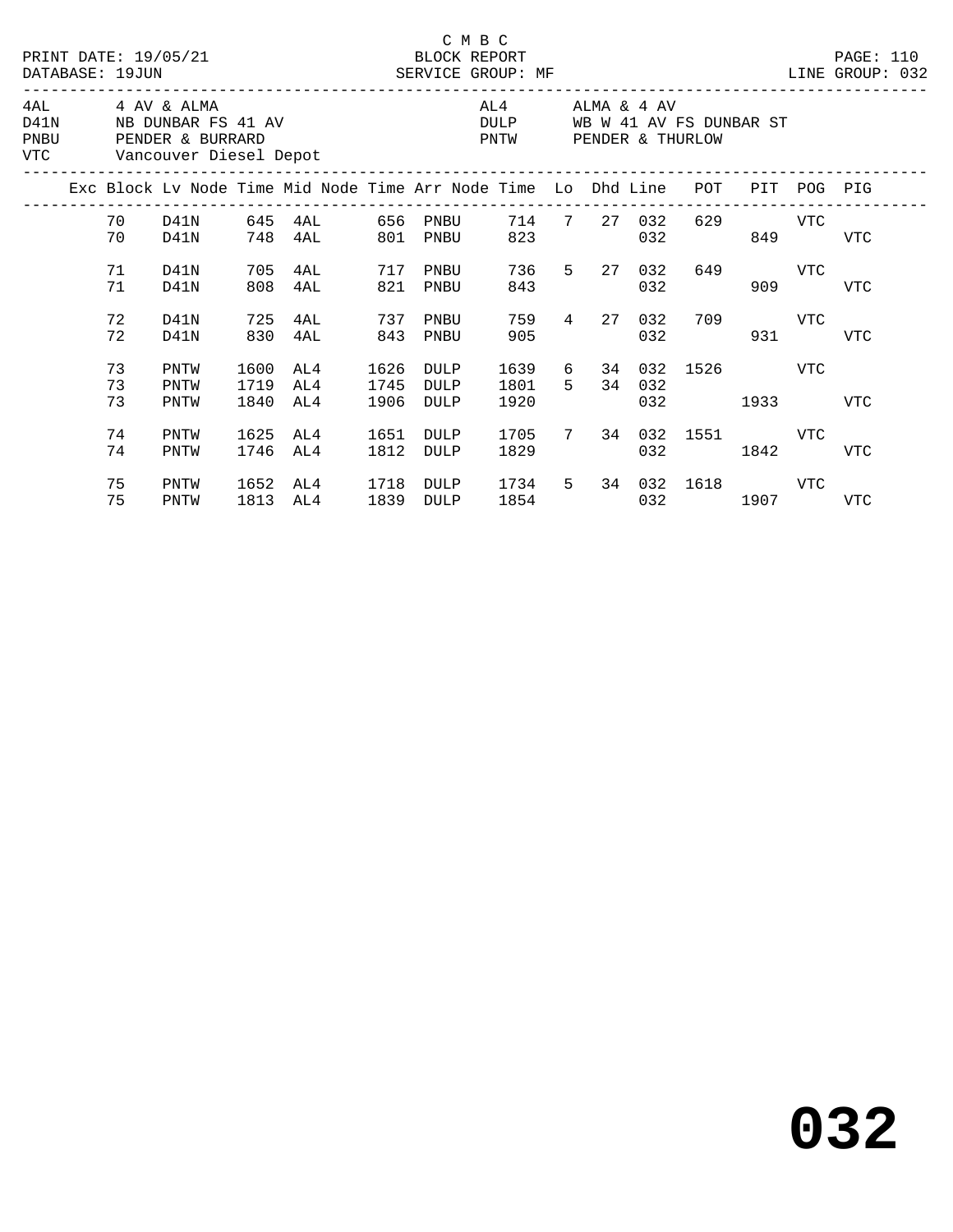| PRINT DATE: 19/05/21<br>DATABASE: 19JUN                                                |                                                                                                                                            |            |                                                                                                  |                                                                                                                                                    |                                                                                                  |                                                                                                                                      | C M B C                                                                                                                                              |                                                                      |                                                                                                                                                                                                                                                                                                                               |            |              |            |                    |
|----------------------------------------------------------------------------------------|--------------------------------------------------------------------------------------------------------------------------------------------|------------|--------------------------------------------------------------------------------------------------|----------------------------------------------------------------------------------------------------------------------------------------------------|--------------------------------------------------------------------------------------------------|--------------------------------------------------------------------------------------------------------------------------------------|------------------------------------------------------------------------------------------------------------------------------------------------------|----------------------------------------------------------------------|-------------------------------------------------------------------------------------------------------------------------------------------------------------------------------------------------------------------------------------------------------------------------------------------------------------------------------|------------|--------------|------------|--------------------|
| VTC Vancouver Diesel Depot                                                             |                                                                                                                                            |            |                                                                                                  | HODM HOWE & DUNSMUIR<br>MRST SW MARINE STN                                                                                                         |                                                                                                  |                                                                                                                                      |                                                                                                                                                      |                                                                      | 29ST 29 AV STATION<br>41GR 41 AV & GRANVILLE<br>DULP WB W 41 AV FS DUNBAR ST<br>JOST JOYCE STATION<br>ULP UNIVERSITY LOOP                                                                                                                                                                                                     |            |              |            |                    |
|                                                                                        |                                                                                                                                            |            |                                                                                                  |                                                                                                                                                    |                                                                                                  |                                                                                                                                      |                                                                                                                                                      |                                                                      | Exc Block Lv Node Time Mid Node Time Arr Node Time Lo Dhd Line POT PIT POG PIG                                                                                                                                                                                                                                                |            |              |            |                    |
| 81<br>81<br>81<br>81<br>81<br>81<br>81<br>81<br>81<br>81<br>81<br>81                   | 29ST<br>ULP<br>29ST<br>29ST<br>ULP<br>29ST                                                                                                 | ULP        | 1506<br>1605                                                                                     | ULP 957 16GR 1019 29ST 1046<br>1056 16GR<br>1157 16GR<br>1256 16GR<br>1357 16GR<br>$16$ GR<br>$16$ GR<br>1727 16GR                                 | 1420<br>1536                                                                                     | 1124 ULP<br>29ST<br><b>ULP</b>                                                                                                       | 1146<br>1219 29ST 1248<br>1324 ULP 1346<br>1452 14<br>1600                                                                                           | 10<br>11                                                             | ULP 601 16GR 619 29ST 645 8 033<br>29ST 653 16GR 719 ULP 738 5 033<br>ULP 743 16GR 804 29ST 833 5 033<br>29ST 838 16GR 915 ULP 942 15 033<br>033<br>033<br>$\begin{array}{ccc} 8 & 033 \\ 11 & 033 \end{array}$<br>033<br>5 <sub>5</sub><br>033<br>1632 29ST 1710 17 033<br>1759 ULP 1823 11 033<br>1856 29ST 1924 033<br>033 |            | 539 VTC      |            |                    |
| 81<br>82<br>82<br>82<br>82<br>82<br>82<br>82<br>82<br>82<br>82<br>82<br>82<br>82<br>82 | ULP<br>29ST<br>ULP<br>29ST<br>ULP<br>29ST<br>ULP<br>29ST<br>ULP<br>29ST<br>ULP<br>29ST<br>29ST<br>ULP                                      | <b>ULP</b> | 928<br>1026<br>1127<br>1226<br>1328<br>1438<br>1544<br>1702<br>1815<br>1925<br>2021              | 1834 16GR<br>619 16GR 645<br>710 16GR<br>810 16GR<br>16GR<br>$16$ GR<br>16GR<br>16GR<br>16GR<br>16GR<br>16GR<br>16GR<br>16GR<br>$16$ GR<br>$41$ GR | 950<br>1054<br>1149<br>1254<br>1350<br>1507<br>1611<br>1735<br>1841<br>1951<br>2045              | 1856 29ST<br>29ST<br>ULP<br>29ST<br>ULP<br>29ST<br>ULP<br>29ST<br>ULP<br>29ST<br>JOST                                                | 730      29ST              756<br>844     ULP                912<br>1017<br>1116<br>1216<br>1316<br>1420<br>1532<br>1648<br>1800<br>1911<br>ULP 2010 | 14<br>16<br>11<br>10<br>12<br>18<br>12<br>14<br>15<br>14<br>11       | ULP 704 6 033<br>033<br>033<br>9<br>033<br>033<br>033<br>033<br>033<br>033<br>033<br>033<br>033<br>033                                                                                                                                                                                                                        | 033 1949   | 554          | VTC        | VTC                |
| 82<br>83<br>83<br>83<br>83<br>83<br>83<br>83<br>83<br>83<br>83<br>83<br>83<br>83       | JOST<br>ULP<br>29ST<br>$_{\rm ULP}$<br><b>29ST</b><br>ULP<br><b>29ST</b><br>ULP<br>29ST<br>ULP<br><b>29ST</b><br>ULP<br><b>29ST</b><br>ULP |            | 629<br>722<br>827<br>923<br>1027<br>1126<br>1227<br>1326<br>1426<br>1532<br>1636<br>1756<br>1909 | 2130 41GR<br>16GR<br>16GR<br>16GR<br>16GR<br>16GR<br>16GR<br>16GR<br>16GR<br>16GR<br>16GR<br>$16$ GR<br>16GR<br>$16$ GR                            | 649<br>751<br>849<br>954<br>1049<br>1154<br>1249<br>1354<br>1450<br>1602<br>1703<br>1828<br>1931 | 2155 DULP<br><b>29ST</b><br>ULP<br>29ST<br>$_{\rm ULP}$<br>29ST<br>ULP<br>29ST<br>$_{\rm ULP}$<br>29ST<br>ULP<br>29ST<br>ULP<br>29ST | 715<br>816<br>918<br>1017<br>1116<br>1216<br>1318<br>1416<br>1524<br>1626<br>1739<br>1850<br>1958                                                    | 7<br>$11\,$<br>5<br>10<br>10<br>11<br>8<br>10<br>8<br>10<br>17<br>19 | 2115 15 041<br>2204 041<br>033<br>033<br>033<br>033<br>033<br>033<br>033<br>033<br>033<br>033<br>033<br>033<br>033                                                                                                                                                                                                            | 041<br>607 | 2214<br>2019 | <b>VTC</b> | VTC<br>${\tt VTC}$ |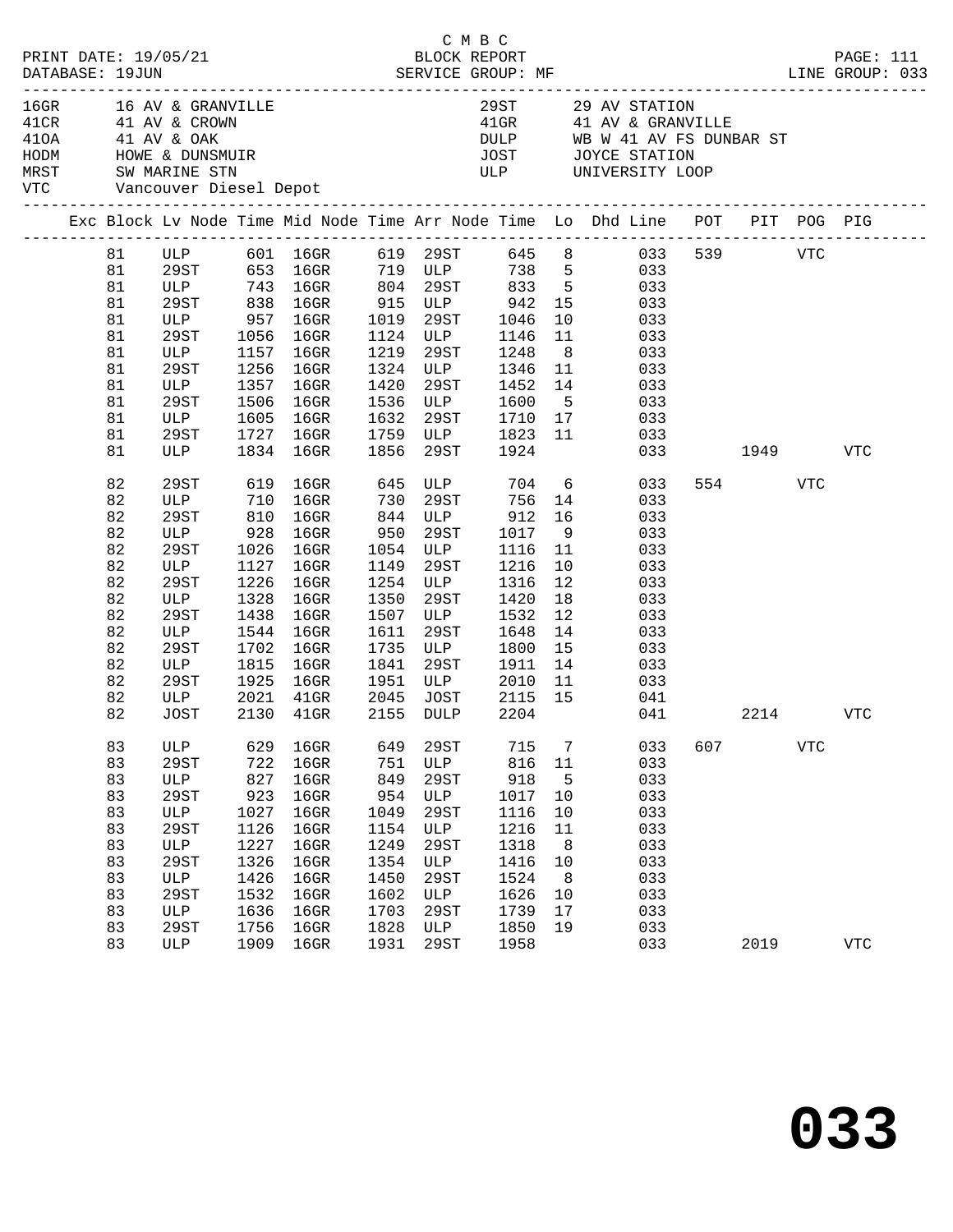|    | Exc Block Lv Node Time Mid Node Time Arr Node Time Lo Dhd Line POT PIT POG PIG |            |          |            |                                 |        |                         |     |     |            |            |            |
|----|--------------------------------------------------------------------------------|------------|----------|------------|---------------------------------|--------|-------------------------|-----|-----|------------|------------|------------|
| 84 | 29ST                                                                           |            | 639 16GR |            | 705 ULP                         | 724 6  |                         | 033 | 614 | <b>VTC</b> |            |            |
| 84 | ULP                                                                            | 730<br>828 | $16$ GR  |            | 29ST<br>$751$ $4301$<br>905 ULP | 820    | 8 <sup>8</sup>          | 033 |     |            |            |            |
| 84 | 29ST                                                                           |            | $16$ GR  |            |                                 | 932 10 |                         | 033 |     |            |            |            |
| 84 | ULP                                                                            | 942        | $16$ GR  | 1004       | 29ST                            | 1031   | 10                      | 033 |     |            |            |            |
| 84 | 29ST                                                                           | 1041       | $16$ GR  |            | 1109 ULP                        | 1131   | 11                      | 033 |     |            |            |            |
| 84 | ULP                                                                            | 1142       | $16$ GR  | 1204       | 29ST                            | 1233   | 8 <sup>8</sup>          | 033 |     |            |            |            |
| 84 | 29ST                                                                           | 1241       | $16$ GR  | 1309       | ULP                             | 1331   | 12                      | 033 |     |            |            |            |
| 84 | ULP                                                                            | 1343       | 16GR     | 1405       | 29ST                            | 1435   | 18                      | 033 |     |            |            |            |
| 84 | 29ST                                                                           | 1453       | $16$ GR  | 1522       | ULP                             | 1547   | $7\overline{ }$         | 033 |     |            |            |            |
| 84 | ULP                                                                            | 1554       | $16$ GR  | 1621       | 29ST                            | 1659   | 16                      | 033 |     |            |            |            |
| 84 | 29ST                                                                           | 1715       | $16$ GR  | 1747       | ULP                             | 1811   |                         | 033 |     | 1835       |            | <b>VTC</b> |
|    |                                                                                |            |          |            |                                 |        |                         |     |     |            |            |            |
| 85 | 29ST                                                                           | 713        | $16$ GR  | 739<br>833 | ULP                             | 804    | $7\overline{ }$         | 033 |     | 648   100  | <b>VTC</b> |            |
| 85 | ULP                                                                            | 811        | $16$ GR  |            | 29ST                            | 902    | $\overline{\mathbf{3}}$ | 033 |     |            |            |            |
| 85 | 29ST                                                                           | 905        | $16$ GR  | 939        | ULP                             | 1002   | $10\,$                  | 033 |     |            |            |            |
| 85 | ULP                                                                            | 1012       | $16$ GR  | 1034       | 29ST                            | 1101   | 10                      | 033 |     |            |            |            |
| 85 | 29ST                                                                           | 1111       | $16$ GR  |            | 1139 ULP                        | 1201   | 11                      | 033 |     |            |            |            |
| 85 | ULP                                                                            | 1212       | $16$ GR  | 1234       | 29ST                            | 1303   | 8 <sup>8</sup>          | 033 |     |            |            |            |
| 85 | 29ST                                                                           | 1311       | $16$ GR  | 1339       | <b>ULP</b>                      | 1401   | 11                      | 033 |     |            |            |            |
| 85 | ULP                                                                            | 1412       | $16$ GR  | 1435       | 29ST                            | 1507   | 12                      | 033 |     |            |            |            |
| 85 | 29ST                                                                           | 1519       | $16$ GR  | 1549       | ULP                             | 1613   | 13                      | 033 |     |            |            |            |
| 85 | ULP                                                                            | 1626       | 16GR     | 1653       | 29ST                            | 1729   |                         | 033 |     | 1759       |            | VTC        |
|    |                                                                                |            |          |            |                                 |        |                         |     |     |            |            |            |
| 86 | 29ST                                                                           | 731        | 16GR     | 802<br>904 | ULP                             | 830    | 12                      | 033 | 706 |            | <b>VTC</b> |            |
| 86 | ULP                                                                            | 842        | $16$ GR  |            | 29ST                            | 933    | $5^{\circ}$             | 033 |     |            |            |            |
| 86 | 29ST                                                                           | 938        | $16$ GR  |            | 1009 ULP                        | 1032   | 10                      | 033 |     |            |            |            |
| 86 | ULP                                                                            | 1042       | $16$ GR  | 1104       | 29ST                            | 1131   | 10                      | 033 |     |            |            |            |
| 86 | 29ST                                                                           | 1141       | $16$ GR  | 1209       | ULP                             | 1231   | 11                      | 033 |     |            |            |            |
| 86 | ULP                                                                            | 1242       | $16$ GR  | 1304       | 29ST                            | 1333   | 8 <sup>8</sup>          | 033 |     |            |            |            |
| 86 | 29ST                                                                           | 1341       | $16$ GR  | 1409       | ULP                             | 1431   | 8                       | 033 |     |            |            |            |
| 86 | ULP                                                                            | 1439       | $16$ GR  | 1505       | 29ST                            | 1540   | 14                      | 033 |     |            |            |            |
| 86 | 29ST                                                                           | 1554       | $16$ GR  | 1624       | ULP                             | 1648   | 8 <sup>8</sup>          | 033 |     |            |            |            |
| 86 | ULP                                                                            | 1656       | $16$ GR  | 1723       | 29ST                            | 1759   | 12                      | 033 |     |            |            |            |
| 86 | 29ST                                                                           | 1811       | 16GR     | 1843       | ULP                             | 1905   |                         | 033 |     | 1927       |            | VTC        |
|    |                                                                                |            |          |            |                                 |        |                         |     |     |            |            |            |
| 87 | 29ST                                                                           | 743        | $16$ GR  | 814        | ULP                             | 842    | 15                      | 033 | 718 |            | VTC        |            |
| 87 | ULP                                                                            | 857        | $16$ GR  | 919        | 29ST                            | 948    | 8 <sup>8</sup>          | 033 |     |            |            |            |
| 87 | 29ST                                                                           | 956        | $16$ GR  | 1024       | ULP                             | 1047   | 10                      | 033 |     |            |            |            |
| 87 | ULP                                                                            | 1057       | $16$ GR  | 1119       | 29ST                            | 1146   | $10 \,$                 | 033 |     |            |            |            |
| 87 | 29ST                                                                           | 1156       | $16$ GR  | 1224       | ULP                             | 1246   | 12                      | 033 |     |            |            |            |
| 87 | ULP                                                                            | 1258       | $16$ GR  | 1320       | 29ST                            | 1349   | 20                      | 033 |     |            |            |            |
| 87 | 29ST                                                                           | 1409       | $16$ GR  | 1437       | ULP                             | 1501   | 13                      | 033 |     |            |            |            |
| 87 | ULP                                                                            | 1514       | $16$ GR  | 1542       | 29ST                            | 1617   | 13                      | 033 |     |            |            |            |
| 87 | 29ST                                                                           | 1630       | $16$ GR  | 1700       | <b>ULP</b>                      | 1724   | 15                      | 033 |     |            |            |            |
| 87 | ULP                                                                            | 1739       | $16$ GR  | 1805       | 29ST                            | 1837   |                         | 033 |     | 1907       |            | <b>VTC</b> |
|    |                                                                                |            |          |            |                                 |        |                         |     |     |            |            |            |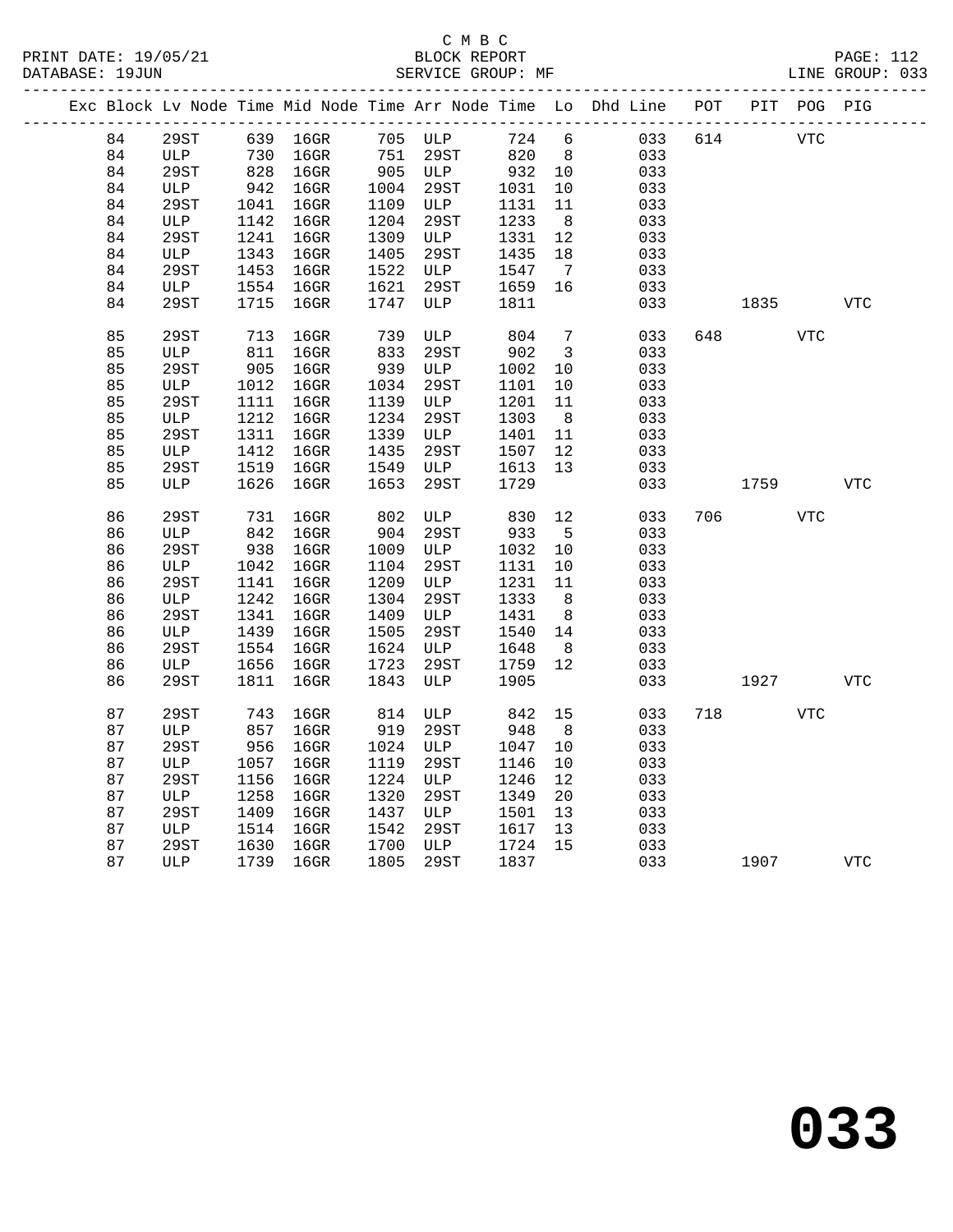|  |          |              |              |                    |              |              |              |                 | Exc Block Lv Node Time Mid Node Time Arr Node Time Lo Dhd Line POT PIT POG PIG |          |            |            |             |
|--|----------|--------------|--------------|--------------------|--------------|--------------|--------------|-----------------|--------------------------------------------------------------------------------|----------|------------|------------|-------------|
|  | 88       | 29ST         |              |                    |              |              |              |                 | 033                                                                            | 732      | <b>VTC</b> |            |             |
|  | 88       | ULP          |              |                    |              |              |              |                 | 033                                                                            |          |            |            |             |
|  | 88       | 29ST         | 1011         | $16$ GR            |              | 1039 ULP     | 1102 10      |                 | 033                                                                            |          |            |            |             |
|  | 88       | ULP          | 1112         | $16$ GR            | 1134         | 29ST         | 1201         | 10              | 033                                                                            |          |            |            |             |
|  | 88       | 29ST         | 1211         | $16$ GR            | 1239         | ULP          | 1301         | 11              | 033                                                                            |          |            |            |             |
|  | 88       | ULP          | 1312         | $16$ GR            | 1334         | 29ST         | 1404         | 19              | 033                                                                            |          |            |            |             |
|  | 88       | 29ST         | 1423         | $16$ GR            | 1452         | ULP          | 1517         | $\overline{7}$  | 033                                                                            |          |            |            |             |
|  | 88       | ULP          | 1524         | 16GR               | 1552         | 29ST         | 1628         | 12              | 033                                                                            |          |            |            |             |
|  | 88       | 29ST         | 1640         | $16$ GR            | 1711         | ULP          | 1736         | 13              | 033                                                                            |          |            |            |             |
|  | 88       | ULP          | 1749         | $16$ GR            | 1815         | 29ST         | 1847         | 13              | 033                                                                            |          |            |            |             |
|  | 88       | 29ST         | 1900         | $16$ GR            | 1926         | ULP          | 1945         | 14              | 033                                                                            |          |            |            |             |
|  | 88       | ULP          | 1959         | $16$ GR            | 2021         | 29ST         | 2047         | 10              | 033                                                                            |          |            |            |             |
|  | 88       | 29ST         | 2057         | $16$ GR            | 2121         | ULP          | 2139         | 6               | 033                                                                            |          |            |            |             |
|  | 88       | ULP          | 2145         | $41$ GR            | 2209         | JOST         | 2235         | 6               | 041                                                                            |          |            |            |             |
|  | 88       | JOST         | 2241         | $41$ GR            | 2305         | ULP          | 2327         | 8               | 041                                                                            |          |            |            |             |
|  | 88       | ULP          | 2335         | $41$ GR            | 2357         | JOST         | 2419         | $7\phantom{.0}$ | 041                                                                            |          |            |            |             |
|  | 88       | JOST         | 2426         | $41$ GR            | 2445         | 41CR         | 2455         | 5               | 041                                                                            |          |            |            |             |
|  | 88       | 41CR         | 2500         | $41$ GR            | 2505         | 410A         | 2508         | 16              | 7 041                                                                          |          |            |            |             |
|  | 88       | MRST         | 2531         |                    |              | HODM         | 2618         | 11              | N20                                                                            |          |            |            |             |
|  | 88       | HODM         | 2629         |                    |              | MRST         | 2718         | $\overline{7}$  | N20                                                                            |          |            |            |             |
|  | 88       | MRST         | 2725         |                    |              | HODM         | 2804         | 5               | $_{\rm N8}$                                                                    |          |            |            |             |
|  | 88       | HODM         | 2809         |                    |              | MRST         | 2852         |                 | N8                                                                             |          | 2857       |            | VTC         |
|  | 90       | 29ST         | 559          | 16GR               |              | 625 ULP      | 644          | 15              | 033                                                                            |          | 534        | VTC        |             |
|  | 90       | ULP          | 659          | $16$ GR            | 719          | 29ST         | 745          | $7\phantom{.0}$ | 033                                                                            |          |            |            |             |
|  | 90       | 29ST         | 752          | 16GR               | 824          | ULP          | 852          |                 | 033                                                                            |          | 915        |            | <b>VTC</b>  |
|  |          |              |              |                    |              |              |              |                 |                                                                                |          |            |            |             |
|  | 91       | 29ST         | 704          | 16GR               | 730          | ULP          | 752          | $5^{\circ}$     | 033                                                                            |          | 639        | VTC        |             |
|  | 91       | ULP          | 757          | $16$ GR            | 819          | 29ST         | 848          | 5               | 033                                                                            |          |            |            |             |
|  | 91       | 29ST         | 853          | $16$ GR            | 927          | ULP          | 950          |                 | 033                                                                            |          | 1013       |            | VTC         |
|  | 92       | ULP          | 721          | 16GR               | 741          | 29ST         | 809          | 9               | 033                                                                            | 657      |            | VTC        |             |
|  | 92       | 29ST         | 818          | $16$ GR            | 855          | ULP          | 922          |                 | 033                                                                            |          | 945        |            | ${\tt VTC}$ |
|  |          |              |              |                    |              |              |              |                 |                                                                                |          |            |            |             |
|  | 93       | ULP          | 1452         | $16$ GR            | 1518         | 29ST         | 1553 13      |                 | 033                                                                            |          | 1424       | VTC        |             |
|  | 93       | 29ST         | 1606         | $16$ GR            | 1636         | ULP          | 1700         | 8 <sup>8</sup>  | 033                                                                            |          |            |            |             |
|  | 93       | ULP          | 1708         | $16$ GR            | 1735         | 29ST         | 1809         |                 |                                                                                | 033 1839 |            |            | VTC         |
|  |          |              |              |                    |              |              | 1446 12      |                 |                                                                                |          |            |            |             |
|  | 94       | 29ST         |              | 1354 16GR          |              | 1422 ULP     |              |                 | 94 ULP 1458 16GR 1530 29ST 1605 13 033                                         | 033 1326 |            | <b>VTC</b> |             |
|  | 94       | 29ST         |              |                    |              |              | 1712         | 6               | 033                                                                            |          |            |            |             |
|  | 94       | ULP          | 1618<br>1718 | $16$ GR<br>$16$ GR | 1648<br>1745 | ULP<br>29ST  | 1819         |                 | 033                                                                            |          | 1849       |            | <b>VTC</b>  |
|  |          |              |              |                    |              |              |              |                 |                                                                                |          |            |            |             |
|  | 95       | ULP          | 1616         | $16$ GR            | 1643         | 29ST         | 1721         | 18              |                                                                                | 033 1548 |            | <b>VTC</b> |             |
|  | 95       | 29ST         | 1739         | $16$ GR            | 1811         | ULP          | 1835         | 14              | 033                                                                            |          |            |            |             |
|  | 95       | ULP          | 1849         | $16$ GR            | 1911         | 29ST         | 1939         | 17              | 033                                                                            |          |            |            |             |
|  | 95       | 29ST         | 1956         | $16$ GR            | 2021         | ULP          | 2039         | 6               | 033                                                                            |          |            |            |             |
|  | 95       | ULP          | 2045         | $41$ GR            | 2109         | JOST         | 2139         | 11              | 041                                                                            |          |            |            |             |
|  | 95       | JOST         | 2150         | $41$ GR            | 2214         | 41CR         | 2225         | 4               | 041                                                                            |          |            |            |             |
|  | 95       | 41CR         | 2229         | $41$ GR            | 2240         | JOST         | 2306         | 7               | 041                                                                            |          |            |            |             |
|  | 95       | <b>JOST</b>  | 2313         | $41$ GR            | 2333         | ULP          | 2355         | 11              | 041                                                                            |          |            |            |             |
|  | 95       | ULP          | 2406         | $41$ GR            | 2428         | JOST         | 2450         | 6               | 041                                                                            |          |            |            |             |
|  | 95       | JOST         | 2456         | $41$ GR            | 2513         | 41CR         | 2523         | 3               | 041                                                                            |          |            |            |             |
|  | 95<br>95 | 41CR<br>MRST | 2526<br>2546 | $41$ GR            | 2531         | 410A<br>HODM | 2534<br>2633 | 5<br>16         | 041<br>7<br>N20                                                                |          |            |            |             |
|  | 95       | HODM         | 2649         |                    |              | MRST         | 2738         | 8               | N20                                                                            |          |            |            |             |
|  |          |              |              |                    |              |              |              |                 |                                                                                |          |            |            |             |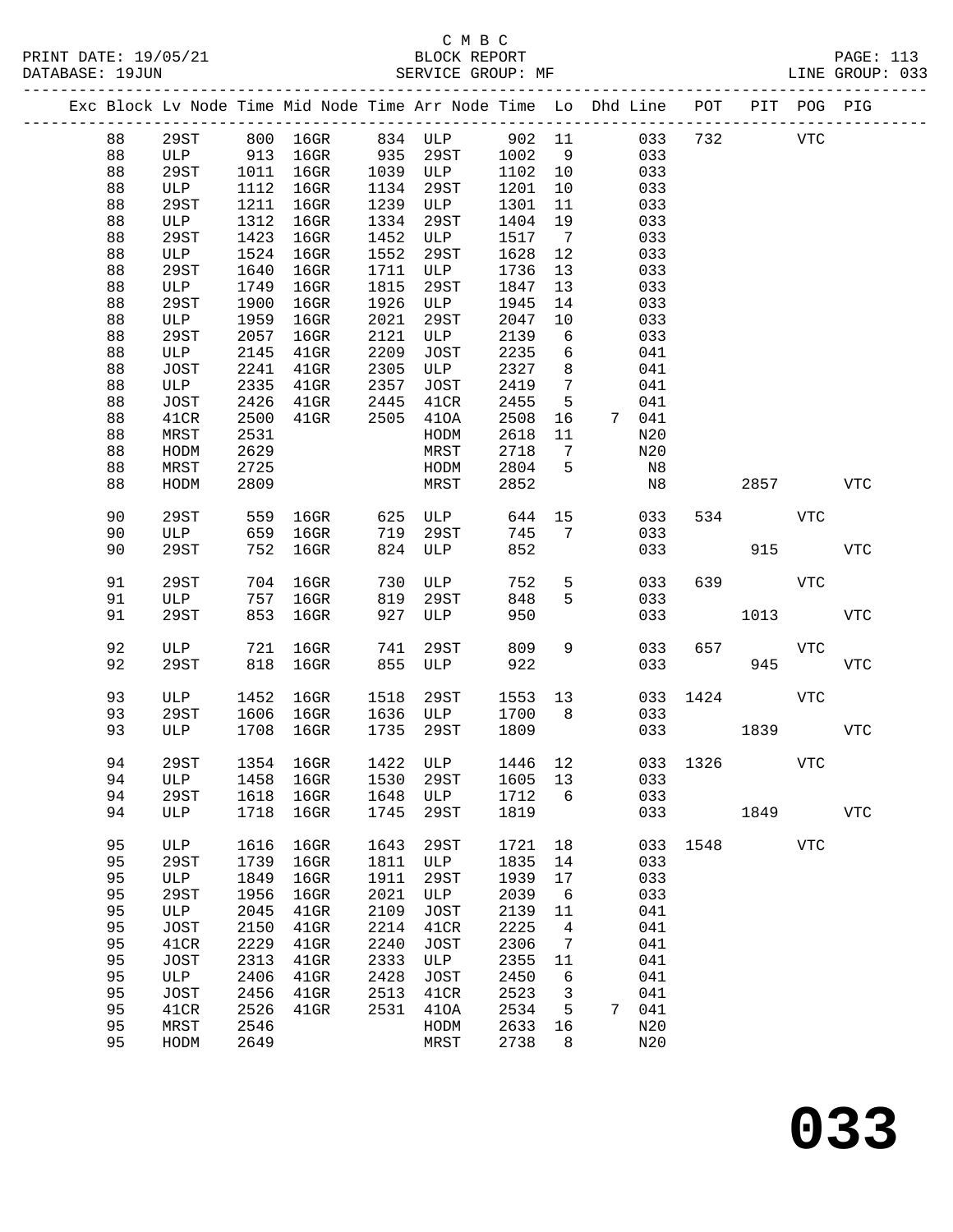PAGE: 114<br>LINE GROUP: 033

|  | DATABASE: 19JUN |                    |                      |                      |                      | SERVICE GROUP: MF   |                      |           |                                                                |      |      |      | LINE GROUP: 033 |  |
|--|-----------------|--------------------|----------------------|----------------------|----------------------|---------------------|----------------------|-----------|----------------------------------------------------------------|------|------|------|-----------------|--|
|  |                 |                    |                      |                      |                      |                     |                      |           | Exc Block Ly Node Time Mid Node Time Arr Node Time Lo Dhd Line | POT  | PIT  | POG- | PIG             |  |
|  | 95<br>95        | MRST<br>HODM       | 2746<br>2839         |                      |                      | HODM<br>MRST        | 2833<br>2928         | -6        | N20<br>N20                                                     |      | 2933 |      | <b>VTC</b>      |  |
|  | 96<br>96<br>96  | ULP<br>29ST<br>ULP | 1534<br>1649<br>1801 | 16GR<br>16GR<br>16GR | 1602<br>1722<br>1827 | 29ST<br>ULP<br>29ST | 1638<br>1748<br>1857 | -11<br>13 | 033<br>033<br>033                                              | 1503 | 1927 | VTC  | VTC             |  |

 97 29ST 1543 16GR 1613 ULP 1637 9 033 1515 VTC 97 ULP 1646 16GR 1713 29ST 1749 033 1819 VTC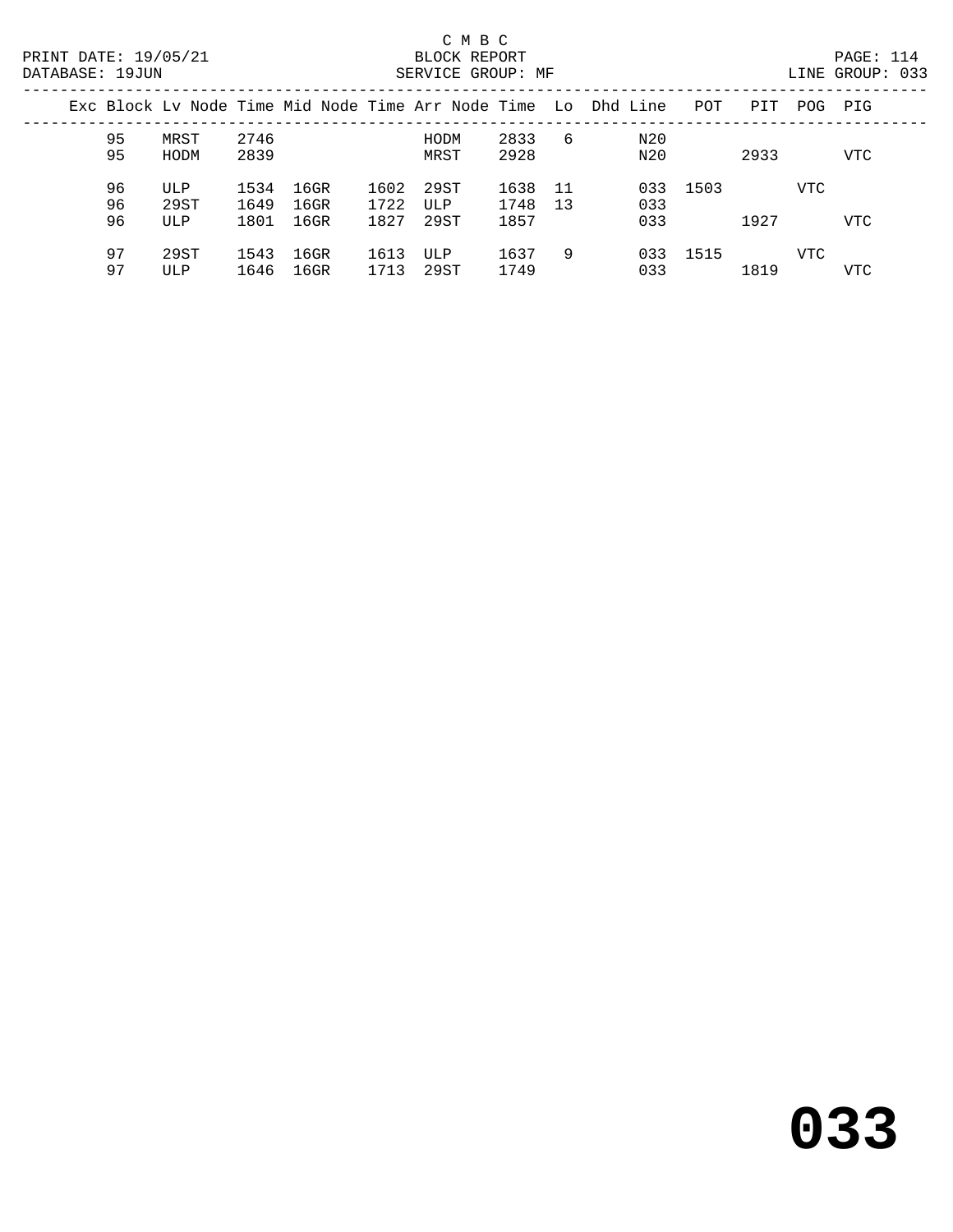| PRINT DATE: 19/05/21<br>DATABASE: 19JUN                                                                                                                                                         |                                                                                                                                                  |                                                                                                                                                      |                                                                            | 5/21 BLOCK REPORT<br>SERVICE GROUP: MF                                                                                                                                                                            |                                                                            |                                                                                                                      | C M B C                                                                                                                      |                                                                                                  |                                                                                                                                                                                                                                                                                                                                                                                                                                                     |     |                 | PAGE: 115<br>LINE GROUP: 041 |
|-------------------------------------------------------------------------------------------------------------------------------------------------------------------------------------------------|--------------------------------------------------------------------------------------------------------------------------------------------------|------------------------------------------------------------------------------------------------------------------------------------------------------|----------------------------------------------------------------------------|-------------------------------------------------------------------------------------------------------------------------------------------------------------------------------------------------------------------|----------------------------------------------------------------------------|----------------------------------------------------------------------------------------------------------------------|------------------------------------------------------------------------------------------------------------------------------|--------------------------------------------------------------------------------------------------|-----------------------------------------------------------------------------------------------------------------------------------------------------------------------------------------------------------------------------------------------------------------------------------------------------------------------------------------------------------------------------------------------------------------------------------------------------|-----|-----------------|------------------------------|
| 16GR 16 AV & GRANVILLE<br>41CR 41 AV & CROWN<br>41FR 41 AV & FRASER<br>410A 41 AV & OAK<br>DULP WB W 41 AV FS DUNBAR ST<br>JOST JOYCE STATION<br>0A41 OAK & 41 AV<br>VTC Vancouver Diesel Depot |                                                                                                                                                  |                                                                                                                                                      |                                                                            |                                                                                                                                                                                                                   |                                                                            |                                                                                                                      |                                                                                                                              |                                                                                                  | 29ST 29 AV STATION<br>$\begin{tabular}{llll} 41DU & 41 AV & & DUNBAR \\ 41GR & 41 AV & & GRANVILLE \end{tabular}$<br>41WG WB 41 AV FS GRANVILLE ST<br>HODM HOWE & DUNSMUIR<br>MRST       SW MARINE STN<br>ULP       UNIVERSITY LOOP                                                                                                                                                                                                                 |     |                 |                              |
|                                                                                                                                                                                                 |                                                                                                                                                  |                                                                                                                                                      |                                                                            |                                                                                                                                                                                                                   |                                                                            |                                                                                                                      |                                                                                                                              |                                                                                                  | Exc Block Lv Node Time Mid Node Time Arr Node Time Lo Dhd Line POT PIT POG PIG                                                                                                                                                                                                                                                                                                                                                                      |     |                 |                              |
|                                                                                                                                                                                                 | $\mathbf{1}$<br>$\mathbf{1}$<br>$\mathbf 1$<br>$\mathbf{1}$<br>$\mathbf 1$<br>1<br>1<br>1<br>1<br>1<br>1<br>$\mathbf 1$<br>$\mathbf 1$<br>1<br>1 | JOST<br>JOST<br>ULP<br>JOST<br>ULP<br>JOST<br>ULP<br>JOST                                                                                            | 1308<br>1416<br>1900                                                       | 739 41GR 811 ULP 838 12<br>ULP 850 41GR 915 JOST 944 12<br>JOST 956 41GR 1023 ULP 1049 12<br>ULP 1101 41GR 1126 JOST 1156 11<br>1207 41GR<br>$41$ GR<br>$41$ GR<br>1523 41GR<br>1641 41GR<br>1749 41GR<br>$41$ GR |                                                                            |                                                                                                                      | 1234 ULP 1300 8                                                                                                              |                                                                                                  | 1   410A   420   41FR   426   JOST   439   0   041   410   VTC<br>$\begin{tabular}{cccccc} JOST & 439 & 41GR & 501 & 41CR & 513 & 16 & 041 \\ 41CR & 529 & 41GR & 539 & JOST & 600 & 12 & 041 \\ JOST & 612 & 41GR & 634 & 41CR & 646 & 8 & 041 \\ 41CR & 654 & 41GR & 704 & JOST & 730 & 9 & 041 \end{tabular}$<br>041<br>041<br>041<br>041<br>041<br>1335 JOST 1406 10 041<br>1446 ULP 1514 9 041<br>1557 JOST 1633 8 041<br>1711 ULP 1738 11 041 | 041 | 2012 2013       | VTC                          |
|                                                                                                                                                                                                 | 2<br>2<br>2<br>2<br>2<br>2<br>2<br>2<br>2<br>$\overline{a}$<br>$\overline{a}$<br>2<br>2<br>2<br>2<br>2<br>2<br>2<br>2                            | 410A<br>JOST<br>41CR<br>JOST<br>41CR<br><b>JOST</b><br><b>ULP</b><br>JOST<br>ULP<br><b>JOST</b><br>ULP<br><b>JOST</b><br>$_{\rm ULP}$<br>29ST<br>ULP | 443<br>808<br>1446<br>1600<br>1716<br>1822<br>1929<br>2029<br>2127<br>2229 | 41FR 449<br>504 41GR<br>721 41GR<br>ULP 1131 41GR 1156 JOST 1226 11<br>1237 41GR<br>1337 41GR 1404 JOST 1436 10<br>$41$ GR<br>$41$ GR<br>$41$ GR<br>$41$ GR<br>$41$ GR<br>16GR<br>16GR<br>16GR                    | 526<br>732<br>1517<br>1632<br>1746<br>1847<br>1955<br>2051<br>2151<br>2251 | 41CR<br>559 JOST<br>701 41CR<br>ULP<br><b>JOST</b><br>ULP<br><b>JOST</b><br>ULP<br><b>29ST</b><br>ULP<br><b>29ST</b> | JOST 502 2<br>538<br>622<br>713<br>JOST 800<br>1304 ULP 1330<br>1545<br>1708<br>1813<br>1918<br>2017<br>2117<br>2209<br>2312 | 17<br>8 <sup>8</sup><br>8 <sup>8</sup><br>$\overline{7}$<br>15<br>8<br>9<br>11<br>12<br>10<br>20 | 041<br>11<br>041<br>041<br>041<br>041<br>$\begin{tabular}{cccccc} JOST & 808 & 41GR & 844 & ULP & 914 & 11 & 041 \\ \text{ULP} & 925 & 41GR & 950 & JOST & 1018 & 8 & 041 \\ JOST & 1026 & 41GR & 1053 & ULP & 1119 & 12 & 041 \end{tabular}$<br>041<br>041<br>041<br>041<br>041<br>041<br>041<br>041<br>033<br>033<br>033                                                                                                                          |     | 433 VTC<br>2333 | <b>VTC</b>                   |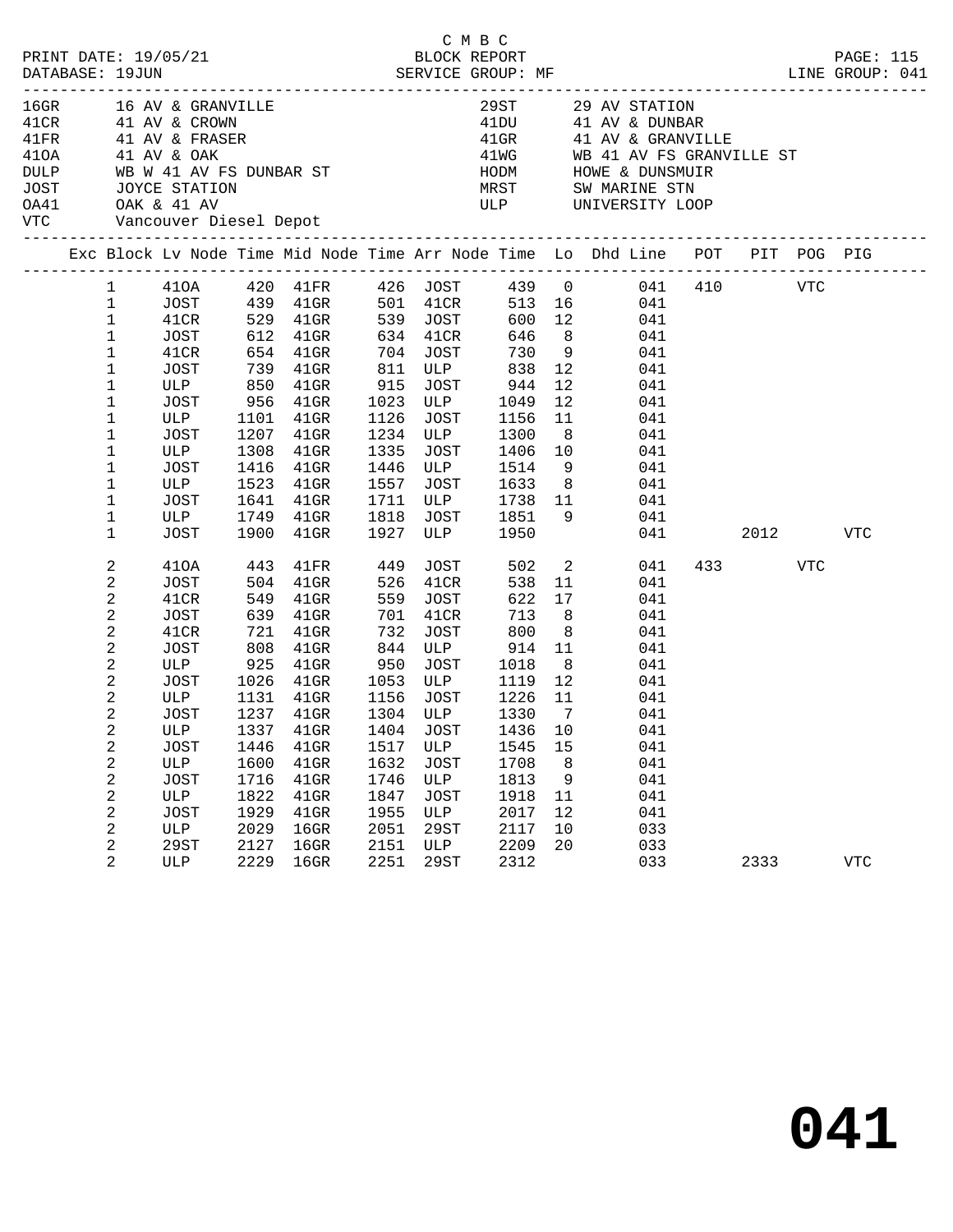|                |             |      |                 |      |             |      |                         | Exc Block Lv Node Time Mid Node Time Arr Node Time Lo Dhd Line POT PIT POG PIG |     |      |            |            |
|----------------|-------------|------|-----------------|------|-------------|------|-------------------------|--------------------------------------------------------------------------------|-----|------|------------|------------|
| 3              | 410A        |      | 503 41FR        |      | 509 JOST    | 522  | $\overline{\mathbf{c}}$ | 041                                                                            | 453 |      | <b>VTC</b> |            |
| $\mathbf{3}$   | <b>JOST</b> | 524  | $41$ GR         | 546  | 41CR        | 558  | $6\overline{6}$         | 041                                                                            |     |      |            |            |
| $\mathfrak{Z}$ | 41CR        | 604  | 41GR            | 614  | JOST        | 638  | 15                      | 041                                                                            |     |      |            |            |
| 3              | JOST        | 653  | $41$ GR         | 716  | ULP         | 740  | 12                      | 041                                                                            |     |      |            |            |
| 3              | ULP         | 752  | $41$ GR         | 818  | JOST        | 849  | 8                       | 041                                                                            |     |      |            |            |
| 3              | JOST        | 857  | 41GR            | 927  | ULP         | 954  | 12                      | 041                                                                            |     |      |            |            |
| 3              | ULP         | 1006 | 41GR            | 1030 | JOST        | 1058 | 9                       | 041                                                                            |     |      |            |            |
| 3              | <b>JOST</b> | 1107 | $41$ GR         | 1134 | ULP         | 1200 | 8                       | 041                                                                            |     |      |            |            |
| 3              | ULP         | 1208 | $41$ GR         | 1235 | JOST        | 1306 | 11                      | 041                                                                            |     |      |            |            |
| 3              | <b>JOST</b> | 1317 | $41$ GR         | 1344 | ULP         | 1410 | 14                      | 041                                                                            |     |      |            |            |
| 3              | ULP         | 1424 | $41$ GR         | 1454 | JOST        | 1529 | 10                      | 041                                                                            |     |      |            |            |
| $\mathsf{3}$   | <b>JOST</b> | 1539 | $41$ GR         | 1610 | ULP         | 1638 | 8                       | 041                                                                            |     |      |            |            |
| 3              | ULP         | 1646 | $41$ GR         | 1717 | JOST        | 1754 | 7                       | 041                                                                            |     |      |            |            |
| 3              | <b>JOST</b> | 1801 | $41$ GR         | 1831 | ULP         | 1856 |                         | 041                                                                            |     | 1920 |            | <b>VTC</b> |
| $\overline{4}$ | 410A        | 523  | 41FR            | 529  | <b>JOST</b> | 542  | $\overline{a}$          | 041                                                                            | 513 |      | <b>VTC</b> |            |
| 4              | JOST        | 544  | $41$ GR         | 606  | 41CR        | 618  | $\mathbf{1}$            | 041                                                                            |     |      |            |            |
| 4              | 41CR        | 619  | $41$ GR         | 629  | JOST        | 653  | $7\phantom{.}$          | 041                                                                            |     |      |            |            |
| 4              | JOST        | 700  | 41GR            | 725  | ULP         | 750  | 9                       | 041                                                                            |     |      |            |            |
| 4              | ULP         | 759  | 41GR            | 825  | JOST        | 856  | 8                       | 041                                                                            |     |      |            |            |
| $\overline{4}$ | JOST        | 904  | $41$ GR         | 934  | ULP         | 1001 | 13                      | 041                                                                            |     |      |            |            |
| 4              | ULP         | 1014 | $41$ GR         | 1038 | JOST        | 1106 | 11                      | 041                                                                            |     |      |            |            |
| $\overline{4}$ | <b>JOST</b> | 1117 | $41$ GR         | 1144 | ULP         | 1210 | 8                       | 041                                                                            |     |      |            |            |
| 4              | ULP         | 1218 | $41$ GR         | 1245 | JOST        | 1316 | 11                      | 041                                                                            |     |      |            |            |
| 4              | JOST        | 1327 | $41$ GR         | 1354 | ULP         | 1420 | 10                      | 041                                                                            |     |      |            |            |
| 4              | ULP         | 1430 | $41$ GR         | 1500 | JOST        | 1538 | 7                       | 041                                                                            |     |      |            |            |
| 4              | <b>JOST</b> | 1545 | $41$ GR         | 1616 | ULP         | 1644 | 8                       | 041                                                                            |     |      |            |            |
| $\overline{4}$ | ULP         | 1652 | $41$ GR         | 1723 | JOST        | 1800 | 9                       | 041                                                                            |     |      |            |            |
| $\overline{4}$ | JOST        | 1809 | $41$ GR         | 1839 | ULP         | 1904 | 6                       | 041                                                                            |     |      |            |            |
| 4              | ULP         | 1910 | $41$ GR         | 1935 | JOST        | 2006 | 14                      | 041                                                                            |     |      |            |            |
| 4              | JOST        | 2020 | $41$ GR         | 2045 | DULP        | 2054 |                         | 041                                                                            |     | 2105 |            | <b>VTC</b> |
| 5              | 410A        | 533  | $41\mathrm{FR}$ | 539  | JOST        | 552  | $\overline{2}$          | 041                                                                            | 523 |      | VTC        |            |
| 5              | <b>JOST</b> | 554  | $41$ GR         | 616  | 41CR        | 628  | 6                       | 041                                                                            |     |      |            |            |
| 5              | 41CR        | 634  | $41$ GR         | 644  | <b>JOST</b> | 708  | 8                       | 041                                                                            |     |      |            |            |
| 5              | <b>JOST</b> | 716  | $41$ GR         | 744  | ULP         | 811  | 9                       | 041                                                                            |     |      |            |            |
| 5              | ULP         | 820  | $41$ GR         | 846  | JOST        | 917  | 10                      | 041                                                                            |     |      |            |            |
| 5              | <b>JOST</b> | 927  | $41$ GR         | 954  | ULP         | 1021 | 11                      | 041                                                                            |     |      |            |            |
| 5              | ULP         | 1032 | $41$ GR         | 1056 | JOST        | 1126 | 11                      | 041                                                                            |     |      |            |            |
| 5              | <b>JOST</b> | 1137 | 41GR            | 1204 | ULP         | 1230 | 8                       | 041                                                                            |     |      |            |            |
| 5              | ULP         | 1238 | $41$ GR         | 1305 | JOST        | 1336 | 11                      | 041                                                                            |     |      |            |            |
| 5              | JOST        | 1347 | $41$ GR         | 1416 | ULP         | 1444 | 12                      | 041                                                                            |     |      |            |            |
| 5              | ULP         | 1456 | $41$ GR         | 1527 | JOST        | 1605 | 8                       | 041                                                                            |     |      |            |            |
| 5              | JOST        | 1613 | $41$ GR         | 1643 | ULP         | 1710 | 8                       | 041                                                                            |     |      |            |            |
| 5              | ULP         | 1718 | 41GR            | 1749 | JOST        | 1826 | 9                       | 041                                                                            |     |      |            |            |
| 5              | <b>JOST</b> | 1835 | $41$ GR         | 1903 | ULP         | 1926 |                         | 041                                                                            |     | 1948 |            | <b>VTC</b> |
|                |             |      |                 |      |             |      |                         |                                                                                |     |      |            |            |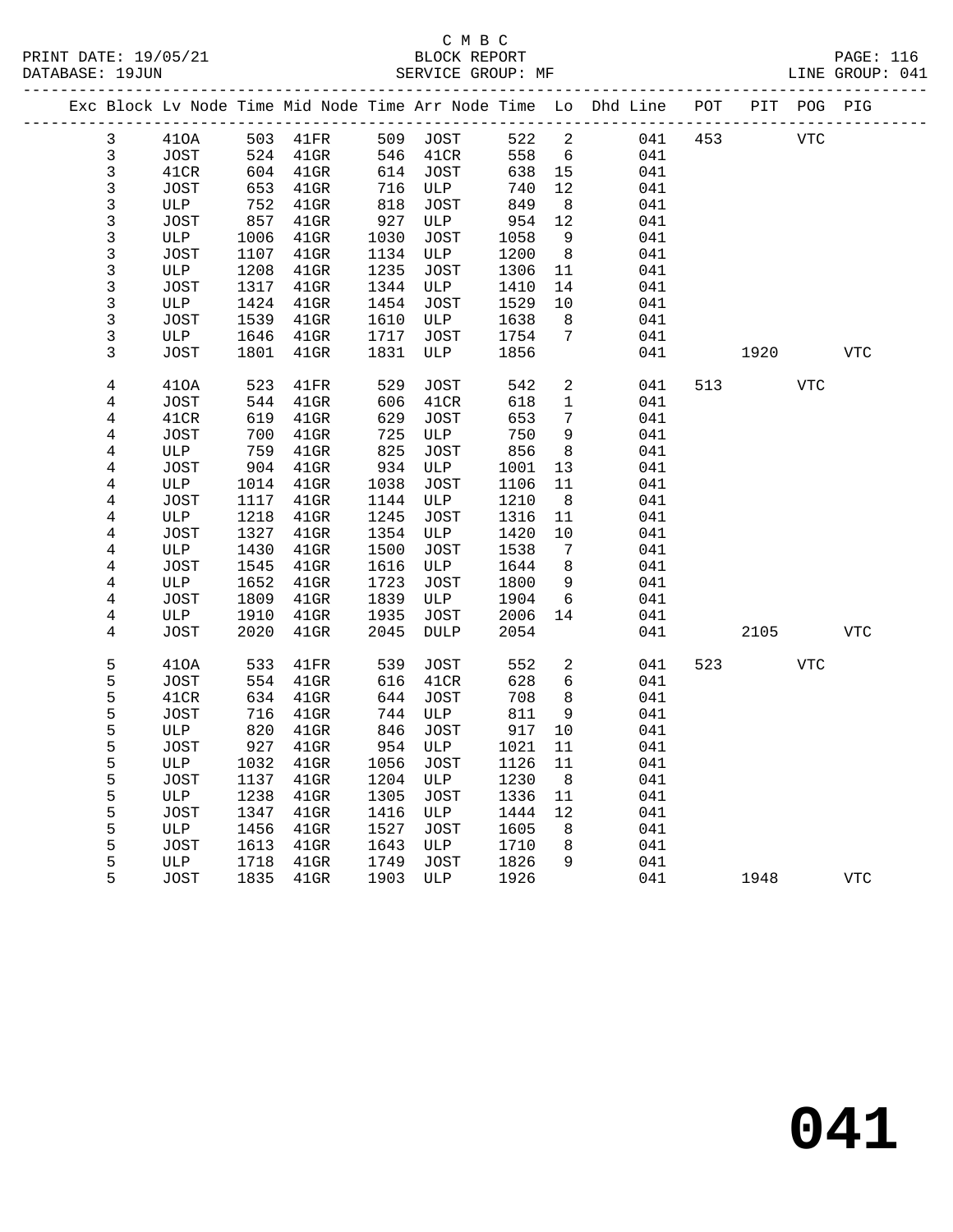|                  |             |      |          |      |             |        |                              | Exc Block Lv Node Time Mid Node Time Arr Node Time Lo Dhd Line POT |     |            | PIT POG PIG |            |  |
|------------------|-------------|------|----------|------|-------------|--------|------------------------------|--------------------------------------------------------------------|-----|------------|-------------|------------|--|
| 6                | JOST        |      | 603 41GR |      | 625 ULP     | 646 16 |                              | 041                                                                | 540 | <b>VTC</b> |             |            |  |
| 6                | ULP         | 702  | $41$ GR  | 725  | JOST        | 753    | - 6                          | 041                                                                |     |            |             |            |  |
| 6                | JOST        | 759  | $41$ GR  | 835  | ULP         | 905    | 13                           | 041                                                                |     |            |             |            |  |
| 6                | ULP         | 918  | $41$ GR  | 943  | JOST        | 1011   | 8                            | 041                                                                |     |            |             |            |  |
| 6                | JOST        | 1019 | $41$ GR  | 1046 | ULP         | 1112   | 9                            | 041                                                                |     |            |             |            |  |
| 6                | ULP         | 1121 | $41$ GR  | 1146 | JOST        | 1216   | 11                           | 041                                                                |     |            |             |            |  |
| 6                | JOST        | 1227 | $41$ GR  | 1254 | ULP         | 1320   | $7\phantom{.0}\phantom{.0}7$ | 041                                                                |     |            |             |            |  |
| 6                | ULP         | 1327 | $41$ GR  | 1354 | JOST        | 1426   | 10                           | 041                                                                |     |            |             |            |  |
| 6                | JOST        | 1436 | $41$ GR  | 1506 | ULP         | 1534   | 12                           | 041                                                                |     |            |             |            |  |
| 6                | ULP         | 1546 | $41$ GR  | 1618 | JOST        | 1654   | 8 <sup>8</sup>               | 041                                                                |     |            |             |            |  |
| 6                | JOST        | 1702 | $41$ GR  | 1732 | ULP         | 1759   | 11                           | 041                                                                |     |            |             |            |  |
| 6                | ULP         | 1810 | $41$ GR  | 1839 | JOST        | 1912   |                              | 041                                                                |     | 1935       |             | VTC        |  |
| 7                | JOST        | 621  | $41$ GR  | 643  | 41CR        | 655    | 9                            | 041                                                                | 558 |            | <b>VTC</b>  |            |  |
| $\overline{7}$   | 41CR        | 704  | $41$ GR  | 714  | <b>JOST</b> | 740    | $\overline{7}$               | 041                                                                |     |            |             |            |  |
| 7                | JOST        | 747  | $41$ GR  | 821  | ULP         | 851    | 13                           | 041                                                                |     |            |             |            |  |
| $\boldsymbol{7}$ | ULP         | 904  | $41$ GR  | 929  | JOST        | 957    | $\overline{7}$               | 041                                                                |     |            |             |            |  |
| 7                | JOST        | 1004 | $41$ GR  | 1031 | ULP         | 1057   | 14                           | 041                                                                |     |            |             |            |  |
| 7                | ULP         | 1111 | $41$ GR  | 1136 | JOST        | 1206   | 11                           | 041                                                                |     |            |             |            |  |
| 7                | JOST        | 1217 | $41$ GR  | 1244 | ULP         | 1310   | 8 <sup>8</sup>               | 041                                                                |     |            |             |            |  |
| 7                | ULP         | 1318 | $41$ GR  | 1345 | <b>JOST</b> | 1416   | 10                           | 041                                                                |     |            |             |            |  |
| 7                | JOST        | 1426 | $41$ GR  | 1456 | ULP         | 1524   | 15                           | 041                                                                |     |            |             |            |  |
| 7                | ULP         | 1539 | $41$ GR  | 1611 | JOST        | 1647   | 8                            | 041                                                                |     |            |             |            |  |
| 7                | JOST        | 1655 | $41$ GR  | 1725 | ULP         | 1752   | 11                           | 041                                                                |     |            |             |            |  |
| 7                | ULP         | 1803 | $41$ GR  | 1832 | JOST        | 1905   | 14                           | 041                                                                |     |            |             |            |  |
| $\overline{7}$   | <b>JOST</b> | 1919 | $41$ GR  | 1945 | ULP         | 2007   | $\overline{4}$               | 041                                                                |     |            |             |            |  |
| 7                | ULP         | 2011 | $41$ GR  | 2035 | JOST        | 2105   | 15                           | 041                                                                |     |            |             |            |  |
| 7                | JOST        | 2120 | $41$ GR  | 2145 | 41CR        | 2156   |                              | 041                                                                |     | 2208       |             | <b>VTC</b> |  |
| 8                | 410A        | 620  | 41FR     | 628  | JOST        | 641    | 5                            | 041                                                                | 610 |            | <b>VTC</b>  |            |  |
| 8                | JOST        | 646  | $41$ GR  | 709  | ULP         | 733    | 13                           | 041                                                                |     |            |             |            |  |
| 8                | ULP         | 746  | $41$ GR  | 811  | JOST        | 840    | 9                            | 041                                                                |     |            |             |            |  |
| 8                | JOST        | 849  | 41GR     | 920  | ULP         | 947    | 11                           | 041                                                                |     |            |             |            |  |
| 8                | ULP         | 958  | $41$ GR  | 1022 | <b>JOST</b> | 1050   | $7\phantom{.0}\phantom{.0}7$ | 041                                                                |     |            |             |            |  |
| 8                | JOST        | 1057 | $41$ GR  | 1124 | ULP         | 1150   | 8                            | 041                                                                |     |            |             |            |  |
| 8                | ULP         | 1158 | $41$ GR  | 1225 | <b>JOST</b> | 1256   | 11                           | 041                                                                |     |            |             |            |  |
| 8                | <b>JOST</b> | 1307 | $41$ GR  | 1334 | ULP         | 1400   | 13                           | 041                                                                |     |            |             |            |  |
| 8                | ULP         | 1413 | $41$ GR  | 1440 | JOST        | 1515   | 11                           | 041                                                                |     |            |             |            |  |
| 8                | JOST        | 1526 | $41$ GR  | 1557 | ULP         | 1625   | 8 <sup>8</sup>               | 041                                                                |     |            |             |            |  |
| 8                | ULP         | 1633 | $41$ GR  | 1704 | JOST        | 1741   | 12                           | 041                                                                |     |            |             |            |  |
| 8                | <b>JOST</b> | 1753 | $41$ GR  | 1823 | ULP         | 1848   | 12                           | 041                                                                |     |            |             |            |  |
| 8                | ULP         | 1900 | $41$ GR  | 1925 | JOST        | 1956   | 14                           | 041                                                                |     |            |             |            |  |
| 8                | JOST        | 2010 | $41$ GR  | 2035 | ULP         | 2057   | 2                            | 041                                                                |     |            |             |            |  |
| 8                | ULP         | 2059 | 41GR     | 2123 | JOST        | 2153   | 7                            | 041                                                                |     |            |             |            |  |
| 8                | <b>JOST</b> | 2200 | OA41     | 2220 | OA41        | 2220   |                              | 041                                                                |     | 2230       |             | <b>VTC</b> |  |
|                  |             |      |          |      |             |        |                              |                                                                    |     |            |             |            |  |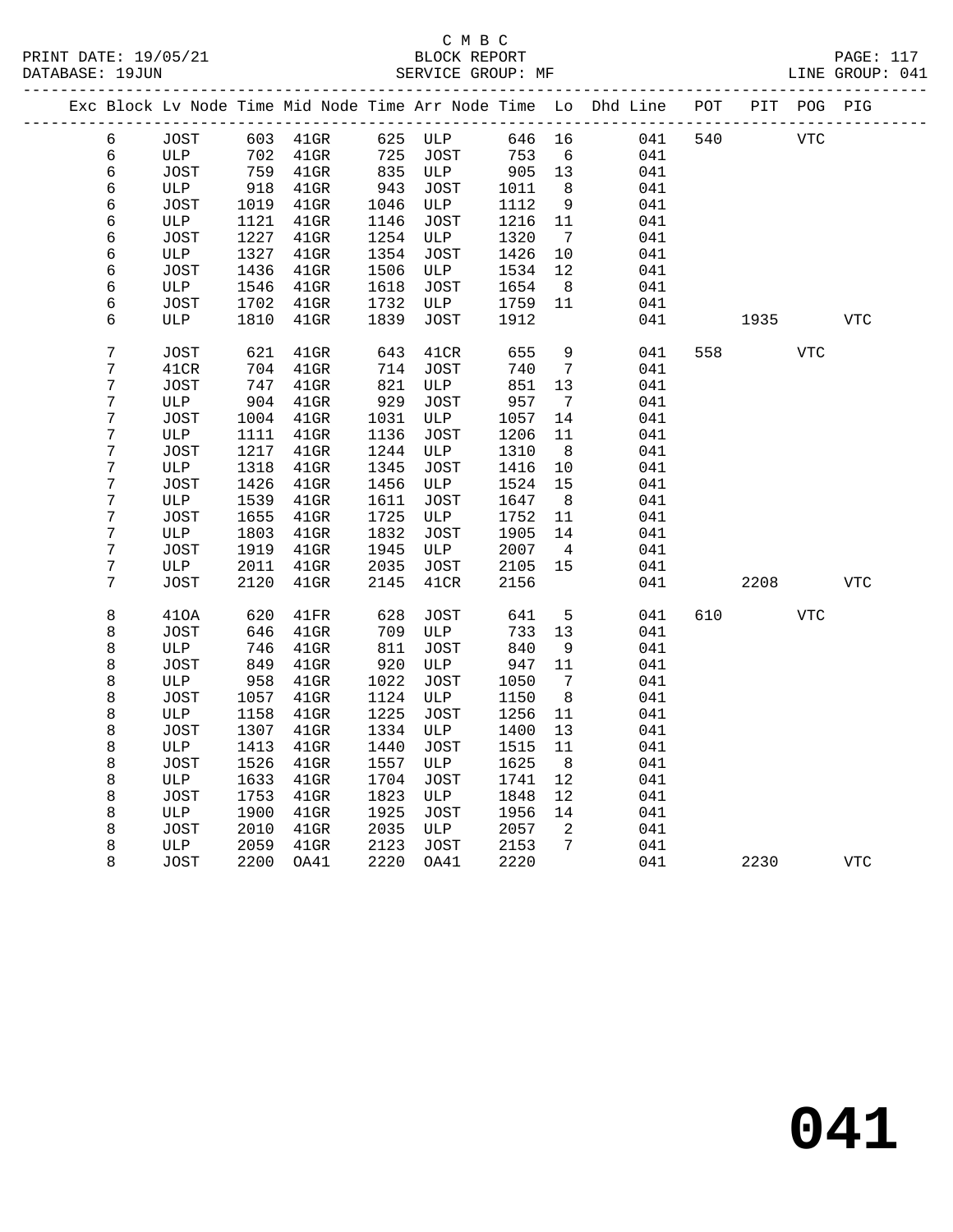|             |                  |      |                                 |      |             |       |                              | Exc Block Lv Node Time Mid Node Time Arr Node Time Lo Dhd Line POT PIT POG PIG |     |      |            |              |
|-------------|------------------|------|---------------------------------|------|-------------|-------|------------------------------|--------------------------------------------------------------------------------|-----|------|------------|--------------|
| 9           | 41CR             |      | 646 41GR                        |      | 656 JOST    | 720 6 |                              | 041                                                                            | 632 |      | <b>VTC</b> |              |
| 9           | JOST             | 726  | $41$ GR                         | 754  | ULP         | 821   | 15                           | 041                                                                            |     |      |            |              |
| $\mathsf 9$ | ULP              | 836  | $41$ GR                         | 901  | JOST        | 930   | 11                           | 041                                                                            |     |      |            |              |
| 9           | JOST             | 941  | 41GR                            | 1008 | ULP         | 1035  | $7\phantom{.0}\phantom{.0}7$ | 041                                                                            |     |      |            |              |
| 9           | ULP              | 1042 | $41$ GR                         | 1106 | JOST        | 1136  | 11                           | 041                                                                            |     |      |            |              |
| 9           | JOST             | 1147 | $41$ GR                         | 1214 | ULP         | 1240  | 8 <sup>8</sup>               | 041                                                                            |     |      |            |              |
| 9           | ULP              | 1248 | $41$ GR                         | 1315 | JOST        | 1346  | 11                           | 041                                                                            |     |      |            |              |
| 9           | JOST             | 1357 | $41$ GR                         | 1426 | ULP         | 1454  | 14                           | 041                                                                            |     |      |            |              |
| 9           | ULP              | 1508 | $41$ GR                         | 1542 | JOST        | 1619  | 8 <sup>8</sup>               | 041                                                                            |     |      |            |              |
| 9           | JOST             | 1627 | $41$ GR                         | 1657 | ULP         | 1724  | 7                            | 041                                                                            |     |      |            |              |
| 9           | ULP              | 1731 | $41$ GR                         | 1802 | JOST        | 1839  | 13                           | 041                                                                            |     |      |            |              |
| 9           | JOST             | 1852 | $41$ GR                         | 1919 | ULP         | 1942  | 9                            | 041                                                                            |     |      |            |              |
| 9           | ULP              | 1951 | $41$ GR                         | 2015 | JOST        | 2045  | 15                           | 041                                                                            |     |      |            |              |
| 9           | JOST             | 2100 | $41$ GR                         | 2125 | ULP         | 2147  | 12                           | 041                                                                            |     |      |            |              |
| 9           | ULP              | 2159 | $16$ GR                         | 2221 | 29ST        | 2242  |                              | 033                                                                            |     | 2303 |            | <b>VTC</b>   |
| $10$        | 41 <sub>WG</sub> | 706  | 41DU                            | 714  | ULP         | 727   | 12                           | 041                                                                            | 654 |      | <b>VTC</b> |              |
| 10          | ULP              | 739  | 41GR                            | 804  | JOST        | 833   | 10                           | 041                                                                            |     |      |            |              |
| $10$        | JOST             | 843  | $41$ GR                         | 914  | ULP         | 941   | 8                            | 041                                                                            |     |      |            |              |
| 10          | ULP              | 949  | $41$ GR                         | 1014 | JOST        | 1042  | $7\phantom{.0}$              | 041                                                                            |     |      |            |              |
| $10$        | JOST             | 1049 | $41$ GR                         | 1116 | ULP         | 1142  | 9                            | 041                                                                            |     |      |            |              |
| 10          | ULP              | 1151 | $41$ GR                         | 1216 | JOST        | 1246  | 11                           | 041                                                                            |     |      |            |              |
| 10          | JOST             | 1257 | $41$ GR                         | 1324 | ULP         | 1350  | 15                           | 041                                                                            |     |      |            |              |
| $10$        | ULP              | 1405 | $41$ GR                         | 1432 | JOST        | 1507  | 11                           | 041                                                                            |     |      |            |              |
| $10$        | JOST             | 1518 | $41$ GR                         | 1549 | ULP         | 1617  | 9                            | 041                                                                            |     |      |            |              |
| 10          | ULP              | 1626 | $41$ GR                         | 1658 | JOST        | 1734  | 11                           | 041                                                                            |     |      |            |              |
| 10          | JOST             | 1745 | $41$ GR                         | 1815 | ULP         | 1840  | 11                           | 041                                                                            |     |      |            |              |
| 10          | ULP              | 1851 | $41$ GR                         | 1916 | <b>JOST</b> | 1947  | 13                           | 041                                                                            |     |      |            |              |
| $10$        | JOST             | 2000 | $41$ GR                         | 2025 | ULP         | 2047  | 12                           | 041                                                                            |     |      |            |              |
| $10$        | ULP              | 2059 | $16$ GR                         | 2121 | 29ST        | 2145  | 12                           | 033                                                                            |     |      |            |              |
| 10          | 29ST             | 2157 | $16$ GR                         | 2221 | ULP         | 2239  | 20                           | 033                                                                            |     |      |            |              |
| 10          | ULP              | 2259 | $16$ GR                         | 2321 | 29ST        | 2342  |                              | 033                                                                            |     | 2403 |            | <b>VTC</b>   |
| 11          | JOST             | 712  | $41$ GR                         | 737  | ULP         | 802   | 11                           | 041                                                                            | 649 |      | <b>VTC</b> |              |
| 11          | ULP              | 813  | $41$ GR                         | 839  | <b>JOST</b> | 910   | 10                           | 041                                                                            |     |      |            |              |
| 11          | JOST             | 920  | $41$ GR                         | 947  | ULP         | 1014  | 9                            | 041                                                                            |     |      |            |              |
| 11          | ULP              | 1023 | 41GR                            | 1047 | JOST        | 1115  | 12                           | 041                                                                            |     |      |            |              |
| 11          | JOST             | 1127 | 41GR                            | 1154 | ULP         | 1220  | 8 <sup>8</sup>               | 041                                                                            |     |      |            |              |
| 11          | ULP              | 1228 | $41$ GR                         | 1255 | JOST        | 1326  | 11                           | 041                                                                            |     |      |            |              |
| 11          |                  |      | JOST 1337 41GR 1404 ULP 1430 12 |      |             |       |                              | 041                                                                            |     |      |            |              |
| 11          | ULP              | 1442 | $41$ GR                         | 1513 | JOST        | 1551  | 8                            | 041                                                                            |     |      |            |              |
| 11          | JOST             | 1559 | $41$ GR                         | 1629 | ULP         | 1656  | 9                            | 041                                                                            |     |      |            |              |
| 11          | ULP              | 1705 | $41$ GR                         | 1736 | JOST        | 1813  |                              | 041                                                                            |     | 1843 |            | $_{\rm VTC}$ |
| 12          | <b>JOST</b>      | 730  | $41$ GR                         | 802  | ULP         | 829   | 14                           | 041                                                                            | 705 |      | <b>VTC</b> |              |
| 12          | ULP              | 843  | $41$ GR                         | 908  | <b>JOST</b> | 937   | 12                           | 041                                                                            |     |      |            |              |
| 12          | JOST             | 949  | $41$ GR                         | 1016 | ULP         | 1042  | 10                           | 041                                                                            |     |      |            |              |
| 12          | ULP              | 1052 | $41$ GR                         | 1116 | <b>JOST</b> | 1146  | 11                           | 041                                                                            |     |      |            |              |
| 12          | JOST             | 1157 | $41$ GR                         | 1224 | ULP         | 1250  | 8                            | 041                                                                            |     |      |            |              |
| 12          | ULP              | 1258 | $41$ GR                         | 1325 | <b>JOST</b> | 1356  | 11                           | 041                                                                            |     |      |            |              |
| 12          | JOST             | 1407 | $41$ GR                         | 1436 | ULP         | 1504  | 12                           | 041                                                                            |     |      |            |              |
| 12          | ULP              | 1516 | $41$ GR                         | 1550 | <b>JOST</b> | 1626  | 8                            | 041                                                                            |     |      |            |              |
| $12$        | JOST             | 1634 | $41$ GR                         | 1704 | ULP         | 1731  | 7                            | 041                                                                            |     |      |            |              |
| 12          | ULP              | 1738 | $41$ GR                         | 1809 | JOST        | 1846  |                              | 041                                                                            |     | 1916 |            | ${\tt VTC}$  |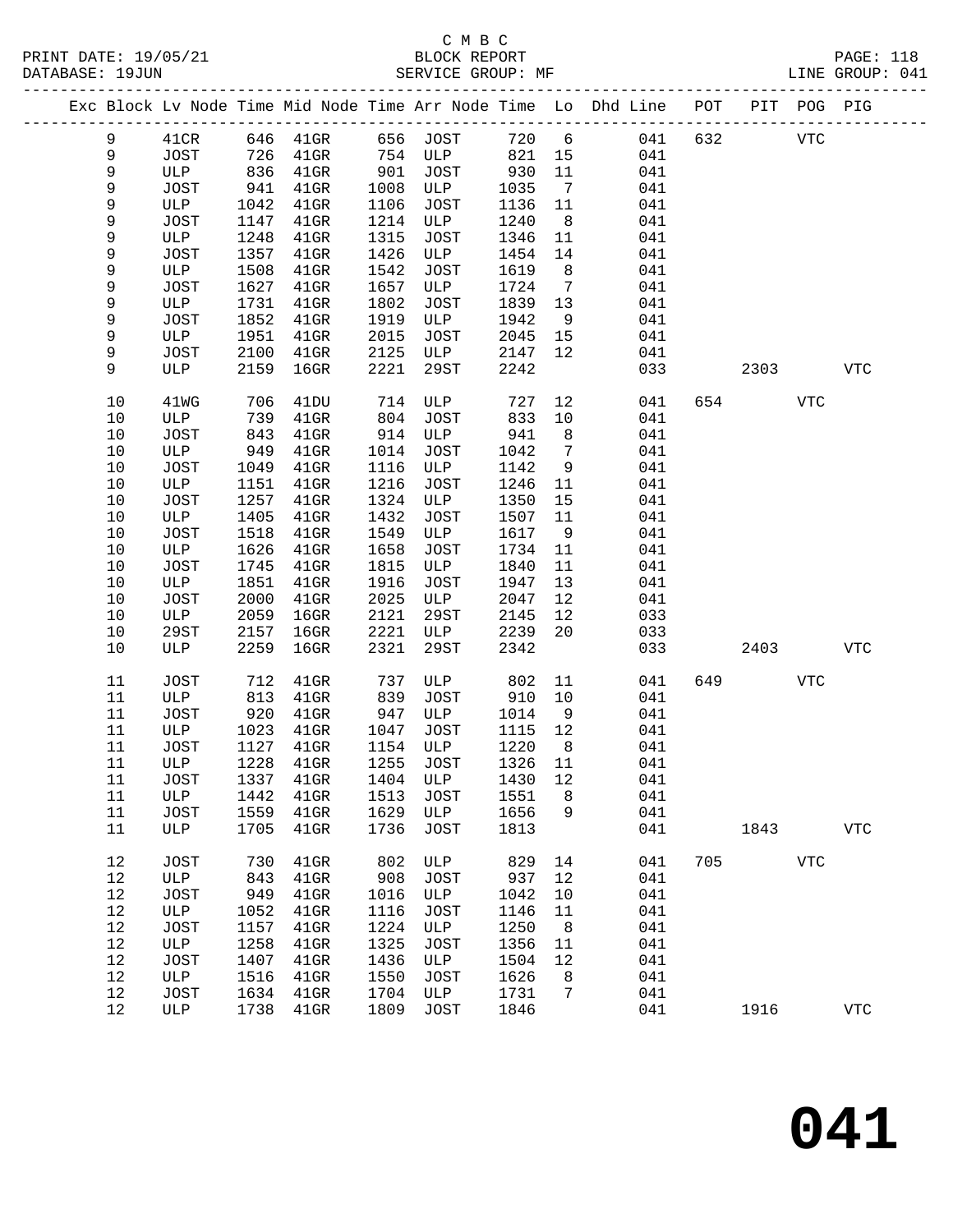|    |             |      |                            |            |                          |         |                | Exc Block Lv Node Time Mid Node Time Arr Node Time Lo Dhd Line POT PIT POG PIG |     |              |             |            |
|----|-------------|------|----------------------------|------------|--------------------------|---------|----------------|--------------------------------------------------------------------------------|-----|--------------|-------------|------------|
| 13 | JOST        |      |                            |            | 817 41GR 852 ULP 921 12  |         |                | 041                                                                            | 752 | <b>VTC</b>   |             |            |
| 13 |             |      | ULP 933 41GR 958 JOST      |            |                          | 1026    | 8 <sup>8</sup> | 041                                                                            |     |              |             |            |
| 13 | JOST        |      | 1034 41GR                  |            | 1101 ULP                 | 1127    | 14             | 041                                                                            |     |              |             |            |
| 13 | ULP         | 1141 | $41$ GR                    | 1206       | JOST                     | 1236    | 11             | 041                                                                            |     |              |             |            |
| 13 | JOST        | 1247 | 41GR                       | 1314       | ULP                      | 1340    | $\overline{7}$ | 041                                                                            |     |              |             |            |
| 13 | ULP         |      | 1347 41GR                  | 1414       | JOST                     | 1446    | 9              | 041                                                                            |     |              |             |            |
| 13 | JOST        | 1455 | 41GR                       | 1526       | ULP                      | 1554    | 13             | 041                                                                            |     |              |             |            |
|    |             |      |                            |            |                          |         |                |                                                                                |     |              |             |            |
| 13 | ULP         |      | 1607 41GR                  | 1639       | JOST                     | 1715    | 8              | 041                                                                            |     |              |             |            |
| 13 | JOST        |      | 1723 41GR                  | 1753       | ULP                      | 1820    | 9              | 041                                                                            |     |              |             |            |
| 13 | ULP         | 1829 | $41$ GR                    | 1854       | JOST                     | 1925    |                | 041                                                                            |     | 1948         | <b>VTC</b>  |            |
| 20 | <b>JOST</b> | 630  | $41$ GR                    | 652        | ULP                      | 713     | 13             | 041                                                                            |     | 607 VTC      |             |            |
| 20 | ULP         |      |                            |            | JOST                     | 820     | $\overline{7}$ | 041                                                                            |     |              |             |            |
| 20 | JOST        |      | 726 41GR<br>827 41GR       | 751<br>900 | ULP                      | 929     | 12             | 041                                                                            |     |              |             |            |
| 20 | ULP         |      | 941 41GR                   | 1006       | JOST                     | 1034    | $\overline{7}$ | 041                                                                            |     |              |             |            |
| 20 | JOST        |      | 1041 41GR                  | 1108       | ULP                      | 1134    |                | 041                                                                            |     | 1156         |             | <b>VTC</b> |
|    |             |      |                            |            |                          |         |                |                                                                                |     |              |             |            |
| 21 | 410A        |      | 655 41FR 703               |            | JOST                     | 716     | 5 <sub>5</sub> | 041                                                                            | 645 |              | VTC         |            |
| 21 | JOST        |      | 721 41GR                   | 749        | ULP                      | 816     | 13             | 041                                                                            |     |              |             |            |
| 21 | ULP         |      | 829 41GR                   | 854        | JOST                     | 923     | 11             | 041                                                                            |     |              |             |            |
| 21 | JOST        |      | 934 41GR                   | 1001       | <b>ULP</b>               | 1028    |                | 041                                                                            |     | 1051         |             | <b>VTC</b> |
|    |             |      |                            |            |                          |         |                |                                                                                |     |              |             |            |
| 22 | 410A        | 702  | $41\mathrm{FR}$            | 710        | JOST                     | 723     | 12             | 041                                                                            | 652 |              | VTC         |            |
| 22 | JOST        |      | 735 41GR                   | 807        | ULP                      | 834     |                | 041                                                                            |     | 857          |             | <b>VTC</b> |
|    |             |      |                            |            |                          |         |                |                                                                                |     |              |             |            |
| 23 | JOST        |      | 707 41GR                   | 732        | ULP                      | 757     | 9              | 041                                                                            | 644 |              | VTC         |            |
| 23 | ULP         |      | 806 41GR                   | 832        | JOST                     | 903     | 8              | 041                                                                            |     |              |             |            |
| 23 | JOST        |      | 911 41GR                   | 941        | <b>ULP</b>               | 1008    |                | 041                                                                            |     | 1031         |             | <b>VTC</b> |
|    |             |      |                            |            |                          |         |                |                                                                                |     |              |             |            |
| 24 | 410A        |      | 709 41FR                   | 717        | JOST                     | 732     | 11             | 041                                                                            | 659 |              | VTC         |            |
| 24 | JOST        | 743  | 41GR                       | 817        | ULP                      | 847     | 10             | 041                                                                            |     |              |             |            |
| 24 | ULP         |      | 857 41GR                   | 922        | JOST                     | 950     |                | 041                                                                            |     | 1017         |             | <b>VTC</b> |
|    |             |      |                            |            |                          |         |                |                                                                                |     |              |             |            |
| 25 | 410A        |      | 722 41FR                   | 730        | JOST                     | 747     | 9              | 041                                                                            | 712 |              | VTC         |            |
| 25 | JOST        |      | 122 --<br>756 41GR<br>11GR | 830        | ULP                      | 900     | 11             | 041                                                                            |     |              |             |            |
| 25 | ULP         |      | 911 41GR 936               |            | JOST                     | 1004    | $\overline{7}$ | 041                                                                            |     |              |             |            |
| 25 | JOST        |      | 1011 41GR                  | 1038       | ULP                      | 1104    |                | 041                                                                            |     | 1126         |             | <b>VTC</b> |
|    |             |      |                            |            |                          |         |                |                                                                                |     |              |             |            |
| 26 | 41CR        |      | 727 41GR                   |            | 738 JOST                 | 806     | 6              | 041                                                                            | 713 |              | VTC         |            |
|    |             |      |                            |            | 26 JOST 812 41GR 847 ULP | 916 000 |                |                                                                                | 041 | 939          |             | <b>VTC</b> |
|    |             |      |                            |            |                          |         |                |                                                                                |     |              |             |            |
| 27 | ULP         | 732  | $41$ GR                    | 757        | JOST                     | 826     | 6              | 041                                                                            | 703 |              | VTC         |            |
| 27 | JOST        | 832  | $41$ GR                    | 905        | ULP                      | 934     |                | 041                                                                            |     | 957          |             | <b>VTC</b> |
|    |             |      |                            |            |                          |         |                |                                                                                |     |              |             |            |
| 28 | 410A        | 748  | 41FR                       | 756        | JOST                     | 813     | 9              | 041                                                                            | 738 |              | VTC         |            |
| 28 | <b>JOST</b> | 822  | $41$ GR                    | 857        | ULP                      | 926     |                | 041                                                                            |     | 949          |             | <b>VTC</b> |
|    |             |      |                            |            |                          |         |                |                                                                                |     |              |             |            |
| 29 | <b>JOST</b> | 837  | $41$ GR                    | 910        | ULP                      | 939     |                | 041                                                                            | 812 | 1002 VTC VTC |             |            |
|    |             |      |                            |            |                          |         |                |                                                                                |     |              |             |            |
| 30 | <b>JOST</b> | 752  | $41$ GR                    | 826        | ULP                      | 856     |                | 041                                                                            | 727 |              | 919 VTC VTC |            |
|    |             |      |                            |            |                          |         |                |                                                                                |     |              |             |            |
| 31 | <b>JOST</b> | 803  | $41$ GR                    | 839        | ULP                      | 909     |                | 041                                                                            | 738 |              | 932 VTC VTC |            |
|    |             |      |                            |            |                          |         |                |                                                                                |     |              |             |            |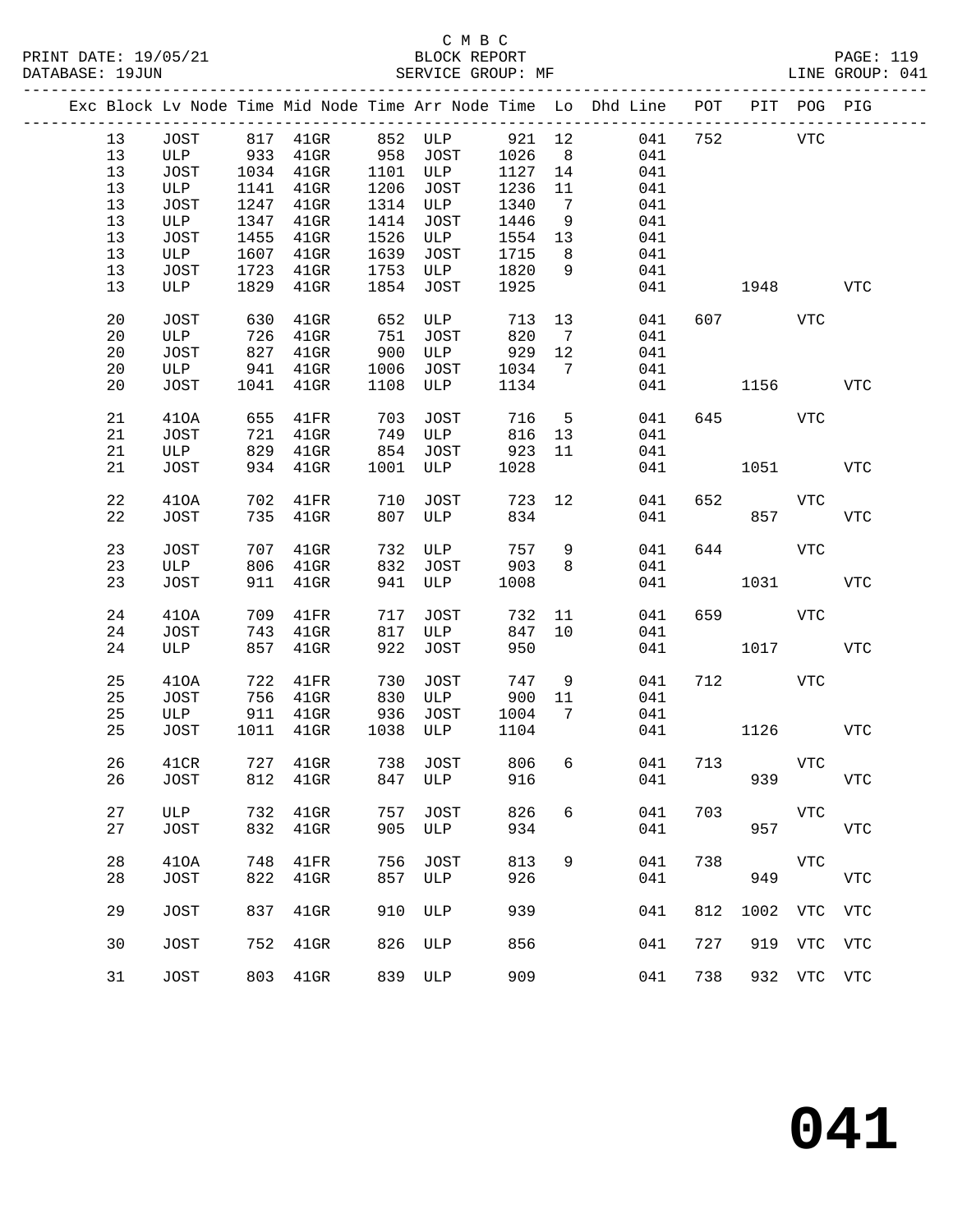# C M B C<br>
PRINT DATE: 19/05/21 BLOCK REPOR

| DATABASE: 19JUN |          |              |              | SERVICE GROUP: MF                                                              |      |                            |              |                         |       |          |              |      |            | LINE GROUP: 041 |  |
|-----------------|----------|--------------|--------------|--------------------------------------------------------------------------------|------|----------------------------|--------------|-------------------------|-------|----------|--------------|------|------------|-----------------|--|
|                 |          |              |              | Exc Block Lv Node Time Mid Node Time Arr Node Time Lo Dhd Line POT PIT POG PIG |      |                            |              |                         |       |          |              |      |            |                 |  |
|                 | 40       |              |              | ULP 1356 41GR 1423 JOST 1458 13                                                |      |                            |              |                         |       |          | 041 1328 VTC |      |            |                 |  |
|                 | 40       | JOST         | 1511         |                                                                                |      | 41GR 1542 ULP 1610 10      |              |                         |       | 041      |              |      |            |                 |  |
|                 | 40       | ULP          | 1620         | $41$ GR                                                                        |      | 1652 JOST                  | 1728         | 9                       |       | 041      |              |      |            |                 |  |
|                 | 40       | JOST         | 1737         | $41$ GR                                                                        |      | 1807 ULP                   | 1834         | 9                       |       | 041      |              |      |            |                 |  |
|                 | 40       | ULP          | 1843         | $41$ GR                                                                        | 1908 | JOST                       | 1939         | 11                      |       | 041      |              |      |            |                 |  |
|                 | 40       | JOST         | 1950         | $41$ GR                                                                        |      | 2015 DULP                  | 2024         |                         |       |          | 041 04       |      | 2035 70    | <b>VTC</b>      |  |
|                 |          |              |              |                                                                                |      |                            |              |                         |       |          |              |      |            |                 |  |
|                 | 41       | 41WG         | 1402         | 41DU                                                                           | 1413 | ULP                        | 1428         | 9                       |       |          | 041 1350     |      | VTC        |                 |  |
|                 | 41       | ULP          | 1437         | $41$ GR                                                                        | 1507 | JOST                       | 1545         | $\overline{7}$          |       | 041      |              |      |            |                 |  |
|                 | 41       | JOST         | 1552         | 41GR                                                                           | 1623 | ULP                        | 1651         | 8 <sup>8</sup>          |       | 041      |              |      |            |                 |  |
|                 | 41       | ULP          | 1659         | $41$ GR                                                                        | 1730 | JOST                       | 1807         | 12                      |       | 041      |              |      |            |                 |  |
|                 | 41       | JOST         | 1819         | $41$ GR                                                                        | 1847 | ULP                        | 1910         | 10                      |       | 041      |              |      |            |                 |  |
|                 | 41       | ULP          | 1920         | 41GR                                                                           | 1945 | JOST                       | 2016         | 14                      |       | 041      |              |      |            |                 |  |
|                 | 41       | JOST         | 2030         | $41$ GR                                                                        | 2055 | ULP                        | 2117         | 12                      |       | 041      |              |      |            |                 |  |
|                 | 41       | ULP          | 2129         | $16$ GR                                                                        | 2151 | 29ST                       | 2215         |                         |       |          | 033          | 2236 |            | <b>VTC</b>      |  |
|                 | 42       | ULP          | 1417         | $41$ GR                                                                        | 1447 | JOST                       | 1522 10      |                         |       |          | 041 1349     |      | VTC        |                 |  |
|                 | 42       | JOST         | 1532         | $41$ GR                                                                        | 1603 | ULP                        | 1631         | 8 <sup>8</sup>          |       | 041      |              |      |            |                 |  |
|                 | 42       | ULP          | 1639         | $41$ GR                                                                        | 1710 | JOST                       | 1747         |                         |       |          | 041 1817     |      |            | <b>VTC</b>      |  |
|                 |          |              |              |                                                                                |      |                            |              |                         |       |          |              |      |            |                 |  |
|                 | 43       | ULP          | 1449         | $41$ GR                                                                        | 1520 | JOST                       | 1558         | 8                       |       |          | 041 1421     |      | VTC        |                 |  |
|                 | 43       | JOST         | 1606         | $41$ GR                                                                        | 1636 | ULP                        | 1703         | 9                       |       | 041      |              |      |            |                 |  |
|                 | 43       | ULP          | 1712         | $41$ GR                                                                        | 1743 | JOST                       | 1820         | $7\phantom{.0}$         |       | 041      |              |      |            |                 |  |
|                 | 43       | <b>JOST</b>  | 1827         | $41$ GR                                                                        | 1855 | ULP                        | 1918         | 13                      |       | 041      |              |      |            |                 |  |
|                 | 43       | ULP          | 1931         | $41$ GR                                                                        | 1955 | JOST                       | 2025         | 15                      |       | 041      |              |      |            |                 |  |
|                 | 43       | JOST         | 2040         | $41$ GR                                                                        | 2105 | ULP                        | 2127         | $\overline{\mathbf{3}}$ |       | 041      |              |      |            |                 |  |
|                 | 43       | ULP          | 2130         | $41$ GR                                                                        | 2154 | JOST                       | 2220         | 6                       |       | 041      |              |      |            |                 |  |
|                 | 43       | JOST         | 2226         | $41$ GR                                                                        | 2250 | 41CR                       | 2301         | $\mathbf 0$             |       | 041      |              |      |            |                 |  |
|                 | 43       | 41CR         | 2301         | $41$ GR                                                                        | 2312 | JOST                       | 2334         | 9                       |       | 041      |              |      |            |                 |  |
|                 | 43       | JOST         | 2343         | $41$ GR                                                                        | 2403 | 41CR                       | 2413         | 20                      |       | 041      |              |      |            |                 |  |
|                 | 43       | 41CR         | 2433         | $41$ GR                                                                        | 2443 | JOST                       | 2505         | 5                       |       | 041      |              |      |            |                 |  |
|                 | 43       | JOST         | 2510         | $41$ GR                                                                        | 2527 | 41CR                       | 2537         | 2                       |       | 041      |              |      |            |                 |  |
|                 | 43       |              |              |                                                                                | 2544 |                            |              |                         |       | 7 041    |              |      |            |                 |  |
|                 |          | 41CR         | 2539         | $41$ GR                                                                        |      | 410A                       | 2547         | $\mathbf{1}$            |       |          |              |      |            |                 |  |
|                 | 43<br>43 | MRST<br>HODM | 2555<br>2649 |                                                                                |      | HODM<br>MRST               | 2634<br>2732 | 15                      |       | N8<br>N8 |              | 2737 |            | VTC             |  |
|                 |          |              |              |                                                                                |      | 41GR 1534 ULP<br>1165 1087 |              |                         |       |          |              |      |            |                 |  |
|                 | 44       | JOST         | 1503         |                                                                                |      |                            | 1602 11      |                         |       |          | 041 1430     |      | <b>VTC</b> |                 |  |
|                 | 44       | ULP          |              | 1613 41GR                                                                      |      | 1645 JOST                  | 1721 9       |                         |       | 041      |              |      |            |                 |  |
|                 | 44       |              |              | JOST 1730 41GR 1800 ULP 1827                                                   |      |                            |              |                         | 9 041 |          |              |      |            |                 |  |
|                 | 44       | ULP          | 1836         | $41$ GR                                                                        | 1901 | JOST                       | 1932         | 7                       |       | 041      |              |      |            |                 |  |
|                 | 44       | JOST         | 1939         | $41$ GR                                                                        | 2005 | ULP                        | 2027         | 5                       |       | 041      |              |      |            |                 |  |
|                 | 44       | ULP          | 2032         | $41$ GR                                                                        | 2056 | <b>JOST</b>                | 2126         | 14                      |       | 041      |              |      |            |                 |  |
|                 | 44       | JOST         | 2140         | $41$ GR                                                                        | 2205 | ULP                        | 2227         | 6                       |       | 041      |              |      |            |                 |  |
|                 | 44       | ULP          | 2233         | $41$ GR                                                                        | 2257 | JOST                       | 2319         | 9                       |       | 041      |              |      |            |                 |  |
|                 | 44       | JOST         | 2328         | $41$ GR                                                                        | 2348 | 41CR                       | 2358         | 4                       |       | 041      |              |      |            |                 |  |
|                 | 44       | 41CR         | 2402         | $41$ GR                                                                        | 2412 | JOST                       | 2434         | 5                       |       | 041      |              |      |            |                 |  |
|                 | 44       | JOST         | 2439         | $41$ GR                                                                        | 2458 | 41CR                       | 2508         | 6                       |       | 041      |              |      |            |                 |  |
|                 | 44       | 41CR         | 2514         | $41$ GR                                                                        | 2524 | JOST                       | 2553         | 6                       |       | 041      |              |      |            |                 |  |
|                 | 44       | JOST         | 2559         | OA41                                                                           | 2614 | OA41                       | 2614         | 21                      | 9     | 041      |              |      |            |                 |  |
|                 | 44       | MRST         | 2644         |                                                                                |      | HODM                       | 2707         | 2                       |       | N15      |              |      |            |                 |  |
|                 | 44       | HODM         | 2709         |                                                                                |      | MRST                       | 2739         |                         |       | N15      |              | 2744 |            | <b>VTC</b>      |  |
|                 |          |              |              |                                                                                |      |                            |              |                         |       |          |              |      |            |                 |  |
|                 | 45       | ULP          | 1501         | 41GR                                                                           | 1535 | JOST                       | 1612         | 8                       |       | 041      | 1433         |      | VTC        |                 |  |
|                 | 45       | JOST         | 1620         | 41GR                                                                           | 1650 | ULP                        | 1717         | 8                       |       | 041      |              |      |            |                 |  |
|                 | 45       | ULP          | 1725         | $41$ GR                                                                        | 1756 | JOST                       | 1833         | 11                      |       | 041      |              |      |            |                 |  |
|                 | 45       | JOST         |              | 1844 41GR                                                                      | 1911 | ULP                        | 1934         | 7                       |       | 041      |              |      |            |                 |  |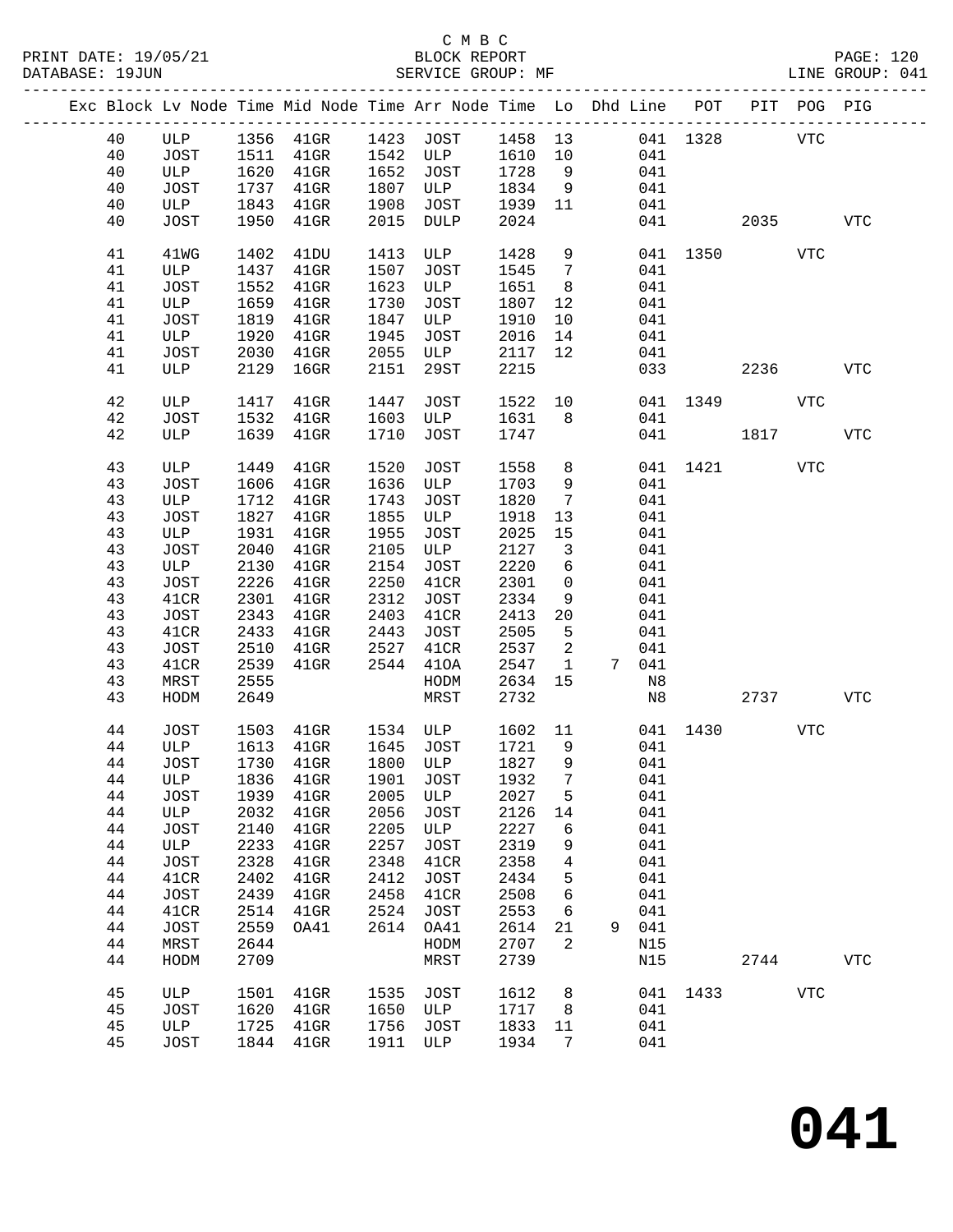# C M B C N B C N B C N B C C M B C

|  | DATABASE: 19JUN |             |      | SERVICE GROUP: MF                                                              |      |                       |        |                         |                    |              |      |     | LINE GROUP: 041 |  |
|--|-----------------|-------------|------|--------------------------------------------------------------------------------|------|-----------------------|--------|-------------------------|--------------------|--------------|------|-----|-----------------|--|
|  |                 |             |      | Exc Block Lv Node Time Mid Node Time Arr Node Time Lo Dhd Line POT PIT POG PIG |      |                       |        |                         |                    |              |      |     |                 |  |
|  | 45              | ULP         |      | 1941 41GR                                                                      |      | 2005 JOST 2035 15 041 |        |                         |                    |              |      |     |                 |  |
|  | 45              | JOST        | 2050 | $41$ GR                                                                        | 2115 | DULP                  | 2124   |                         | 041 2135           |              |      |     | VTC             |  |
|  | 46              | ULP         | 1532 | $41$ GR                                                                        | 1604 | JOST                  | 1640 8 |                         |                    | 041 1501 VTC |      |     |                 |  |
|  | 46              | JOST        | 1648 | $41$ GR                                                                        | 1718 | ULP                   | 1745   | 11                      | 041                |              |      |     |                 |  |
|  | 46              | ULP         | 1756 | 41GR                                                                           | 1825 | JOST                  | 1858   | 10                      | 041                |              |      |     |                 |  |
|  | 46              | JOST        | 1908 | 41GR                                                                           | 1935 | ULP                   | 1958   | $\overline{\mathbf{3}}$ | 041                |              |      |     |                 |  |
|  | 46              | ULP         | 2001 | $41$ GR                                                                        | 2025 | JOST                  | 2055   | 15                      | 041                |              |      |     |                 |  |
|  | 46              | JOST        | 2110 | 41GR                                                                           | 2135 | ULP                   | 2157   | 4                       | 041                |              |      |     |                 |  |
|  | 46              | ULP         | 2201 | $41$ GR                                                                        | 2225 | JOST                  | 2251   | $7\overline{ }$         | 041                |              |      |     |                 |  |
|  | 46              | JOST        | 2258 | $41$ GR                                                                        | 2318 | 41CR                  | 2328   | $\overline{3}$          | 041                |              |      |     |                 |  |
|  | 46              | 41CR        | 2331 | $41$ GR                                                                        | 2342 | JOST                  | 2404   | 9                       | 041                |              |      |     |                 |  |
|  | 46              | JOST        | 2413 | 41GR                                                                           | 2432 | 41CR                  | 2442   | $7\phantom{.0}$         | 041                |              |      |     |                 |  |
|  | 46              | 41CR        | 2449 | $41$ GR                                                                        | 2459 | JOST                  | 2521   | $7\phantom{.0}$         | 041                |              |      |     |                 |  |
|  | 46              | JOST        | 2528 | 41GR                                                                           | 2545 | DULP                  | 2554   | $\mathbf{1}$            | 041                |              |      |     |                 |  |
|  | 46              | <b>DULP</b> | 2555 | $41$ GR                                                                        | 2600 | 410A                  | 2603   | 6                       | $7^{\circ}$<br>041 |              |      |     |                 |  |
|  | 46              | MRST        | 2616 |                                                                                |      | HODM                  | 2703   | 6                       | N20                |              |      |     |                 |  |
|  | 46              | HODM        | 2709 |                                                                                |      | MRST                  | 2758   | 18                      | N20                |              |      |     |                 |  |
|  | 46              | MRST        | 2816 |                                                                                |      | HODM                  | 2903   | 6                       | N20                |              |      |     |                 |  |
|  | 46              | HODM        | 2909 |                                                                                |      | MRST                  | 2958   |                         | N20                |              | 3003 |     | VTC             |  |
|  | 47              | ULP         | 1553 | $41$ GR                                                                        | 1625 | JOST                  | 1701   |                         | 8 041 1525         |              |      | VTC |                 |  |
|  | 47              | JOST        |      | 1709 41GR                                                                      | 1739 | ULP                   | 1806   |                         |                    | 041 04       | 1830 |     | VTC             |  |
|  |                 |             |      |                                                                                |      |                       |        |                         |                    |              |      |     |                 |  |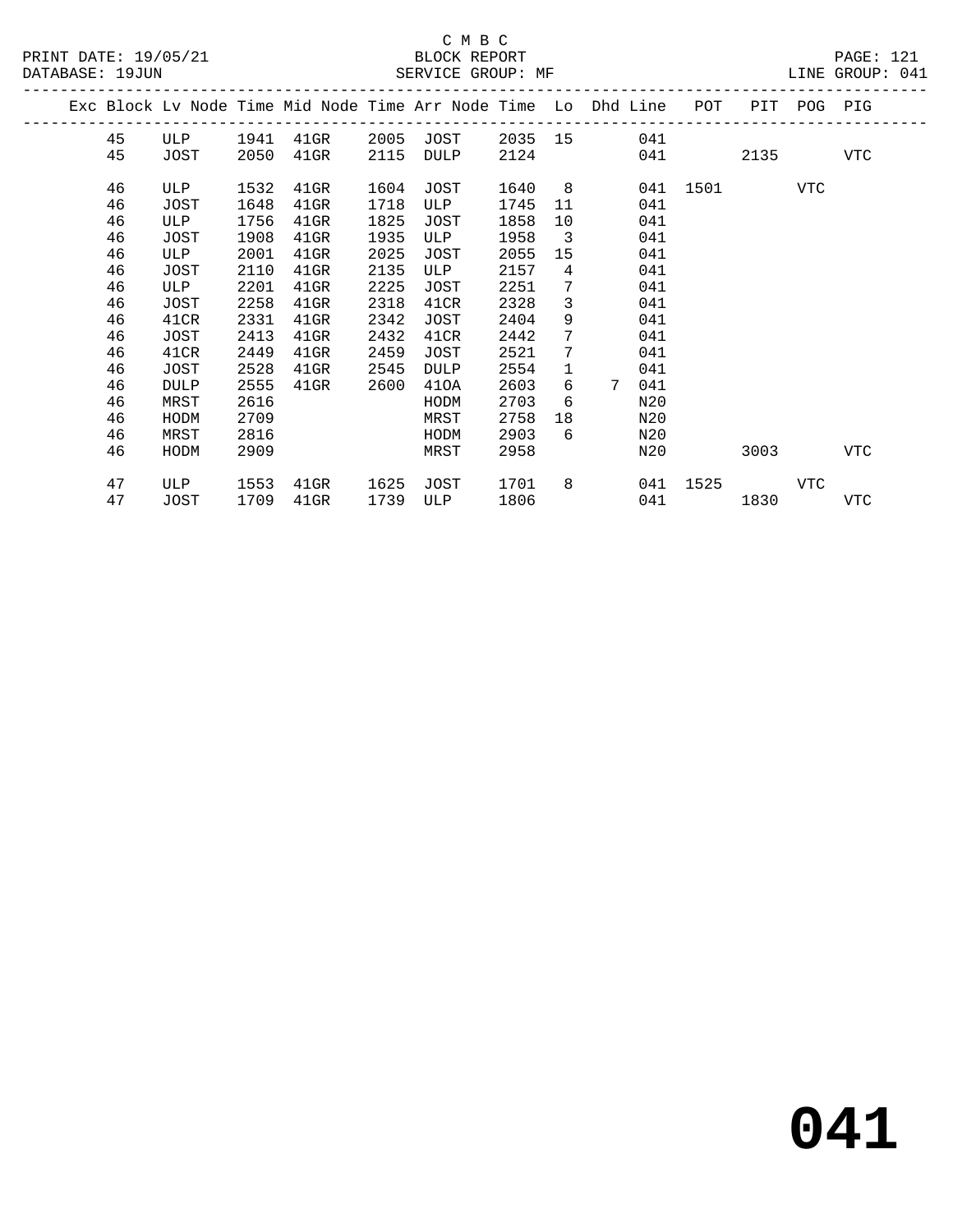| PRINT DATE: 19/05/21<br>DATABASE: 19JUN |                       | C M B C<br>5/21 BLOCK REPORT<br>SERVICE GROUP: MF<br>LINE GROUP: 084 |              |                                                                                     |              |                                                                                                          |  |              |                 |                                                                     | PAGE: 122  |              |         |                                                                                |
|-----------------------------------------|-----------------------|----------------------------------------------------------------------|--------------|-------------------------------------------------------------------------------------|--------------|----------------------------------------------------------------------------------------------------------|--|--------------|-----------------|---------------------------------------------------------------------|------------|--------------|---------|--------------------------------------------------------------------------------|
|                                         |                       |                                                                      |              |                                                                                     |              |                                                                                                          |  |              |                 |                                                                     |            |              |         |                                                                                |
|                                         |                       |                                                                      |              | 16GR 16 AV & GRANVILLE<br>41CR 41 AV & CROWN                                        |              |                                                                                                          |  |              |                 | 29ST 29 AV STATION<br>41GR 41 AV & GRANVI                           |            |              |         |                                                                                |
|                                         |                       |                                                                      |              |                                                                                     |              |                                                                                                          |  |              |                 | 41 AV & GRANVILLE                                                   |            |              |         |                                                                                |
| 410A 41 AV & OAK                        |                       |                                                                      |              |                                                                                     |              |                                                                                                          |  |              |                 | 4 AV & FIR                                                          |            |              |         |                                                                                |
| 4FIW                                    |                       | 4 AV & FIR                                                           |              |                                                                                     |              |                                                                                                          |  |              |                 | HODM HOWE & DUNSMUIR                                                |            |              |         |                                                                                |
|                                         |                       |                                                                      |              |                                                                                     |              |                                                                                                          |  |              |                 | MRST       SW MARINE STN<br>VCST       VANCOUVER COLLEGE STATION    |            |              |         |                                                                                |
|                                         |                       |                                                                      |              | JOST JOYCE STATION<br>ULP UNIVERSITY LOOP<br>VTC Vancouver Diesel Depot             |              |                                                                                                          |  |              |                 |                                                                     |            |              |         |                                                                                |
|                                         |                       |                                                                      |              |                                                                                     |              |                                                                                                          |  |              |                 |                                                                     |            |              |         |                                                                                |
|                                         |                       |                                                                      |              | Exc Block Lv Node Time Mid Node Time Arr Node Time Lo Dhd Line POT PIT POG PIG      |              |                                                                                                          |  |              |                 |                                                                     |            |              |         | Exc Block Lv Node Time Mid Node Time Arr Node Time Lo Dhd Line POT PIT POG PIG |
|                                         |                       |                                                                      |              | 1 VCST 615 4FIW 627 ULP 642 3 084 549 VTC                                           |              |                                                                                                          |  |              |                 |                                                                     |            |              |         |                                                                                |
|                                         | $\mathbf{1}$          |                                                                      |              | ULP 645 4FIE 703 VCST 717 11 084                                                    |              |                                                                                                          |  |              |                 |                                                                     |            |              |         |                                                                                |
|                                         | $\mathbf 1$           |                                                                      |              | VCST 728 4FIW 742 ULP 759<br>ULP 804 4FIE 823 VCST 841<br>VCST 848 4FIW 906 ULP 925 |              |                                                                                                          |  |              |                 | 5 084                                                               |            |              |         |                                                                                |
|                                         | $\mathbf 1$           |                                                                      |              |                                                                                     |              |                                                                                                          |  |              | $7\overline{ }$ |                                                                     | 084        |              |         |                                                                                |
|                                         | 1                     |                                                                      |              |                                                                                     |              |                                                                                                          |  |              | $\overline{7}$  | 084                                                                 |            |              |         |                                                                                |
|                                         | $\mathbf 1$           | ULP 932 4FIE                                                         |              |                                                                                     |              | 950 VCST 1005                                                                                            |  |              |                 | $6\overline{6}$                                                     | 084        |              |         |                                                                                |
|                                         | 1                     | VCST                                                                 |              | 1011 4FIW                                                                           |              | $\begin{tabular}{c c c c} 1024 & ULP & 1045 \\ 1112 & VCST & 1126 \\ 1146 & ULP & 1208 \\ \end{tabular}$ |  |              |                 | 9 084                                                               |            |              |         |                                                                                |
|                                         | 1                     | ULP<br>VCST                                                          |              | 1054 4FIE                                                                           |              |                                                                                                          |  |              |                 | $7\overline{ }$<br>$\overline{6}$                                   | 084        |              |         |                                                                                |
|                                         | 1                     | VCST                                                                 |              | 1133 4FIW                                                                           |              |                                                                                                          |  |              |                 |                                                                     | 084        |              |         |                                                                                |
|                                         | 1                     | ULP                                                                  |              | 1214 4FIE                                                                           |              | 1235 VCST 1249                                                                                           |  |              |                 | 8                                                                   | 084        |              |         |                                                                                |
|                                         | 1                     | VCST                                                                 | 1257         | $4$ FIW                                                                             | 1312         | ULP 1333                                                                                                 |  |              |                 | $7\overline{}$                                                      | 084        |              |         |                                                                                |
|                                         | 1                     | ULP                                                                  | 1340         | $4$ FIE                                                                             |              | 1400 VCST 1415<br>1435 ULP 1456                                                                          |  |              |                 | $\begin{array}{ccc} 6 & 084 \\ 9 & 084 \end{array}$                 |            |              |         |                                                                                |
|                                         | 1                     | VCST                                                                 |              | 1421 4FIW                                                                           |              |                                                                                                          |  |              |                 | 11                                                                  |            |              |         |                                                                                |
|                                         | 1                     | ULP                                                                  |              | 1505 4FIE                                                                           |              | 1527 VCST                                                                                                |  | 1542         |                 |                                                                     | 084        |              |         |                                                                                |
|                                         | 1                     | VCST                                                                 | 1553         | 4FIW                                                                                |              | 1607 ULP 1628                                                                                            |  |              |                 | 9                                                                   | 084        |              |         |                                                                                |
|                                         | 1<br>$\mathbf 1$      | ULP<br>VCST                                                          |              | 1637 4FIE                                                                           |              | 1659 VCST 1717 10<br>1744 ULP 1805                                                                       |  |              |                 |                                                                     | 084        | 084 1829 VTC |         |                                                                                |
|                                         |                       |                                                                      |              | 1727 4FIW                                                                           |              |                                                                                                          |  |              |                 |                                                                     |            |              |         |                                                                                |
|                                         | $\sqrt{2}$            | ULP                                                                  | 650          | $4$ FIE                                                                             |              |                                                                                                          |  |              |                 | 708 VCST 722 11                                                     | 084        |              | 626 VTC |                                                                                |
|                                         | 2                     | VCST                                                                 |              | 733 4FIW<br>810 4FIE                                                                |              | 747 ULP 804<br>829 VCST 847                                                                              |  |              |                 | 6 <sup>6</sup>                                                      | 084        |              |         |                                                                                |
|                                         | $\mathbf 2$           | ULP                                                                  |              |                                                                                     |              |                                                                                                          |  |              | $7\overline{ }$ |                                                                     | 084        |              |         |                                                                                |
|                                         | $\overline{c}$        | VCST                                                                 |              | 854 4FIW                                                                            |              | $912$ ULP $931$                                                                                          |  |              |                 | $9^{\circ}$                                                         | 084        |              |         |                                                                                |
|                                         | $\mathbf{2}$          | ULP                                                                  | 940          | $4$ FIE                                                                             |              | 958 VCST                                                                                                 |  | 1013         |                 | 8                                                                   | 084        |              |         |                                                                                |
|                                         | $\overline{c}$        | VCST                                                                 |              | 1021 4FIW                                                                           |              |                                                                                                          |  |              |                 | 1034 ULP 1055 11 084<br>1124 VCST 1138 7 084<br>1158 ULP 1220 6 084 |            |              |         |                                                                                |
|                                         | $\mathbf 2$           | ULP                                                                  |              | 1106 4FIE                                                                           |              |                                                                                                          |  |              |                 |                                                                     |            |              |         |                                                                                |
|                                         | $\overline{c}$        | VCST                                                                 |              | 1145 4FIW                                                                           |              |                                                                                                          |  |              |                 |                                                                     |            |              |         |                                                                                |
|                                         | 2                     | <b>ULP</b>                                                           |              | 1226 4FIE                                                                           |              | 1247 VCST 1301                                                                                           |  |              | 8 <sup>8</sup>  | 084                                                                 |            |              |         |                                                                                |
|                                         | 2                     | VCST                                                                 |              | 1309 4FIW                                                                           |              | 1324 ULP 1345                                                                                            |  |              | $\overline{7}$  |                                                                     | 084        |              |         |                                                                                |
|                                         | $\sqrt{2}$            | <b>ULP</b>                                                           |              | 1352 4FIE 1412 VCST 1427 6                                                          |              |                                                                                                          |  |              |                 |                                                                     | 084        |              |         |                                                                                |
|                                         | 2<br>$\boldsymbol{2}$ | VCST<br>ULP                                                          | 1433<br>1518 | 4FIW<br>4FIE                                                                        | 1447<br>1540 | ULP<br>VCST                                                                                              |  | 1508<br>1555 | 10<br>10        |                                                                     | 084<br>084 |              |         |                                                                                |
|                                         | $\sqrt{2}$            | <b>VCST</b>                                                          | 1605         | 4FIW                                                                                | 1619         | ULP                                                                                                      |  | 1640         | 10              |                                                                     | 084        |              |         |                                                                                |
|                                         | $\overline{c}$        | ULP                                                                  | 1650         | 4FIE                                                                                | 1712         | VCST                                                                                                     |  | 1730         | 11              |                                                                     | 084        |              |         |                                                                                |
|                                         | $\sqrt{2}$            | <b>VCST</b>                                                          | 1741         | 4FIW                                                                                | 1757         | ULP                                                                                                      |  | 1818         | 10              |                                                                     | 084        |              |         |                                                                                |
|                                         | $\overline{c}$        | ULP                                                                  | 1828         | 4FIE                                                                                | 1847         | VCST                                                                                                     |  | 1904         | 11              |                                                                     | 084        |              |         |                                                                                |
|                                         | 2                     | <b>VCST</b>                                                          | 1915         | 4FIW                                                                                | 1929         | ULP                                                                                                      |  | 1949         |                 |                                                                     | 084        |              | 2011    | <b>VTC</b>                                                                     |
|                                         |                       |                                                                      |              |                                                                                     |              |                                                                                                          |  |              |                 |                                                                     |            |              |         |                                                                                |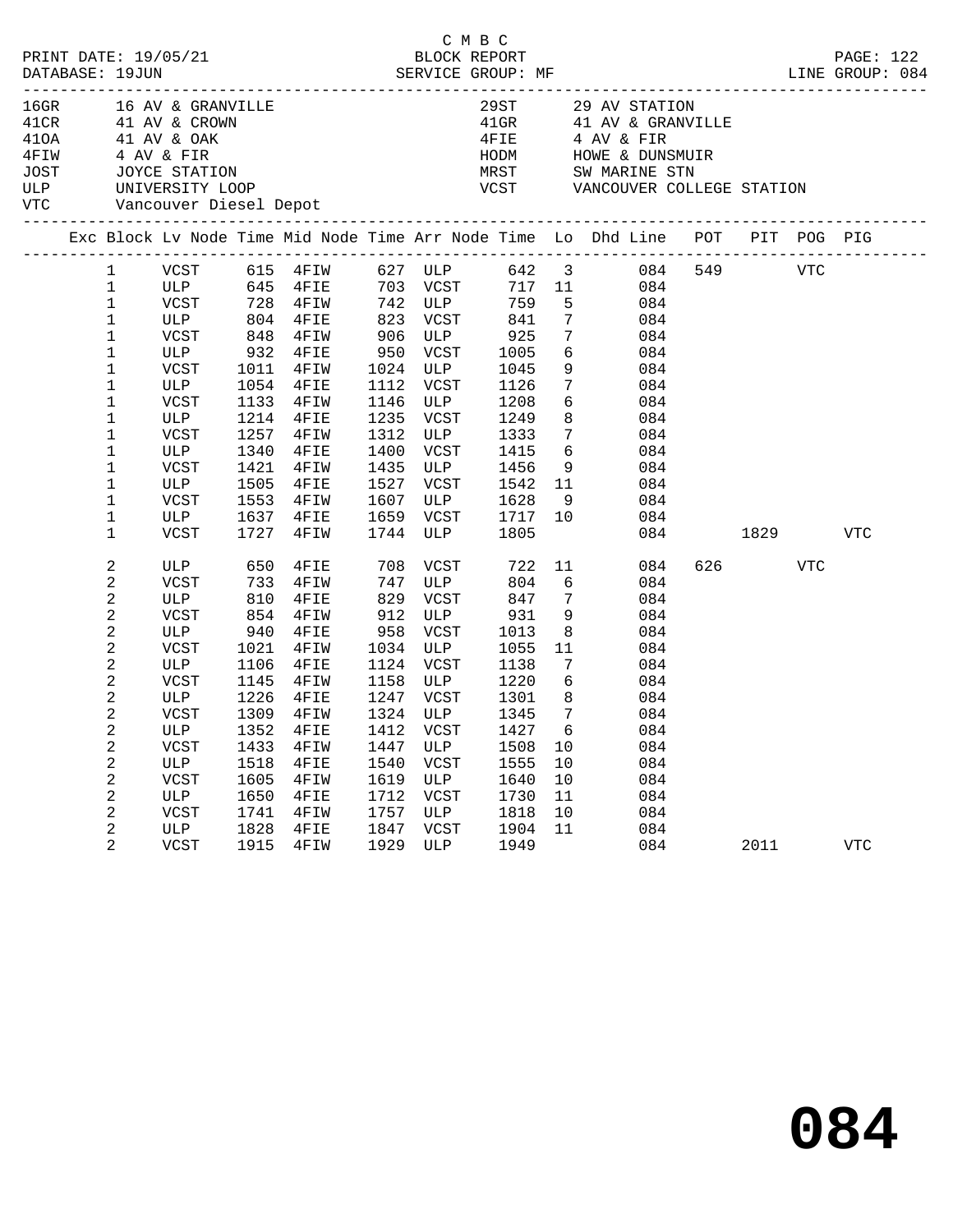# C M B C<br>
PRINT DATE: 19/05/21 BLOCK REPOR

| DATABASE: 19JUN |   |              |      | SERVICE GROUP: MF            |      |             |      |                         | LINE GROUP: 084                                                                |     |         |      |            |  |
|-----------------|---|--------------|------|------------------------------|------|-------------|------|-------------------------|--------------------------------------------------------------------------------|-----|---------|------|------------|--|
|                 |   |              |      |                              |      |             |      |                         | Exc Block Lv Node Time Mid Node Time Arr Node Time Lo Dhd Line POT PIT POG PIG |     |         |      |            |  |
|                 | 3 |              |      | ULP 656 4FIE 714 VCST 728 11 |      |             |      |                         | 084                                                                            |     | 632 VTC |      |            |  |
|                 | 3 | VCST 739     |      | 4FIW                         |      | 753 ULP     | 810  | 6                       | 084                                                                            |     |         |      |            |  |
|                 | 3 | ULP          | 816  | $4$ FIE                      |      | 835 VCST    | 853  | $\overline{7}$          | 084                                                                            |     |         |      |            |  |
|                 | 3 | VCST         | 900  | 4FIW                         | 918  | ULP         | 937  | 11                      | 084                                                                            |     |         |      |            |  |
|                 | 3 | ULP          | 948  | $4$ FIE                      | 1006 | VCST        | 1021 | 12                      | 084                                                                            |     |         |      |            |  |
|                 | 3 | VCST         | 1033 | 4FIW                         | 1046 | ULP         | 1107 | 10                      | 084                                                                            |     |         |      |            |  |
|                 | 3 | ULP          | 1117 | 4FIE                         | 1135 | VCST        | 1149 | 6                       | 084                                                                            |     |         |      |            |  |
|                 | 3 | VCST         | 1155 | 4FIW                         | 1210 | ULP         | 1230 | 8                       | 084                                                                            |     |         |      |            |  |
|                 | 3 | ULP          | 1238 | 4FIE                         | 1259 | VCST        | 1313 | 8                       | 084                                                                            |     |         |      |            |  |
|                 | 3 | VCST         | 1321 | 4FIW                         | 1336 | ULP         | 1357 | $7\phantom{.0}\,$       | 084                                                                            |     |         |      |            |  |
|                 | 3 | ULP          | 1404 | 4FIE                         | 1424 | VCST        | 1439 | 6                       | 084                                                                            |     |         |      |            |  |
|                 | 3 | VCST         | 1445 | 4FIW                         | 1459 | ULP         | 1520 | 11                      | 084                                                                            |     |         |      |            |  |
|                 | 3 | ULP          | 1531 | 4FIE                         | 1553 | VCST        | 1610 | 7                       | 084                                                                            |     |         |      |            |  |
|                 | 3 | VCST         | 1617 | 4FIW                         | 1631 | ULP         | 1652 | 11                      | 084                                                                            |     |         |      |            |  |
|                 | 3 | ULP          | 1703 | 4FIE                         | 1725 | VCST        | 1743 |                         | 084                                                                            |     | 1810    |      | <b>VTC</b> |  |
|                 | 4 | VCST         | 701  | 4FIW                         | 713  | ULP         | 730  | 5                       | 084                                                                            |     | 629     | VTC  |            |  |
|                 | 4 | ULP          | 735  | 4FIE                         | 753  | VCST        | 810  | 9                       | 084                                                                            |     |         |      |            |  |
|                 | 4 | VCST         | 819  | 4FIW                         | 835  | ULP         | 856  | 11                      | 084                                                                            |     |         |      |            |  |
|                 | 4 | ULP          | 907  | 4FIE                         | 927  | VCST        | 942  | 5                       | 084                                                                            |     |         |      |            |  |
|                 | 4 | VCST         | 947  | 4FIW                         | 1002 | ULP         | 1021 | 9                       | 084                                                                            |     |         |      |            |  |
|                 | 4 | ULP          | 1030 | 4FIE                         | 1048 | VCST        | 1102 | $7\phantom{.0}$         | 084                                                                            |     |         |      |            |  |
|                 | 4 | VCST         | 1109 | 4FIW                         | 1122 | ULP         | 1143 | $7\phantom{.0}$         | 084                                                                            |     |         |      |            |  |
|                 | 4 | ULP          | 1150 | 4FIE                         | 1211 | VCST        | 1225 | 6                       | 084                                                                            |     |         |      |            |  |
|                 | 4 | <b>VCST</b>  | 1231 | 4FIW                         | 1246 | ULP         | 1306 | 10                      | 084                                                                            |     |         |      |            |  |
|                 | 4 | ULP          | 1316 | $4$ FIE                      | 1336 | VCST        | 1351 | 6                       | 084                                                                            |     |         |      |            |  |
|                 | 4 | VCST         | 1357 | 4FIW                         | 1412 | ULP         | 1433 | $7\phantom{.0}$         | 084                                                                            |     |         |      |            |  |
|                 | 4 | ULP          | 1440 | 4FIE                         | 1500 | VCST        | 1515 | 7                       | 084                                                                            |     |         |      |            |  |
|                 | 4 | VCST         | 1522 | 4FIW                         | 1536 | ULP         | 1557 | 10                      | 084                                                                            |     |         |      |            |  |
|                 | 4 | ULP          | 1607 | 4FIE                         | 1629 | VCST        | 1646 | 5                       | 084                                                                            |     |         |      |            |  |
|                 | 4 | VCST         | 1651 | 4FIW                         | 1708 | ULP         | 1729 | 12                      | 084                                                                            |     |         |      |            |  |
|                 | 4 | ULP          | 1741 | 4FIE                         | 1801 | VCST        | 1818 | 12                      | 084                                                                            |     |         |      |            |  |
|                 | 4 | VCST         | 1830 | 4FIW                         | 1844 | ULP         | 1905 | 9                       | 084                                                                            |     |         |      |            |  |
|                 | 4 | ULP          | 1914 | 4FIE                         | 1932 | VCST        | 1946 | 5                       | 084                                                                            |     |         |      |            |  |
|                 | 4 | VCST         | 1951 | 4FIW                         | 2003 | ULP         | 2022 | $\overline{7}$          | 084                                                                            |     |         |      |            |  |
|                 | 4 | ULP          | 2029 | $4$ FIE                      | 2047 | VCST        | 2100 | 11                      | 084                                                                            |     |         |      |            |  |
|                 | 4 | VCST         | 2111 | 4FIW                         | 2123 | ULP         | 2141 | 18                      | 084                                                                            |     |         |      |            |  |
|                 | 4 | ULP          | 2159 | $4$ FIE                      |      | 2217 VCST   | 2228 | $\overline{\mathbf{3}}$ | 084                                                                            |     |         |      |            |  |
|                 | 4 | VCST         |      | 2231 4FIW 2241 ULP 2259      |      |             |      |                         | 084                                                                            |     |         | 2320 | <b>VTC</b> |  |
|                 | 5 | ULP          | 707  | 4FIE                         | 725  | VCST        | 741  | 9                       | 084                                                                            | 643 |         | VTC  |            |  |
|                 | 5 | VCST         | 750  | 4FIW                         | 804  | ULP         | 821  | 6                       | 084                                                                            |     |         |      |            |  |
|                 | 5 | ULP          | 827  | 4FIE                         | 847  | VCST        | 904  | 8                       | 084                                                                            |     |         |      |            |  |
|                 | 5 | <b>VCST</b>  | 912  | 4FIW                         | 930  | ULP         | 949  | 7                       | 084                                                                            |     |         |      |            |  |
|                 | 5 | $_{\rm ULP}$ | 956  | 4FIE                         | 1014 | VCST        | 1029 | 16                      | 084                                                                            |     |         |      |            |  |
|                 | 5 | <b>VCST</b>  | 1045 | 4FIW                         | 1058 | ULP         | 1119 | 10                      | 084                                                                            |     |         |      |            |  |
|                 | 5 | ULP          | 1129 | 4FIE                         | 1147 | <b>VCST</b> | 1201 | 6                       | 084                                                                            |     |         |      |            |  |
|                 | 5 | <b>VCST</b>  | 1207 | 4FIW                         | 1222 | ULP         | 1242 | 10                      | 084                                                                            |     |         |      |            |  |
|                 | 5 | ULP          | 1252 | 4FIE                         | 1312 | <b>VCST</b> | 1327 | 6                       | 084                                                                            |     |         |      |            |  |
|                 | 5 | <b>VCST</b>  | 1333 | 4FIW                         | 1348 | ULP         | 1409 | 7                       | 084                                                                            |     |         |      |            |  |
|                 | 5 | ULP          | 1416 | 4FIE                         | 1436 | VCST        | 1451 | 6                       | 084                                                                            |     |         |      |            |  |
|                 | 5 | <b>VCST</b>  | 1457 | 4FIW                         | 1511 | ULP         | 1532 | 11                      | 084                                                                            |     |         |      |            |  |
|                 | 5 | ULP          | 1543 | 4FIE                         | 1605 | VCST        | 1622 | 7                       | 084                                                                            |     |         |      |            |  |
|                 | 5 | VCST         | 1629 | 4FIW                         | 1645 | ULP         | 1706 | 10                      | 084                                                                            |     |         |      |            |  |
|                 | 5 | ULP          | 1716 | 4FIE                         | 1738 | VCST        | 1756 | 7                       | 084                                                                            |     |         |      |            |  |
|                 | 5 | VCST         | 1803 | 4FIW                         | 1819 | ULP         | 1840 |                         | 084                                                                            |     | 1904    |      | <b>VTC</b> |  |
|                 |   |              |      |                              |      |             |      |                         |                                                                                |     |         |      |            |  |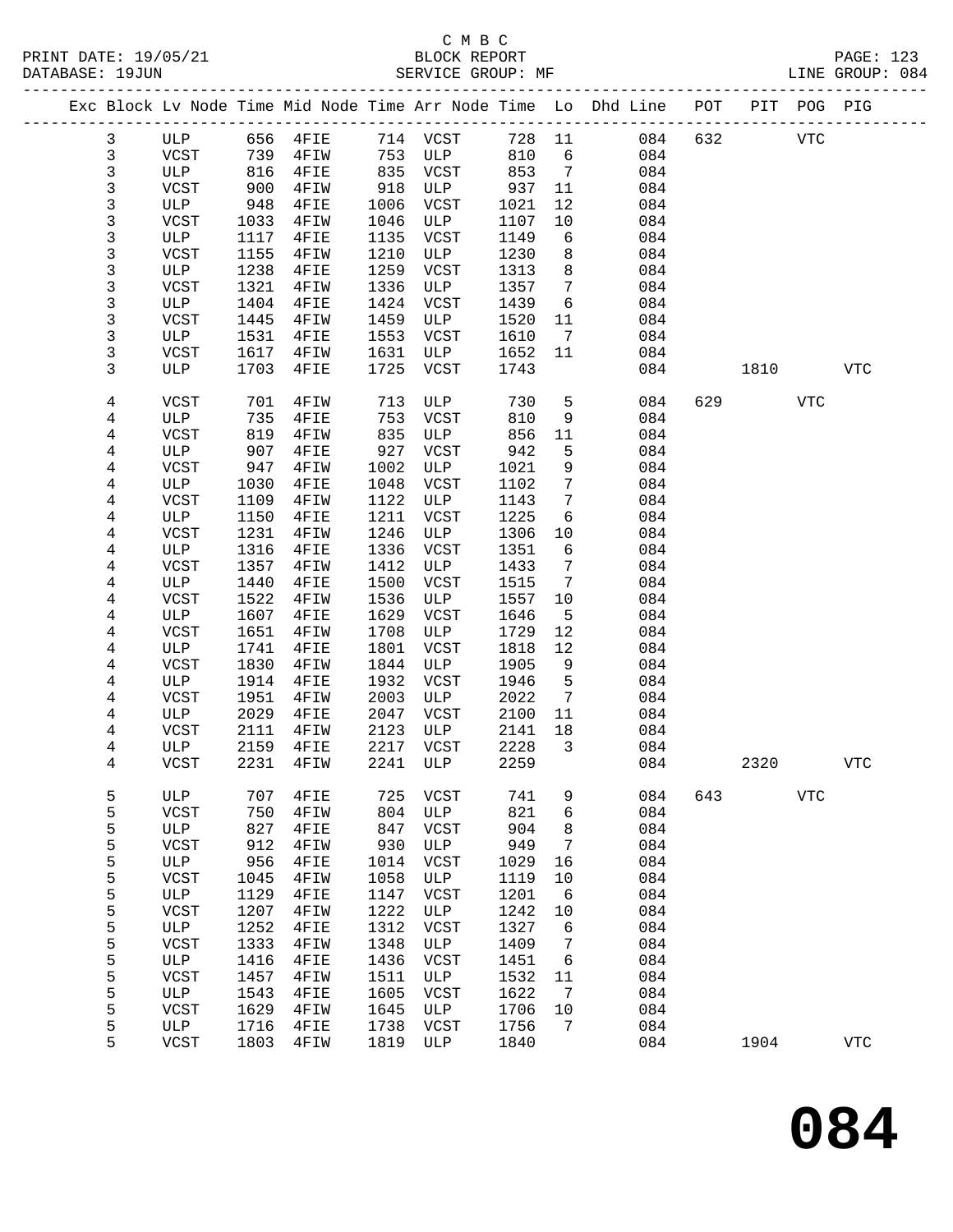## C M B C<br>BLOCK REPORT SERVICE GROUP: MF

|  |                  |                    |              | Exc Block Lv Node Time Mid Node Time Arr Node Time Lo Dhd Line POT |              |             |                 |                              |   |            |     |         | PIT POG PIG |             |
|--|------------------|--------------------|--------------|--------------------------------------------------------------------|--------------|-------------|-----------------|------------------------------|---|------------|-----|---------|-------------|-------------|
|  | 6                | VCST               |              | 809  4FIW  825  ULP  846                                           |              |             |                 | $6\overline{6}$              |   | 084        |     | 737     | VTC         |             |
|  | 6                | ULP                | 852          | $4$ FIE                                                            |              | 912 VCST    | 927             | 9                            |   | 084        |     |         |             |             |
|  | 6                | VCST               | 936          | 4FIW                                                               | 951          | ULP         | 1010            | 8 <sup>8</sup>               |   | 084        |     |         |             |             |
|  | 6                | ULP                | 1018         | 4FIE                                                               | 1036         | VCST        | 1050            | $7\overline{ }$              |   | 084        |     |         |             |             |
|  | 6                | VCST               | 1057         | 4FIW                                                               | 1110         | ULP         | 1131            | 10                           |   | 084        |     |         |             |             |
|  | 6                | ULP                | 1141         | 4FIE                                                               | 1159         | VCST        | 1213            | - 6                          |   | 084        |     |         |             |             |
|  | 6                | VCST               | 1219         | 4FIW                                                               | 1234         | ULP         | 1254            | 10                           |   | 084        |     |         |             |             |
|  | 6                | ULP                | 1304         | 4FIE                                                               | 1324         | VCST        | 1339            | 6                            |   | 084        |     |         |             |             |
|  | 6                | VCST               | 1345         | 4FIW                                                               | 1400         | ULP         | 1421            | $7\phantom{.0}$              |   | 084        |     |         |             |             |
|  | 6                | ULP                | 1428         | 4FIE                                                               | 1448         | VCST        | 1503            | 6                            |   | 084        |     |         |             |             |
|  | 6                | VCST               | 1509         | 4FIW                                                               | 1523         | ULP         | 1544            | 11                           |   | 084        |     |         |             |             |
|  | 6                | ULP                | 1555         | 4FIE                                                               | 1617         | VCST        | 1634            | $7\phantom{.0}\phantom{.0}7$ |   | 084        |     |         |             |             |
|  | 6                | VCST               | 1641         | 4FIW                                                               | 1657         | ULP         | 1718            | 11                           |   | 084        |     |         |             |             |
|  | 6                | ULP                | 1729         | $16$ GR                                                            | 1755         | 29ST        | 1827            | $4\overline{ }$              |   | 033        |     |         |             |             |
|  | 6                | 29ST               | 1831         | $16$ GR                                                            | 1859         | ULP         | 1920            | 8                            |   | 033        |     |         |             |             |
|  | 6                | ULP                | 1928         | $16$ GR                                                            | 1950         | 29ST        | 2017            | $10 \,$                      |   | 033        |     |         |             |             |
|  | 6                | 29ST               | 2027         | 16GR                                                               | 2051         | ULP         | 2109            | 4                            |   | 033        |     |         |             |             |
|  | 6                | ULP                | 2113         | $41$ GR                                                            | 2137         | JOST        | 2207            | 5                            |   | 041        |     |         |             |             |
|  | 6                | JOST               | 2212         | $41$ GR                                                            | 2236         | ULP         | 2258            | 5                            |   | 041        |     |         |             |             |
|  | 6                | ULP                | 2303         | $41$ GR                                                            | 2327         | JOST        | 2349            | 9                            |   | 041        |     |         |             |             |
|  | 6                | JOST               | 2358         | $41$ GR                                                            | 2417         | 41CR        | 2427            | 17                           |   | 041        |     |         |             |             |
|  | 6                | 41CR               | 2444         | $41$ GR                                                            | 2452         | 410A        | 2455            | 14                           | 7 | 041        |     |         |             |             |
|  | 6                | MRST               | 2516         |                                                                    |              | HODM        | 2603            | 6                            |   | N20        |     |         |             |             |
|  | 6                | HODM               | 2609         |                                                                    |              | MRST        | 2658            |                              |   | N20        |     | 2703    |             | <b>VTC</b>  |
|  |                  |                    |              |                                                                    |              |             |                 |                              |   |            |     |         |             |             |
|  | $\boldsymbol{7}$ | VCST               | 828          | 4FIW                                                               | 845          | ULP         | 906             | 11                           |   | 084        |     | 756 751 | <b>VTC</b>  |             |
|  | 7                | ULP                | 917          | 4FIE                                                               | 935          | VCST        | 950             | 6                            |   | 084        |     |         |             |             |
|  | 7                | VCST               | 956          | 4FIW                                                               | 1009         | ULP         | 1030            | 12                           |   | 084        |     |         |             |             |
|  | 7                | ULP                | 1042         | 4FIE                                                               | 1100         | VCST        | 1114            | 7                            |   | 084        |     |         |             |             |
|  | 7                | VCST               | 1121         | 4FIW                                                               | 1134         | ULP         | 1156            | 6                            |   | 084        |     |         |             |             |
|  | 7                | ULP                | 1202         | 4FIE                                                               | 1223         | VCST        | 1237            | 6                            |   | 084        |     |         |             |             |
|  | 7                | VCST               | 1243         | 4FIW                                                               | 1258         | ULP         | 1318            | 10                           |   | 084        |     |         |             |             |
|  | 7                | ULP                | 1328         | 4FIE                                                               | 1348         | VCST        | 1403            | 6                            |   | 084        |     |         |             |             |
|  | 7                | VCST               | 1409         | 4FIW                                                               | 1424         | ULP         | 1445            | $7\phantom{.0}$              |   | 084        |     |         |             |             |
|  | 7                | ULP                | 1452         | 4FIE                                                               | 1512         | VCST        | 1527            | $7\phantom{.0}\,$            |   | 084        |     |         |             |             |
|  | 7                | VCST               | 1534         | 4FIW                                                               | 1548         | ULP         | 1609            | 10                           |   | 084        |     |         |             |             |
|  | 7<br>7           | ULP<br>VCST        | 1619<br>1707 | 4FIE                                                               | 1641<br>1724 | VCST<br>ULP | 1659            | 8 <sup>8</sup><br>12         |   | 084<br>084 |     |         |             |             |
|  | 7                | ULP                | 1757         | 4FIW<br>4FIE                                                       | 1817         | VCST        | 1745<br>1834    | 11                           |   | 084        |     |         |             |             |
|  | 7                | VCST               |              | 1845  4FIW  1859  ULP  1920  9                                     |              |             |                 |                              |   | 084        |     |         |             |             |
|  | 7                |                    |              |                                                                    | 1947         |             |                 |                              |   |            |     |         |             |             |
|  | $7\phantom{.}$   | ULP<br>VCST        | 1929<br>2011 | 4FIE                                                               | 2023         | VCST<br>ULP | 2001 10<br>2041 | 8                            |   | 084<br>084 |     |         |             |             |
|  | $7\phantom{.}$   | ULP                | 2049         | 4FIW<br>4FIE                                                       | 2107         | VCST        | 2119            | 12                           |   | 084        |     |         |             |             |
|  | $7\phantom{.}$   | VCST               | 2131         | 4FIW                                                               | 2143         | ULP         | 2201            |                              |   | 084        |     | 2222    |             | ${\tt VTC}$ |
|  |                  |                    |              |                                                                    |              |             |                 |                              |   |            |     |         |             |             |
|  | 10               | ULP                | 559          | 4FIE                                                               | 617          | VCST        | 628             | 2                            |   | 084        | 537 |         | <b>VTC</b>  |             |
|  | 10               | VCST               | 630          | 4FIW                                                               | 642          | ULP         | 659             | 2                            |   | 084        |     |         |             |             |
|  | 10               | ULP                | 701          | 4FIE                                                               | 719          | VCST        | 735             | 9                            |   | 084        |     |         |             |             |
|  | 10               | VCST               | 744          | 4FIW                                                               | 758          | ULP         | 815             | 7                            |   | 084        |     |         |             |             |
|  | 10               | ULP                | 822          | 4FIE                                                               | 841          | VCST        | 859             | 7                            |   | 084        |     |         |             |             |
|  | 10               | VCST               | 906          | 4FIW                                                               | 924          | ULP         | 943             |                              |   | 084        |     | 1006    |             | <b>VTC</b>  |
|  |                  |                    |              |                                                                    |              |             |                 |                              |   |            |     |         |             |             |
|  | 11<br>11         | <b>VCST</b><br>ULP | 600<br>629   | 4FIW<br>4FIE                                                       | 612<br>647   | ULP<br>VCST | 627<br>658      | 2<br>9                       |   | 084<br>084 | 534 |         | VTC         |             |
|  | 11               | VCST               | 707          | 4FIW                                                               | 719          | ULP         | 736             | 5                            |   | 084        |     |         |             |             |
|  |                  |                    |              |                                                                    |              |             |                 |                              |   |            |     |         |             |             |

11 ULP 741 4FIE 759 VCST 816 7 084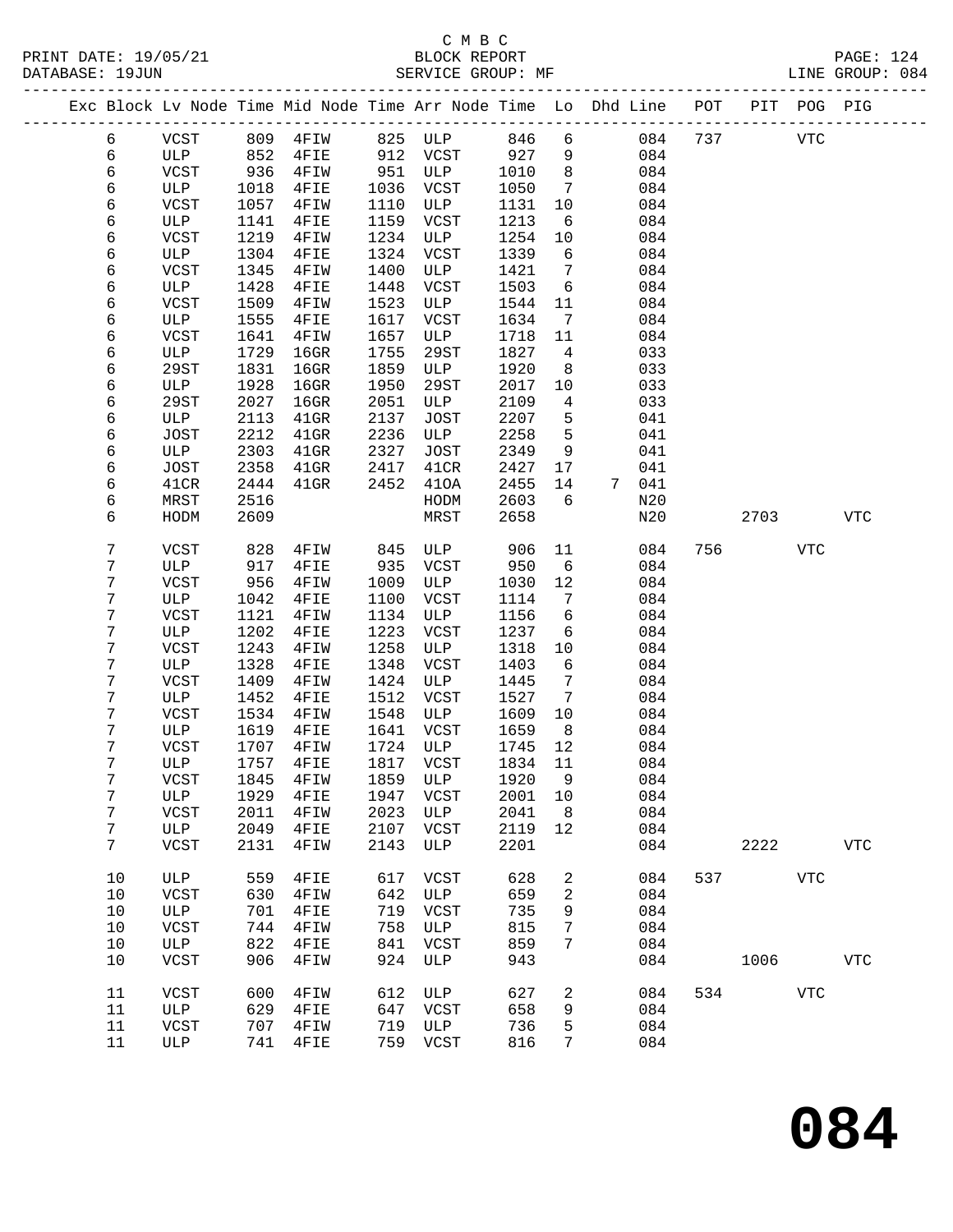|    |             |      |                       |      |             |      |                 | Exc Block Lv Node Time Mid Node Time Arr Node Time Lo Dhd Line POT |      |                          | PIT POG PIG |                |
|----|-------------|------|-----------------------|------|-------------|------|-----------------|--------------------------------------------------------------------|------|--------------------------|-------------|----------------|
| 11 |             |      | VCST 823 4FIW 840 ULP |      |             | 901  |                 |                                                                    | 084  | 924                      |             | <b>VTC</b>     |
| 12 | ULP         |      | 614 4FIE              |      | 632 VCST    | 643  | 7               | 084                                                                |      | 552 and $\overline{552}$ | <b>VTC</b>  |                |
| 12 | VCST        | 650  | 4FIW                  | 702  | ULP         | 719  | 5               | 084                                                                |      |                          |             |                |
| 12 |             | 724  |                       |      |             |      | $6\overline{6}$ |                                                                    |      |                          |             |                |
|    | ULP         |      | 4FIE                  | 742  | VCST        | 759  |                 | 084                                                                |      |                          |             |                |
| 12 | VCST        | 805  | 4FIW                  | 819  | ULP         | 838  | $7\phantom{.0}$ | 084                                                                |      |                          |             |                |
| 12 | ULP         | 845  | 4FIE                  | 905  | VCST        | 920  | 10              | 084                                                                |      |                          |             |                |
| 12 | VCST        | 930  | 4FIW                  | 945  | ULP         | 1004 |                 | 084                                                                |      | 1027                     |             | VTC            |
| 13 | ULP         | 639  | 4FIE                  | 657  | VCST        | 708  | 10              | 084                                                                |      | 615 — 10                 | VTC         |                |
| 13 | VCST        | 718  | 4FIW                  | 730  | ULP         | 747  | 6               | 084                                                                |      |                          |             |                |
| 13 | ULP         | 753  | 4FIE                  | 811  | VCST        | 829  | 9               | 084                                                                |      |                          |             |                |
| 13 | VCST        | 838  | 4FIW                  | 855  | ULP         | 916  | 8               | 084                                                                |      |                          |             |                |
| 13 | ULP         | 924  | $4$ FIE               | 942  | VCST        | 957  | 6               | 084                                                                |      |                          |             |                |
|    |             |      |                       |      |             |      |                 |                                                                    |      |                          |             |                |
| 13 | VCST        | 1003 | 4FIW                  | 1016 | ULP         | 1037 |                 | 084                                                                |      | 1059                     |             | VTC            |
| 14 | VCST        | 640  | 4FIW                  | 652  | ULP         | 709  | 9               | 084                                                                |      | 612 7                    | VTC         |                |
| 14 | ULP         | 718  | 4FIE                  | 736  | VCST        | 753  | $7\phantom{.0}$ | 084                                                                |      |                          |             |                |
| 14 | VCST        | 800  | 4FIW                  | 814  | ULP         | 833  | 6               | 084                                                                |      |                          |             |                |
| 14 | ULP         | 839  | 4FIE                  | 859  | VCST        | 916  | 9               | 084                                                                |      |                          |             |                |
|    | <b>VCST</b> |      |                       |      |             |      | $7\phantom{.0}$ |                                                                    |      |                          |             |                |
| 14 |             | 925  | 4FIW                  | 940  | ULP         | 959  |                 | 084                                                                |      |                          |             |                |
| 14 | ULP         | 1006 | 4FIE                  | 1024 | VCST        | 1039 |                 | 084                                                                |      | 1105                     |             | <b>VTC</b>     |
| 15 | VCST        | 656  | 4FIW                  | 708  | ULP         | 725  | 5               | 084                                                                |      | 628 — 10                 | <b>VTC</b>  |                |
| 15 | ULP         | 730  | 4FIE                  | 748  | VCST        | 805  | 9               | 084                                                                |      |                          |             |                |
| 15 | VCST        | 814  | 4FIW                  | 830  | ULP         | 851  | 9               | 084                                                                |      |                          |             |                |
| 15 |             |      |                       |      |             |      | 6               |                                                                    |      |                          |             |                |
|    | ULP         | 900  | 4FIE                  | 920  | VCST        | 935  |                 | 084                                                                |      |                          |             |                |
| 15 | VCST        | 941  | 4FIW                  | 956  | ULP         | 1015 |                 | 084                                                                |      | 1038                     |             | VTC            |
| 16 | ULP         | 712  | 4FIE                  | 730  | VCST        | 747  | 8               | 084                                                                |      | 648 — 100                | VTC         |                |
| 16 | VCST        | 755  | 4FIW                  | 809  | ULP         | 828  | 5               | 084                                                                |      |                          |             |                |
| 16 | ULP         | 833  | 4FIE                  | 853  | VCST        | 910  | $7\phantom{.0}$ | 084                                                                |      |                          |             |                |
| 16 | VCST        | 917  | 4FIW                  | 935  | ULP         | 954  |                 | 084                                                                |      | 1017                     |             | VTC            |
| 17 | VCST        | 712  | 4FIW                  |      | 724 ULP     | 741  | 6               | 084                                                                | 640  |                          | VTC         |                |
|    |             |      |                       |      |             |      |                 |                                                                    |      |                          |             |                |
| 17 | ULP         | 747  | 4FIE                  |      | 805 VCST    | 823  | 10              | 084                                                                |      |                          |             |                |
| 17 | VCST        | 833  | 4FIW                  | 850  | ULP         | 911  |                 | 084                                                                |      | 934                      |             | <b>VTC</b>     |
| 18 | VCST        |      | 722 4FIW              |      | 736 ULP     | 753  | 5               | 084                                                                | 650  |                          | <b>VTC</b>  |                |
|    | 18 ULP      |      | 758 4FIE              |      | 817 VCST    | 835  |                 | 8<br>084                                                           |      |                          |             |                |
| 18 | VCST        | 843  | 4FIW                  | 900  | ULP         | 921  |                 | 084                                                                |      | 944                      |             | ${\hbox{VTC}}$ |
| 30 | ULP         | 1458 | 4FIE                  | 1520 | VCST        | 1535 | 11              | 084                                                                | 1430 |                          | <b>VTC</b>  |                |
|    |             |      |                       |      |             |      |                 |                                                                    |      |                          |             |                |
| 30 | VCST        | 1546 | 4FIW                  | 1600 | ULP         | 1621 | 10              | 084                                                                |      |                          |             |                |
| 30 | ULP         | 1631 | 4FIE                  | 1653 | <b>VCST</b> | 1711 | 9               | 084                                                                |      |                          |             |                |
| 30 | VCST        | 1720 | 4FIW                  | 1737 | ULP         | 1758 | 9               | 084                                                                |      |                          |             |                |
| 30 | ULP         | 1807 | 4FIE                  | 1827 | <b>VCST</b> | 1844 | 16              | 084                                                                |      |                          |             |                |
| 30 | VCST        | 1900 | 4FIW                  | 1914 | ULP         | 1934 | 15              | 084                                                                |      |                          |             |                |
| 30 | ULP         | 1949 | 4FIE                  | 2007 | <b>VCST</b> | 2021 | 10              | 084                                                                |      |                          |             |                |
| 30 | VCST        | 2031 | 4FIW                  | 2043 | ULP         | 2101 | 8               | 084                                                                |      |                          |             |                |
| 30 | ULP         | 2109 | 4FIE                  | 2127 | <b>VCST</b> | 2139 | 22              | 084                                                                |      |                          |             |                |
| 30 |             | 2201 |                       | 2211 | ULP         | 2229 | 0               | 084                                                                |      |                          |             |                |
|    | VCST        |      | 4FIW                  |      |             |      |                 |                                                                    |      |                          |             |                |
| 30 | ULP         | 2229 | 4FIE                  | 2247 | <b>VCST</b> | 2258 |                 | 084                                                                |      | 2318                     |             | <b>VTC</b>     |